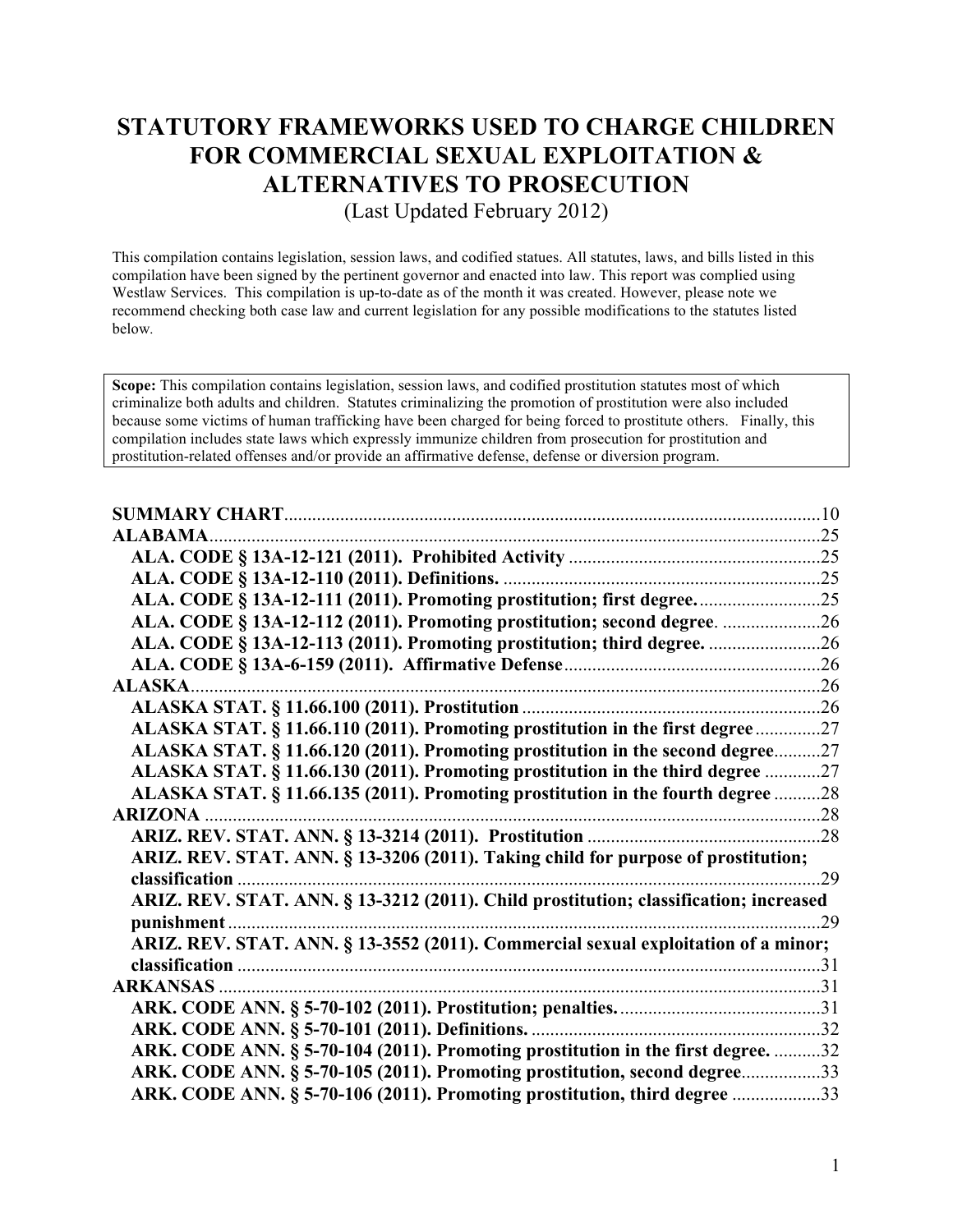| ARK. CODE ANN. § 5-27-305 (2011). Transportation of minors for prohibited sexual           |  |
|--------------------------------------------------------------------------------------------|--|
|                                                                                            |  |
|                                                                                            |  |
|                                                                                            |  |
|                                                                                            |  |
| CAL. PENAL CODE § 266h (2011). Pimping and pimping a minor; punishment37                   |  |
|                                                                                            |  |
| CAL. PENAL CODE § 266k (2011). Additional fine on conviction for pimping,                  |  |
| pandering, procurement of child under 16, or abduction of person under 18 for the          |  |
| purpose of prostitution; deposit or grant of funds; administrative cost of collection 38   |  |
| CAL. PENAL CODE § 267 (2011). Abduction; person under 18 for purpose of                    |  |
|                                                                                            |  |
|                                                                                            |  |
|                                                                                            |  |
| COLO. REV. STAT. § 18-1-604. (2011). Exemptions from liability based upon behavior         |  |
|                                                                                            |  |
|                                                                                            |  |
| COLO. REV. STAT. § 18-7-402 (2011). Soliciting for child prostitution40                    |  |
|                                                                                            |  |
|                                                                                            |  |
| COLO. REV. STAT. § 18-7-404 (2011). Keeping a place of child prostitution. 41              |  |
|                                                                                            |  |
| COLO. REV. STAT. § 18-7-405.5 (2011). Inducement of child prostitution. 41                 |  |
|                                                                                            |  |
|                                                                                            |  |
| COLO. REV. STAT. § 18-7-409 (2011). Reports of convictions to department of                |  |
|                                                                                            |  |
|                                                                                            |  |
|                                                                                            |  |
| CONN. GEN. STAT. ANN. § 53a-82 (2011). Prostitution: Class A misdemeanor42                 |  |
| CONN. GEN. STAT. ANN. § 53a-85 (2011). Promoting prostitution: Definitions.  42            |  |
| CONN. GEN. STAT. ANN. § 53a-86 (2011). Promoting prostitution in the first degree:         |  |
|                                                                                            |  |
| CONN. GEN. STAT. ANN. § 53a-88 (2011). Prostitution: Class A misdemeanor43                 |  |
|                                                                                            |  |
| <b>DELAWARE.</b>                                                                           |  |
|                                                                                            |  |
| 11 DEL. C. § 1106 (2011). Unlawfully dealing with a child; class B misdemeanor 44          |  |
| 11 DEL. C. § 1108 (2011). Sexual exploitation of a child; class B felony44                 |  |
|                                                                                            |  |
| 11 DEL. C. § 1353 (2010). Promoting prostitution in the first degree; class C felony.  46  |  |
| 11 DEL. C. § 1352 (2011). Promoting prostitution in the second degree; class E felony. .46 |  |
|                                                                                            |  |
| <b>DISTRICT OF COLUMBIA</b>                                                                |  |
| D.C. CODE § 22-2701 (2011). Engaging and soliciting for prostitution prohibited47          |  |
| D.C. CODE § 22-2704 (2011). Abducting or enticing child from his or her home for           |  |
|                                                                                            |  |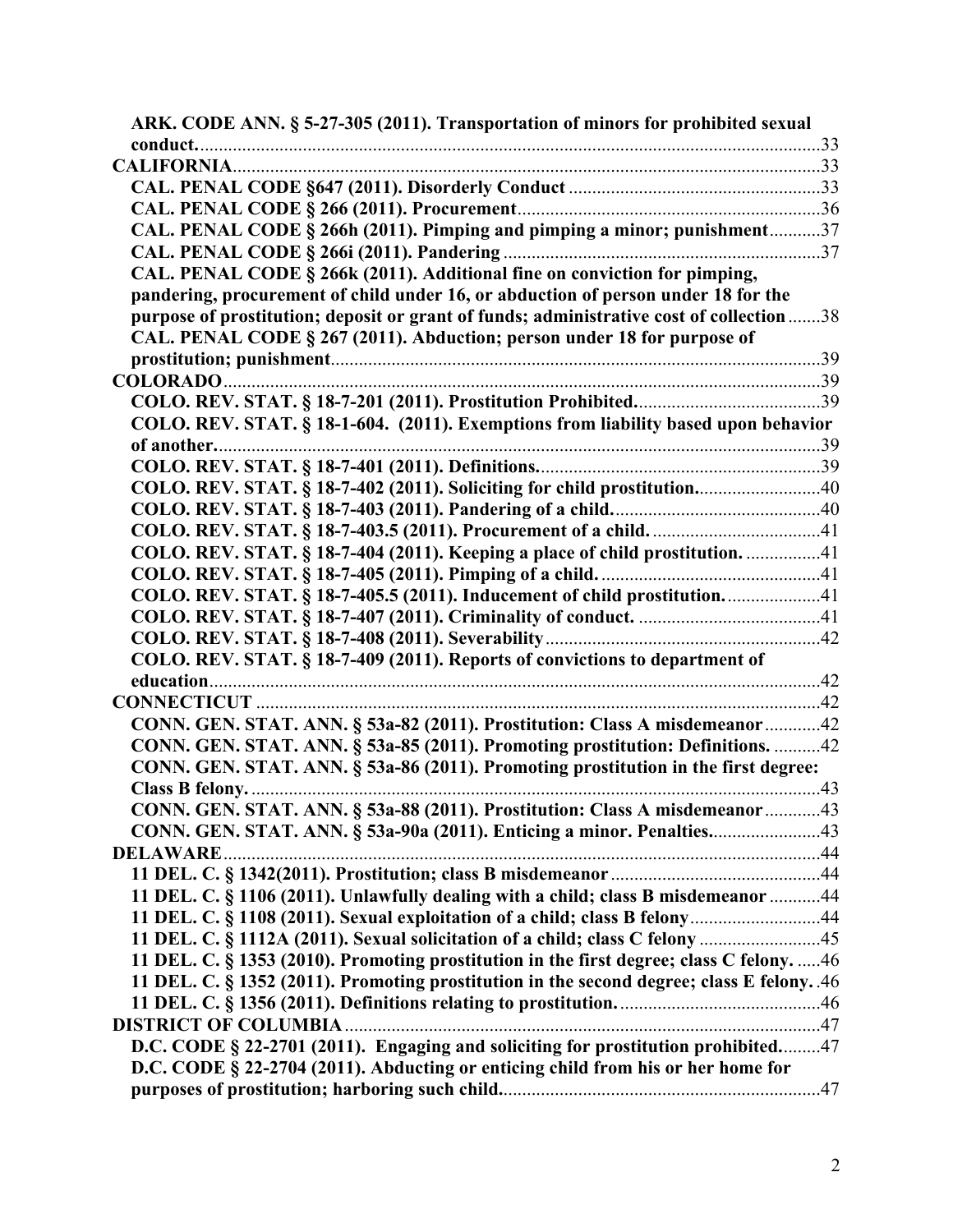| D.C. CODE § 22-2705 (2011). Pandering; inducing or compelling an individual to engage     |             |
|-------------------------------------------------------------------------------------------|-------------|
|                                                                                           |             |
| D.C. CODE § 22-2706 (2011). Compelling an individual to live life of prostitution against |             |
|                                                                                           |             |
|                                                                                           |             |
| FLA. STAT. § 796.07 (2011). Prohibiting prostitution, etc.; evidence; penalties;          |             |
|                                                                                           | $\ldots$ 49 |
| FLA. STAT. § 787.02 (2011). False imprisonment; false imprisonment of child under age     |             |
|                                                                                           |             |
| FLA. STAT. § 796.03 (2011). Procuring person under age of 18 for prostitution51           |             |
| FLA. STAT. § 796.035 (2011). Selling or buying of minors into sex trafficking or          |             |
|                                                                                           |             |
|                                                                                           |             |
|                                                                                           |             |
| GA. CODE ANN. § 16-3-6 (2011). Sexual servitude; coercion or deception52                  |             |
|                                                                                           |             |
|                                                                                           |             |
|                                                                                           |             |
|                                                                                           |             |
| HAW. REV. STAT. ANN. § 712-1201 (2011). Promoting prostitution; definition of terms.      |             |
| HAW. REV. STAT. ANN. § 712-1202 (2011). Promoting prostitution in the first degree.       |             |
|                                                                                           |             |
| HAW. REV. STAT. ANN. § 712-1203 (2011). Promoting prostitution in the second              |             |
|                                                                                           |             |
|                                                                                           |             |
|                                                                                           |             |
| IDAHO CODE § 18-5609 (2011). Inducing person under eighteen years of age into             |             |
|                                                                                           |             |
|                                                                                           |             |
| ILLINOIS                                                                                  |             |
|                                                                                           |             |
|                                                                                           |             |
| 720 Ill. Comp. Stat. Ann. § 5/11-14.4 (2011). Promoting juvenile prostitution59           |             |
| <b>INDIANA</b> .                                                                          |             |
|                                                                                           |             |
|                                                                                           |             |
|                                                                                           |             |
|                                                                                           |             |
|                                                                                           |             |
|                                                                                           |             |
|                                                                                           |             |
|                                                                                           |             |
| <b>KANSAS.</b>                                                                            |             |
|                                                                                           |             |
|                                                                                           |             |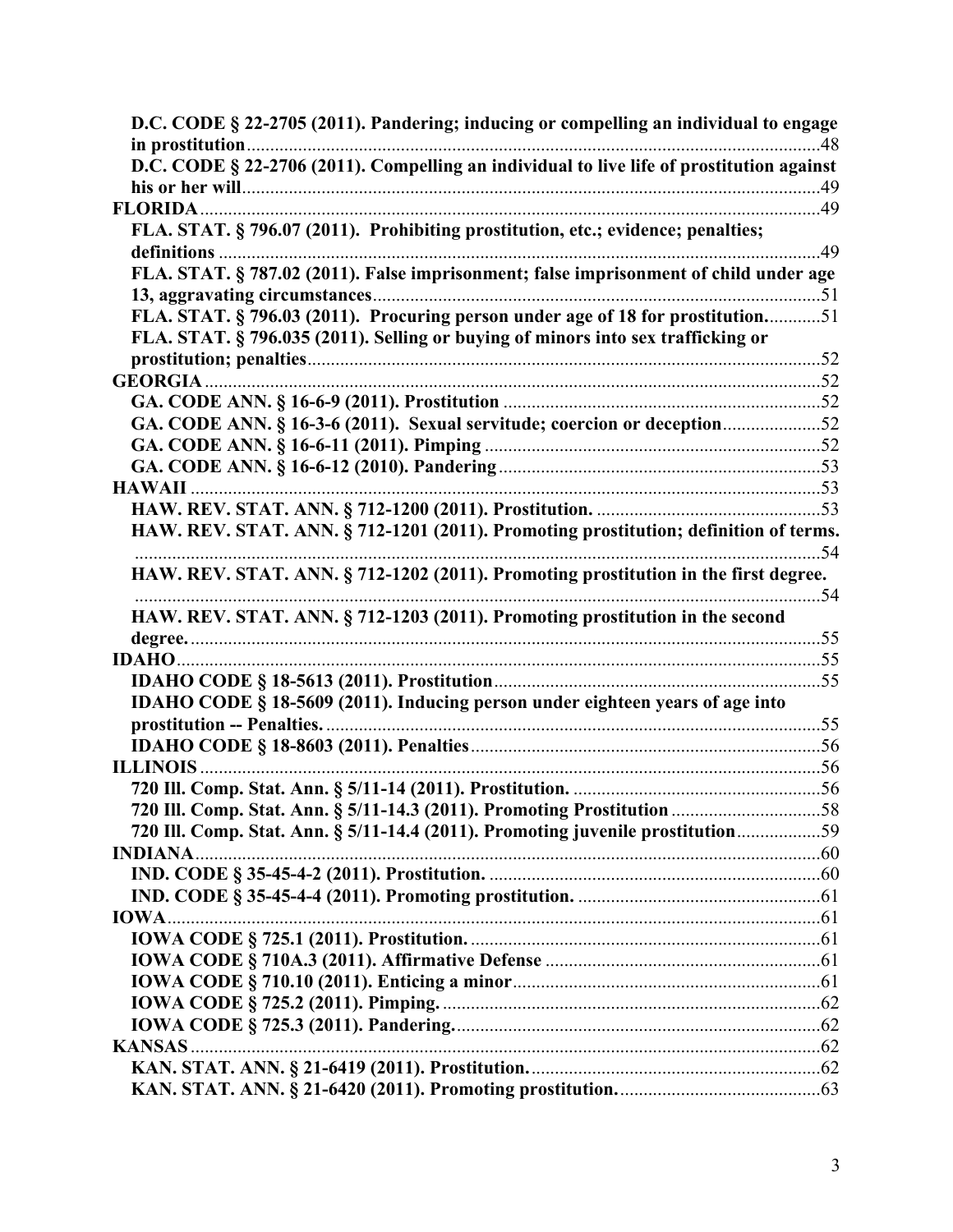| KY. REV. STAT. ANN. § 529.080 (2011). Loitering for prostitution purposes.  67          |  |
|-----------------------------------------------------------------------------------------|--|
| KY. REV. STAT. ANN. § 530.064 (2011). Unlawful transaction with a minor in the first    |  |
|                                                                                         |  |
|                                                                                         |  |
| LA. REV. STAT. ANN. § 14:82 (2010). Prostitution; definition; penalties; enhancement.   |  |
|                                                                                         |  |
| LA. REV. STAT. ANN. § 14:82.1 (2011). Prostitution; persons under seventeen;            |  |
|                                                                                         |  |
|                                                                                         |  |
| LA. REV. STAT. ANN. § 14:46.3(E) (2011). Trafficking of children for sexual purposes.   |  |
|                                                                                         |  |
|                                                                                         |  |
|                                                                                         |  |
|                                                                                         |  |
| 17-A ME. REV. STAT. § 852 (2011). Aggravated promotion of prostitution                  |  |
|                                                                                         |  |
|                                                                                         |  |
|                                                                                         |  |
|                                                                                         |  |
|                                                                                         |  |
|                                                                                         |  |
| MASS. ANN. LAWS ch. 272, § 53A (2011). Engaging in Sexual Conduct for Fee; Payors       |  |
|                                                                                         |  |
|                                                                                         |  |
| MASS. ANN. LAWS ch. 272, § 4A (2011). Promoting Child Prostitution; Mandatory           |  |
|                                                                                         |  |
| MASS. ANN. LAWS ch. 272, § 2 (2012). Victim of human trafficking as affirmative         |  |
| defense to charges of common night walking or common streetwalking77                    |  |
| MASS. ANN. LAWS ch. 119, § 39K (2012). Child welfare service needs of sexually          |  |
|                                                                                         |  |
| MASS. ANN. LAWS ch. 119, § 39L (2012). Children in violation of prohibition against     |  |
| common night walking or common streetwalking; petition for care and protection;         |  |
| appointment of guardian ad litem; stay of juvenile delinquency or criminal proceedings; |  |
|                                                                                         |  |
|                                                                                         |  |
|                                                                                         |  |
| MICH. COMP. LAWS § 750.13 (2011). Enticing away female under 16; felony, penalty.       |  |
|                                                                                         |  |
|                                                                                         |  |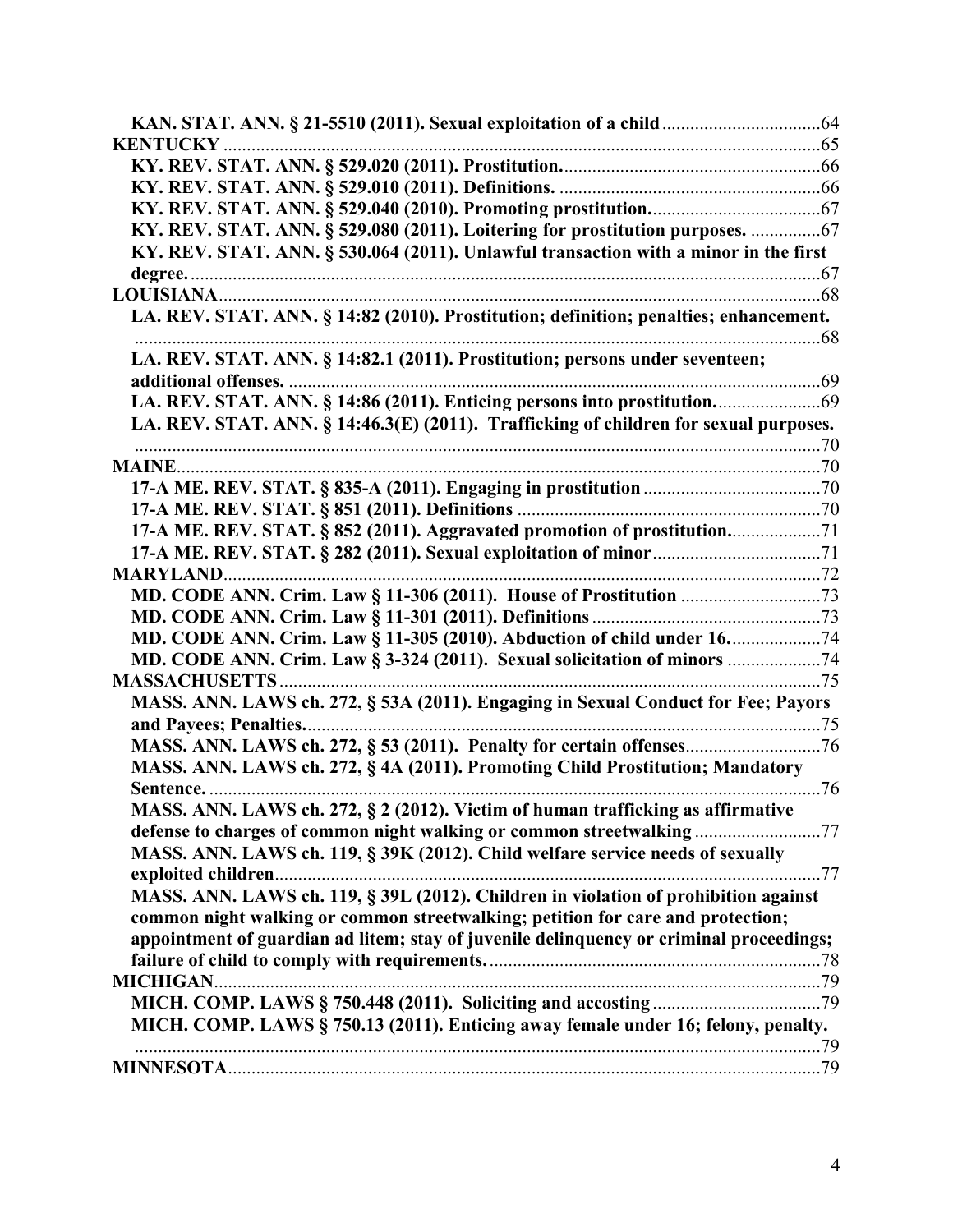| MINN. STAT. § 609.324 (2011). Patrons, prostitutes, and individuals housing individuals       |  |
|-----------------------------------------------------------------------------------------------|--|
|                                                                                               |  |
| MINN. STAT. § 609.3243 (2011). Loitering with intent to participate in Prostitution82         |  |
|                                                                                               |  |
| MINN. STAT. § 609.322. Solicitation, inducement, and promotion of prostitution; Sex           |  |
| Trafficking                                                                                   |  |
|                                                                                               |  |
|                                                                                               |  |
| MINN. STAT. § 609.093 (2011). Juvenile prostitutes; diversion or child protection             |  |
|                                                                                               |  |
|                                                                                               |  |
|                                                                                               |  |
| MISS. CODE ANN. § 97-5-5 (2011). Enticing child under fourteen; punishment92                  |  |
| <b>MISSOURI</b>                                                                               |  |
|                                                                                               |  |
| MO. REV. STAT. § 566.223 (2011). Victim rights and protection - defense-                      |  |
| identification of victims of trafficking, procedures, services - victim of trafficking, civil |  |
|                                                                                               |  |
|                                                                                               |  |
| MO. REV. STAT. § 567.050 (2011). Promoting prostitution in the first degree. 95               |  |
| MO. REV. STAT. § 567.060 (2011). Promoting prostitution in the second degree95                |  |
| MO. REV. STAT. § 567.070 (2011). Promoting prostitution in the third degree95                 |  |
|                                                                                               |  |
|                                                                                               |  |
| MONT. CODE ANN. § 45-5-511 (2011). Provisions generally applicable to sexual crimes.          |  |
|                                                                                               |  |
|                                                                                               |  |
| Mont. Code Ann. § 45-5-603 (2011). Aggravated promotion of prostitution98                     |  |
|                                                                                               |  |
|                                                                                               |  |
|                                                                                               |  |
| NEB. REV. STAT. § 28-707 (2011). Child abuse; privileges not available; penalties100          |  |
| 101                                                                                           |  |
| NEV. REV. STAT. § 201.354 (2011). Engaging in prostitution or solicitation for                |  |
|                                                                                               |  |
|                                                                                               |  |
| NEV. REV. STAT. § 201.354 (2011). Engaging in prostitution or solicitation for                |  |
|                                                                                               |  |
| NEV. REV. STAT. § 201.300 (2011). Pandering: Definition; penalties; exception.  102           |  |
| NEV. REV. STAT. § 201.330 (2011). Pandering: Detaining person in brothel because of           |  |
|                                                                                               |  |
| NEV. REV. STAT. § 201.340 (2011). Pandering: Furnishing transportation; penalties.            |  |
| NEV. REV. STAT. § 201.360 (2011). Placing person in house of prostitution; penalties.         |  |
|                                                                                               |  |
|                                                                                               |  |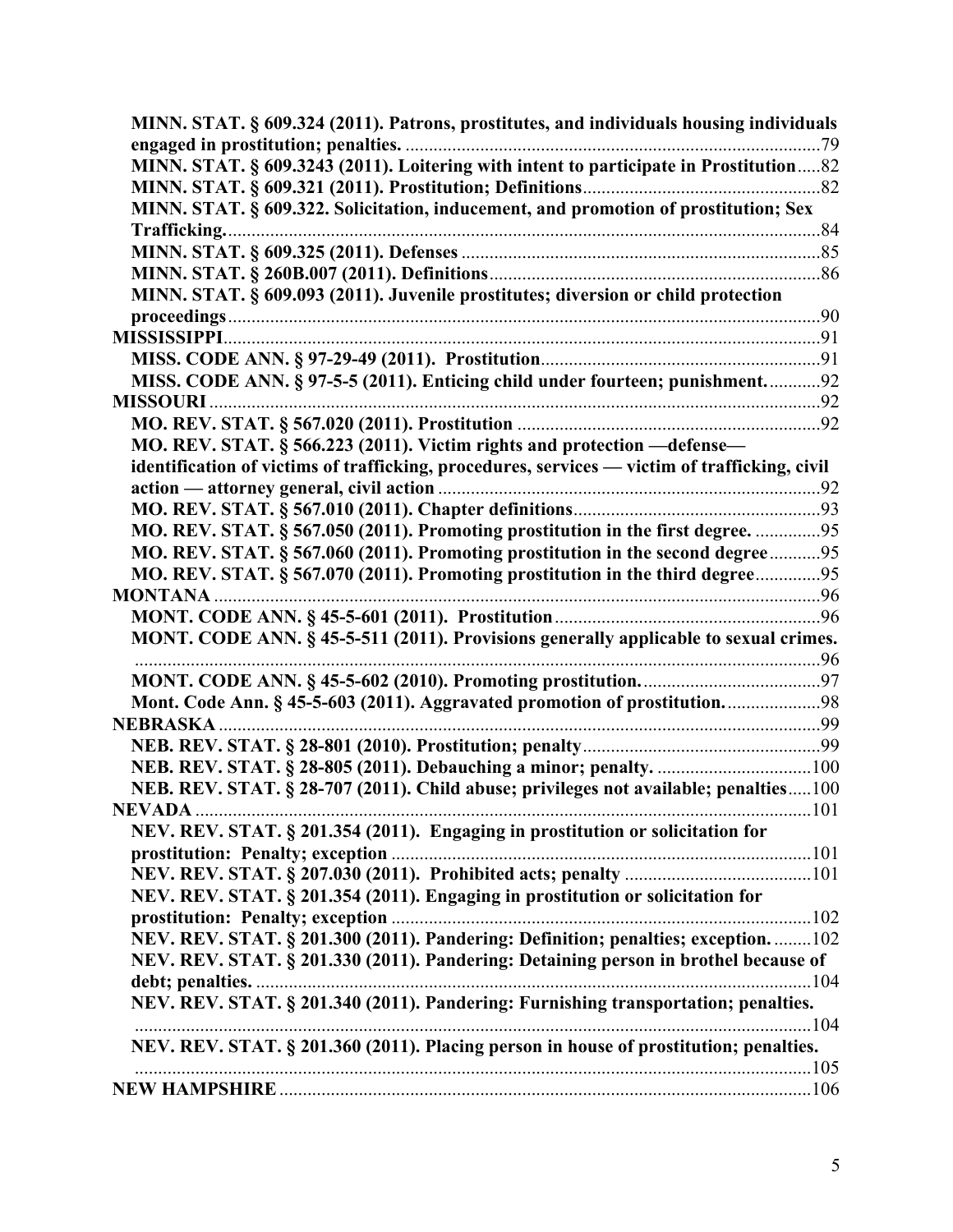| N.H. REV. STAT. ANN. § 645:2 (2011). Prostitution and Related Offenses. 106               |      |
|-------------------------------------------------------------------------------------------|------|
| <b>NEW JERSEY</b>                                                                         |      |
|                                                                                           |      |
| N.J. STAT. § 2C: 34-1.1 (2011). Loitering for the purpose of engaging in prostitution 109 |      |
| N.J. STAT. § 2A:4A-71 (2011). Review and processing of complaints by intake services;     |      |
|                                                                                           |      |
| NEW MEXICO                                                                                |      |
|                                                                                           |      |
| N.M. STAT. ANN. § 30-6A-4 (2011). Sexual exploitation of children by prostitution111      |      |
| N.M. STAT. ANN. § 30-6A-3 (2011). Sexual exploitation of children 111                     |      |
|                                                                                           |      |
| <b>NEW YORK.</b>                                                                          |      |
|                                                                                           |      |
| N.Y. PENAL LAW § 230.15 (2011). Promoting prostitution; definitions of terms113           |      |
| N.Y. PENAL LAW § 230.25 (2011). Promoting prostitution in the third degree113             |      |
| N.Y. PENAL LAW § 230.30 (2011). Promoting prostitution in the second degree113            |      |
| N.Y. PENAL LAW § 230.32 (2011). Promoting prostitution in the first degree. 113           |      |
|                                                                                           |      |
| N.Y. PENAL LAW § 230.35 (2011). Promoting prostitution; accomplice. 114                   |      |
|                                                                                           |      |
| N.Y. Fam. Ct. Act § 311.4 (2011). Substitution of petition or finding114                  |      |
|                                                                                           |      |
| N.C. GEN. STAT. § 14-204 (2010). Prostitution and various acts abetting prostitution      |      |
|                                                                                           |      |
|                                                                                           |      |
|                                                                                           |      |
|                                                                                           |      |
| N.D. CENT. CODE § 12.1-29-02 (2010). Facilitating prostitution117                         |      |
|                                                                                           |      |
| OHIO REV. CODE ANN. § 2907.25 (2011). Prostitution; prostitution after positive HIV       |      |
|                                                                                           | .118 |
| OHIO REV. CODE ANN. § 2907.241(2011). Loitering to engage in solicitation; loitering      |      |
|                                                                                           |      |
|                                                                                           |      |
| <b>OHIO REV. CODE ANN. § 2907.22 (2011). Promoting prostitution120</b>                    |      |
|                                                                                           |      |
| <b>OKLAHOMA.</b>                                                                          |      |
| 21 OKLA. STAT. § 1029 (2010). Engaging in prostitution, etc.--Soliciting or procuring--   |      |
| Residing or being in place for prohibited purpose--Aiding, abetting or participating--    |      |
|                                                                                           |      |
|                                                                                           |      |
| 21 OKLA. STAT. § 1031 (2011). Punishment for violations--Fines--Knowingly engaging        |      |
| in prostitution while infected with HIV--Violations within certain distance from school   |      |
|                                                                                           | 123  |
| 21 OKLA. STAT. § 1087 (2011). Child under 18 years of age--Procuring for prostitution,    |      |
|                                                                                           |      |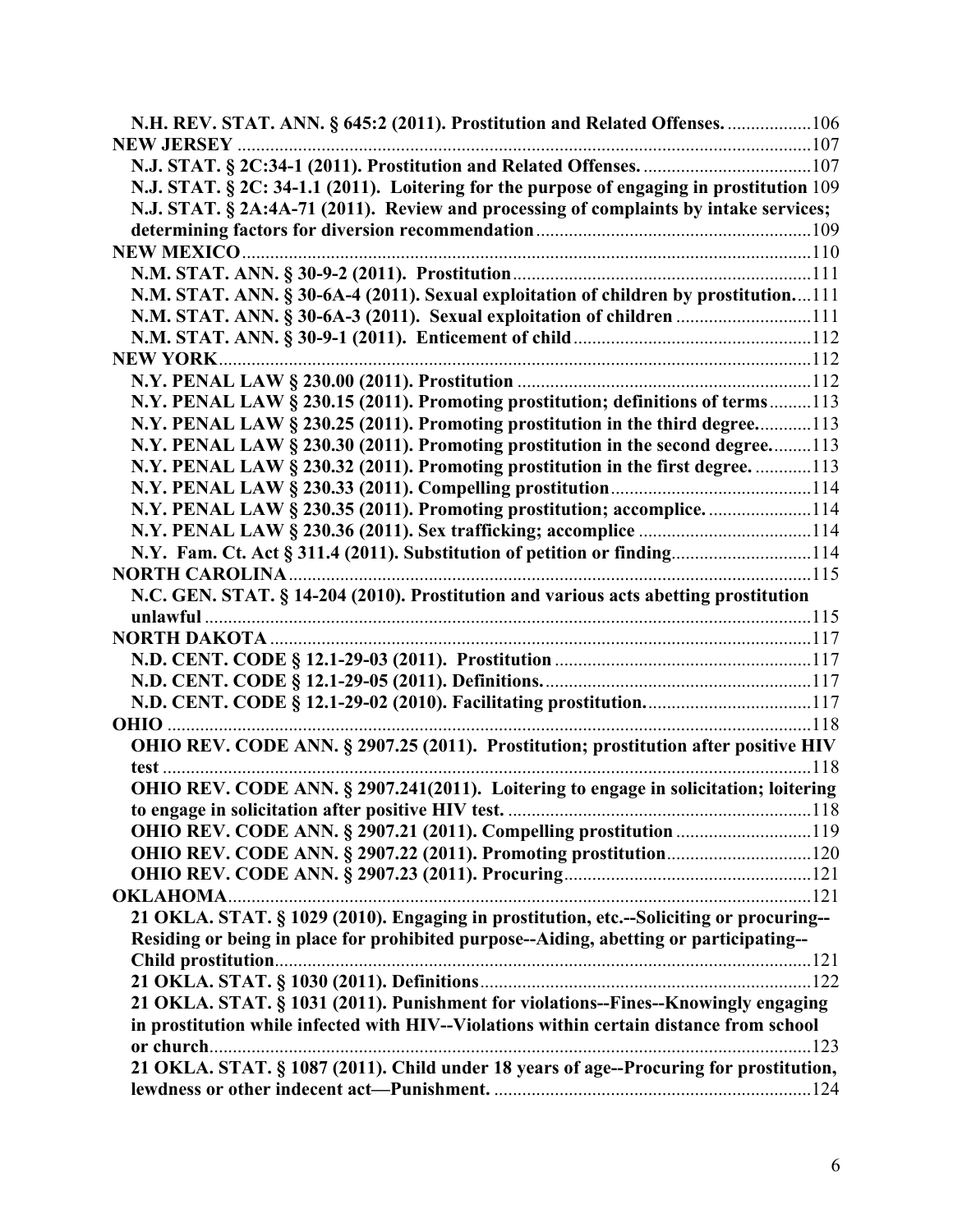| 21 OKLA. STAT. § 1088 (2011). Child under 18 years of age--Inducing, keeping,          |  |
|----------------------------------------------------------------------------------------|--|
|                                                                                        |  |
| 22 OKLA. STAT. § 126 (2011). Kidnapping, enticing away children and similar offenses,  |  |
|                                                                                        |  |
| 21 OKLA. STAT. § 748(D) (2011). Human trafficking for forced labor or forced sexual    |  |
|                                                                                        |  |
|                                                                                        |  |
|                                                                                        |  |
|                                                                                        |  |
|                                                                                        |  |
|                                                                                        |  |
| 18 PA. CONS. STAT. ANN. § 5902 (2011). Prostitution and related offenses127            |  |
|                                                                                        |  |
|                                                                                        |  |
|                                                                                        |  |
|                                                                                        |  |
| R.I. GEN. LAWS § 11-34.1-3 (2011). Procurement of sexual conduct for a fee 131         |  |
| R.I. GEN. LAWS § 11-34.1-7 (2011). Pandering or permitting prostitution— Not allowed   |  |
|                                                                                        |  |
| R.I. GEN. LAWS § 11-9-1 (2011). Exploitation for commercial or immoral purposes. 132   |  |
|                                                                                        |  |
| S.C. CODE ANN. § 16-15-90 (2011). Prostitution; lewdness, assignation and prostitution |  |
|                                                                                        |  |
| S.C. CODE ANN. § 16-15-415 (2011). Promoting prostitution of a minor defined;          |  |
|                                                                                        |  |
| S.C. CODE ANN. § 16-15-425 (2011). Participating in prostitution of a minor defined;   |  |
|                                                                                        |  |
|                                                                                        |  |
| S.D. CODIFIED LAWS § 22-23-1 (2011). Promotion -- Misdemeanor135                       |  |
| S.D. CODIFIED LAWS § 22-23-2 (2011). Promotion of prostitution -- Penalty135           |  |
| S.D. CODIFIED LAWS § 22-24A-5 (2011). Solicitation of a minor -Felony-Assessment       |  |
|                                                                                        |  |
|                                                                                        |  |
|                                                                                        |  |
|                                                                                        |  |
|                                                                                        |  |
|                                                                                        |  |
| TENN. CODE ANN. § 39-13-528 (2010). Offense of solicitation of a minor142              |  |
| TENN. CODE ANN. § 39-13-529 (2011). Offense of soliciting sexual exploitation of a     |  |
|                                                                                        |  |
| TENN. CODE ANN. § 39-17-1005 (2011). Especially aggravated sexual exploitation  144    |  |
|                                                                                        |  |
|                                                                                        |  |
|                                                                                        |  |
| TEX. PENAL CODE ANN. § 43.03 (2011). Promotion of Prostitution146                      |  |
| TEX. PENAL CODE ANN. § 43.04 (2011). Aggravated Promotion of Prostitution146           |  |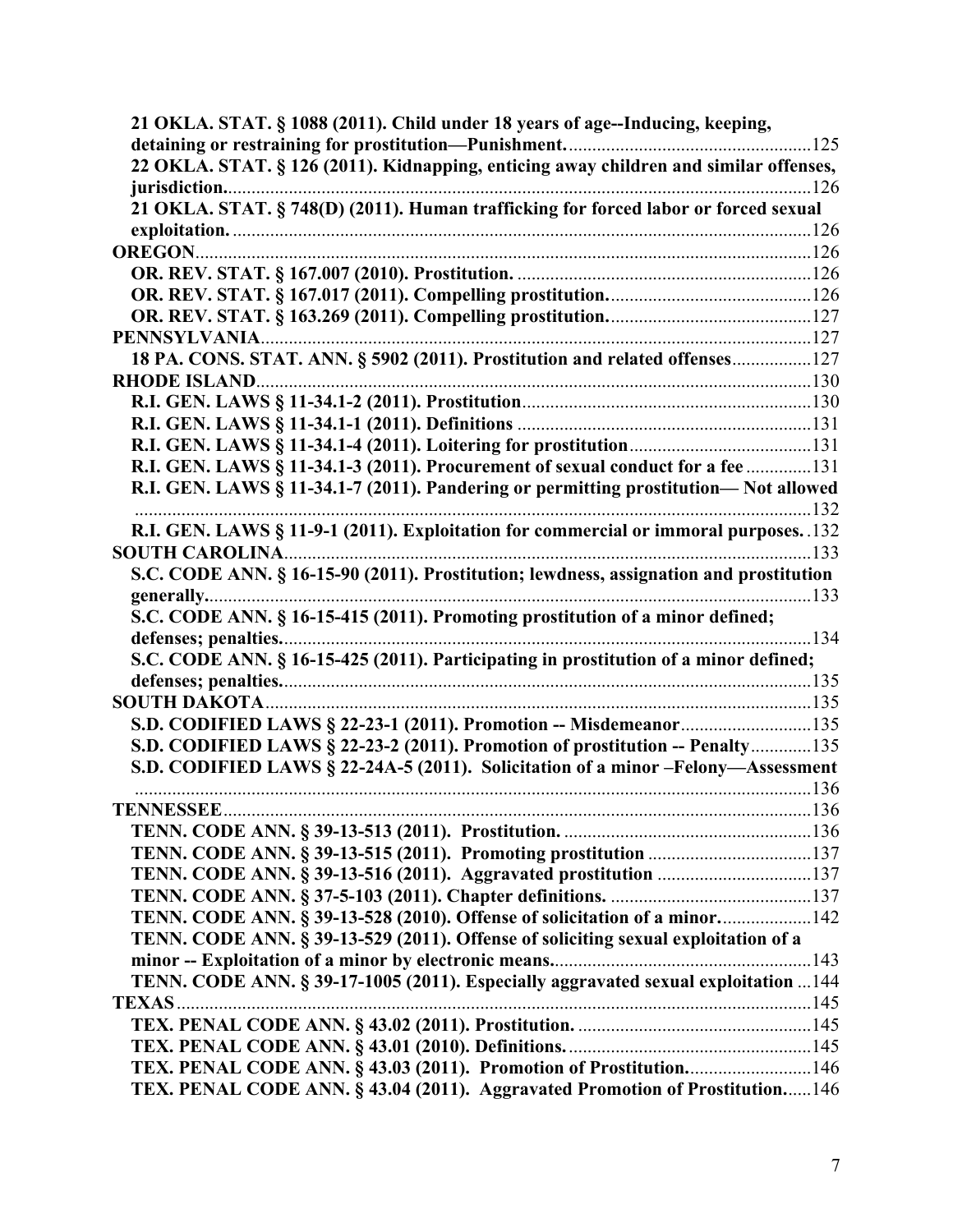| TEX. PENAL CODE ANN. § 15.031 (2011). Criminal Solicitation of a Minor146                |  |
|------------------------------------------------------------------------------------------|--|
| TEX. PENAL CODE ANN. § 43.251 (2011). Employment Harmful to Children  147                |  |
|                                                                                          |  |
|                                                                                          |  |
|                                                                                          |  |
|                                                                                          |  |
| UTAH CODE ANN. § 76-10-1306 (2011). Aggravated exploitation of prostitution. 150         |  |
| UTAH CODE ANN. § 76-5-404.1 (2011). Sexual abuse of a child -Aggravated abuse of a       |  |
|                                                                                          |  |
|                                                                                          |  |
|                                                                                          |  |
|                                                                                          |  |
|                                                                                          |  |
| VT. STAT. ANN. tit. 13 § 1301 (2011). Contributing to juvenile delinquency 154           |  |
|                                                                                          |  |
|                                                                                          |  |
| <b>VIRGINIA.</b>                                                                         |  |
| VA. CODE ANN. § 18.2-346 (2011). Being a prostitute or prostitution155                   |  |
| VA. CODE ANN. § 18.2-348 (2011). Aiding prostitution or illicit sexual intercourse  156  |  |
| VA. CODE ANN. § 18.2-355 (2011). Taking, detaining, etc., person for prostitution, etc., |  |
|                                                                                          |  |
| VA. CODE ANN. § 18.2-356 (2011). Receiving money for procuring person156                 |  |
| VA. CODE ANN. § 18.2-357 (2011). Receiving money from earnings of male or female         |  |
|                                                                                          |  |
| VA. CODE ANN. § 18.2-48 (2011). Abduction with intent to extort money or immoral         |  |
|                                                                                          |  |
| VA. CODE ANN. § 18.2-49 (2011). Threatening, attempting or assisting in such             |  |
|                                                                                          |  |
|                                                                                          |  |
|                                                                                          |  |
| WASH. REV. CODE ANN. § 13.40.070 (2011). Complaints -Screening-Filing                    |  |
| information—Diversion—Modification of community supervision—Notice to parent or          |  |
| guardian—Probation counselor acting for prosecutor—Referral to mediation or              |  |
| WASH. REV. CODE ANN. § 13.40.213 (2011). Juveniles alleged to have committed             |  |
|                                                                                          |  |
|                                                                                          |  |
| WASH. REV. CODE ANN. § 9.68A.101 (2011). Promoting commercial sexual abuse of a          |  |
| WASH. REV. CODE ANN. § 9.68A.102 (2011). Promoting travel for commercial sexual          |  |
|                                                                                          |  |
|                                                                                          |  |
| WASH. REV. CODE ANN. § 9.68A.040 (2011). Sexual exploitation of a minor -                |  |
|                                                                                          |  |
|                                                                                          |  |
| W. VA. CODE § 61-8-5 (2011). Houses of ill fame and assignation; penalties;              |  |
|                                                                                          |  |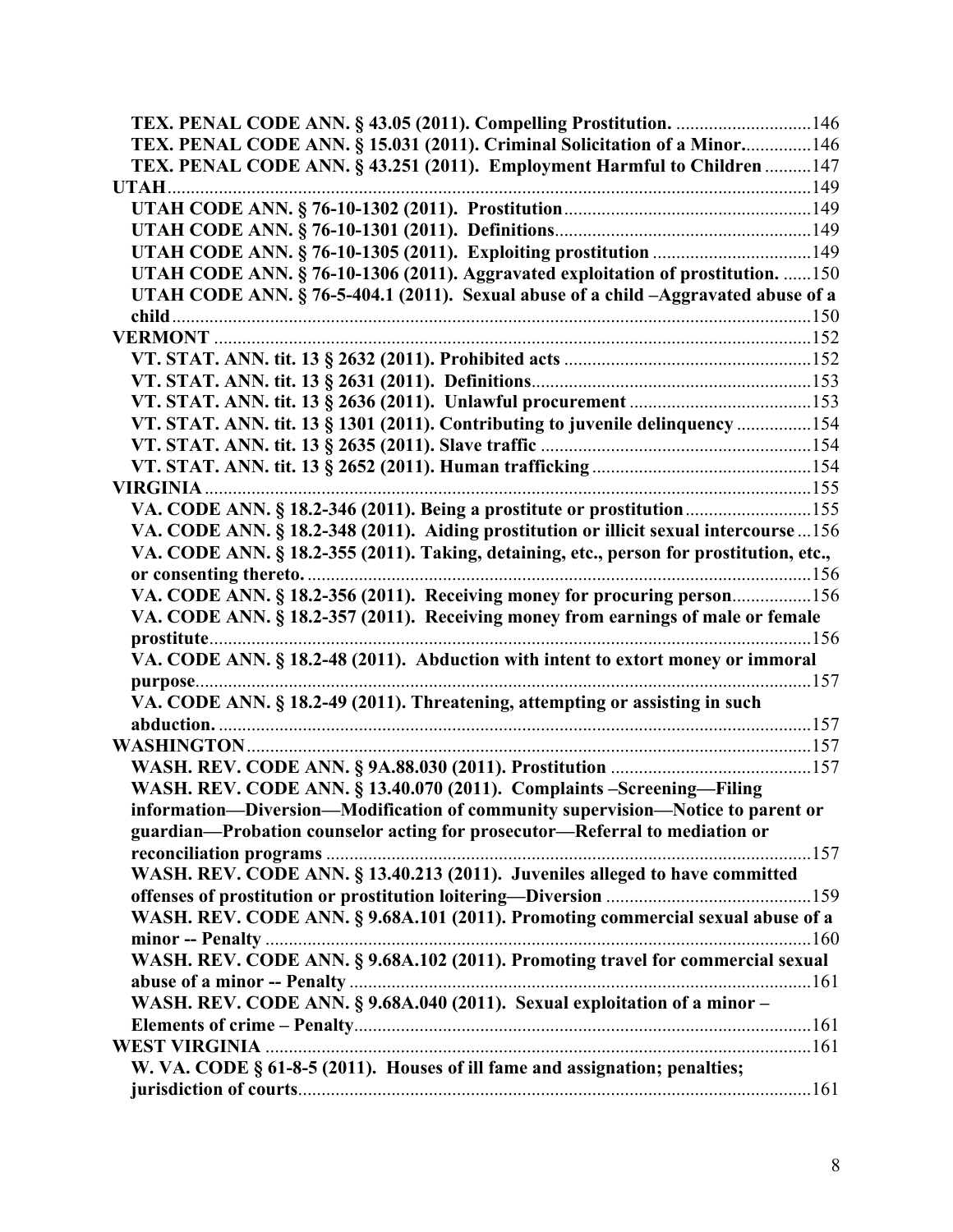| W. VA. CODE § 61-2-14 (2011). Abduction of person; kidnapping or concealing child;        |  |
|-------------------------------------------------------------------------------------------|--|
|                                                                                           |  |
| W. VA. CODE § 61-8-6 (2011). Detention of person in place of prostitution; penalty. 163   |  |
| W. VA. CODE § 61-8-7 (2011). Procuring for house of prostitution; penalty; venue;         |  |
|                                                                                           |  |
| W. VA. CODE § 61-8-8 (2011). Receiving support from prostitution; pimping; penalty;       |  |
|                                                                                           |  |
|                                                                                           |  |
|                                                                                           |  |
|                                                                                           |  |
| WIS. STAT. ANN. § 948.08 (2011). Soliciting a child for prostitution.  165                |  |
|                                                                                           |  |
| <b>WYOMING</b>                                                                            |  |
|                                                                                           |  |
| WYO. STAT. ANN. § 6-4-103 (2011). Promoting prostitution; penalties166                    |  |
| <b>FEDERAL LEGISLATION</b>                                                                |  |
| 18 U.S.C.A. § 1591 (2011). Sex trafficking of children or by force, fraud, or coercion167 |  |
|                                                                                           |  |
|                                                                                           |  |
|                                                                                           |  |
| AM. SAMOA CODE ANN. § 46.3704 (2011). Prostitution and patronizing prostitution-          |  |
|                                                                                           |  |
| AM. SAMOA CODE ANN. § 46.3705 (2011). Promoting prostitution in the first degree.         |  |
|                                                                                           |  |
| AM. SAMOA CODE ANN. § 46.3706 (2011). Promoting prostitution in the second                |  |
|                                                                                           |  |
|                                                                                           |  |
| GUAM CODE ANN. tit. 9 § 28.10 (2011). Prostitution Defined; Punishment Established;       |  |
|                                                                                           |  |
| GUAM CODE ANN. tit. 9 § 89.01(b)(2) (2011). Definitions (Crimes Against a Minor).171      |  |
| GUAM CODE ANN. tit. 9 § 28.15 (2011). Loitering for the Purpose of Soliciting to          |  |
|                                                                                           |  |
| GUAM CODE ANN. tit. 9 § 28.20 (2011). Promoting Prostitution; Punishment; Defense.        |  |
| GUAM CODE ANN. tit. 9 § 28.25 (2011). Abetting Prostitution; Punishment171                |  |
| GUAM CODE ANN. tit. 9 § 28.30 (2011). Compelling Prostitution; Punishment172              |  |
| <b>PUERTO RICO</b>                                                                        |  |
|                                                                                           |  |
|                                                                                           |  |
| V.I. CODE ANN. tit. 14 § 1027 (2010): Employment of minor to perform prohibited acts      |  |
|                                                                                           |  |
|                                                                                           |  |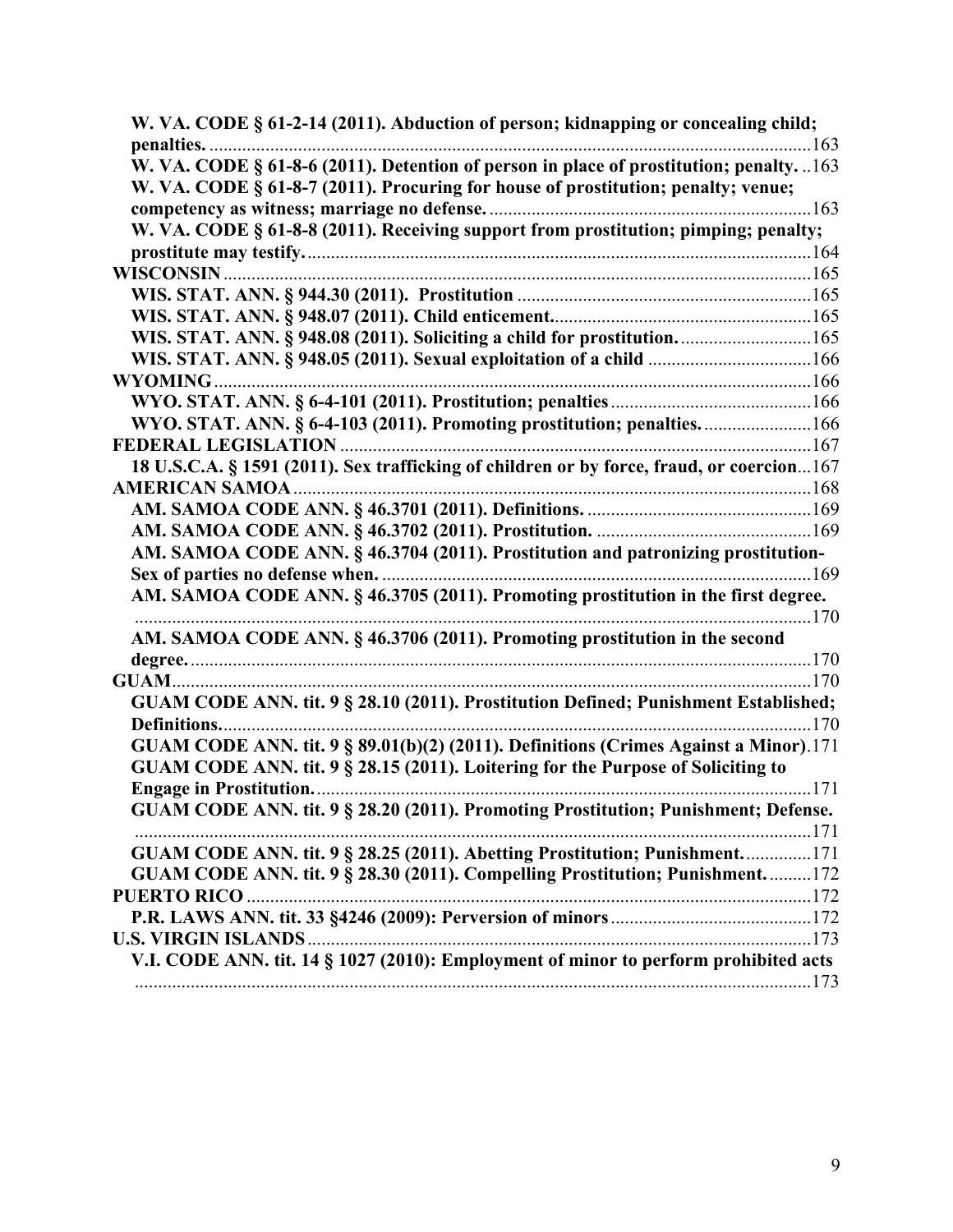# **SUMMARY CHART**

| <b>State</b> | <b>Immunity from</b><br>prostitution<br>charges/prosecution                                                                                                                                      | <b>Immunity from</b><br>promotion of<br>prostitution<br>charges. | <b>Affirmative defense</b>                                                                                                                                                                                                                                                                                                                                         | <b>Defense</b>                                                                                                                                                                                                             | <b>Diversion</b><br>Program |
|--------------|--------------------------------------------------------------------------------------------------------------------------------------------------------------------------------------------------|------------------------------------------------------------------|--------------------------------------------------------------------------------------------------------------------------------------------------------------------------------------------------------------------------------------------------------------------------------------------------------------------------------------------------------------------|----------------------------------------------------------------------------------------------------------------------------------------------------------------------------------------------------------------------------|-----------------------------|
| Alabama      |                                                                                                                                                                                                  |                                                                  | Ala. Code § 13A-6-159                                                                                                                                                                                                                                                                                                                                              |                                                                                                                                                                                                                            |                             |
|              |                                                                                                                                                                                                  |                                                                  | "In a prosecution for<br>prostitution, or a sexually<br>explicit performance<br>defined in this article, of a<br>human trafficking victim<br>for the victim's illegal acts<br>engaged in or performed<br>as a result of labor<br>servitude or sexual<br>servitude, it shall be an<br>affirmative defense that<br>the person was a victim of<br>human trafficking." |                                                                                                                                                                                                                            |                             |
| Colorado     |                                                                                                                                                                                                  |                                                                  | Colo. Rev. Stat. § 18-1-<br>604(1)<br>" a person shall not be<br>legally accountable for<br>behavior of another<br>constituting an offense if<br>he is a victim of that<br>offense or the offense is<br>so defined that his<br>conduct is inevitably<br>incidental to its<br>commission."                                                                          |                                                                                                                                                                                                                            |                             |
| Connecticut  | Conn. Gen. Stat. §<br>$53a-82(a)$<br>A person 16 or older<br>"is guilty of<br>prostitution"<br>This statute provides<br>immunity for any<br>person under 16 from<br>a charge of<br>prostitution. |                                                                  | Conn. Gen. Stat. § 53a-<br>82(b)<br>There is an "<br>affirmative defense that<br>the actor was coerced"<br>by a violation of section<br>53a-192a. (Trafficking in<br>persons).                                                                                                                                                                                     | Conn. Gen. Stat. §<br>$53a-82(c)$<br>In a prosecution of a<br>16 or 17 year old = ".<br>presumption that<br>the actor was coerced<br>by another person<br>in violation of section<br>53a-192a (Trafficking<br>in person)". |                             |
| Georgia      |                                                                                                                                                                                                  |                                                                  | Ga. Code Ann. § 16-3-<br>6(b)<br>"A person shall not be<br>guilty of a sexual crime<br>(includes prostitution &<br>masturbation for hire) if<br>the conduct upon which<br>the alleged criminal<br>liability is based was                                                                                                                                           |                                                                                                                                                                                                                            |                             |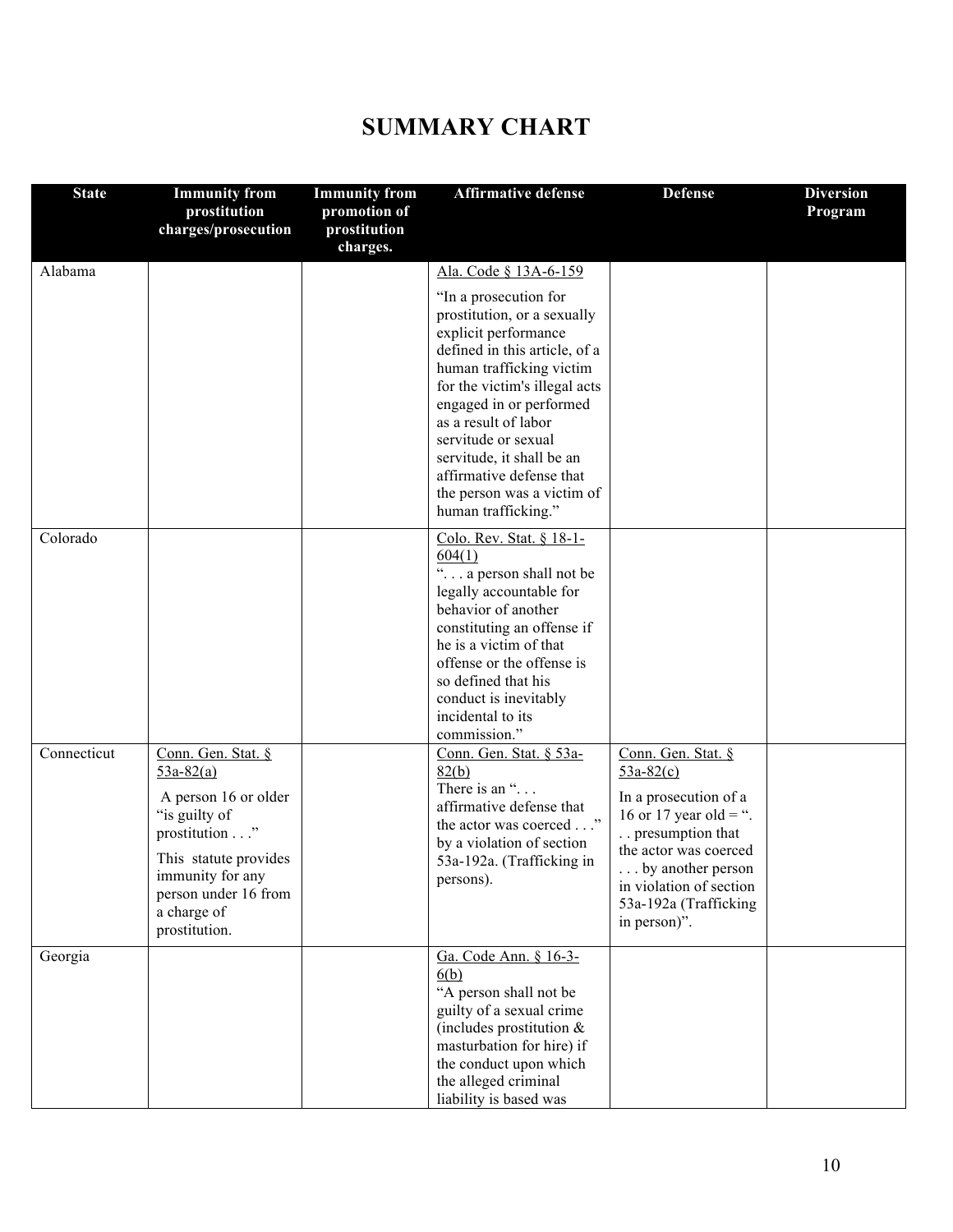|          |                                                                                                                                                                                                                                                                                                                                                                                                                                                                                                 |                                                                                                                                                                                                                                                                                                                                                                                                           | committed under coercion                           |                                                                                                                                                                                                                                                                                                                                                                                                                                    |
|----------|-------------------------------------------------------------------------------------------------------------------------------------------------------------------------------------------------------------------------------------------------------------------------------------------------------------------------------------------------------------------------------------------------------------------------------------------------------------------------------------------------|-----------------------------------------------------------------------------------------------------------------------------------------------------------------------------------------------------------------------------------------------------------------------------------------------------------------------------------------------------------------------------------------------------------|----------------------------------------------------|------------------------------------------------------------------------------------------------------------------------------------------------------------------------------------------------------------------------------------------------------------------------------------------------------------------------------------------------------------------------------------------------------------------------------------|
|          |                                                                                                                                                                                                                                                                                                                                                                                                                                                                                                 |                                                                                                                                                                                                                                                                                                                                                                                                           | or deception while the                             |                                                                                                                                                                                                                                                                                                                                                                                                                                    |
|          |                                                                                                                                                                                                                                                                                                                                                                                                                                                                                                 |                                                                                                                                                                                                                                                                                                                                                                                                           | accused was being                                  |                                                                                                                                                                                                                                                                                                                                                                                                                                    |
|          |                                                                                                                                                                                                                                                                                                                                                                                                                                                                                                 |                                                                                                                                                                                                                                                                                                                                                                                                           | trafficked for sexual                              |                                                                                                                                                                                                                                                                                                                                                                                                                                    |
|          |                                                                                                                                                                                                                                                                                                                                                                                                                                                                                                 |                                                                                                                                                                                                                                                                                                                                                                                                           | servitude in violation of                          |                                                                                                                                                                                                                                                                                                                                                                                                                                    |
|          |                                                                                                                                                                                                                                                                                                                                                                                                                                                                                                 |                                                                                                                                                                                                                                                                                                                                                                                                           | subsection (c) of Code                             |                                                                                                                                                                                                                                                                                                                                                                                                                                    |
|          |                                                                                                                                                                                                                                                                                                                                                                                                                                                                                                 |                                                                                                                                                                                                                                                                                                                                                                                                           | Section 16-5-46."                                  |                                                                                                                                                                                                                                                                                                                                                                                                                                    |
| Illinois | 720 Ill. Comp. Stat.<br>Ann. $5/11-14(d)$<br>" $\ldots$ if it is<br>determined, after a<br>reasonable detention<br>for investigative<br>purposes, that a<br>person"<br>suspected/charged<br>with prostitution "<br>is a person under the<br>age of 18, that person<br>shall be immune from<br>prosecution and<br>shall be subject to the<br>temporary protective<br>custody provisions<br>." Also a police<br>officer who takes a<br>person <18 into<br>custody will report an<br>allegation of | 720 Ill. Comp.<br>Stat. Ann. 5/11-<br>14.3(a)(2)(C)<br>Also for an<br>offense for<br>profiting from<br>prostitution by ".<br>$\ldots$ any means $\ldots$<br>including from a<br>person who<br>patronizes a<br>prostitute<br>does not apply to<br>a person engaged<br>in prostitution<br>who is under 18<br>years of age. A<br>person cannot be<br>convicted of<br>promoting<br>prostitution<br>under this |                                                    | 720 Ill. Comp.<br>Stat. Ann. 5/11-<br>14(d)<br>$\overline{``\ldots}$ if it is<br>determined, after a<br>reasonable<br>detention for<br>investigative<br>purposes, that a<br>person"<br>suspected/charged<br>with prostitution ".<br>. .is a person under<br>the age of 18, that<br>person shall be<br>immune from<br>prosecution and<br>shall be subject to<br>the temporary<br>protective custody<br>provisions"<br>Also a police |
|          | violation of<br>trafficking in persons<br>to Dept. of Children<br>& Family services.                                                                                                                                                                                                                                                                                                                                                                                                            | paragraph (C) if<br>the practice of<br>prostitution<br>underlying the<br>offense consists<br>exclusively of<br>the accused's<br>own acts of<br>prostitution<br>under Section<br>$11-14$ of this<br>Code<br>(Prostitution)."                                                                                                                                                                               |                                                    | officer who takes a<br>$person < 18$ into<br>custody will report<br>an allegation of<br>violation of<br>trafficking in<br>persons to Dept. of<br>Children & Family<br>services.                                                                                                                                                                                                                                                    |
| Iowa     |                                                                                                                                                                                                                                                                                                                                                                                                                                                                                                 |                                                                                                                                                                                                                                                                                                                                                                                                           | Iowa Code § 710A.3                                 |                                                                                                                                                                                                                                                                                                                                                                                                                                    |
|          |                                                                                                                                                                                                                                                                                                                                                                                                                                                                                                 |                                                                                                                                                                                                                                                                                                                                                                                                           | " in addition to any<br>other affirmative defenses |                                                                                                                                                                                                                                                                                                                                                                                                                                    |
|          |                                                                                                                                                                                                                                                                                                                                                                                                                                                                                                 |                                                                                                                                                                                                                                                                                                                                                                                                           | for which the victim                               |                                                                                                                                                                                                                                                                                                                                                                                                                                    |
|          |                                                                                                                                                                                                                                                                                                                                                                                                                                                                                                 |                                                                                                                                                                                                                                                                                                                                                                                                           | might be eligible, to a                            |                                                                                                                                                                                                                                                                                                                                                                                                                                    |
|          |                                                                                                                                                                                                                                                                                                                                                                                                                                                                                                 |                                                                                                                                                                                                                                                                                                                                                                                                           | prosecution for a criminal                         |                                                                                                                                                                                                                                                                                                                                                                                                                                    |
|          |                                                                                                                                                                                                                                                                                                                                                                                                                                                                                                 |                                                                                                                                                                                                                                                                                                                                                                                                           | violation directly related                         |                                                                                                                                                                                                                                                                                                                                                                                                                                    |
|          |                                                                                                                                                                                                                                                                                                                                                                                                                                                                                                 |                                                                                                                                                                                                                                                                                                                                                                                                           | to the defendant's status                          |                                                                                                                                                                                                                                                                                                                                                                                                                                    |
|          |                                                                                                                                                                                                                                                                                                                                                                                                                                                                                                 |                                                                                                                                                                                                                                                                                                                                                                                                           | as a victim of a crime that                        |                                                                                                                                                                                                                                                                                                                                                                                                                                    |
|          |                                                                                                                                                                                                                                                                                                                                                                                                                                                                                                 |                                                                                                                                                                                                                                                                                                                                                                                                           | is a violation of section                          |                                                                                                                                                                                                                                                                                                                                                                                                                                    |
|          |                                                                                                                                                                                                                                                                                                                                                                                                                                                                                                 |                                                                                                                                                                                                                                                                                                                                                                                                           | 710A.2 (Human                                      |                                                                                                                                                                                                                                                                                                                                                                                                                                    |
|          |                                                                                                                                                                                                                                                                                                                                                                                                                                                                                                 |                                                                                                                                                                                                                                                                                                                                                                                                           | trafficking), that the                             |                                                                                                                                                                                                                                                                                                                                                                                                                                    |
|          |                                                                                                                                                                                                                                                                                                                                                                                                                                                                                                 |                                                                                                                                                                                                                                                                                                                                                                                                           | defendant committed the                            |                                                                                                                                                                                                                                                                                                                                                                                                                                    |
|          |                                                                                                                                                                                                                                                                                                                                                                                                                                                                                                 |                                                                                                                                                                                                                                                                                                                                                                                                           | violation under                                    |                                                                                                                                                                                                                                                                                                                                                                                                                                    |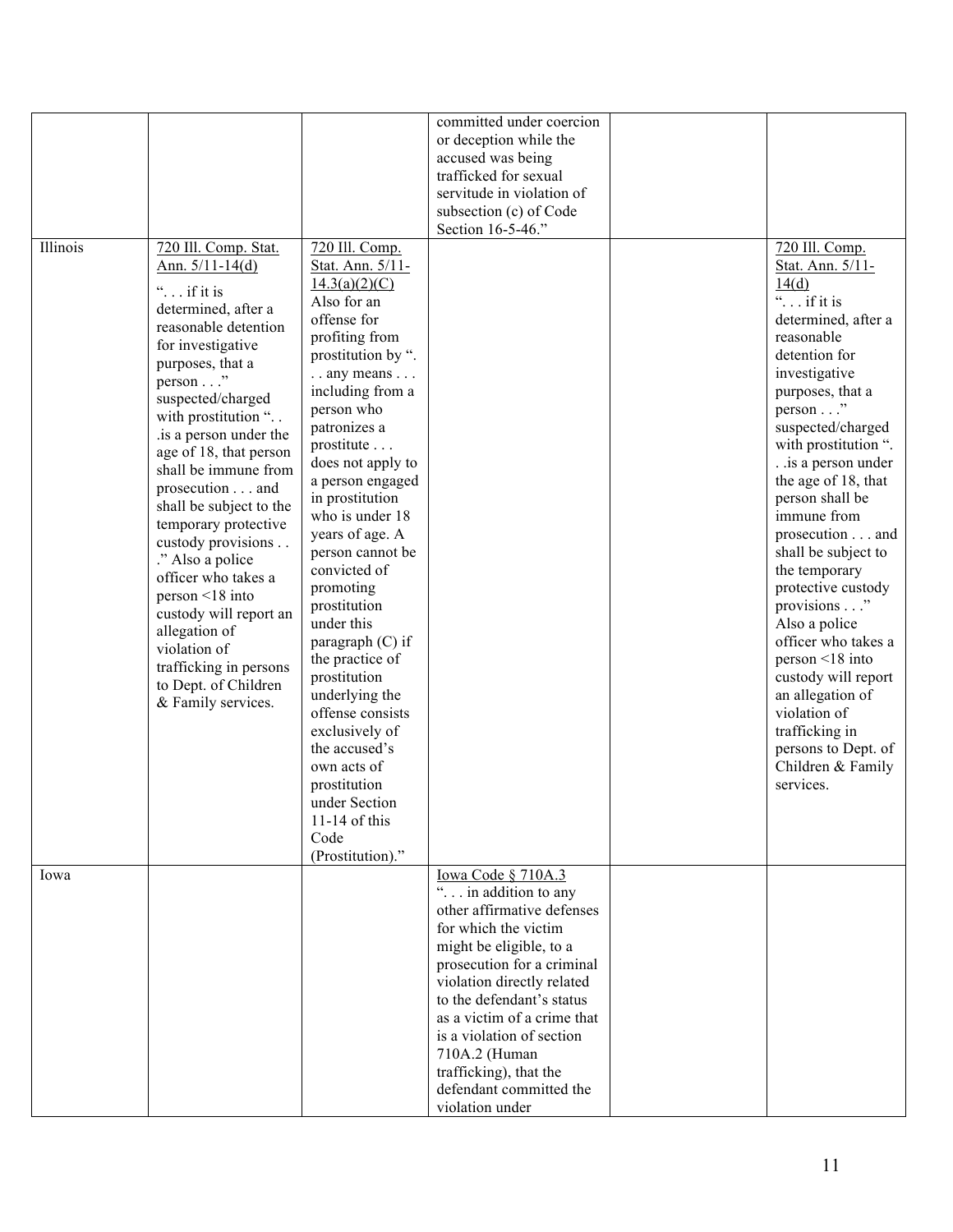| Louisiana     |  | compulsion by another's<br>threat of serious injury,<br>provided that the<br>defendant reasonably<br>believed that such injury<br>was imminent."                                                                                                                                                                                                                                                                                                                                                                                                                                                                                                                                           | La. Rev. Stat. Ann. §<br>$14:46.3$ (E)                                                                                                                                                                                                         |                                                                                                                                                                                                                                                                                                                                                                                                                                                                                                                                                                                                                                                                                                   |
|---------------|--|--------------------------------------------------------------------------------------------------------------------------------------------------------------------------------------------------------------------------------------------------------------------------------------------------------------------------------------------------------------------------------------------------------------------------------------------------------------------------------------------------------------------------------------------------------------------------------------------------------------------------------------------------------------------------------------------|------------------------------------------------------------------------------------------------------------------------------------------------------------------------------------------------------------------------------------------------|---------------------------------------------------------------------------------------------------------------------------------------------------------------------------------------------------------------------------------------------------------------------------------------------------------------------------------------------------------------------------------------------------------------------------------------------------------------------------------------------------------------------------------------------------------------------------------------------------------------------------------------------------------------------------------------------------|
|               |  |                                                                                                                                                                                                                                                                                                                                                                                                                                                                                                                                                                                                                                                                                            | "No victim of<br>trafficking as defined<br>by the provisions of<br>this Section<br>(Trafficking of<br>children for sexual<br>purposes) shall be<br>prosecuted for<br>unlawful acts<br>committed as a direct<br>result of being<br>trafficked." |                                                                                                                                                                                                                                                                                                                                                                                                                                                                                                                                                                                                                                                                                                   |
| Massachusetts |  | Mass. Ann. Laws Ch.272,<br>\$2<br>In any prosecution or<br>juvenile delinquency<br>proceeding of a person<br>who is a human<br>trafficking victim, as<br>defined by section 20M of<br>chapter 233, it shall be an<br>affirmative defense to<br>charges of engaging in<br>common night walking or<br>common streetwalking in<br>violation of section 53 of<br>chapter 272 and to a<br>violation of section 53A<br>of said chapter 272 that,<br>while a human trafficking<br>victim, such person was<br>under duress or coerced<br>into committing the<br>offenses for which such<br>person is being<br>prosecuted or against<br>whom juvenile<br>delinquency proceedings<br>have commenced. |                                                                                                                                                                                                                                                | Mass. Ann. Laws<br>Ch. 119, § 39L<br>(2012).<br>(a) Before or after<br>arraignment in any<br>juvenile<br>delinquency or<br>criminal<br>proceeding against<br>a sexually<br>exploited child<br>alleging that such<br>juvenile or such<br>defendant violated<br>the prohibition<br>against common<br>night walking or<br>common<br>streetwalking<br>under section 53 of<br>chapter 272 or the<br>provisions of<br>subsection (a) of<br>section 53A of said<br>chapter 272, there<br>shall be a<br>presumption that a<br>care and protection<br>petition on behalf<br>of such child, or a<br>child in need of<br>services petition<br>under section 39E,<br>shall be filed. Any<br>person, including |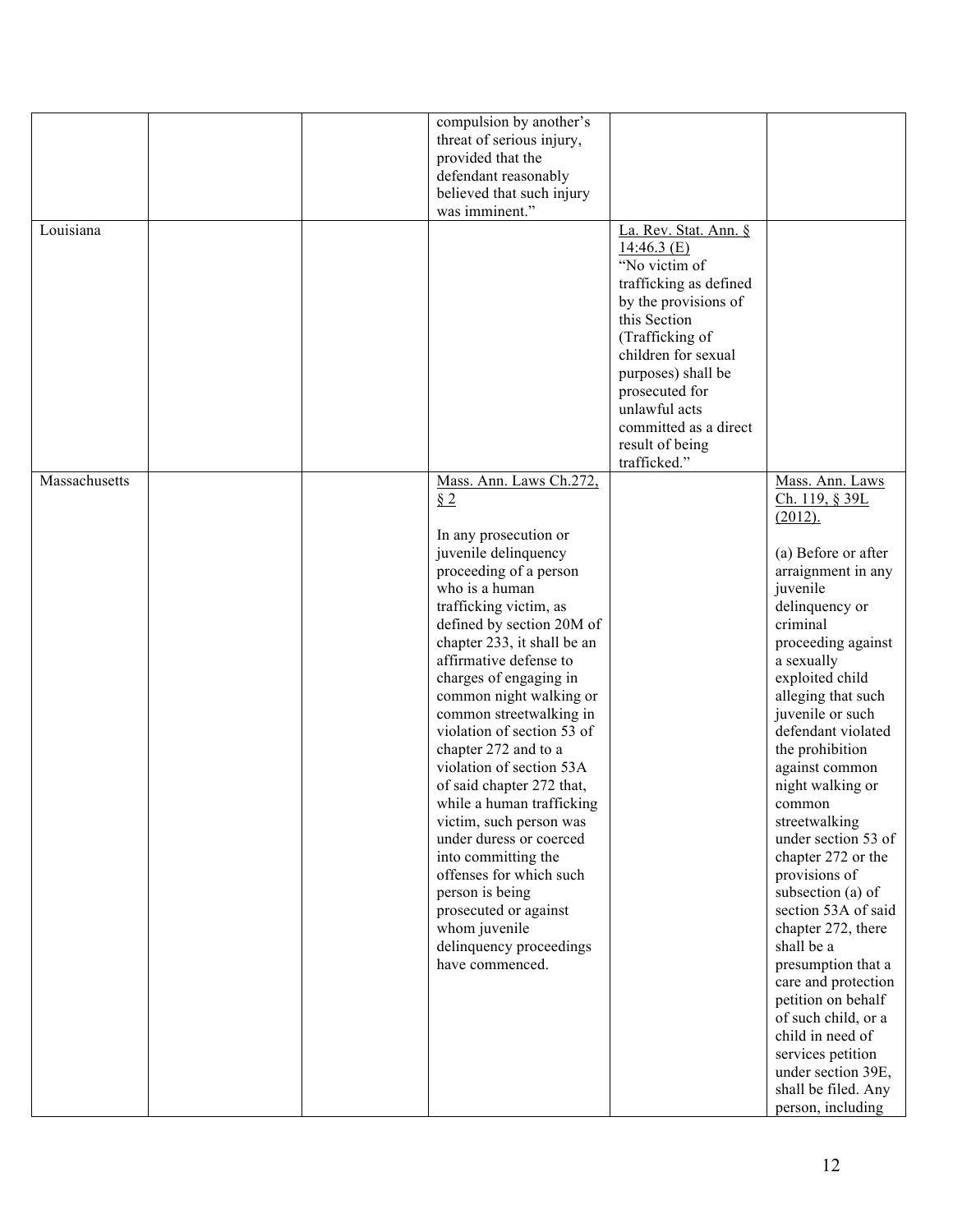|  |  | the juvenile, may    |
|--|--|----------------------|
|  |  | file a care and      |
|  |  | protection petition  |
|  |  | on behalf of such    |
|  |  | child, including a   |
|  |  | petition for         |
|  |  | emergency            |
|  |  | commitment under     |
|  |  | section 24, or a     |
|  |  |                      |
|  |  | parent or a police   |
|  |  | officer may file a   |
|  |  | child in need of     |
|  |  | services petition    |
|  |  | under section 39E.   |
|  |  |                      |
|  |  | (b) The court may    |
|  |  | appoint a guardian   |
|  |  | ad litem and shall   |
|  |  | hold a hearing on    |
|  |  | such petition. The   |
|  |  |                      |
|  |  | court may allow a    |
|  |  | reasonable delay in  |
|  |  | the proceedings,     |
|  |  | including any        |
|  |  | arraignment, to      |
|  |  | consider the         |
|  |  | petition. The        |
|  |  | necessary findings   |
|  |  | of fact to support   |
|  |  | the court's decision |
|  |  | shall be reduced to  |
|  |  | writing and made     |
|  |  | part of the court    |
|  |  |                      |
|  |  | record.              |
|  |  |                      |
|  |  | (c) Upon a motion    |
|  |  | by a party to the    |
|  |  | juvenile             |
|  |  | delinquency or       |
|  |  | criminal             |
|  |  | proceeding or by a   |
|  |  | guardian ad litem,   |
|  |  | unless the district  |
|  |  | attorney or the      |
|  |  | attorney general     |
|  |  | objects, and upon a  |
|  |  | finding that a child |
|  |  |                      |
|  |  | alleged to be a      |
|  |  | juvenile delinquent  |
|  |  | by reason of         |
|  |  | violating section    |
|  |  | 53 of chapter 272    |
|  |  | or subsection (a) of |
|  |  | section 53A of said  |
|  |  | chapter 272 is a     |
|  |  | child in need of     |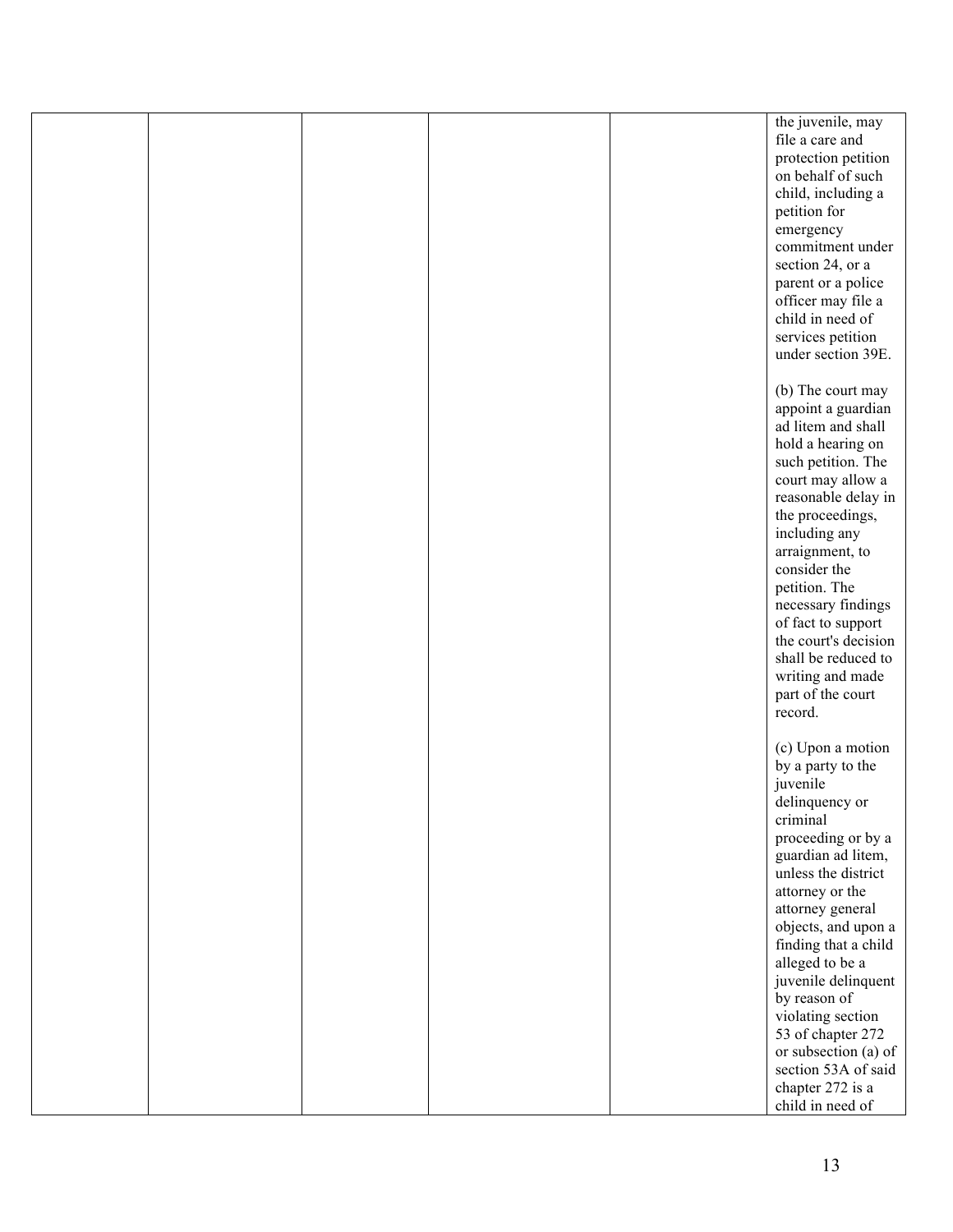|  |  | care and protection  |
|--|--|----------------------|
|  |  | or a child in need   |
|  |  | of services, the     |
|  |  | court shall, if      |
|  |  |                      |
|  |  | arraignment has      |
|  |  | not yet occurred,    |
|  |  | indefinitely stay    |
|  |  | arraignment and      |
|  |  |                      |
|  |  | place the            |
|  |  | proceeding on file.  |
|  |  | If the court finds   |
|  |  | that the child has   |
|  |  | failed to            |
|  |  |                      |
|  |  | substantially        |
|  |  | comply with the      |
|  |  | requirements of      |
|  |  | services or that the |
|  |  | child's welfare or   |
|  |  |                      |
|  |  | safety so requires,  |
|  |  | the court may        |
|  |  | remove the           |
|  |  | proceeding from      |
|  |  | file, arraign the    |
|  |  | child and restore    |
|  |  |                      |
|  |  | the delinquency or   |
|  |  | criminal complaint   |
|  |  | to the docket for    |
|  |  | trial or further     |
|  |  |                      |
|  |  | proceedings in       |
|  |  | accordance with      |
|  |  | the regular course   |
|  |  | of such              |
|  |  | proceedings. If      |
|  |  | arraignment has      |
|  |  |                      |
|  |  | already occurred,    |
|  |  | unless the district  |
|  |  | attorney or the      |
|  |  | attorney general     |
|  |  | objects, the court   |
|  |  | shall place the      |
|  |  |                      |
|  |  | child on pretrial    |
|  |  | probation under      |
|  |  | section 87 of        |
|  |  | chapter 276. If      |
|  |  | appropriate, the     |
|  |  | conditions of such   |
|  |  |                      |
|  |  | probation shall      |
|  |  | include, but not be  |
|  |  | limited to,          |
|  |  | requiring the child  |
|  |  | to substantially     |
|  |  |                      |
|  |  | comply with all      |
|  |  | lawful orders of the |
|  |  | court, including     |
|  |  | orders relating to   |
|  |  | any care and         |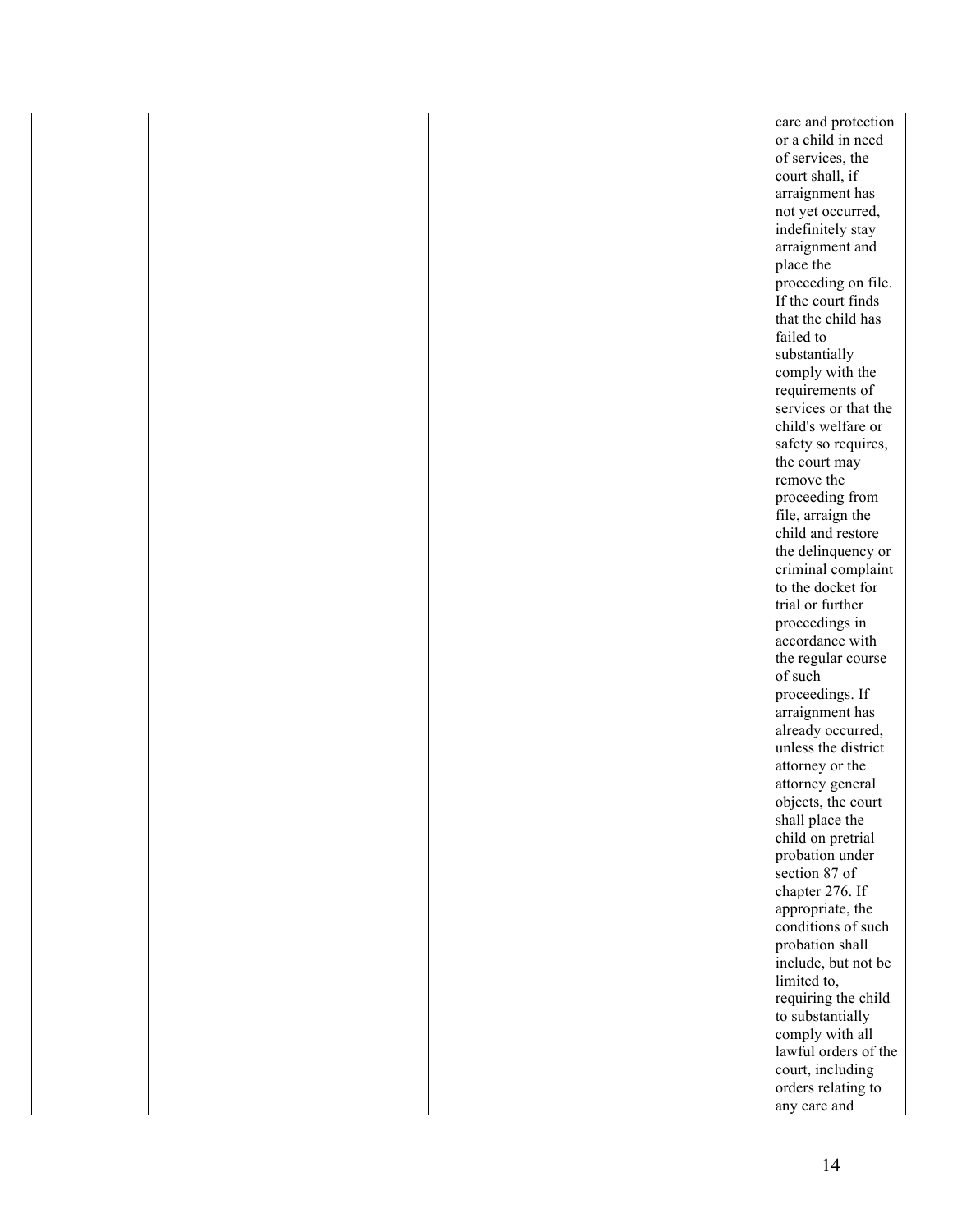|           |                                                                                                                                                                                                                                                                                                                                                                                    |                                                                                                     | protection or child<br>in need of services<br>proceeding, and the<br>child shall also<br>comply with the<br>guidance and<br>services of the<br>department or any<br>designated non-<br>governmental<br>service provider. If<br>the child fails to<br>substantially<br>comply with the<br>conditions of<br>probation or if the<br>child's welfare or<br>safety so requires,<br>the court may in its<br>discretion restore<br>the delinquency or<br>criminal complaint<br>to the docket for |
|-----------|------------------------------------------------------------------------------------------------------------------------------------------------------------------------------------------------------------------------------------------------------------------------------------------------------------------------------------------------------------------------------------|-----------------------------------------------------------------------------------------------------|-------------------------------------------------------------------------------------------------------------------------------------------------------------------------------------------------------------------------------------------------------------------------------------------------------------------------------------------------------------------------------------------------------------------------------------------------------------------------------------------|
|           |                                                                                                                                                                                                                                                                                                                                                                                    |                                                                                                     | trial or further<br>proceedings in<br>accordance with<br>the regular course<br>of such                                                                                                                                                                                                                                                                                                                                                                                                    |
| Michigan  | Mich. Comp. Laws §                                                                                                                                                                                                                                                                                                                                                                 |                                                                                                     | proceedings.                                                                                                                                                                                                                                                                                                                                                                                                                                                                              |
|           | 750.448<br>"A person 16 years of<br>age or older who<br>accosts, solicits, or<br>invites another<br>person in a public<br>place or in or from a<br>building or vehicle,<br>by word, gesture, or<br>any other means, to<br>commit prostitution<br>or to do any other<br>lewd or immoral act,<br>is guilty of a crime<br>." Persons under 16<br>are immune from<br>such prosecution. |                                                                                                     |                                                                                                                                                                                                                                                                                                                                                                                                                                                                                           |
| Minnesota | Minn. Stat. Ann. §<br>260B.007(6)(c)                                                                                                                                                                                                                                                                                                                                               | Minn. Stat. Ann. §<br>609.325(4)                                                                    | Minn. Stat. Ann. §<br>609.093                                                                                                                                                                                                                                                                                                                                                                                                                                                             |
|           | Effective August 1,<br>2014.                                                                                                                                                                                                                                                                                                                                                       | $\epsilon\,\epsilon$<br>Affirmative defense<br>to a charge under section<br>609.324 (Loitering with | Effective August 1,<br>2014                                                                                                                                                                                                                                                                                                                                                                                                                                                               |
|           | "The term delinquent<br>child does not include<br>a child under the age                                                                                                                                                                                                                                                                                                            | intent to participate in<br>prostitution) if the<br>defendant proves by a                           | A 16/17 yr. old<br>alleged to have<br>engaged in                                                                                                                                                                                                                                                                                                                                                                                                                                          |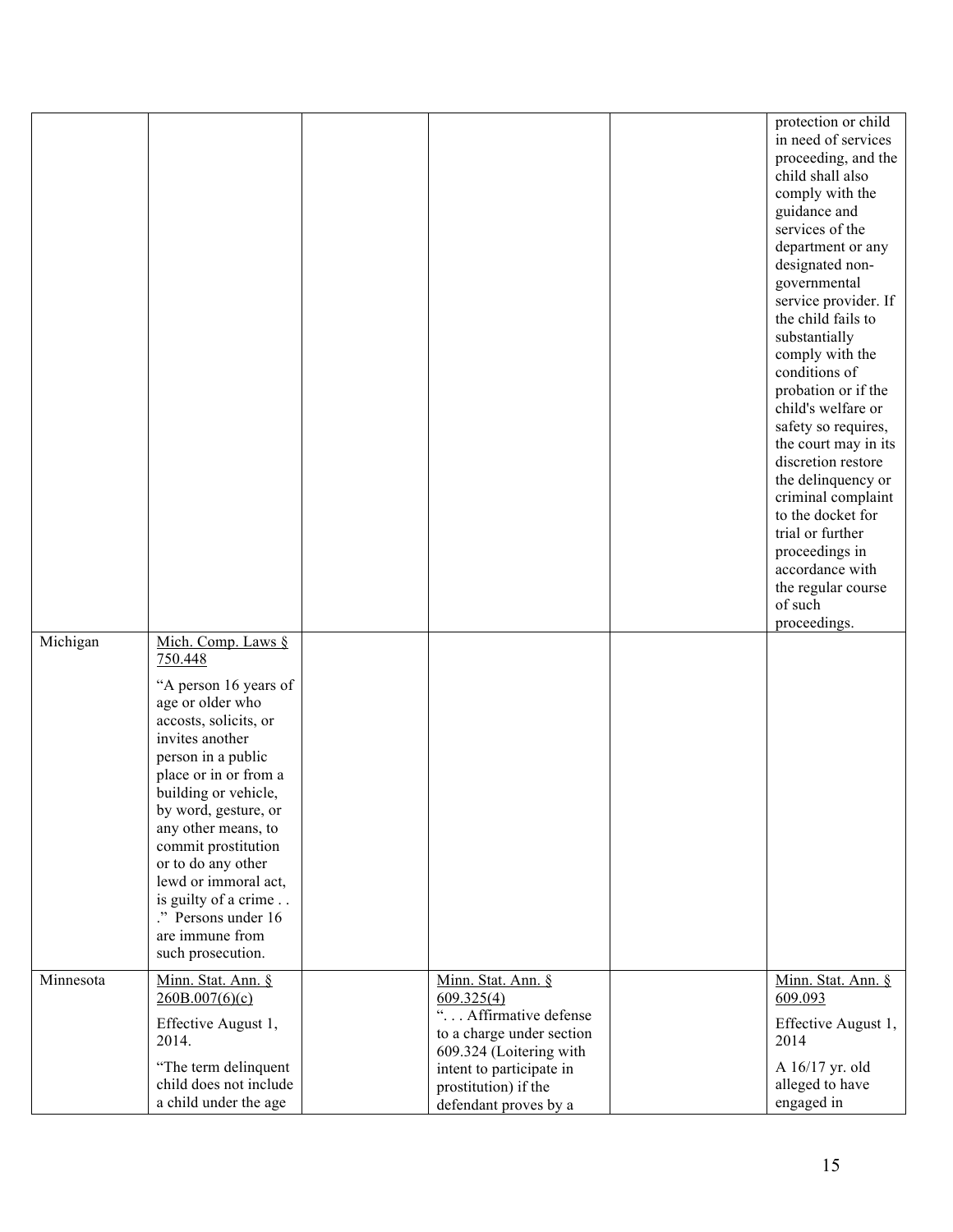|          | of 16 years alleged to<br>have engaged in  | preponderance of the<br>evidence that the | prostitution who<br>has not |
|----------|--------------------------------------------|-------------------------------------------|-----------------------------|
|          | conduct which                              | defendant is a labor                      | previously:1) been          |
|          | would, if committed                        | trafficking victim or a                   | adjudicated delinq.         |
|          | by an adult, violate                       | sex trafficking victim.                   | for prostitution,           |
|          | any federal, state, or                     | and that the defendant                    | been in a diversion         |
|          | local law relating to                      | committed the act only                    | program for                 |
|          | being hired, offering                      | under compulsion by                       | prostitution, been          |
|          | to be hired, or                            | another who by explicit or                | on probation w/o            |
|          | agreeing to be hired                       | implicit threats created a                | adjudication for            |
|          | by another individual                      | reasonable apprehension                   | prostitution, been          |
|          | to engage in sexual                        | in the mind of the                        | found to be a child         |
|          | penetration or sexual                      | defendant"                                | in need of                  |
|          | conduct."                                  |                                           | protection for              |
|          |                                            |                                           | prostitution/sexuall        |
|          | Minn. Stat. Ann. §                         |                                           | y exploited and             |
|          | 260B.007(16)(d)                            |                                           | agrees to complete          |
|          |                                            |                                           | diversion program           |
|          | Effective August 1,                        |                                           | -then a prosecutor          |
|          | 2014                                       |                                           | shall refer the child       |
|          |                                            |                                           | to a diversion              |
|          | $\lq$ The term                             |                                           | program.                    |
|          | juvenile petty                             |                                           |                             |
|          | offender does not                          |                                           |                             |
|          | include a child under                      |                                           | * Note: A child             |
|          | the age of 16 years                        |                                           | who does not                |
|          | alleged to have                            |                                           | successfully                |
|          | violated any law                           |                                           | complete the                |
|          | relating to being                          |                                           | diversion program           |
|          | hired, offering to be                      |                                           | may be referred<br>back for |
|          | hired, or agreeing to                      |                                           |                             |
|          | be hired by another                        |                                           | delinquency                 |
|          | individual to engage                       |                                           | proceedings.                |
|          | in sexual penetration<br>or sexual conduct |                                           |                             |
|          |                                            |                                           |                             |
|          | which, if committed                        |                                           |                             |
|          | by an adult, would be<br>a misdemeanor."   |                                           |                             |
| Missouri |                                            | Mo. Rev. Stat. §                          |                             |
|          |                                            | 566.223(2)                                |                             |
|          |                                            | "It is an affirmative                     |                             |
|          |                                            | defense for the offense of                |                             |
|          |                                            | prostitution that the                     |                             |
|          |                                            | defendant engaged in the                  |                             |
|          |                                            | conduct charged to                        |                             |
|          |                                            | constitute an offense                     |                             |
|          |                                            | because he or she was                     |                             |
|          |                                            | coerced to do so by the                   |                             |
|          |                                            | use of, or threatened use                 |                             |
|          |                                            | of, unlawful physical                     |                             |
|          |                                            | force upon himself or                     |                             |
|          |                                            | herself or a third person,                |                             |
|          |                                            | which force or threatened                 |                             |
|          |                                            | force a person of                         |                             |
|          |                                            | reasonable firmness in his                |                             |
|          |                                            | or her situation would                    |                             |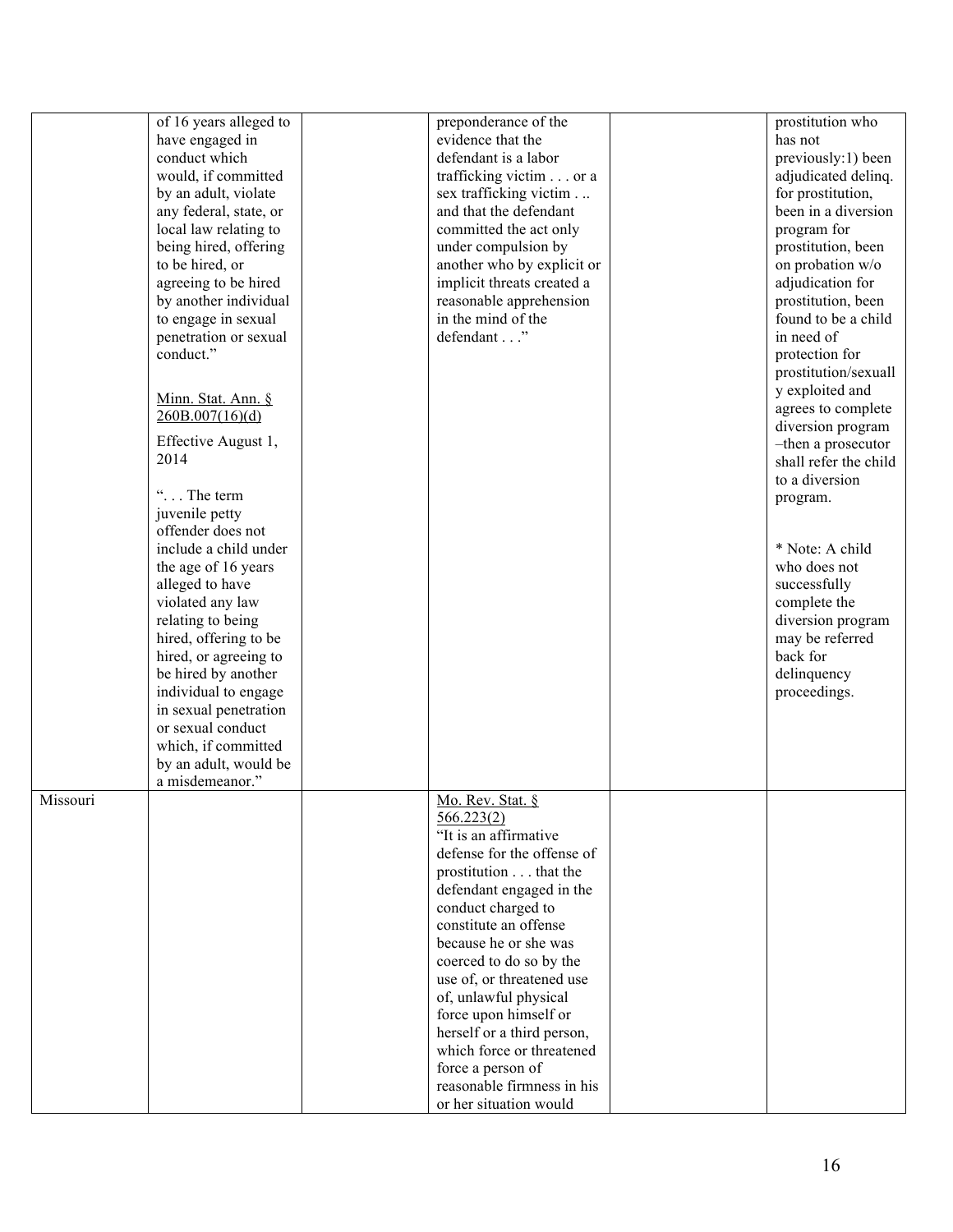|            |  | have been unable to                                   |                                    |
|------------|--|-------------------------------------------------------|------------------------------------|
|            |  | resist."                                              |                                    |
|            |  |                                                       |                                    |
| New        |  | N.H. Rev. Stat. Ann. §                                |                                    |
| Hampshire  |  | 654:2                                                 |                                    |
|            |  | "affirmative defense                                  |                                    |
|            |  | to a charge under                                     |                                    |
|            |  | subparagraph I(a)                                     |                                    |
|            |  | (Prostitution and related                             |                                    |
|            |  | offenses) that the                                    |                                    |
|            |  | defendant engaged in the                              |                                    |
|            |  | conduct because he or she<br>was the victim of        |                                    |
|            |  |                                                       |                                    |
| New Jersey |  | trafficking in persons"                               | N.J. STAT. §                       |
|            |  | N.J. Stat. Ann. § 2C:34-<br>1(e)                      | $2A:4A-71(b)$                      |
|            |  | $\mathfrak{c}\,\mathfrak{c}$<br>. affirmative defense | $\cdots$                           |
|            |  | to prosecution for a                                  |                                    |
|            |  | violation of this section                             | "b. Every                          |
|            |  | (Prostitution and related                             | complaint shall be                 |
|            |  | offenses) that, during the                            | reviewed by court                  |
|            |  | time of the alleged                                   | intake services for                |
|            |  | commission of the                                     | recommendation as                  |
|            |  | offense, the defendant                                | to whether the                     |
|            |  | was a victim of human                                 | complaint should                   |
|            |  | trafficking"                                          | be dismissed,                      |
|            |  |                                                       | diverted, or<br>referred for court |
|            |  |                                                       | action. Where the                  |
|            |  |                                                       | complaint alleges a                |
|            |  |                                                       | crime which, if                    |
|            |  |                                                       | committed by an                    |
|            |  |                                                       | adult, would be a                  |
|            |  |                                                       | crime of the first,                |
|            |  |                                                       | second, third or                   |
|            |  |                                                       | fourth degree, or                  |
|            |  |                                                       | alleges a repetitive               |
|            |  |                                                       | disorderly persons                 |
|            |  |                                                       | offense or any                     |
|            |  |                                                       | disorderly persons                 |
|            |  |                                                       | offense defined in                 |
|            |  |                                                       | chapter 35 or                      |
|            |  |                                                       | chapter 36 of Title                |
|            |  |                                                       | 2C, the complaint                  |
|            |  |                                                       | shall be referred                  |
|            |  |                                                       | for court action,                  |
|            |  |                                                       | unless the                         |
|            |  |                                                       | prosecutor                         |
|            |  |                                                       | otherwise consents                 |
|            |  |                                                       | to diversion. Court                |
|            |  |                                                       | intake services                    |
|            |  |                                                       | shall consider the                 |
|            |  |                                                       | following factors                  |
|            |  |                                                       | in determining<br>whether to       |
|            |  |                                                       | recommend                          |
|            |  |                                                       |                                    |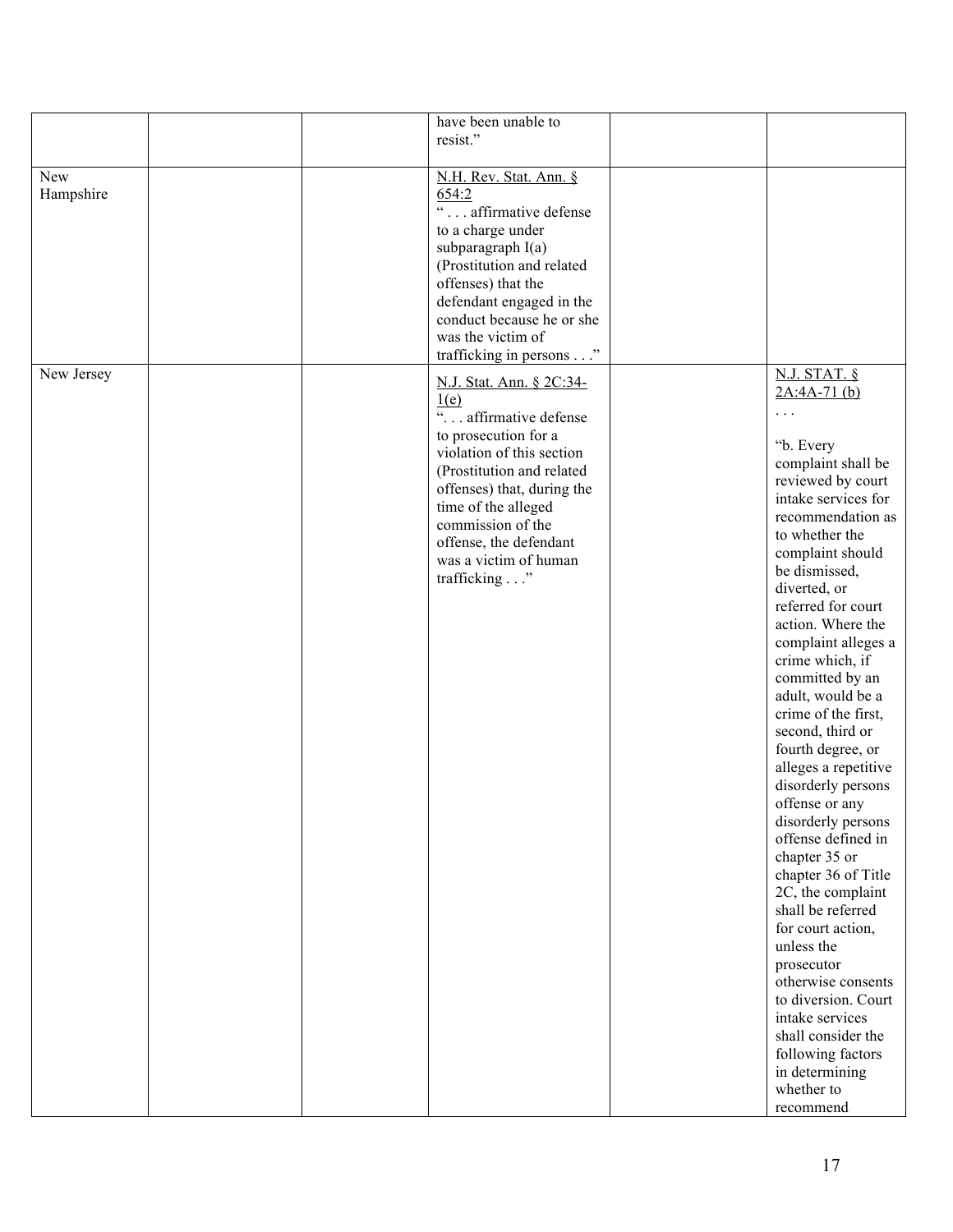|          |  |  | diversion:           |
|----------|--|--|----------------------|
|          |  |  | .                    |
|          |  |  | $(11)$ Any           |
|          |  |  | information          |
|          |  |  | relevant to the      |
|          |  |  | offense in any case  |
|          |  |  | where the juvenile   |
|          |  |  | is charged with an   |
|          |  |  | act which if         |
|          |  |  | committed by an      |
|          |  |  | adult would          |
|          |  |  | constitute           |
|          |  |  | prostitution in      |
|          |  |  | violation of         |
|          |  |  | N.J.S.2C:34-1 or     |
|          |  |  | any offense which    |
|          |  |  | the juvenile alleges |
|          |  |  | is related to the    |
|          |  |  | juvenile being a     |
|          |  |  | victim of human      |
|          |  |  | trafficking."        |
| New York |  |  | Ny. Fam. Ct. Act §   |
|          |  |  | $311.4(3)$ .         |
|          |  |  | Substitution of      |
|          |  |  | petition or finding  |
|          |  |  |                      |
|          |  |  |                      |
|          |  |  | "3. In any           |
|          |  |  | proceeding under     |
|          |  |  | this article based   |
|          |  |  | upon an arrest for   |
|          |  |  | an act of            |
|          |  |  | prostitution, there  |
|          |  |  | is a presumption     |
|          |  |  | that the respondent  |
|          |  |  | meets the criteria   |
|          |  |  | as a victim of a     |
|          |  |  | severe form of       |
|          |  |  | trafficking as       |
|          |  |  | defined in section   |
|          |  |  | 7105 of title 22 of  |
|          |  |  | the United States    |
|          |  |  | Code (Trafficking    |
|          |  |  | Victims Protection   |
|          |  |  | Act of 2000). Upon   |
|          |  |  | the motion of the    |
|          |  |  | respondent,          |
|          |  |  | without the consent  |
|          |  |  | of the presentment   |
|          |  |  | agency, a petition   |
|          |  |  | alleging that the    |
|          |  |  | respondent is in     |
|          |  |  | need of supervision  |
|          |  |  | shall be substituted |
|          |  |  | for the delinquency  |
|          |  |  | petition. If,        |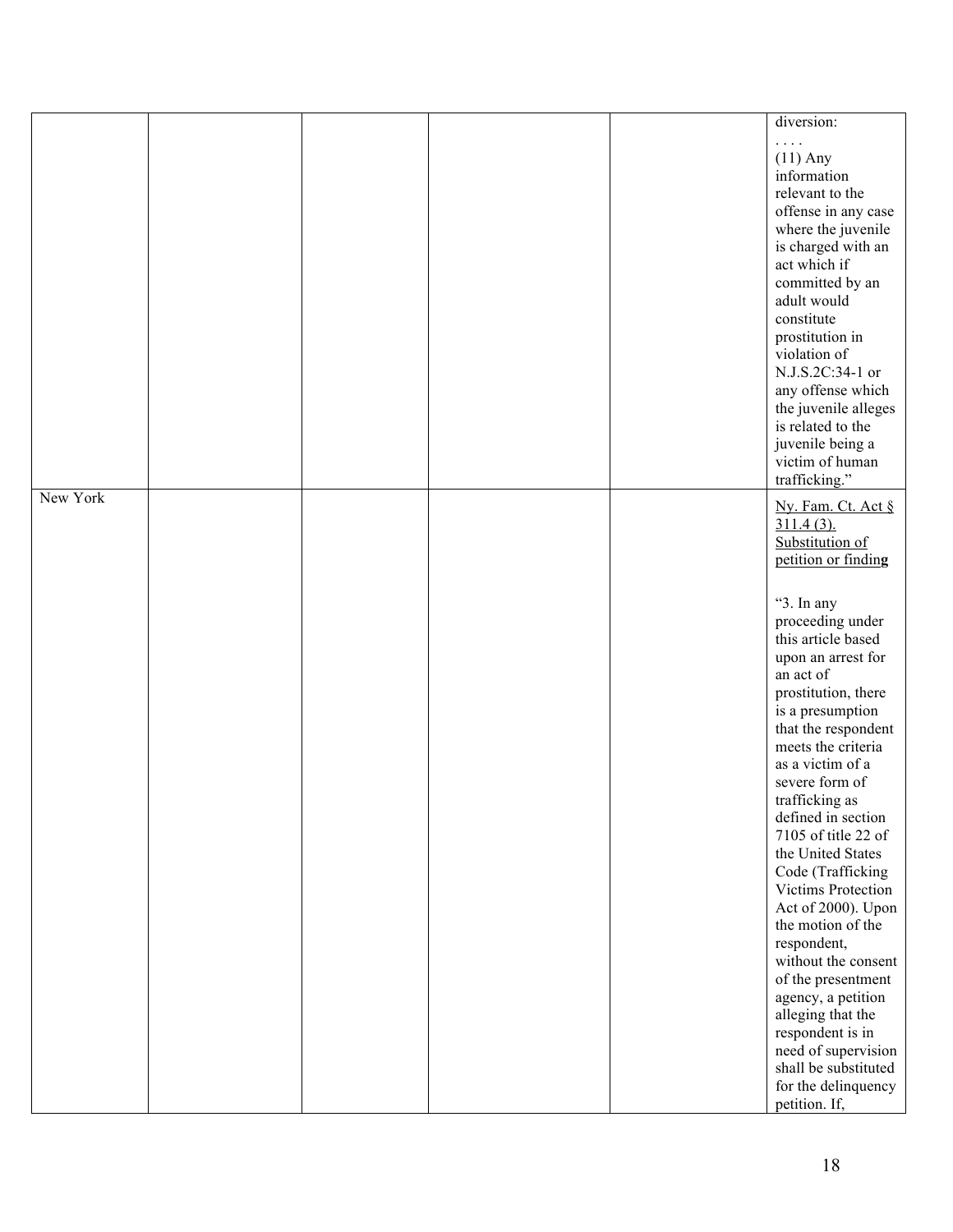|  |  | however, the          |
|--|--|-----------------------|
|  |  | respondent has        |
|  |  | been previously       |
|  |  |                       |
|  |  | adjudicated as a      |
|  |  | juvenile delinquent   |
|  |  | under this article    |
|  |  | for an act which      |
|  |  | would be a crime      |
|  |  | pursuant to article   |
|  |  | two hundred thirty    |
|  |  |                       |
|  |  | of the penal law, if  |
|  |  | the respondent was    |
|  |  | an adult, or          |
|  |  | expresses a current   |
|  |  | unwillingness to      |
|  |  | cooperate with        |
|  |  | specialized           |
|  |  | services for          |
|  |  |                       |
|  |  | sexually exploited    |
|  |  | youth, continuing     |
|  |  | with the              |
|  |  | delinquency           |
|  |  | proceeding shall be   |
|  |  | within the court's    |
|  |  | discretion. The       |
|  |  | necessary findings    |
|  |  |                       |
|  |  | of fact to support    |
|  |  | the continuation of   |
|  |  | the delinquency       |
|  |  | proceeding shall be   |
|  |  | reduced to writing    |
|  |  | and made part of      |
|  |  | the court record. If, |
|  |  | subsequent to         |
|  |  | issuance of a         |
|  |  |                       |
|  |  | substitution order    |
|  |  | under this            |
|  |  | subdivision and       |
|  |  | prior to the          |
|  |  | conclusion of the     |
|  |  | fact finding          |
|  |  | hearing on the        |
|  |  |                       |
|  |  | petition alleging     |
|  |  | that the respondent   |
|  |  | is a person in need   |
|  |  | of supervision, the   |
|  |  | respondent is not     |
|  |  | in substantial        |
|  |  | compliance with a     |
|  |  | lawful order of the   |
|  |  |                       |
|  |  | court, the court      |
|  |  | may, in its           |
|  |  | discretion,           |
|  |  | substitute the        |
|  |  | original petition     |
|  |  | alleging that the     |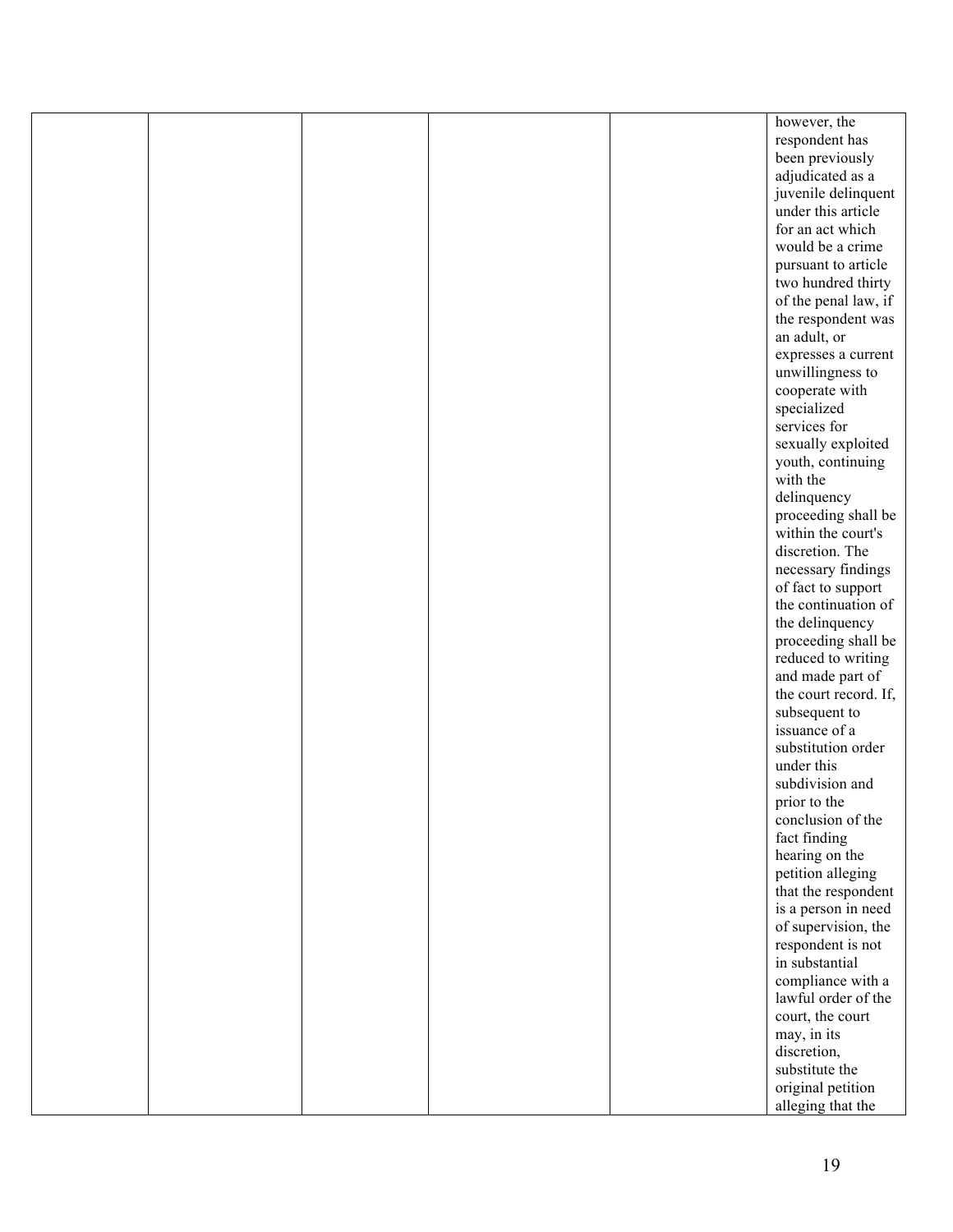|              |  |                                                                                                                                                                                                                                                             |                                                                                                                                                                                                                                                                                                                                                                                                                                                                                                                                                           | respondent is a<br>juvenile delinquent<br>for the petition<br>alleging that the<br>respondent is in<br>need of<br>supervision." |
|--------------|--|-------------------------------------------------------------------------------------------------------------------------------------------------------------------------------------------------------------------------------------------------------------|-----------------------------------------------------------------------------------------------------------------------------------------------------------------------------------------------------------------------------------------------------------------------------------------------------------------------------------------------------------------------------------------------------------------------------------------------------------------------------------------------------------------------------------------------------------|---------------------------------------------------------------------------------------------------------------------------------|
| Oklahoma     |  | Okla. Stat. Ann. tit. 21, §<br>748(D)<br>It is an affirmative<br>defense to prosecution for<br>a criminal offense that,<br>during the time of the<br>alleged commission of the<br>offense, the defendant<br>was a victim of human<br>trafficking.           |                                                                                                                                                                                                                                                                                                                                                                                                                                                                                                                                                           |                                                                                                                                 |
| Oregon       |  |                                                                                                                                                                                                                                                             | Or. Rev. Stat. §<br>163.269<br>"A person who is the<br>victim of a crime<br>described in ORS<br>163.263 (Subjecting<br>another person to<br>involuntary servitude<br>in the second degree),<br>163.264 (Subjecting<br>another person to<br>involuntary servitude<br>in the first degree) or<br>163.266 (Trafficking<br>in persons) may assert<br>the defense of duress,<br>as described in ORS<br>161.270, if the person<br>is prosecuted for<br>conduct that<br>constitutes services<br>under ORS 163.261,<br>that the person was<br>caused to provide." |                                                                                                                                 |
| Rhode Island |  | R.I Gen. Laws Ann. § 11-<br>$34.1 - 2(d)$<br>"In any prosecution for a<br>violation under this<br>section (Prostitution) it<br>shall be an affirmative<br>defense if the accused was<br>forced to commit a<br>commercial sexual<br>activity by:" being: (1) |                                                                                                                                                                                                                                                                                                                                                                                                                                                                                                                                                           |                                                                                                                                 |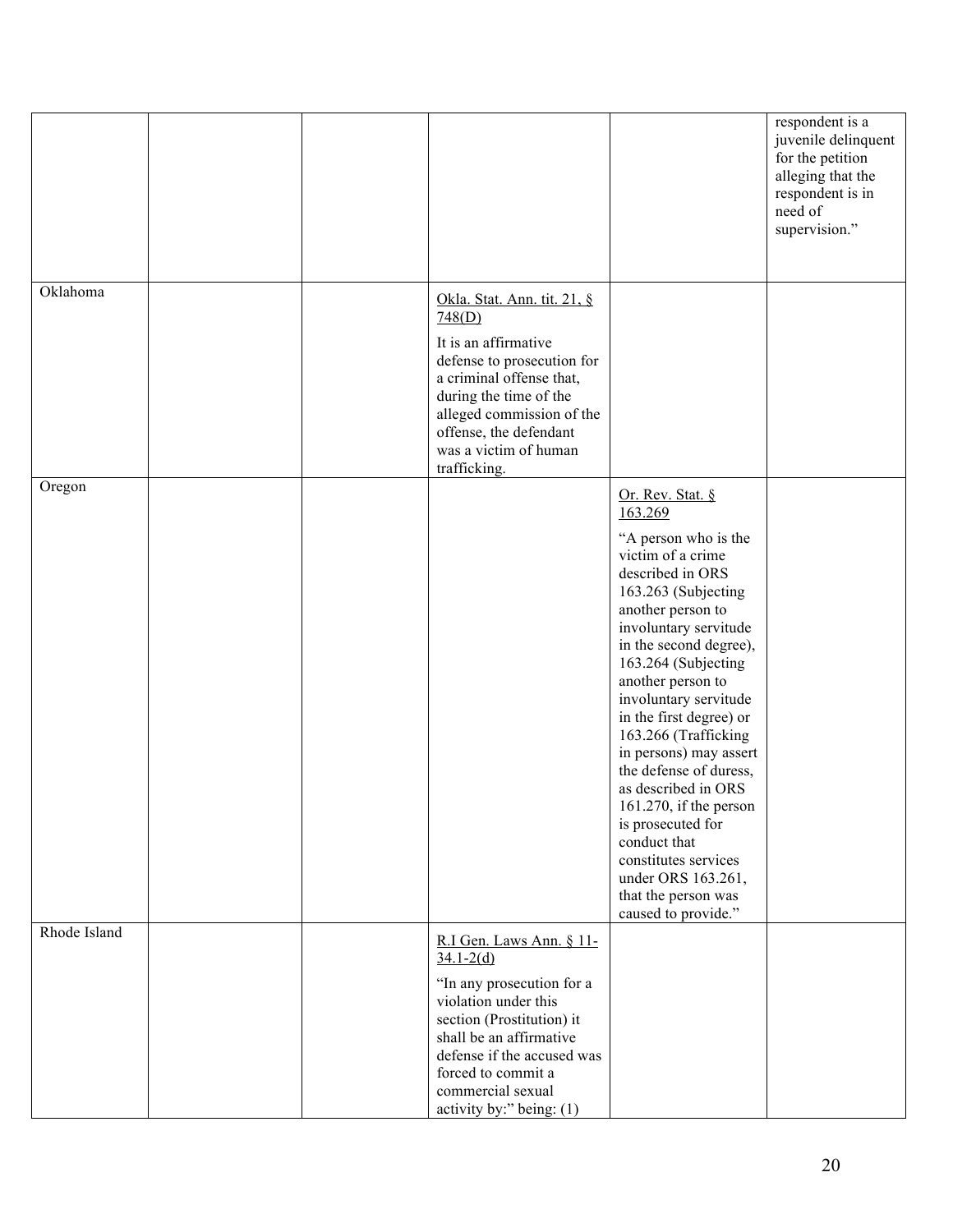|           |                                                                                                                                                                                                                                                                                                                                                                                                                                                                                                                                                                                                                                                                                                                                                                                                                                                            | threatened/subjected to<br>physical harm; (2)<br>physically<br>restrained/threatened to be<br>physically restrained; (3)<br>subject to threats of abuse<br>of law/legal process; (4)<br>destruction, concealment,<br>removal or confiscation,<br>of any passport or other<br>immigration document, or<br>other id; or $(5)$ subject to<br>intimidation in which the<br>accused's physical well<br>being was perceived as<br>threatened." |  |
|-----------|------------------------------------------------------------------------------------------------------------------------------------------------------------------------------------------------------------------------------------------------------------------------------------------------------------------------------------------------------------------------------------------------------------------------------------------------------------------------------------------------------------------------------------------------------------------------------------------------------------------------------------------------------------------------------------------------------------------------------------------------------------------------------------------------------------------------------------------------------------|------------------------------------------------------------------------------------------------------------------------------------------------------------------------------------------------------------------------------------------------------------------------------------------------------------------------------------------------------------------------------------------------------------------------------------------|--|
| Tennessee | Tenn. Code Ann. §<br>$39 - 13 - 513(d)$<br>"Notwithstanding any<br>provision of this<br>section (Prostitution)<br>to the contrary, if it is<br>determined after a<br>reasonable detention<br>for investigative<br>purposes, that a<br>person suspected of<br>or charged with a<br>violation of this<br>section is under<br>eighteen (18) years of<br>age, that person shall<br>be immune from<br>prosecution for<br>prostitution as a<br>juvenile or adult. A<br>law enforcement<br>officer who takes a<br>person under<br>eighteen (18) years of<br>age into custody for a<br>suspected violation of<br>this section shall,<br>upon determination<br>that the person is a<br>minor, provide the<br>minor with the<br>telephone number for<br>the national human<br>trafficking resource<br>center hotline and<br>release the minor to<br>the custody of a |                                                                                                                                                                                                                                                                                                                                                                                                                                          |  |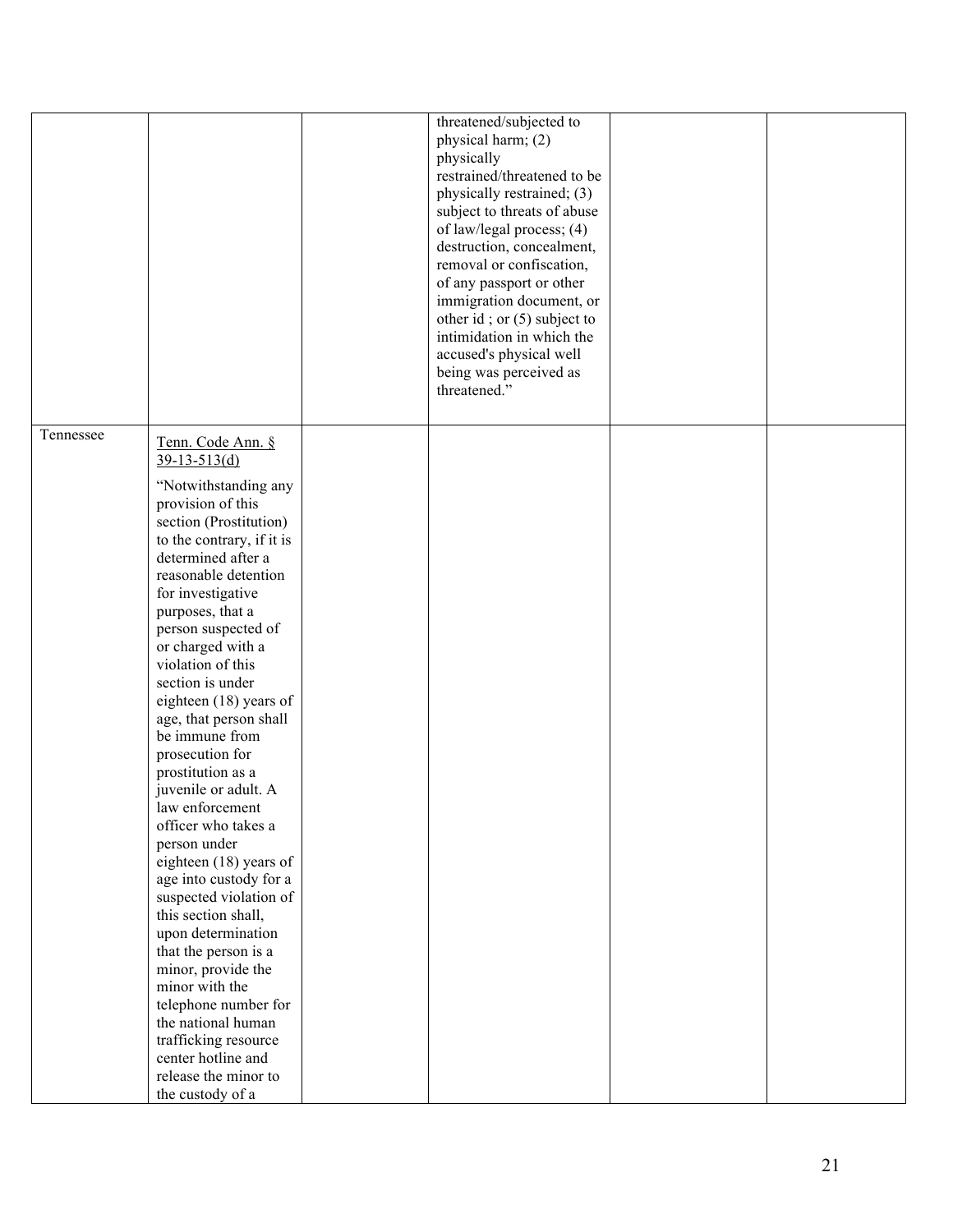|            | parent or legal<br>guardian."                                                                                                                                                                                                                                                                                                                                                                                                                                                                                            |                                                                                                                                                                                                                                                                                                                                                                                                                                                                                                                                                                                                                                                                                   |                                                                                                                                                                                                                                                                                                                                                                                                                                  |                              |
|------------|--------------------------------------------------------------------------------------------------------------------------------------------------------------------------------------------------------------------------------------------------------------------------------------------------------------------------------------------------------------------------------------------------------------------------------------------------------------------------------------------------------------------------|-----------------------------------------------------------------------------------------------------------------------------------------------------------------------------------------------------------------------------------------------------------------------------------------------------------------------------------------------------------------------------------------------------------------------------------------------------------------------------------------------------------------------------------------------------------------------------------------------------------------------------------------------------------------------------------|----------------------------------------------------------------------------------------------------------------------------------------------------------------------------------------------------------------------------------------------------------------------------------------------------------------------------------------------------------------------------------------------------------------------------------|------------------------------|
| Texas      |                                                                                                                                                                                                                                                                                                                                                                                                                                                                                                                          |                                                                                                                                                                                                                                                                                                                                                                                                                                                                                                                                                                                                                                                                                   | Tex. Penal Code Ann.<br>\$43.02(d)<br>"It is a defense to<br>prosecution under this<br>section (Prostitution)<br>that the actor engaged<br>in the conduct that<br>constitutes the offense<br>because the actor was<br>the victim of conduct<br>that constitutes an<br>offense under Section<br>20A.02 (Trafficking<br>of Persons).                                                                                               |                              |
| Vermont    | Vt. Stat. Ann. tit. 13,<br>\$2652(c)(1)(B)<br>"Notwithstanding any<br>other provision of<br>law, a person under<br>the age of 18 shall be<br>immune from<br>prosecution in the<br>criminal division of<br>the superior court for<br>a violation of section<br>2632 of this title<br>(prohibited acts;<br>prostitution), but may<br>be treated as a<br>juvenile under<br>chapter 52 of Title 33<br>or referred to the<br>department for<br>children and families<br>for treatment under<br>chapter 53 of Title<br>$33$ ." | Vt. Stat. Ann. tit.<br>13, § 2652(c)(2)<br>"If a person who<br>is a victim of sex<br>trafficking in<br>violation of<br>subdivisions<br>$2652(a)(1)-(4)$<br>(Human<br>trafficking) of<br>this title is<br>prosecuted for<br>any offense or is<br>the subject of<br>any delinquency<br>petition other<br>than a violation<br>of chapter 59<br>(lewdness and<br>prostitution) or<br>63 (obscenity) of<br>this title which<br>arises out of the<br>sex trafficking or<br>benefits the sex<br>trafficker, the<br>person may raise<br>as an affirmative<br>defense that he<br>or she committed<br>the offense as a<br>result of force,<br>fraud, or<br>coercion by a sex<br>trafficker. | Vt. Stat. Ann. tit. 13,<br>§ 2652(c)(1)(A)<br>"A person who is a<br>victim of sex<br>trafficking in<br>violation of<br>subdivisions<br>$2652(a)(1)-(4)$ of this<br>title shall not be<br>found in violation of<br>or be the subject of a<br>delinquency petition<br>based on chapter 59<br>(lewdness and<br>prostitution) or 63<br>(obscenity) of this<br>title for any conduct<br>committed as a victim<br>of sex trafficking." |                              |
| Washington |                                                                                                                                                                                                                                                                                                                                                                                                                                                                                                                          |                                                                                                                                                                                                                                                                                                                                                                                                                                                                                                                                                                                                                                                                                   |                                                                                                                                                                                                                                                                                                                                                                                                                                  | Wash. Rev. Code<br>Ann. $\S$ |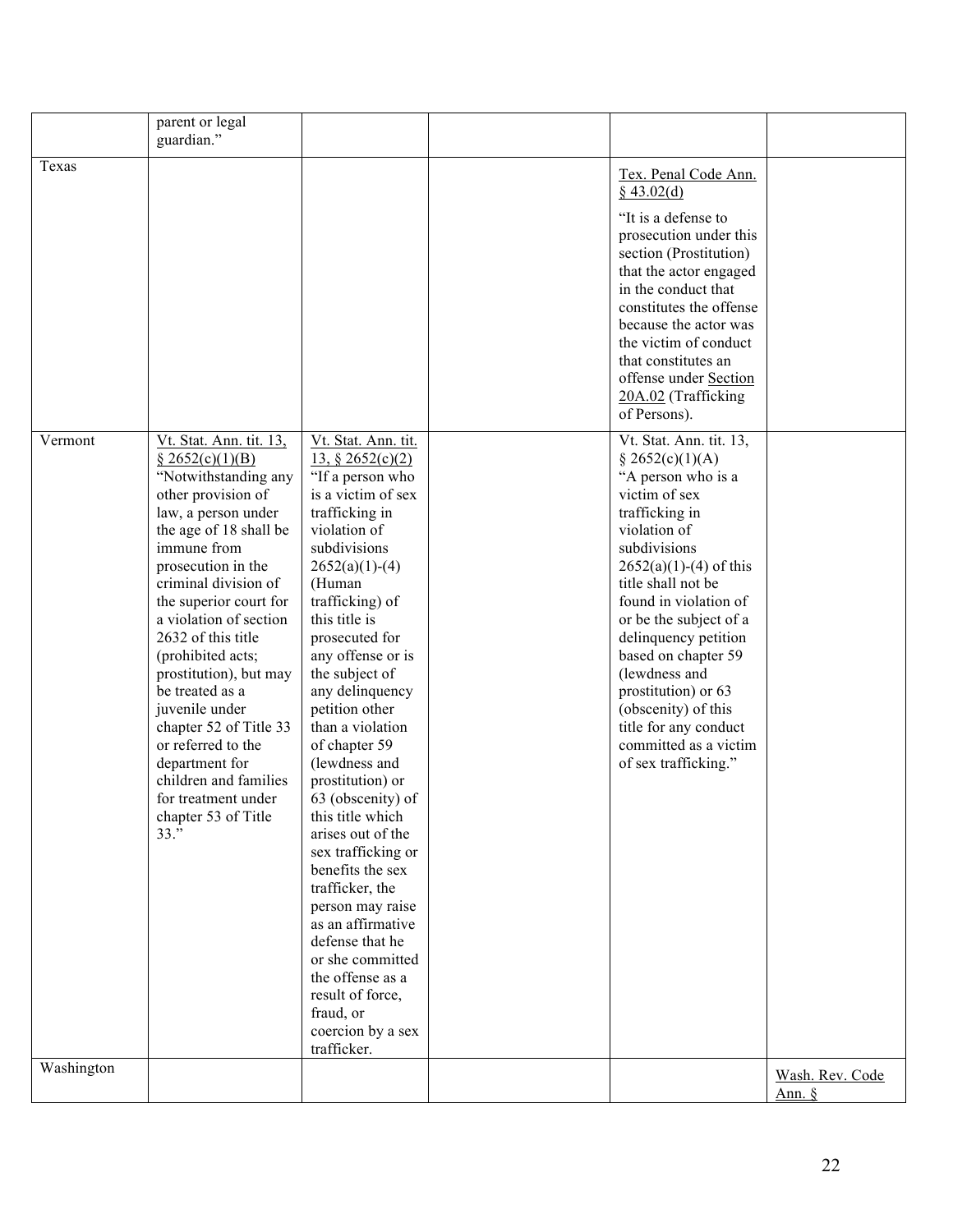|  |  | 13.40.070(7)          |
|--|--|-----------------------|
|  |  | "Where a case is      |
|  |  | legally sufficient to |
|  |  | charge an alleged     |
|  |  |                       |
|  |  | offender with         |
|  |  | either prostitution   |
|  |  | or prostitution       |
|  |  | loitering and the     |
|  |  | alleged offense is    |
|  |  | the offender's first  |
|  |  | prostitution or       |
|  |  | prostitution          |
|  |  | loitering offense,    |
|  |  | the prosecutor shall  |
|  |  | divert the case."     |
|  |  |                       |
|  |  |                       |
|  |  | Wash. Rev. Code       |
|  |  | Ann. §13.40.213       |
|  |  | $(1)$ When a          |
|  |  | juvenile is alleged   |
|  |  | to have committed     |
|  |  | the offenses of       |
|  |  | prostitution or       |
|  |  | prostitution          |
|  |  |                       |
|  |  | loitering, and the    |
|  |  | allegation, if        |
|  |  | proved, would not     |
|  |  | be the juvenile's     |
|  |  | first offense, a      |
|  |  | prosecutor may        |
|  |  | divert the offense if |
|  |  | the county in         |
|  |  | which the offense     |
|  |  | is alleged to have    |
|  |  | been committed        |
|  |  | has a                 |
|  |  | comprehensive         |
|  |  | program that          |
|  |  | provides: (a) Safe    |
|  |  | and stable housing;   |
|  |  | (b) Comprehensive     |
|  |  |                       |
|  |  | on-site case          |
|  |  | management; (c)       |
|  |  | Integrated mental     |
|  |  | health and            |
|  |  | chemical              |
|  |  | dependency            |
|  |  | services, including   |
|  |  | specialized trauma    |
|  |  | recovery services;    |
|  |  | (d) Education and     |
|  |  | employment            |
|  |  | training delivered    |
|  |  | on-site; and (e)      |
|  |  | Referrals to off-site |
|  |  |                       |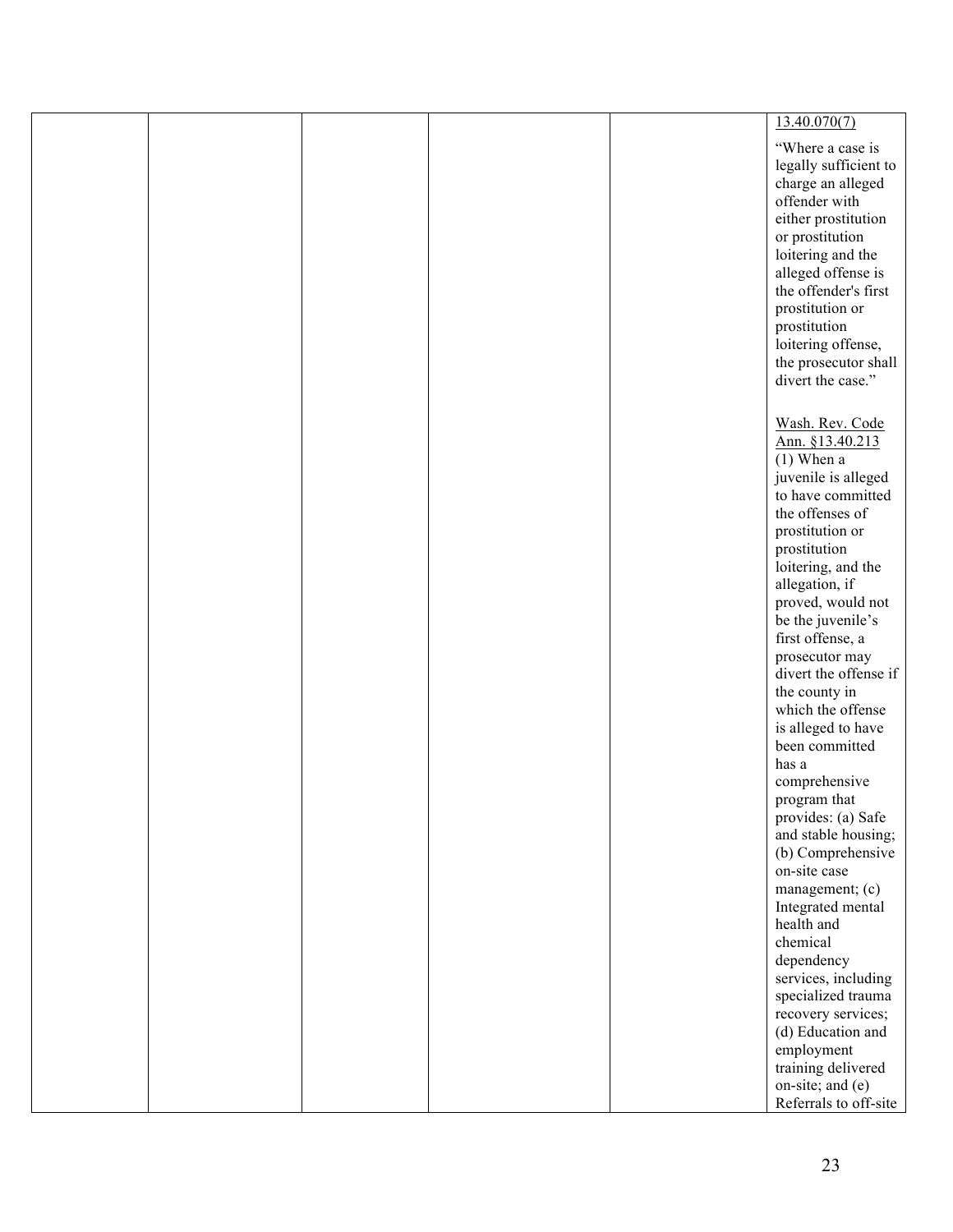|  |  | specialized<br>services, as<br>appropriate.                                                                                                                                                                                                      |
|--|--|--------------------------------------------------------------------------------------------------------------------------------------------------------------------------------------------------------------------------------------------------|
|  |  | $(2)$ A prosecutor<br>may divert a case<br>for prostitution or<br>prostitution<br>loitering into the<br>comprehensive<br>program described<br>in this section,<br>notwithstanding<br>the filing criteria<br>set forth in RCW<br>$13.40.070(5)$ . |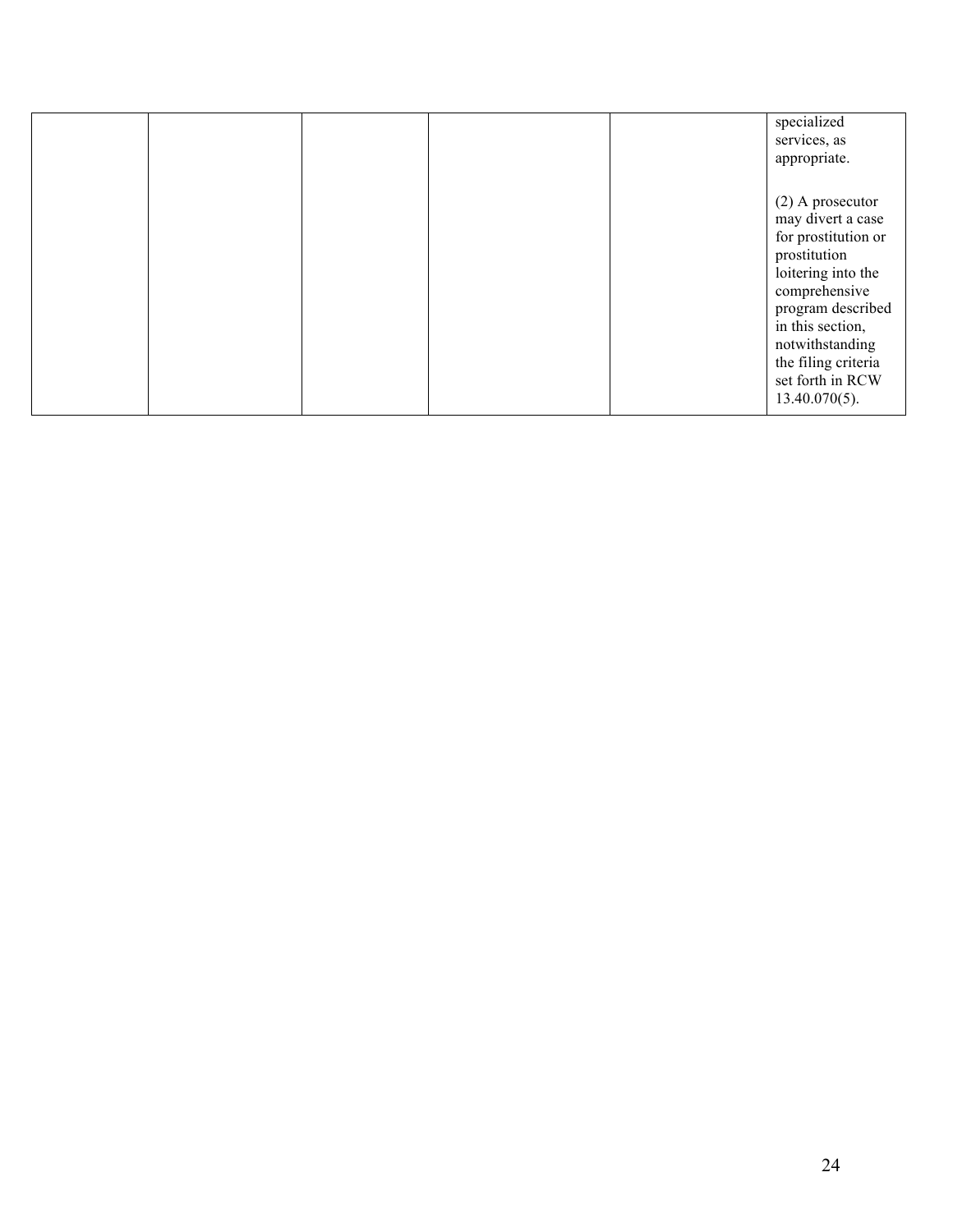# **ALABAMA**

## **ALA. CODE § 13A-12-121 (2011). Prohibited Activity**

(a) No person shall commit an act of prostitution as defined in Section 13A-12-120.

(b) No person shall solicit, compel, or coerce any person to have sexual intercourse or participate in any natural or unnatural sexual act, deviate sexual intercourse, or sexual contact for monetary consideration or other thing of marketable value.

(c) No person shall agree to engage in sexual intercourse, deviant sexual intercourse, or sexual contact with another or participate in the act for monetary consideration or other thing of marketable value and give or accept monetary consideration or other thing of value in furtherance of the agreement.

(d) No person shall knowingly do any of the following:

- (1) Cause or aid a person to commit or engage in prostitution.
- (2) Procure or solicit patrons for prostitution.

(3) Provide persons or premises for prostitution purposes.

(4) Receive or accept money or other thing of value pursuant to a prior agreement with any person whereby he or she participates or is to participate in the proceeds of any prostitution activity.

(5) Operate or assist in the operation of a house of prostitution or a prostitution enterprise.

#### **ALA. CODE § 13A-12-110 (2011). Definitions.**

The following definitions are applicable in Sections 13A-12-111 through 13A-12-113:

(1) Advance prostitution. A person "advances prostitution" if, acting other than as a prostitute or a patron of a prostitute, he knowingly causes or aids a person to commit or engage in prostitution, procures or solicits patrons for prostitution, provides persons or premises for prostitution purposes, operates or assists in the operation of a house of prostitution or a prostitution enterprise.

(2) Profit from prostitution. A person "profits from prostitution" if, acting other than as a prostitute receiving compensation for personally-rendered prostitution services, he accepts or receives money or other property pursuant to a prior agreement with any person whereby he participates or is to participate in the proceeds of prostitution activity.

#### **ALA. CODE § 13A-12-111 (2011). Promoting prostitution; first degree.**

(a) A person commits the crime of promoting prostitution in the first degree if he knowingly: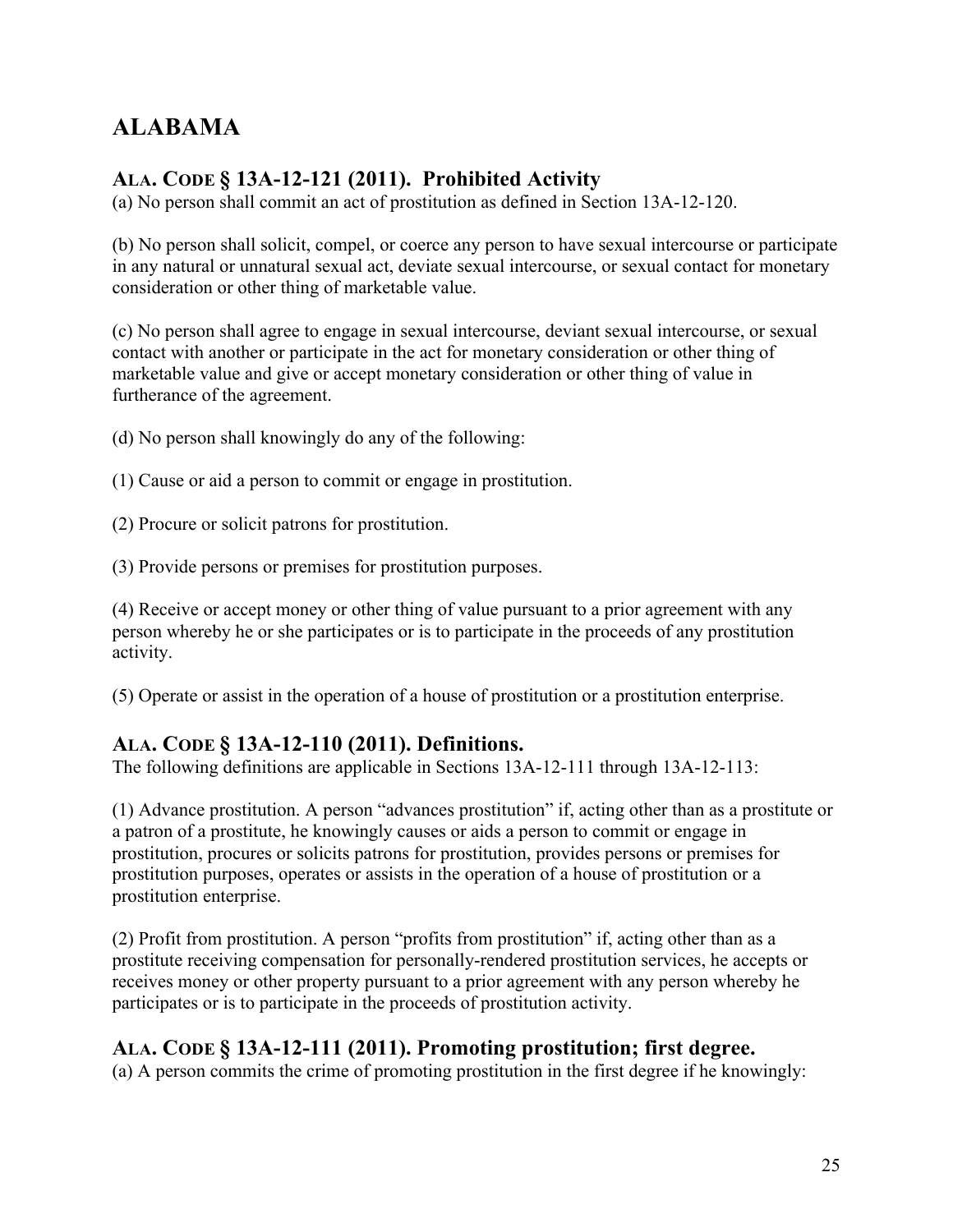(1) Advances prostitution by compelling a person by force or intimidation to engage in prostitution, or profits from such coercive conduct by another; or

(2) Advances or profits from prostitution of a person less than 16 years of age.

(b) Promoting prostitution in the first degree is a Class B felony.

#### **ALA. CODE § 13A-12-112 (2011). Promoting prostitution; second degree**.

(a) A person commits the crime of promoting prostitution in the second degree if he knowingly:

(1) Advances or profits from prostitution by managing, supervising, controlling or owning, either alone or in association with others, a house of prostitution or a prostitution business or enterprise involving prostitution activity by two or more prostitutes other than the defendant; or

(2) Advances or profits from prostitution of a person less than 18 years of age.

(b) Promoting prostitution in the second degree is a Class C felony.

#### **ALA. CODE § 13A-12-113 (2011). Promoting prostitution; third degree.**

(a) A person commits the crime of promoting prostitution in the third degree if he knowingly advances or profits from prostitution.

(b) Promoting prostitution in the third degree is a Class A misdemeanor.

#### **ALA. CODE § 13A-6-159 (2011). Affirmative Defense**

In a prosecution for prostitution, or a sexually explicit performance defined in this article, of a human trafficking victim for the victim's illegal acts engaged in or performed as a result of labor servitude or sexual servitude, it shall be an affirmative defense that the person was a victim of human trafficking.

## **ALASKA**

## **ALASKA STAT. § 11.66.100 (2011). Prostitution**

(a) A person commits the crime of prostitution if the person

(1) engages in or agrees or offers to engage in sexual conduct in return for a fee; or

(2) offers a fee in return for sexual conduct.

(b) Prostitution is a class B misdemeanor.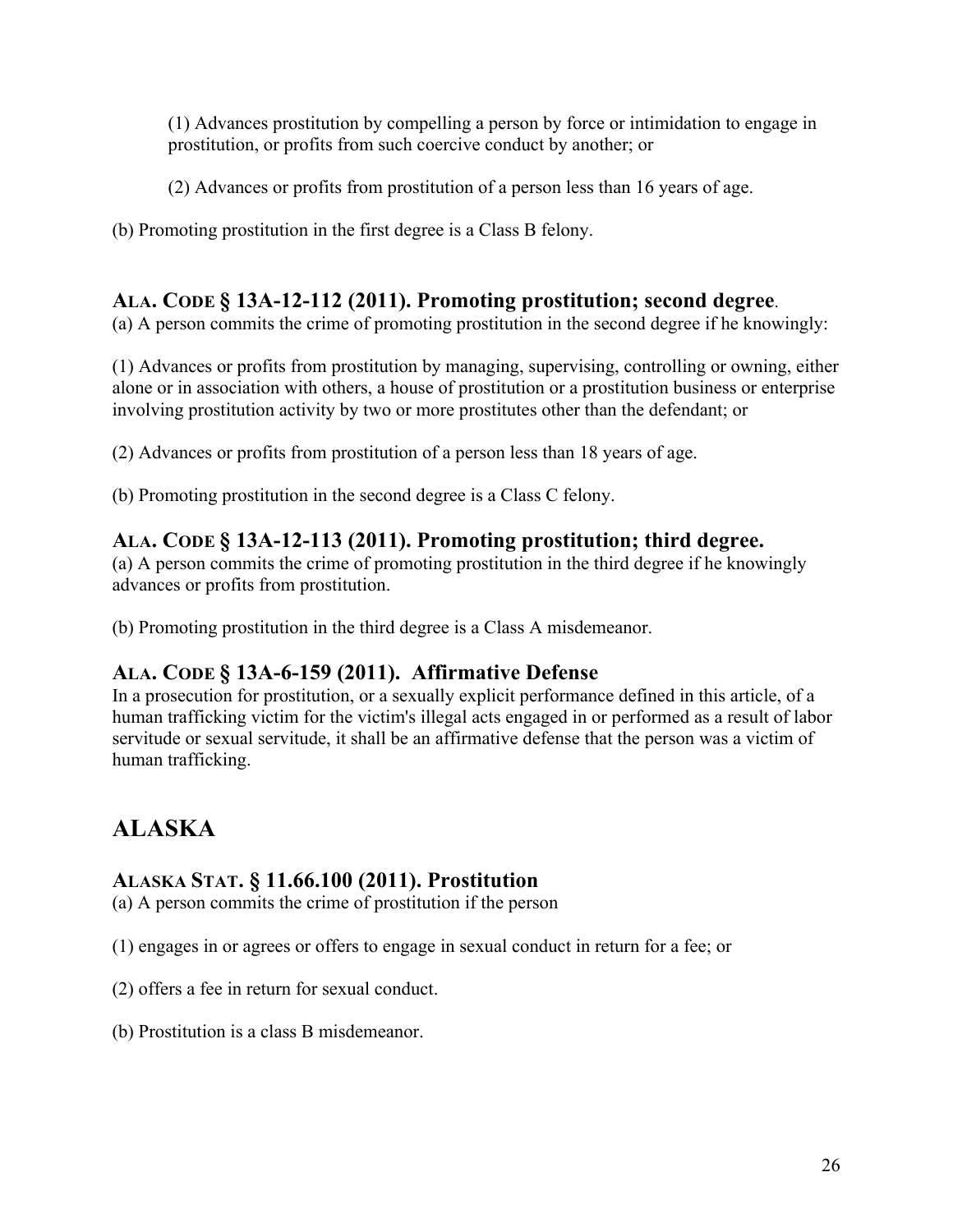## **ALASKA STAT. § 11.66.110 (2011). Promoting prostitution in the first degree**

(a) A person commits the crime of promoting prostitution in the first degree if the person

(1) induces or causes a person to engage in prostitution through the use of force;

(2) as other than a patron of a prostitute, induces or causes a person under 18 years of age to engage in prostitution; or

(3) induces or causes a person in that person's legal custody to engage in prostitution.

(b) In a prosecution under (a)(2) of this section, it is not a defense that the defendant reasonably believed that the person induced or caused to engage in prostitution was 18 years of age or older.

(c) Except as provided in (d) of this section, promoting prostitution in the first degree is a class A felony.

(d) A person convicted under (a)(2) of this section is guilty of an unclassified felony.

#### **ALASKA STAT. § 11.66.120 (2011). Promoting prostitution in the second degree**

**(**a) A person commits the crime of promoting prostitution in the second degree if the person

(1) manages, supervises, controls, or owns, either alone or in association with others, a prostitution enterprise other than a place of prostitution;

(2) procures or solicits a patron for a prostitute; or

(3) offers, sells, advertises, promotes, or facilitates travel that includes commercial sexual conduct as enticement for the travel; in this paragraph, "commercial sexual conduct" means sexual conduct for which anything of value is given or received by any person.

(b) Promoting prostitution in the second degree is a class B felony.

## **ALASKA STAT. § 11.66.130 (2011). Promoting prostitution in the third degree**

(a) A person commits the crime of promoting prostitution in the third degree if, with intent to promote prostitution, the person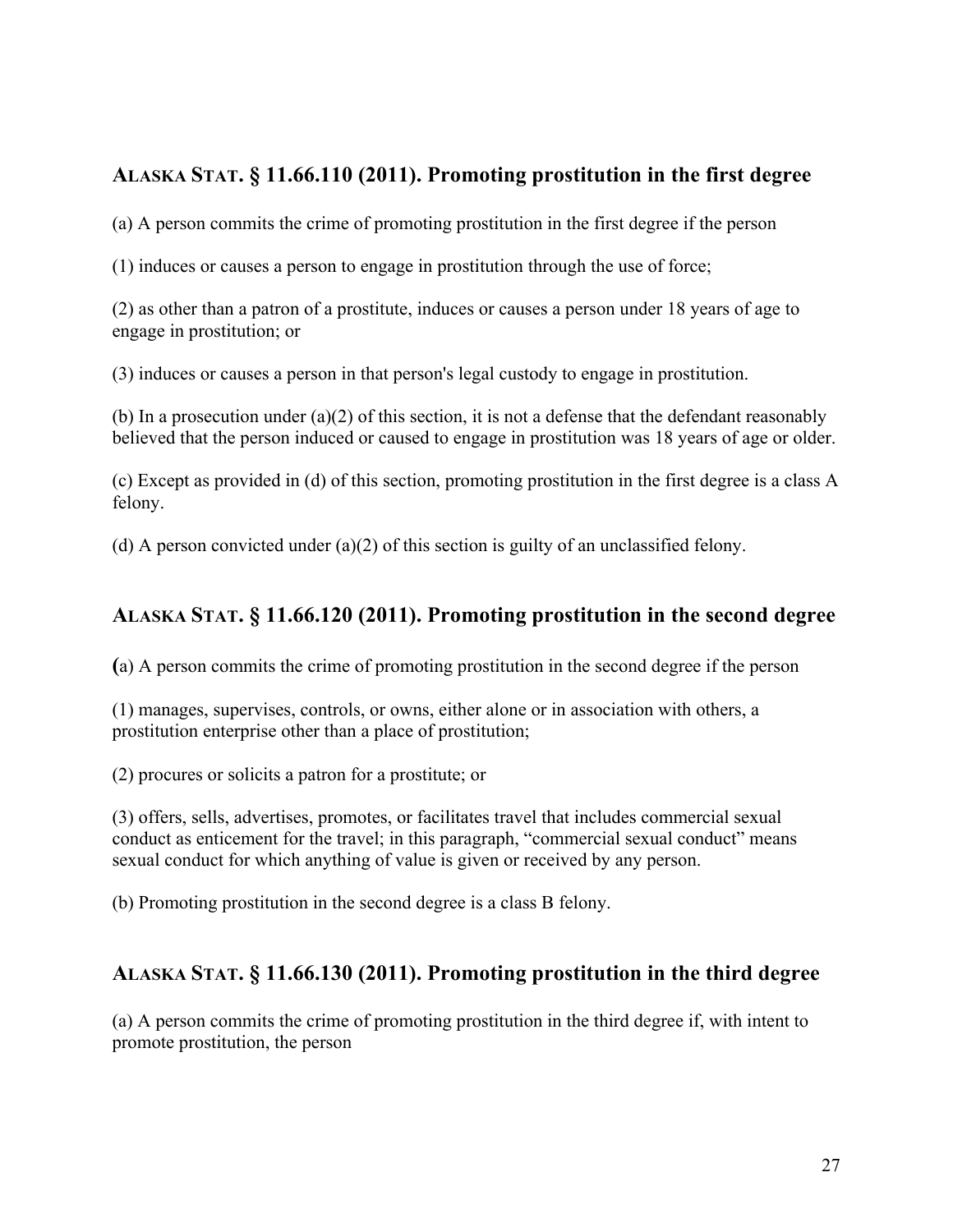(1) manages, supervises, controls, or owns, either alone or in association with others, a place of prostitution;

(2) as other than a patron of a prostitute, induces or causes a person 18 years of age or older to engage in prostitution;

(3) as other than a prostitute receiving compensation for personally rendered prostitution services, receives or agrees to receive money or other property pursuant to an agreement or understanding that the money or other property is derived from prostitution; or

(4) engages in conduct that institutes, aids, or facilitates a prostitution enterprise.

(b) Promoting prostitution in the third degree is a class C felony.

## **ALASKA STAT. § 11.66.135 (2011). Promoting prostitution in the fourth degree**

(a) A person commits the crime of promoting prostitution in the fourth degree if the person engages in conduct that institutes, aids, or facilitates prostitution under circumstances not proscribed under AS  $11.66.130(a)(4)$ .

(b) Promoting prostitution in the fourth degree is a class A misdemeanor.

# **ARIZONA**

## **ARIZ. REV. STAT. ANN. § 13-3214 (2011). Prostitution**

**A.** It is unlawful for a person to knowingly engage in prostitution.

**B.** This section does not prohibit cities or towns from enacting and enforcing ordinances to suppress and prohibit prostitution that provide a punishment for misdemeanor violations that is at least as stringent as provided in this section.

**C.** For the purposes of sentencing under this section, a previous violation of any city or town ordinance that prohibits prostitution and that has the same or substantially similar elements as this section shall be deemed to be a previous violation of this section.

**D.** A person who violates this section is guilty of a class 1 misdemeanor, except that:

1. A person who is convicted of a first violation of this section shall be sentenced to serve not less than fifteen consecutive days in jail and is not eligible for probation or suspension of execution of sentence until the entire sentence is served.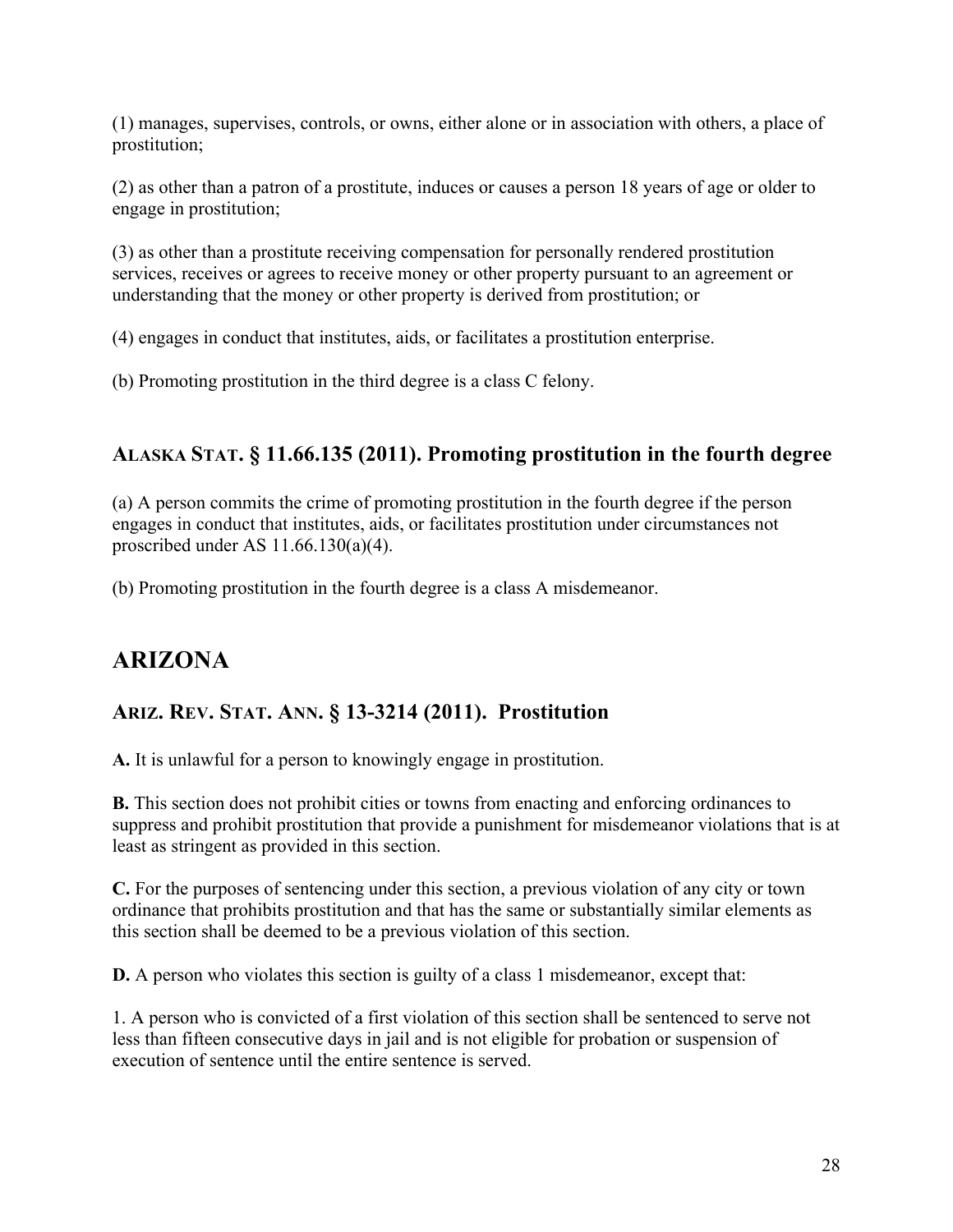2. A person who is convicted of a second violation of this section shall be sentenced to serve not less than thirty consecutive days in jail and is not eligible for probation or suspension of execution of sentence until the entire sentence is served.

3. A person who is convicted of a third violation of this section shall be sentenced to serve not less than sixty consecutive days in jail, is not eligible for probation or suspension of execution of sentence until the entire sentence is served and shall complete an appropriate court ordered education or treatment program.

4. A person who has previously been convicted of three or more violations of this section and who commits a subsequent violation of this section is guilty of a class 5 felony, shall be sentenced to serve not less than one hundred eighty consecutive days in jail and is not eligible for probation or suspension of execution of sentence until the entire sentence is served. This paragraph does not prohibit a person from being sentenced to serve a period of incarceration in the state department of corrections.

## **ARIZ. REV. STAT. ANN. § 13-3206 (2011). Taking child for purpose of prostitution; classification**

A person who takes away any minor from the minor's father, mother, guardian or other person having the legal custody of the minor, for the purpose of prostitution, is guilty of a class 4 felony. If the minor is under fifteen years of age, taking a child for the purpose of prostitution is a class 2 felony and is punishable pursuant to § 13-705.

## **ARIZ. REV. STAT. ANN. § 13-3212 (2011). Child prostitution; classification; increased punishment**

**A.** A person commits child prostitution by knowingly:

1. Causing any minor to engage in prostitution.

2. Using any minor for the purposes of prostitution.

3. Permitting a minor who is under the person's custody or control to engage in prostitution.

4. Receiving any benefit for or on account of procuring or placing a minor in any place or in the charge or custody of any person for the purpose of prostitution.

5. Receiving any benefit pursuant to an agreement to participate in the proceeds of prostitution of a minor.

6. Financing, managing, supervising, controlling or owning, either alone or in association with others, prostitution activity involving a minor.

7. Transporting or financing the transportation of any minor with the intent that the minor engage in prostitution.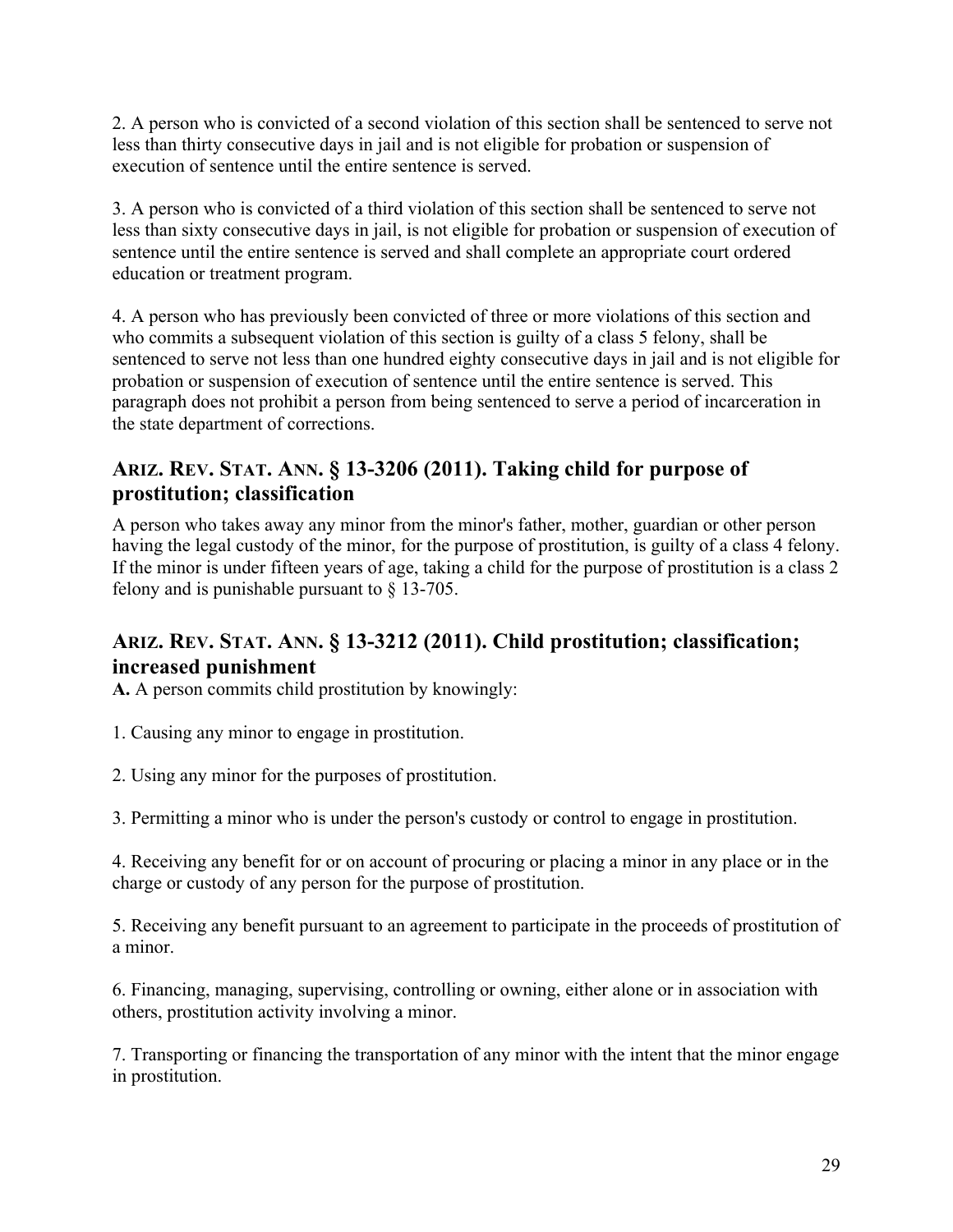**B.** A person who is at least eighteen years of age commits child prostitution by knowingly:

1. Engaging in prostitution with a minor who is under fifteen years of age.

2. Engaging in prostitution with a minor who the person knows is fifteen, sixteen or seventeen years of age.

3. Engaging in prostitution with a minor who is fifteen, sixteen or seventeen years of age.

**C.** It is not a defense to a prosecution under subsection A and subsection B, paragraphs 1 and 2 of this section that the other person is a peace officer posing as a minor or a person assisting a peace officer posing as a minor.

**D.** Notwithstanding any other law, a sentence imposed on a person for a violation of subsection A or subsection B, paragraph 2 of this section involving a minor who is fifteen, sixteen or seventeen years of age shall be consecutive to any other sentence imposed on the person at any time.

**E.** Child prostitution pursuant to subsection A of this section is a class 2 felony if the minor is under fifteen years of age and is punishable pursuant to § 13-705.

**F.** Child prostitution pursuant to subsection B, paragraph 1 of this section is a class 2 felony and is punishable pursuant to § 13-705.

**G.** If the minor is fifteen, sixteen or seventeen years of age, child prostitution pursuant to subsection A and subsection B, paragraph 2 of this section is a class 2 felony, the person convicted shall be sentenced pursuant to this section and the person is not eligible for suspension of sentence, probation, pardon or release from confinement on any basis except as specifically authorized by § 31-233, subsection A or B until the sentence imposed by the court has been served or commuted. The presumptive term may be aggravated or mitigated within the range under this section pursuant to  $\S$  13-701, subsections C, D and E. The terms are as follows:

1. The term for a first offense is as follows:

| Minimum | Presumptive  | Maximum  |
|---------|--------------|----------|
| 7 years | $10.5$ years | 21 years |

2. The term for a defendant who has one historical prior felony conviction for a violation of this section is as follows:

| Minimum  | Presumptive   | Maximum  |
|----------|---------------|----------|
| 14 years | $15.75$ years | 28 years |

3. The term for a defendant who has two or more historical prior felony convictions for a violation of this section is as follows:

| Minimum | Presumptive | Maximum |
|---------|-------------|---------|
|---------|-------------|---------|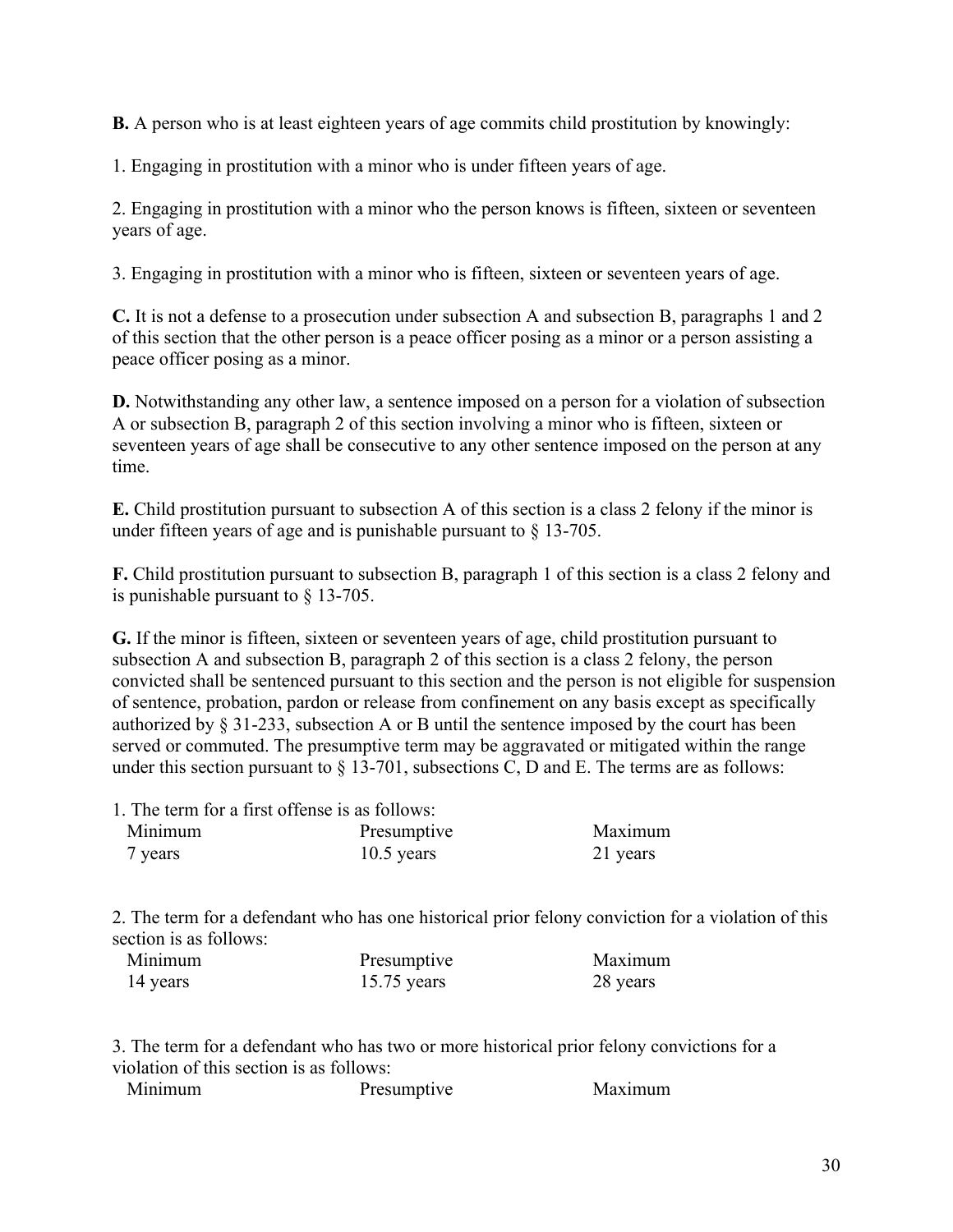21 years 28 years 35 years 35 years

**H.** Child prostitution pursuant to subsection B, paragraph 3 of this section is a class 6 felony. If the court sentences the person to a term of probation, the court shall order that as an initial term of probation the person be imprisoned in the county jail for not less than one hundred eighty consecutive days. This jail term shall commence on the date of sentencing. The court may suspend ninety days of the jail sentence if the person has not previously been convicted of a violation of this section, a violation of § 13-3214 or a violation of any city or town ordinance that prohibits prostitution and that has the same or substantially similar elements as § 13-3214 and the person successfully completes an appropriate court ordered education or treatment program.

**I.** Nothing in this section precludes the state from alleging and proving any other sentencing enhancements as provided by law.

## **ARIZ. REV. STAT. ANN. § 13-3552 (2011). Commercial sexual exploitation of a minor; classification**

**A.** A person commits commercial sexual exploitation of a minor by knowingly:

1. Using, employing, persuading, enticing, inducing or coercing a minor to engage in or assist others to engage in exploitive exhibition or other sexual conduct for the purpose of producing any visual depiction or live act depicting such conduct.

2. Using, employing, persuading, enticing, inducing or coercing a minor to expose the genitals or anus or the areola or nipple of the female breast for financial or commercial gain.

3. Permitting a minor under the person's custody or control to engage in or assist others to engage in exploitive exhibition or other sexual conduct for the purpose of producing any visual depiction or live act depicting such conduct.

4. Transporting or financing the transportation of any minor through or across this state with the intent that the minor engage in prostitution, exploitive exhibition or other sexual conduct for the purpose of producing a visual depiction or live act depicting such conduct.

**B.** Commercial sexual exploitation of a minor is a class 2 felony and if the minor is under fifteen years of age it is punishable pursuant to § 13-705.

## **ARKANSAS**

#### **ARK. CODE ANN. § 5-70-102 (2011). Prostitution; penalties.**

(a) A person commits prostitution if in return for or in expectation of a fee he or she engages in or agrees or offers to engage in sexual activity with any other person.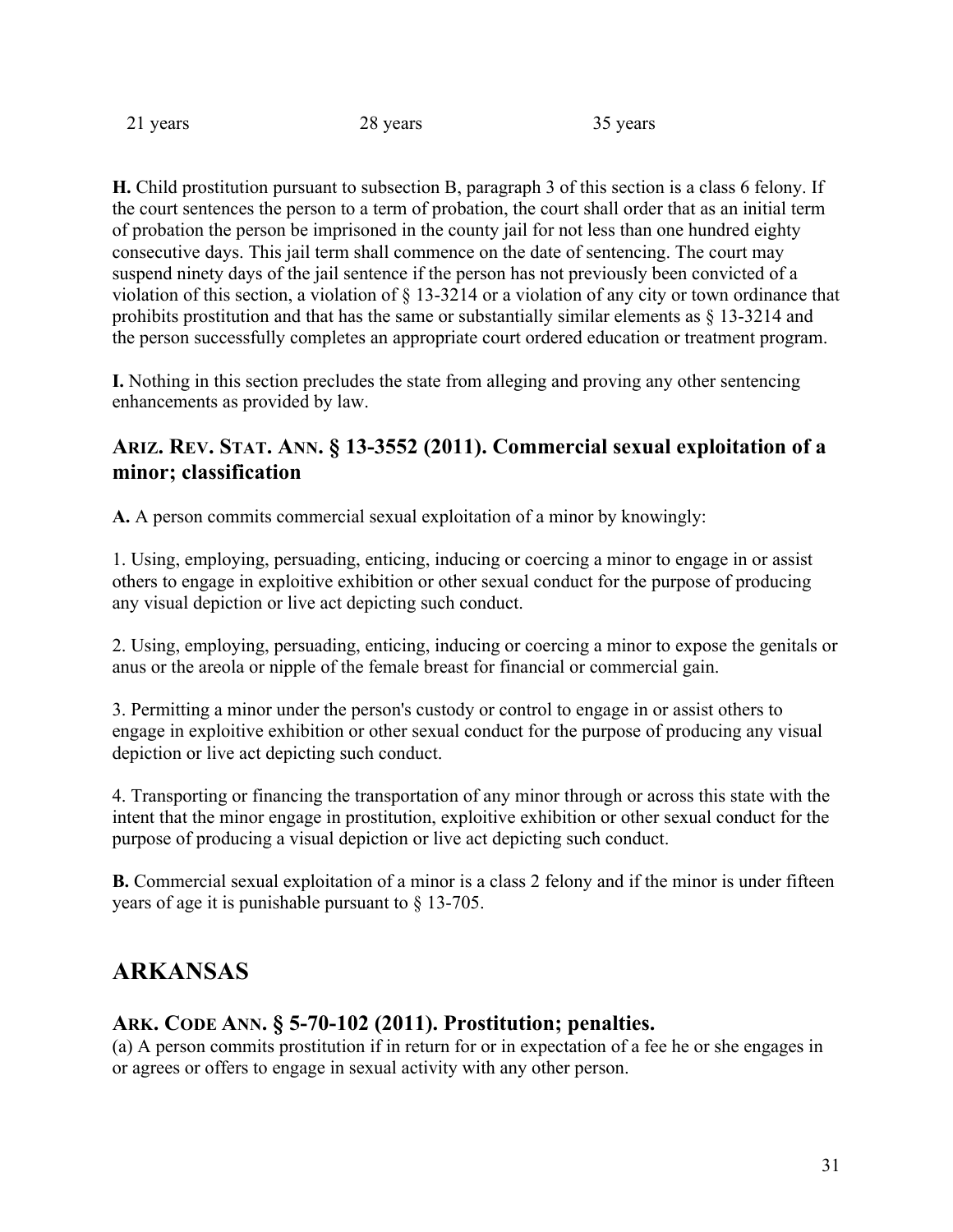(b) Prostitution is a:

- (1) Class B misdemeanor for the first offense; and
- (2) Class A misdemeanor for second and subsequent offenses.

#### **ARK. CODE ANN. § 5-70-101 (2011). Definitions.**

As used in this chapter:

(1) "Advances prostitution" means a person if, acting other than as a prostitute or a patron of a prostitute, that person knowingly:

(A) Causes or aids a person to commit or engage in prostitution;

(B) Procures or solicits a patron for prostitution;

(C) Provides a person or premises for prostitution purposes;

(D) Operates or assists in the operation of a house of prostitution or a prostitution enterprise; or

(E) Engages in any other conduct designed to institute, aid, or facilitate an act or enterprise of prostitution;

(2) "Physical force" means any bodily impact, restraint, or confinement or the threat of bodily impact, restraint, or confinement;

(3) "Profits from prostitution" means a person if, acting other than as a prostitute receiving compensation for personally rendered prostitution services, the person accepts or receives money or other property pursuant to an agreement or understanding with any person in which the person participates or is to participate in the proceeds of prostitution; and

(4) "Sexual activity" means sexual intercourse, deviate sexual activity, or sexual contact as defined in § 5-14-101;

## **ARK. CODE ANN. § 5-70-104 (2011). Promoting prostitution in the first degree.**

(a) A person commits the offense of promoting prostitution in the first degree if he or she knowingly:

(1) Advances prostitution by compelling a person by physical force or intimidation to engage in prostitution or profits from such coercive conduct by another; or

(2) Advances prostitution or profits from prostitution of a person less than eighteen (18) years of age.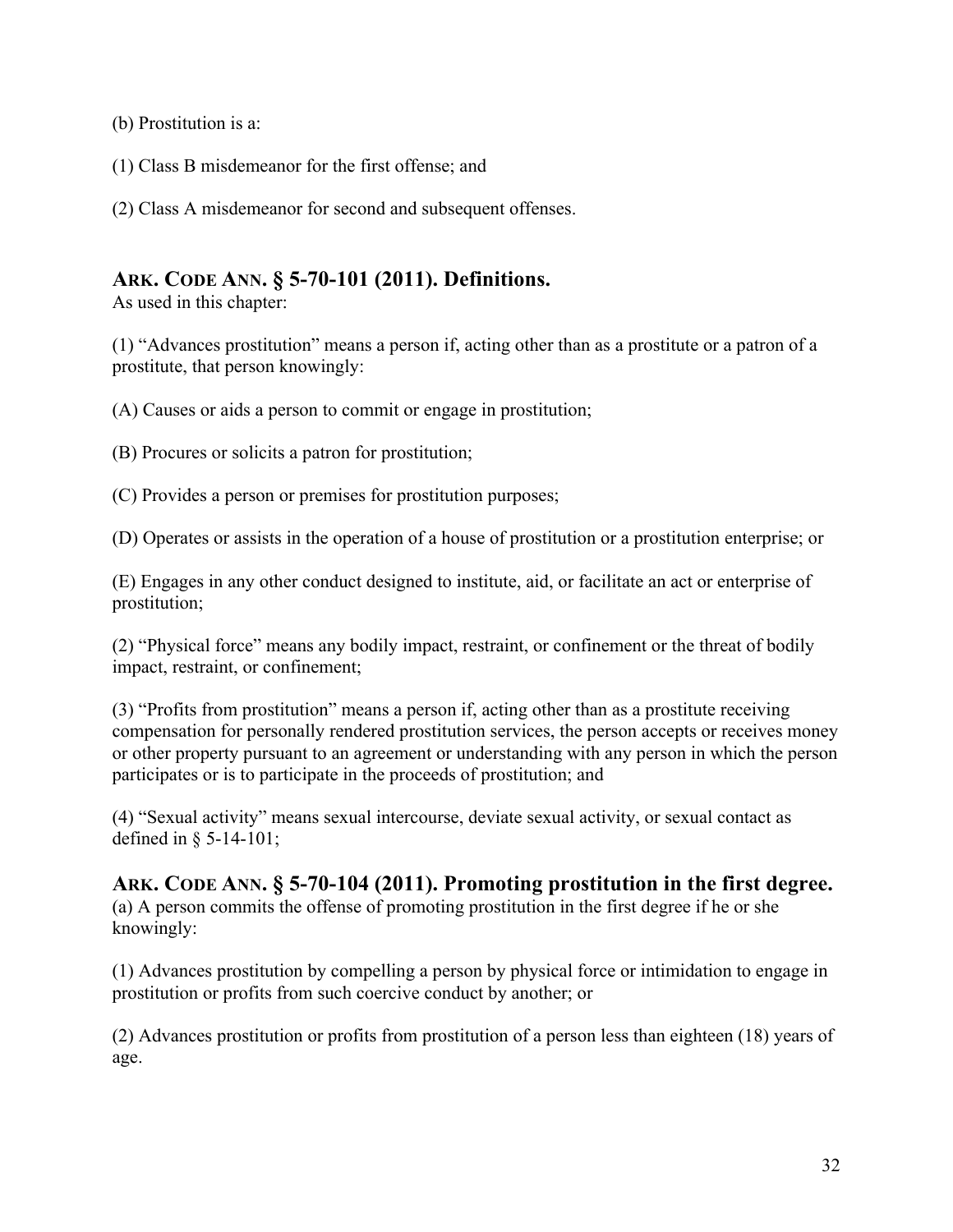(b) Promoting prostitution in the first degree is a Class D felony.

#### **ARK. CODE ANN. § 5-70-105 (2011). Promoting prostitution, second degree**

(a) A person commits the offense of promoting prostitution in the second degree if he or she knowingly advances prostitution or profits from prostitution by managing, supervising, controlling, or owning, either alone or in association with another, a house of prostitution or a prostitution enterprise involving two (2) or more prostitutes.

## **ARK. CODE ANN. § 5-70-106 (2011). Promoting prostitution, third degree**

(a) A person commits the offense of promoting prostitution in the third degree if:

(1) Having a possessory or proprietary interest in premises that he or she knows is being used for prostitution, the person fails to make reasonable effort to halt or abate the use for prostitution; or

(2) He or she knowingly advances prostitution or profits from prostitution.

(b) Promoting prostitution in the third degree is a Class B misdemeanor.

#### **ARK. CODE ANN. § 5-27-305 (2011). Transportation of minors for prohibited sexual conduct.**

(a) A person commits the offense of transportation of a minor for prohibited sexual conduct if the person transports, finances in whole or part the transportation of, or otherwise causes or facilitates the movement of any minor, and the actor:

(1) Knows or has reason to know that prostitution or sexually explicit conduct involving the minor will be commercially exploited by any person; and

(2) Acts with the purpose that the minor will engage in:

(A) Prostitution; or

(B) Sexually explicit conduct.

(b) Transportation of a minor for prohibited sexual conduct is a Class A felony.

## **CALIFORNIA**

## **CAL. PENAL CODE §647 (2011). Disorderly Conduct**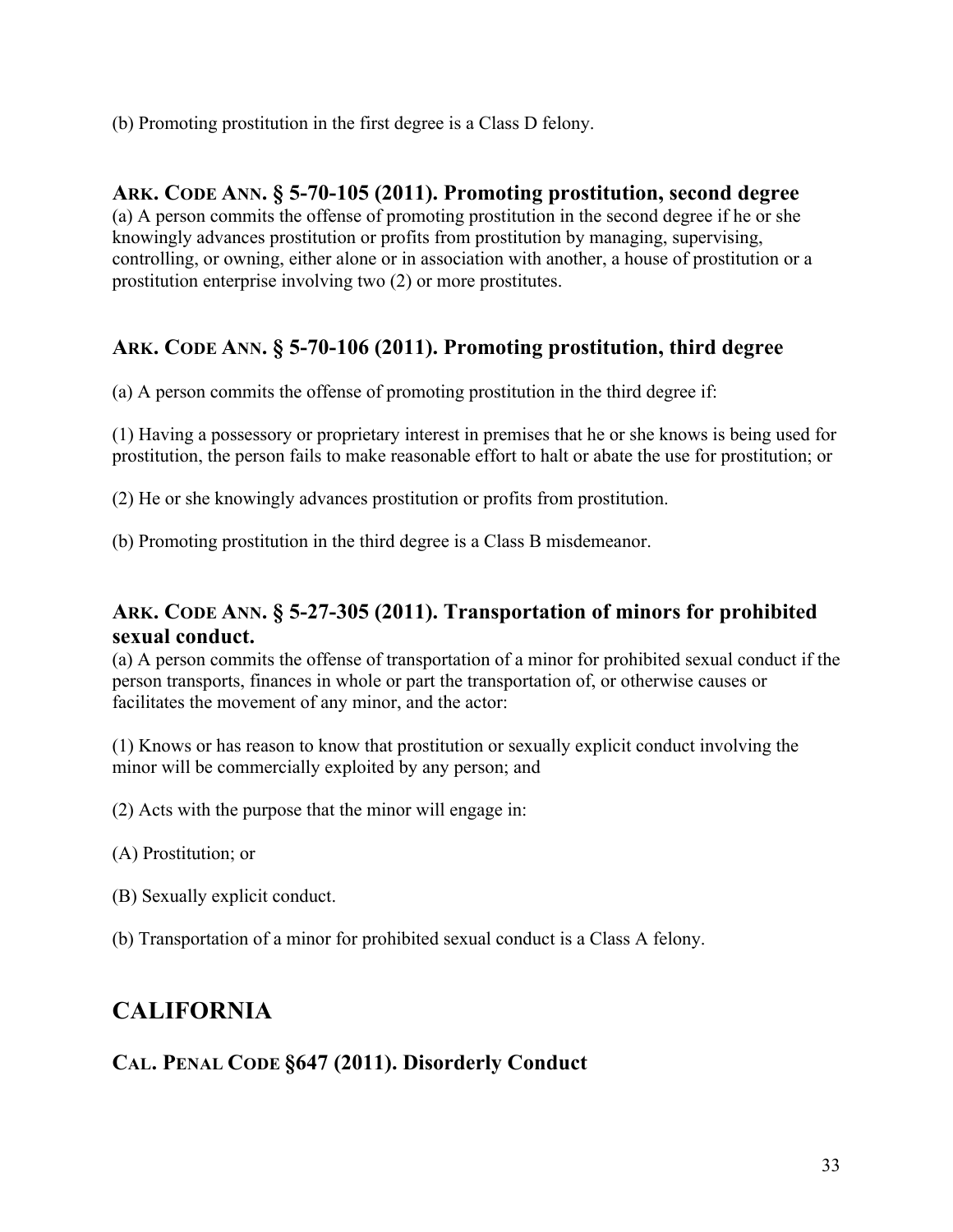Except as provided in subdivision (*l*), every person who commits any of the following acts is guilty of disorderly conduct, a misdemeanor:

(a) Who solicits anyone to engage in or who engages in lewd or dissolute conduct in any public place or in any place open to the public or exposed to public view.

(b) Who solicits or who agrees to engage in or who engages in any act of prostitution. A person agrees to engage in an act of prostitution when, with specific intent to so engage, he or she manifests an acceptance of an offer or solicitation to so engage, regardless of whether the offer or solicitation was made by a person who also possessed the specific intent to engage in prostitution. No agreement to engage in an act of prostitution shall constitute a violation of this subdivision unless some act, in addition to the agreement, is done within this state in furtherance of the commission of an act of prostitution by the person agreeing to engage in that act. As used in this subdivision, "prostitution" includes any lewd act between persons for money or other consideration.

(c) Who accosts other persons in any public place or in any place open to the public for the purpose of begging or soliciting alms.

(d) Who loiters in or about any toilet open to the public for the purpose of engaging in or soliciting any lewd or lascivious or any unlawful act.

(e) Who lodges in any building, structure, vehicle, or place, whether public or private, without the permission of the owner or person entitled to the possession or in control of it.

(f) Who is found in any public place under the influence of intoxicating liquor, any drug, controlled substance, toluene, or any combination of any intoxicating liquor, drug, controlled substance, or toluene, in a condition that he or she is unable to exercise care for his or her own safety or the safety of others, or by reason of his or her being under the influence of intoxicating liquor, any drug, controlled substance, toluene, or any combination of any intoxicating liquor, drug, or toluene, interferes with or obstructs or prevents the free use of any street, sidewalk, or other public way.

(g) When a person has violated subdivision (f), a peace officer, if he or she is reasonably able to do so, shall place the person, or cause him or her to be placed, in civil protective custody. The person shall be taken to a facility, designated pursuant to Section 5170 of the Welfare and Institutions Code, for the 72-hour treatment and evaluation of inebriates. A peace officer may place a person in civil protective custody with that kind and degree of force which would be lawful were he or she effecting an arrest for a misdemeanor without a warrant. No person who has been placed in civil protective custody shall thereafter be subject to any criminal prosecution or juvenile court proceeding based on the facts giving rise to this placement. This subdivision shall not apply to the following persons:

(1) Any person who is under the influence of any drug, or under the combined influence of intoxicating liquor and any drug.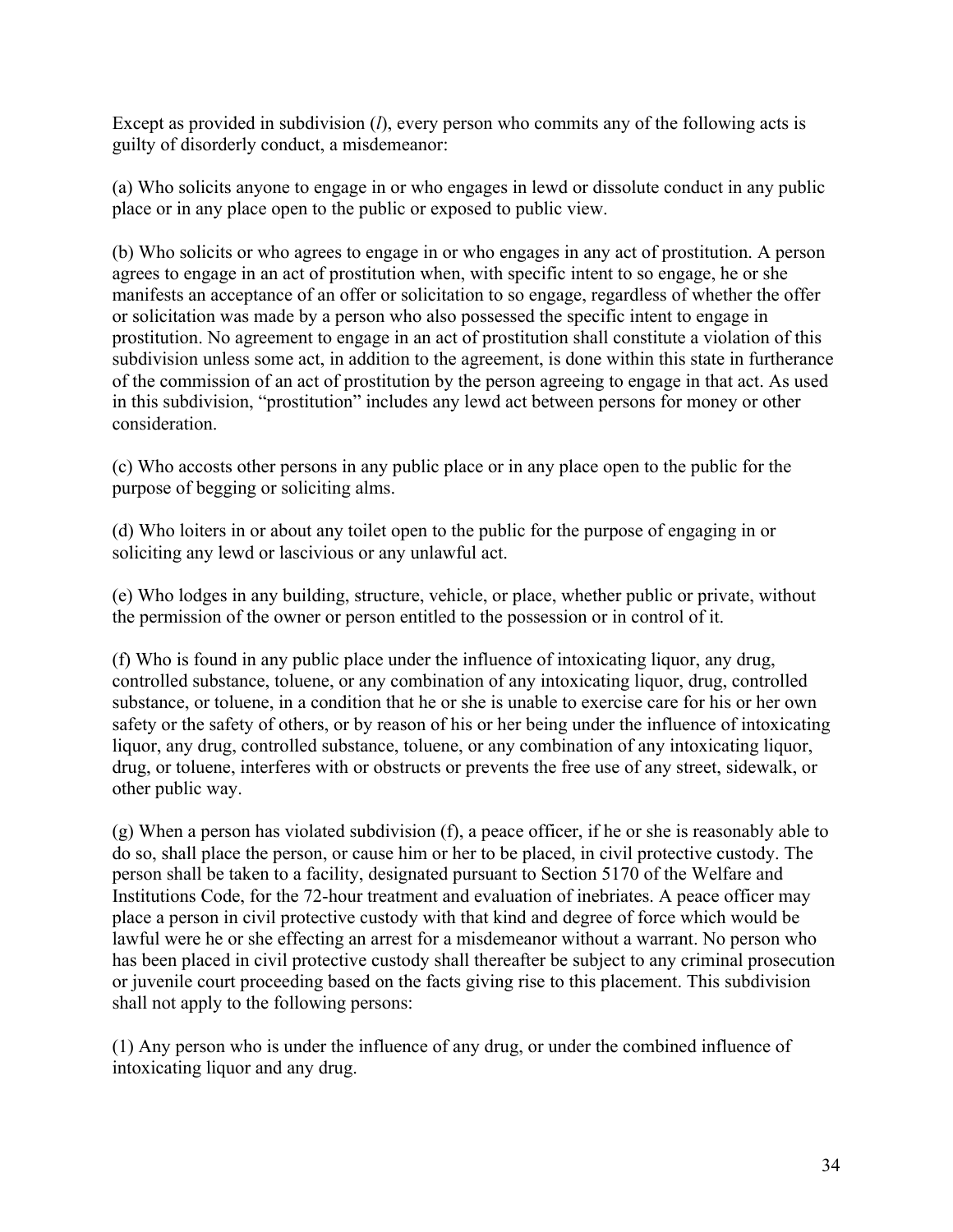(2) Any person who a peace officer has probable cause to believe has committed any felony, or who has committed any misdemeanor in addition to subdivision (f).

(3) Any person who a peace officer in good faith believes will attempt escape or will be unreasonably difficult for medical personnel to control.

(h) Who loiters, prowls, or wanders upon the private property of another, at any time, without visible or lawful business with the owner or occupant. As used in this subdivision, "loiter" means to delay or linger without a lawful purpose for being on the property and for the purpose of committing a crime as opportunity may be discovered.

(i) Who, while loitering, prowling, or wandering upon the private property of another, at any time, peeks in the door or window of any inhabited building or structure, without visible or lawful business with the owner or occupant.

 $(j)(1)$  Any person who looks through a hole or opening, into, or otherwise views, by means of any instrumentality, including, but not limited to, a periscope, telescope, binoculars, camera, motion picture camera, camcorder, or mobile phone, the interior of a bedroom, bathroom, changing room, fitting room, dressing room, or tanning booth, or the interior of any other area in which the occupant has a reasonable expectation of privacy, with the intent to invade the privacy of a person or persons inside. This subdivision shall not apply to those areas of a private business used to count currency or other negotiable instruments.

(2) Any person who uses a concealed camcorder, motion picture camera, or photographic camera of any type, to secretly videotape, film, photograph, or record by electronic means, another, identifiable person under or through the clothing being worn by that other person, for the purpose of viewing the body of, or the undergarments worn by, that other person, without the consent or knowledge of that other person, with the intent to arouse, appeal to, or gratify the lust, passions, or sexual desires of that person and invade the privacy of that other person, under circumstances in which the other person has a reasonable expectation of privacy.

(3)(A) Any person who uses a concealed camcorder, motion picture camera, or photographic camera of any type, to secretly videotape, film, photograph, or record by electronic means, another, identifiable person who may be in a state of full or partial undress, for the purpose of viewing the body of, or the undergarments worn by, that other person, without the consent or knowledge of that other person, in the interior of a bedroom, bathroom, changing room, fitting room, dressing room, or tanning booth, or the interior of any other area in which that other person has a reasonable expectation of privacy, with the intent to invade the privacy of that other person.

(B) Neither of the following is a defense to the crime specified in this paragraph:

(i) The defendant was a cohabitant, landlord, tenant, cotenant, employer, employee, or business partner or associate of the victim, or an agent of any of these.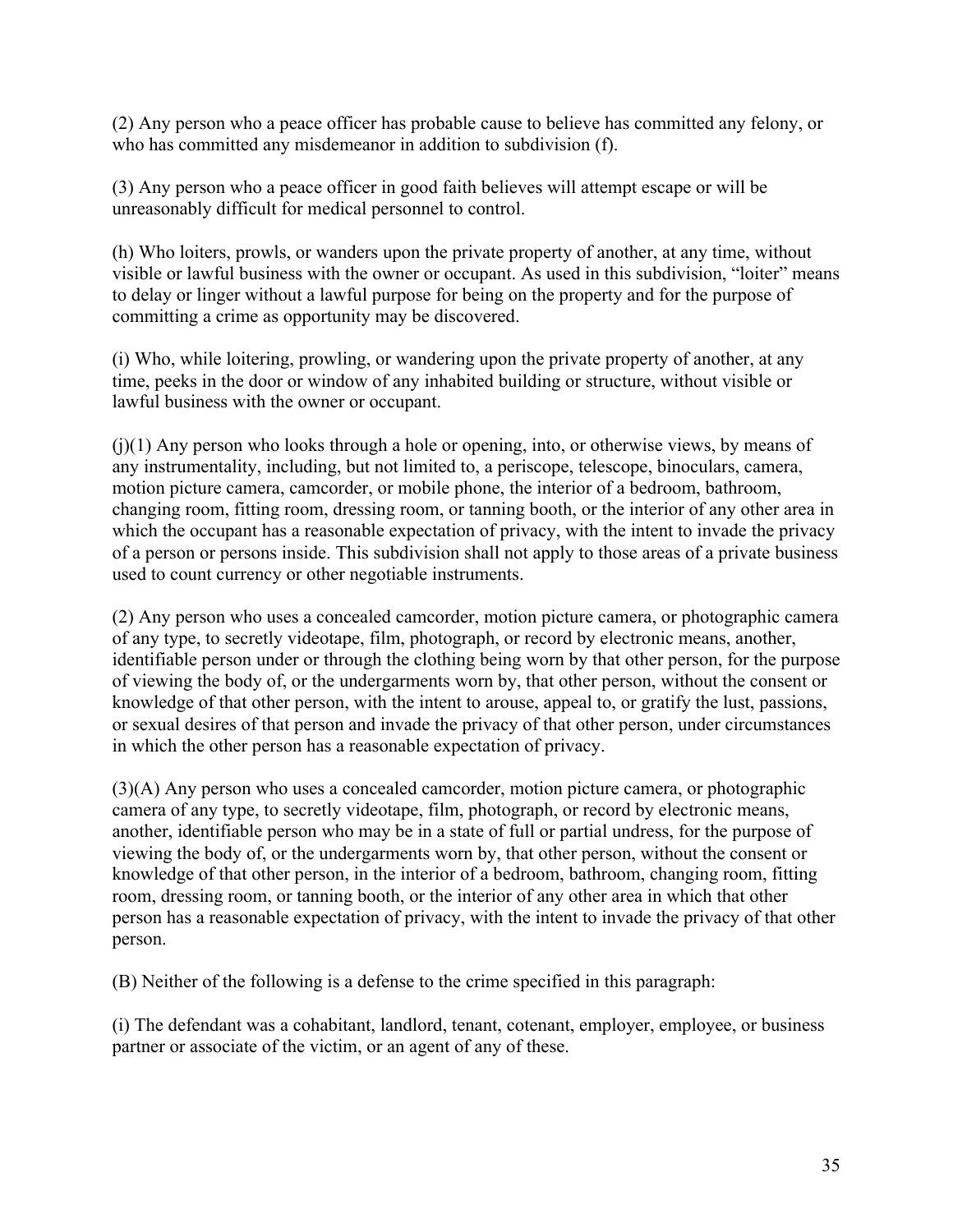(ii) The victim was not in a state of full or partial undress.

(k) In any accusatory pleading charging a violation of subdivision (b), if the defendant has been once previously convicted of a violation of that subdivision, the previous conviction shall be charged in the accusatory pleading. If the previous conviction is found to be true by the jury, upon a jury trial, or by the court, upon a court trial, or is admitted by the defendant, the defendant shall be imprisoned in a county jail for a period of not less than 45 days and shall not be eligible for release upon completion of sentence, on probation, on parole, on work furlough or work release, or on any other basis until he or she has served a period of not less than 45 days in a county jail. In all cases in which probation is granted, the court shall require as a condition thereof that the person be confined in a county jail for at least 45 days. In no event does the court have the power to absolve a person who violates this subdivision from the obligation of spending at least 45 days in confinement in a county jail.

In any accusatory pleading charging a violation of subdivision (b), if the defendant has been previously convicted two or more times of a violation of that subdivision, each of these previous convictions shall be charged in the accusatory pleading. If two or more of these previous convictions are found to be true by the jury, upon a jury trial, or by the court, upon a court trial, or are admitted by the defendant, the defendant shall be imprisoned in a county jail for a period of not less than 90 days and shall not be eligible for release upon completion of sentence, on probation, on parole, on work furlough or work release, or on any other basis until he or she has served a period of not less than 90 days in a county jail. In all cases in which probation is granted, the court shall require as a condition thereof that the person be confined in a county jail for at least 90 days. In no event does the court have the power to absolve a person who violates this subdivision from the obligation of spending at least 90 days in confinement in a county jail.

In addition to any punishment prescribed by this section, a court may suspend, for not more than 30 days, the privilege of the person to operate a motor vehicle pursuant to Section 13201.5 of the Vehicle Code for any violation of subdivision (b) that was committed within 1,000 feet of a private residence and with the use of a vehicle. In lieu of the suspension, the court may order a person's privilege to operate a motor vehicle restricted, for not more than six months, to necessary travel to and from the person's place of employment or education. If driving a motor vehicle is necessary to perform the duties of the person's employment, the court may also allow the person to drive in that person's scope of employment.

(*l*)(1) A second or subsequent violation of subdivision (j) is punishable by imprisonment in a county jail not exceeding one year, or by a fine not exceeding two thousand dollars (\$2,000), or by both that fine and imprisonment.

(2) If the victim of a violation of subdivision (j) was a minor at the time of the offense, the violation is punishable by imprisonment in a county jail not exceeding one year, or by a fine not exceeding two thousand dollars (\$2,000), or by both that fine and imprisonment.

#### **CAL. PENAL CODE § 266 (2011). Procurement**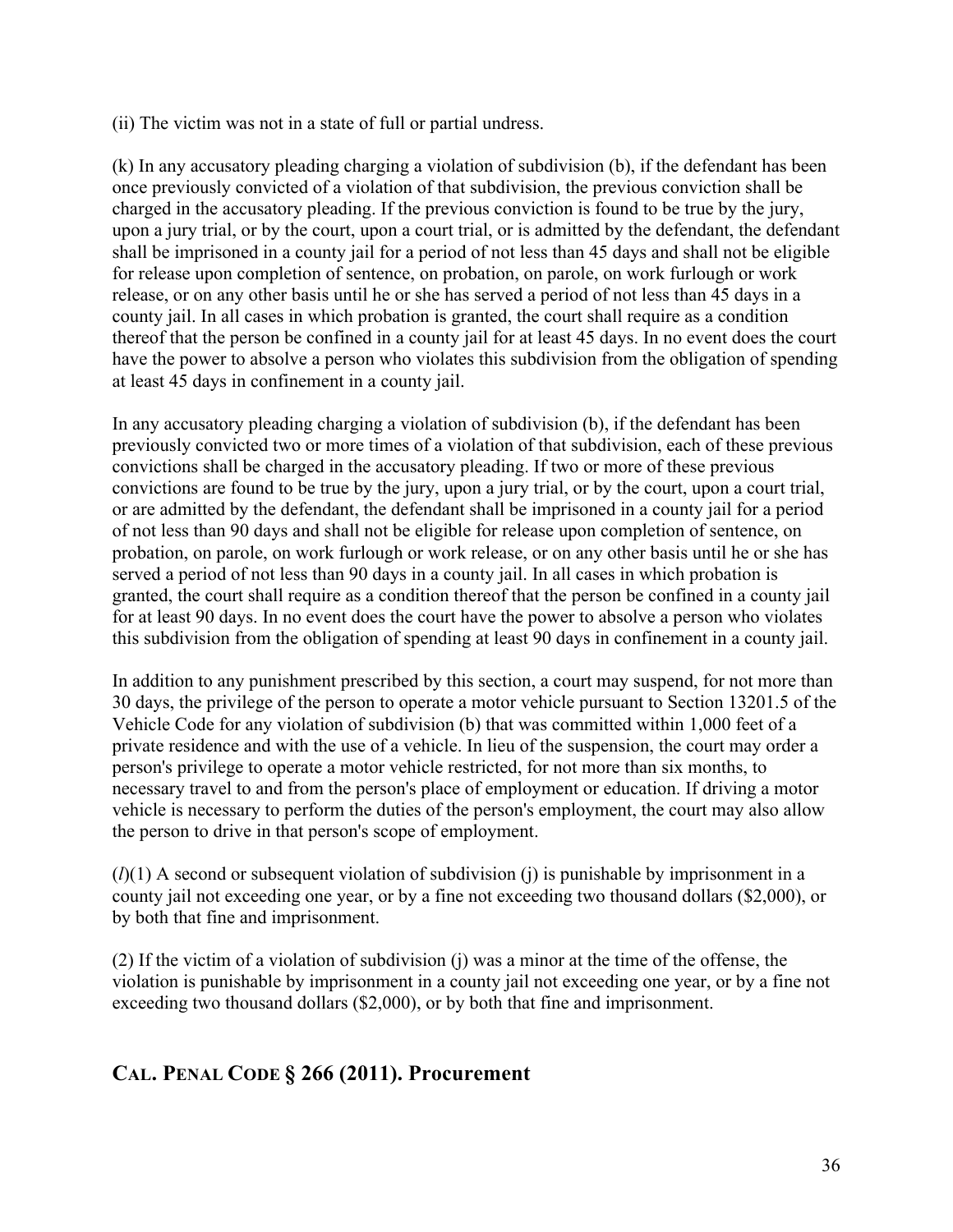Every person who inveigles or entices any unmarried female, of previous chaste character, under the age of 18 years, into any house of ill fame, or of assignation, or elsewhere, for the purpose of prostitution, or to have illicit carnal connection with any man; and every person who aids or assists in such inveiglement or enticement; and every person who, by any false pretenses, false representation, or other fraudulent means, procures any female to have illicit carnal connection with any man, is punishable by imprisonment in the state prison, or by imprisonment in a county jail not exceeding one year, or by a fine not exceeding two thousand dollars (\$2,000), or by both such fine and imprisonment.

#### **CAL. PENAL CODE § 266h (2011). Pimping and pimping a minor; punishment**

(a) Except as provided in subdivision (b), any person who, knowing another person is a prostitute, lives or derives support or maintenance in whole or in part from the earnings or proceeds of the person's prostitution, or from money loaned or advanced to or charged against that person by any keeper or manager or inmate of a house or other place where prostitution is practiced or allowed, or who solicits or receives compensation for soliciting for the person, is guilty of pimping, a felony, and shall be punishable by imprisonment in the state prison for three, four, or six years.

(b) Any person who, knowing another person is a prostitute, lives or derives support or maintenance in whole or in part from the earnings or proceeds of the person's prostitution, or from money loaned or advanced to or charged against that person by any keeper or manager or inmate of a house or other place where prostitution is practiced or allowed, or who solicits or receives compensation for soliciting for the person, when the prostitute is a minor, is guilty of pimping a minor, a felony, and shall be punishable as follows:

(1) If the person engaged in prostitution is a minor 16 years of age or older, the offense is punishable by imprisonment in the state prison for three, four, or six years.

(2) If the person engaged in prostitution is under 16 years of age, the offense is punishable by imprisonment in the state prison for three, six, or eight years.

#### **CAL. PENAL CODE § 266i (2011). Pandering**

(a) Except as provided in subdivision (b), any person who does any of the following is guilty of pandering, a felony, and shall be punishable by imprisonment in the state prison for three, four, or six years:

(1) Procures another person for the purpose of prostitution.

(2) By promises, threats, violence, or by any device or scheme, causes, induces, persuades, or encourages another person to become a prostitute.

(3) Procures for another person a place as an inmate in a house of prostitution or as an inmate of any place in which prostitution is encouraged or allowed within this state.

(4) By promises, threats, violence, or by any device or scheme, causes, induces, persuades, or encourages an inmate of a house of prostitution, or any other place in which prostitution is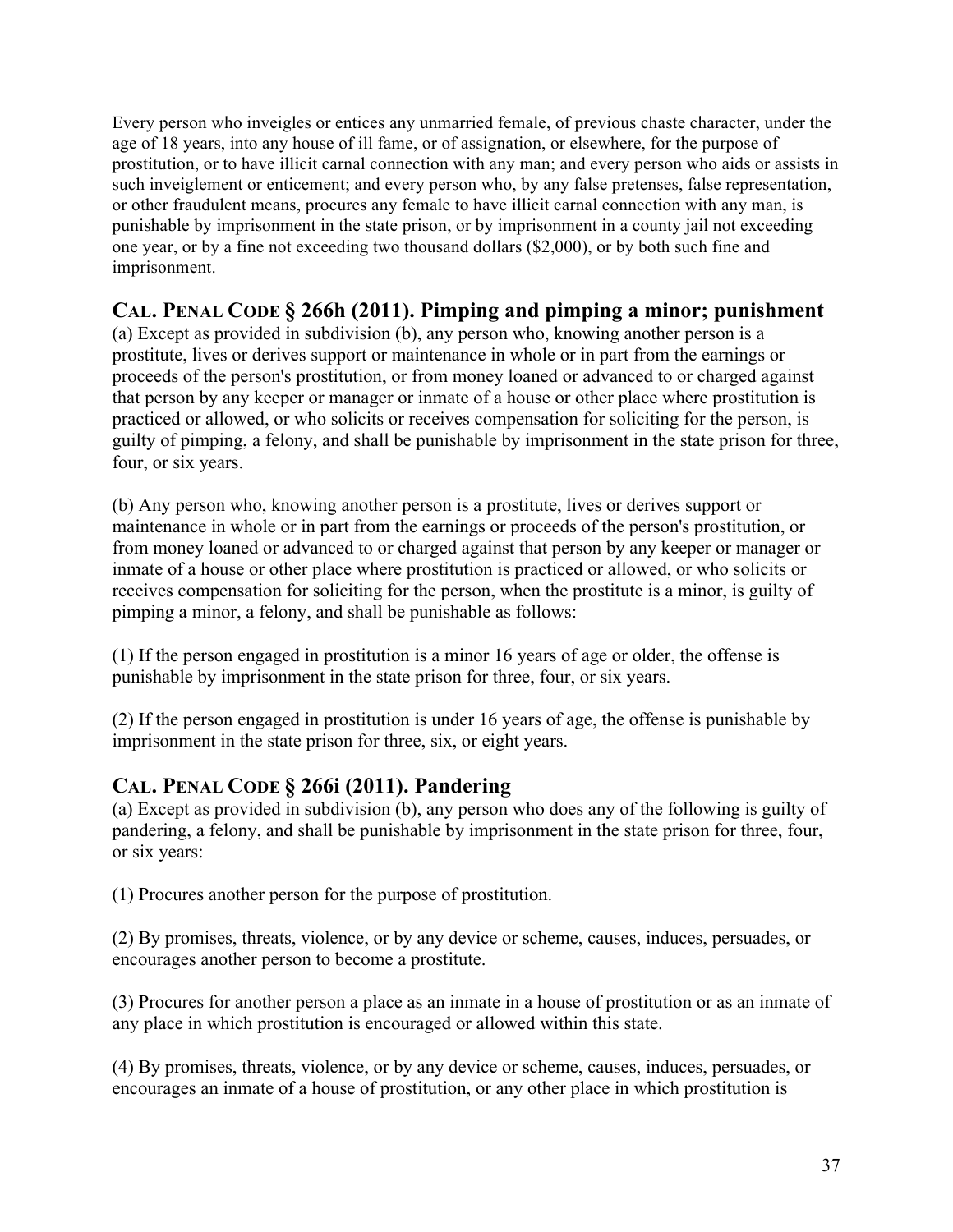encouraged or allowed, to remain therein as an inmate.

(5) By fraud or artifice, or by duress of person or goods, or by abuse of any position of confidence or authority, procures another person for the purpose of prostitution, or to enter any place in which prostitution is encouraged or allowed within this state, or to come into this state or leave this state for the purpose of prostitution.

(6) Receives or gives, or agrees to receive or give, any money or thing of value for procuring, or attempting to procure, another person for the purpose of prostitution, or to come into this state or leave this state for the purpose of prostitution.

(b) Any person who does any of the acts described in subdivision (a) with another person who is a minor is guilty of pandering, a felony, and shall be punishable as follows:

(1) If the other person is a minor 16 years of age or older, the offense is punishable by imprisonment in the state prison for three, four, or six years.

(2) If the other person is under 16 years of age, the offense is punishable by imprisonment in the state prison for three, six, or eight years.

## **CAL. PENAL CODE § 266k (2011). Additional fine on conviction for pimping, pandering, procurement of child under 16, or abduction of person under 18 for the purpose of prostitution; deposit or grant of funds; administrative cost of collection**

(a) Upon the conviction of any person for a violation of Section 266h or 266i, the court may, in addition to any other penalty or fine imposed, order the defendant to pay an additional fine not to exceed five thousand dollars (\$5,000). In setting the amount of the fine, the court shall consider any relevant factors including, but not limited to, the seriousness and gravity of the offense and the circumstances of its commission, whether the defendant derived any economic gain as the result of the crime, and the extent to which the victim suffered losses as a result of the crime. Every fine imposed and collected under this section shall be deposited in the Victim-Witness Assistance Fund to be available for appropriation to fund child sexual exploitation and child sexual abuse victim counseling centers and prevention programs under Section 13837.

(b) Upon the conviction of any person for a violation of Section 266j or 267, the court may, in addition to any other penalty or fine imposed, order the defendant to pay an additional fine not to exceed twenty thousand dollars (\$20,000).

(c) Fifty percent of the fines collected pursuant to subdivision (b) and deposited in the Victim-Witness Assistance Fund pursuant to subdivision (a) shall be granted to community-based organizations that serve minor victims of human trafficking.

(d) If the court orders a fine to be imposed pursuant to this section, the actual administrative cost of collecting that fine, not to exceed 2 percent of the total amount paid, may be paid into the general fund of the county treasury for the use and benefit of the county.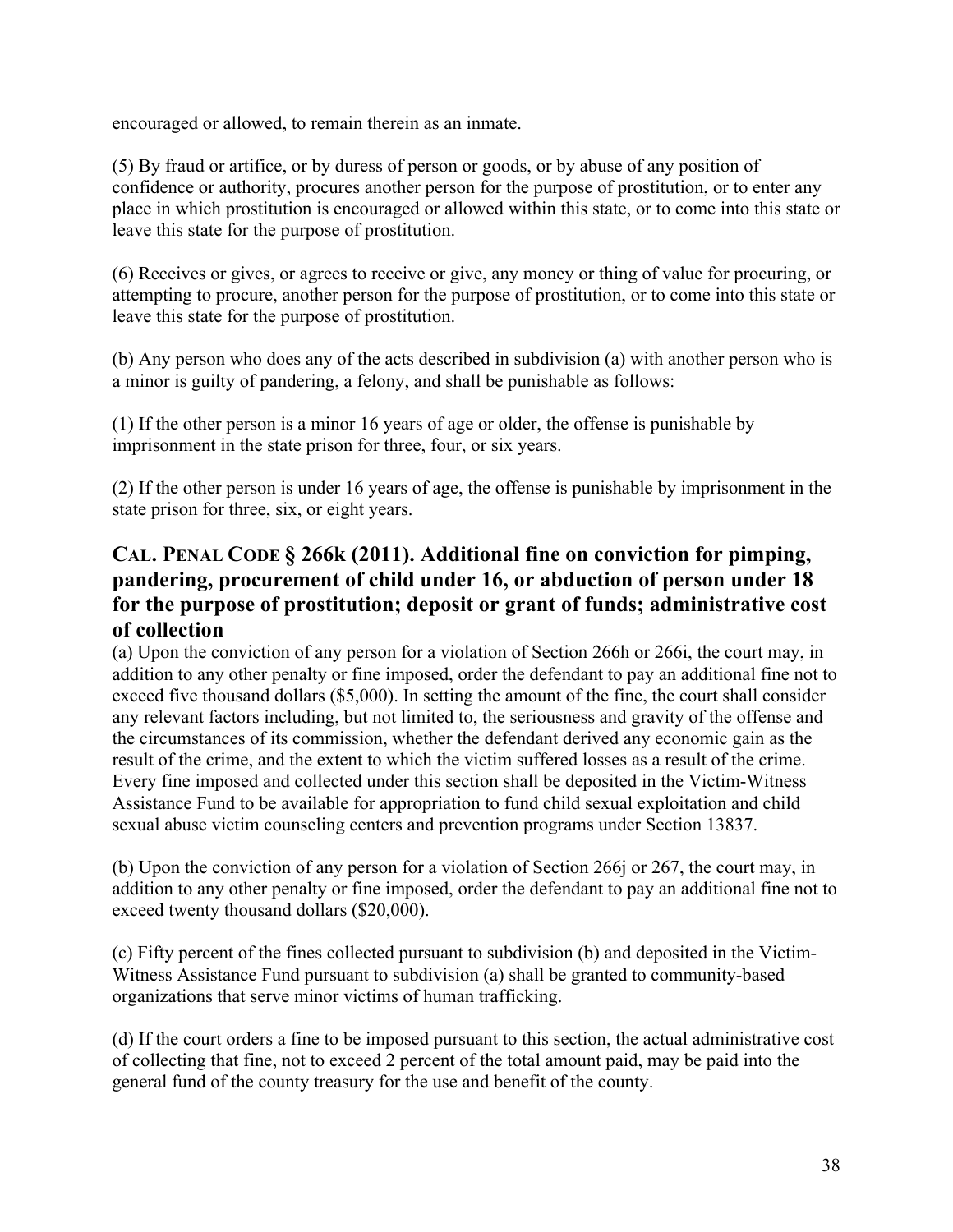## **CAL. PENAL CODE § 267 (2011). Abduction; person under 18 for purpose of prostitution; punishment**

Every person who takes away any other person under the age of 18 years from the father, mother, guardian, or other person having the legal charge of the other person, without their consent, for the purpose of prostitution, is punishable by imprisonment in the state prison, and a fine not exceeding two thousand dollars (\$2,000).

# **COLORADO**

#### **COLO. REV. STAT. § 18-7-201 (2011). Prostitution Prohibited.**

(1) Any person who performs or offers or agrees to perform any act of sexual intercourse, fellatio, cunnilingus, masturbation, or anal intercourse with any person not his spouse in exchange for money or other thing of value commits prostitution.

(2)(a) "Fellatio", as used in this section, means any act of oral stimulation of the penis.

(b) "Cunnilingus", as used in this section, means any act of oral stimulation of the vulva or clitoris.

(c) "Masturbation", as used in this section, means stimulation of the genital organs by manual or other bodily contact exclusive of sexual intercourse.

(d) "Anal intercourse", as used in this section, means contact between human beings of the genital organs of one and the anus of another.

(3) Prostitution is a class 3 misdemeanor.

#### **COLO. REV. STAT. § 18-1-604. (2011). Exemptions from liability based upon behavior of another.**

(1) Unless otherwise provided by the statute defining the offense, a person shall not be legally accountable for behavior of another constituting an offense if he is a victim of that offense or the offense is so defined that his conduct is inevitably incidental to its commission.

(2) It shall be an affirmative defense to a charge under section 18-1-603 if, prior to the commission of the offense, the defendant terminated his effort to promote or facilitate its commission and either gave timely warning to law enforcement authorities or gave timely warning to the intended victim.

#### **COLO. REV. STAT. § 18-7-401 (2011). Definitions.**

As used in this part 4, unless the context otherwise requires: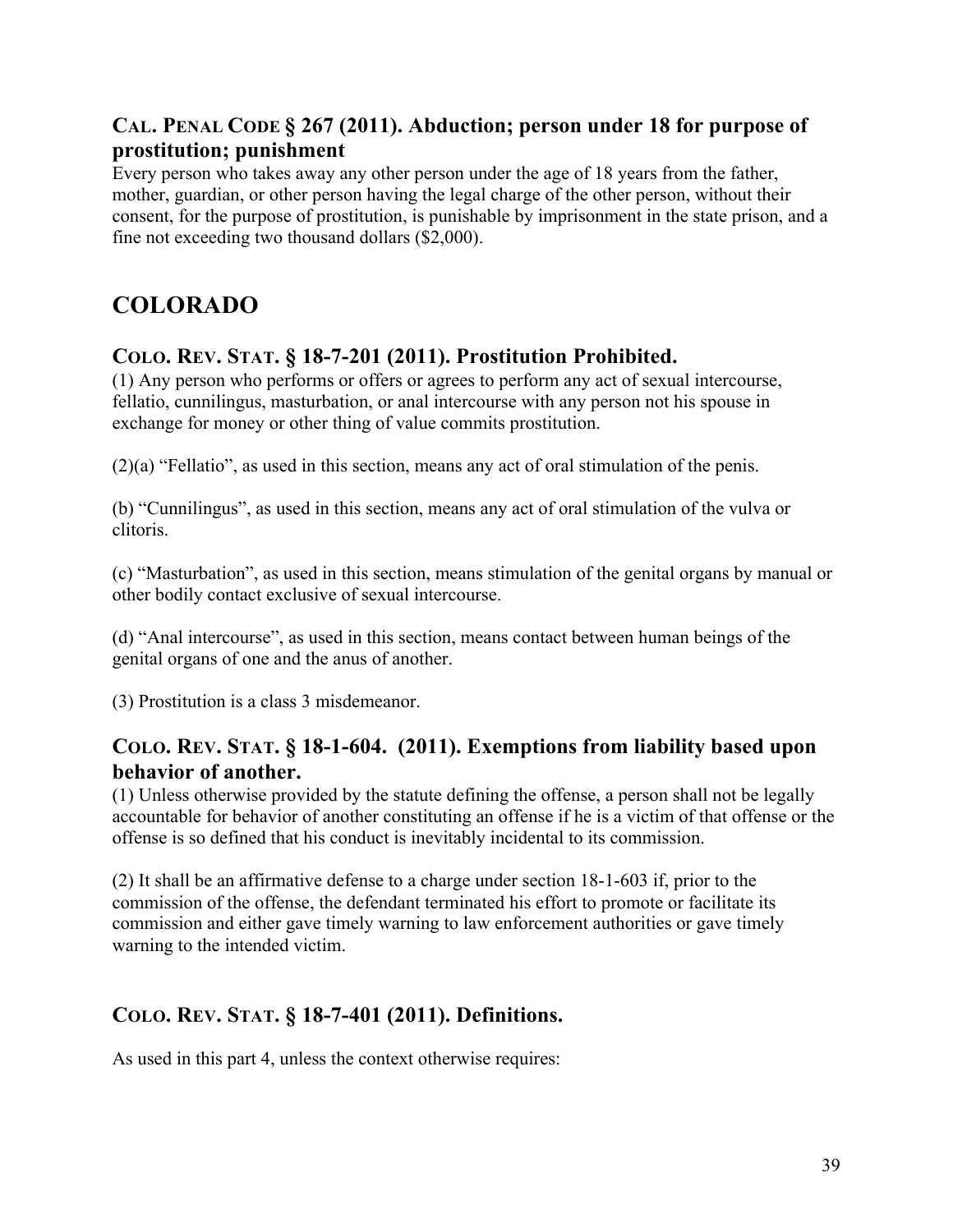(1) "Anal intercourse" means contact between human beings of the genital organs of one and the anus of another.

(2) "Child" means a person under the age of eighteen years.

(3) "Cunnilingus" means any act of oral stimulation of the vulva or clitoris.

(4) "Fellatio" means any act of oral stimulation of the penis.

(5) "Masturbation" means stimulation of the genital organs by manual or other bodily contact, or by any object, exclusive of sexual intercourse.

(6) "Prostitution by a child" means either a child performing or offering or agreeing to perform any act of sexual intercourse, fellatio, cunnilingus, masturbation, or anal intercourse with any person not the child's spouse in exchange for money or other thing of value or any person performing or offering or agreeing to perform any act of sexual intercourse, fellatio, cunnilingus, masturbation, or anal intercourse with any child not the person's spouse in exchange for money or other thing of value.

(7) "Prostitution of a child" means either inducing a child to perform or offer or agree to perform any act of sexual intercourse, fellatio, cunnilingus, masturbation, or anal intercourse with any person not the child's spouse by coercion or by any threat or intimidation or inducing a child, by coercion or by any threat or intimidation or in exchange for money or other thing of value, to allow any person not the child's spouse to perform or offer or agree to perform any act of sexual intercourse, fellatio, cunnilingus, masturbation, or anal intercourse with or upon such child. Such coercion, threat, or intimidation need not constitute an independent criminal offense and shall be determined solely through its intended or its actual effect upon the child.

## **COLO. REV. STAT. § 18-7-402 (2011). Soliciting for child prostitution.**

(1) A person commits soliciting for child prostitution if he:

(a) Solicits another for the purpose of prostitution of a child or by a child;

(b) Arranges or offers to arrange a meeting of persons for the purpose of prostitution of a child or by a child; or

(c) Directs another to a place knowing such direction is for the purpose of prostitution of a child or by a child.

(2) Soliciting for child prostitution is a class 3 felony.

#### **COLO. REV. STAT. § 18-7-403 (2011). Pandering of a child.**

(1) Any person who does any of the following for money or other thing of value commits pandering of a child: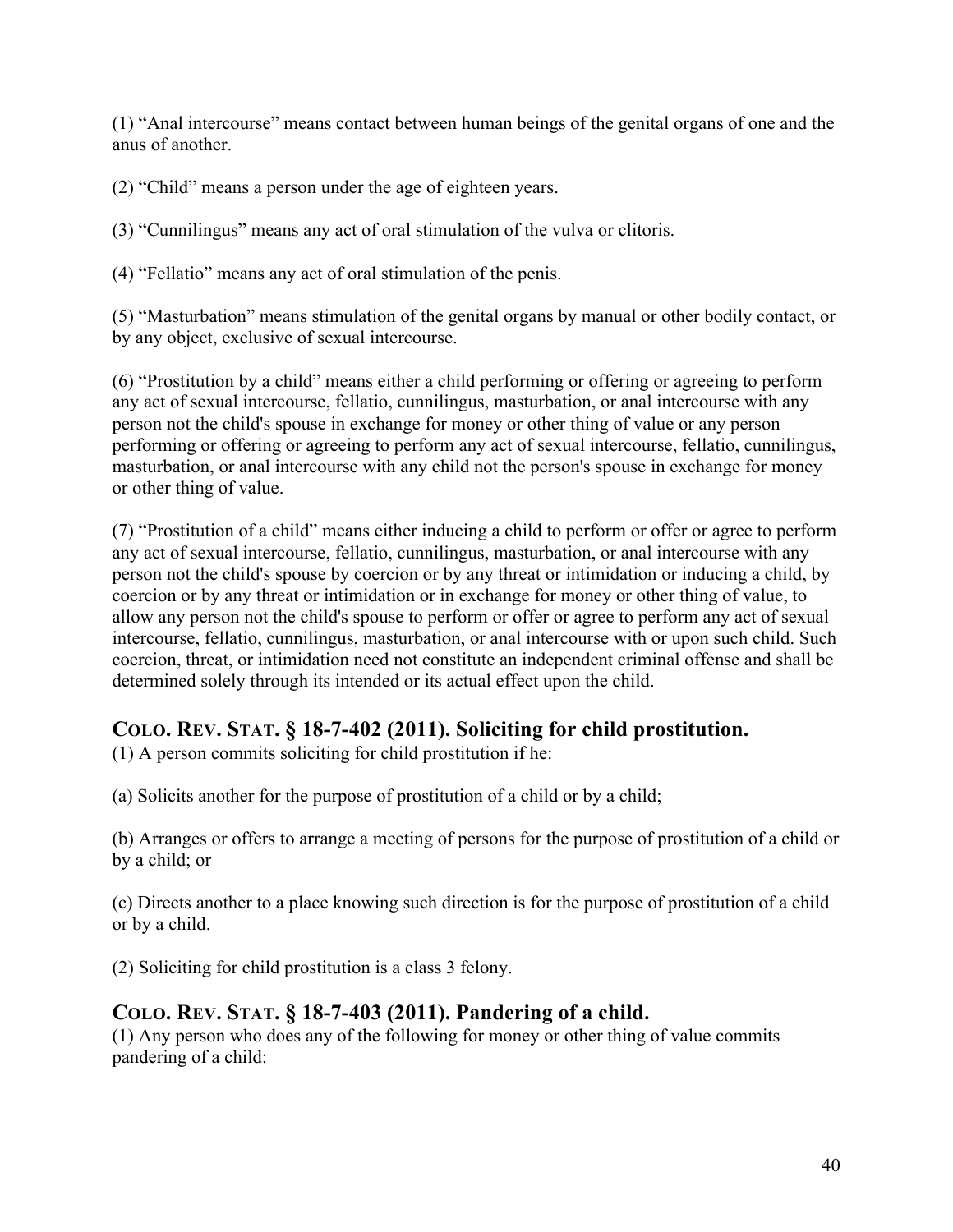(a) Inducing a child by menacing or criminal intimidation to commit prostitution; or

(b) Knowingly arranging or offering to arrange a situation in which a child may practice prostitution.

(2) Pandering under paragraph (a) of subsection (1) of this section is a class 2 felony. Pandering under paragraph (b) of subsection (1) of this section is a class 3 felony.

#### **COLO. REV. STAT. § 18-7-403.5 (2011). Procurement of a child.**

Any person who intentionally gives, transports, provides, or makes available, or who offers to give, transport, provide, or make available, to another person a child for the purpose of prostitution of the child commits procurement of a child, which is a class 3 felony.

#### **COLO. REV. STAT. § 18-7-404 (2011). Keeping a place of child prostitution.**

(1) Any person who has or exercises control over the use of any place which offers seclusion or shelter for the practice of prostitution and who performs any one or more of the following commits keeping a place of child prostitution if he:

(a) Knowingly grants or permits the use of such place for the purpose of prostitution of a child or by a child; or

(b) Permits the continued use of such place for the purpose of prostitution of a child or by a child after becoming aware of facts or circumstances from which he should reasonably know that the place is being used for purposes of such prostitution.

(2) Keeping a place of child prostitution is a class 3 felony.

## **COLO. REV. STAT. § 18-7-405 (2011). Pimping of a child.**

Any person who knowingly lives on or is supported or maintained in whole or in part by money or other thing of value earned, received, procured, or realized by a child through prostitution commits pimping of a child, which is a class 3 felony.

## **COLO. REV. STAT. § 18-7-405.5 (2011). Inducement of child prostitution.**

(1) Any person who by word or action, other than conduct specified in section 18-7-403(1)(a), induces a child to engage in an act which is prostitution by a child, as defined in section 18-7- 401(6), commits inducement of child prostitution.

(2) Inducement of child prostitution is a class 3 felony.

## **COLO. REV. STAT. § 18-7-407 (2011). Criminality of conduct.**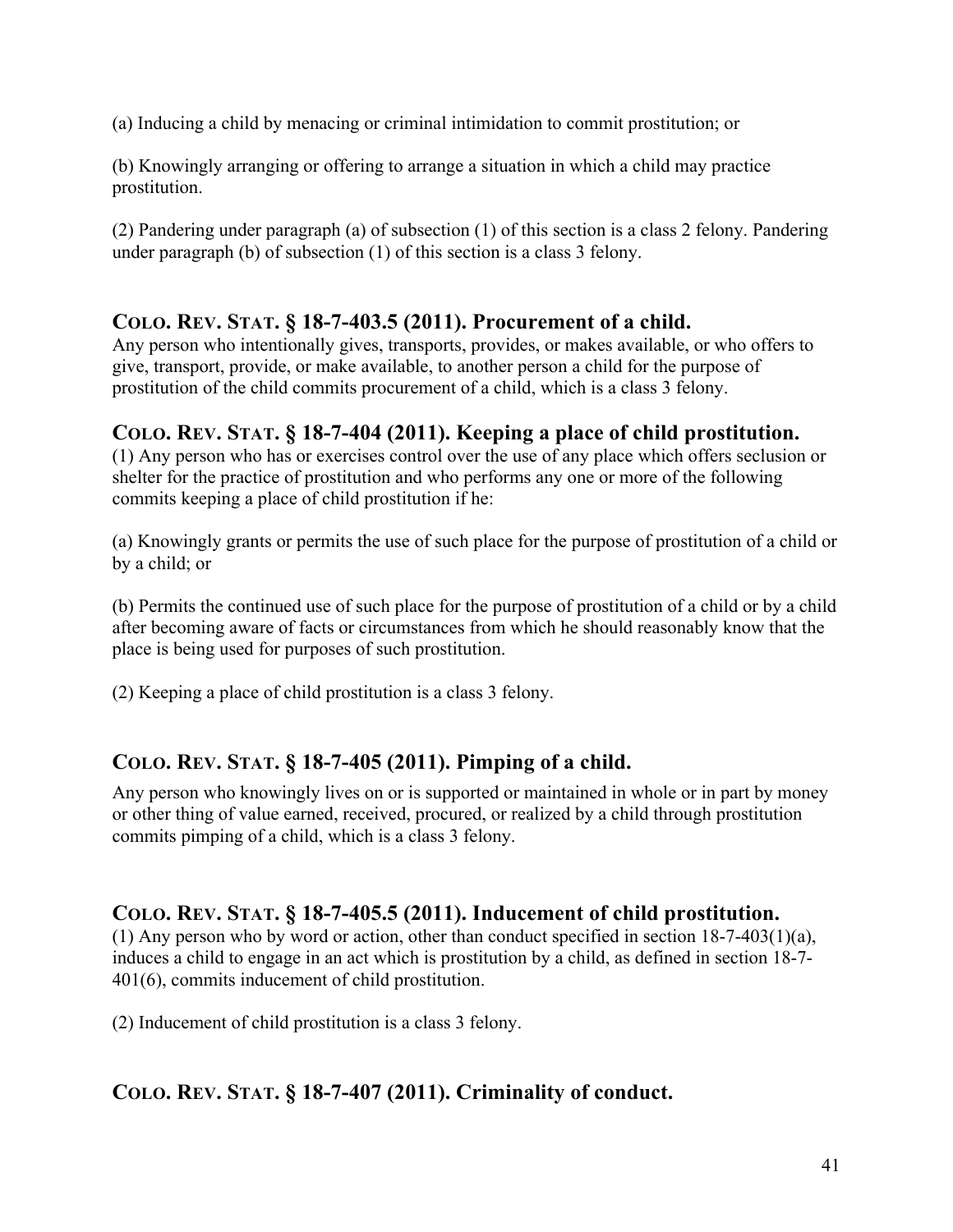In any criminal prosecution under sections 18-7-402 to 18-7-407, it shall be no defense that the defendant did not know the child's age or that he reasonably believed the child to be eighteen years of age or older.

## **COLO. REV. STAT. § 18-7-408 (2011). Severability**

If any provision of this part 4 or the application thereof to any person or circumstances is held invalid, such invalidity shall not affect other provisions of this part 4 which may be given effect without the invalid provision or application, and, to this end, the provisions of this part 4 are declared to be severable.

## **COLO. REV. STAT. § 18-7-409 (2011). Reports of convictions to department of education**

When a person is convicted, pleads nolo contendere, or receives a deferred sentence for a violation of the provisions of this part 4 and the court knows the person is a current or former employee of a school district in this state or holds a license or authorization pursuant to the provisions of article 60.5 of title 22, C.R.S., the court shall report such fact to the department of education.

# **CONNECTICUT**

## **CONN. GEN. STAT. ANN. § 53a-82 (2011). Prostitution: Class A misdemeanor**

(a) A person sixteen years of age or older is guilty of prostitution when such person engages or agrees or offers to engage in sexual conduct with another person in return for a fee.

(b) In any prosecution for an offense under this section, it shall be an affirmative defense that the actor was coerced into committing such offense by another person in violation of section 53a-192a.

(c) In any prosecution of a person sixteen or seventeen years of age for an offense under this section, there shall be a presumption that the actor was coerced into committing such offense by another person in violation of section 53a-192a.

(d) Prostitution is a class A misdemeanor.

**CONN. GEN. STAT. ANN. § 53a-85 (2011). Promoting prostitution: Definitions.** The following definitions are applicable to sections 53a-86 to 53a-89, inclusive:

(1) A person "advances prostitution" when, acting other than as a prostitute or as a patron thereof, he knowingly causes or aids a person to commit or engage in prostitution, procures or solicits patrons for prostitution, provides persons or premises for prostitution purposes, operates or assists in the operation of a house of prostitution or a prostitution enterprise, or engages in any other conduct designed to institute, aid or facilitate an act or enterprise of prostitution.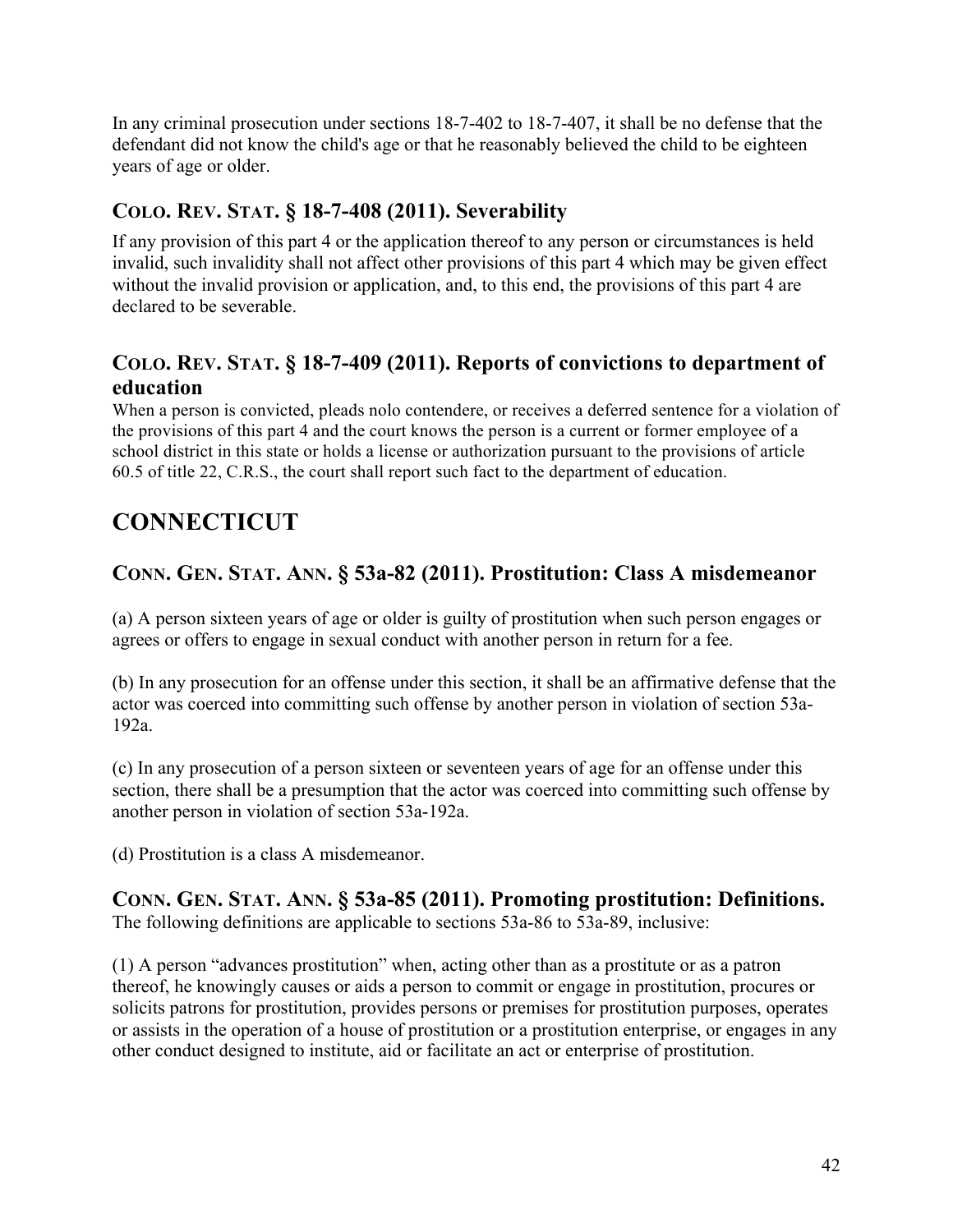(2) A person "profits from prostitution" when acting other than as a prostitute receiving compensation for personally rendered prostitution services, he accepts or receives money or other property pursuant to an agreement or understanding with any person whereby he participates or is to participate in the proceeds of prostitution activity.

#### **CONN. GEN. STAT. ANN. § 53a-86 (2011). Promoting prostitution in the first degree: Class B felony.**

(a) A person is guilty of promoting prostitution in the first degree when he knowingly: (1) Advances prostitution by compelling a person by force or intimidation to engage in prostitution, or profits from coercive conduct by another; or (2) advances or profits from prostitution of a person less than eighteen years old.

(b) Promoting prostitution in the first degree is a class B felony. Any person found guilty under subdivision (2) of subsection (a) of this section shall be sentenced to a term of imprisonment of which nine months of the sentence imposed may not be suspended or reduced by the court.

## **CONN. GEN. STAT. ANN. § 53a-88 (2011). Prostitution: Class A misdemeanor**

(a) A person is guilty of promoting prostitution in the third degree when he knowingly advances or profits from prostitution.

(b) Promoting prostitution in the third degree is a class D felony.

## **CONN. GEN. STAT. ANN. § 53a-90a (2011). Enticing a minor. Penalties.**

(a) A person is guilty of enticing a minor when such person uses an interactive computer service to knowingly persuade, induce, entice or coerce any person under sixteen years of age to engage in prostitution or sexual activity for which the actor may be charged with a criminal offense. For purposes of this section, "interactive computer service" means any information service, system or access software provider that provides or enables computer access by multiple users to a computer server, including specifically a service or system that provides access to the Internet and such systems operated or services offered by libraries or educational institutions.

(b) (1) Except as provided in subdivision (2) of this subsection, enticing a minor is a class D felony for a first offense, a class C felony for a second offense and a class B felony for any subsequent offense.

(2) Enticing a minor is a class B felony if the victim of the offense is under thirteen years of age and any person found guilty of such class B felony shall, for a first offense, be sentenced to a term of imprisonment of which five years of the sentence imposed may not be suspended or reduced by the court and, for any subsequent offense, be sentenced to a term of imprisonment of which ten years of the sentence imposed may not be suspended or reduced by the court.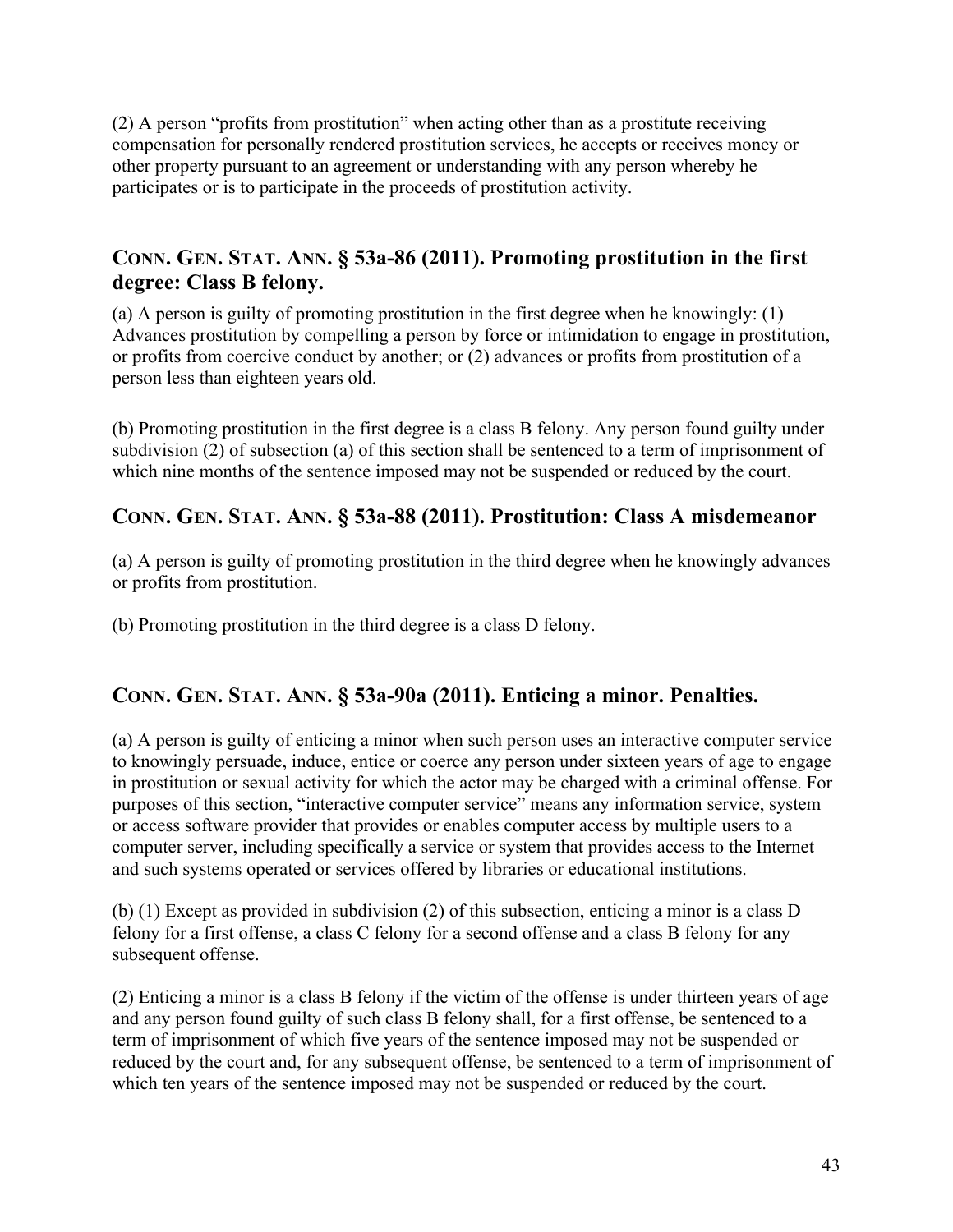## **DELAWARE**

## **11 DEL. C. § 1342(2011). Prostitution; class B misdemeanor**

(a)(1) A person is guilty of prostitution when the person engages or agrees or offers to engage in sexual conduct with another person in return for a fee.

(2) Prostitution is a class B misdemeanor.

(b)(1) Any person found guilty of an act of prostitution when such crime has occurred on or within 1,000 feet of the property of any school, residence, church, synagogue or other place of worship shall be guilty of a class A misdemeanor. The minimum mandatory fine shall be \$500. This fine shall not be suspended.

(2) It shall not be a defense to prosecution for a violation of this section that the person was unaware that the prohibited conduct took place on or within 1,000 feet of any school property, residence, church, synagogue or other place of worship.

#### **11 DEL. C. § 1106 (2011). Unlawfully dealing with a child; class B misdemeanor**

A person is guilty of unlawfully dealing with a child when:

(1) The person knowingly permits a child less than 18 years old to enter or remain in a place where unlawful narcotics or dangerous drugs activity is maintained or conducted; or

(2) The person knowingly permits a child less than 18 years old to enter or remain in a place where unlawful sexual activity is maintained or conducted; or

(3) The person knowingly permits a child less than 18 years old to enter or remain in a place where gambling activity which is made unlawful by this Criminal Code is maintained or conducted; or

(4) The person, being the proprietor or person in charge of any dance house, concert saloon, theater, museum or similar place of amusement, where wines or spirituous or malt liquors are sold or given away, knowingly admits or permits to remain therein any minor under the age of 18 years, unless accompanied by a parent or guardian.

Unlawfully dealing with a child is a class B misdemeanor.

## **11 DEL. C. § 1108 (2011). Sexual exploitation of a child; class B felony**

A person is guilty of sexual exploitation of a child when:

(1) The person knowingly, photographs or films a child engaging in a prohibited sexual act or in the simulation of such an act, or otherwise knowingly creates a visual depiction of a child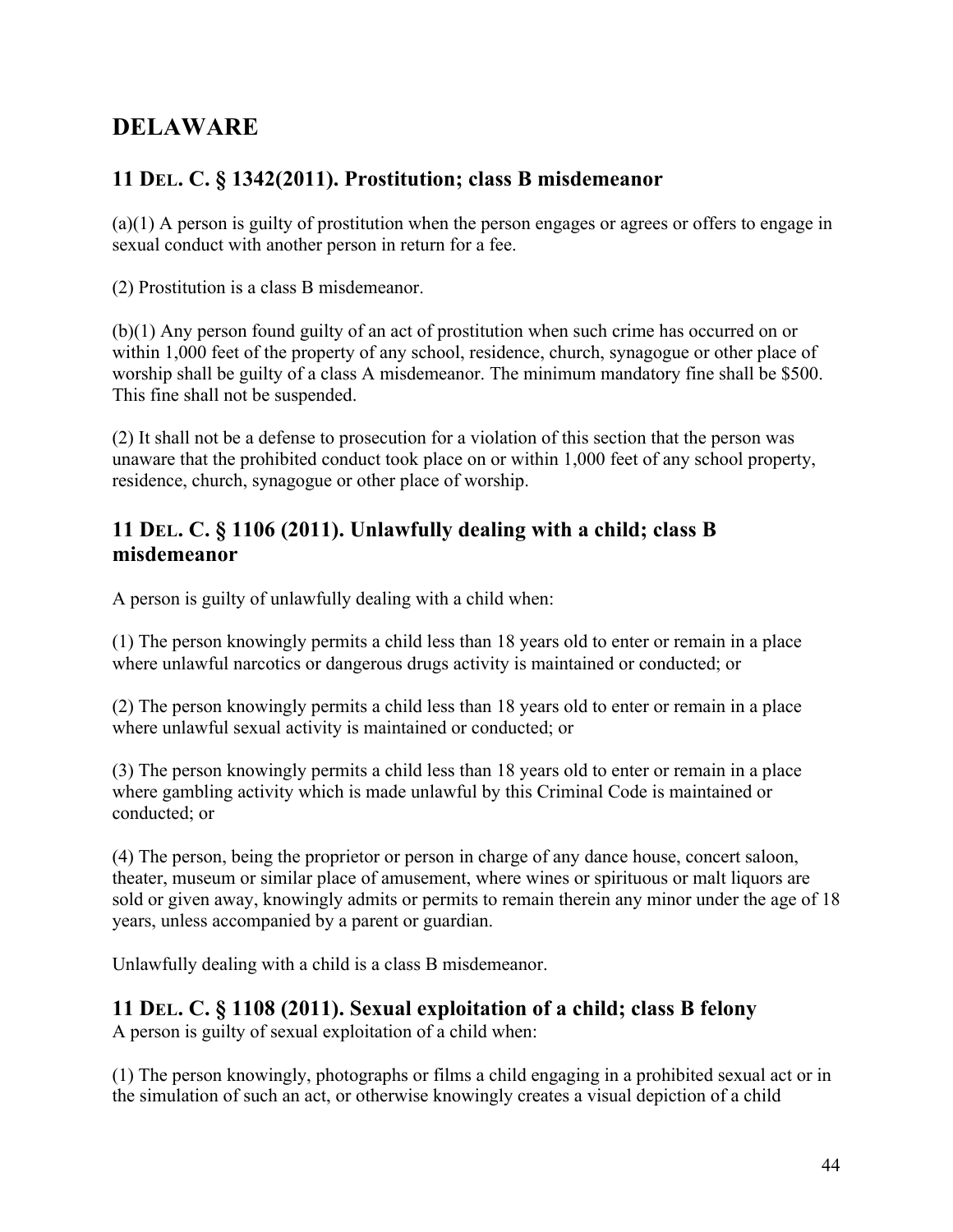engaging in a prohibited sexual act or in the simulation of such an act; or

(2) The person knowingly, finances or produces any motion picture, video or other visual depiction of a child engaging in a prohibited sexual act or in the simulation of such an act; or

(3) The person knowingly publishes or makes available for public distribution or sale by any means, including but not limited to computer, any book, magazine, periodical, pamphlet, photograph, Internet site or web page which depicts a child engaging in a prohibited sexual act or in the simulation of such an act, or knowingly publishes or makes available for public distribution or sale by any means, including computer, any other visual depiction of a child engaging in a prohibited sexual act or in the simulation of such an act; or

(4) The person permits, causes, promotes, facilitates, finances, produces or otherwise advances an exhibition, display or performances of a child engaging in a prohibited sexual act or the simulation of such an act.

Sexual exploitation of a child is a class B felony.

#### **11 DEL. C. § 1112A (2011). Sexual solicitation of a child; class C felony**

(a) A person is guilty of sexual solicitation of a child if the person, being 18 years of age or older, intentionally or knowingly:

(1) Solicits, requests, commands, importunes or otherwise attempts to cause any child who has not yet reached that child's eighteenth birthday to engage in a prohibited sexual act; or

(2) Solicits, requests, commands, importunes or otherwise attempts to cause any child who has not yet reached that child's sixteenth birthday to meet with such person or any other person for the purpose of engaging in a prohibited sexual act; or

(3) Compiles, enters, accesses, transmits, receives, exchanges, disseminates, stores, makes, prints, reproduces or otherwise possesses by any means, including by means of computer, any notice, statement, document, advertisement, file or data containing the name, telephone number, address, e-mail address, school address or location, physical characteristics or other descriptive or identifying information pertaining to any child who has not yet reached that child's sixteenth birthday for the purpose of facilitating, encouraging, offering or soliciting a prohibited sexual act involving such child and such person or any other person.

(b) For the purposes of this section, conduct occurring outside the State shall be sufficient to constitute this offense if such conduct is within the terms of § 204 of this title, or if the child was within the State at the time of the prohibited conduct and the defendant was aware of circumstances which rendered the presence of such child within Delaware a reasonable possibility.

(c) Sexual solicitation of a child is a class C felony.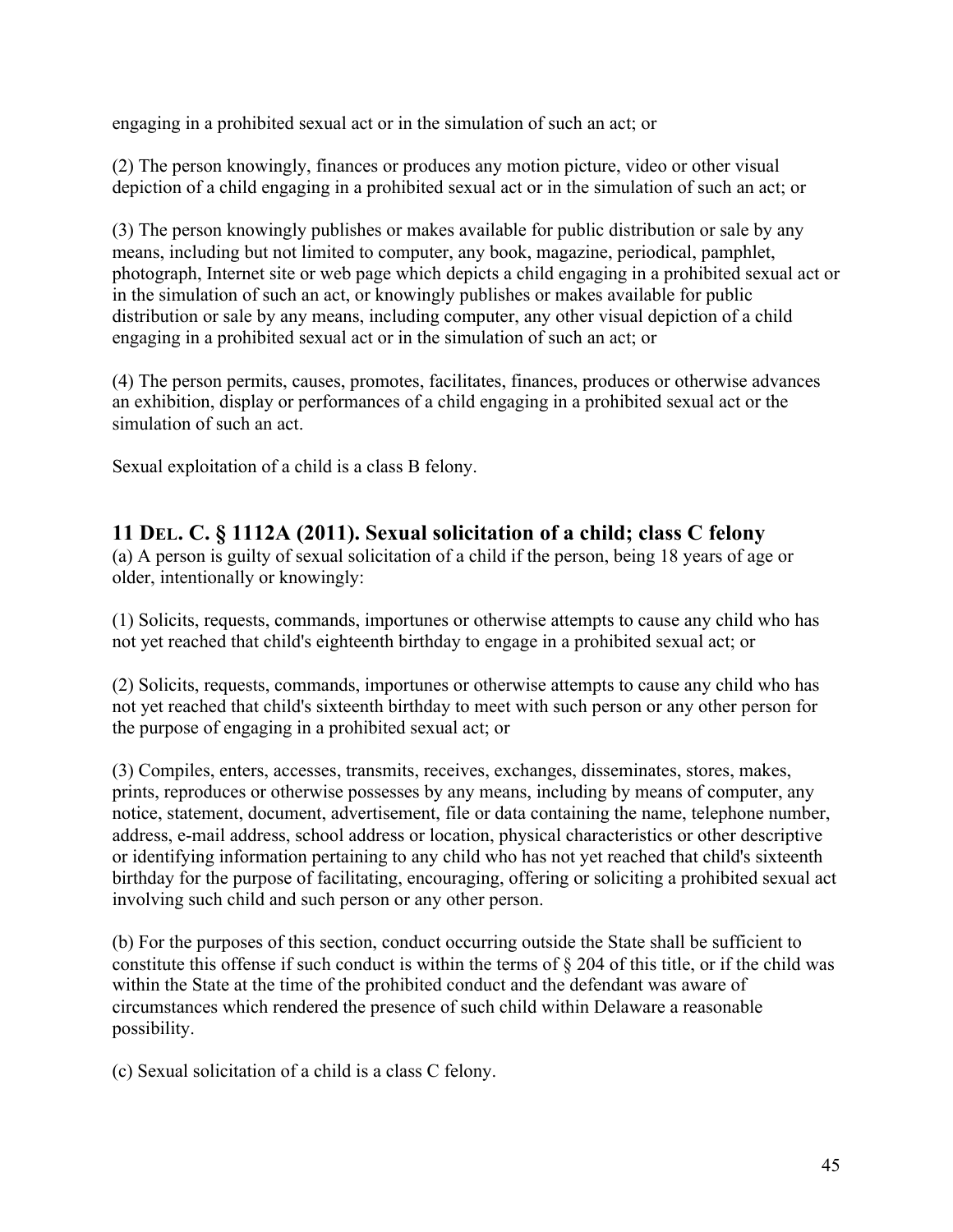(d) Nothing in this section shall preclude a separate charge, conviction and sentence for any other crime set forth in this title, or in the Delaware Code.

#### **11 DEL. C. § 1353 (2010). Promoting prostitution in the first degree; class C felony.**

A person is guilty of promoting prostitution in the first degree when the person knowingly:

(1) Advances prostitution by compelling a person by force or intimidation to engage in prostitution or profits from such coercive conduct by another; or

(2) Advances or profits from prostitution of a person less than 16 years old. Promoting prostitution in the first degree is a class C felony.A class C felony carries a fixed term of incarceration of up to fifteen years, pursuant to 11 Del. C. § 4205.

#### **11 DEL. C. § 1352 (2011). Promoting prostitution in the second degree; class E felony.**

A person is guilty of promoting prostitution in the second degree when the person knowingly:

(1) Advances or profits from prostitution by managing, supervising, controlling or owning, either alone or in association with others, a house of prostitution or a prostitution business or enterprise involving prostitution activity by 2 or more prostitutes; or

(2) Advances or profits from prostitution of a person less than 18 years old.

Promoting prostitution in the second degree is a class E felony.

#### **11 DEL. C. § 1356 (2011). Definitions relating to prostitution.**

As used in §§ 1342-1355 of this title:

(1) "Advance prostitution." --A person advances prostitution when, acting other than as a prostitute or as a patron thereof, the person knowingly causes or aids a person to commit or engage in prostitution, procures or solicits patrons for prostitution, provides persons or premises for prostitution purposes, operates or assists in the operation of a house of prostitution or a prostitution enterprise or engages in any other conduct designed to institute, aid or facilitate an act or enterprise of prostitution.

(2) "Profit from prostitution." --A person profits from prostitution when, acting other than as a prostitute receiving compensation for personally rendered prostitution services, the person accepts or receives money or other property pursuant to an agreement or understanding with any person whereby the person participates or is to participate in the proceeds of prostitution activity.

(3) "School" means any preschool, kindergarten, elementary school, secondary school, vocational technical school or any other institution which has as its primary purpose the education or instruction of children under 18 years of age.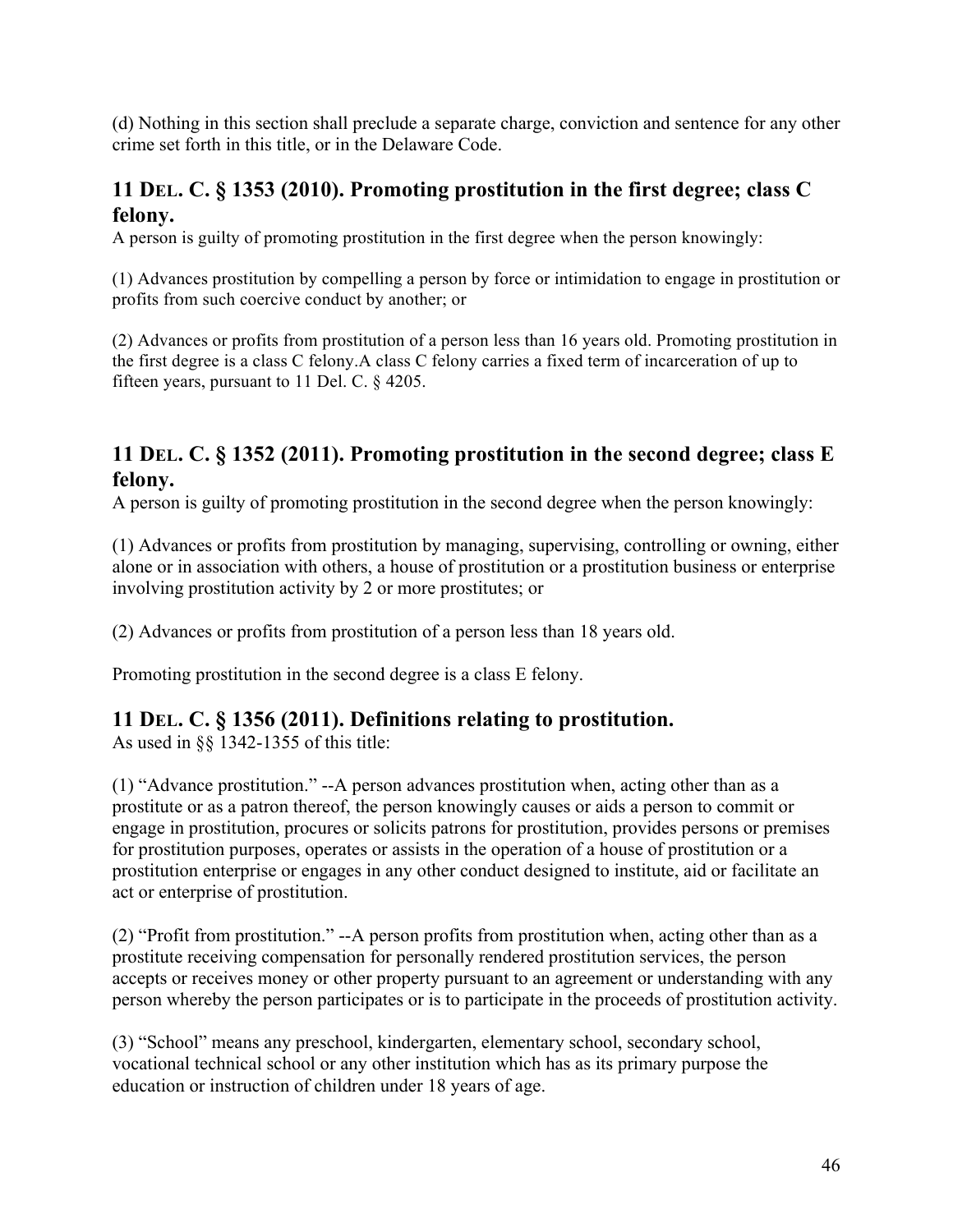(4) "Sexual conduct" means any act designed to produce sexual gratification to either party. It is not limited to intercourse or deviate sexual intercourse.

## **DISTRICT OF COLUMBIA**

## **D.C. CODE § 22-2701 (2011). Engaging and soliciting for prostitution prohibited.**

(a) It is unlawful for any person to engage in prostitution or to solicit for prostitution.

(b)(1) Except as provided in paragraph (2) of this subsection, a person convicted of prostitution shall be:

(A) Fined not more than \$500, imprisoned for not more than 90 days, or both, for the first offense; and

(B) Fined not more than \$1,000, imprisoned not more than 180 days, or both, for the second offense.

(2) A person convicted of prostitution who has 2 or more prior convictions for prostitution, not committed on the same occasion, shall be fined not more than \$4,000, imprisoned for not more than 2 years, or both.

(c) For the purposes of this section, a person shall be considered as having 2 or more prior convictions for prostitution if he or she has been convicted on at least 2 occasions of violations of:

(1) This section;

(2) A statute in one or more other jurisdictions prohibiting prostitution; or

(3) Conduct that would constitute a violation of this section if committed in the District of Columbia.

## **D.C. CODE § 22-2704 (2011). Abducting or enticing child from his or her home for purposes of prostitution; harboring such child.**

(a) It is unlawful for any person, for purposes of prostitution, to: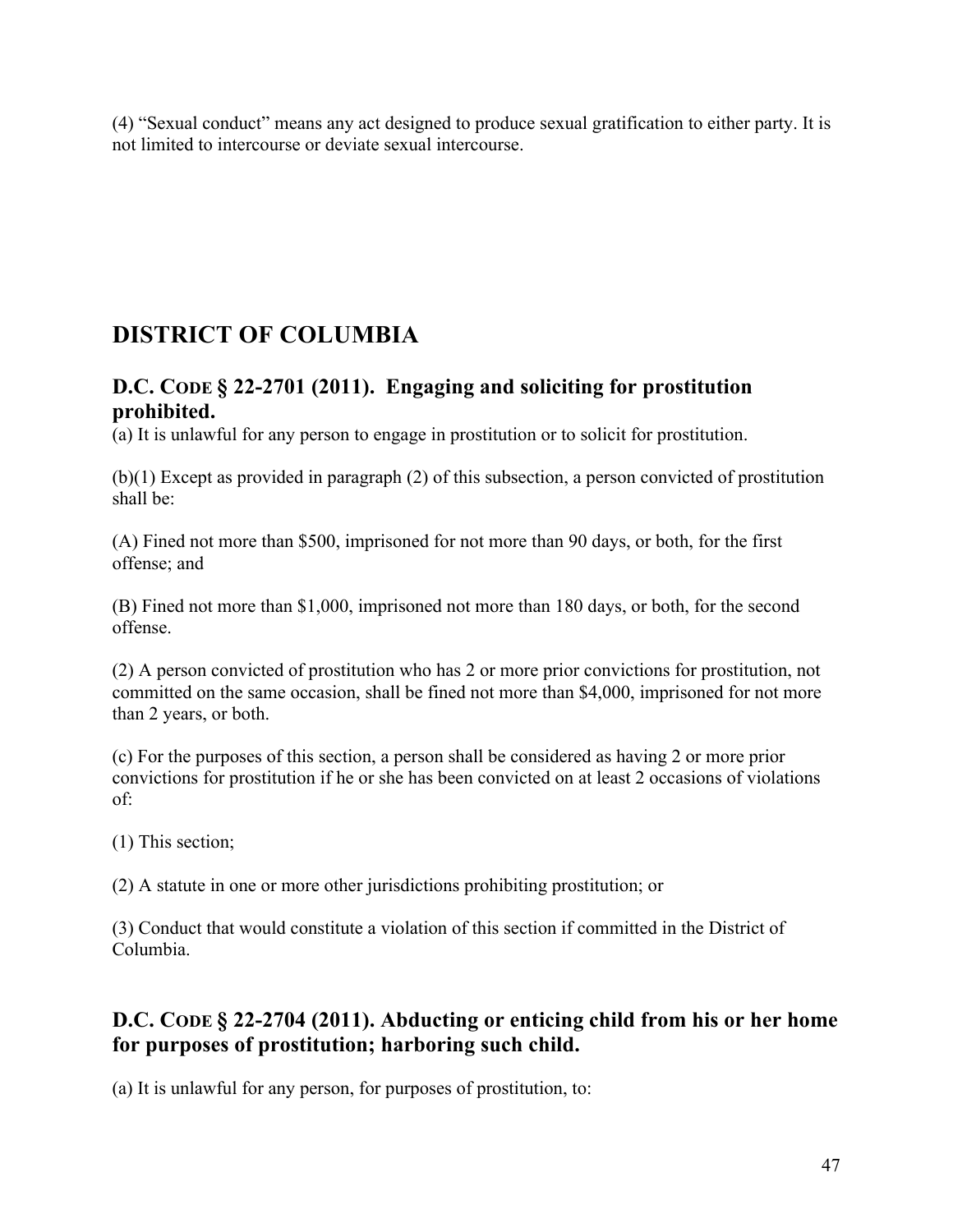(1) Persuade, entice, or forcibly abduct a child under 18 years of age from his or her home or usual abode, or from the custody and control of the child's parents or guardian; or

(2) Secrete or harbor any child so persuaded, enticed, or abducted from his or her home or usual abode, or from the custody and control of the child's parents or guardian.

(b) A person who violates subsection (a) of this section shall be guilty of a felony and, upon conviction, shall be punished by imprisonment for not more than 20 years, or by a fine of not more than \$20,000, or both.

#### **D.C. CODE § 22-2705 (2011). Pandering; inducing or compelling an individual to engage in prostitution**

(a) It is unlawful for any person, within the District of Columbia to:

(1) Place or cause, induce, entice, procure, or compel the placing of any individual in the charge or custody of any other person, or in a house of prostitution, with intent that such individual shall engage in prostitution;

(2) Cause, compel, induce, entice, or procure or attempt to cause, compel, induce, entice, or procure any individual:

(A) To reside with any other person for the purpose of prostitution;

(B) To reside or continue to reside in a house of prostitution; or

(C) To engage in prostitution; or

(3) Take or detain an individual against the individual's will, with intent to compel such individual by force, threats, menace, or duress to marry the abductor or to marry any other person.

(b) It is unlawful for any parent, guardian, or other person having legal custody of the person of an individual, to consent to the individual's being taken, detained, or used by any person, for the purpose of prostitution or a sexual act or sexual contact.

(c)(1) Except as provided in paragraph (2) of this subsection, a person who violates subsection (a) or (b) of this section shall be guilty of a felony and, upon conviction, shall be punished by imprisonment for not more than 5 years, or by a fine of not more than \$5,000, or both.

(2) A person who violates subsection (a) or (b) of this section when the individual so placed, caused, compelled, induced, enticed, procured, taken, detained, or used or attempted to be so placed, caused, compelled, induced, enticed, procured, taken, detained, or used is under the age of 18 years shall be guilty of a felony and, upon conviction, shall be punished by imprisonment for not more than 20 years or by a fine of not more than \$20,000, or both.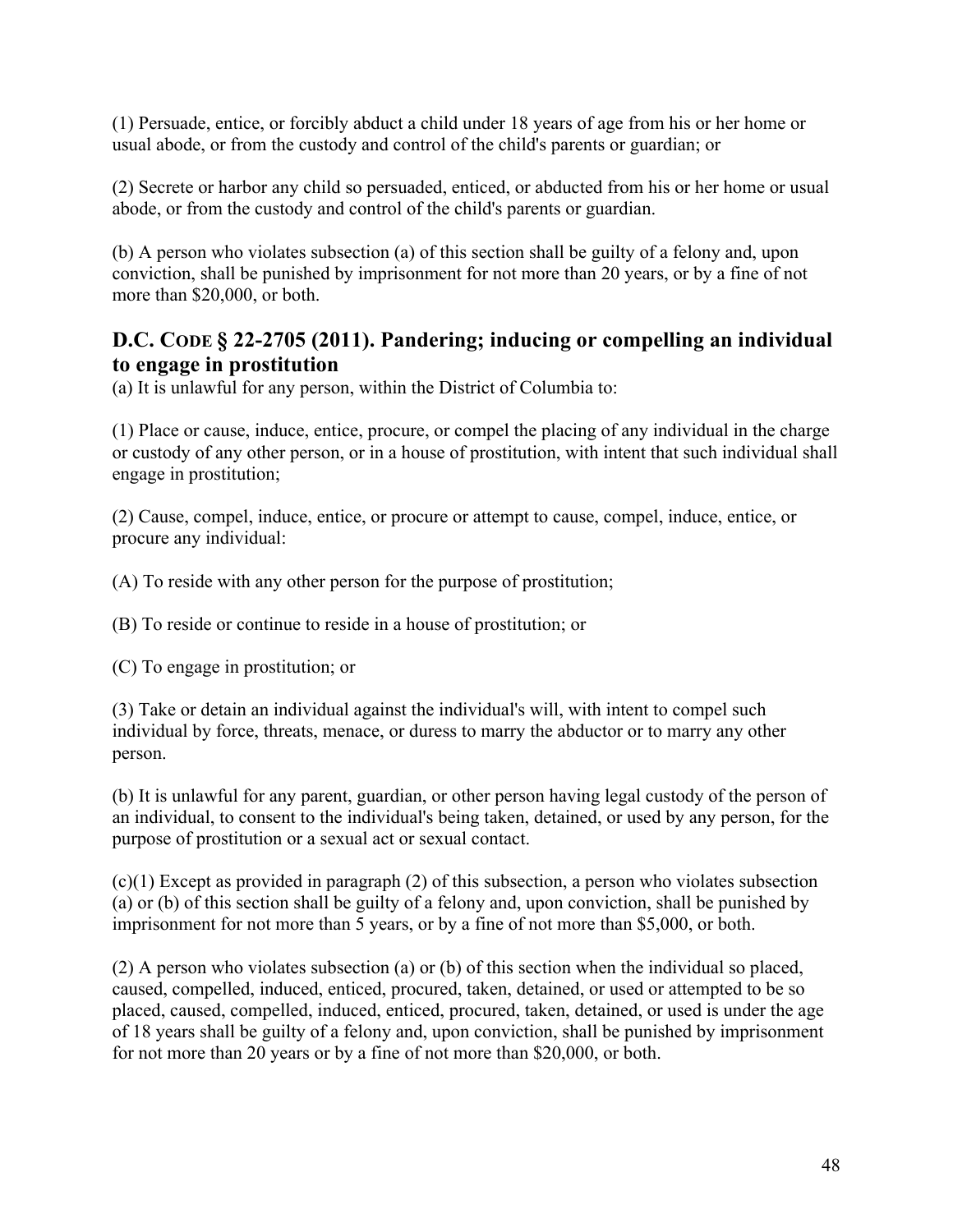## **D.C. CODE § 22-2706 (2011). Compelling an individual to live life of prostitution against his or her will**

 (a) It is unlawful for any person, within the District of Columbia, by threats or duress, to detain any individual against such individual's will, for the purpose of prostitution or a sexual act or sexual contact, or to compel any individual against such individual's will, to reside with him or her or with any other person for the purposes of prostitution or a sexual act or sexual contact.

(b)(1) Except as provided in paragraph (2) of this subsection, a person who violates subsection (a) of this section shall be guilty of a felony and, upon conviction, shall be punished by imprisonment for not more than 15 years or by a fine of not more than \$15,000, or both.

(2) A person who violates subsection (a) of the section when the individual so detained or compelled is under the age of 18 years shall be guilty of a felony and, upon conviction, shall be punished by imprisonment for not more than 20 years or by a fine of not more than \$20,000, or both.

# **FLORIDA**

## **FLA. STAT. § 796.07 (2011). Prohibiting prostitution, etc.; evidence; penalties; definitions**

(1) As used in this section:

(a) "Prostitution" means the giving or receiving of the body for sexual activity for hire but excludes sexual activity between spouses.

(b) "Lewdness" means any indecent or obscene act.

(c) "Assignation" means the making of any appointment or engagement for prostitution or lewdness, or any act in furtherance of such appointment or engagement.

(d) "Sexual activity" means oral, anal, or vaginal penetration by, or union with, the sexual organ of another; anal or vaginal penetration of another by any other object; or the handling or fondling of the sexual organ of another for the purpose of masturbation; however, the term does not include acts done for bona fide medical purposes.

(2) It is unlawful:

(a) To own, establish, maintain, or operate any place, structure, building, or conveyance for the purpose of lewdness, assignation, or prostitution.

(b) To offer, or to offer or agree to secure, another for the purpose of prostitution or for any other lewd or indecent act.

(c) To receive, or to offer or agree to receive, any person into any place, structure, building, or conveyance for the purpose of prostitution, lewdness, or assignation, or to permit any person to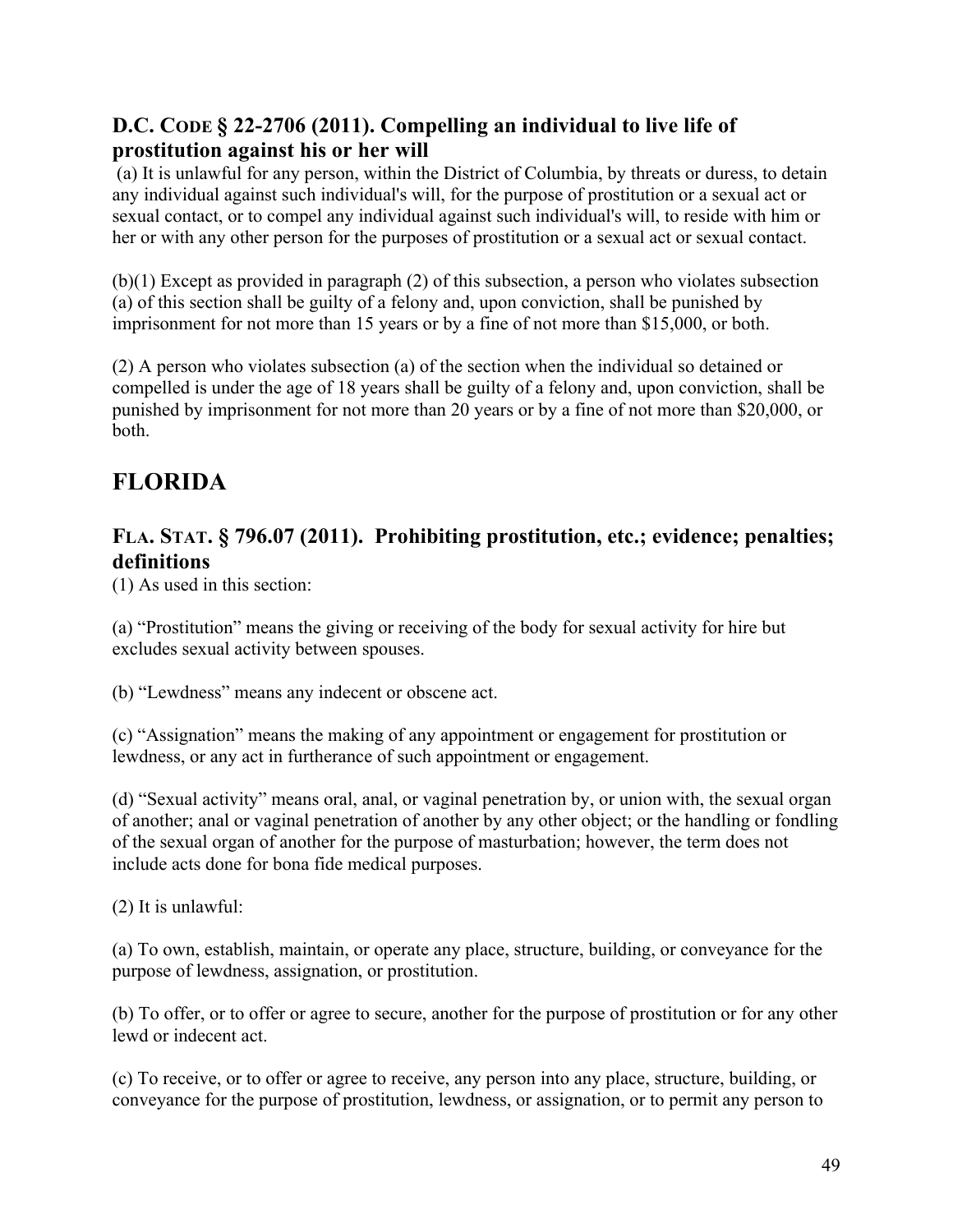remain there for such purpose.

(d) To direct, take, or transport, or to offer or agree to direct, take, or transport, any person to any place, structure, or building, or to any other person, with knowledge or reasonable cause to believe that the purpose of such directing, taking, or transporting is prostitution, lewdness, or assignation.

(e) To offer to commit, or to commit, or to engage in, prostitution, lewdness, or assignation.

(f) To solicit, induce, entice, or procure another to commit prostitution, lewdness, or assignation.

(g) To reside in, enter, or remain in, any place, structure, or building, or to enter or remain in any conveyance, for the purpose of prostitution, lewdness, or assignation.

(h) To aid, abet, or participate in any of the acts or things enumerated in this subsection.

(i) To purchase the services of any person engaged in prostitution.

(3)(a) In the trial of a person charged with a violation of this section, testimony concerning the reputation of any place, structure, building, or conveyance involved in the charge, testimony concerning the reputation of any person residing in, operating, or frequenting such place, structure, building, or conveyance, and testimony concerning the reputation of the defendant is admissible in evidence in support of the charge.

(b) Notwithstanding any other provision of law, a police officer may testify as an offended party in an action regarding charges filed pursuant to this section.

(4) A person who violates any provision of this section commits:

(a) A misdemeanor of the second degree for a first violation, punishable as provided in s. 775.082 or s. 775.083.

(b) A misdemeanor of the first degree for a second violation, punishable as provided in s. 775.082 or s. 775.083.

(c) A felony of the third degree for a third or subsequent violation, punishable as provided in s. 775.082, s. 775.083, or s. 775.084.

(5) A person who is charged with a third or subsequent violation of this section shall be offered admission to a pretrial intervention program or a substance-abuse treatment program as provided in s. 948.08.

(6) A person who violates paragraph  $(2)(f)$  shall be assessed a civil penalty of \$500 if the violation results in any judicial disposition other than acquittal or dismissal. The proceeds from penalties assessed under this subsection shall be paid to the circuit court administrator for the sole purpose of paying the administrative costs of treatment-based drug court programs provided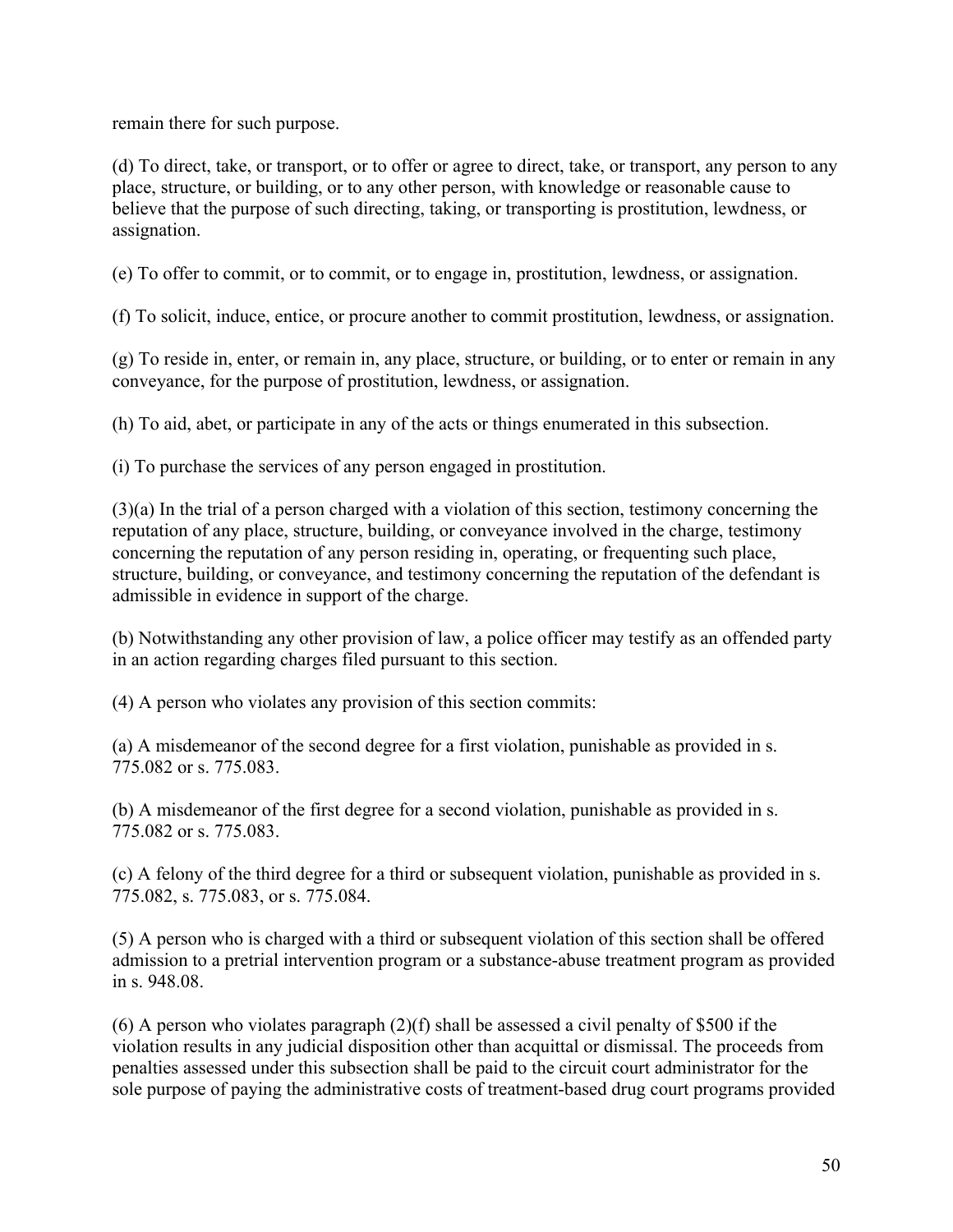under s. 397.334.

#### **FLA. STAT. § 787.02 (2011). False imprisonment; false imprisonment of child under age 13, aggravating circumstances**

(1)(a) The term "false imprisonment" means forcibly, by threat, or secretly confining, abducting, imprisoning, or restraining another person without lawful authority and against her or his will.

(b) Confinement of a child under the age of 13 is against her or his will within the meaning of this section if such confinement is without the consent of her or his parent or legal guardian.

(2) A person who commits the offense of false imprisonment is guilty of a felony of the third degree, punishable as provided in s. 775.082, s. 775.083, or s. 775.084.

(3)(a) A person who commits the offense of false imprisonment upon a child under the age of 13 and who, in the course of committing the offense, commits any offense enumerated in subparagraphs 1.-5., commits a felony of the first degree, punishable by imprisonment for a term of years not exceeding life or as provided in s. 775.082, s. 775.083, or s. 775.084.

1. Aggravated child abuse, as defined in s. 827.03;

2. Sexual battery, as defined in chapter 794, against the child;

3. Lewd or lascivious battery, lewd or lascivious molestation, lewd or lascivious conduct, or lewd or lascivious exhibition, in violation of s. 800. 04 or s. 847.0135(5);

4. A violation of s. 796.03 or s. 796.04, relating to prostitution, upon the child; or

5. Exploitation of the child or allowing the child to be exploited, in violation of s. 450.151.

(b) Pursuant to s. 775.021(4), nothing contained herein shall be construed to prohibit the imposition of separate judgments and sentences for the first degree offense described in paragraph (a) and for each separate offense enumerated in subparagraphs (a)1.-5.

**FLA. STAT. § 796.03 (2011). Procuring person under age of 18 for prostitution.** A person who procures for prostitution, or causes to be prostituted, any person who is under the age of 18 years commits a felony of the second degree, punishable as provided in s. 775.082, s. 775.083, or s. 775.084.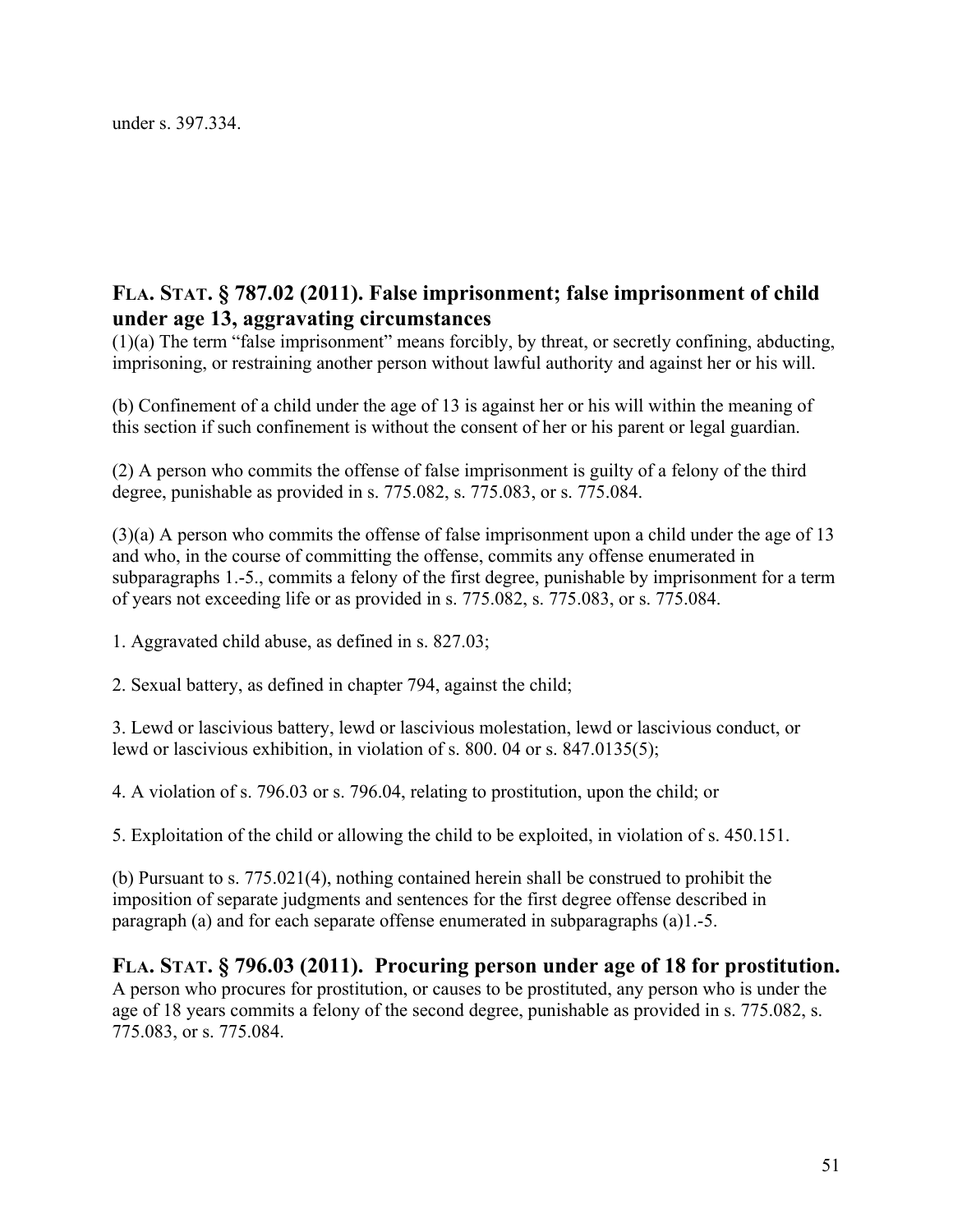### **FLA. STAT. § 796.035 (2011). Selling or buying of minors into sex trafficking or prostitution; penalties**

Any parent, legal guardian, or other person having custody or control of a minor who sells or otherwise transfers custody or control of such minor, or offers to sell or otherwise transfer custody of such minor, with knowledge that, as a consequence of the sale or transfer, the minor will engage in prostitution, perform naked for compensation, or otherwise participate in the trade of sex trafficking, commits a felony of the first degree, punishable as provided in s. 775.082, s. 775.083, or s. 775.084.

## **GEORGIA**

#### **GA. CODE ANN. § 16-6-9 (2011). Prostitution**

A person commits the offense of prostitution when he or she performs or offers or consents to perform a sexual act, including but not limited to sexual intercourse or sodomy, for money or other items of value.

#### **GA. CODE ANN. § 16-3-6 (2011). Sexual servitude; coercion or deception**

(a) As used in this Code section, the term:

(1) "Coercion" shall have the same meaning as set forth in Code Section 16-5-46.

(2) "Deception" shall have the same meaning as set forth in Code Section 16-5-46.

(3) "Sexual crime" means prostitution, sodomy, solicitation of sodomy, or masturbation for hire as such offenses are proscribed in Chapter 6 of Title 16.

(4) "Sexual servitude" shall have the same meaning as set forth in Code Section 16-5-46.

(b) A person shall not be guilty of a sexual crime if the conduct upon which the alleged criminal liability is based was committed under coercion or deception while the accused was being trafficked for sexual servitude in violation of subsection (c) of Code Section 16-5-46.

(c) A defense based upon any of the provisions of this Code section shall be an affirmative defense.

#### **GA. CODE ANN. § 16-6-11 (2011). Pimping**

A person commits the offense of pimping when he or she performs any of the following acts:

(1) Offers or agrees to procure a prostitute for another;

(2) Offers or agrees to arrange a meeting of persons for the purpose of prostitution;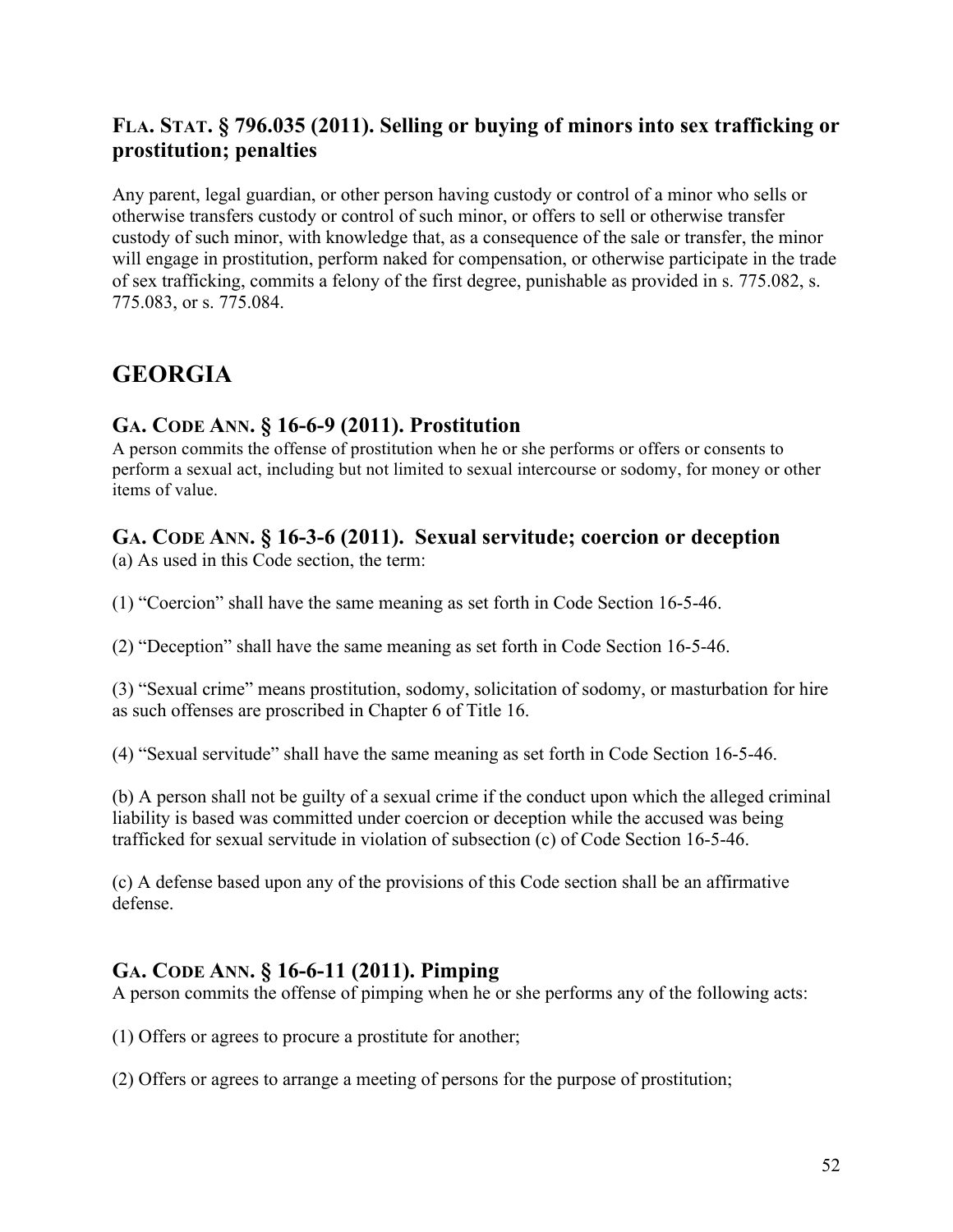(3) Directs or transports another person to a place when he or she knows or should know that the direction or transportation is for the purpose of prostitution;

(4) Receives money or other thing of value from a prostitute, without lawful consideration, knowing it was earned in whole or in part from prostitution; or

(5) Aids or abets, counsels, or commands another in the commission of prostitution or aids or assists in prostitution where the proceeds or profits derived therefrom are to be divided on a pro rata basis.

## **GA. CODE ANN. § 16-6-12 (2010). Pandering**

A person commits the offense of pandering when he or she solicits a person to perform an act of prostitution in his or her own behalf or in behalf of a third person or when he or she knowingly assembles persons at a fixed place for the purpose of being solicited by others to perform an act of prostitution.

## **HAWAII**

#### **HAW. REV. STAT. ANN. § 712-1200 (2011). Prostitution.**

(1) A person commits the offense of prostitution if the person:

(a) Engages in, or agrees or offers to engage in, sexual conduct with another person for a fee; or

(b) Pays, agrees to pay, or offers to pay a fee to another to engage in sexual conduct.

(2) As used in subsection (1), "sexual conduct" means "sexual penetration," "deviate sexual intercourse," or "sexual contact," as those terms are defined in section 707-700.

(3) Prostitution is a petty misdemeanor.

(4) A person convicted of committing the offense of prostitution shall be sentenced as follows:

(a) For the first offense, when the court has not deferred further proceedings pursuant to chapter 853, a mandatory fine of \$500 and the person may be sentenced to a term of imprisonment of not more than thirty days or probation; provided that in the event the convicted person defaults in payment of the \$500 fine, and the default was not contumacious, the court may sentence the person to perform services for the community as authorized by section 706-605(1).

(b) For any subsequent offense, a mandatory fine of \$500 and a term of imprisonment of thirty days or probation, without possibility of deferral of further proceedings pursuant to chapter 853 and without possibility of suspension of sentence.

(c) For the purpose of this subsection, if the court has deferred further proceedings pursuant to chapter 853, and notwithstanding any provision of chapter 853 to the contrary, the defendant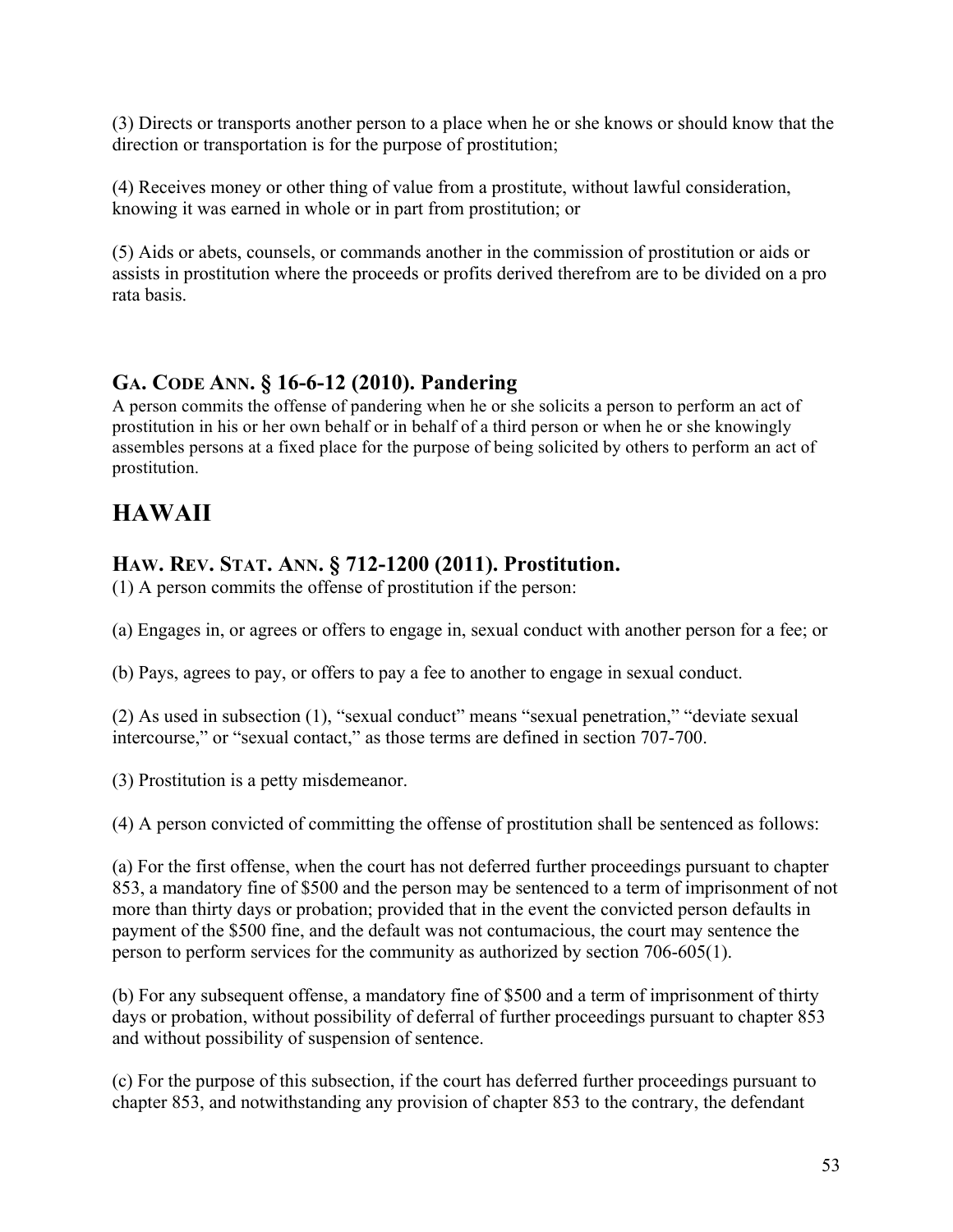shall not be eligible to apply for expungement pursuant to section 831-3.2 until four years following discharge. A plea previously entered by a defendant under section 853-1 for a violation of this section shall be considered a prior offense. When the court has ordered a sentence of probation, the court may impose as a condition of probation that the defendant complete a course of prostitution intervention classes; provided that the court may only impose such condition for one term of probation.

(5) This section shall not apply to any member of a police department, a sheriff, or a law enforcement officer acting in the course and scope of duties.

### **HAW. REV. STAT. ANN. § 712-1201 (2011). Promoting prostitution; definition of terms.**

In sections 712-1202 and 712-1203:

(1) A person "advances prostitution" if, acting other than as a prostitute or a patron of a prostitute, the person knowingly causes or aids a person to commit or engage in prostitution, procures or solicits patrons for prostitution, provides persons for prostitution purposes, permits premises to be regularly used for prostitution purposes, operates or assists in the operation of a house of prostitution or a prostitution enterprise, or engages in any other conduct designed to institute, aid, or facilitate an act or enterprise of prostitution.

(2) A person "profits from prostitution" if, acting other than as a prostitute receiving compensation for personally-rendered prostitution services, the person accepts or receives money or other property pursuant to an agreement or understanding with any person whereby the person participates or is to participate in the proceeds of prostitution activity.

#### **HAW. REV. STAT. ANN. § 712-1202 (2011). Promoting prostitution in the first degree.**

(1) A person commits the offense of promoting prostitution in the first degree if the person knowingly:

(a) Advances prostitution by compelling or inducing a person by force, threat, fraud, or intimidation to engage in prostitution, or profits from such conduct by another; or

(b) Advances or profits from prostitution of a person less than eighteen years old.

(2) Promoting prostitution in the first degree is a class A felony.

(3) As used in this section:

"Fraud" means making material false statements, misstatements, or omissions.

"Threat" means any of the actions listed in section 707-764(1).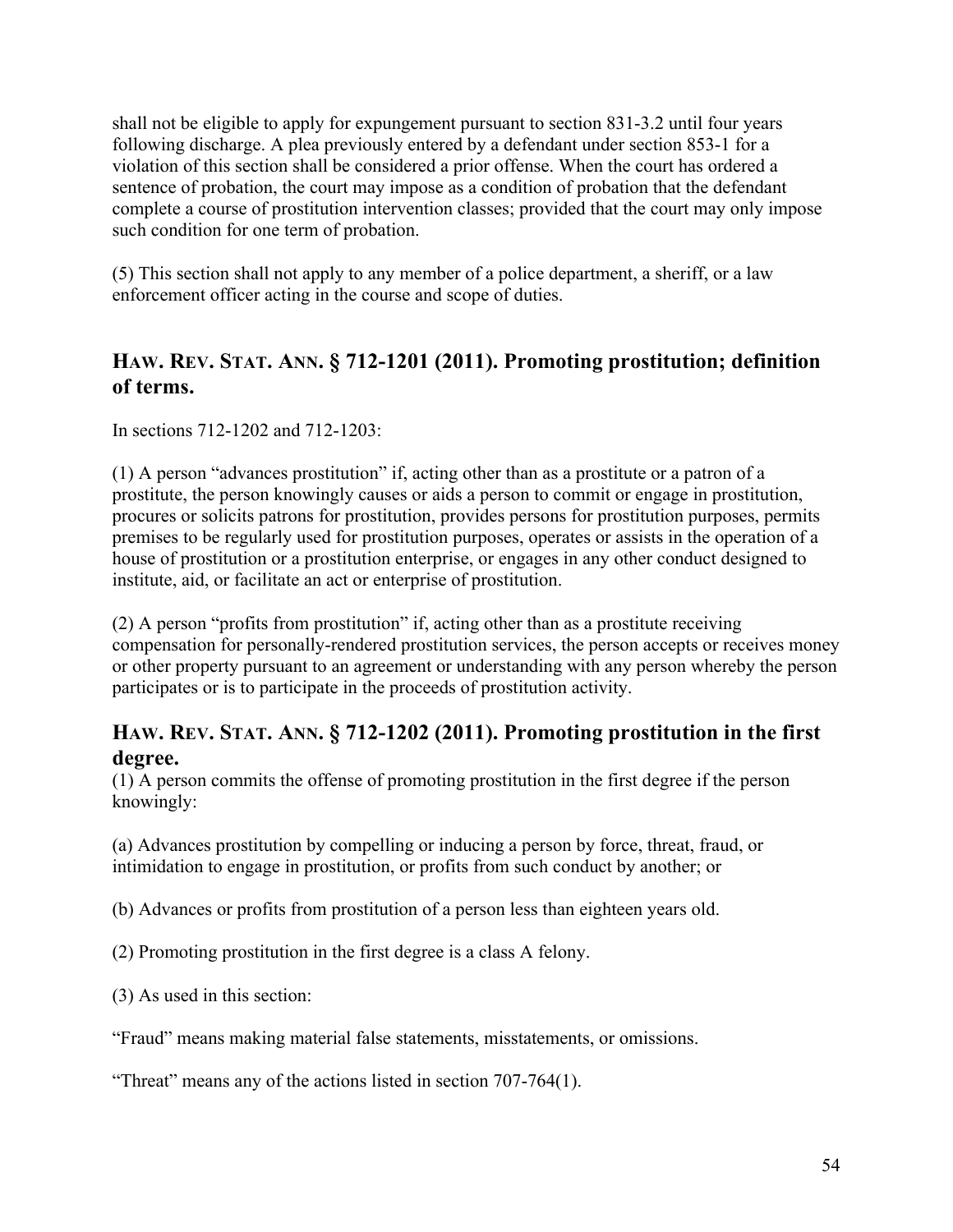## **HAW. REV. STAT. ANN. § 712-1203 (2011). Promoting prostitution in the second degree.**

(1) A person commits the offense of promoting prostitution in the second degree if the person knowingly advances or profits from prostitution.

(2) Promoting prostitution in the second degree is a class B felony.

## **IDAHO**

#### **IDAHO CODE § 18-5613 (2011). Prostitution**

(1) A person is guilty of prostitution when he or she: (a) engages in or offers or agrees to engage in sexual conduct, or sexual contact with another person in return for a fee; or (b) is an inmate of a house of prostitution; or (c) loiters in or within view of any public place for the purpose of being hired to engage in sexual conduct or sexual contact.

(2) Prostitution is a misdemeanor, provided, however, that on a third or subsequent conviction for prostitution, it shall be a felony.

(3) Definitions:

(a) "Sexual conduct" means sexual intercourse or deviate sexual intercourse.

(b) "Sexual contact" means any touching of the sexual organs or other intimate parts of a person not married to the actor for the purpose of arousing or gratifying the sexual desire of either party.

(c) "House of prostitution" means a place where prostitution or promotion of prostitution is regularly carried on by one (1) or more persons under the control, management or supervision of another.

(d) "Inmate" means a person who engages in prostitution in or through an agency of a house of prostitution.

(e) "Public place" means any place to which the public or any substantial group thereof has access.

#### **IDAHO CODE § 18-5609 (2011). Inducing person under eighteen years of age into prostitution -- Penalties.**

Every person who induces or attempts to induce a person under the age of eighteen (18) years to engage in prostitution shall be guilty of a felony punishable by imprisonment in the state penitentiary for a period of not less than two (2) years, which may be extended to life imprisonment, or by a fine not exceeding fifty thousand dollars (\$50,000), or by both such fine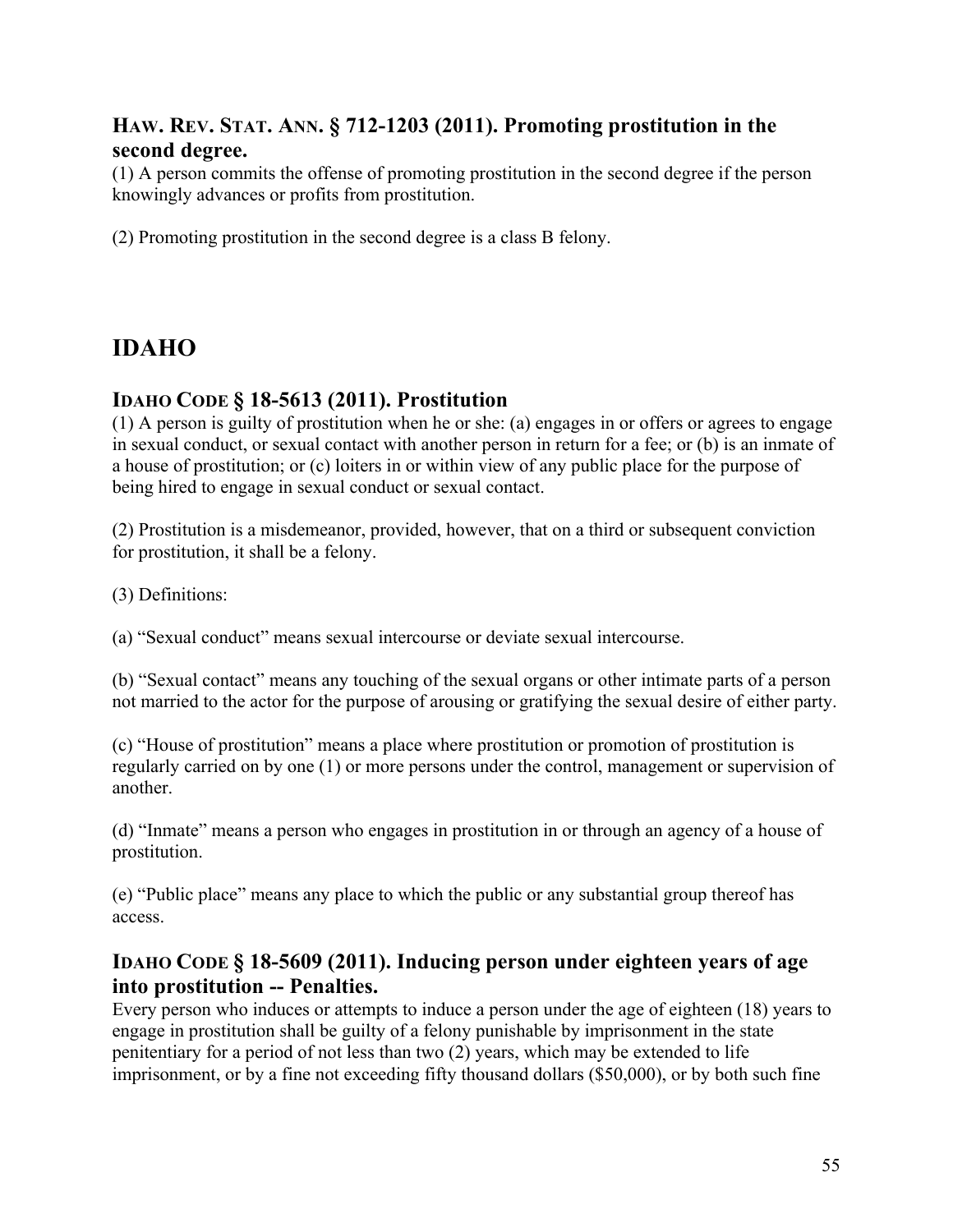and imprisonment.

#### **IDAHO CODE § 18-8603 (2011). Penalties**

Notwithstanding any other law to the contrary, on and after July 1, 2006, any person who commits a crime as provided for in the following sections, and who, in the commission of such crime or crimes, also commits the crime of human trafficking, as defined in section 18-8602, Idaho Code, shall be punished by imprisonment in the state prison for not more than twenty-five (25) years unless a more severe penalty is otherwise prescribed by law: 18-905 (aggravated assault), 18-907 (aggravated battery), 18-909 (assault with intent to commit a serious felony), 18- 911 (battery with intent to commit a serious felony), 18-913 (felonious administering of drugs), 18-1501(1) (felony injury to child), 18-1505(1) (felony injury to vulnerable adult), 18-1505(3) (felony exploitation of vulnerable adult), 18-1505B (sexual abuse and exploitation of vulnerable adult), 18-1506 (sexual abuse of a child under the age of sixteen years), 18-1506A (ritualized abuse of child), 18-1507 (sexual exploitation of child), 18-1508A (sexual battery of minor child sixteen or seventeen years of age), 18-1509A (enticing of children over the internet), 18-1511 (sale or barter of child), 18-2407(1) (grand theft), 18-5601 through 18-5614 (prostitution), or 18- 7804 (racketeering).

## **ILLINOIS**

#### **720 Ill. Comp. Stat. Ann. § 5/11-14 (2011). Prostitution.**

(a) Any person who knowingly performs, offers or agrees to perform any act of sexual penetration as defined in Section 11-0.1 of this Code for anything of value, or any touching or fondling of the sex organs of one person by another person, for anything of value, for the purpose of sexual arousal or gratification commits an act of prostitution.

#### (b) Sentence.

A violation of this Section is a Class A misdemeanor, unless committed within 1,000 feet of real property comprising a school, in which case it is a Class 4 felony. A second or subsequent violation of this Section, or any combination of convictions under this Section and Section 11- 14.1 (solicitation of a sexual act), 11-14.3 (promoting prostitution), 11-14.4 (promoting juvenile prostitution), 11-15 (soliciting for a prostitute), 11-15.1 (soliciting for a juvenile prostitute), 11- 16 (pandering), 11-17 (keeping a place of prostitution), 11-17.1 (keeping a place of juvenile prostitution), 11-18 (patronizing a prostitute), 11-18.1 (patronizing a juvenile prostitute), 11-19 (pimping), 11-19.1 (juvenile pimping or aggravated juvenile pimping), or 11-19.2 (exploitation of a child), is a Class 4 felony.

(c) First offender; felony prostitution.

(1) Whenever any person who has not previously been convicted of or placed on probation for felony prostitution or any law of the United States or of any other state relating to felony prostitution pleads guilty to or is found guilty of felony prostitution, the court, without entering a judgment and with the consent of such person, may sentence the person to probation.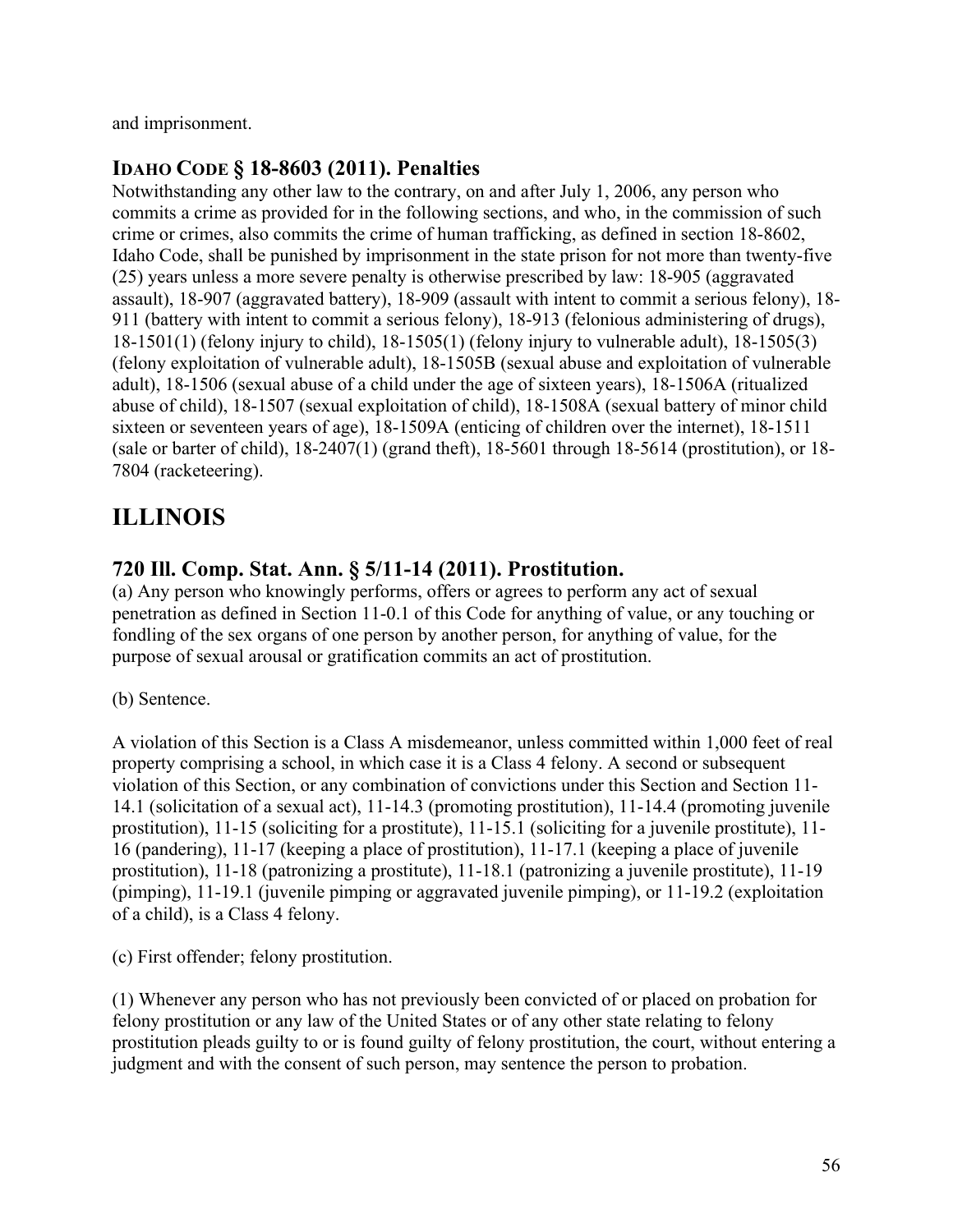(2) When a person is placed on probation, the court shall enter an order specifying a period of probation of 24 months and shall defer further proceedings in the case until the conclusion of the period or until the filing of a petition alleging violation of a term or condition of probation.

(3) The conditions of probation shall be that the person: (i) not violate any criminal statute of any jurisdiction; (ii) refrain from possessing a firearm or other dangerous weapon; (iii) submit to periodic drug testing at a time and in a manner as ordered by the court, but no less than 3 times during the period of the probation, with the cost of the testing to be paid by the probationer; and (iv) perform no less than 30 hours of community service, provided community service is available in the jurisdiction and is funded and approved by the county board.

(4) The court may, in addition to other conditions, require that the person:

(A) make a report to and appear in person before or participate with the court or such courts, person, or social service agency as directed by the court in the order of probation;

(B) pay a fine and costs;

(C) work or pursue a course of study or vocational training;

(D) undergo medical or psychiatric treatment; or treatment or rehabilitation by a provider approved by the Illinois Department of Human Services;

(E) attend or reside in a facility established for the instruction or residence of defendants on probation;

(F) support his or her dependents;

(G) refrain from having in his or her body the presence of any illicit drug prohibited by the Cannabis Control Act or the Illinois Controlled Substances Act, unless prescribed by a physician, and submit samples of his or her blood or urine or both for tests to determine the presence of any illicit drug.

(5) Upon violation of a term or condition of probation, the court may enter a judgment on its original finding of guilt and proceed as otherwise provided.

(6) Upon fulfillment of the terms and conditions of probation, the court shall discharge the person and dismiss the proceedings against him or her.

(7) A disposition of probation is considered to be a conviction for the purposes of imposing the conditions of probation and for appeal, however, discharge and dismissal under this subsection is not a conviction for purposes of this Code or for purposes of disqualifications or disabilities imposed by law upon conviction of a crime.

(8) There may be only one discharge and dismissal under this Section.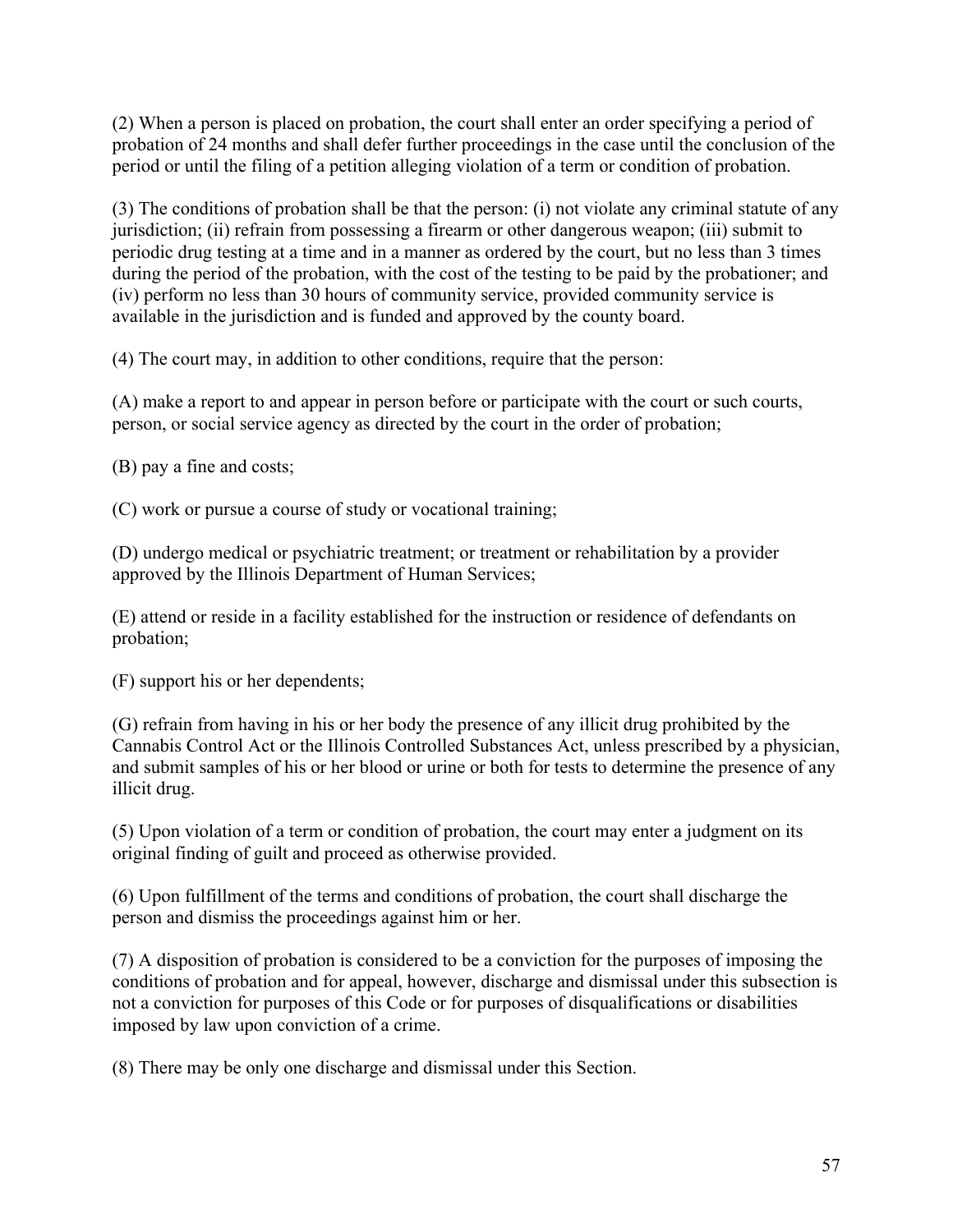(9) If a person is convicted of prostitution within 5 years subsequent to a discharge and dismissal under this subsection, the discharge and dismissal under this subsection shall be admissible in the sentencing proceeding for that conviction as evidence in aggravation.

(d) Notwithstanding the foregoing, if it is determined, after a reasonable detention for investigative purposes, that a person suspected of or charged with a violation of this Section is a person under the age of 18, that person shall be immune from prosecution for a prostitution offense under this Section, and shall be subject to the temporary protective custody provisions of Sections 2-5 and 2-6 of the Juvenile Court Act of 1987. Pursuant to the provisions of Section 2-6 of the Juvenile Court Act of 1987, a law enforcement officer who takes a person under 18 years of age into custody under this Section shall immediately report an allegation of a violation of Section 10-9 of this Code to the Illinois Department of Children and Family Services State Central Register, which shall commence an initial investigation into child abuse or child neglect within 24 hours pursuant to Section 7.4 of the Abused and Neglected Child Reporting Act.

## **720 Ill. Comp. Stat. Ann. § 5/11-14.3 (2011). Promoting Prostitution**

(a) Any person who knowingly performs any of the following acts commits promoting prostitution:

(1) advances prostitution as defined in Section 11-0.1;

(2) profits from prostitution by:

(A) compelling a person to become a prostitute;

(B) arranging or offering to arrange a situation in which a person may practice prostitution; or

(C) any means other than those described in subparagraph (A) or (B), including from a person who patronizes a prostitute. This paragraph (C) does not apply to a person engaged in prostitution who is under 18 years of age. A person cannot be convicted of promoting prostitution under this paragraph (C) if the practice of prostitution underlying the offense consists exclusively of the accused's own acts of prostitution under Section 11-14 of this Code.

(b) Sentence.

(1) A violation of subdivision (a)(1) is a Class 4 felony, unless committed within 1,000 feet of real property comprising a school, in which case it is a Class 3 felony. A second or subsequent violation of subdivision (a)(1), or any combination of convictions under subdivision (a)(1),  $(a)(2)(A)$ , or  $(a)(2)(B)$  and Section 11-14 (prostitution), 11-14.1 (solicitation of a sexual act), 11-14.4 (promoting juvenile prostitution), 11-15 (soliciting for a prostitute), 11-15.1 (soliciting for a juvenile prostitute), 11-16 (pandering), 11-17 (keeping a place of prostitution), 11-17.1 (keeping a place of juvenile prostitution), 11-18 (patronizing a prostitute), 11-18.1 (patronizing a juvenile prostitute), 11-19 (pimping), 11-19.1 (juvenile pimping or aggravated juvenile pimping), or 11- 19.2 (exploitation of a child), is a Class 3 felony.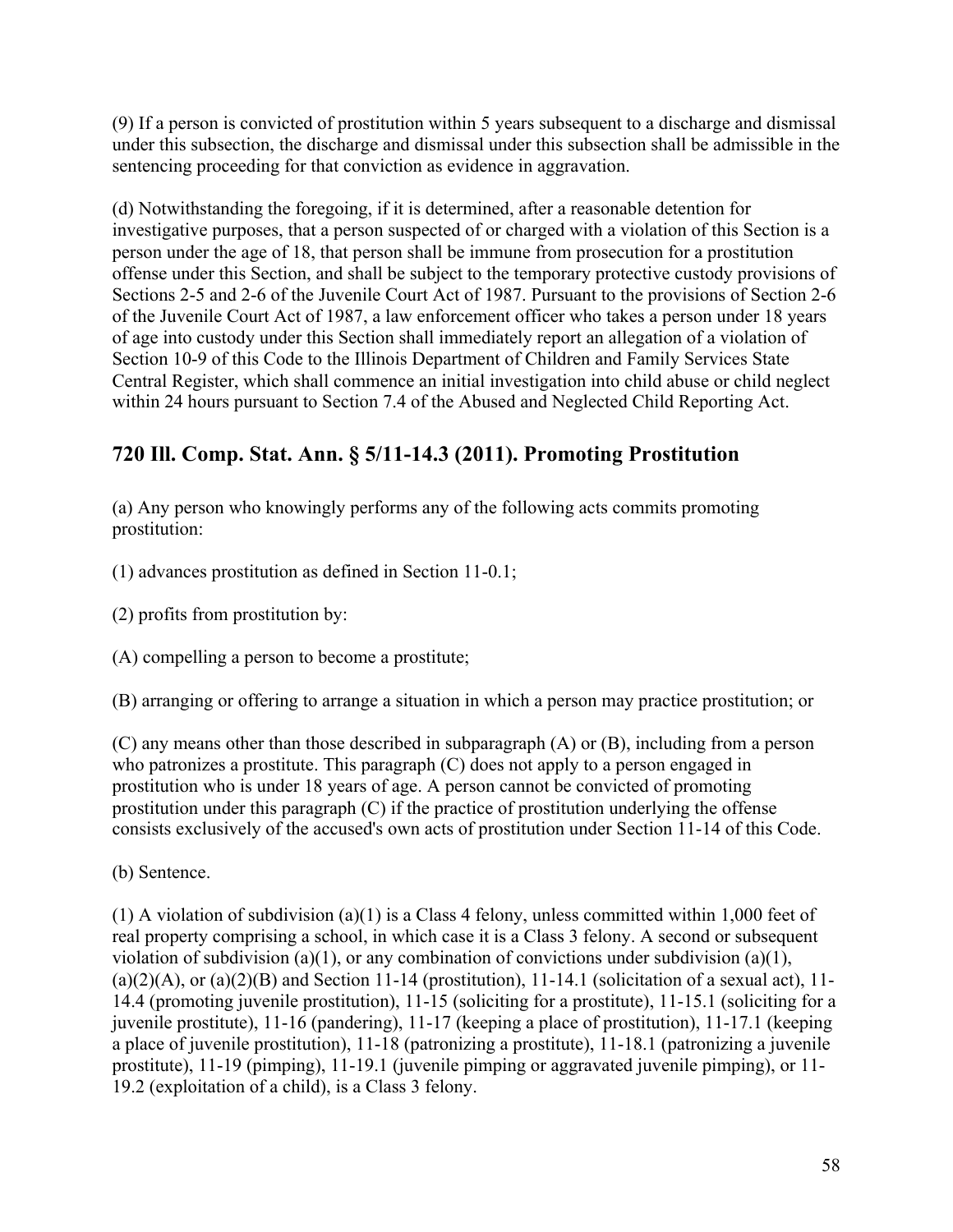(2) A violation of subdivision (a)(2)(A) or (a)(2)(B) is a Class 4 felony, unless committed within 1,000 feet of real property comprising a school, in which case it is a Class 3 felony.

(3) A violation of subdivision (a)(2)(C) is a Class 4 felony, unless committed within 1,000 feet of real property comprising a school, in which case it is a Class 3 felony. A second or subsequent violation of subdivision (a)(2)(C), or any combination of convictions under subdivision (a)(2)(C) and subdivision (a)(1), (a)(2)(A), or (a)(2)(B) of this Section (promoting prostitution), 11-14 (prostitution), 11-14.1 (solicitation of a sexual act), 11-14.4 (promoting juvenile prostitution), 11-15 (soliciting for a prostitute), 11-15.1 (soliciting for a juvenile prostitute), 11-16 (pandering), 11-17 (keeping a place of prostitution), 11-17.1 (keeping a place of juvenile prostitution), 11-18 (patronizing a prostitute), 11-18.1 (patronizing a juvenile prostitute), 11-19 (pimping), 11-19.1 (juvenile pimping or aggravated juvenile pimping), or 11-19.2 (exploitation of a child), is a Class 3 felony.

## **720 Ill. Comp. Stat. Ann. § 5/11-14.4 (2011). Promoting juvenile prostitution**

(a) Any person who knowingly performs any of the following acts commits promoting juvenile prostitution:

(1) advances prostitution as defined in Section 11-0.1, where the minor engaged in prostitution, or any person engaged in prostitution in the place, is under 18 years of age or is severely or profoundly mentally retarded at the time of the offense;

(2) profits from prostitution by any means where the prostituted person is under 18 years of age or is severely or profoundly mentally retarded at the time of the offense;

(3) profits from prostitution by any means where the prostituted person is under 13 years of age at the time of the offense;

(4) confines a child under the age of 18 or a severely or profoundly mentally retarded person against his or her will by the infliction or threat of imminent infliction of great bodily harm or permanent disability or disfigurement or by administering to the child or severely or profoundly mentally retarded person, without his or her consent or by threat or deception and for other than medical purposes, any alcoholic intoxicant or a drug as defined in the Illinois Controlled Substances Act or the Cannabis Control Act or methamphetamine as defined in the Methamphetamine Control and Community Protection Act and:

(A) compels the child or severely or profoundly mentally retarded person to engage in prostitution;

(B) arranges a situation in which the child or severely or profoundly mentally retarded person may practice prostitution; or

(C) profits from prostitution by the child or severely or profoundly mentally retarded person.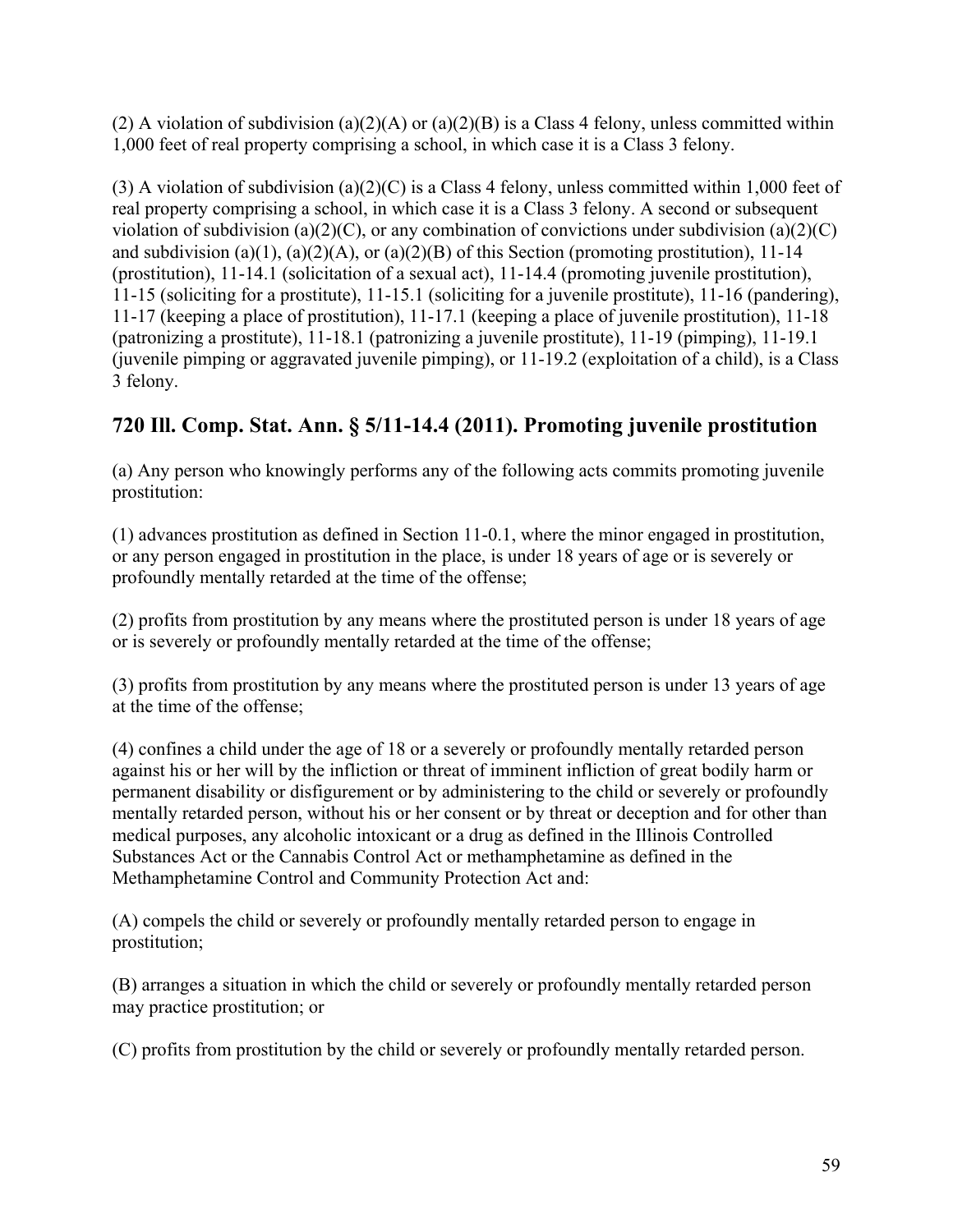(b) For purposes of this Section, administering drugs, as defined in subdivision (a)(4), or an alcoholic intoxicant to a child under the age of 13 or a severely or profoundly mentally retarded person shall be deemed to be without consent if the administering is done without the consent of the parents or legal guardian or if the administering is performed by the parents or legal guardian for other than medical purposes.

(c) If the accused did not have a reasonable opportunity to observe the prostituted person, it is an affirmative defense to a charge of promoting juvenile prostitution, except for a charge under subdivision (a)(4), that the accused reasonably believed the person was of the age of 18 years or over or was not a severely or profoundly mentally retarded person at the time of the act giving rise to the charge.

(d) Sentence. A violation of subdivision (a)(1) is a Class 1 felony, unless committed within  $1,000$ feet of real property comprising a school, in which case it is a Class X felony. A violation of subdivision (a)(2) is a Class 1 felony. A violation of subdivision (a)(3) is a Class X felony. A violation of subdivision (a)(4) is a Class X felony, for which the person shall be sentenced to a term of imprisonment of not less than 6 years and not more than 60 years. A second or subsequent violation of subdivision (a)(1), (a)(2), or (a)(3), or any combination of convictions under subdivision (a)(1), (a)(2), or (a)(3) and Sections 11-14 (prostitution), 11-14.1 (solicitation of a sexual act), 11-14.3 (promoting prostitution), 11-15 (soliciting for a prostitute), 11-15.1 (soliciting for a juvenile prostitute), 11-16 (pandering), 11-17 (keeping a place of prostitution), 11-17.1 (keeping a place of juvenile prostitution), 11-18 (patronizing a prostitute), 11-18.1 (patronizing a juvenile prostitute), 11-19 (pimping), 11-19.1 (juvenile pimping or aggravated juvenile pimping), or 11-19.2 (exploitation of a child) of this Code, is a Class X felony.

(e) Forfeiture. Any person convicted of a violation of this Section that involves promoting juvenile prostitution by keeping a place of juvenile prostitution or convicted of a violation of subdivision (a)(4) is subject to the property forfeiture provisions set forth in Article 124B of the Code of Criminal Procedure of 1963.

(f) For the purposes of this Section, "prostituted person" means any person who engages in, or agrees or offers to engage in, any act of sexual penetration as defined in Section 11-0.1 of this Code for any money, property, token, object, or article or anything of value, or any touching or fondling of the sex organs of one person by another person, for any money, property, token, object, or article or anything of value, for the purpose of sexual arousal or gratification.

## **INDIANA**

## **IND. CODE § 35-45-4-2 (2011). Prostitution.**

Sec. 2. A person who knowingly or intentionally:

(1) performs, or offers or agrees to perform, sexual intercourse or deviate sexual conduct; or

(2) fondles, or offers or agrees to fondle, the genitals of another person;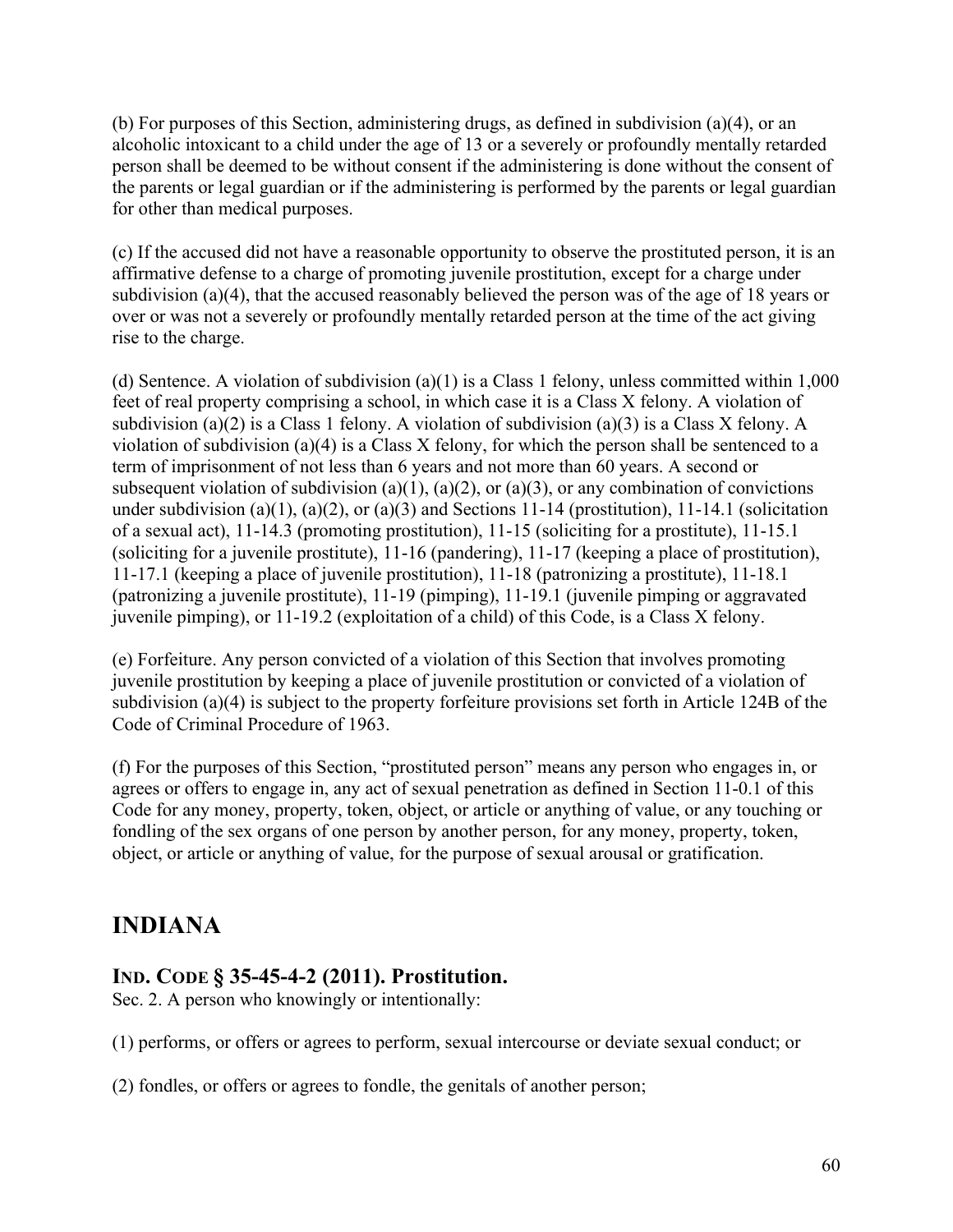for money or other property commits prostitution, a Class A misdemeanor. However, the offense is a Class D felony if the person has two (2) prior convictions under this section.

## **IND. CODE § 35-45-4-4 (2011). Promoting prostitution.**

Sec. 4. A person who:

(1) knowingly or intentionally entices or compels another person to become a prostitute;

(2) knowingly or intentionally procures, or offers or agrees to procure, a person for another person for the purpose of prostitution;

(3) having control over the use of a place, knowingly or intentionally permits another person to use the place for prostitution;

(4) receives money or other property from a prostitute, without lawful consideration, knowing it was earned in whole or in part from prostitution; or

(5) knowingly or intentionally conducts or directs another person to a place for the purpose of prostitution;

commits promoting prostitution, a Class C felony. However, the offense is a Class B felony under subdivision (1) if the person enticed or compelled is under eighteen (18) years of age.

# **IOWA**

## **IOWA CODE § 725.1 (2011). Prostitution.**

A person who sells or offers for sale the person's services as a partner in a sex act, or who purchases or offers to purchase such services, commits an aggravated misdemeanor.

## **IOWA CODE § 710A.3 (2011). Affirmative Defense**

It shall be an affirmative defense, in addition to any other affirmative defenses for which the victim might be eligible, to a prosecution for a criminal violation directly related to the defendant's status as a victim of a crime that is a violation of section 710A.2 (Human trafficking), that the defendant committed the violation under compulsion by another's threat of serious injury, provided that the defendant reasonably believed that such injury was imminent.

## **IOWA CODE § 710.10 (2011). Enticing a minor**

1. A person commits a class "C" felony when, without authority and with the intent to commit sexual abuse or sexual exploitation upon a minor under the age of thirteen, the person entices or attempts to entice a person reasonably believed to be under the age of thirteen.

2. A person commits a class "D" felony when, without authority and with the intent to commit an illegal sex act upon or sexual exploitation of a minor under the age of sixteen, the person entices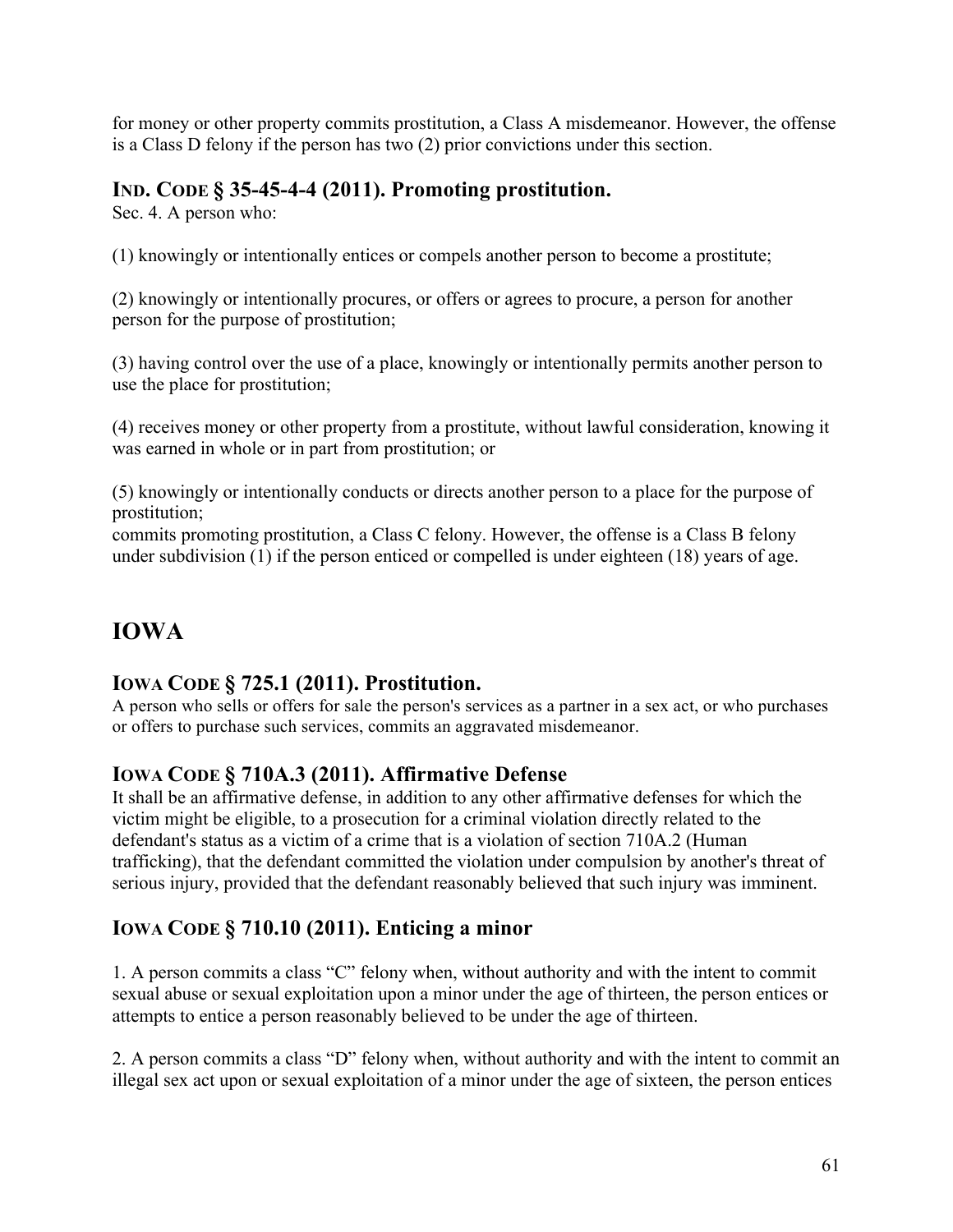or attempts to entice a person reasonably believed to be under the age of sixteen.

3. A person commits a class "D" felony when, without authority and with the intent to commit an illegal act upon a minor under the age of sixteen, the person entices a person reasonably believed to be under the age of sixteen.

4. A person commits an aggravated misdemeanor when, without authority and with the intent to commit an illegal act upon a minor under the age of sixteen, the person attempts to entice a person reasonably believed to be under the age of sixteen. A person convicted under this subsection shall not be subject to the registration requirements under chapter 692A unless the finder of fact determines that the illegal act was sexually motivated.

5. A person shall not be convicted of a violation of this section unless the person commits an overt act evidencing a purpose to entice.

6. For purposes of determining jurisdiction under section 803.1, an offense is considered committed in this state if the communication to entice or attempt to entice a person believed to be a minor who is present in this state originates from another state, or the communication to entice or attempt to entice a person believed to be a minor is sent from this state.

## **IOWA CODE § 725.2 (2011). Pimping.**

A person who solicits a patron for a prostitute, or who knowingly takes or shares in the earnings of a prostitute, or who knowingly furnishes a room or other place to be used for the purpose of prostitution, whether for compensation or not, commits a class "D" felony.

## **IOWA CODE § 725.3 (2011). Pandering.**

1. A person who persuades, arranges, coerces, or otherwise causes another, not a minor, to become a prostitute or to return to the practice of prostitution after having abandoned it, or keeps or maintains any premises for the purposes of prostitution or takes a share in the income from such premises knowing the character and content of such income, commits a class "D" felony.

2. A person who persuades, arranges, coerces, or otherwise causes a minor to become a prostitute or to return to the practice of prostitution after having abandoned it, or keeps or maintains any premises for the purpose of prostitution involving minors or knowingly shares in the income from such premises knowing the character and content of such income, commits a class "C" felony.

## **KANSAS**

## **KAN. STAT. ANN. § 21-6419 (2011). Prostitution.**

(a) Prostitution is performing for hire, or offering or agreeing to perform for hire where there is an exchange of value, any of the following acts:

(1) Sexual intercourse;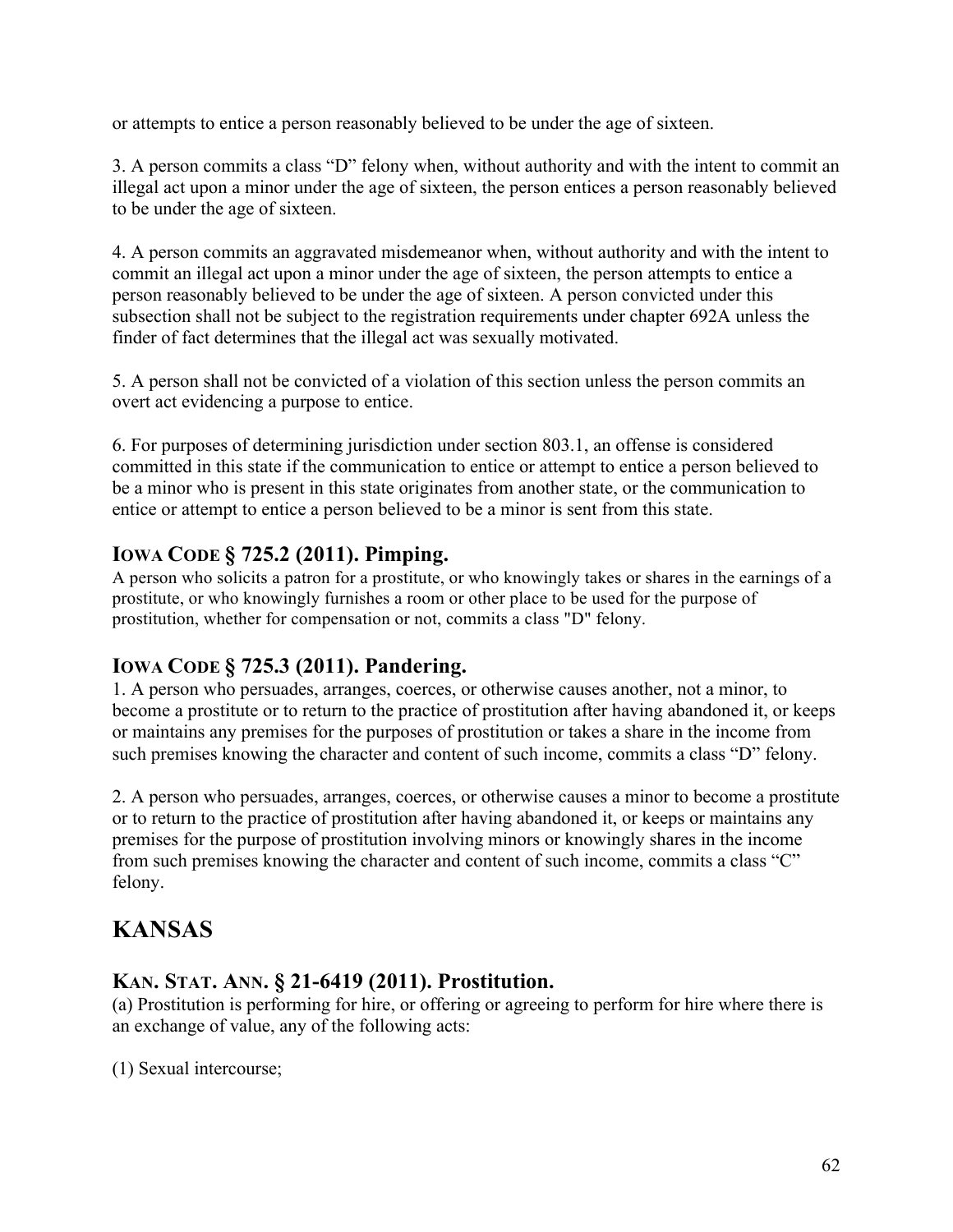(2) sodomy; or

(3) manual or other bodily contact stimulation of the genitals of any person with the intent to arouse or gratify the sexual desires of the offender or another.

(b) Prostitution is a class B nonperson misdemeanor.

#### **KAN. STAT. ANN. § 21-6420 (2011). Promoting prostitution.**

(a) Promoting prostitution is knowingly:

(1) Establishing, owning, maintaining or managing a house of prostitution, or participating in the establishment, ownership, maintenance or management thereof;

(2) permitting any place partially or wholly owned or controlled by the defendant to be used as a house of prostitution;

(3) procuring a prostitute for a house of prostitution;

(4) inducing another to become a prostitute;

(5) soliciting a patron for a prostitute or for a house of prostitution;

(6) procuring a prostitute for a patron;

(7) procuring transportation for, paying for the transportation of, or transporting a person within this state with the intention of assisting or promoting that person's engaging in prostitution; or

(8) being employed to perform any act which is prohibited by this section.

(b)(1) Promoting prostitution is a:

(A) Class A person misdemeanor when the prostitute is 16 or more years of age, except as provided in subsection  $(b)(1)(B)$ ;

(B) severity level 7, person felony when the prostitute is 16 or more years of age and committed by a person who has, prior to the commission of the crime, been convicted of promoting prostitution; and

(C) severity level 6, person felony when the prostitute is under 16 years of age, except as provided in subsection (b)(2).

(b)(2) Promoting prostitution or attempt, conspiracy or criminal solicitation to commit promoting prostitution is an off-grid person felony when the offender is 18 years of age or older and the prostitute is less than 14 years of age.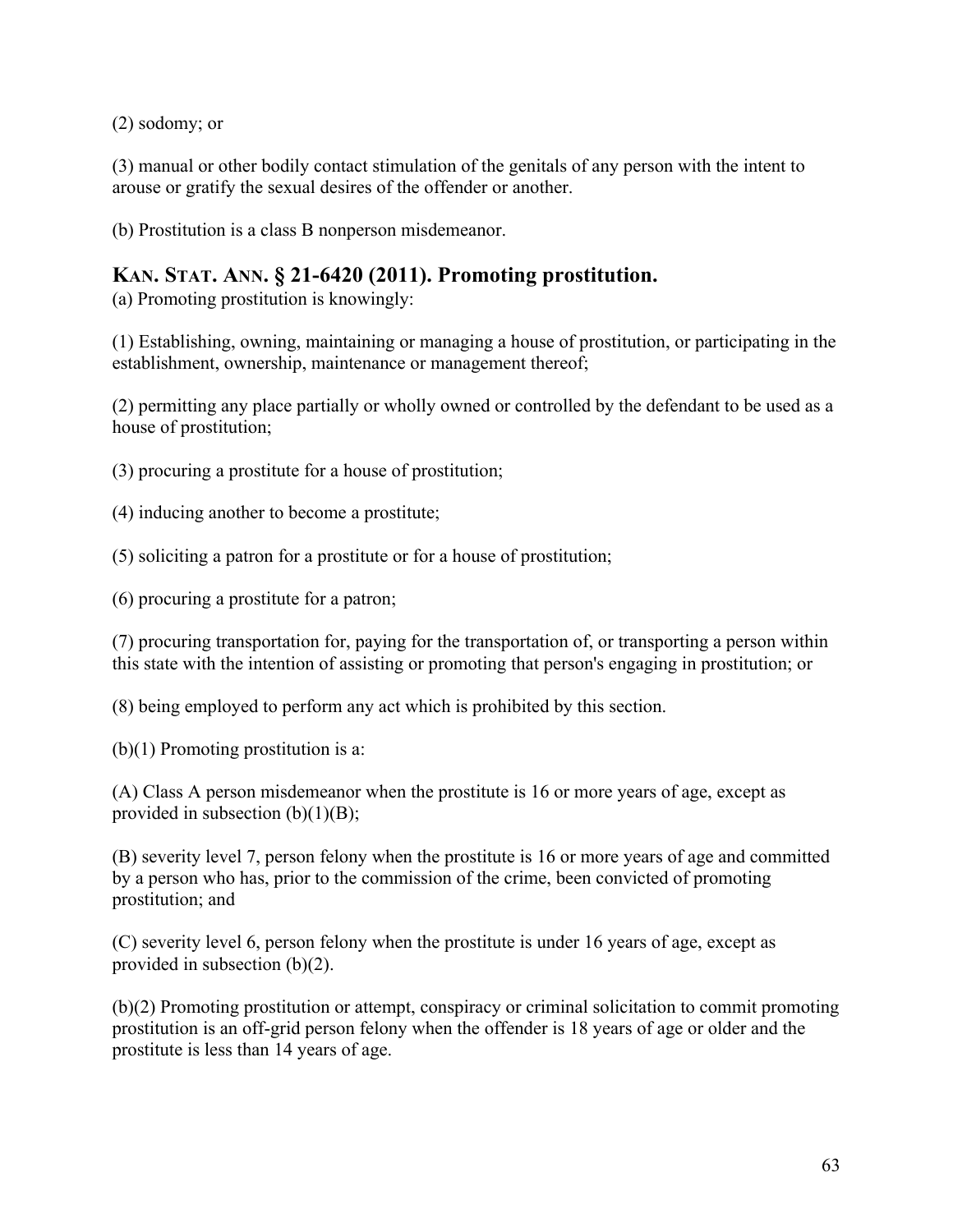(c) If the offender is 18 years of age or older and the victim is less than 14 years of age, the provisions of:

(1) Subsection (c) of K.S.A. 21-5301, and amendments thereto, shall not apply to a violation of attempting to commit the crime of promoting prostitution as described in subsection (b)(2);

(2) subsection (c) of K.S.A. 21-5302, and amendments thereto, shall not apply to a violation of conspiracy to commit the crime of promoting prostitution as described in subsection (b)(2); and

(3) subsection (d) of K.S.A. 21-5303, and amendments thereto, shall not apply to a violation of criminal solicitation to commit the crime of promoting prostitution as described in subsection  $(b)(2)$ .

## **KAN. STAT. ANN. § 21-5510 (2011). Sexual exploitation of a child**

(a) Sexual exploitation of a child is:

(1) Employing, using, persuading, inducing, enticing or coercing a child under 18 years of age, or a person whom the offender believes to be a child under 18 years of age, to engage in sexually explicit conduct with the intent to promote any performance;

(2) possessing any visual depiction of a child under 18 years of age shown or heard engaging in sexually explicit conduct with intent to arouse or satisfy the sexual desires or appeal to the prurient interest of the offender or any other person;

(3) being a parent, guardian or other person having custody or control of a child under l8 years of age and knowingly permitting such child to engage in, or assist another to engage in, sexually explicit conduct for any purpose described in subsection (a)(1) or (2); or

(4) promoting any performance that includes sexually explicit conduct by a child under 18 years of age, or a person whom the offender believes to be a child under 18 years of age, knowing the character and content of the performance.

(b)(1) Sexual exploitation of a child as defined in:

(A) Subsection (a)(2) or (a)(3) is a severity level 5, person felony; and

(B) subsection (a)(1) or (a)(4) is a severity level 5, person felony, except as provided in subsection  $(b)(2)$ .

(2) Sexual exploitation of a child as defined in subsection (a)(1) or (a)(4) or attempt, conspiracy or criminal solicitation to commit sexual exploitation of a child as defined in subsection (a)(1) or (a)(4) is an off-grid person felony, when the offender is 18 years of age or older and the child is under 14 years of age.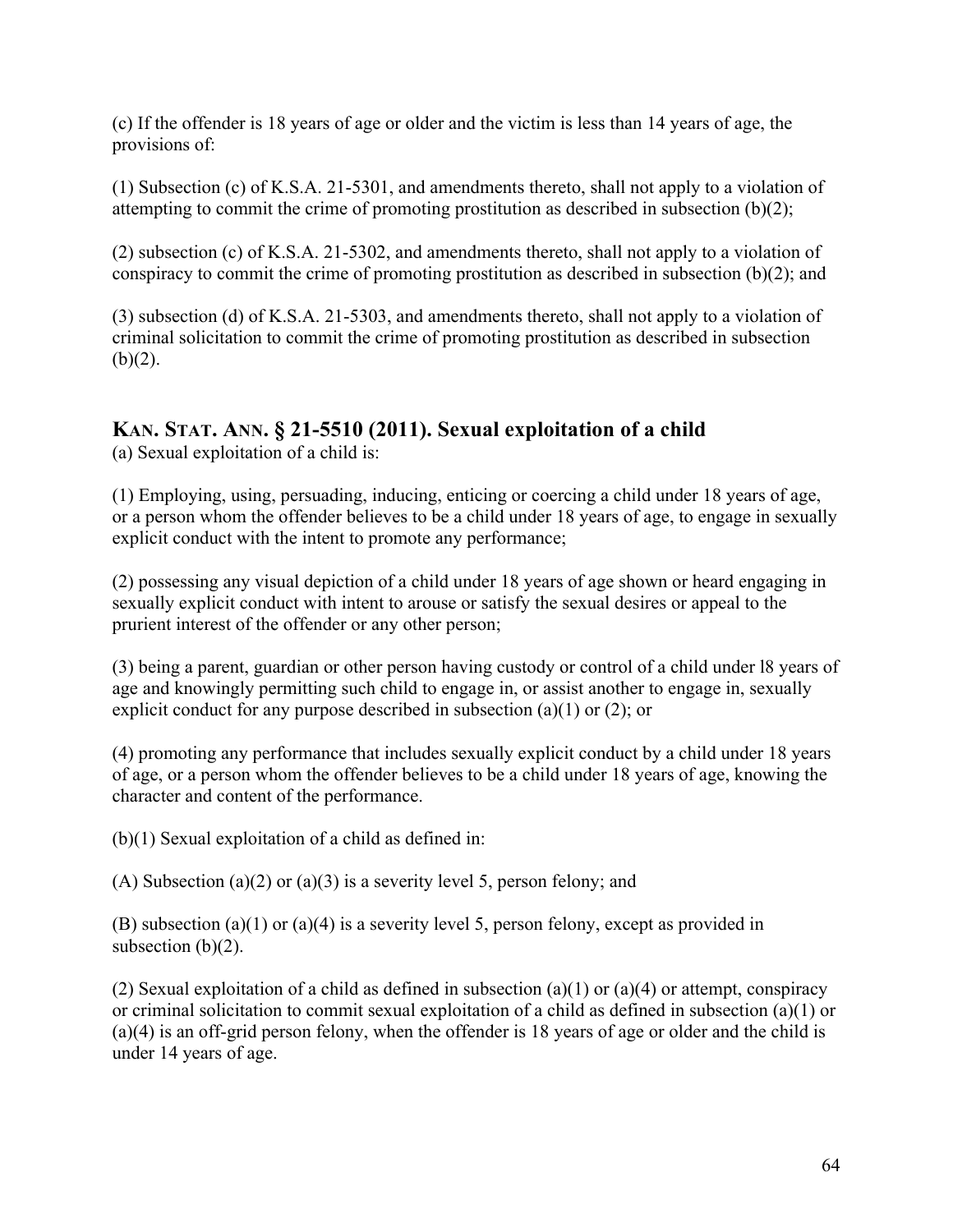(c) If the offender is 18 years of age or older and the child is under 14 years of age, the provisions of:

(1) Subsection (c) of K.S.A. 21-5301, and amendments thereto, shall not apply to a violation of attempting to commit the crime of sexual exploitation of a child as defined in subsection (a)(1) or  $(a)(4);$ 

(2) subsection (c) of section K.S.A. 21-5302, and amendments thereto, shall not apply to a violation of conspiracy to commit the crime of sexual exploitation of a child as defined in subsection (a)(1) or (a)(4); and

(3) subsection (d) of K.S.A. 21-5303, and amendments thereto, shall not apply to a violation of criminal solicitation to commit the crime of sexual exploitation of a child as defined in subsection (a)(1) or (a)(4).

(d) As used in this section:

(1) "Sexually explicit conduct" means actual or simulated: Exhibition in the nude; sexual intercourse or sodomy, including genital-genital, oral-genital, anal-genital or oral-anal contact, whether between persons of the same or opposite sex; masturbation; sado-masochistic abuse with the intent of sexual stimulation; or lewd exhibition of the genitals, female breasts or pubic area of any person;

(2) "promoting" means procuring, transmitting, distributing, circulating, presenting, producing, directing, manufacturing, issuing, publishing, displaying, exhibiting or advertising:

(A) For pecuniary profit; or

(B) with intent to arouse or gratify the sexual desire or appeal to the prurient interest of the offender or any other person;

(3) "performance" means any film, photograph, negative, slide, book, magazine or other printed or visual medium, any audio tape recording or any photocopy, video tape, video laser disk, computer hardware, software, floppy disk or any other computer related equipment or computer generated image that contains or incorporates in any manner any film, photograph, negative, photocopy, video tape or video laser disk or any play or other live presentation;

(4) "nude" means any state of undress in which the human genitals, pubic region, buttock or female breast, at a point below the top of the areola, is less than completely and opaquely covered; and

(5) "visual depiction" means any photograph, film, video picture, digital or computer-generated image or picture, whether made or produced by electronic, mechanical or other means.

# **KENTUCKY**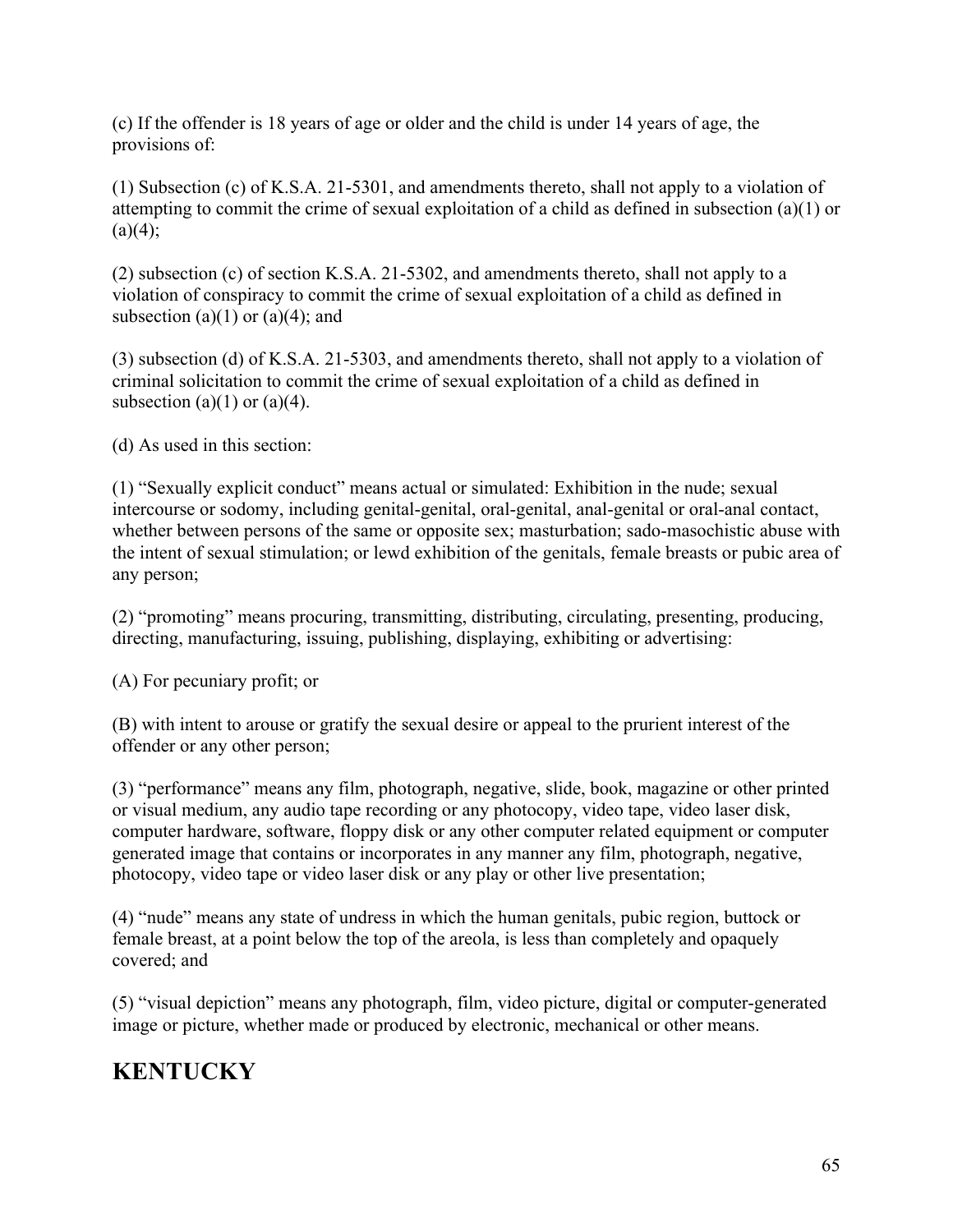#### **KY. REV. STAT. ANN. § 529.020 (2011). Prostitution.**

(1) A person is guilty of prostitution when he engages or agrees or offers to engage in sexual conduct with another person in return for a fee.

(2) Prostitution is a Class B misdemeanor.

#### **KY. REV. STAT. ANN. § 529.010 (2011). Definitions.**

The following definitions apply in this chapter unless the context otherwise requires:

(1) "Advancing prostitution" -- A person "advances prostitution" when acting other than as a prostitute or as a patron thereof, he knowingly causes or aids a person to engage in prostitution, procures or solicits patrons for prostitution, provides persons or premises for prostitution purposes, operates or assists in the operation of a house of prostitution or a prostitution enterprise, or engages in any conduct designed to institute, aid or facilitate an act or enterprise of prostitution;

(2) "Commercial sexual activity" means prostitution, participation in the production of obscene material as set out in KRS Chapter 531, or engaging in a sexually explicit performance;

(3) "Forced labor or services" means labor or services that are performed or provided by another person and that are obtained through force, fraud, or coercion;

(4) "Force, fraud, or coercion" may only be accomplished by the same means and methods as a person may be restrained under KRS 509.010;

(5) "Human trafficking" refers to criminal activity whereby one (1) or more persons are subjected to engaging in:

(a) Forced labor or services; or

(b) Commercial sexual activity through the use of force, fraud, or coercion, except that if the trafficked person is under the age of eighteen (18), the commercial sexual activity need not involve force, fraud, or coercion;

(6) "Labor" means work of economic or financial value;

(7) "Profiting from prostitution" -- A person "profits from prostitution" when acting other than as a prostitute receiving compensation for personally rendered prostitution services, he knowingly accepts or receives or agrees to accept or receive money or other property pursuant to an agreement or understanding with any person whereby he participates or is to participate in proceeds of prostitution activity;

(8) "Services" means an ongoing relationship between a person and the actor in which the person performs activities under the supervision of or for the benefit of the actor;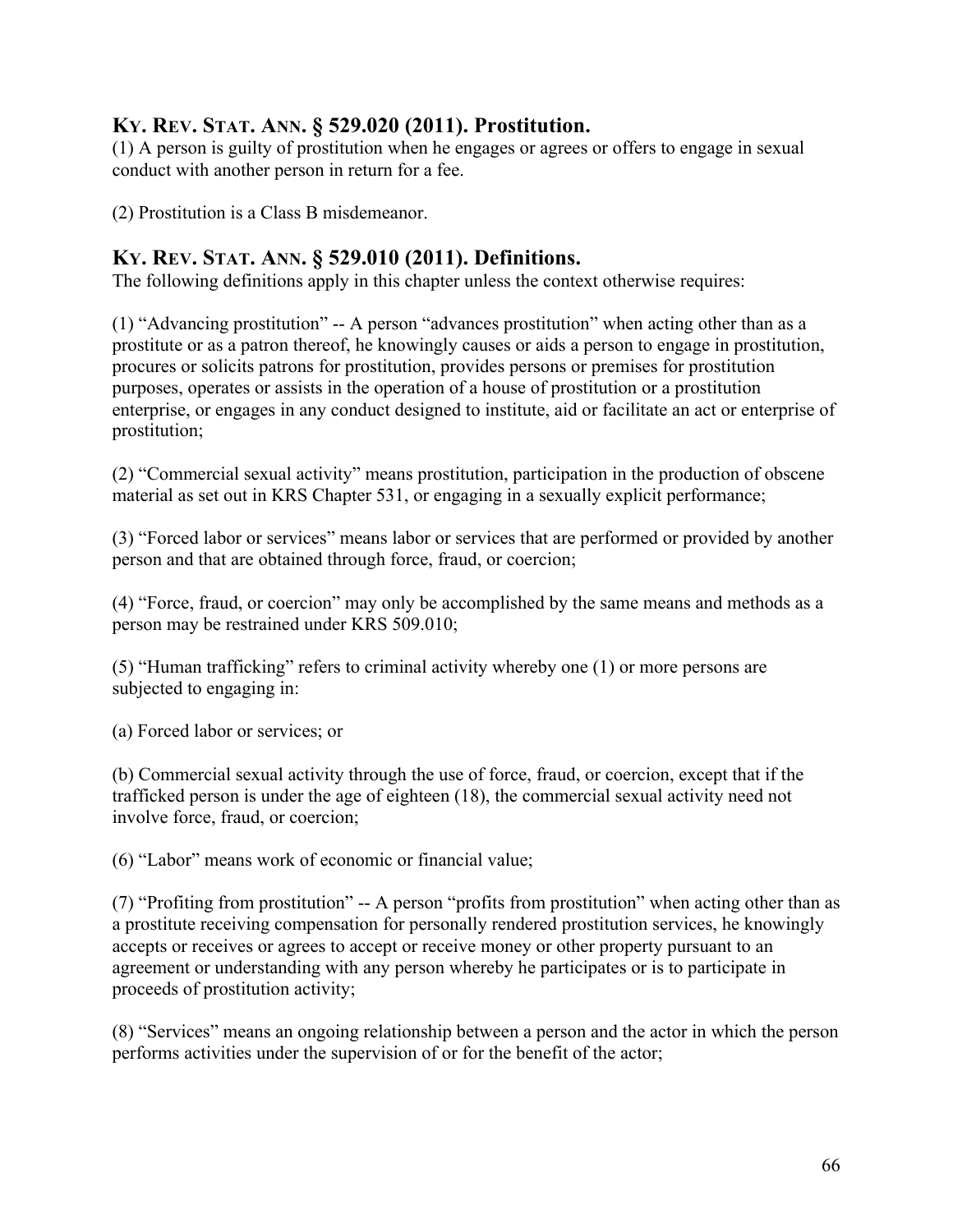(9) "Sexual conduct" means sexual intercourse or any act of sexual gratification involving the sex organs; and

(10) "Sexually explicit performance" means a performance of sexual conduct involving:

(a) Acts of masturbation, homosexuality, lesbianism, bestiality, sexual intercourse, or deviant sexual intercourse, actual or simulated;

(b) Physical contact with, or willful or intentional exhibition of, the genitals;

(c) Flagellation or excretion for the purpose of sexual stimulation or gratification; or

(d) The exposure, in an obscene manner, of the unclothed or apparently unclothed human male or female genitals, pubic area, or buttocks, or the female breast, whether or not subsequently obscured by a mark placed thereon, or otherwise altered, in any resulting motion picture, photograph, or other visual representation, exclusive of exposure portrayed in matter of a private, family nature not intended for distribution outside the family.

#### **KY. REV. STAT. ANN. § 529.040 (2010). Promoting prostitution.**

(1) A person is guilty of promoting prostitution when he knowingly advances or profits from prostitution.

(2) Promoting prostitution is a Class A misdemeanor unless the person managed, supervised, controlled, or owned, either alone or in association with others, a house of prostitution or a prostitution business or enterprise involving prostitution activity by two (2) or more prostitutes, in which case it is a Class D felony.

## **KY. REV. STAT. ANN. § 529.080 (2011). Loitering for prostitution purposes.**

(1) A person is guilty of loitering for prostitution purposes when he loiters or remains in a public place for the purpose of engaging or agreeing or offering to engage in prostitution.

(2) Loitering for prostitution purposes is a:

- (a) Violation for the first offense;
- (b) Class B misdemeanor for the second offense and for each subsequent offense.

#### **KY. REV. STAT. ANN. § 530.064 (2011). Unlawful transaction with a minor in the first degree.**

(1) A person is guilty of unlawful transaction with a minor in the first degree when he or she knowingly induces, assists, or causes a minor to engage in:

(a) Illegal sexual activity; or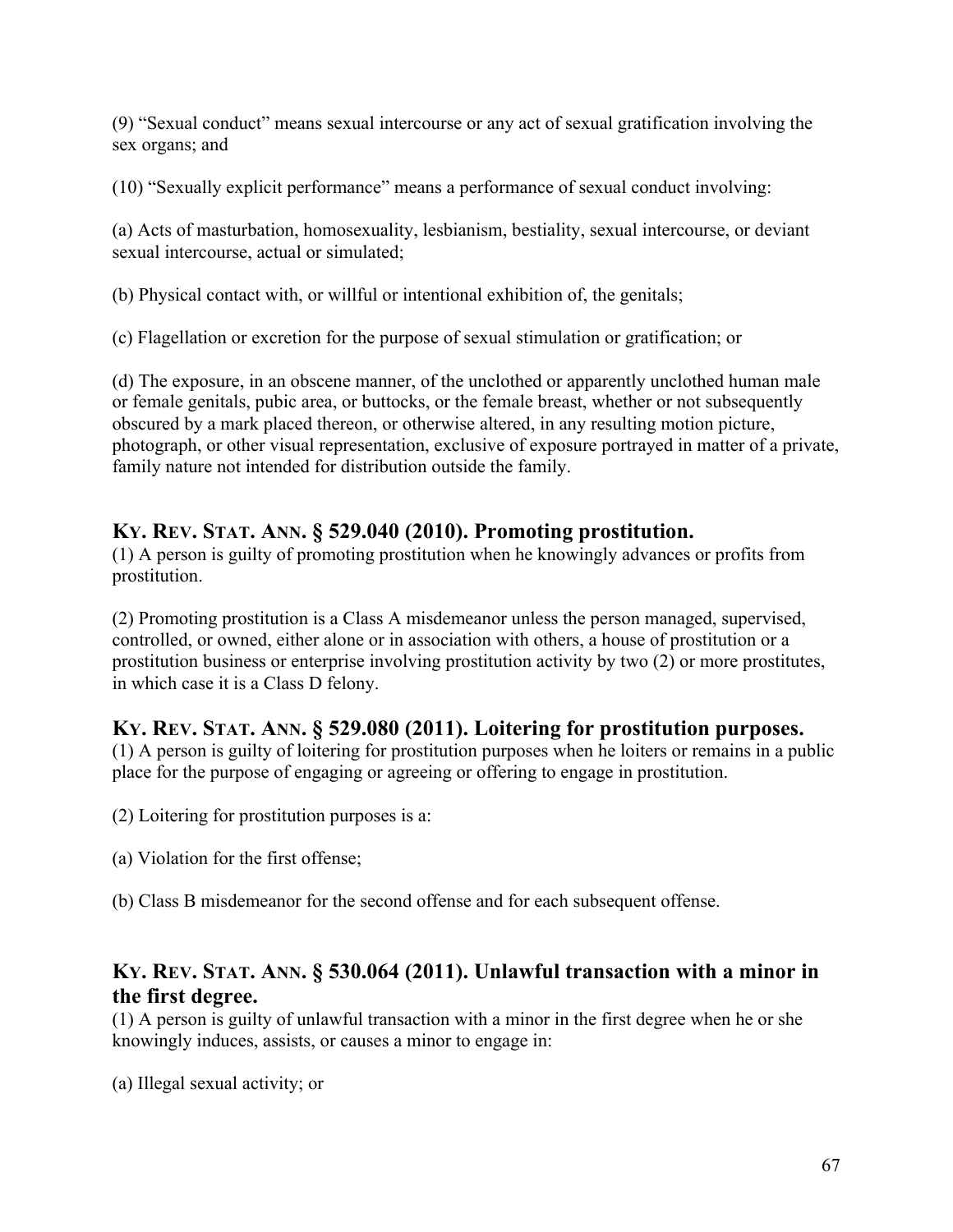(b) Illegal controlled substances activity other than activity involving marijuana, naphthylpyrovalerone, 3,4-methylenedioxypyrovalerone, 3,4-methylenedioxymethylcathinone, 4-methylmethcathinone, synthetic cannabinoid agonists or piperazines, or salvia as defined in KRS 218A.010;

Except those offenses involving minors in KRS Chapter 531 and in KRS 529.100 where that offense involves commercial sexual activity.

(2) Unlawful transaction with a minor in the first degree is a:

(a) Class C felony if the minor so used is less than eighteen (18) years old at the time the minor engages in the prohibited activity;

(b) Class B felony if the minor so used is less than sixteen (16) years old at the time the minor engages in the prohibited activity; and

(c) Class A felony if the minor so used incurs physical injury thereby.

# **LOUISIANA**

## **LA. REV. STAT. ANN. § 14:82 (2010). Prostitution; definition; penalties; enhancement.**

A. Prostitution is:

(1) The practice by a person of indiscriminate sexual intercourse with others for compensation.

(2) The solicitation by one person of another with the intent to engage in indiscriminate sexual intercourse with the latter for compensation.

B. As used in this Section, "sexual intercourse" means anal, oral, or vaginal sexual intercourse.

C. (1) Whoever commits the crime of prostitution shall be fined not more than five hundred dollars or be imprisoned for not more than six months, or both.

(2) On a second conviction, the offender shall be fined not less than two hundred fifty dollars nor more than two thousand dollars or be imprisoned, with or without hard labor, for not more than two years, or both.

(3) On a third and subsequent conviction, the offender shall be imprisoned, with or without hard labor, for not less than two nor more than four years and shall be fined not less than five hundred dollars nor more than four thousand dollars.

D. Any offense under this Section committed more than five years prior to the commission of the offense with which the defendant is charged shall not be considered in the assessment of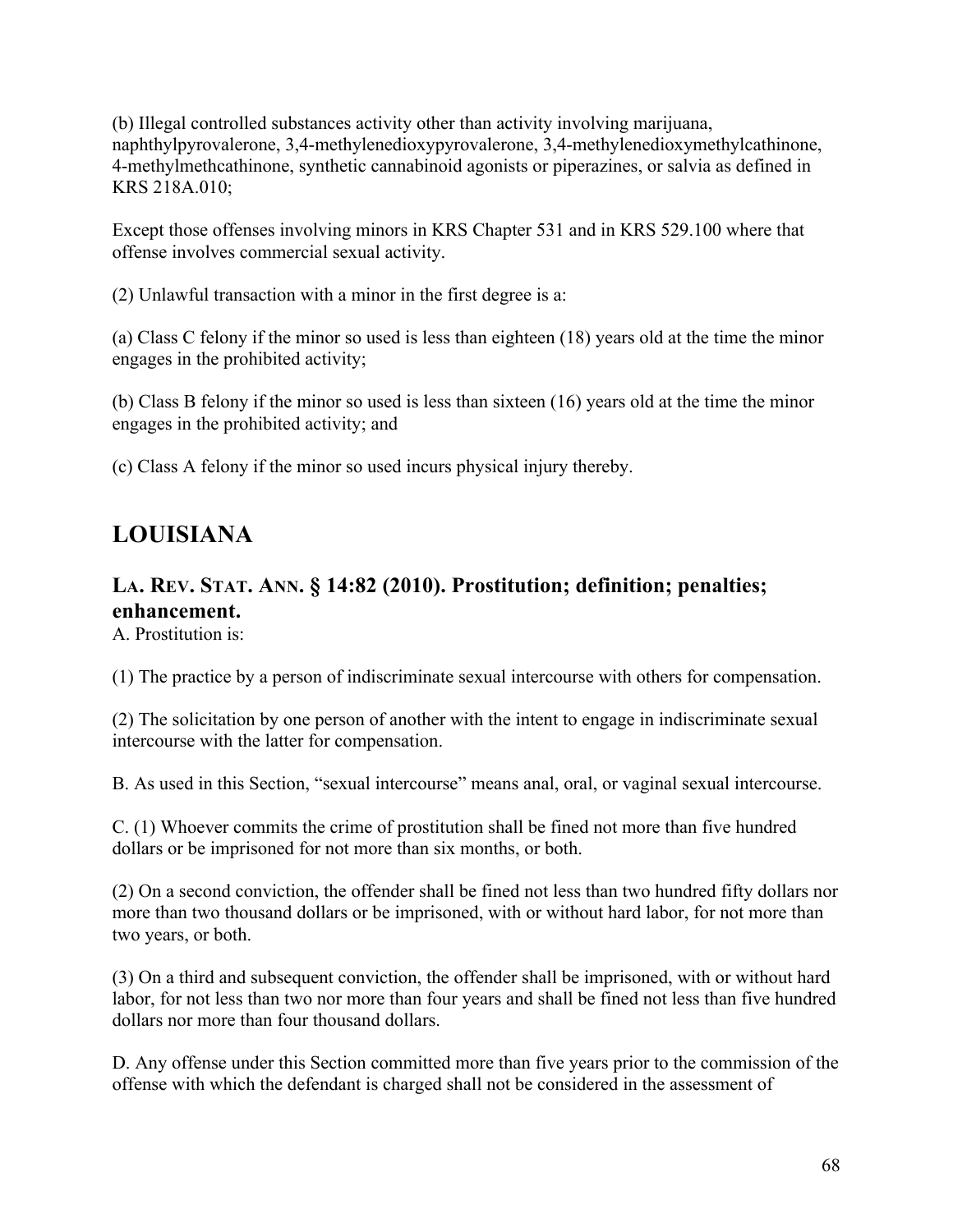penalties under this Section.

E. If the offense occurred as a result of a solicitation by the offender while the offender was located on a public road or highway, or the sidewalk, walkway, or public servitude thereof, the court shall sentence the offender to imprisonment for a minimum of ninety days. If a portion of the sentence is suspended, the court may place the offender upon supervised probation if the offender agrees, as a condition of probation, to perform two hundred forty hours of community service work collecting or picking up litter and trash on the public roads, streets, and highways, under conditions specified by the court.

F. All persons who are convicted of the offense of prostitution shall be referred to the parish health unit for counseling concerning Acquired Immune Deficiency Syndrome. The counseling shall be provided by existing staff of the parish health unit whose duties include such counseling.

## **LA. REV. STAT. ANN. § 14:82.1 (2011). Prostitution; persons under seventeen; additional offenses.**

A. It shall be unlawful:

(1) For any person over the age of seventeen to engage in sexual intercourse with any person under the age of seventeen who is practicing prostitution, and there is an age difference of greater than two years between the two persons. Lack of knowledge of the latter person's age shall not be a defense.

(2) For any parent or tutor of any person under the age of seventeen knowingly to consent to the person's entrance or detention in the practice of prostitution.

B. As used in this Section, "sexual intercourse" means anal, oral, or vaginal sexual intercourse.

C. Whoever violates the provisions of this Section shall be fined not more than five thousand dollars or imprisoned, with or without hard labor, for not less than two years nor more than ten years, or both.

#### **LA. REV. STAT. ANN. § 14:86 (2011). Enticing persons into prostitution.**

A. Enticing persons into prostitution is committed when any person over the age of seventeen entices, places, persuades, encourages, or causes the entrance of any other person under the age of twenty-one into the practice of prostitution, either by force, threats, promises, or by any other device or scheme. Lack of knowledge of the other person's age shall not be a defense.

B. (1) Whoever commits the crime of enticing persons into prostitution shall be imprisoned, with or without hard labor, for not less than two years nor more than ten years.

(2) In addition, the court shall order that the personal property used in the commission of the offense shall be seized and impounded, and after conviction, sold at public sale or public auction by the district attorney in accordance with R.S. 15:539.1.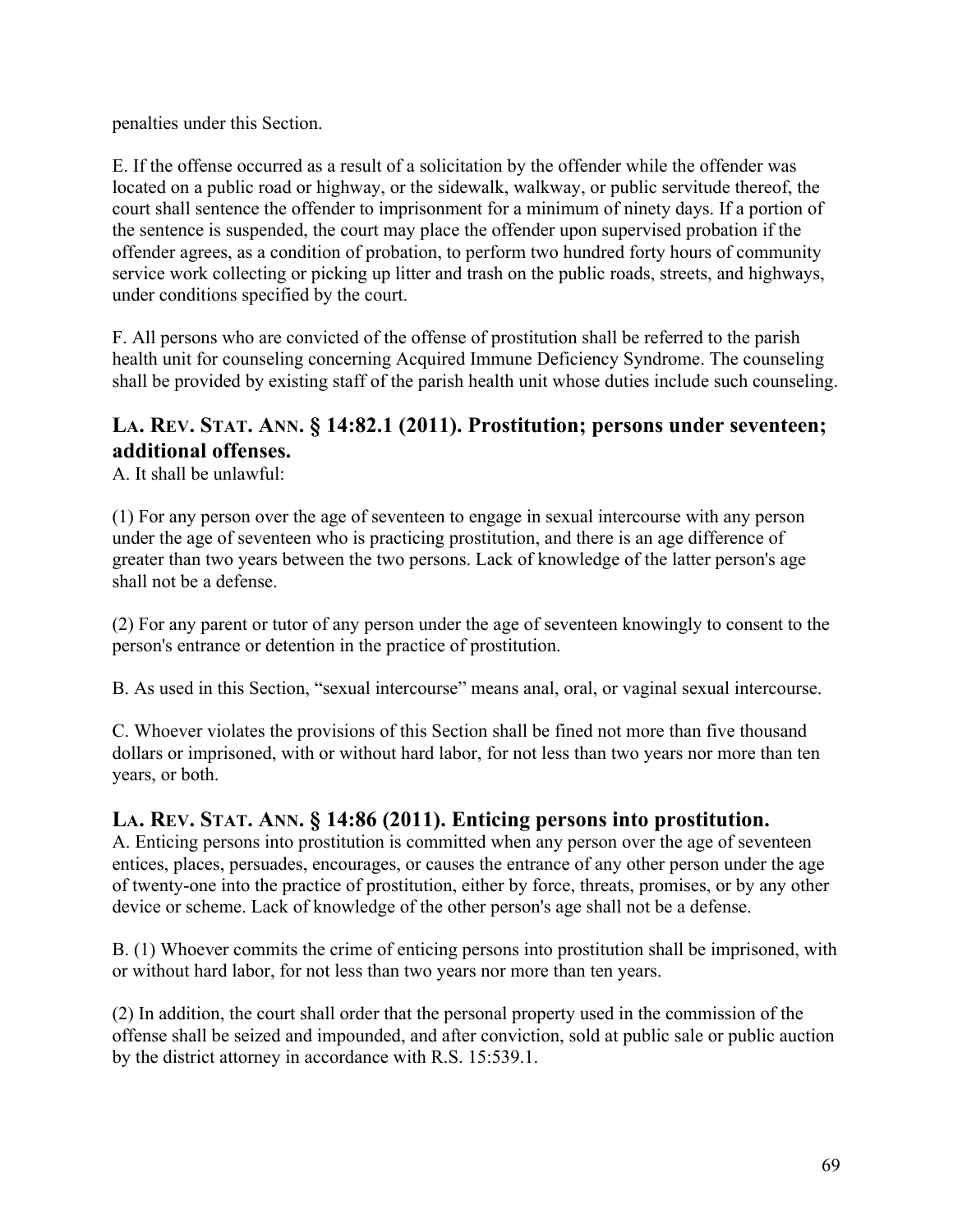(3) The personal property made subject to seizure and sale pursuant to Paragraph (2) of this Subsection may include, but shall not be limited to, electronic communication devices, computers, computer related equipment, motor vehicles, photographic equipment used to record or create still or moving visual images of the victim that are recorded on paper, film, video tape, disc, or any other type of digital recording media.

#### **LA. REV. STAT. ANN. § 14:46.3(E) (2011). Trafficking of children for sexual purposes.**

. . .

E. No victim of trafficking as defined by the provisions of this Section shall be prosecuted for unlawful acts committed as a direct result of being trafficked.

## **MAINE**

#### **17-A ME. REV. STAT. § 835-A (2011). Engaging in prostitution**

**1.** A person is guilty of engaging in prostitution if:

**A.** The person engages in prostitution as defined in section 851. Violation of this paragraph is a Class E crime, except that the sentencing alternative may include only the penalties provided in section 1301; or

**B.** The person violates paragraph A and, at the time of the offense, the person has one or more prior convictions under this section or for engaging in substantially similar conduct to that contained in this section in another jurisdiction. Section 9-A governs the use of prior convictions when determining a sentence, except that, for the purposes of this paragraph, the date of the prior conviction may not precede the commission of the offense by more than 2 years. Violation of this paragraph is a Class D crime.

## **17-A ME. REV. STAT. § 851 (2011). Definitions**

As used in this chapter:

**1.** "Prostitution" means engaging in, or agreeing to engage in, or offering to engage in a sexual act or sexual contact, as those terms are defined in section 251, in return for a pecuniary benefit to be received by the person engaging in prostitution or a 3rd person;

**1-A.** "Engages a prostitute" means providing or agreeing to provide, either to the person whose prostitution is sought or to a 3rd person, pecuniary benefit in return for a sexual act or sexual contact as those terms are defined in section 251;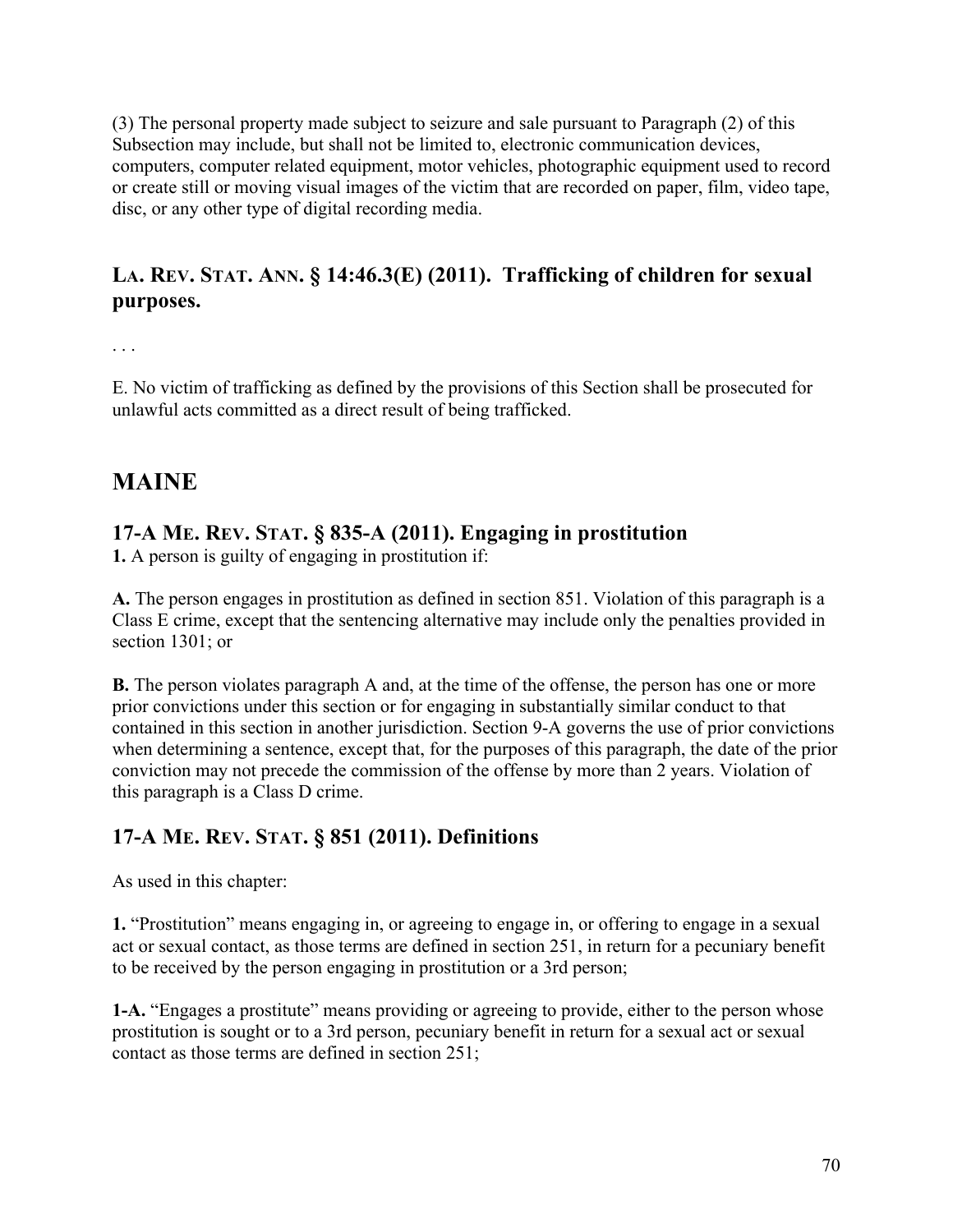**2.** "Promotes prostitution" means:

**A.** Causing or aiding another to commit or engage in prostitution, other than as a patron;

**B.** Publicly soliciting patrons for prostitution. Publicly soliciting patrons for prostitution includes, but is not limited to, an offer, made in a public place, to engage in a sexual act or sexual contact, as those terms are defined in section 251, in return for a pecuniary benefit to be received by the person making the offer or a 3rd person;

**C.** Providing persons for purposes of prostitution;

**D.** Leasing or otherwise permitting a place controlled by the defendant, alone or in association with others, to be regularly used for prostitution;

**E.** Owning, controlling, managing, supervising or otherwise operating, in association with others, a house of prostitution or a prostitution business;

**F.** Transporting a person into or within the State with the intent that such other person engage in prostitution; or

**G.** Accepting or receiving, or agreeing to accept or receive, a pecuniary benefit pursuant to an agreement or understanding with any person, other than with a patron, whereby the person participates or the person is to participate in the proceeds of prostitution.

## **17-A ME. REV. STAT. § 852 (2011). Aggravated promotion of prostitution.**

**1.** A person is guilty of aggravated promotion of prostitution if he knowingly:

**A.** Promotes prostitution by compelling a person to enter into, engage in, or remain in prostitution; or

**B.** Promotes prostitution of a person less than 18 years old.

**2.** As used in this section "compelling" includes but is not limited to:

**A.** The use of a drug or intoxicating substance to render a person incapable of controlling his conduct or appreciating its nature; and

**B.** Withholding or threatening to withhold a narcotic drug or alcoholic liquor from a drug or alcohol-dependent person. A "drug or alcohol-dependent person" is one who is using narcotic drugs or alcoholic liquor and who is in a state of psychic or physical dependence or both, arising from the use of the drug or alcohol on a continuing basis.

**3.** Aggravated promotion of prostitution is a Class B crime.

## **17-A ME. REV. STAT. § 282 (2011). Sexual exploitation of minor**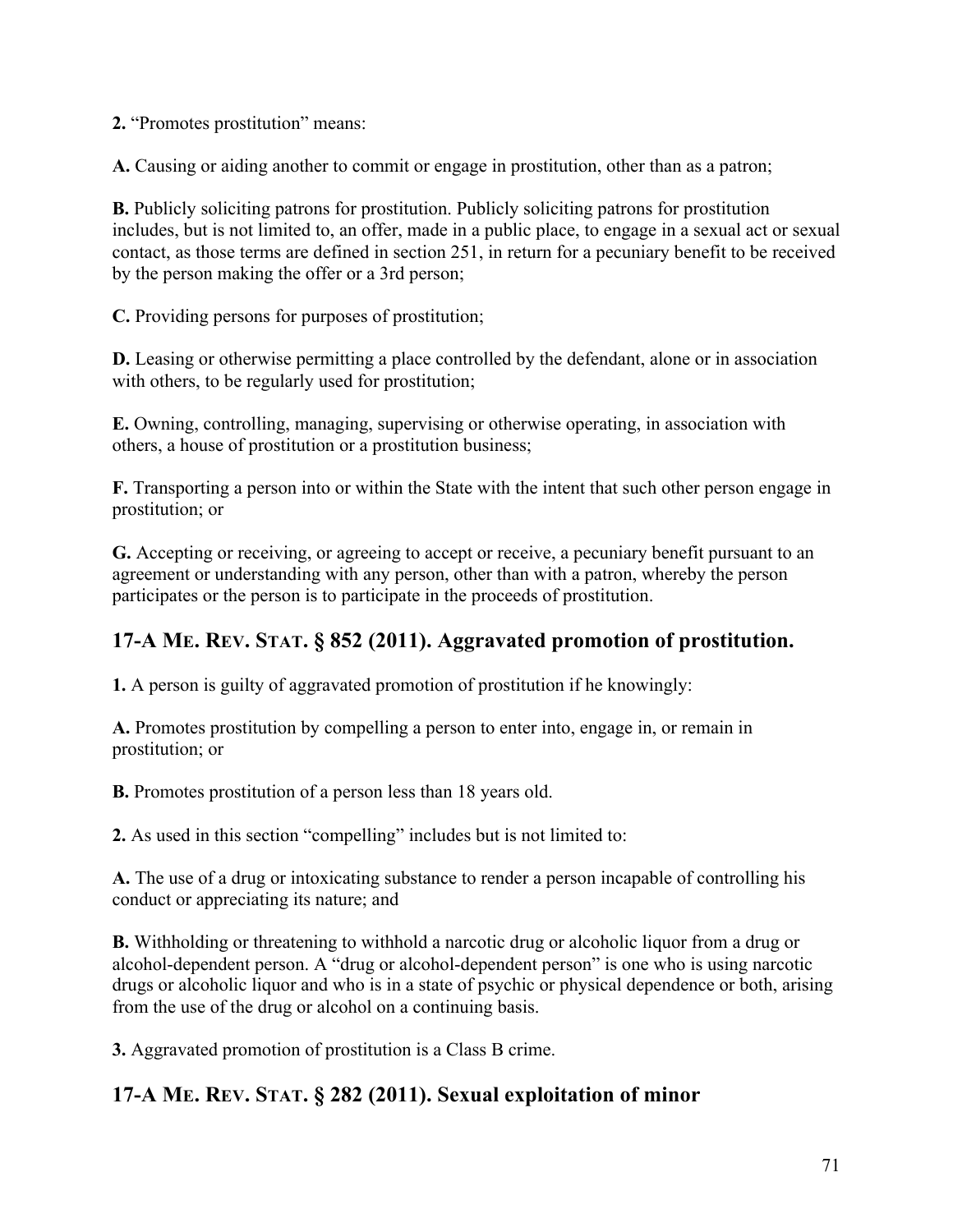**1.** A person is guilty of sexual exploitation of a minor if:

**A.** Knowing or intending that the conduct will be photographed, the person intentionally or knowingly employs, solicits, entices, persuades, uses or compels another person, not that person's spouse, who is in fact a minor, to engage in sexually explicit conduct. Violation of this paragraph is a Class B crime;

**B.** The person violates paragraph A and, at the time of the offense, the person has one or more prior convictions under this section or for engaging in substantially similar conduct to that contained in this section in another jurisdiction. Violation of this paragraph is a Class A crime;

**C.** The person violates paragraph A and the minor has not in fact attained 12 years of age. Violation of this paragraph is a Class A crime;

**D.** Being a parent, legal guardian or other person having care or custody of another person who is in fact a minor, that person knowingly or intentionally permits that minor to engage in sexually explicit conduct, knowing or intending that the conduct will be photographed. Violation of this paragraph is a Class B crime;

**E.** The person violates paragraph D and, at the time of the offense, the person has one or more prior convictions under this section or for engaging in substantially similar conduct to that contained in this section in another jurisdiction. Violation of this paragraph is a Class A crime; or

**F.** The person violates paragraph D and the minor has not in fact attained 12 years of age. Violation of this paragraph is a Class A crime.

**2.** The following mandatory minimum terms of imprisonment apply to sexual exploitation of a minor.

**A.** A court shall impose upon a person convicted under subsection 1, paragraph A or D a sentencing alternative involving a term of imprisonment of at least 5 years.

**B.** A court shall impose upon a person convicted under subsection 1, paragraph B or E a sentencing alternative involving a term of imprisonment of at least 10 years.

The court may not suspend a minimum term of imprisonment imposed under this section unless it sets forth in detail, in writing, the reasons for suspending the sentence. The court shall consider the nature and circumstances of the crime, the physical and mental well-being of the minor and the history and character of the defendant and may only suspend the minimum term if the court is of the opinion that the exceptional features of the case justify the imposition of another sentence. Section 9-A governs the use of prior convictions when determining a sentence.

# **MARYLAND**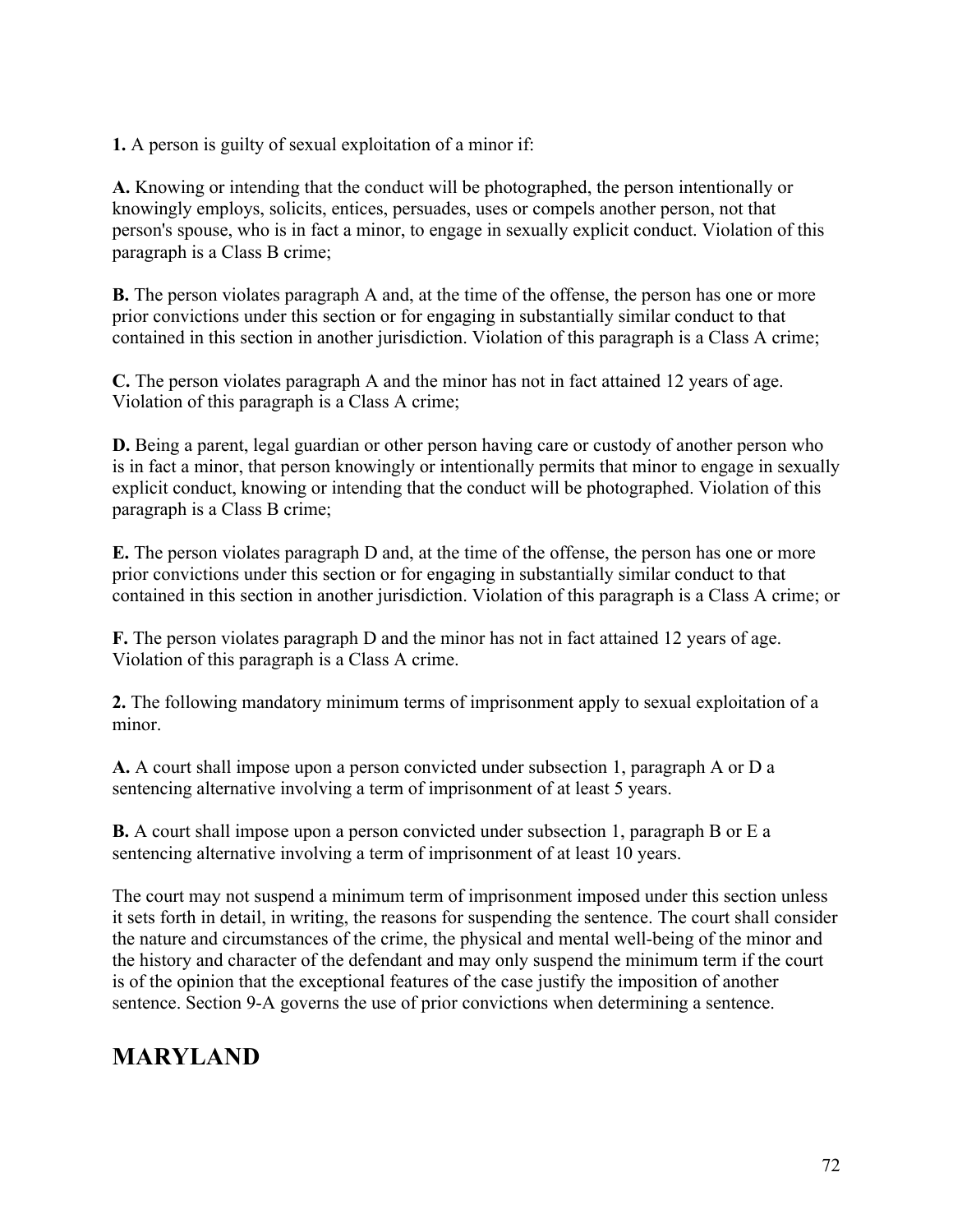## **MD. CODE ANN. Crim. Law § 11-306 (2011). House of Prostitution**

Prohibited

(a) A person may not knowingly:

(1) engage in prostitution or assignation by any means;

(2) keep, set up, occupy, maintain, or operate a building, structure, or conveyance for prostitution or assignation;

(3) allow a building, structure, or conveyance owned or under the person's control to be used for prostitution or assignation;

(4) allow or agree to allow a person into a building, structure, or conveyance for prostitution or assignation; or

(5) procure or solicit or offer to procure or solicit for prostitution or assignation.

Penalty

(b) A person who violates this section is guilty of a misdemeanor and on conviction is subject to imprisonment not exceeding 1 year or a fine not exceeding \$500 or both.

## **MD. CODE ANN. Crim. Law § 11-301 (2011). Definitions**

In general

(a) In this subtitle the following words have the meanings indicated.

Assignation

(b) "Assignation" means the making of an appointment or engagement for prostitution or any act in furtherance of the appointment or engagement.

**Prostitution** 

(c) "Prostitution" means the performance of a sexual act, sexual contact, or vaginal intercourse for hire.

Sexual act

(d) "Sexual act" has the meaning stated in § 3-301 of this article.

Sexual contact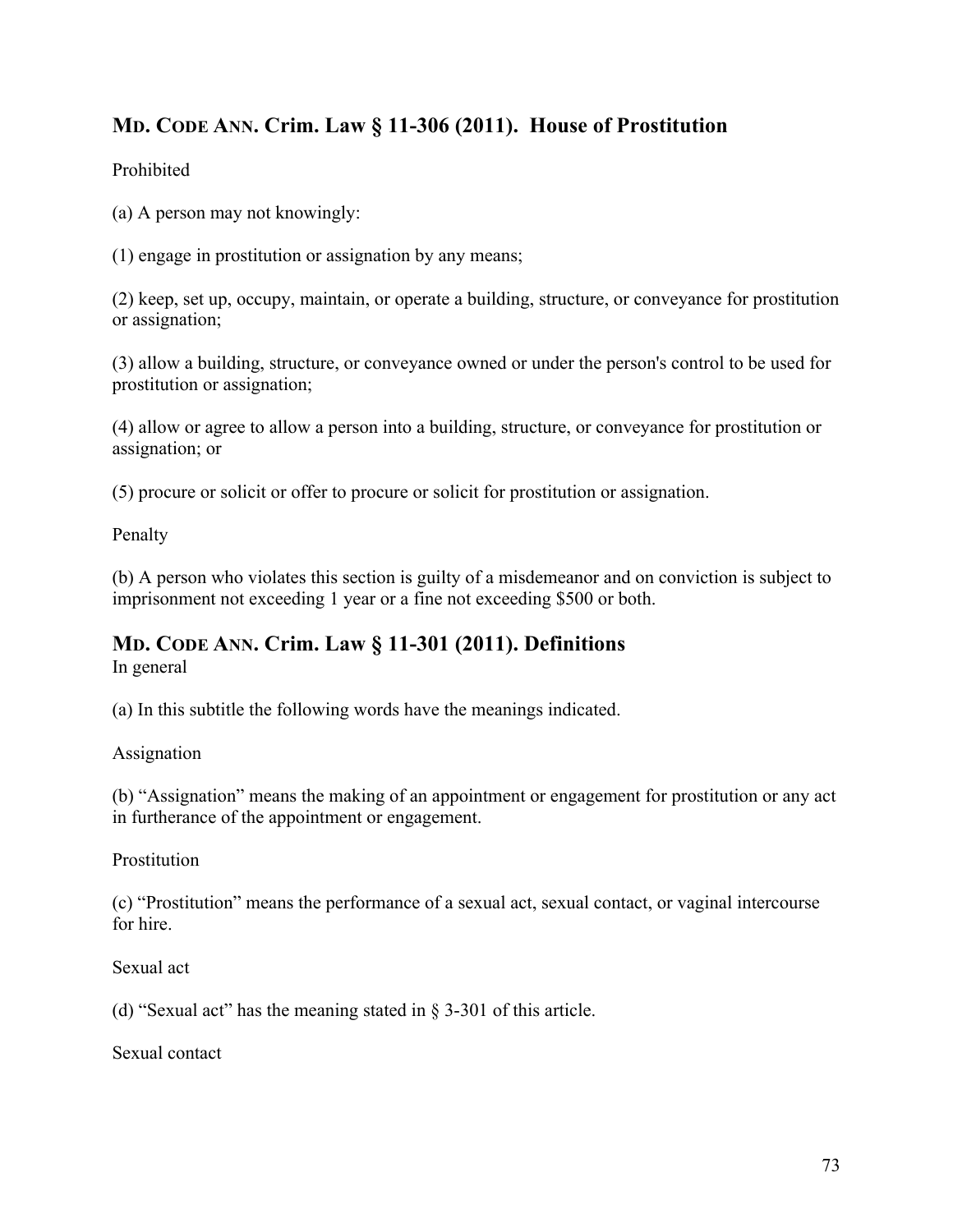(e) "Sexual contact" has the meaning stated in § 3-301 of this article.

Sexually explicit performance

(f) "Sexually explicit performance" means a public or private, live, photographed, recorded, or videotaped act or show in which the performer is wholly or partially nude, and which is intended to sexually arouse or appeal to the prurient interest of patrons or viewers.

Solicit

(g) "Solicit" means urging, advising, inducing, encouraging, requesting, or commanding another.

Vaginal intercourse

(h) "Vaginal intercourse" has the meaning stated in § 3-301 of this article.

## **MD. CODE ANN. Crim. Law § 11-305 (2010). Abduction of child under 16.**

Prohibited

(a) For purposes of prostitution or committing a crime under Title 3, Subtitle 3 of this article, a person may not:

(1) persuade or entice or aid in the persuasion or enticement of an individual under the age of 16 years from the individual's home or from the custody of the individual's parent or guardian; or

(2) knowingly secrete or harbor or aid in the secreting or harboring of an individual under the age of 16 years who has been persuaded or enticed in the manner described in item (1) of this subsection.

Penalty

(b) A person who violates this section is guilty of a misdemeanor and on conviction is subject to imprisonment not exceeding 10 years or a fine not exceeding \$5,000 or both.

Statute of limitations and in banc review

(c) A person who violates this section is subject to  $\S$  5-106(b) of the Courts Article.

## **MD. CODE ANN. Crim. Law § 3-324 (2011). Sexual solicitation of minors**

Definitions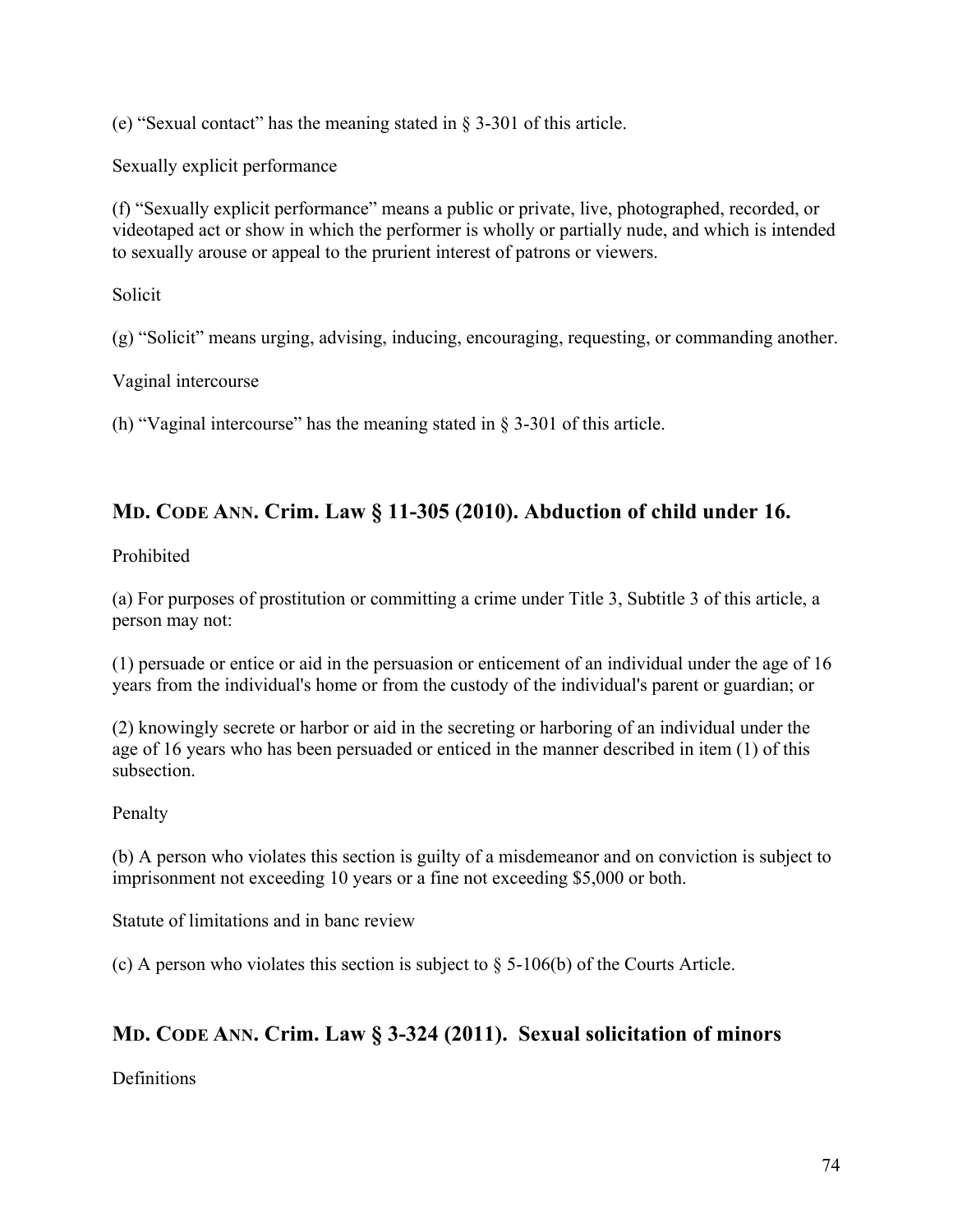(a) In this section, "solicit" means to command, authorize, urge, entice, request, or advise a person by any means, including:

(1) in person;

(2) through an agent or agency;

(3) over the telephone;

(4) through any print medium;

(5) by mail;

(6) by computer or Internet; or

(7) by any other electronic means.

Prohibited

(b) A person may not, with the intent to commit a violation of § 3-304, § 3-306, or § 3-307 of this subtitle or  $\S$  11-304,  $\S$  11-305, or  $\S$  11-306 of this article, knowingly solicit a minor, or a law enforcement officer posing as a minor, to engage in activities that would be unlawful for the person to engage in under § 3-304, § 3-306, or § 3-307 of this subtitle or § 11-304, § 11-305, or § 11-306 of this article.

**Jurisdiction** 

(c) A violation of this section is considered to be committed in the State for purposes of determining jurisdiction if the solicitation:

(1) originated in the State; or

(2) is received in the State.

Penalty

(d) A person who violates this section is guilty of a felony and on conviction is subject to imprisonment not exceeding 10 years or a fine not exceeding \$25,000 or both.

## **MASSACHUSETTS**

**MASS. ANN. LAWS ch. 272, § 53A (2011). Engaging in Sexual Conduct for Fee; Payors and Payees; Penalties.**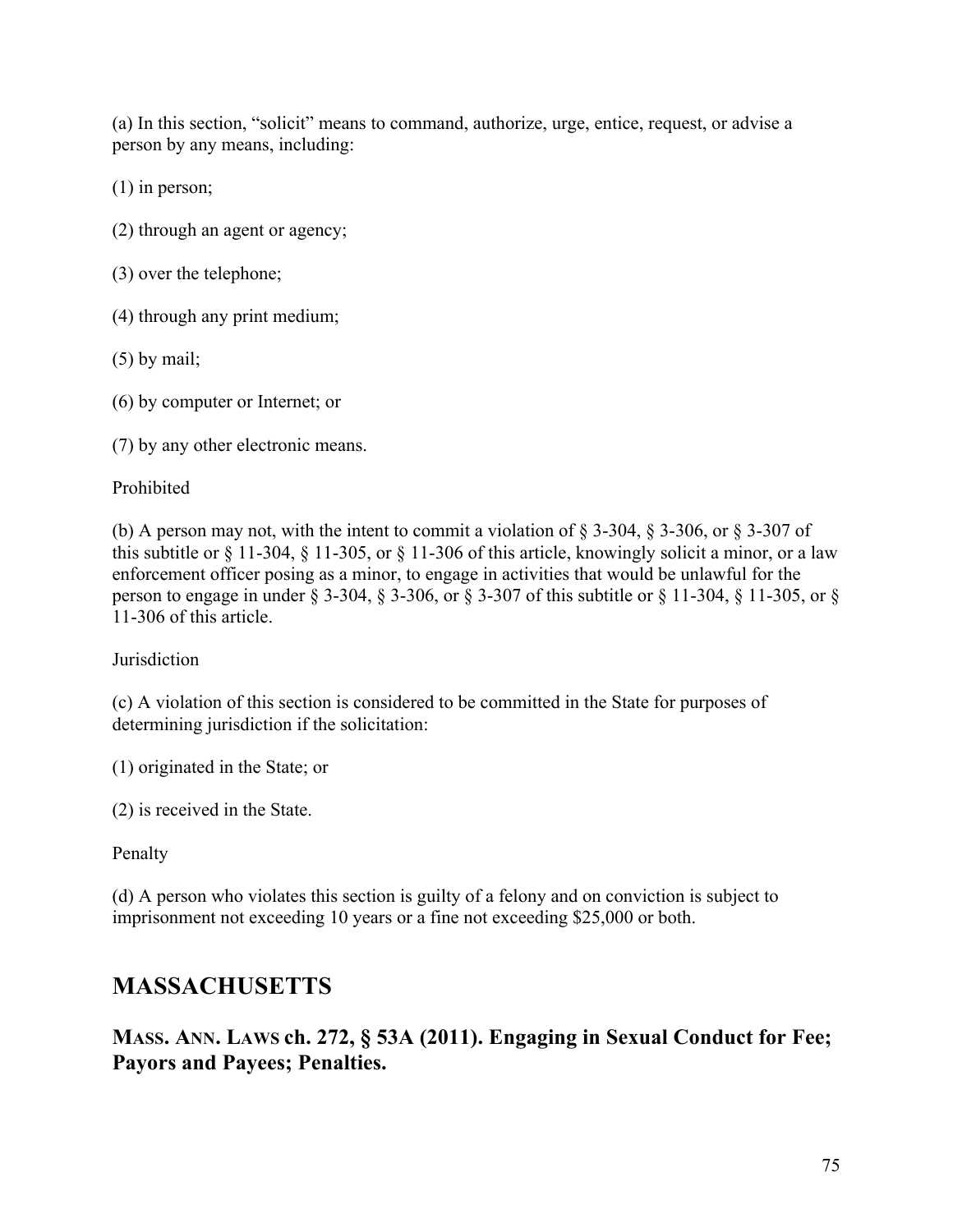(a) Whoever engages, agrees to engage or offers to engage in sexual conduct with another person in return for a fee, shall be punished by imprisonment in the house of correction for not more than 1 year or by a fine of not more than \$500, or by both such imprisonment and fine, whether such sexual conduct occurs or not.

(b) Whoever pays, agrees to pay or offers to pay another person to engage in sexual conduct, or to agree to engage in sexual conduct with another person, shall be punished by imprisonment in the house of correction for not more than 2 and one-half years or by a fine of not less than \$1,000 and not more than \$5,000, or by both such imprisonment and fine, whether such sexual conduct occurs or not.

(c) Whoever pays, agrees to pay or offers to pay any person with the intent to engage in sexual conduct with a child under the age of 18, or whoever is paid, agrees to pay or agrees that a third person be paid in return for aiding a person who intends to engage in sexual conduct with a child under the age of 18, shall be punished by imprisonment in the state prison for not more than 10 years, or in the house of correction for not more than 2 and one-half years and by a fine of not less than \$3,000 and not more than \$10,000, or by both such imprisonment and fine, whether such sexual conduct occurs or not; provided, however, that a prosecution commenced under this section shall not be continued without a finding or placed on file.

### **MASS. ANN. LAWS ch. 272, § 53 (2011). Penalty for certain offenses**

(a) Common night walkers, common street walkers, both male and female, persons who with offensive and disorderly acts or language accost or annoy persons of the opposite sex, lewd, wanton and lascivious persons in speech or behavior, keepers of noisy and disorderly houses, and persons guilty of indecent exposure shall be punished by imprisonment in a jail or house of correction for not more than 6 months, or by a fine of not more than \$200, or by both such fine and imprisonment.

(b) Disorderly persons and disturbers of the peace, for the first offense, shall be punished by a fine of not more than \$150. On a second or subsequent offense, such person shall be punished by imprisonment in a jail or house of correction for not more than 6 months, or by a fine of not more than \$200, or by both such fine and imprisonment.

### **MASS. ANN. LAWS ch. 272, § 2 (2011). Abduction of Persons for the Purpose of Prostitution or Unlawful Sexual Intercourse.**

Whoever fraudulently and deceitfully entices or takes away a person from the house of his parent or guardian or elsewhere, for the purpose of prostitution or for the purpose of unlawful sexual intercourse, and whoever aids and assists in such abduction for such purpose, shall be punished by imprisonment in the state prison for not more than three years or in jail for not more than one year or by a fine of not more than one thousand dollars, or by both such fine and imprisonment in jail.

## **MASS. ANN. LAWS ch. 272, § 4A (2011). Promoting Child Prostitution; Mandatory Sentence.**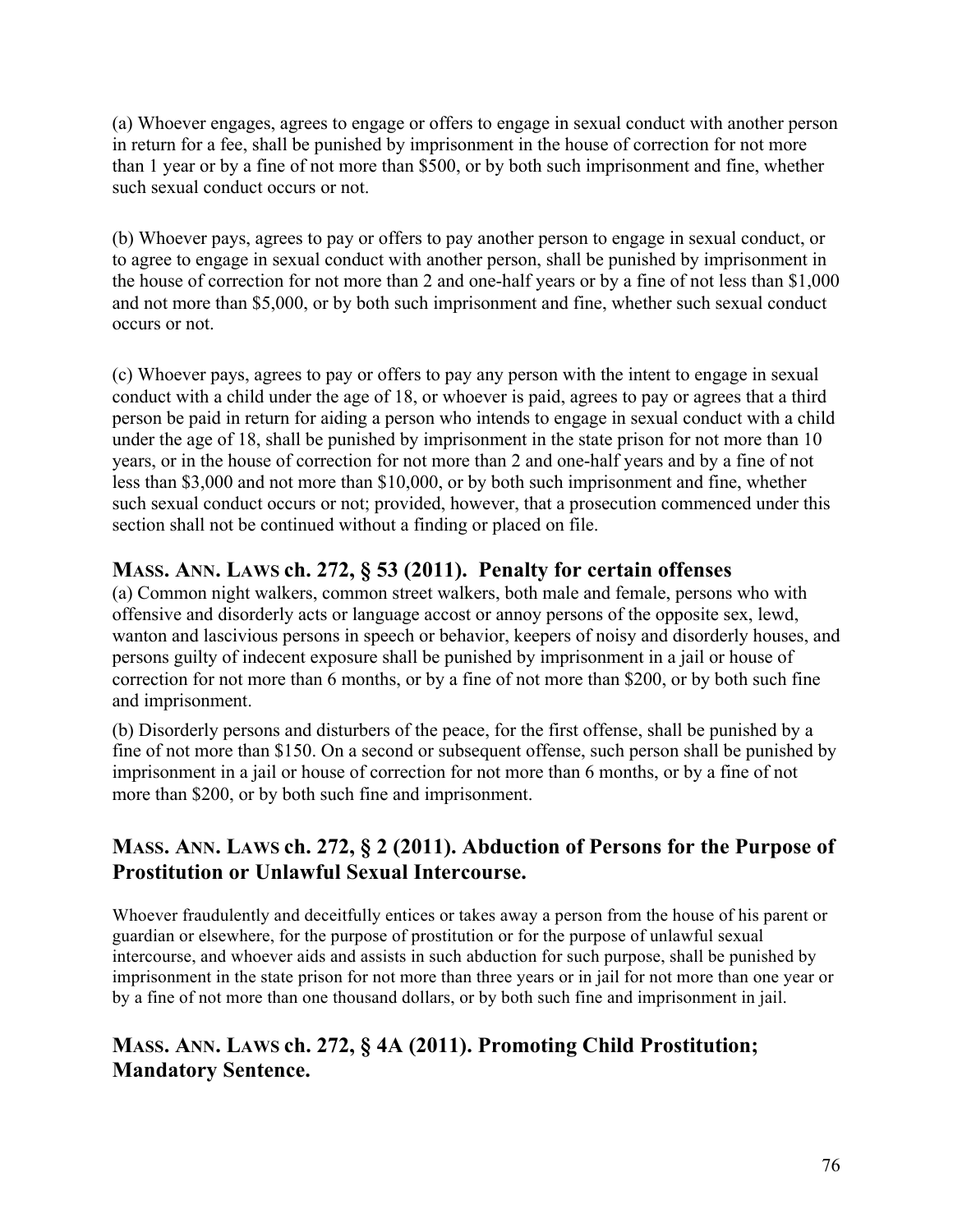Whoever induces a minor to become a prostitute, or who knowingly aids and assists in such inducement, shall be punished by imprisonment in the state prison for not more than five, nor less than three years, and by a fine of five thousand dollars. The sentence of imprisonment imposed under this section shall not be reduced to less than three years, nor suspended, nor shall any person convicted under this section be eligible for probation, parole or furlough or receive any deduction from his sentence for good conduct or otherwise until he shall have served three years of such sentence. Prosecutions commenced under this section shall not be continued without a finding nor placed on file.

## **MASS. ANN. LAWS ch. 272, § 2 (2012). Victim of human trafficking as affirmative defense to charges of common night walking or common streetwalking**

In any prosecution or juvenile delinquency proceeding of a person who is a human trafficking victim, as defined by section 20M of chapter 233, it shall be an affirmative defense to charges of engaging in common night walking or common streetwalking in violation of section 53 of chapter 272 and to a violation of section 53A of said chapter 272 that, while a human trafficking victim, such person was under duress or coerced into committing the offenses for which such person is being prosecuted or against whom juvenile delinquency proceedings have commenced.

## **MASS. ANN. LAWS ch. 119, § 39K (2012). Child welfare service needs of sexually exploited children**

(a) Notwithstanding any general or special law to the contrary, the department of children and families, in collaboration with the department of mental health and other appropriate state agencies, shall: (i) provide for the child welfare services needs of sexually exploited children including, but not limited to, services for sexually-exploited children residing in the commonwealth at the time they are taken into custody by law enforcement or are identified by the department as sexually-exploited children, for the duration of any legal or administrative proceeding in which they are either the complaining witness, defendant or the subject child; and (ii) provide appropriate services to a child reasonably believed to be a sexually exploited child in order to safeguard the child's welfare. If a child reasonably believed to be a sexually exploited child declines services or is unable or unwilling to participate in the services offered, the department or any person may file a care and protection petition under section 24. Sexually exploited children shall have access to an advocate. The advocate or a member of the multidisciplinary service team established under section 51D shall accompany the child to all court appearances and may serve as a liaison between the service providers and the court.

(b) The services that shall be provided under this section shall be available to all sexually exploited children, whether they are accessed voluntarily, through a court proceeding under this section or through a referral, which may be made by any person.

(c) In determining the need for and capacity of the services that may be provided under this section, the department of children and families shall recognize that sexually exploited youth have separate and distinct service needs according to gender and appropriate services shall be made available while ensuring that an appropriate continuum of services exists.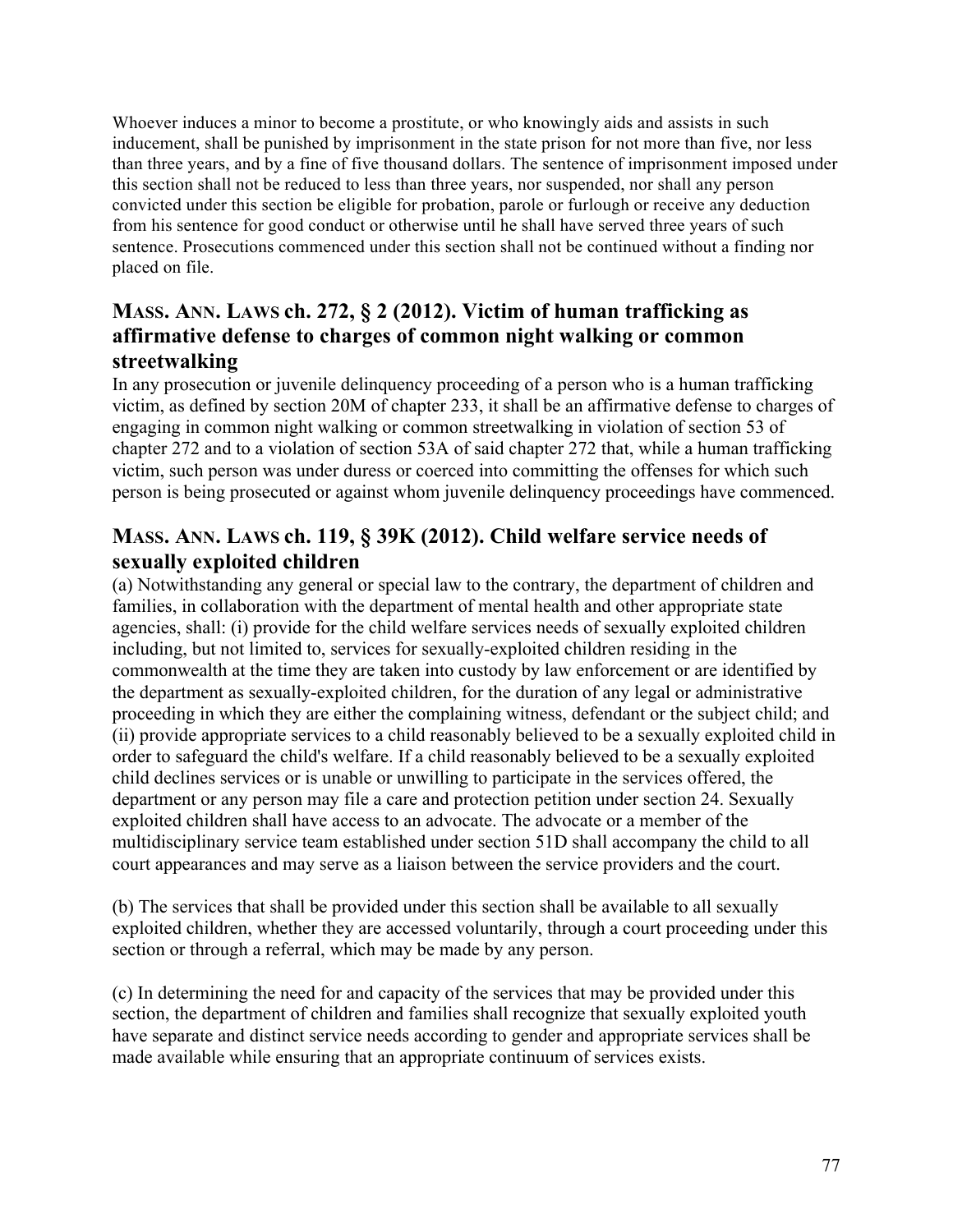(d) The commissioner of the department may, subject to appropriation, contract with nongovernmental organizations or entities with experience working with sexually exploited children to train law enforcement officials likely to encounter sexually exploited children in the course of their law enforcement duties. The training shall include, but not be limited to, awareness and compliance with the provisions of this section, identification of, access to, and the provision of services for sexually-exploited children and any other services the department deems necessary.

(e) The department may apply to the victim and witness assistance board for grants from the Victims of Human Trafficking Trust Fund, established in section 66A of chapter 10,, grants from the United States Department of Justice's Office of Juvenile Justice and Delinquency Prevention or any other federal agency, or grants from any other private source to fund the law enforcement training and services for sexually-exploited children.

(f) The department shall adopt regulations to carry out this section.

## **MASS. ANN. LAWS ch. 119, § 39L (2012). Children in violation of prohibition against common night walking or common streetwalking; petition for care and protection; appointment of guardian ad litem; stay of juvenile delinquency or criminal proceedings; failure of child to comply with requirements.**

(a) Before or after arraignment in any juvenile delinquency or criminal proceeding against a sexually exploited child alleging that such juvenile or such defendant violated the prohibition against common night walking or common streetwalking under section 53 of chapter 272 or the provisions of subsection (a) of section 53A of said chapter 272, there shall be a presumption that a care and protection petition on behalf of such child, or a child in need of services petition under section 39E, shall be filed. Any person, including the juvenile, may file a care and protection petition on behalf of such child, including a petition for emergency commitment under section 24, or a parent or a police officer may file a child in need of services petition under section 39E.

(b) The court may appoint a guardian ad litem and shall hold a hearing on such petition. The court may allow a reasonable delay in the proceedings, including any arraignment, to consider the petition. The necessary findings of fact to support the court's decision shall be reduced to writing and made part of the court record.

(c) Upon a motion by a party to the juvenile delinquency or criminal proceeding or by a guardian ad litem, unless the district attorney or the attorney general objects, and upon a finding that a child alleged to be a juvenile delinquent by reason of violating section 53 of chapter 272 or subsection (a) of section 53A of said chapter 272 is a child in need of care and protection or a child in need of services, the court shall, if arraignment has not yet occurred, indefinitely stay arraignment and place the proceeding on file. If the court finds that the child has failed to substantially comply with the requirements of services or that the child's welfare or safety so requires, the court may remove the proceeding from file, arraign the child and restore the delinquency or criminal complaint to the docket for trial or further proceedings in accordance with the regular course of such proceedings. If arraignment has already occurred, unless the district attorney or the attorney general objects, the court shall place the child on pretrial probation under section 87 of chapter 276. If appropriate, the conditions of such probation shall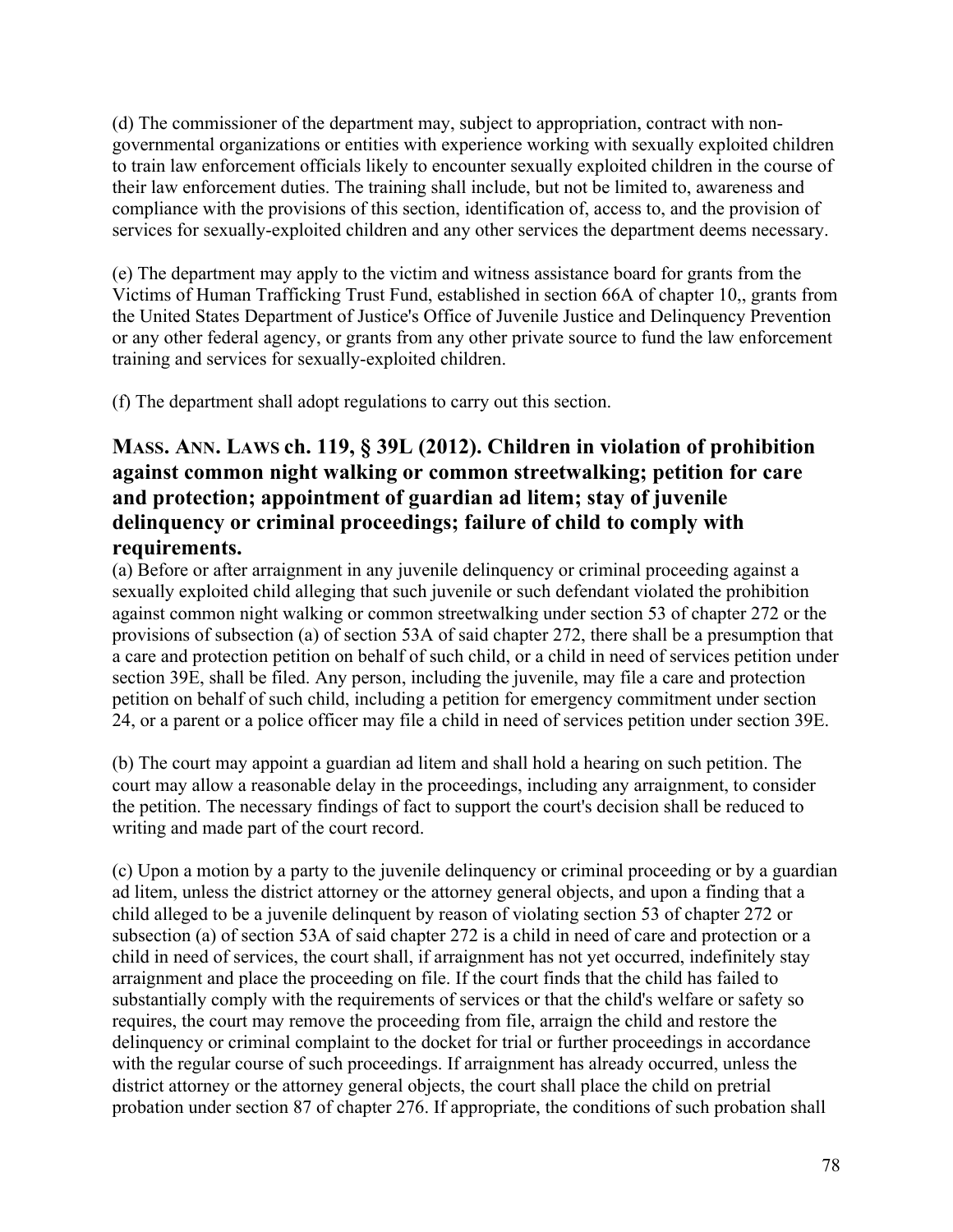include, but not be limited to, requiring the child to substantially comply with all lawful orders of the court, including orders relating to any care and protection or child in need of services proceeding, and the child shall also comply with the guidance and services of the department or any designated non-governmental service provider. If the child fails to substantially comply with the conditions of probation or if the child's welfare or safety so requires, the court may in its discretion restore the delinquency or criminal complaint to the docket for trial or further proceedings in accordance with the regular course of such proceedings.

## **MICHIGAN**

### **MICH. COMP. LAWS § 750.448 (2011). Soliciting and accosting**

Sec. 448. A person 16 years of age or older who accosts, solicits, or invites another person in a public place or in or from a building or vehicle, by word, gesture, or any other means, to commit prostitution or to do any other lewd or immoral act, is guilty of a crime punishable as provided in section 451

## **MICH. COMP. LAWS § 750.13 (2011). Enticing away female under 16; felony, penalty.**

Sec. 13. Enticing away female under 16 years for purpose of marriage, etc.--Any person who shall take or entice away any female under the age of 16 years, from her father, mother, guardian, or other person having the legal charge of her person, without their consent, either for the purpose of prostitution, concubinage, sexual intercourse or marriage, shall be guilty of a felony, punishable by imprisonment in the state prison not more than 10 years.

## **MINNESOTA**

#### **MINN. STAT. § 609.324 (2011). Patrons, prostitutes, and individuals housing individuals engaged in prostitution; penalties.**

**Subdivision 1. Engaging in, hiring, or agreeing to hire minor to engage in prostitution; penalties.** (a) Whoever intentionally does any of the following may be sentenced to imprisonment for not more than 20 years or to payment of a fine of not more than \$40,000, or both:

(1) engages in prostitution with an individual under the age of 13 years; or

(2) hires or offers or agrees to hire an individual under the age of 13 years to engage in sexual penetration or sexual contact.

(b) Whoever intentionally does any of the following may be sentenced to imprisonment for not more than ten years or to payment of a fine of not more than \$20,000, or both: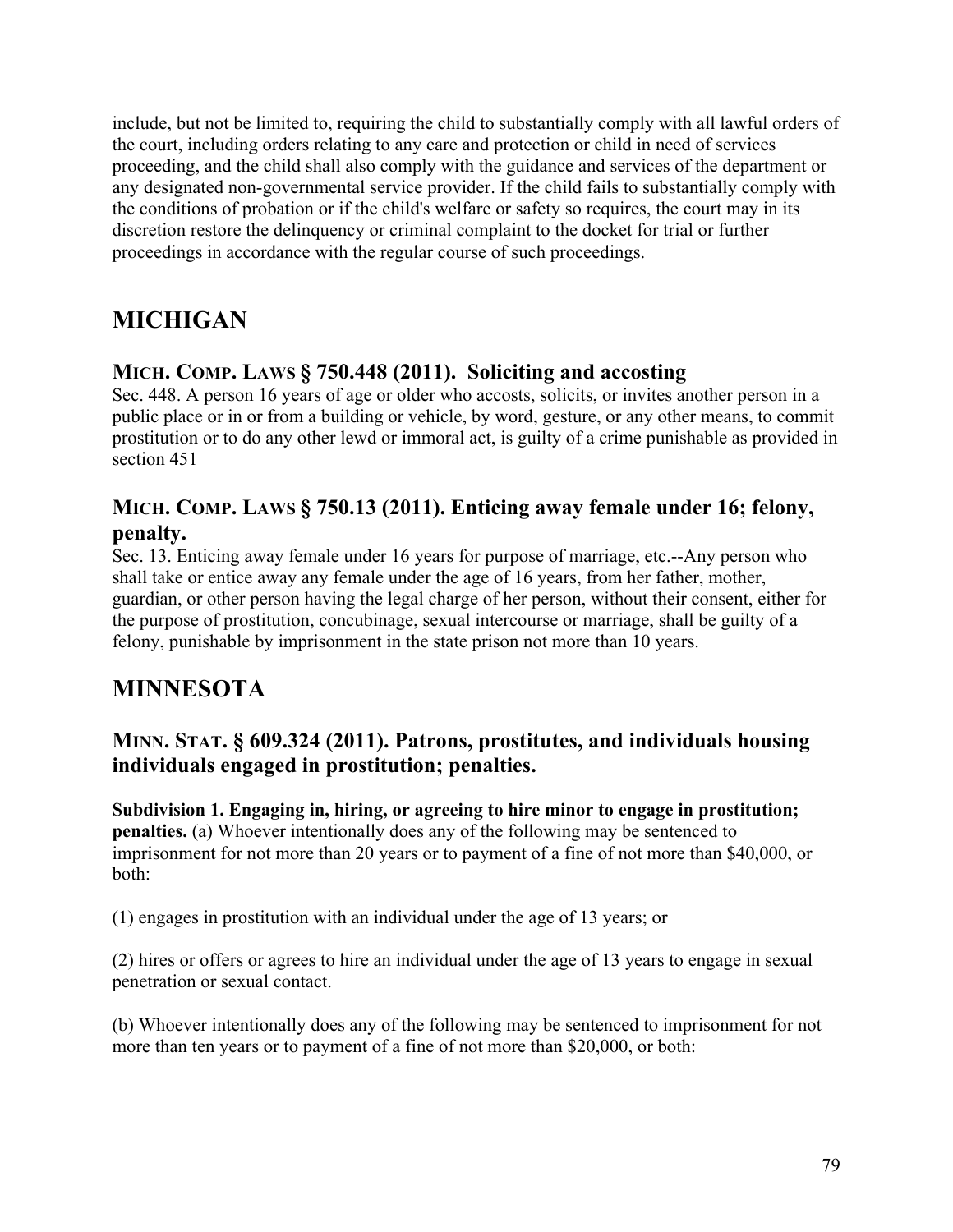(1) engages in prostitution with an individual under the age of 16 years but at least 13 years; or

(2) hires or offers or agrees to hire an individual under the age of 16 years but at least 13 years to engage in sexual penetration or sexual contact.

(c) Whoever intentionally does any of the following may be sentenced to imprisonment for not more than five years or to payment of a fine of not more than \$10,000, or both:

(1) engages in prostitution with an individual under the age of 18 years but at least 16 years; or

(2) hires or offers or agrees to hire an individual under the age of 18 years but at least 16 years to engage in sexual penetration or sexual contact.

**Subd. 1a. Housing unrelated minor engaged in prostitution; penalties.** Any person, other than one related by blood, adoption, or marriage to the minor, who permits a minor to reside, temporarily or permanently, in the person's dwelling without the consent of the minor's parents or guardian, knowing or having reason to know that the minor is engaging in prostitution may be sentenced to imprisonment for not more than one year or to payment of a fine of not more than \$3,000, or both; except that, this subdivision does not apply to residential placements made, sanctioned, or supervised by a public or private social service agency.

**Subd. 2. Prostitution in public place; penalty for patrons.** Whoever, while acting as a patron, intentionally does any of the following while in a public place is guilty of a gross misdemeanor:

(1) engages in prostitution with an individual 18 years of age or older; or

(2) hires, offers to hire, or agrees to hire an individual 18 years of age or older to engage in sexual penetration or sexual contact.

Except as otherwise provided in subdivision 4, a person who is convicted of violating this subdivision must, at a minimum, be sentenced to pay a fine of at least \$1,500.

**Subd. 3. General prostitution crimes; penalties for patrons.** (a) Whoever, while acting as a patron, intentionally does any of the following is guilty of a misdemeanor:

(1) engages in prostitution with an individual 18 years of age or older; or

(2) hires, offers to hire, or agrees to hire an individual 18 years of age or older to engage in sexual penetration or sexual contact. Except as otherwise provided in subdivision 4, a person who is convicted of violating this paragraph must, at a minimum, be sentenced to pay a fine of at least \$500.

(b) Whoever violates the provisions of this subdivision within two years of a previous prostitution conviction for violating this section or section 609.322 is guilty of a gross misdemeanor. Except as otherwise provided in subdivision 4, a person who is convicted of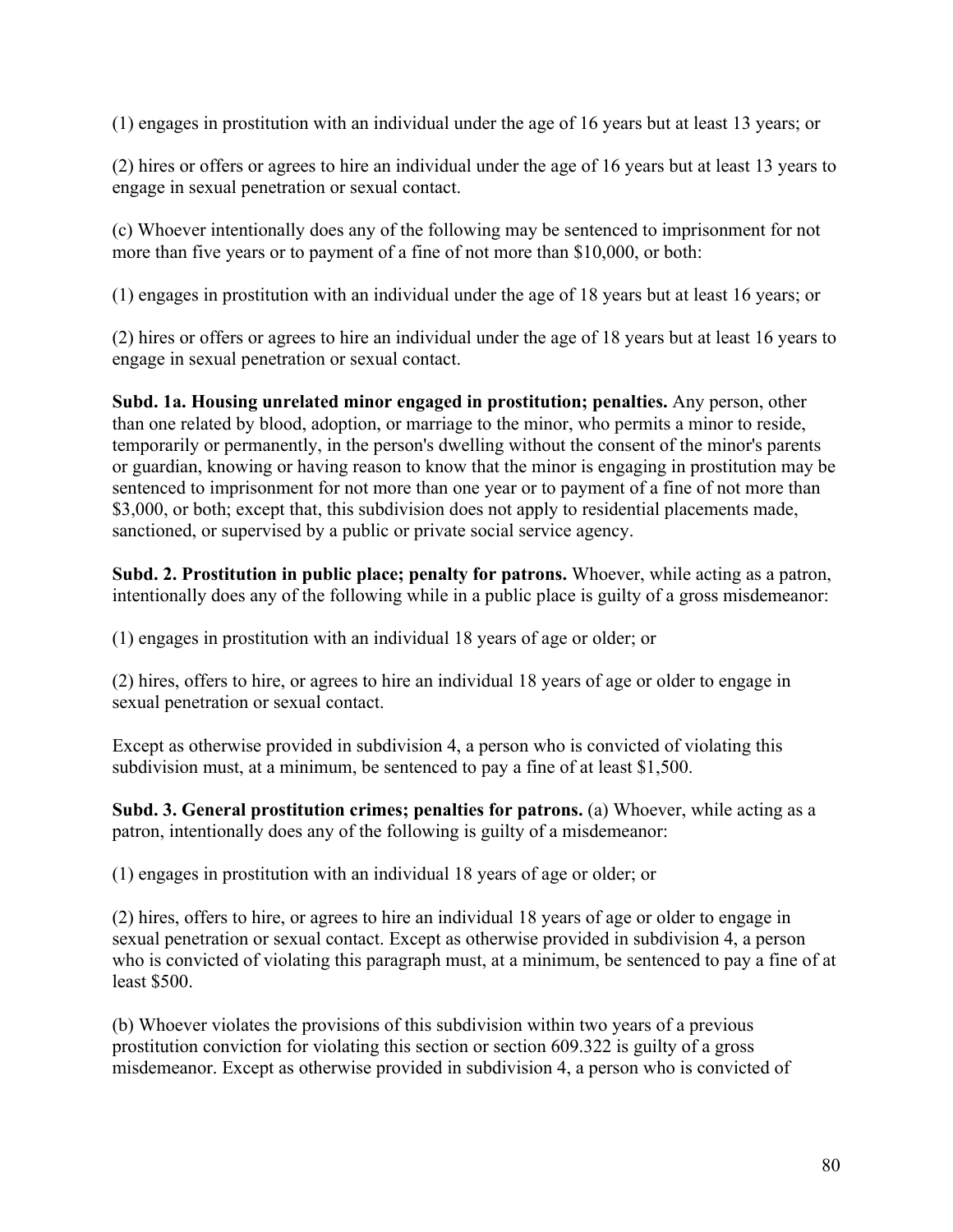violating this paragraph must, at a minimum, be sentenced as follows:

(1) to pay a fine of at least \$1,500; and

(2) to serve 20 hours of community work service.

The court may waive the mandatory community work service if it makes specific, written findings that the community work service is not feasible or appropriate under the circumstances of the case.

**Subd. 4. Community service in lieu of minimum fine.** The court may order a person convicted of violating subdivision 2 or 3 to perform community work service in lieu of all or a portion of the minimum fine required under those subdivisions if the court makes specific, written findings that the convicted person is indigent or that payment of the fine would create undue hardship for the convicted person or that person's immediate family. Community work service ordered under this subdivision is in addition to any mandatory community work service ordered under subdivision 3.

**Subd. 5. Use of motor vehicle to patronize prostitutes; driving record notation.** (a) When a court sentences a person convicted of violating this section while acting as a patron, the court shall determine whether the person used a motor vehicle during the commission of the offense and whether the person has previously been convicted of violating this section or section 609.322. If the court finds that the person used a motor vehicle during the commission of the offense, it shall forward its finding along with an indication of whether the person has previously been convicted of a prostitution offense to the commissioner of public safety who shall record the finding on the person's driving record. Except as provided in paragraph (b), the finding is classified as private data on individuals, as defined in section 13.02, subdivision 12, but is accessible for law enforcement purposes.

(b) If the person has previously been convicted of a violation of this section or section 609.322, the finding is public data.

**Subd. 6. Prostitution in public place; penalty for prostitutes.** Whoever, while acting as a prostitute, intentionally does any of the following while in a public place is guilty of a gross misdemeanor:

(1) engages in prostitution with an individual 18 years of age or older; or

(2) is hired, offers to be hired, or agrees to be hired by an individual 18 years of age or older to engage in sexual penetration or sexual contact.

**Subd. 7. General prostitution crimes; penalties for prostitutes.** (a) Whoever, while acting as a prostitute, intentionally does any of the following is guilty of a misdemeanor:

(1) engages in prostitution with an individual 18 years of age or older; or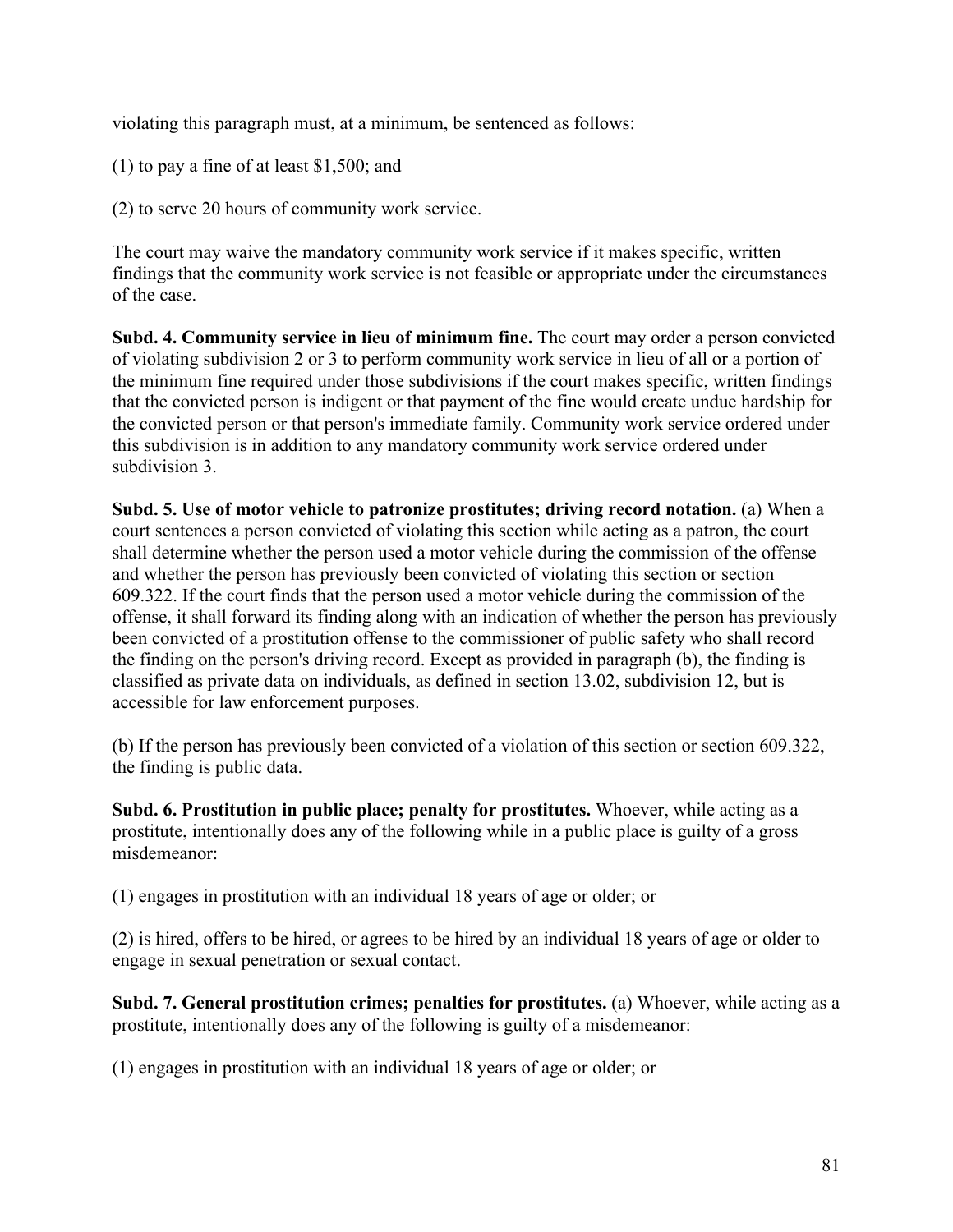(2) is hired, offers to be hired, or agrees to be hired by an individual 18 years of age or older to engage in sexual penetration or sexual contact.

(b) Whoever violates the provisions of this subdivision within two years of a previous prostitution conviction for violating this section or section 609.322 is guilty of a gross misdemeanor.

#### **MINN. STAT. § 609.3243 (2011). Loitering with intent to participate in Prostitution**

A person who loiters in a public place with intent to participate in prostitution is guilty of a misdemeanor.

#### **MINN. STAT. § 609.321 (2011). Prostitution; Definitions**

**Subdivision 1. Scope.** For the purposes of sections 609.321 to 609.325, the following terms have the meanings given.

**Subd. 2. Business of prostitution.** "Business of prostitution" means any arrangement between or organization of two or more persons, acting other than as prostitutes or patrons, who commit acts punishable under sections 609.321 to 609.324.

Subd. 3. Repealed by Laws 1998, c. 367, art. 2, § 33.

**Subd. 4. Patron.** "Patron" means an individual who engages in prostitution by hiring, offering to hire, or agreeing to hire another individual to engage in sexual penetration or sexual contact.

**Subd. 5. Place of prostitution.** "Place of prostitution" means a house or other place where prostitution is practiced.

Subd. 6. Repealed by Laws 1998, c. 367, art. 2, § 33.

**Subd. 7. Promotes the prostitution of an individual.** "Promotes the prostitution of an individual" means any of the following wherein the person knowingly:

(1) solicits or procures patrons for a prostitute;

(2) provides, leases or otherwise permits premises or facilities owned or controlled by the person to aid the prostitution of an individual;

(3) owns, manages, supervises, controls, keeps or operates, either alone or with others, a place of prostitution to aid the prostitution of an individual;

(4) owns, manages, supervises, controls, operates, institutes, aids or facilitates, either alone or with others, a business of prostitution to aid the prostitution of an individual;

(5) admits a patron to a place of prostitution to aid the prostitution of an individual; or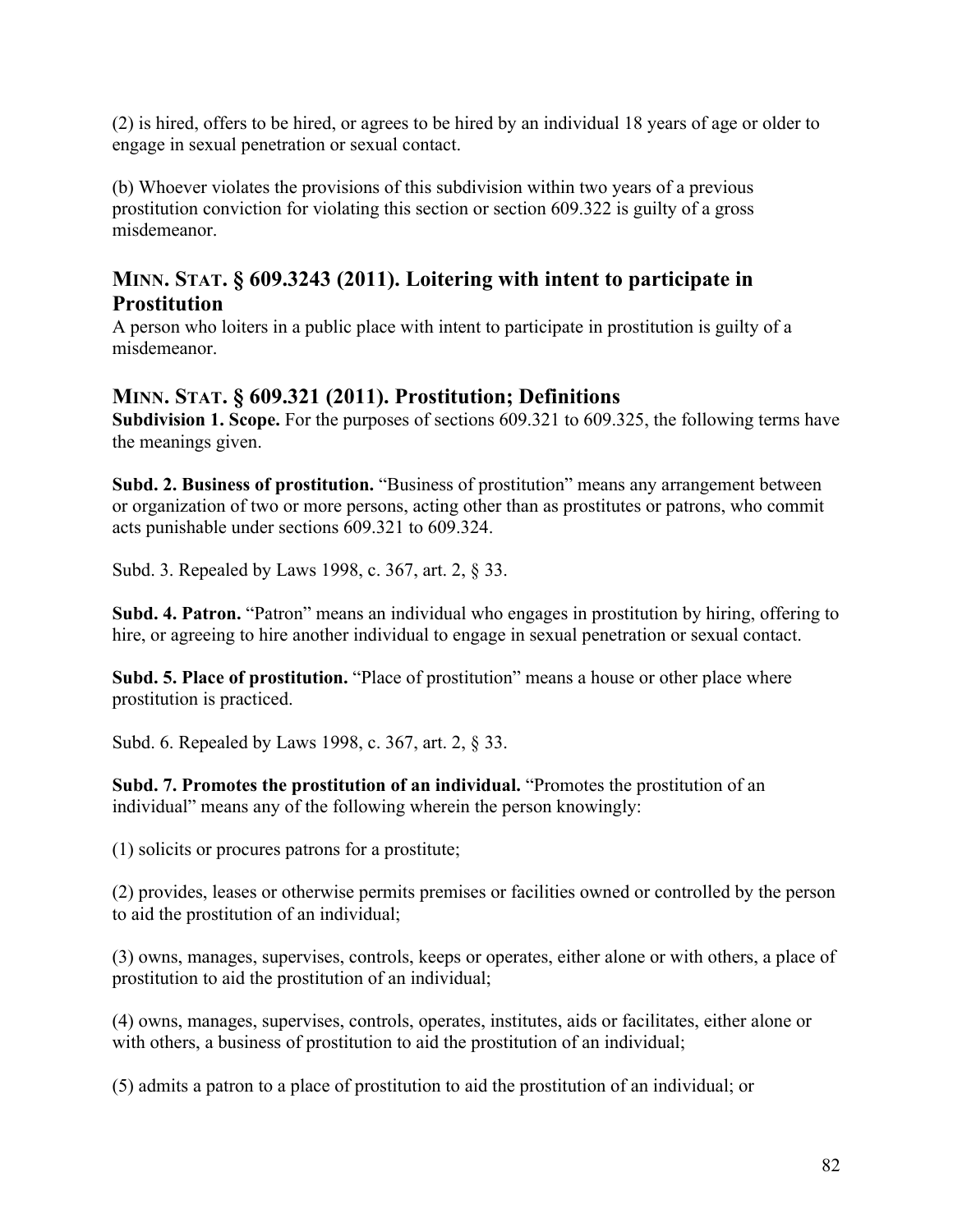(6) transports an individual from one point within this state to another point either within or without this state, or brings an individual into this state to aid the prostitution of the individual.

**Subd. 7a. Sex trafficking.** "Sex trafficking" means:

(1) receiving, recruiting, enticing, harboring, providing, or obtaining by any means an individual to aid in the prostitution of the individual; or

(2) receiving profit or anything of value, knowing or having reason to know it is derived from an act described in clause (1).

**Subd. 7b. Sex trafficking victim.** "Sex trafficking victim" means a person subjected to the practices in subdivision 7a.

**Subd. 8. Prostitute.** "Prostitute" means an individual who engages in prostitution by being hired, offering to be hired, or agreeing to be hired by another individual to engage in sexual penetration or sexual contact.

**Subd. 9. Prostitution.** "Prostitution" means hiring, offering to hire, or agreeing to hire another individual to engage in sexual penetration or sexual contact, or being hired, offering to be hired, or agreeing to be hired by another individual to engage in sexual penetration or sexual contact.

**Subd. 10. Sexual contact.** "Sexual contact" means any of the following acts, if the acts can reasonably be construed as being for the purpose of satisfying the actor's sexual impulses:

(i) the intentional touching by an individual of a prostitute's intimate parts; or

(ii) the intentional touching by a prostitute of another individual's intimate parts.

**Subd. 11. Sexual penetration.** "Sexual penetration" means any of the following acts, if for the purpose of satisfying sexual impulses: sexual intercourse, cunnilingus, fellatio, anal intercourse, or any intrusion however slight into the genital or anal openings of an individual's body by any part of another individual's body or any object used for the purpose of satisfying sexual impulses. Emission of semen is not necessary.

**Subd. 12. Public place.** A "public place" means a public street or sidewalk, a pedestrian skyway system as defined in section 469.125, subdivision 4, a hotel, motel, steam room, sauna, massage parlor, shopping mall and other public shopping areas, or other place of public accommodation, a place licensed to sell intoxicating liquor, wine, nonintoxicating malt beverages, or food, or a motor vehicle located on a public street, alley, or parking lot ordinarily used by or available to the public though not used as a matter of right and a driveway connecting such a parking lot with a street or highway.

**Subd. 13. Place of public accommodation.** "Place of public accommodation" means a business, accommodation, refreshment, entertainment, recreation, or transportation facility of any kind, whether licensed or not, whose goods, services, facilities, privileges, advantages, or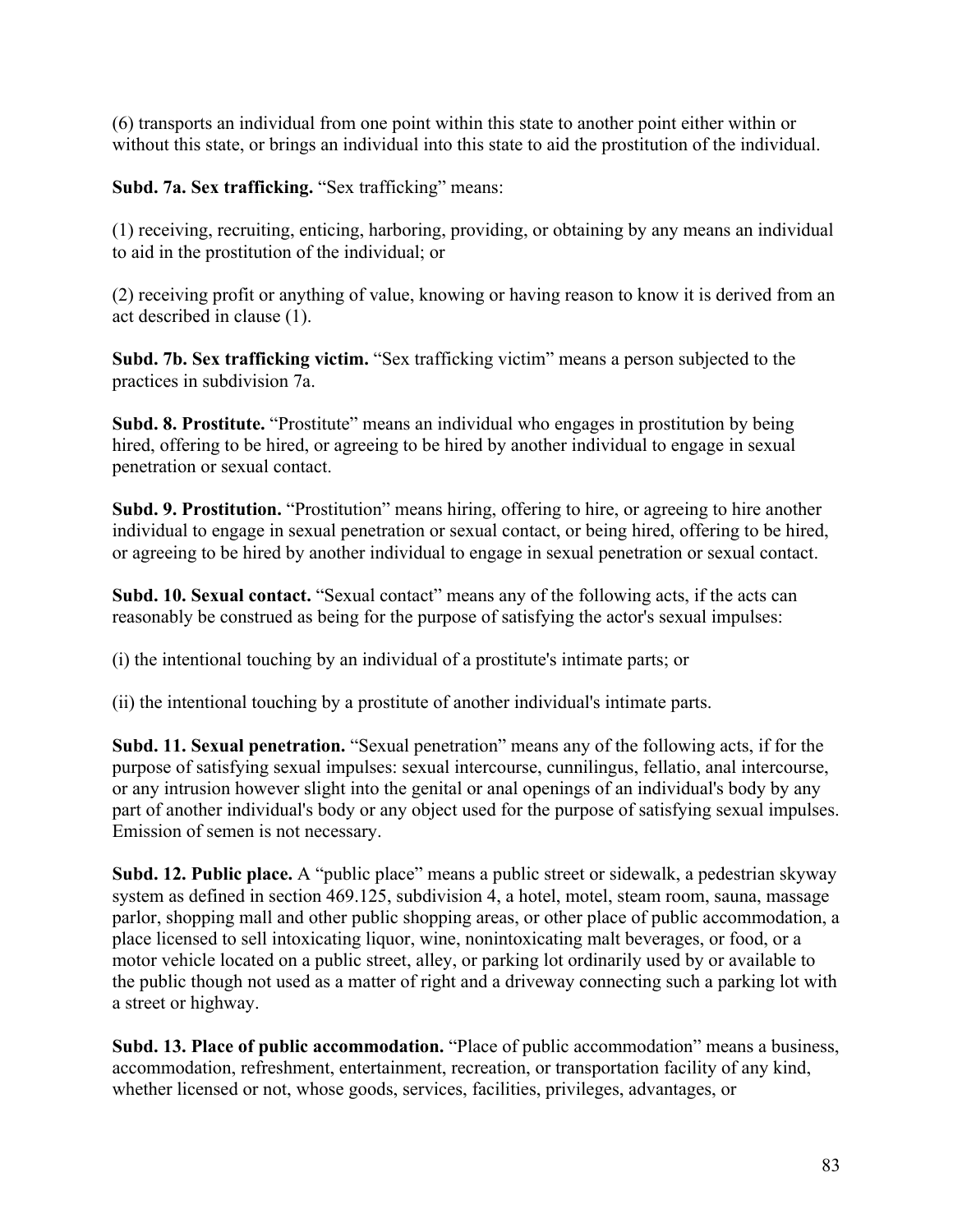accommodations are extended, offered, sold, or otherwise made available to the public.

**Subd. 14. Prior qualified human trafficking-related offense.** A "prior qualified human trafficking-related offense" means a conviction or delinquency adjudication within the ten years from the discharge from probation or parole immediately preceding the current offense for a violation of or an attempt to violate section 609.322, subdivision 1 (solicitation, inducement, and promotion of prostitution; sex trafficking in the first degree); 609.322, subdivision 1a (solicitation, inducement, and promotion of prostitution; sex trafficking in the second degree); 609.282 (labor trafficking); or 609.283 (unlawful conduct with respect to documents in furtherance of labor or sex trafficking).

## **MINN. STAT. § 609.322. Solicitation, inducement, and promotion of prostitution; Sex Trafficking.**

**Subdivision 1. Solicitation, inducement, and promotion of prostitution; sex trafficking in the first degree.** (a) Whoever, while acting other than as a prostitute or patron, intentionally does any of the following may be sentenced to imprisonment for not more than 20 years or to payment of a fine of not more than \$50,000, or both:

(1) solicits or induces an individual under the age of 18 years to practice prostitution;

(2) promotes the prostitution of an individual under the age of 18 years;

(3) receives profit, knowing or having reason to know that it is derived from the prostitution, or the promotion of the prostitution, of an individual under the age of 18 years; or

(4) engages in the sex trafficking of an individual under the age of 18 years.

(b) Whoever violates paragraph (a) or subdivision 1a may be sentenced to imprisonment for not more than 25 years or to payment of a fine of not more than \$60,000, or both, if one or more of the following aggravating factors are present:

(1) the offender has committed a prior qualified human trafficking-related offense;

(2) the offense involved a sex trafficking victim who suffered bodily harm during the commission of the offense;

(3) the time period that a sex trafficking victim was held in debt bondage or forced labor or services exceeded 180 days; or

(4) the offense involved more than one sex trafficking victim.

**Subd. 1a. Solicitation, inducement, and promotion of prostitution; sex trafficking in the second degree.** Whoever, while acting other than as a prostitute or patron, intentionally does any of the following may be sentenced to imprisonment for not more than 15 years or to payment of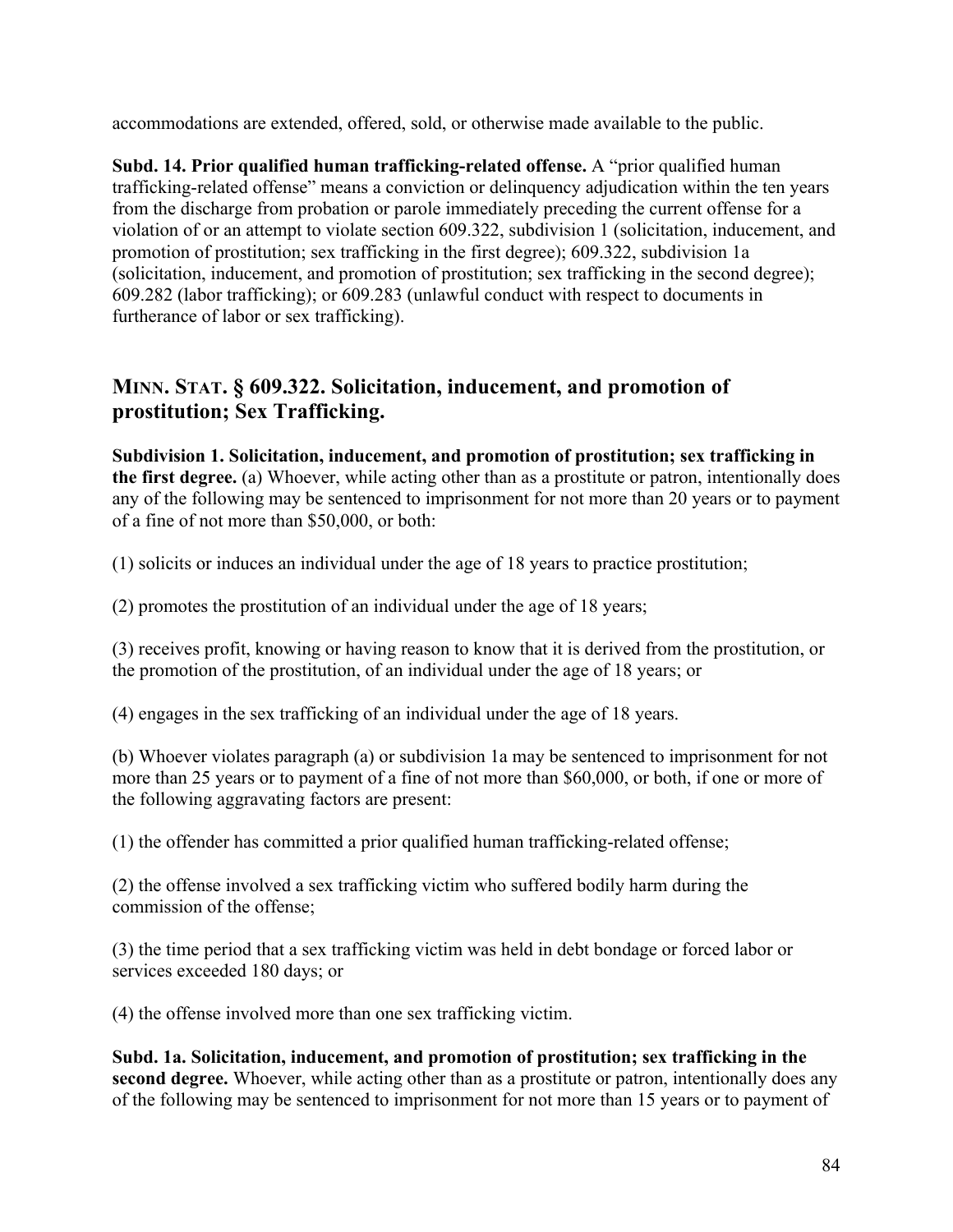a fine of not more than \$40,000, or both:

(1) solicits or induces an individual to practice prostitution;

(2) promotes the prostitution of an individual;

(3) receives profit, knowing or having reason to know that it is derived from the prostitution, or the promotion of the prostitution, of an individual; or

(4) engages in the sex trafficking of an individual.

**Subd. 1b. Exceptions.** Subdivisions 1, paragraph (a), clause (3), and 1a, clause (3), do not apply to:

(1) a minor who is dependent on an individual acting as a prostitute and who may have benefited from or been supported by the individual's earnings derived from prostitution; or

(2) a parent over the age of 55 who is dependent on an individual acting as a prostitute, who may have benefited from or been supported by the individual's earnings derived from prostitution, and who did not know that the earnings were derived from prostitution; or

(3) the sale of goods or services to a prostitute in the ordinary course of a lawful business.

**Subd. 1c. Aggregation of cases.** Acts by the defendant in violation of any one or more of the provisions in this section within any six-month period may be aggregated and the defendant charged accordingly in applying the provisions of this section; provided that when two or more offenses are committed by the same person in two or more counties, the accused may be prosecuted in any county in which one of the offenses was committed for all of the offenses aggregated under this subdivision.

## **MINN. STAT. § 609.325 (2011). Defenses**

**Subdivision 1. No defense; solicited; not engaged.** It shall be no defense to a prosecution under section 609.322 that an individual solicited or induced to practice prostitution or whose prostitution was promoted, did not actually engage in prostitution.

**Subd. 2. Consent no defense.** Consent or mistake as to age shall be no defense to prosecutions under section 609.322 or 609.324.

**Subd. 3. No defense; prior prostitution.** It shall be no defense to actions under section 609.322 that the individual solicited or induced to practice prostitution, or whose prostitution was promoted, had engaged in prostitution prior to that solicitation, inducement, or promotion.

**Subd. 4. Affirmative defense.** It is an affirmative defense to a charge under section 609.324 if the defendant proves by a preponderance of the evidence that the defendant is a labor trafficking victim, as defined in section 609.281, or a sex trafficking victim, as defined in section 609.321,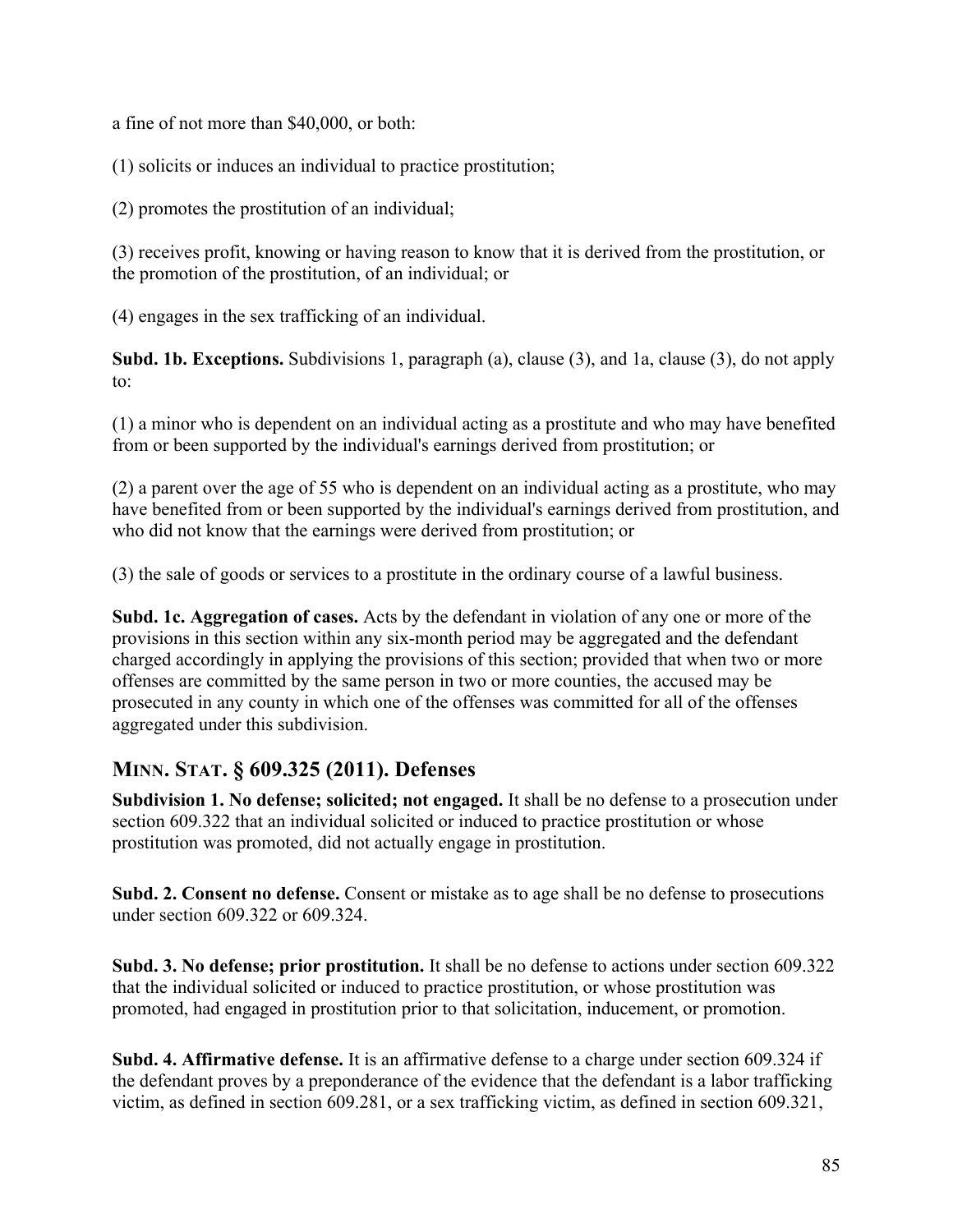and that the defendant committed the act only under compulsion by another who by explicit or implicit threats created a reasonable apprehension in the mind of the defendant that if the defendant did not commit the act, the person would inflict bodily harm upon the defendant.

#### **MINN. STAT. § 260B.007 (2011). Definitions**

**Subdivision 1. Scope.** As used in this chapter, the terms defined in this section have the same meanings given to them.

**Subd. 2. Agency.** "Agency" means the local social services agency or a licensed child-placing agency.

**Subd. 3. Child.** "Child" means an individual under 18 years of age and includes any minor alleged to have been delinquent or a juvenile traffic offender prior to having become 18 years of age.

**Subd. 4. Child-placing agency.** "Child-placing agency" means anyone licensed under sections 245A.01 to 245A.16 and 252.28, subdivision 2.

**Subd. 5. Court.** "Court" means juvenile court unless otherwise specified in this section.

<Text of subd. 6 effective until August 1, 2014.>

**Subd. 6. Delinquent child.** (a) Except as otherwise provided in paragraph (b), "delinquent child" means a child:

(1) who has violated any state or local law, except as provided in section 260B.225, subdivision 1, and except for juvenile offenders as described in subdivisions 16 to 18;

(2) who has violated a federal law or a law of another state and whose case has been referred to the juvenile court if the violation would be an act of delinquency if committed in this state or a crime or offense if committed by an adult;

(3) who has escaped from confinement to a state juvenile correctional facility after being committed to the custody of the commissioner of corrections; or

(4) who has escaped from confinement to a local juvenile correctional facility after being committed to the facility by the court.

(b) The term delinquent child does not include a child alleged to have committed murder in the first degree after becoming 16 years of age, but the term delinquent child does include a child alleged to have committed attempted murder in the first degree.

<Text of subd. 6 effective August 1, 2014.>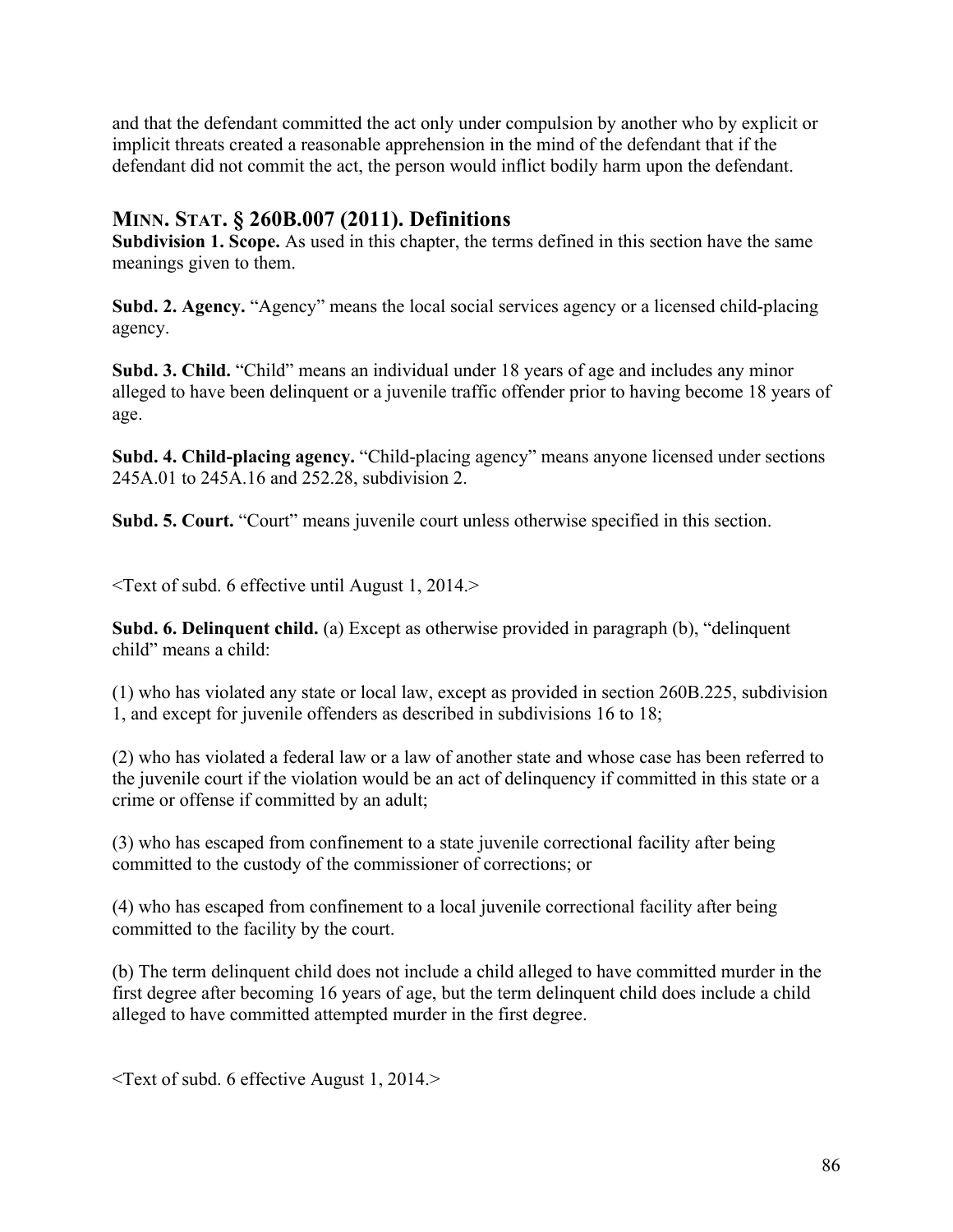**Subd. 6. Delinquent child.** (a) Except as otherwise provided in paragraphs (b) and (c), "delinquent child" means a child:

(1) who has violated any state or local law, except as provided in section 260B.225, subdivision 1, and except for juvenile offenders as described in subdivisions 16 to 18;

(2) who has violated a federal law or a law of another state and whose case has been referred to the juvenile court if the violation would be an act of delinquency if committed in this state or a crime or offense if committed by an adult;

(3) who has escaped from confinement to a state juvenile correctional facility after being committed to the custody of the commissioner of corrections; or

(4) who has escaped from confinement to a local juvenile correctional facility after being committed to the facility by the court.

(b) The term delinquent child does not include a child alleged to have committed murder in the first degree after becoming 16 years of age, but the term delinquent child does include a child alleged to have committed attempted murder in the first degree.

(c) The term delinquent child does not include a child under the age of 16 years alleged to have engaged in conduct which would, if committed by an adult, violate any federal, state, or local law relating to being hired, offering to be hired, or agreeing to be hired by another individual to engage in sexual penetration or sexual conduct.

**Subd. 7. Foster care.** "Foster care" means 24-hour substitute care for children placed away from their parents or guardian and for whom a responsible social services agency has placement and care responsibility. Foster care includes, but is not limited to, placement in foster family homes, foster homes of relatives, group homes, emergency shelters, residential facilities not excluded in this subdivision, child care institutions, and preadoptive homes. A child is in foster care under this definition regardless of whether the facility is licensed and payments are made for the cost of care. Nothing in this definition creates any authority to place a child in a home or facility that is required to be licensed which is not licensed. Foster care does not include placement in any of the following facilities: hospitals, inpatient chemical dependency treatment facilities, facilities that are primarily for delinquent children, any corrections facility or program within a particular corrections facility not meeting requirements for Title IV-E facilities as determined by the commissioner, facilities to which a child is committed under the provision of chapter 253B, forestry camps, or jails. Foster care is intended to provide for a child's safety or to access treatment. Foster care must not be used as a punishment or consequence for a child's behavior.

**Subd. 8. Legal custody.** "Legal custody" means the right to the care, custody, and control of a child who has been taken from a parent by the court in accordance with the provisions of sections 260B.198 and 260B.235. The expenses of legal custody are paid in accordance with the provisions of section 260B.331.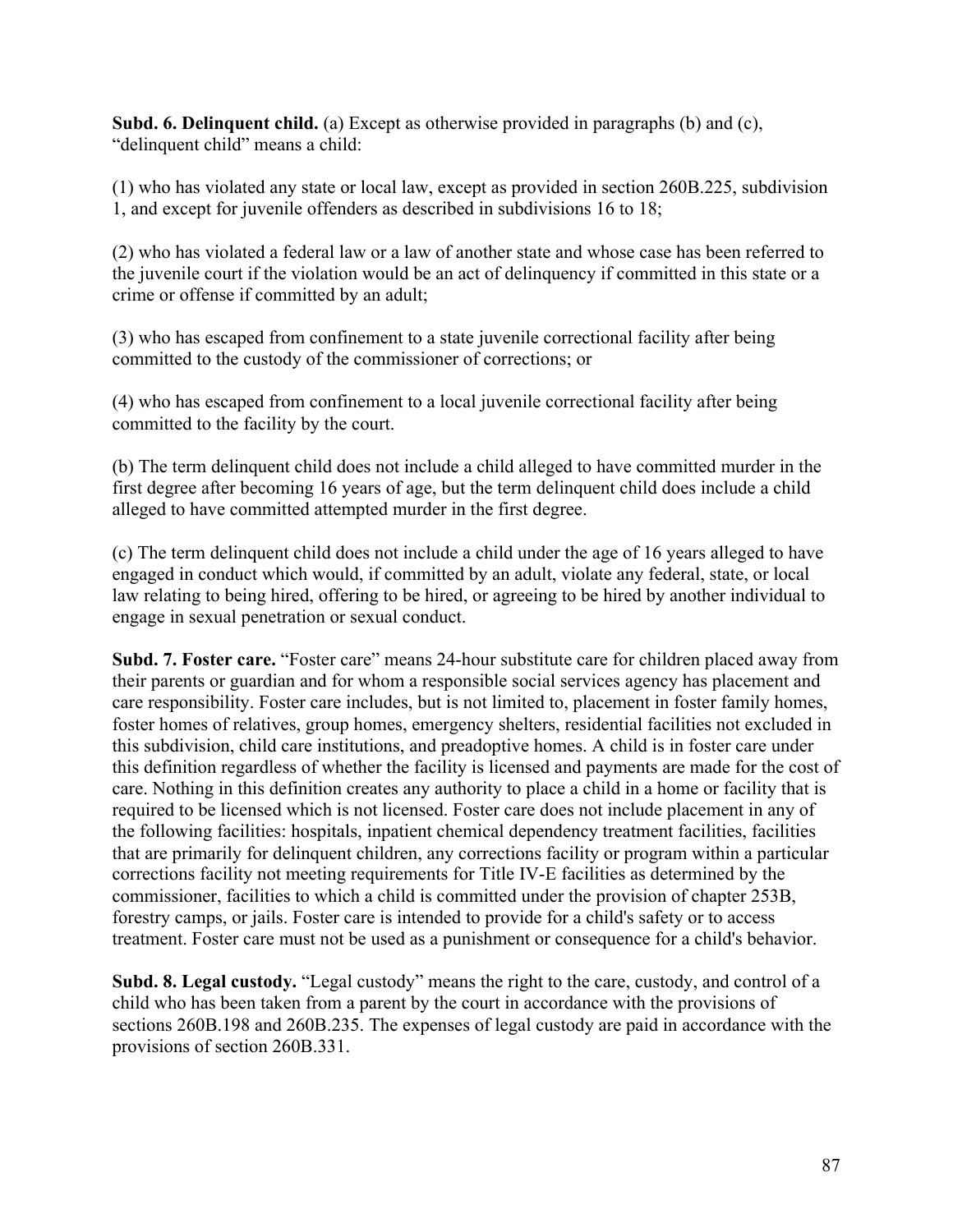**Subd. 9. Minor.** "Minor" means an individual under 18 years of age.

**Subd. 10. Parent.** "Parent" means the birth or adoptive parent of a minor. For an Indian child, parent includes any Indian person who has adopted a child by tribal law or custom, as provided in section 260.755, subdivision 14.

**Subd. 11. Person.** "Person" includes any individual, association, corporation, partnership, and the state or any of its political subdivisions, departments, or agencies.

**Subd. 12. Relative.** "Relative" means a parent, stepparent, grandparent, brother, sister, uncle, or aunt of the minor. This relationship may be by blood or marriage. For an Indian child, relative includes members of the extended family as defined by the law or custom of the Indian child's tribe or, in the absence of laws or custom, nieces, nephews, or first or second cousins, as provided in the Indian Child Welfare Act of 1978, United States Code, title 25, section 1903.

**Subd. 13. Custodian.** "Custodian" means any person who is under a legal obligation to provide care and support for a minor or who is in fact providing care and support for a minor. This subdivision does not impose upon persons who are not otherwise legally responsible for providing a child with necessary food, clothing, shelter, education, or medical care a duty to provide that care. For an Indian child, custodian means any Indian person who has legal custody of an Indian child under tribal law or custom or under state law or to whom temporary physical care, custody, and control has been transferred by the parent of the child, as provided in section 260.755, subdivision 11.

**Subd. 14. Secure detention facility.** "Secure detention facility" means a physically restricting facility, including but not limited to a jail, a hospital, a state institution, a residential treatment center, or a detention home used for the temporary care of a child pending court action.

**Subd. 15. Shelter care facility.** "Shelter care facility" means a physically unrestricting facility, such as, but not limited to, a hospital, a group home, or a licensed facility for foster care, used for the temporary care of a child pending court action.

<Text of subd. 16 effective until August 1, 2014.>

**Subd. 16. Juvenile petty offender; juvenile petty offense.** (a) "Juvenile petty offense" includes a juvenile alcohol offense, a juvenile controlled substance offense, a violation of section 609.685, or a violation of a local ordinance, which by its terms prohibits conduct by a child under the age of 18 years which would be lawful conduct if committed by an adult.

(b) Except as otherwise provided in paragraph (c), "juvenile petty offense" also includes an offense that would be a misdemeanor if committed by an adult.

(c) "Juvenile petty offense" does not include any of the following: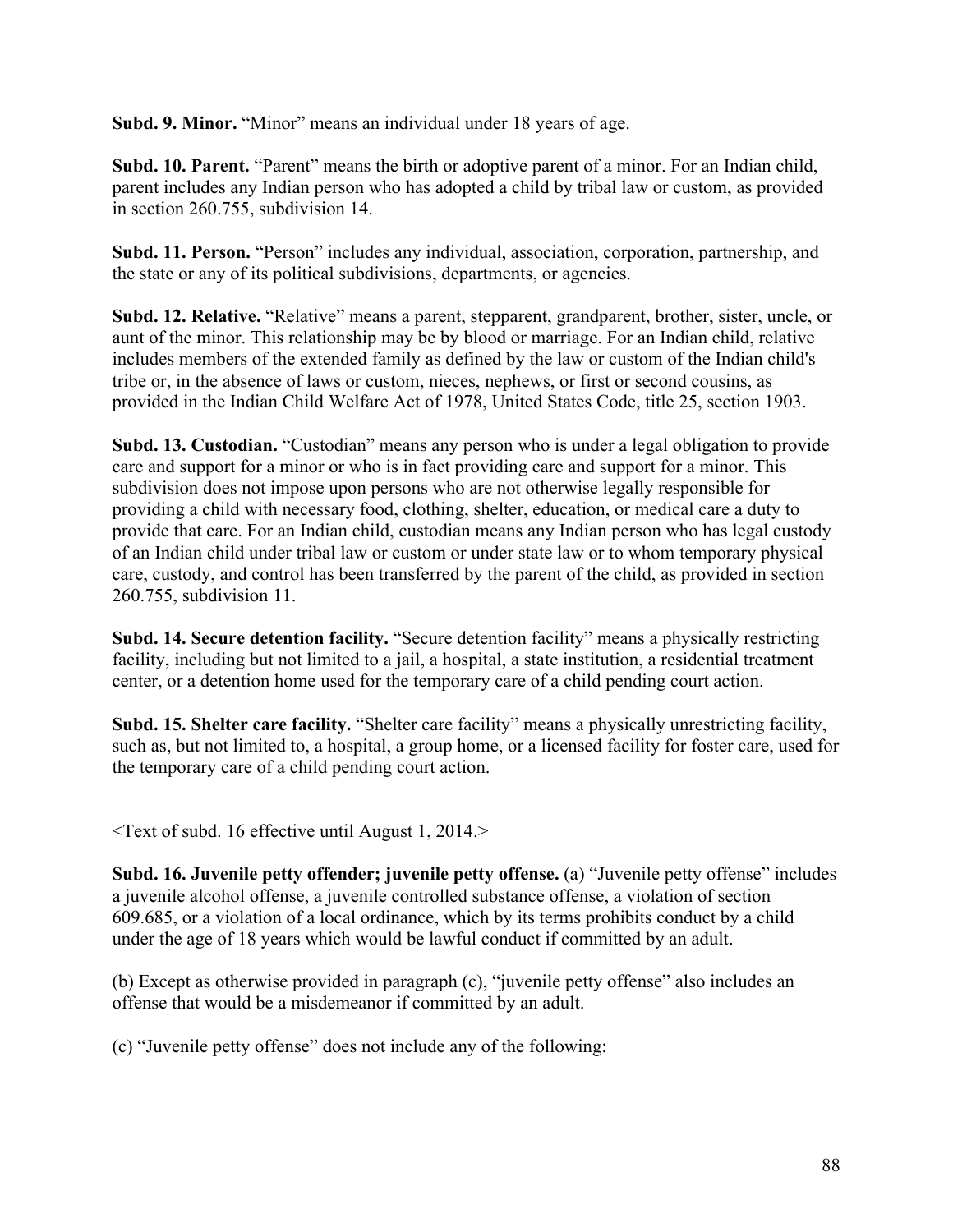(1) a misdemeanor-level violation of section 518B.01, 588.20, 609.224, 609.2242, 609.324, 609.5632, 609.576, 609.66, 609.746, 609.748, 609.79, or 617.23;

(2) a major traffic offense or an adult court traffic offense, as described in section 260B.225;

(3) a misdemeanor-level offense committed by a child whom the juvenile court previously has found to have committed a misdemeanor, gross misdemeanor, or felony offense; or

(4) a misdemeanor-level offense committed by a child whom the juvenile court has found to have committed a misdemeanor-level juvenile petty offense on two or more prior occasions, unless the county attorney designates the child on the petition as a juvenile petty offender notwithstanding this prior record. As used in this clause, "misdemeanor-level juvenile petty offense" includes a misdemeanor-level offense that would have been a juvenile petty offense if it had been committed on or after July 1, 1995.

(d) A child who commits a juvenile petty offense is a "juvenile petty offender."

<Text of subd. 16 effective August 1, 2014.>

**Subd. 16. Juvenile petty offender; juvenile petty offense.** (a) "Juvenile petty offense" includes a juvenile alcohol offense, a juvenile controlled substance offense, a violation of section 609.685, or a violation of a local ordinance, which by its terms prohibits conduct by a child under the age of 18 years which would be lawful conduct if committed by an adult.

(b) Except as otherwise provided in paragraph (c), "juvenile petty offense" also includes an offense that would be a misdemeanor if committed by an adult.

(c) "Juvenile petty offense" does not include any of the following:

(1) a misdemeanor-level violation of section 518B.01, 588.20, 609.224, 609.2242, 609.324, 609.5632, 609.576, 609.66, 609.746, 609.748, 609.79, or 617.23;

(2) a major traffic offense or an adult court traffic offense, as described in section 260B.225;

(3) a misdemeanor-level offense committed by a child whom the juvenile court previously has found to have committed a misdemeanor, gross misdemeanor, or felony offense; or

(4) a misdemeanor-level offense committed by a child whom the juvenile court has found to have committed a misdemeanor-level juvenile petty offense on two or more prior occasions, unless the county attorney designates the child on the petition as a juvenile petty offender notwithstanding this prior record. As used in this clause, "misdemeanor-level juvenile petty offense" includes a misdemeanor-level offense that would have been a juvenile petty offense if it had been committed on or after July 1, 1995.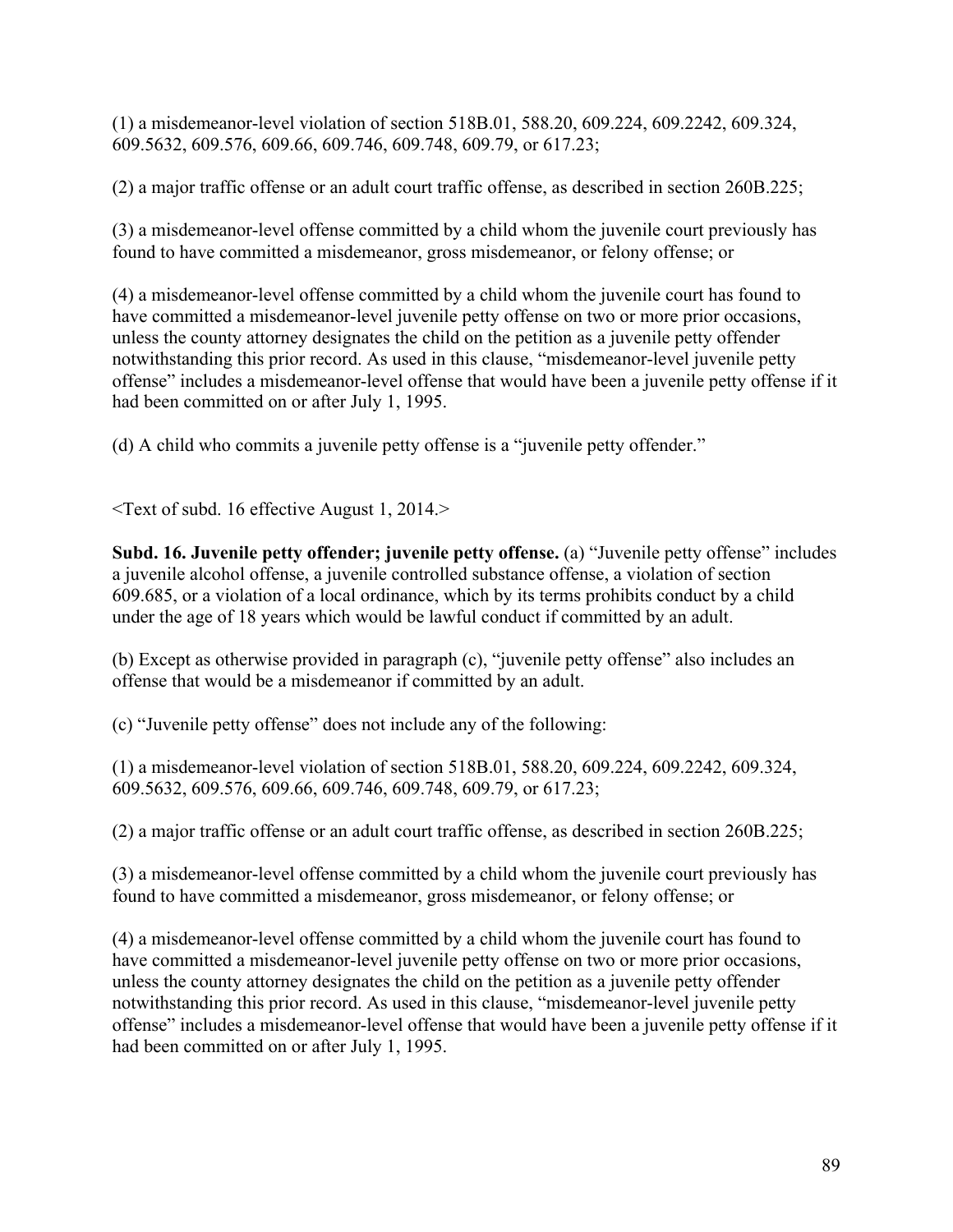(d) A child who commits a juvenile petty offense is a "juvenile petty offender." The term juvenile petty offender does not include a child under the age of 16 years alleged to have violated any law relating to being hired, offering to be hired, or agreeing to be hired by another individual to engage in sexual penetration or sexual conduct which, if committed by an adult, would be a misdemeanor.

**Subd. 17. Juvenile alcohol offense.** "Juvenile alcohol offense" means a violation by a child of any provision of section 340A.503 or an equivalent local ordinance.

**Subd. 18. Juvenile controlled substance offense.** "Juvenile controlled substance offense" means a violation by a child of section 152.027, subdivision 4, with respect to a small amount of marijuana or an equivalent local ordinance.

**Subd. 19. Indian.** "Indian," consistent with section 260.755, subdivision 7, means a person who is a member of an Indian tribe or who is an Alaskan native and a member of a regional corporation as defined in section 7 of the Alaska Native Claims Settlement Act, United States Code, title 43, section 1606.

**Subd. 20. Indian child.** "Indian child," consistent with section 260.755, subdivision 8, means an unmarried person who is under age 18 and is:

(1) a member of an Indian tribe; or

(2) eligible for membership in an Indian tribe.

## **MINN. STAT. § 609.093 (2011). Juvenile prostitutes; diversion or child protection proceedings**

<Section effective August 1, 2014.>

**Subdivision 1. First-time prostitution offense; applicability; procedure.** (a) This section applies to a 16 or 17 year old child alleged to have engaged in prostitution as defined in section 609.321, subdivision 9, who:

(1) has not been previously adjudicated delinquent for engaging in prostitution as defined in section 609.321, subdivision 9;

(2) has not previously participated in or completed a diversion program for engaging in prostitution as defined in section 609.321, subdivision 9;

(3) has not previously been placed on probation without an adjudication or received a continuance under section 260B.198, subdivision 7, for engaging in prostitution as defined in section 609.321, subdivision 9;

(4) has not previously been found to be a child in need of protection or services for engaging in prostitution as defined in section 609.321, subdivision 9, or because the child is a sexually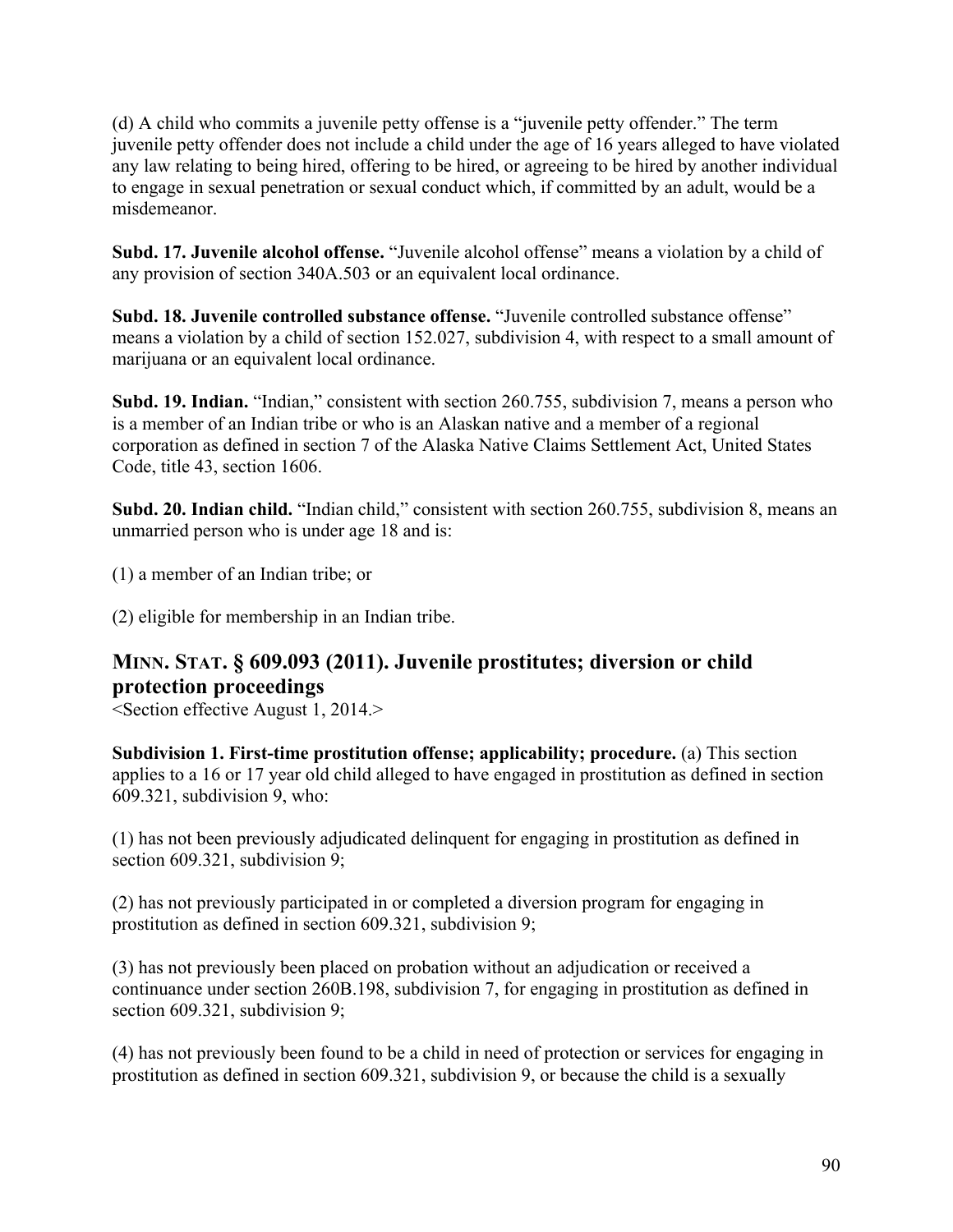exploited youth as defined in section 260C.007, subdivision 31, clause (1); and

(5) agrees to successfully complete a diversion program under section 388.24 or fully comply with a disposition order under section 260C.201.

(b) The prosecutor shall refer a child described in paragraph (a) to a diversion program under section 388.24 or file a petition under section 260C. 141 alleging the child to be in need of protection or services.

**Subd. 2. Failure to comply.** If a child fails to successfully complete diversion or fails to fully comply with a disposition order under section 260C.201, the child may be referred back to the court for further proceedings under chapter 260B.

**Subd. 3. Dismissal of charge.** The court shall dismiss the charge against the child if any of the following apply:

(1) the prosecutor referred the child to a diversion program and the prosecutor notifies the court that the child successfully completed the program;

(2) the prosecutor filed a petition under section 260C.141 and the court does not find that the child is in need of protection or services; or

(3) the prosecutor filed a petition under section 260C.141, the court entered an order under section 260C.201, and the child fully complied with the order.

## **MISSISSIPPI**

## **MISS. CODE ANN. § 97-29-49 (2011). Prostitution**

It shall be unlawful to engage in prostitution or to aid or abet prostitution or to procure or solicit for the purposes of prostitution, or to reside in, enter, or remain in any place, structure, or building, or to enter or remain in any vehicle or conveyance for the purpose of lewdness, assignation, or prostitution, or to keep or set up a house of ill-fame, brothel or bawdy house, or to receive any person for purposes of lewdness, assignation, or prostitution into any vehicle, conveyance, place, structure or building, or to permit any person to remain for the purpose of lewdness, assignation, or prostitution in any vehicle, conveyance, place, structure, or building, or to direct, take, or transport, or to offer or agree to take or transport, or aid or assist in transporting, any person to any vehicle, conveyance, place, structure, or building, or to any other person with knowledge or reasonable cause to know that the purpose of such directing, taking or transporting is prostitution, lewdness or assignation, or to lease or rent or contract to lease or rent any vehicle, conveyance, place, structure, or building, or part thereof, knowing or with good reason to know that it is intended to be used for any of the purposes herein prohibited, or to aid, abet, or participate in the doing of any of the acts herein prohibited.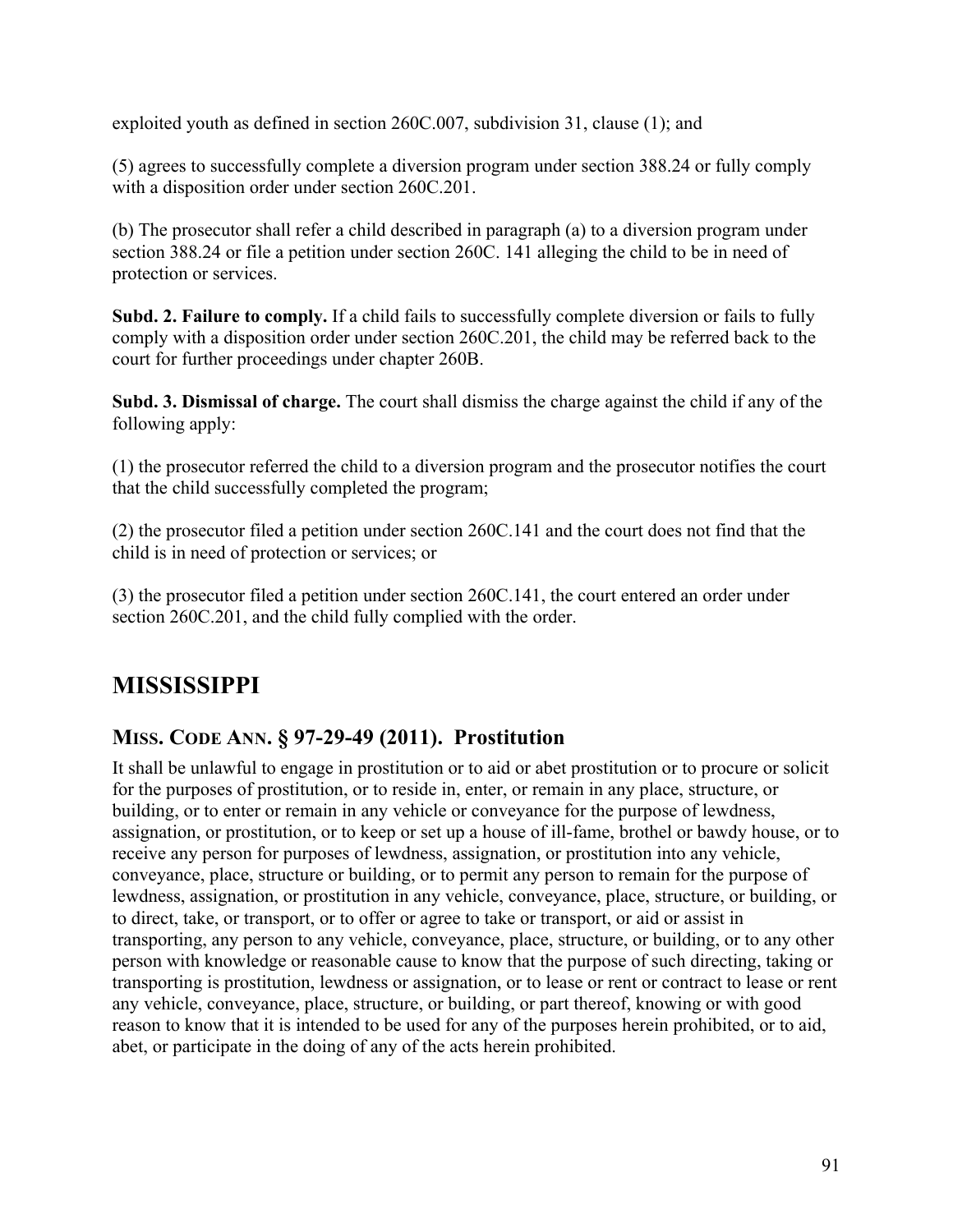**MISS. CODE ANN. § 97-5-5 (2011). Enticing child under fourteen; punishment.** Every person who shall maliciously, willfully, or fraudulently lead, take, carry away, decoy or entice away, any child under the age of fourteen years, with intent to detain or conceal such child from its parents, guardian, or other person having lawful charge of such child, or for the purpose of prostitution, concubinage, or marriage, shall, on conviction, be imprisoned in the penitentiary not exceeding ten years, or imprisoned in the county jail not more than one year, or fined not more than one thousand dollars, or both.

# **MISSOURI**

## **MO. REV. STAT. § 567.020 (2011). Prostitution**

1. A person commits the crime of prostitution if the person performs an act of prostitution.

2. Prostitution is a class B misdemeanor unless the person knew prior to performing the act of prostitution that he or she was infected with HIV in which case prostitution is a class B felony. The use of condoms is not a defense to this crime.

3. As used in this section, **"HIV"** means the human immunodeficiency virus that causes acquired immunodeficiency syndrome.

4. The judge may order a drug and alcohol abuse treatment program for any person found guilty of prostitution, either after trial or upon a plea of guilty, before sentencing. For the class B misdemeanor offense, upon the successful completion of such program by the defendant, the court may at its discretion allow the defendant to withdraw the plea of guilty or reverse the verdict and enter a judgment of not guilty. For the class B felony offense, the court shall not allow the defendant to withdraw the plea of guilty or reverse the verdict and enter a judgment of not guilty. The judge, however, has discretion to take into consideration successful completion of a drug or alcohol treatment program in determining the defendant's sentence.

## **MO. REV. STAT. § 566.223 (2011). Victim rights and protection —defense identification of victims of trafficking, procedures, services — victim of trafficking, civil action — attorney general, civil action**

1. Any individual who is alleging that a violation of sections 566.200 to 566.221 has occurred against his or her person shall be afforded the rights and protections provided in the federal Trafficking Victims Protection Act of 2000, Public Law 106-386, as amended.

2. It is an affirmative defense for the offense of prostitution under section 567.020 that the defendant engaged in the conduct charged to constitute an offense because he or she was coerced to do so by the use of, or threatened use of, unlawful physical force upon himself or herself or a third person, which force or threatened force a person of reasonable firmness in his or her situation would have been unable to resist.

3. The department of public safety is authorized to establish procedures for identifying victims of trafficking under sections 566.200 to 566.223. The department may establish training programs as well as standard protocols for appropriate agencies to educate officials and employees on state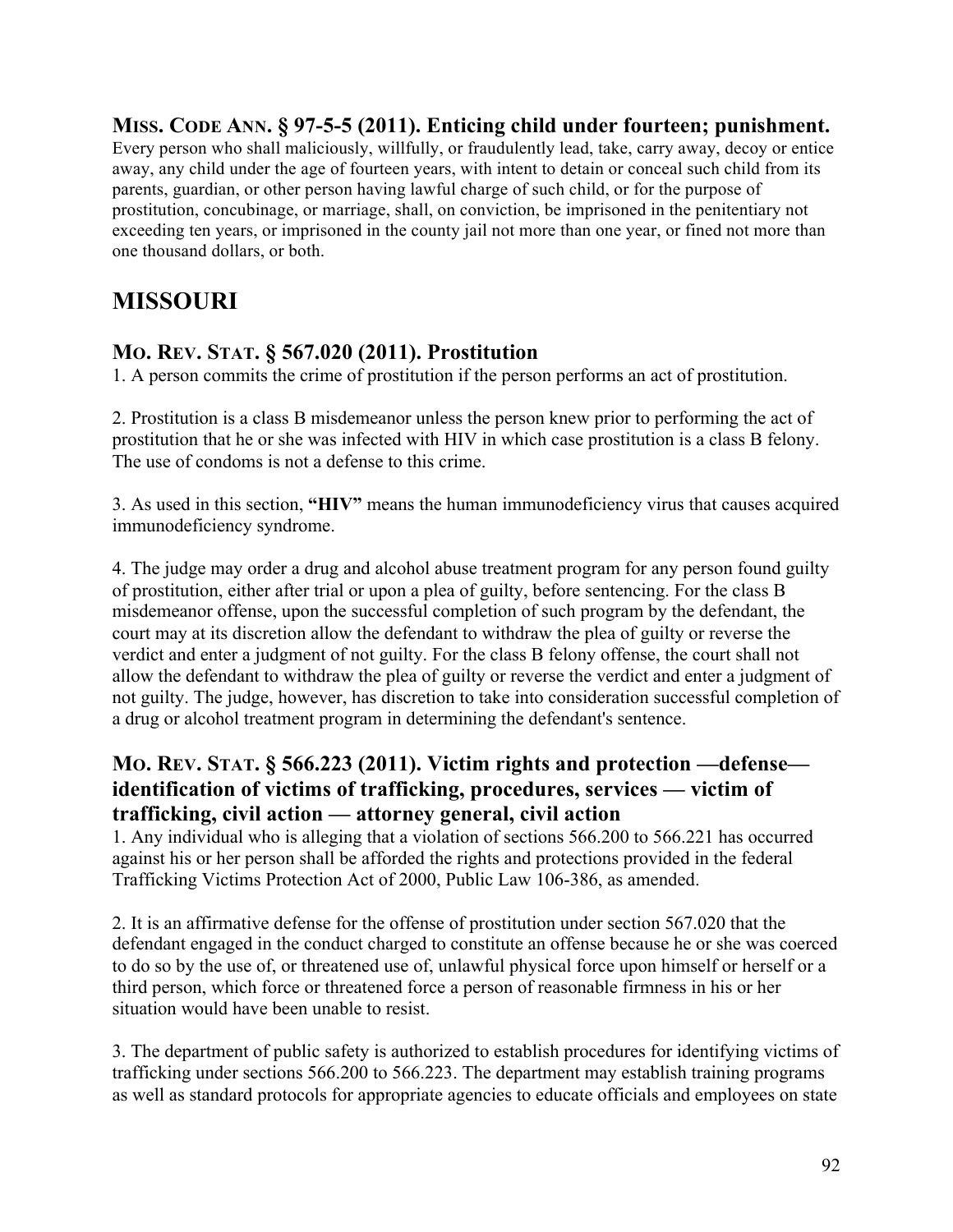statutes and federal laws regulating human trafficking and with the identification and assistance of victims of human trafficking. Such agencies may include but not be limited to state employees and contractors, including the children's division of the department of social services, juvenile courts, state law enforcement agencies, health care professionals, and runaway and homeless youth shelter administrators.

4. As soon as possible after a first encounter with a person who reasonably appears to a law enforcement agency to be a victim of trafficking as defined in section 566.200, that agency or office shall notify the department of social services and, where applicable, juvenile justice authorities that the person may be a victim of trafficking, in order that such agencies may determine whether the person may be eligible for state or federal services, programs, or assistance.

5. The department of social services may coordinate with relevant state, federal, and local agencies to evaluate appropriate services for victims of trafficking. State agencies may implement programs and enter into contracts with nonprofit agencies, domestic and sexual violence shelters, and other nongovernment organizations to provide services to confirmed victims of trafficking, insofar as funds are available for that purpose. Such services may include, but are not limited to, case management, emergency temporary housing, health care, mental health counseling, alcohol and drug addiction screening and treatment, language interpretation and translation services, English language instruction, job training, and placement assistance.

6. A victim of trafficking may bring a civil action against a person or persons who plead guilty to or are found guilty of a violation of section 566.203, 566.206, 566.209, 566.212, or 566.213, to recover the actual damages sustained by the victim, court costs, including reasonable attorney's fees, and punitive damages, when determined to be appropriate by the court. Any action commenced under this section shall be filed within ten years after the later of:

(1) The final order in the related criminal case;

(2) The victim's emancipation from the defendant; or

(3) The victim's eighteenth birthday.

7. The attorney general may bring a civil action, in the circuit court in which the victim of trafficking was found, to recover from any person or entity that benefits, financially or by receiving anything of value, from violations of section 566.203, 566.206, 566.209, 566.212, or 566.213, a civil penalty of not more than fifty thousand dollars for each violation of section 566.203, 566.206, 566.209, 566.212, or 566.213, and injunctive and other equitable relief as the court may, in its discretion, order. The first priority of any money or property collected under such an action shall be to pay restitution to the victims of trafficking on whose behalf the civil action was brought.

#### **MO. REV. STAT. § 567.010 (2011). Chapter definitions**

As used in this chapter, the following terms mean: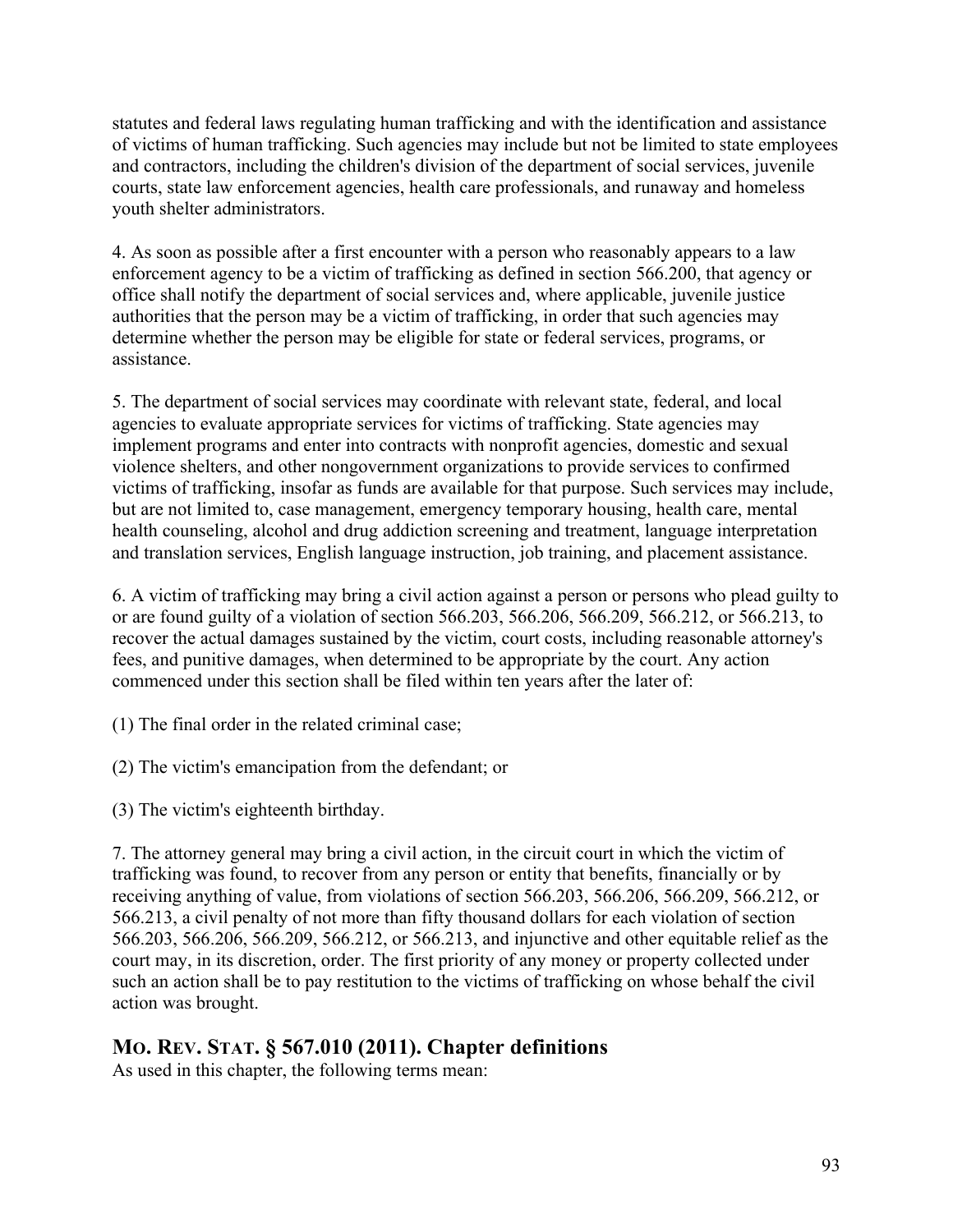(1) **"Promoting prostitution"**, a person promotes prostitution if, acting other than as a prostitute or a patron of a prostitute, he knowingly

(a) Causes or aids a person to commit or engage in prostitution; or

(b) Procures or solicits patrons for prostitution; or

(c) Provides persons or premises for prostitution purposes; or

(d) Operates or assists in the operation of a house of prostitution or a prostitution enterprise; or

(e) Accepts or receives or agrees to accept or receive something of value pursuant to an agreement or understanding with any person whereby he participates or is to participate in proceeds of prostitution activity; or

(f) Engages in any conduct designed to institute, aid or facilitate an act or enterprise of prostitution;

(2) **"Prostitution"**, a person commits prostitution if he engages or offers or agrees to engage in sexual conduct with another person in return for something of value to be received by the person or by a third person;

(3) **"Patronizing prostitution"**, a person patronizes prostitution if

(a) Pursuant to a prior understanding, he gives something of value to another person as compensation for that person or a third person having engaged in sexual conduct with him or with another; or

(b) He gives or agrees to give something of value to another person on an understanding that in return therefor that person or a third person will engage in sexual conduct with him or with another; or

(c) He solicits or requests another person to engage in sexual conduct with him or with another, or to secure a third person to engage in sexual conduct with him or with another, in return for something of value;

(4) **"Sexual conduct"** occurs when there is

(a) **"Sexual intercourse"** which means any penetration, however slight, of the female sex organ by the male sex organ, whether or not an emission results; or

(b) **"Deviate sexual intercourse"** which means any sexual act involving the genitals of one person and the mouth, hand, tongue or anus of another person; or

(c) **"Sexual contact"** which means any touching, manual or otherwise, of the anus or genitals of one person by another, done for the purpose of arousing or gratifying sexual desire of either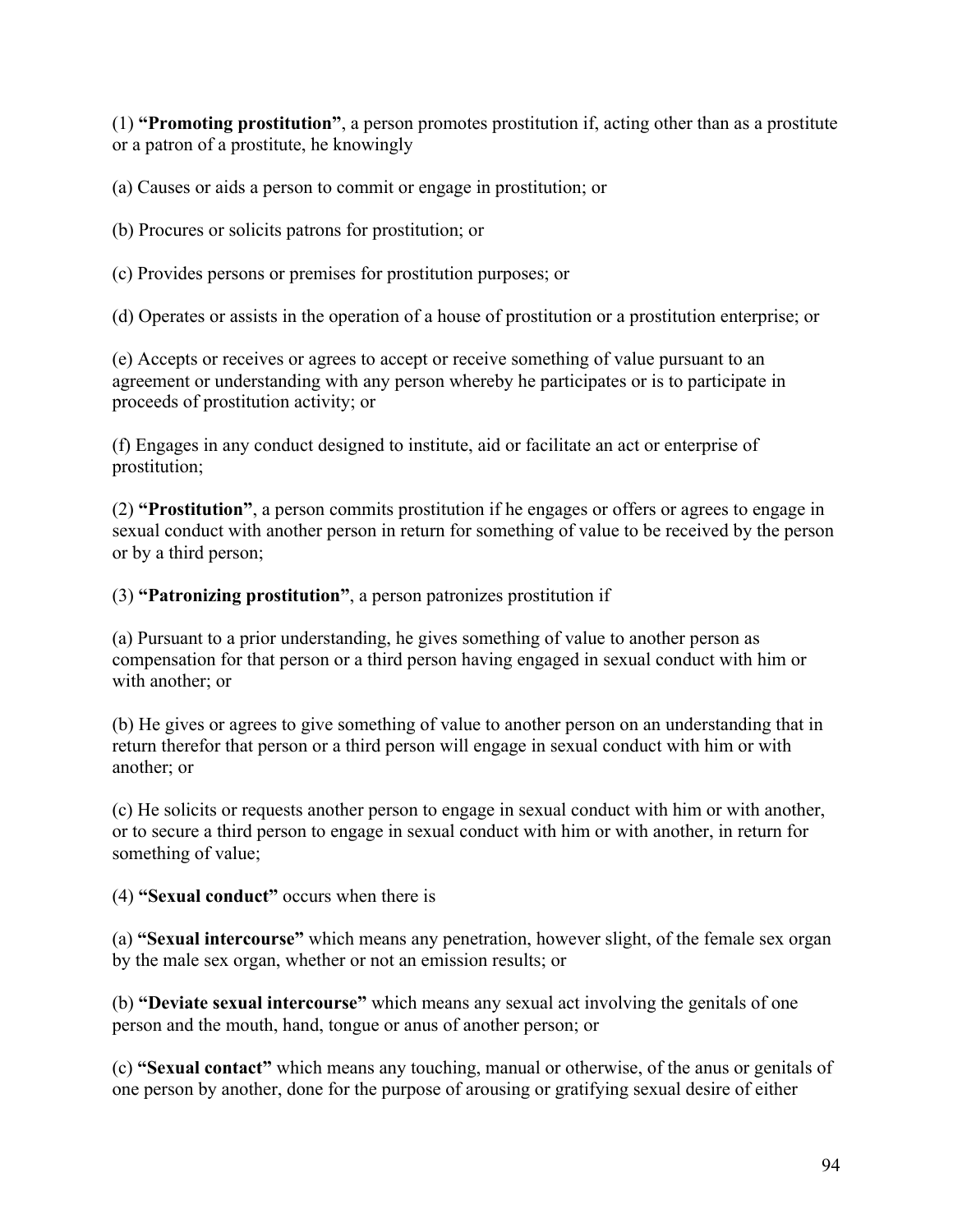party;

(5) **"Something of value"** means any money or property, or any token, object or article exchangeable for money or property;

(6) **"Prostitution-related offense"**, any violation of state law for prostitution, patronizing prostitution or promoting prostitution;

(7) **"Persistent prostitution offender"**, a person is a persistent prostitution offender if they have pled guilty to or been found guilty of two or more prostitution-related offenses.

**MO. REV. STAT. § 567.050 (2011). Promoting prostitution in the first degree.**

1. A person commits the crime of promoting prostitution in the first degree if he knowingly

(1) Promotes prostitution by compelling a person to enter into, engage in, or remain in prostitution; or

(2) Promotes prostitution of a person less than sixteen years old.

2. The term **"compelling"** includes

(1) The use of forcible compulsion;

(2) The use of a drug or intoxicating substance to render a person incapable of controlling his conduct or appreciating its nature;

(3) Withholding or threatening to withhold dangerous drugs or a narcotic from a drug dependent person.

3. Promoting prostitution in the first degree is a class B felony.

**MO. REV. STAT. § 567.060 (2011). Promoting prostitution in the second degree**

1. A person commits the crime of promoting prostitution in the second degree if he knowingly promotes prostitution by managing, supervising, controlling or owning, either alone or in association with others, a house of prostitution or a prostitution business or enterprise involving prostitution activity by two or more prostitutes.

2. Promoting prostitution in the second degree is a class C felony.

#### **MO. REV. STAT. § 567.070 (2011). Promoting prostitution in the third degree**

1. A person commits the crime of promoting prostitution in the third degree if he knowingly promotes prostitution.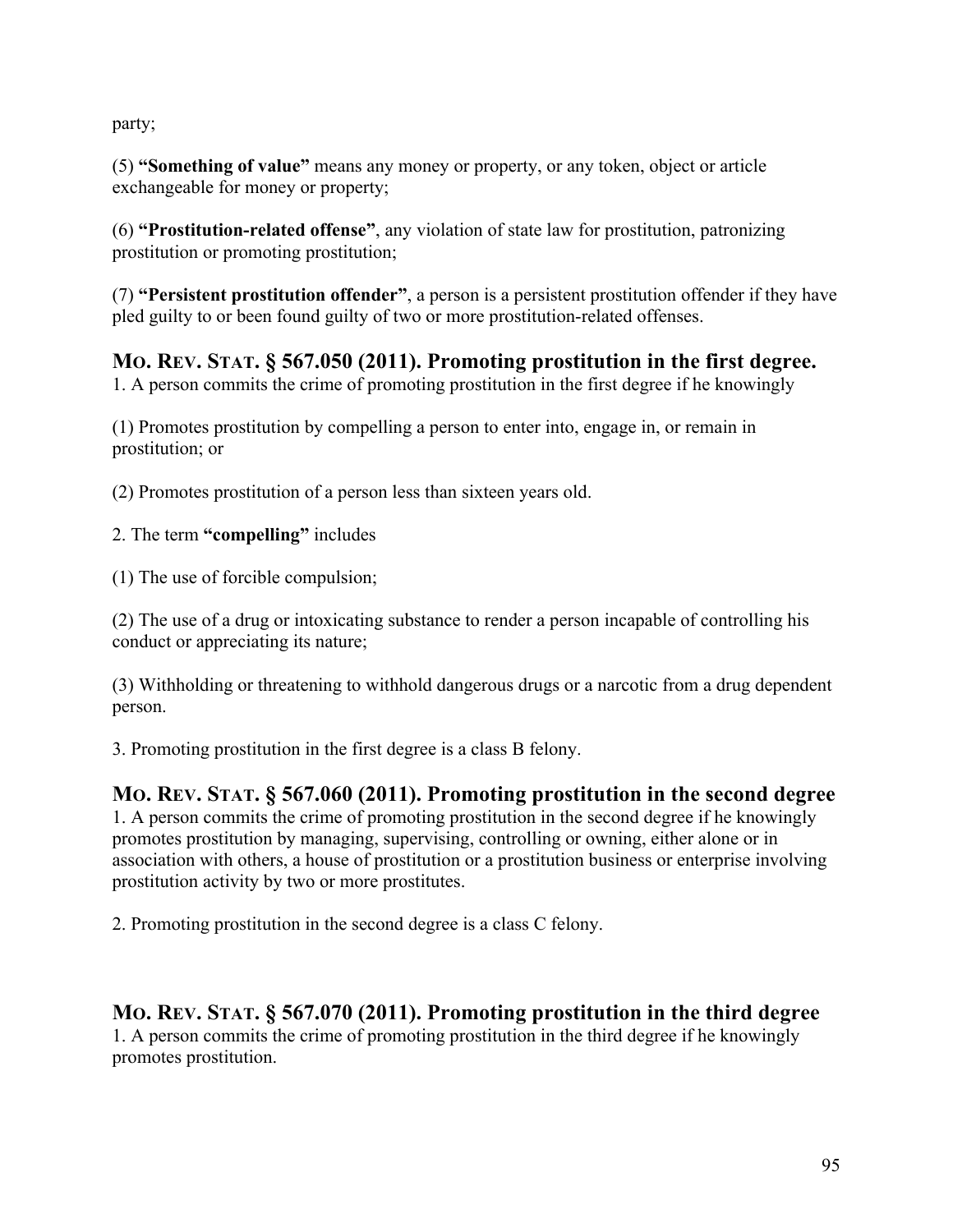2. Promoting prostitution in the third degree is a class D felony.

## **MONTANA**

### **MONT. CODE ANN. § 45-5-601 (2011). Prostitution**

 (1) A person commits the offense of prostitution if the person engages in or agrees or offers to engage in sexual intercourse with another person for compensation, whether the compensation is received or to be received or paid or to be paid.

(2)(a) A prostitute convicted of prostitution shall be fined an amount not to exceed \$500 or be imprisoned in the county jail for a term not to exceed 6 months, or both.

(b) Except as provided in subsection (3), a prostitute's client who is convicted of prostitution shall for the first offense be fined an amount not to exceed \$1,000 or be imprisoned for a term not to exceed 1 year, or both, and for a second or subsequent offense shall be fined an amount not to exceed \$10,000 or be imprisoned for a term not to exceed 5 years, or both.

(3)(a) If the prostitute was 12 years of age or younger and the prostitute's client was 18 years of age or older at the time of the offense, the offender:

(i) shall be punished by imprisonment in a state prison for a term of 100 years. The court may not suspend execution or defer imposition of the first 25 years of a sentence of imprisonment imposed under this subsection  $(3)(a)(i)$  except as provided in 46-18-222, and during the first 25 years of imprisonment, the offender is not eligible for parole.

(ii) may be fined an amount not to exceed \$50,000; and

(iii) shall be ordered to enroll in and successfully complete the educational phase and the cognitive and behavioral phase of a sexual offender treatment program provided or approved by the department of corrections.

(b) If the offender is released after the mandatory minimum period of imprisonment, the offender is subject to supervision by the department of corrections for the remainder of the offender's life and shall participate in the program for continuous, satellite-based monitoring provided for in 46- 23-1010.

### **MONT. CODE ANN. § 45-5-511 (2011). Provisions generally applicable to sexual crimes.**

 (1) When criminality depends on the victim being less than 16 years old, it is a defense for the offender to prove that the offender reasonably believed the child to be above that age. The belief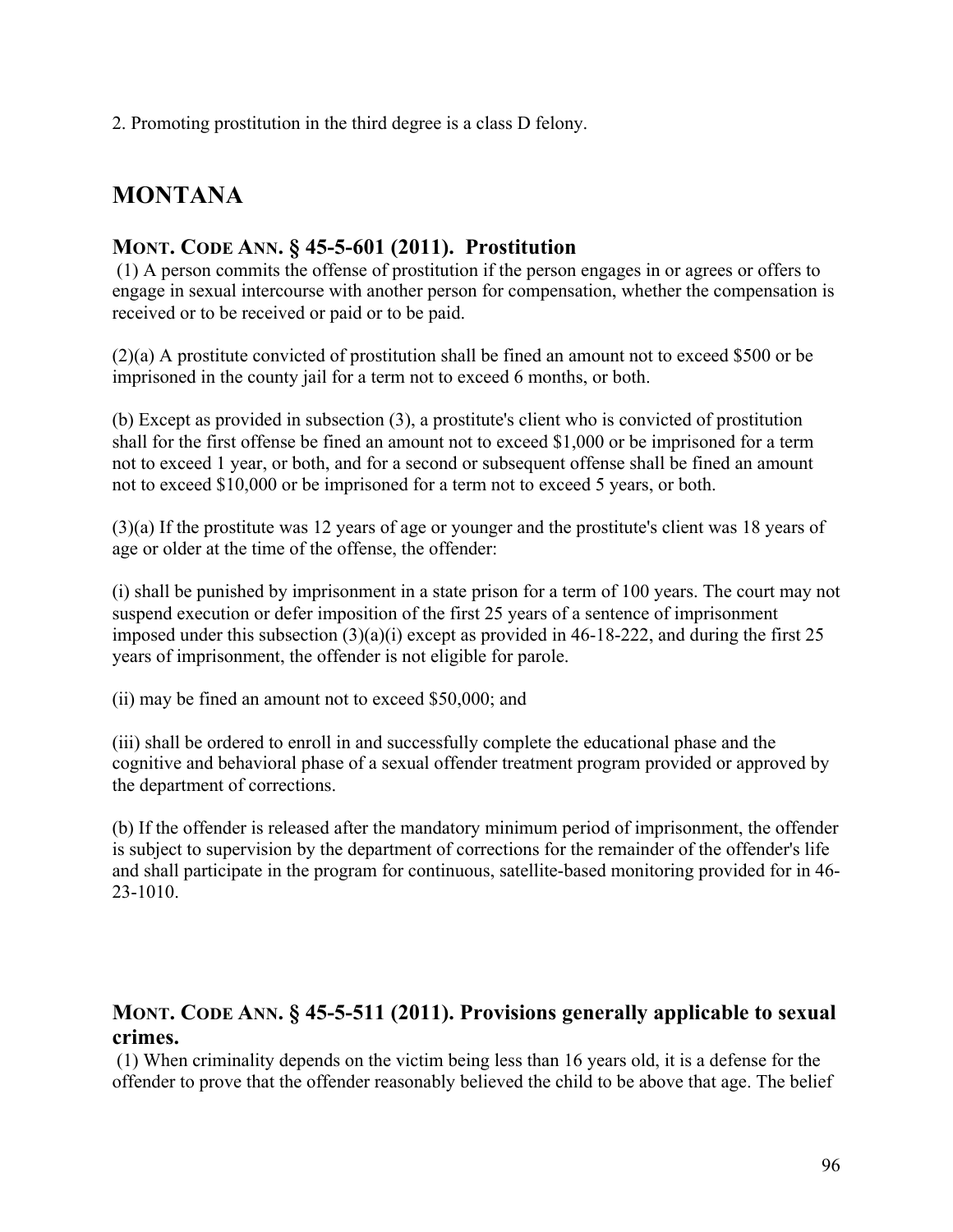may not be considered reasonable if the child is less than 14 years old.

(2) Evidence concerning the sexual conduct of the victim is inadmissible in prosecutions under this part except evidence of the victim's past sexual conduct with the offender or evidence of specific instances of the victim's sexual activity to show the origin of semen, pregnancy, or disease that is at issue in the prosecution.

(3) If the defendant proposes for any purpose to offer evidence described in subsection (2), the trial judge shall order a hearing out of the presence of the jury to determine whether the proposed evidence is admissible under subsection (2).

(4) Evidence of failure to make a timely complaint or immediate outcry does not raise any presumption as to the credibility of the victim.

(5) Resistance by the victim is not required to show lack of consent. Force, fear, or threat is sufficient alone to show lack of consent.

### **MONT. CODE ANN. § 45-5-602 (2010). Promoting prostitution.**

 (1) A person commits the offense of promoting prostitution if the person purposely or knowingly commits any of the following acts:

(a) owns, controls, manages, supervises, resides in, or otherwise keeps, alone or in association with others, a house of prostitution or a prostitution business;

(b) procures an individual for a house of prostitution or a place in a house of prostitution for an individual;

(c) encourages, induces, or otherwise purposely causes another to become or remain a prostitute;

(d) solicits clients for another person who is a prostitute;

(e) procures a prostitute for a patron;

(f) transports an individual into or within this state with the purpose to promote that individual's engaging in prostitution or procures or pays for transportation with that purpose;

(g) leases or otherwise permits a place controlled by the offender, alone or in association with others, to be regularly used for prostitution or for the procurement of prostitution or fails to make reasonable effort to abate that use by ejecting the tenant, notifying law enforcement authorities, or using other legally available means; or

(h) lives in whole or in part upon the earnings of an individual engaging in prostitution, unless the person is the prostitute's minor child or other legal dependent incapable of self-support.

(2) Except as provided in subsection (3), a person convicted of promoting prostitution shall be fined an amount not to exceed \$50,000 or be imprisoned in a state prison for a term not to exceed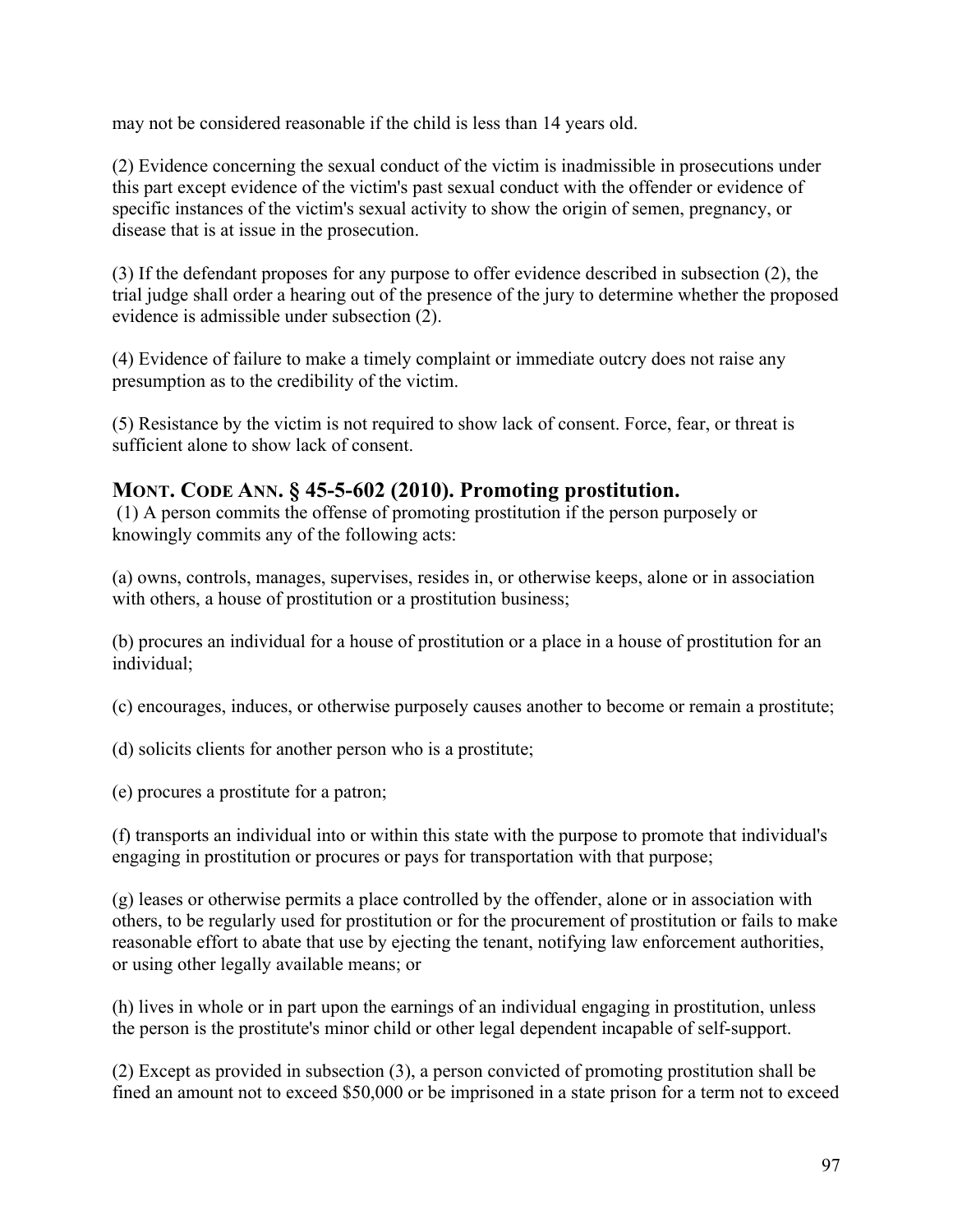10 years, or both.

(3)(a) If the prostitute was 12 years of age or younger and the prostitute's client was 18 years of age or older at the time of the offense, the offender:

(i) shall be punished by imprisonment in a state prison for a term of 100 years. The court may not suspend execution or defer imposition of the first 25 years of a sentence of imprisonment imposed under this subsection  $(3)(a)(i)$  except as provided in 46-18-222, and during the first 25 years of imprisonment, the offender is not eligible for parole.

(ii) may be fined an amount not to exceed \$50,000; and

(iii) shall be ordered to enroll in and successfully complete the educational phase and the cognitive and behavioral phase of a sexual offender treatment program provided or approved by the department of corrections.

(b) If the offender is released after the mandatory minimum period of imprisonment, the offender is subject to supervision by the department of corrections for the remainder of the offender's life and shall participate in the program for continuous, satellite-based monitoring provided for in 46- 23-1010.

#### **Mont. Code Ann. § 45-5-603 (2011). Aggravated promotion of prostitution.**

(1) A person commits the offense of aggravated promotion of prostitution if the person purposely or knowingly commits any of the following acts:

(a) compels another to engage in or promote prostitution;

(b) promotes prostitution of a child under the age of 18 years, whether or not the person is aware of the child's age;

(c) promotes the prostitution of one's spouse, child, ward, or any person for whose care, protection, or support the person is responsible.

 $(2)(a)$  Except as provided in subsections  $(2)(b)$  and  $(2)(c)$ , a person convicted of aggravated promotion of prostitution shall be punished by:

(i) life imprisonment; or

(ii) imprisonment in a state prison for a term not to exceed 20 years or a fine in an amount not to exceed \$50,000, or both.

(b) Except as provided in 46-18-219 and 46-18-222, a person convicted of aggravated promotion of prostitution of a child, who at the time of the offense is under 18 years of age, shall be punished by: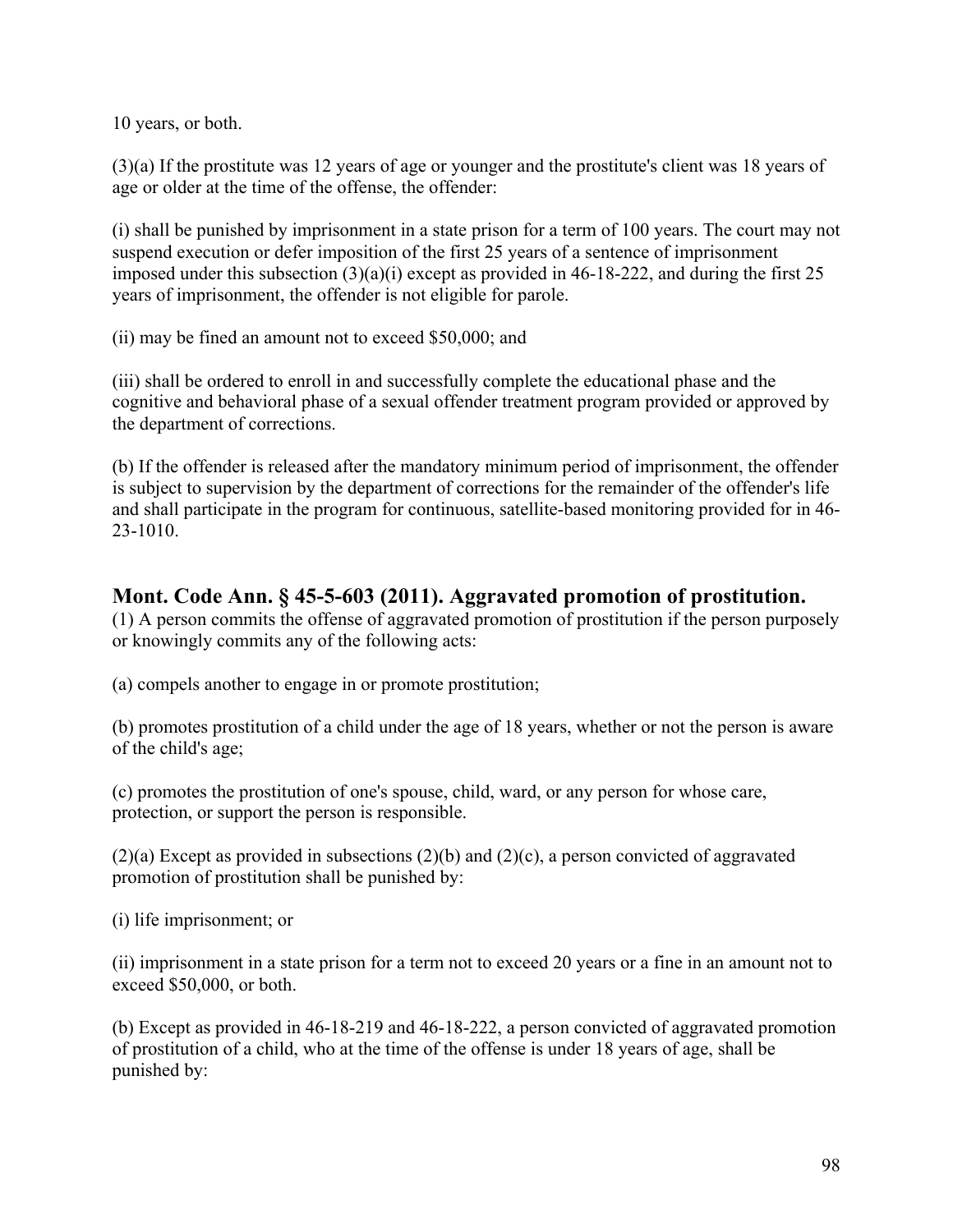(i) life imprisonment; or

(ii) imprisonment in a state prison for a term of not less than 4 years or more than 100 years or a fine in an amount not to exceed \$100,000, or both.

(c)(i) If the prostitute was 12 years of age or younger and the prostitute's client was 18 years of age or older at the time of the offense, the offender:

(A) shall be punished by imprisonment in a state prison for a term of 100 years. The court may not suspend execution or defer imposition of the first 25 years of a sentence of imprisonment imposed under this subsection  $(2)(c)(i)(A)$  except as provided in 46-18-222, and during the first 25 years of imprisonment, the offender is not eligible for parole.

(B) may be fined an amount not to exceed \$50,000; and

(C) shall be ordered to enroll in and successfully complete the educational phase and the cognitive and behavioral phase of a sexual offender treatment program provided or approved by the department of corrections.

(ii) If the offender is released after the mandatory minimum period of imprisonment, the offender is subject to supervision by the department of corrections for the remainder of the offender's life and shall participate in the program for continuous, satellite-based monitoring provided for in 46- 23-1010.

## **NEBRASKA**

#### **NEB. REV. STAT. § 28-801 (2010). Prostitution; penalty**

(1) Any person who performs, offers, or agrees to perform any act of sexual contact or sexual penetration, as those terms are defined in section 28-318, with any person not his or her spouse, in exchange for money or other thing of value, commits prostitution.

(2) Any person convicted of violating subsection (1) of this section shall be punished as follows:

(a) If such person has had no prior convictions or has had one prior conviction, such person shall be guilty of a Class II misdemeanor. If the court places such person on probation, such order of probation shall include, as one of its conditions, that such person shall satisfactorily attend and complete an appropriate mental health and substance abuse assessment conducted by a licensed mental health professional or substance abuse professional authorized to complete such assessment; and

(b) If such person has had two or more prior convictions, such person shall be guilty of a Class I misdemeanor. If the court places such person on probation, such order of probation shall include, as one of its conditions, that such person shall satisfactorily attend and complete an appropriate mental health and substance abuse assessment conducted by a licensed mental health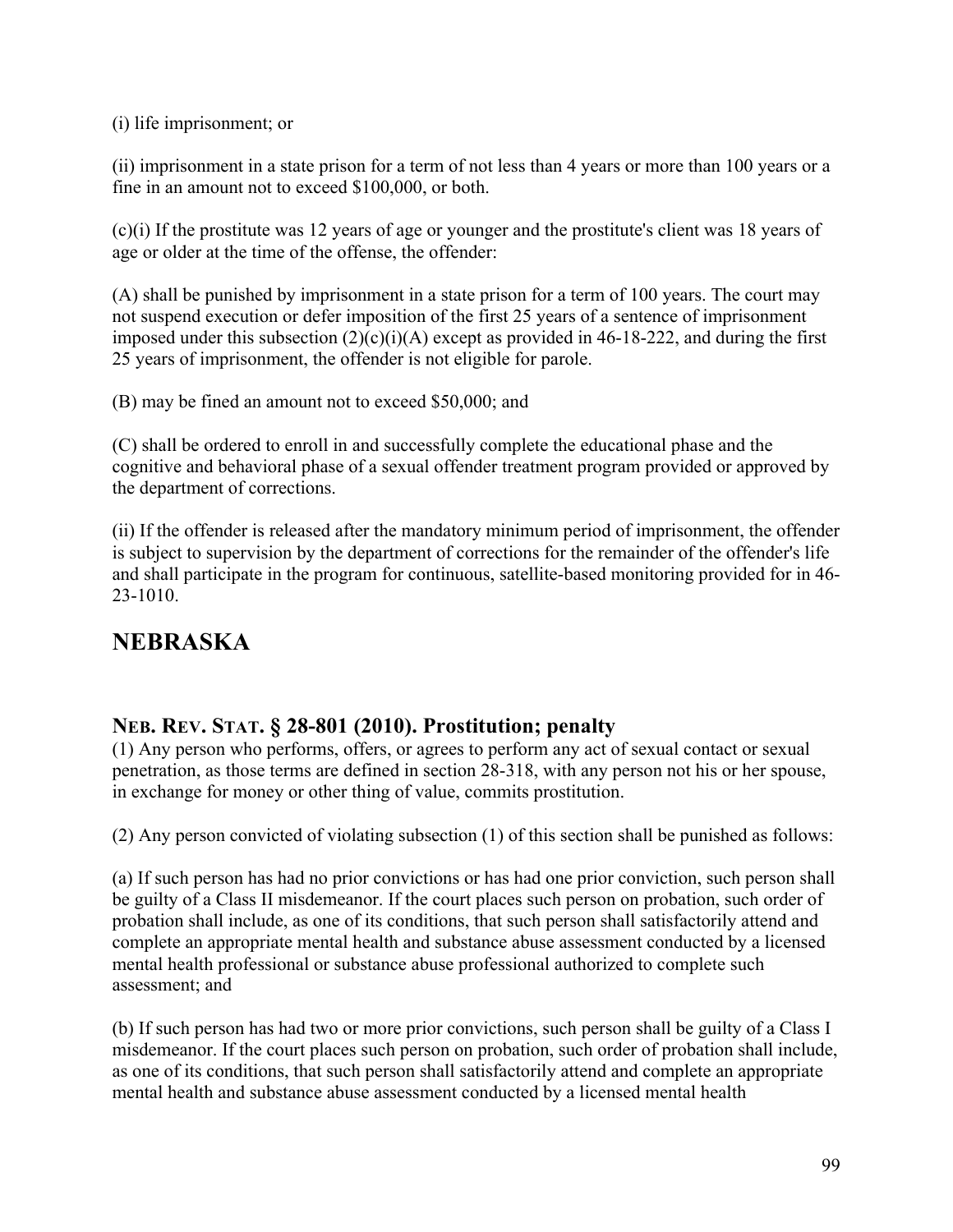professional or substance abuse professional authorized to complete such assessment.

For purposes of this subsection, prior conviction means any conviction on or after July 14, 2006, for violation of subsection (1) of this section or any conviction on or after July 14, 2006, for violation of a city or village ordinance relating to prostitution.

## **NEB. REV. STAT. § 28-805 (2011). Debauching a minor; penalty.**

(1) Any person not a minor commits the offense of debauching a minor if he or she shall debauch or deprave the morals of any boy or girl under the age of seventeen years by:

(a) Lewdly inducing such boy or girl carnally to know any other person; or

(b) Soliciting any such boy or girl to visit a house of prostitution or other place where prostitution, debauchery, or other immoral practices are permitted or encouraged, for the purpose of prostitution or sexual penetration; or

(c) Arranging or assisting in arranging any meeting for such purpose between any such boy or girl and any female or male of dissolute character or any inmate of any place where prostitution, debauchery, or other immoral practices are permitted or encouraged; or

(d) Arranging or aiding or assisting in arranging any meeting between any such boy or girl and any other person for the purpose of sexual penetration.

(2) Debauching a minor is a Class I misdemeanor.

### **NEB. REV. STAT. § 28-707 (2011). Child abuse; privileges not available; penalties**

(1) A person commits child abuse if he or she knowingly, intentionally, or negligently causes or permits a minor child to be:

(a) Placed in a situation that endangers his or her life or physical or mental health;

(b) Cruelly confined or cruelly punished;

(c) Deprived of necessary food, clothing, shelter, or care;

(d) Placed in a situation to be sexually exploited by allowing, encouraging, or forcing such minor child to solicit for or engage in prostitution, debauchery, public indecency, or obscene or pornographic photography, films, or depictions; or

(e) Placed in a situation to be sexually abused as defined in section 28-319, 28-319.01, or 28- 320.01.

(2) The statutory privilege between patient and physician, between client and professional counselor, and between husband and wife shall not be available for excluding or refusing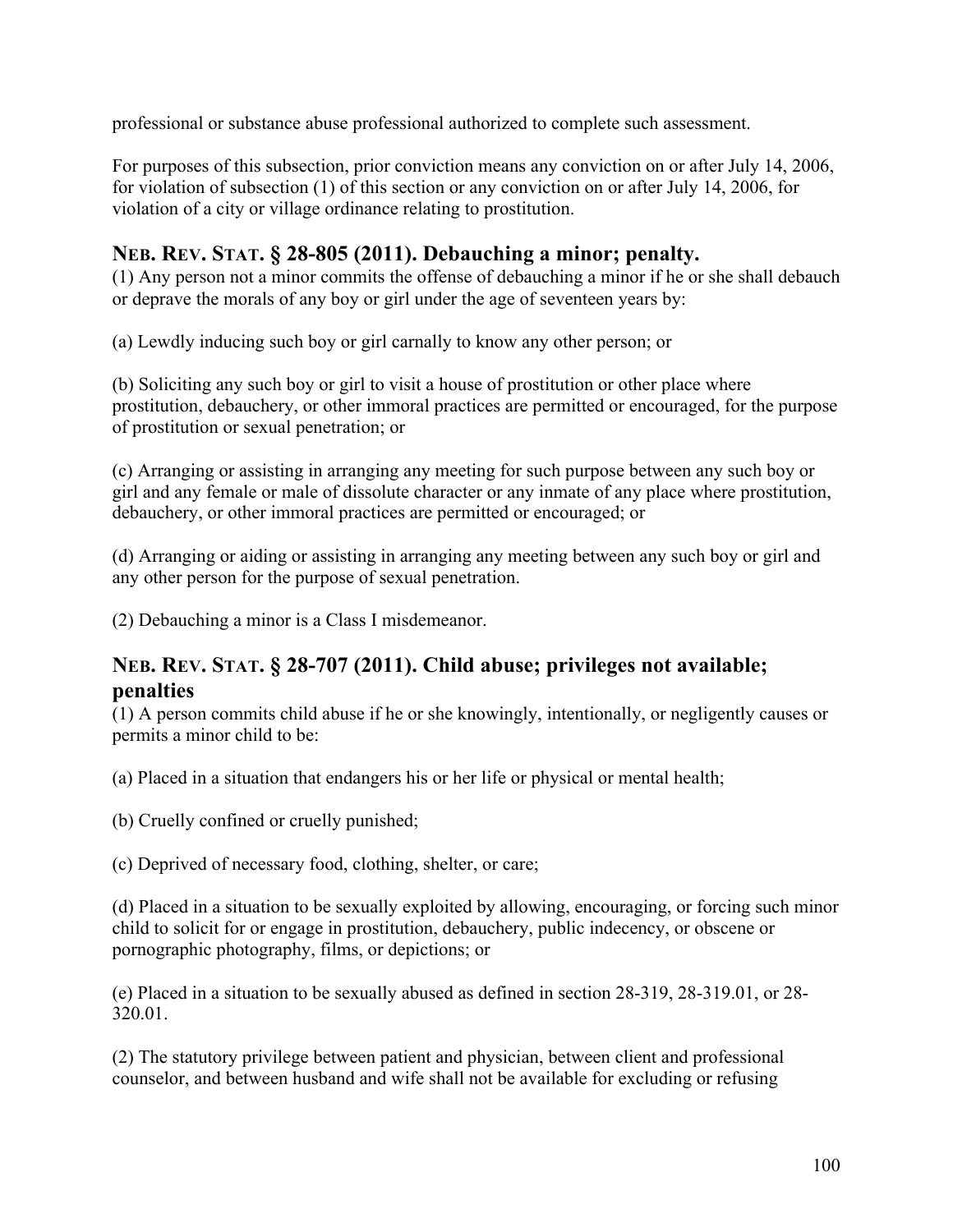testimony in any prosecution for a violation of this section.

(3) Child abuse is a Class I misdemeanor if the offense is committed negligently.

(4) Child abuse is a Class IIIA felony if the offense is committed knowingly and intentionally and does not result in serious bodily injury as defined in section 28-109.

(5) Child abuse is a Class II felony if the offense is committed knowingly and intentionally and results in serious bodily injury as defined in such section.

(6) Child abuse is a Class IB felony if the offense is committed knowingly and intentionally and results in the death of such child.

## **NEVADA**

#### **NEV. REV. STAT. § 201.354 (2011). Engaging in prostitution or solicitation for prostitution: Penalty; exception**

1. It is unlawful for any person to engage in prostitution or solicitation therefor, except in a licensed house of prostitution.

2. Except as otherwise provided in subsection 3, a person who violates subsection 1 is guilty of a misdemeanor.

3. A person who violates subsection 1 by soliciting a child for prostitution is guilty of a category E felony and shall be punished as provided in NRS 193.130.

## **NEV. REV. STAT. § 207.030 (2011). Prohibited acts; penalty**

1. It is unlawful to:

(a) Offer or agree to engage in or engage in lewd or dissolute conduct in any public place or in any place open to the public or exposed to public view;

(b) Offer or agree to engage in, engage in or aid and abet any act of prostitution;

(c) Be a pimp, panderer or procurer or live in or about houses of prostitution;

(d) Seek admission to a house upon frivolous pretexts for no other apparent motive than to see who may be therein, or to gain an insight of the premises;

(e) Keep a place where lost or stolen property is concealed;

(f) Loiter in or about any toilet open to the public for the purpose of engaging in or soliciting any lewd or lascivious or any unlawful act;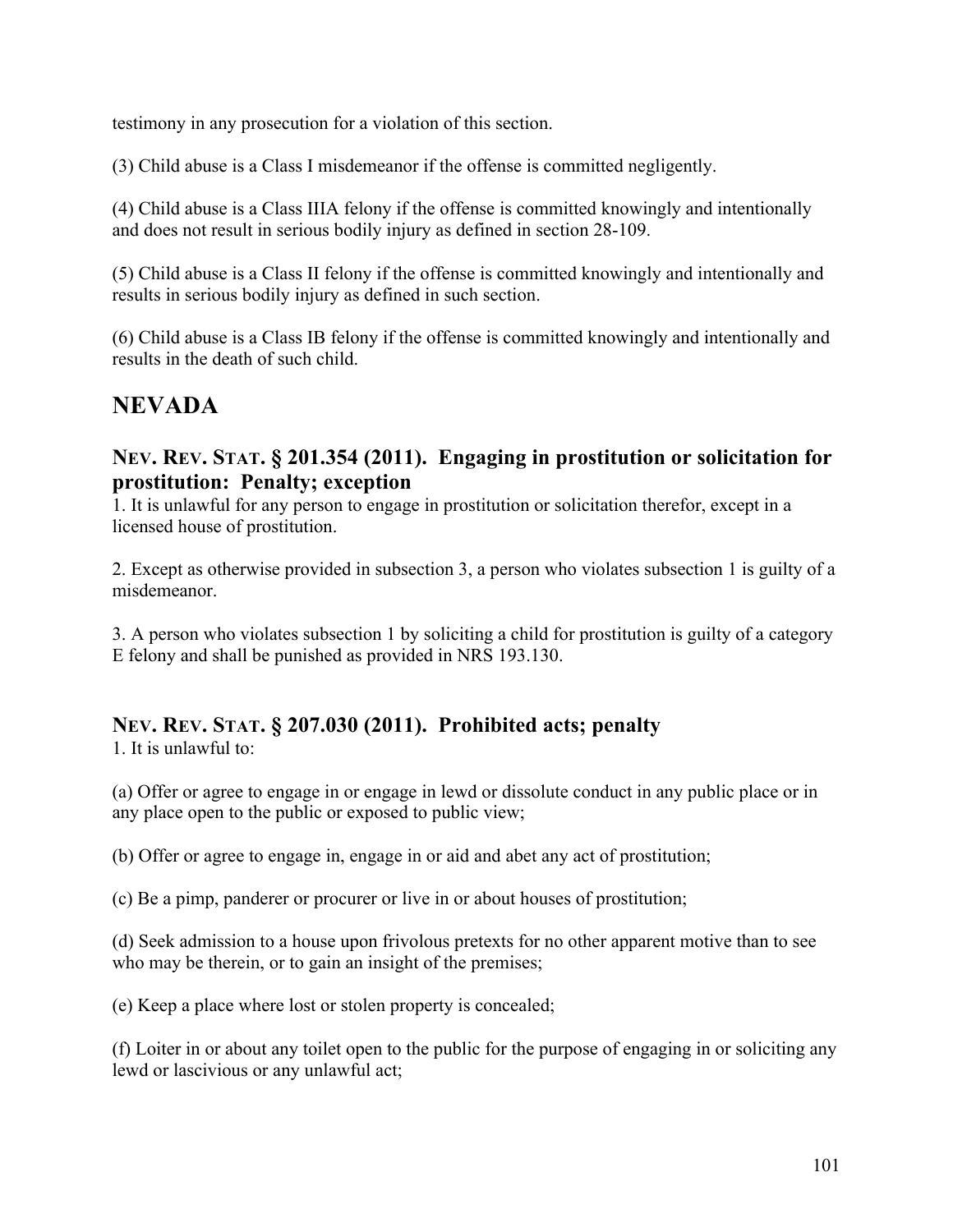(g) Lodge in any building, structure or place, whether public or private, without the permission of the owner or person entitled to the possession or in control thereof.

2. A person who violates a provision of subsection 1 shall be punished:

(a) For the first violation of paragraph (a), (b) or (c) of subsection 1 and for each subsequent violation of the same paragraph occurring more than 3 years after the first violation, for a misdemeanor.

(b) For the second violation of paragraph (a), (b) or (c) of subsection 1 within 3 years after the first violation of the same paragraph, by imprisonment in the county jail for not less than 30 days nor more than 6 months and by a fine of not less than \$250 nor more than \$1,000.

(c) For the third or subsequent violation of paragraph (a), (b) or (c) of subsection 1 within 3 years after the first violation of the same paragraph, by imprisonment in the county jail for 6 months and by a fine of not less than \$250 nor more than \$1,000.

(d) For a violation of any provision of paragraphs (d) to (g), inclusive, of subsection 1, for a misdemeanor.

3. The terms of imprisonment prescribed by subsection 2 must be imposed to run consecutively.

4. A local government may enact an ordinance which regulates the time, place or manner in which a person or group of persons may beg or solicit alms in a public place or place open to the public.

### **NEV. REV. STAT. § 201.354 (2011). Engaging in prostitution or solicitation for prostitution: Penalty; exception**

1. It is unlawful for any person to engage in prostitution or solicitation therefor, except in a licensed house of prostitution.

2. Except as otherwise provided in subsection 3, a person who violates subsection 1 is guilty of a misdemeanor.

3. A person who violates subsection 1 by soliciting a child for prostitution is guilty of a category E felony and shall be punished as provided in NRS 193.130.

#### **NEV. REV. STAT. § 201.300 (2011). Pandering: Definition; penalties; exception.** 1. A person who:

(a) Induces, persuades, encourages, inveigles, entices or compels a person to become a prostitute or to continue to engage in prostitution;

(b) By threats, violence or by any device or scheme, causes, induces, persuades, encourages, takes, places, harbors, inveigles or entices a person to become an inmate of a house of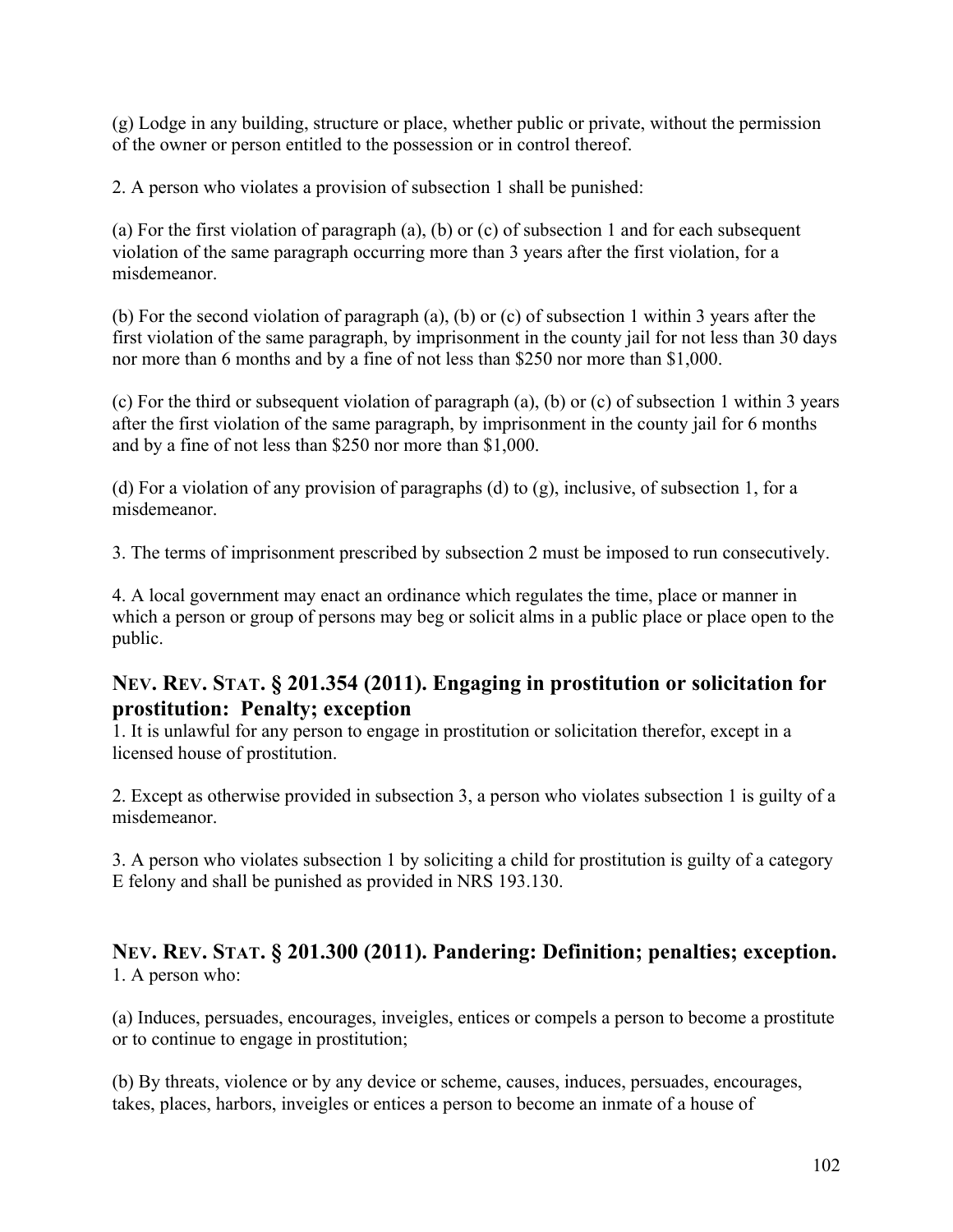prostitution or assignation place, or any place where prostitution is practiced, encouraged or allowed;

(c) By threats, violence, or by any device or scheme, by fraud or artifice, or by duress of person or goods, or by abuse of any position of confidence or authority, or having legal charge, takes, places, harbors, inveigles, entices, persuades, encourages or procures a person to enter any place within this state in which prostitution is practiced, encouraged or allowed, for the purpose of prostitution;

(d) By promises, threats, violence, or by any device or scheme, by fraud or artifice, by duress of person or goods, or abuse of any position of confidence or authority or having legal charge, takes, places, harbors, inveigles, entices, persuades, encourages or procures a person of previous chaste character to enter any place within this state in which prostitution is practiced, encouraged or allowed, for the purpose of sexual intercourse;

(e) Takes or detains a person with the intent to compel the person by force, threats, menace or duress to marry him or her or any other person; or

(f) Receives, gives or agrees to receive or give any money or thing of value for procuring or attempting to procure a person to become a prostitute or to come into this state or leave this state for the purpose of prostitution,

is guilty of pandering.

2. A person who is found guilty of pandering:

(a) An adult:

(1) If physical force or the immediate threat of physical force is used upon the adult, is guilty of a category C felony and shall be punished as provided in NRS 193.130.

(2) If no physical force or immediate threat of physical force is used upon the adult, is guilty of a category D felony and shall be punished as provided in NRS 193.130.

(b) A child:

(1) If physical force or the immediate threat of physical force is used upon the child, is guilty of a category B felony and shall be punished by imprisonment in the state prison for a minimum term of not less than 2 years and a maximum term of not more than 20 years and may be further punished by a fine of not more than \$20,000.

(2) If no physical force or immediate threat of physical force is used upon the child, is guilty of a category B felony and shall be punished by imprisonment in the state prison for a minimum term of not less than 1 year and a maximum term of not more than 10 years and may be further punished by a fine of not more than \$10,000.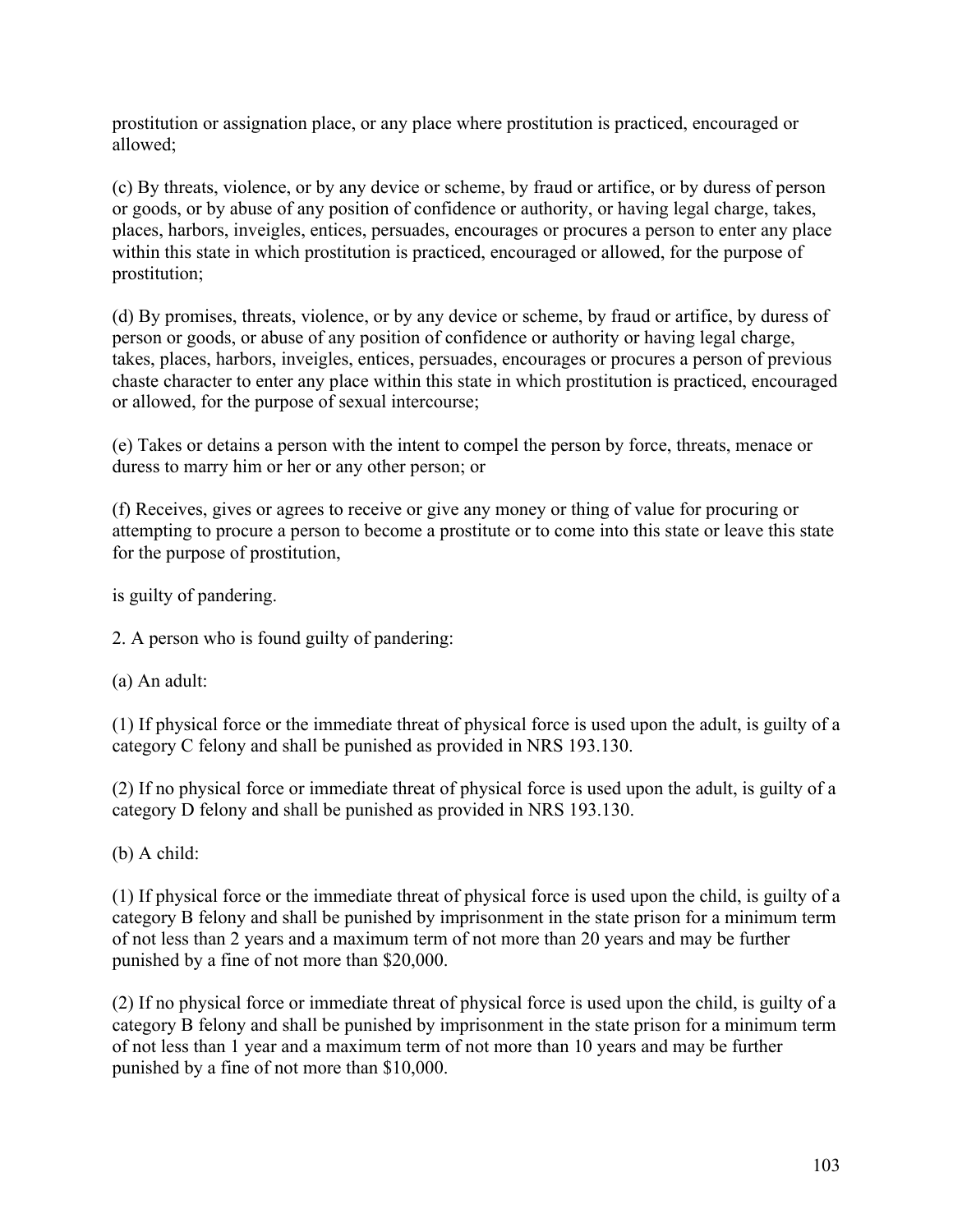3. This section does not apply to the customer of a prostitute.

#### **NEV. REV. STAT. § 201.330 (2011). Pandering: Detaining person in brothel because of debt; penalties.**

1. A person who attempts to detain another person in a disorderly house or house of prostitution because of any debt or debts the other person has contracted or is said to have contracted while living in the house is guilty of pandering.

2. A person who is found guilty of pandering:

(a) An adult:

(1) If physical force or the immediate threat of physical force is used upon the adult, is guilty of a category C felony and shall be punished as provided in NRS 193.130.

(2) If no physical force or immediate threat of physical force is used upon the adult, is guilty of a category D felony and shall be punished as provided in NRS 193.130.

(b) A child:

(1) If physical force or the immediate threat of physical force is used upon the child, is guilty of a category B felony and shall be punished by imprisonment in the state prison for a minimum term of not less than 2 years and a maximum term of not more than 20 years and may be further punished by a fine of not more than \$20,000.

(2) If no physical force or immediate threat of physical force is used upon the child, is guilty of a category B felony and shall be punished by imprisonment in the state prison for a minimum term of not less than 1 year and a maximum term of not more than 10 years and may be further punished by a fine of not more than \$10,000.

## **NEV. REV. STAT. § 201.340 (2011). Pandering: Furnishing transportation; penalties.**

1. A person who knowingly transports or causes to be transported, by any means of conveyance, into, through or across this state, or who aids or assists in obtaining such transportation for a person with the intent to induce, persuade, encourage, inveigle, entice or compel that person to become a prostitute or to continue to engage in prostitution is guilty of pandering.

2. A person who is found guilty of pandering:

(a) An adult: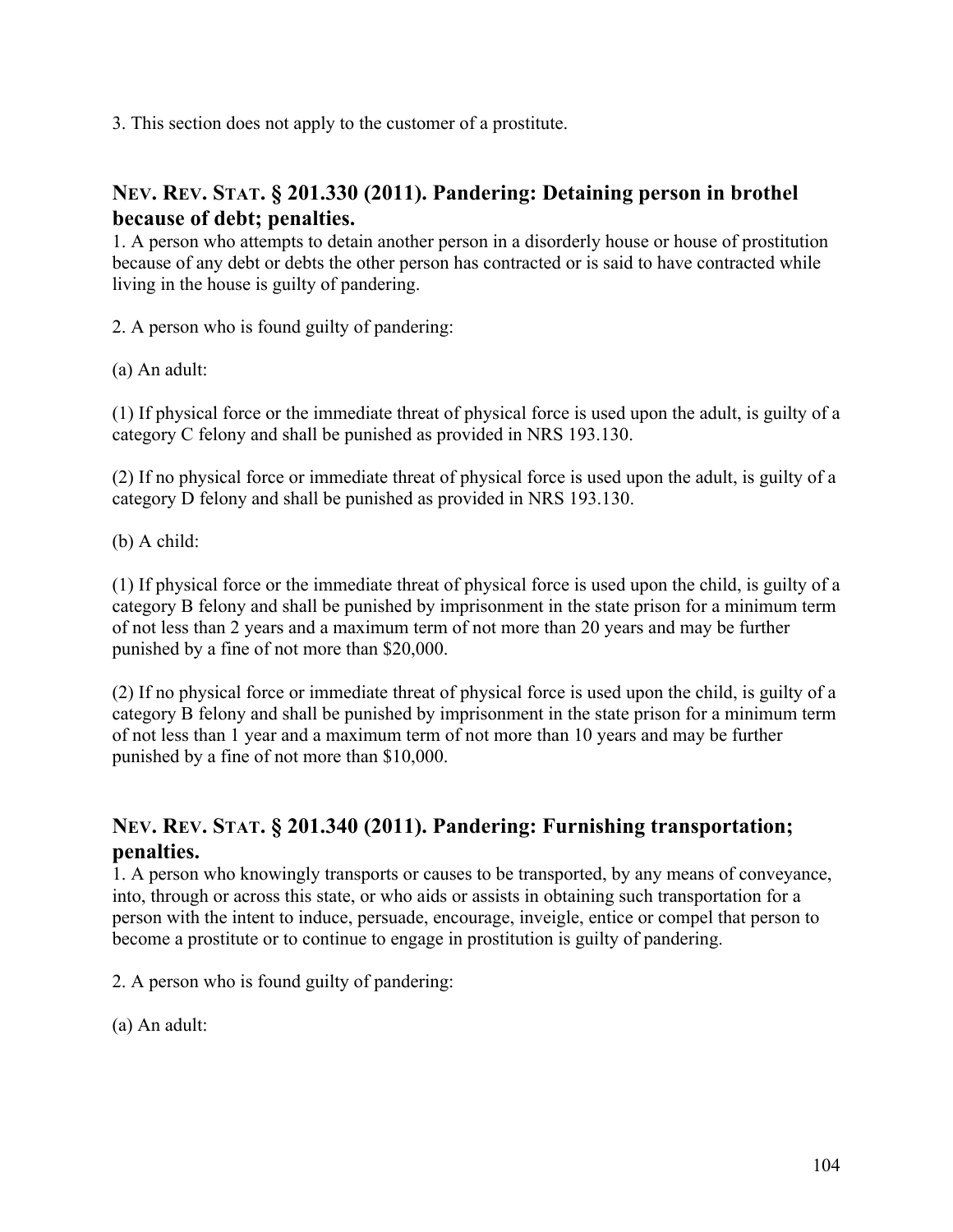(1) If physical force or the immediate threat of physical force is used upon the adult, is guilty of a category C felony and shall be punished as provided in NRS 193.130.

(2) If no physical force or immediate threat of physical force is used upon the adult, is guilty of a category D felony and shall be punished as provided in NRS 193.130.

(b) A child:

(1) If physical force or the immediate threat of physical force is used upon the child, is guilty of a category B felony and shall be punished by imprisonment in the state prison for a minimum term of not less than 2 years and a maximum term of not more than 20 years and may be further punished by a fine of not more than \$20,000.

(2) If no physical force or immediate threat of physical force is used upon the child, is guilty of a category B felony and shall be punished by imprisonment in the state prison for a minimum term of not less than 1 year and a maximum term of not more than 10 years and may be further punished by a fine of not more than \$10,000.

3. A person who violates subsection 1 may be prosecuted, indicted, tried and convicted in any county or city in or through which he or she transports or attempts to transport the person.

## **NEV. REV. STAT. § 201.360 (2011). Placing person in house of prostitution; penalties.**

1. A person who:

(a) Places another in the charge or custody of a third person with the intent that the other person engage in prostitution or who compels the other person to reside with him or her or with any third person for purposes of prostitution, or who compels another person to reside in a house of prostitution;

(b) Asks or receives any compensation, gratuity or reward, or promise thereof, for or on account of placing in a house of prostitution or elsewhere a person for the purpose of causing that person to cohabit with someone who is not the person's spouse;

(c) Gives, offers or promises any compensation, gratuity or reward, to procure a person to engage in any act of prostitution in any house of prostitution, or elsewhere, against the person's will;

(d) Is the spouse, parent, guardian or other legal custodian of a person under the age of 18 and permits, connives at or consents to the minor's being or remaining in any house of prostitution;

(e) Lives with or accepts any earnings of a common prostitute, or entices or solicits a person to go to a house of prostitution to engage in sexual conduct with a common prostitute;

(f) Decoys, entices, procures or in any manner induces a person to become a prostitute or to become an inmate of a house of prostitution, for purposes of prostitution, or for purposes of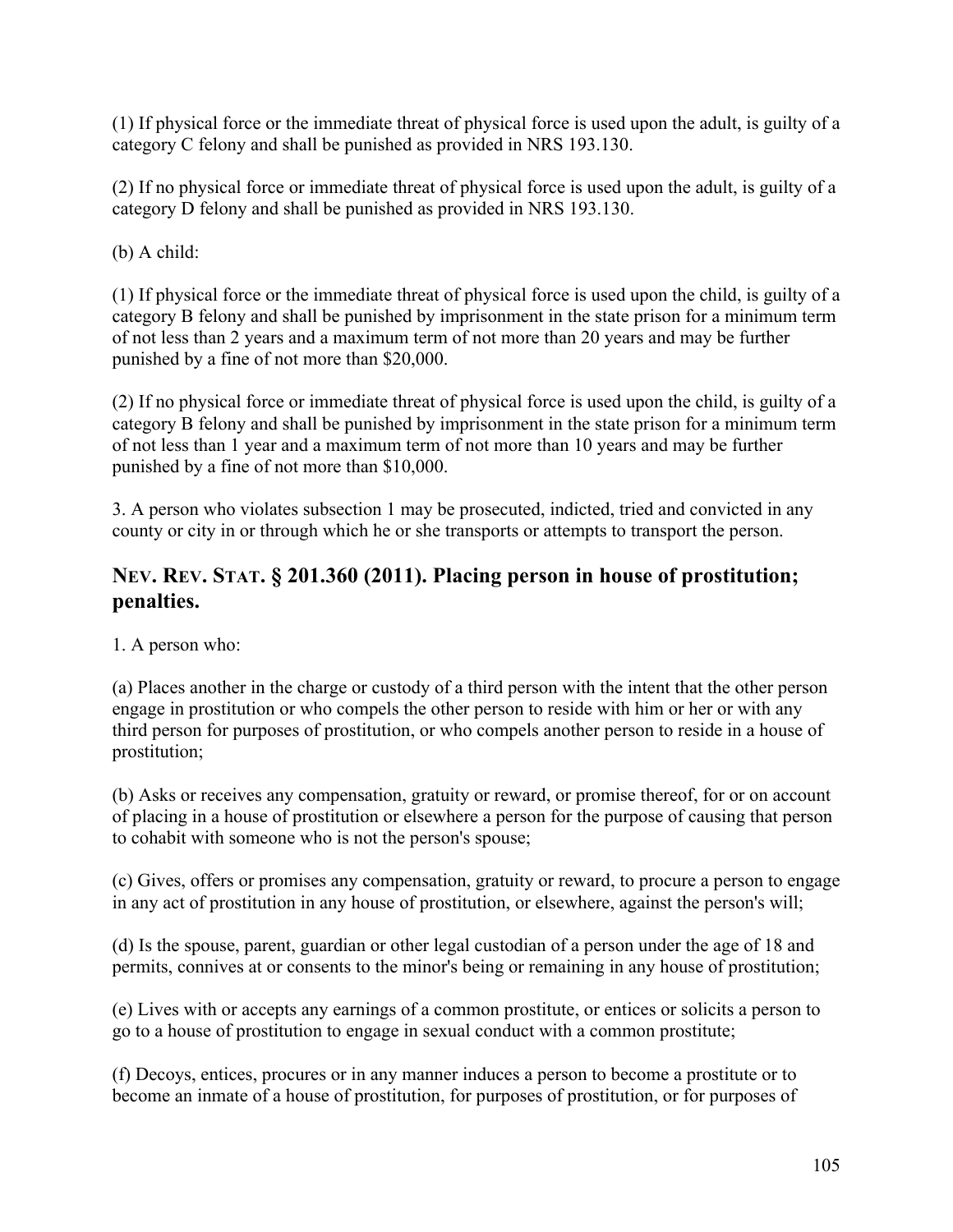employment, or for any purpose whatever, when that person does not know that the house is one of prostitution; or

(g) Decoys, entices, procures or in any manner induces a person, under the age of 21 years, to go into or visit, upon any pretext or for any purpose whatever, any house of ill fame or prostitution, or any room or place inhabited or frequented by any prostitute, or used for purposes of prostitution,

is guilty of a felony.

2. A person who violates the provisions of subsection 1 shall be punished:

(a) Where physical force or the immediate threat of physical force is used upon the other person, for a category C felony as provided in NRS 193.130.

(b) Where no physical force or immediate threat of physical force is used, for a category D felony as provided in NRS 193.130.

## **NEW HAMPSHIRE**

## **N.H. REV. STAT. ANN. § 645:2 (2011). Prostitution and Related Offenses.**

I. A person is guilty of a misdemeanor if the person:

(a) Solicits, agrees to perform, or engages in sexual contact as defined in RSA 632-A:1, IV or sexual penetration as defined in RSA 632-A:1, V, in return for consideration; or

(b) Induces or otherwise purposely causes another to violate subparagraph (a); or

(c) Transports another into or within this state with the purpose of promoting or facilitating such other in engaging in conduct in violation of subparagraph (a); or

(d) Not being a legal dependent incapable of self support, knowingly is supported in whole or in part by the proceeds of violation of subparagraph (a); or

(e) Knowingly permits a place under such person's control to be used for violation of subparagraph (a); or

(f) Pays, agrees to pay, or offers to pay another person to engage in sexual contact as defined in RSA 632-A:1, IV or sexual penetration as defined in RSA 632-A:1, V, with the payor or with another person.

II. A person is guilty of a class B felony if such person violates the provisions of subparagraphs  $(b)$ ,  $(c)$ ,  $(d)$ , or  $(e)$  of paragraph I and the violation: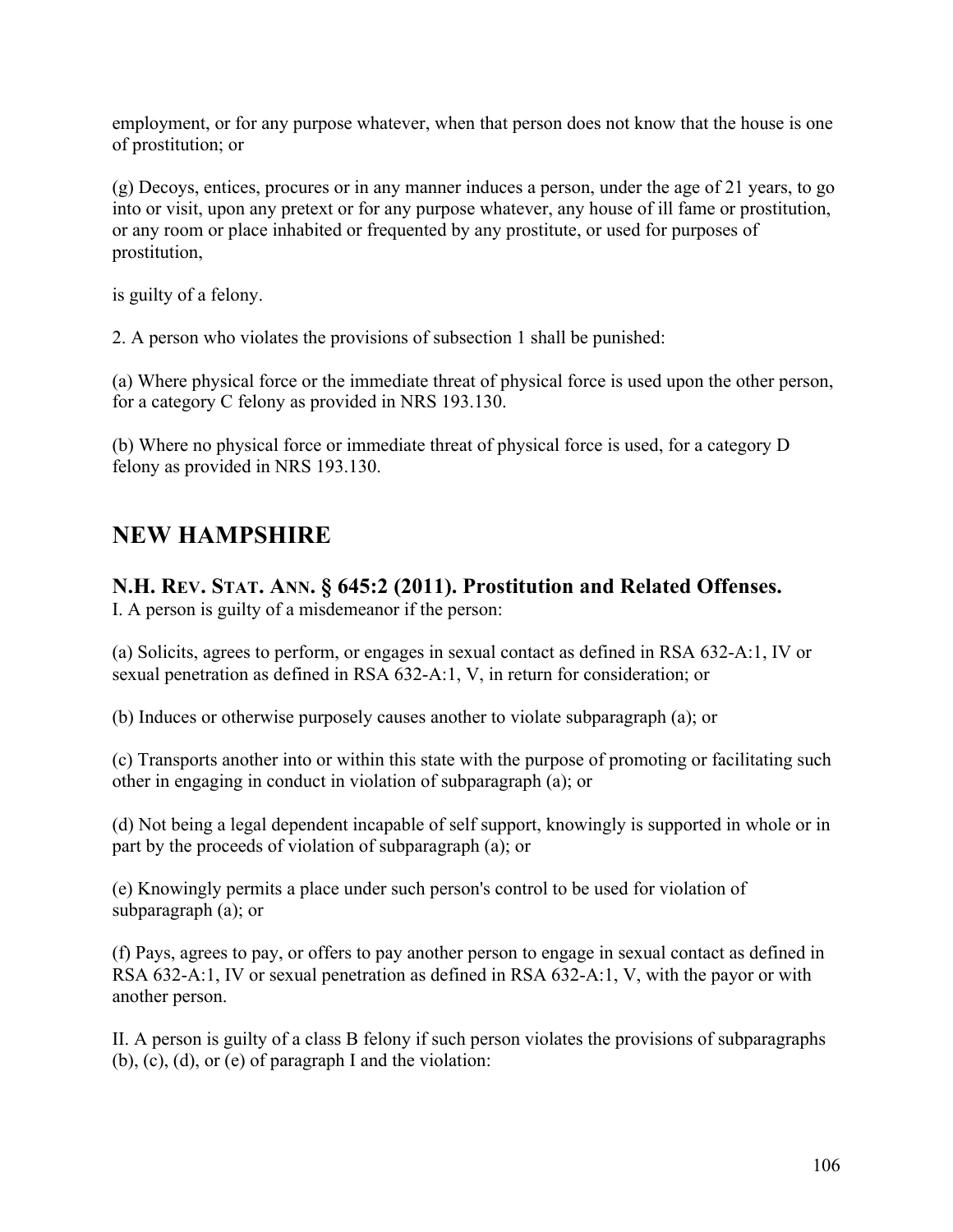(a) Involves another person who is under the age of 18; or

(b) Involved compelling another person by force or intimidation.

III. A person is guilty under this section regardless of the sex of the persons involved.

IV. It shall be an affirmative defense to a charge under subparagraph I(a) that the defendant engaged in the conduct because he or she was the victim of trafficking in persons, as defined in  $RSA$  633.7

## **NEW JERSEY**

## **N.J. STAT. § 2C:34-1 (2011). Prostitution and Related Offenses.**

a. As used in this section:

(1) "Prostitution" is sexual activity with another person in exchange for something of economic value, or the offer or acceptance of an offer to engage in sexual activity in exchange for something of economic value.

(2) "Sexual activity" includes, but is not limited to, sexual intercourse, including genital-genital, oral-genital, anal-genital, and oral-anal contact, whether between persons of the same or opposite sex; masturbation; touching of the genitals, buttocks, or female breasts; sadistic or masochistic abuse and other deviate sexual relations.

(3) "House of prostitution" is any place where prostitution or promotion of prostitution is regularly carried on by one person under the control, management or supervision of another.

(4) "Promoting prostitution" is:

(a) Owning, controlling, managing, supervising or otherwise keeping, alone or in association with another, a house of prostitution or a prostitution business;

(b) Procuring an inmate for a house of prostitution or place in a house of prostitution for one who would be an inmate;

(c) Encouraging, inducing, or otherwise purposely causing another to become or remain a prostitute;

(d) Soliciting a person to patronize a prostitute;

(e) Procuring a prostitute for a patron;

(f) Transporting a person into or within this State with purpose to promote that person's engaging in prostitution, or procuring or paying for transportation with that purpose; or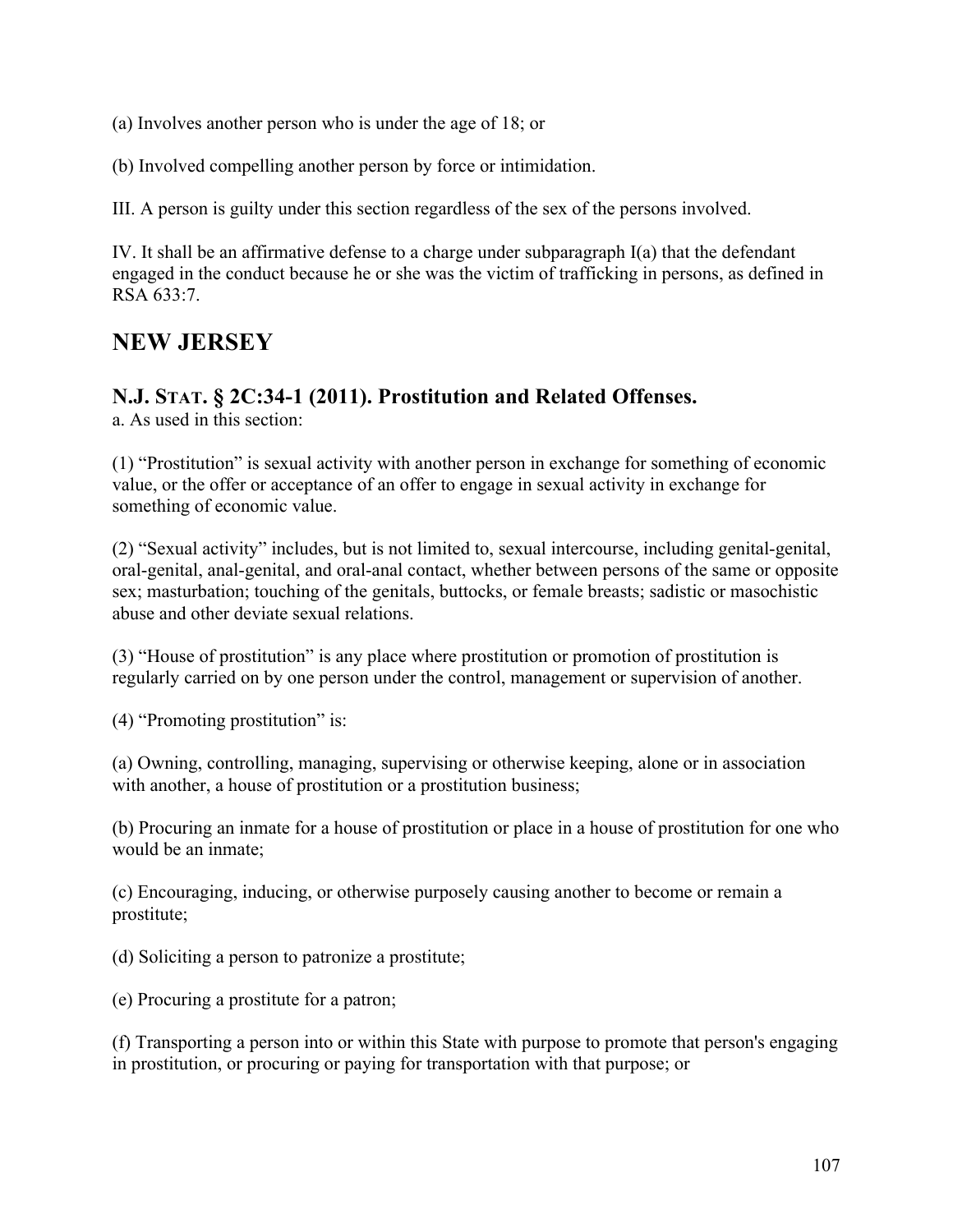(g) Knowingly leasing or otherwise permitting a place controlled by the actor, alone or in association with others, to be regularly used for prostitution or promotion of prostitution, or failure to make a reasonable effort to abate such use by ejecting the tenant, notifying law enforcement authorities, or other legally available means.

b. A person commits an offense if:

(1) The actor engages in prostitution;

(2) The actor promotes prostitution;

(3) The actor knowingly promotes prostitution of a child under 18 whether or not the actor mistakenly believed that the child was 18 years of age or older, even if such mistaken belief was reasonable;

(4) The actor knowingly promotes prostitution of the actor's child, ward, or any other person for whose care the actor is responsible;

(5) The actor compels another to engage in or promote prostitution;

(6) The actor promotes prostitution of the actor's spouse; or

(7) The actor knowingly engages in prostitution with a person under the age of 18, or if the actor enters into or remains in a house of prostitution for the purpose of engaging in sexual activity with a child under the age of 18, or if the actor solicits or requests a child under the age of 18 to engage in sexual activity. It shall be no defense to a prosecution under this paragraph that the actor mistakenly believed that the child was 18 years of age or older, even if such mistaken belief was reasonable.

c. Grading of offenses under subsection b.

(1) An offense under subsection b. constitutes a crime of the second degree if the offense falls within paragraph (3) or (4) of that subsection.

(2) An offense under subsection b. constitutes a crime of the third degree if the offense falls within paragraph  $(5)$ ,  $(6)$  or  $(7)$  of that subsection.

(3) An offense under paragraph (2) of subsection b. constitutes a crime of the third degree if the conduct falls within subparagraph (a), (b), or (c) of paragraph (4) of subsection a. Otherwise the offense is a crime of the fourth degree.

(4) An offense under subsection b. constitutes a disorderly persons offense if the offense falls within paragraph (1) of that subsection except that a second or subsequent conviction for such an offense constitutes a crime of the fourth degree. In addition, where a motor vehicle was used in the commission of any offense under paragraph (1) of subsection b. the court shall suspend for six months the driving privilege of any such offender who has a valid driver's license issued by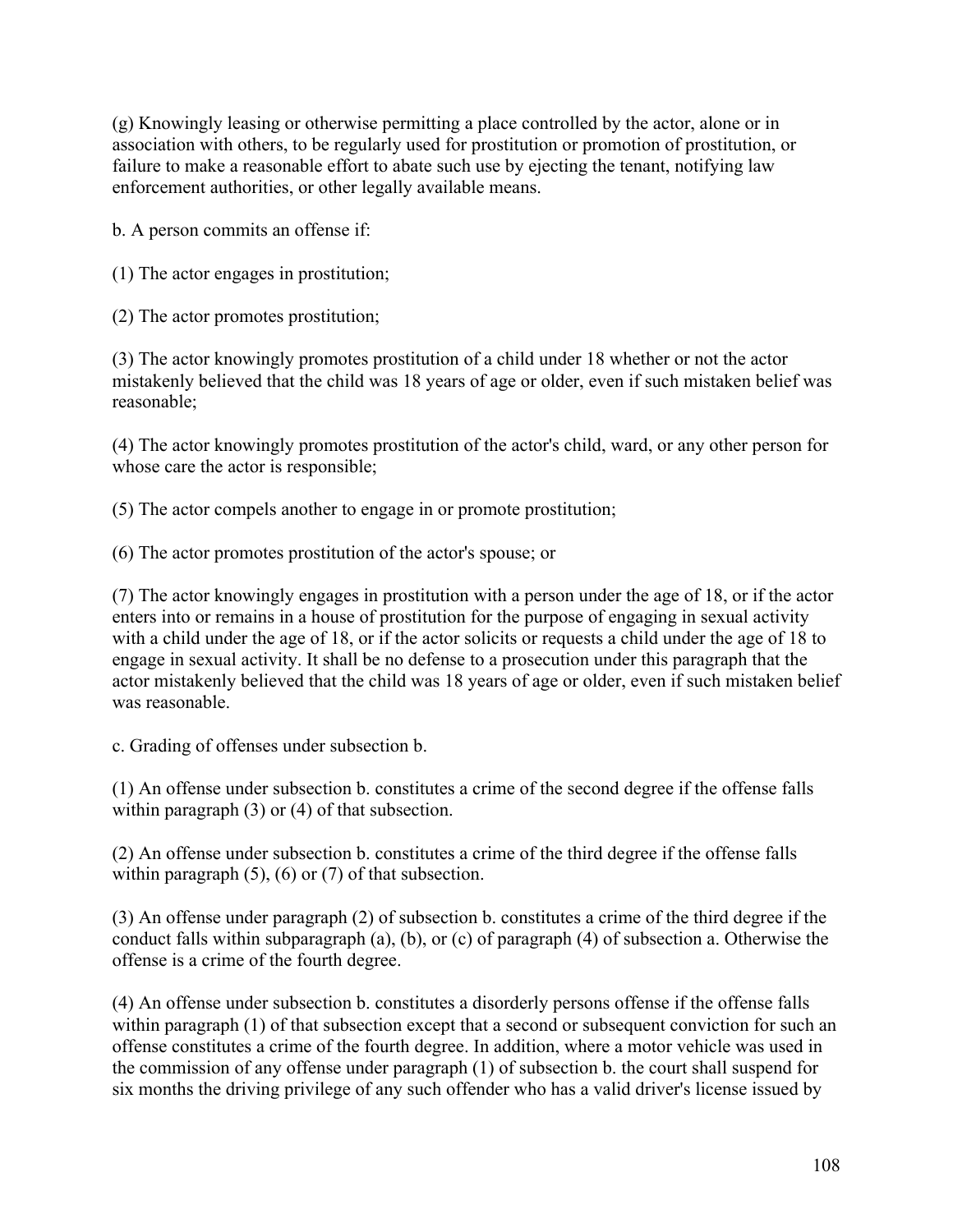this State. Upon conviction, the court shall immediately collect the offender's driver's license and shall forward it, along with a report stating the first and last day of the suspension imposed pursuant to this paragraph, to the New Jersey Motor Vehicle Commission.

d. Presumption from living off prostitutes. A person, other than the prostitute or the prostitute's minor child or other legal dependent incapable of self-support, who is supported in whole or substantial part by the proceeds of prostitution is presumed to be knowingly promoting prostitution.

e. It is an affirmative defense to prosecution for a violation of this section that, during the time of the alleged commission of the offense, the defendant was a victim of human trafficking pursuant to section 1 of P.L.2005, c. 77 (C.2C:13-8).

### **N.J. STAT. § 2C: 34-1.1 (2011). Loitering for the purpose of engaging in prostitution**

a. As used in this section, "public place" means any place to which the public has access, including but not limited to any public street, sidewalk, bridge, alley, plaza, park, boardwalk, driveway, parking lot or transportation facility, public library or the doorways and entrance ways to any building which fronts on any of the aforesaid places, or a motor vehicle in or on any such place.

b. A person commits a disorderly persons offense if he:

(1) wanders, remains or prowls in a public place with the purpose of engaging in prostitution or promoting prostitution as defined in N.J.S. 2C:34-1; and

(2) engages in conduct that, under the circumstances, manifests a purpose to engage in prostitution or promoting prostitution as defined in N.J.S. 2C:34-1.

c. Conduct that may, where warranted under the circumstances, be deemed adequate to manifest a purpose to engage in prostitution or promoting prostitution includes, but is not limited to, conduct such as the following:

(1) Repeatedly beckoning to or stopping pedestrians or motorists in a public place;

(2) Repeatedly attempting to stop, or repeatedly attempting to engage passers-by in conversation;

(3) Repeatedly stopping or attempting to stop motor vehicles.

d. The element described in paragraph (1) of subsection b. of this section may not be established solely by proof that the actor engaged in the conduct that is used to satisfy the element described in paragraph (2) of subsection b. of this section.

#### **N.J. STAT. § 2A:4A-71 (2011). Review and processing of complaints by intake services; determining factors for diversion recommendation**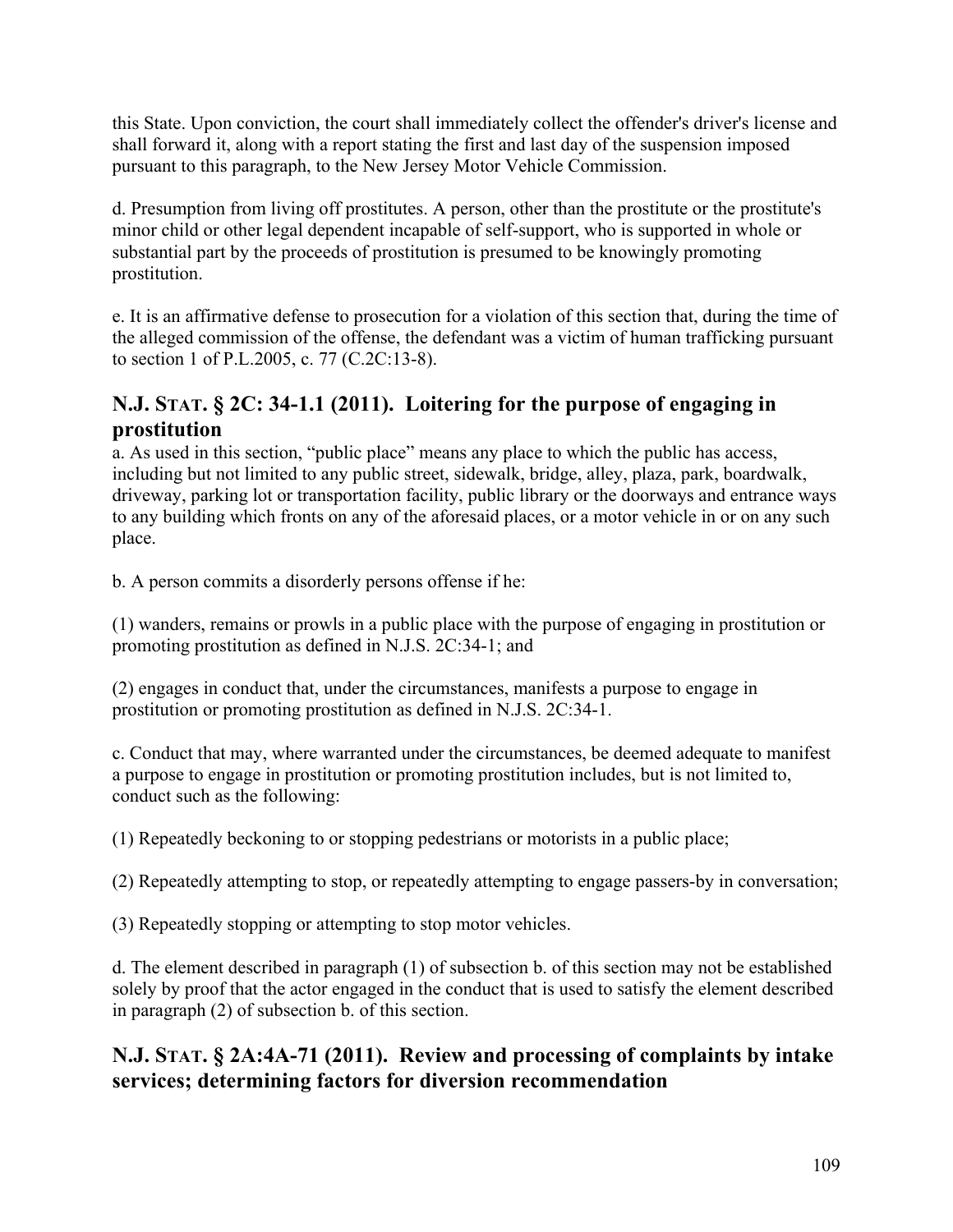a. The jurisdiction of the court in any complaint filed pursuant to section 11 of P.L.1982, c. 77 (C.2A:4A-30) shall extend to the juvenile who is the subject of the complaint and his parents or guardian.

b. Every complaint shall be reviewed by court intake services for recommendation as to whether the complaint should be dismissed, diverted, or referred for court action. Where the complaint alleges a crime which, if committed by an adult, would be a crime of the first, second, third or fourth degree, or alleges a repetitive disorderly persons offense or any disorderly persons offense defined in chapter 35 or chapter 36 of Title 2C, the complaint shall be referred for court action, unless the prosecutor otherwise consents to diversion. Court intake services shall consider the following factors in determining whether to recommend diversion:

(1) The seriousness of the alleged offense or conduct and the circumstances in which it occurred;

(2) The age and maturity of the juvenile;

(3) The risk that the juvenile presents as a substantial danger to others;

(4) The family circumstances, including any history of drugs, alcohol abuse or child abuse on the part of the juvenile, his parents or guardian;

(5) The nature and number of contacts with court intake services and the court that the juvenile or his family have had;

(6) The outcome of those contacts, including the services to which the juvenile or family have been referred and the results of those referrals;

(7) The availability of appropriate services outside referral to the court;

(8) Any recommendations expressed by the victim or complainant, or arresting officer, as to how the case should be resolved;

(9) Any recommendation expressed by the county prosecutor;

(10) The amenability of the juvenile to participation in a remedial education or counseling program that satisfies the requirements of subsection b. of section 2 of P.L.2011, c. 128 (C.2A:4A-71.1) if the offense alleged is an eligible offense as defined in subsection c. of section 2 of P. L.2011, c. 128 (C.2A:4A-71.1); and

(11) Any information relevant to the offense in any case where the juvenile is charged with an act which if committed by an adult would constitute prostitution in violation of N.J.S.2C:34-1 or any offense which the juvenile alleges is related to the juvenile being a victim of human trafficking.

# **NEW MEXICO**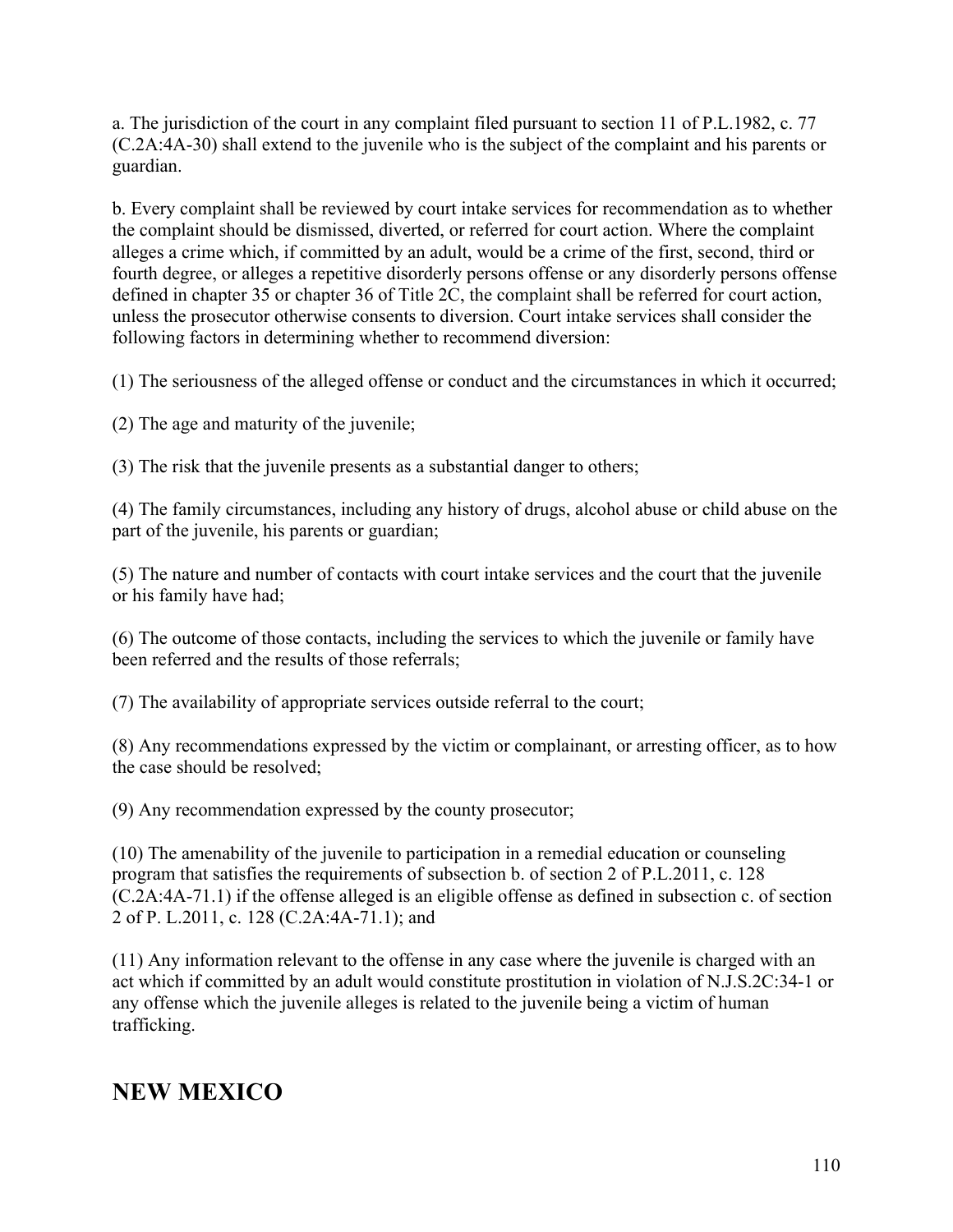## **N.M. STAT. ANN. § 30-9-2 (2011). Prostitution**

Prostitution consists of knowingly engaging in or offering to engage in a sexual act for hire. As used in this section "sexual act" means sexual intercourse, cunnilingus, fellatio, masturbation of another, anal intercourse or the causing of penetration to any extent and with any object of the genital or anal opening of another, whether or not there is any emission.

Whoever commits prostitution is guilty of a petty misdemeanor, unless such crime is a second or subsequent conviction, in which case such person is guilty of a misdemeanor.

## **N.M. STAT. ANN. § 30-6A-4 (2011). Sexual exploitation of children by prostitution.**

A. Any person knowingly receiving any pecuniary profit as a result of a child under the age of sixteen engaging in a prohibited sexual act with another is guilty of a second degree felony, unless the child is under the age of thirteen, in which event the person is guilty of a first degree felony.

B. Any person hiring or offering to hire a child over the age of thirteen and under the age of sixteen to engage in any prohibited sexual act is guilty of a second degree felony.

C. Any parent, legal guardian or person having custody or control of a child under sixteen years of age who knowingly permits that child to engage in or to assist any other person to engage in any prohibited sexual act or simulation of such an act for the purpose of producing any visual or print medium depicting such an act is guilty of a third degree felony.

## **N.M. STAT. ANN. § 30-6A-3 (2011). Sexual exploitation of children**

A. It is unlawful for a person to intentionally possess any obscene visual or print medium depicting any prohibited sexual act or simulation of such an act if that person knows or has reason to know that the obscene medium depicts any prohibited sexual act or simulation of such act and if that person knows or has reason to know that one or more of the participants in that act is a child under eighteen years of age. A person who violates the provisions of this subsection is guilty of a fourth degree felony.

B. It is unlawful for a person to intentionally distribute any obscene visual or print medium depicting any prohibited sexual act or simulation of such an act if that person knows or has reason to know that the obscene medium depicts any prohibited sexual act or simulation of such act and if that person knows or has reason to know that one or more of the participants in that act is a child under eighteen years of age. A person who violates the provisions of this subsection is guilty of a third degree felony.

C. It is unlawful for a person to intentionally cause or permit a child under eighteen years of age to engage in any prohibited sexual act or simulation of such an act if that person knows, has reason to know or intends that the act may be recorded in any obscene visual or print medium or performed publicly. A person who violates the provisions of this subsection is guilty of a third degree felony, unless the child is under the age of thirteen, in which event the person is guilty of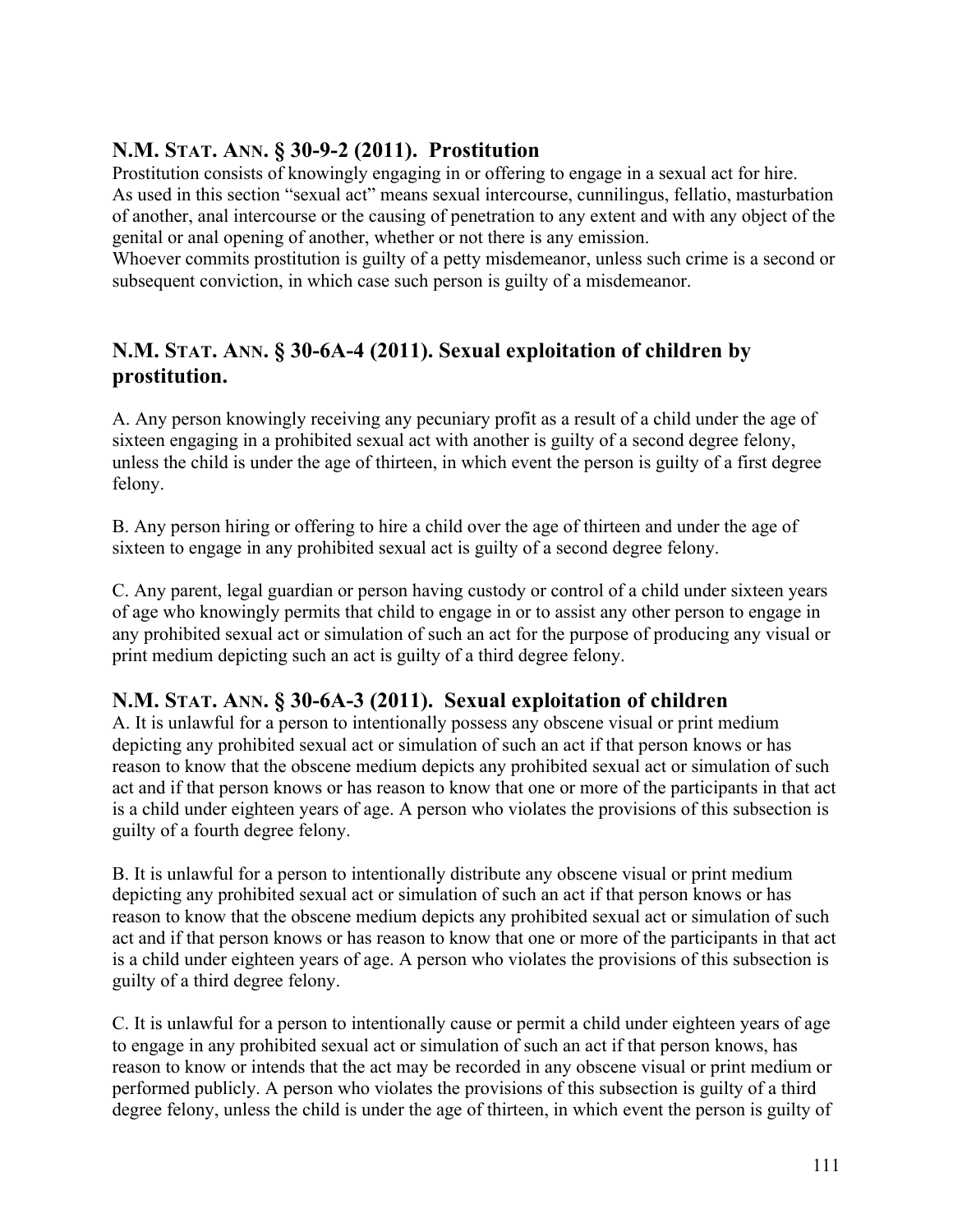a second degree felony.

D. It is unlawful for a person to intentionally manufacture any obscene visual or print medium depicting any prohibited sexual act or simulation of such an act if one or more of the participants in that act is a child under eighteen years of age. A person who violates the provisions of this subsection is guilty of a second degree felony.

E. It is unlawful for a person to intentionally manufacture any obscene visual or print medium depicting any prohibited sexual act or simulation of such an act if that person knows or has reason to know that the obscene medium depicts a prohibited sexual act or simulation of such an act and if that person knows or has reason to know that a real child under eighteen years of age, who is not a participant, is depicted as a participant in that act. A person who violates the provisions of this subsection is guilty of a fourth degree felony.

F. It is unlawful for a person to intentionally distribute any obscene visual or print medium depicting any prohibited sexual act or simulation of such an act if that person knows or has reason to know that the obscene medium depicts a prohibited sexual act or simulation of such an act and if that person knows or has reason to know that a real child under eighteen years of age, who is not a participant, is depicted as a participant in that act. A person who violates the provisions of this subsection is guilty of a third degree felony.

G. The penalties provided for in this section shall be in addition to those set out in Section 30-9- 11 NMSA 1978.

## **N.M. STAT. ANN. § 30-9-1 (2011). Enticement of child**

Enticement of child consists of:

A. enticing, persuading or attempting to persuade a child under the age of sixteen years to enter any vehicle, building, room or secluded place with intent to commit an act which would constitute a crime under Article 9 of the Criminal Code; or

B. having possession of a child under the age of sixteen years in any vehicle, building, room or secluded place with intent to commit an act which would constitute a crime under Article 9 of the Criminal Code.

Whoever commits enticement of child is guilty of a misdemeanor.

## **NEW YORK**

#### **N.Y. PENAL LAW § 230.00 (2011). Prostitution**

A person is guilty of prostitution when such person engages or agrees or offers to engage in sexual conduct with another person in return for a fee. Prostitution is a class B Misdemeanor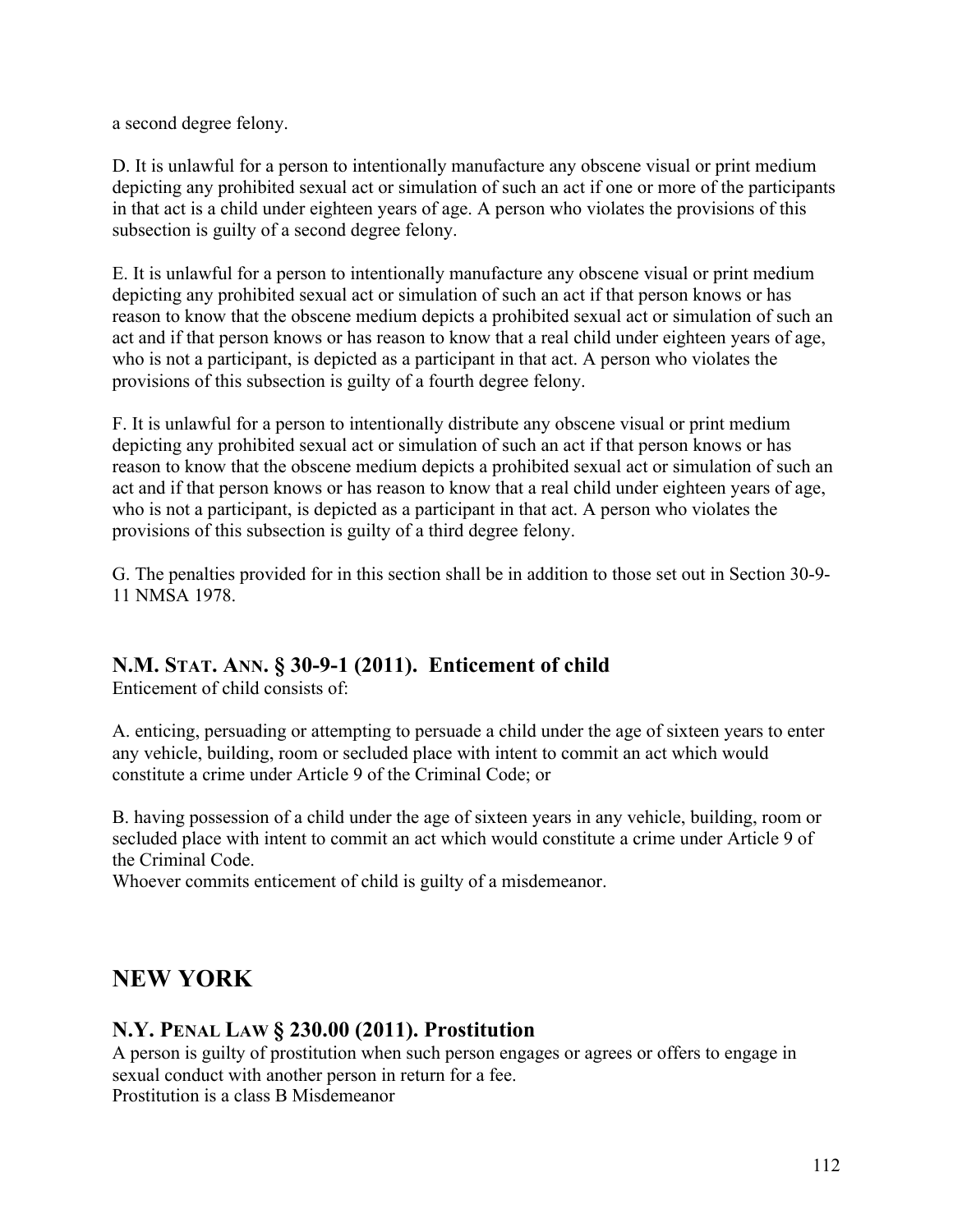# **N.Y. PENAL LAW § 230.15 (2011). Promoting prostitution; definitions of terms**

The following definitions are applicable to this article:

1. "Advance prostitution." A person "advances prostitution" when, acting other than as a prostitute or as a patron thereof, he knowingly causes or aids a person to commit or engage in prostitution, procures or solicits patrons for prostitution, provides persons or premises for prostitution purposes, operates or assists in the operation of a house of prostitution or a prostitution enterprise, or engages in any other conduct designed to institute, aid or facilitate an act or enterprise of prostitution.

2. "Profit from prostitution." A person "profits from prostitution" when, acting other than as a prostitute receiving compensation for personally rendered prostitution services, he accepts or receives money or other property pursuant to an agreement or understanding with any person whereby he participates or is to participate in the proceeds of prostitution activity.

## **N.Y. PENAL LAW § 230.25 (2011). Promoting prostitution in the third degree.**

A person is guilty of promoting prostitution in the third degree when he knowingly:

1. Advances or profits from prostitution by managing, supervising, controlling or owning, either alone or in association with others, a house of prostitution or a prostitution business or enterprise involving prostitution activity by two or more prostitutes, or a business that sells travel-related services knowing that such services include or are intended to facilitate travel for the purpose of patronizing a prostitute, including to a foreign jurisdiction and regardless of the legality of prostitution in said foreign jurisdiction; or

2. Advances or profits from prostitution of a person less than nineteen years old.

Promoting prostitution in the third degree is a class D felony.

## **N.Y. PENAL LAW § 230.30 (2011). Promoting prostitution in the second degree.**

A person is guilty of promoting prostitution in the second degree when he knowingly:

1. Advances prostitution by compelling a person by force or intimidation to engage in prostitution, or profits from such coercive conduct by another; or

2. Advances or profits from prostitution of a person less than sixteen years old.

Promoting prostitution in the second degree is a class C felony.

## **N.Y. PENAL LAW § 230.32 (2011). Promoting prostitution in the first degree.**

A person is guilty of promoting prostitution in the first degree when he knowingly advances or profits from prostitution of a person less than eleven years old.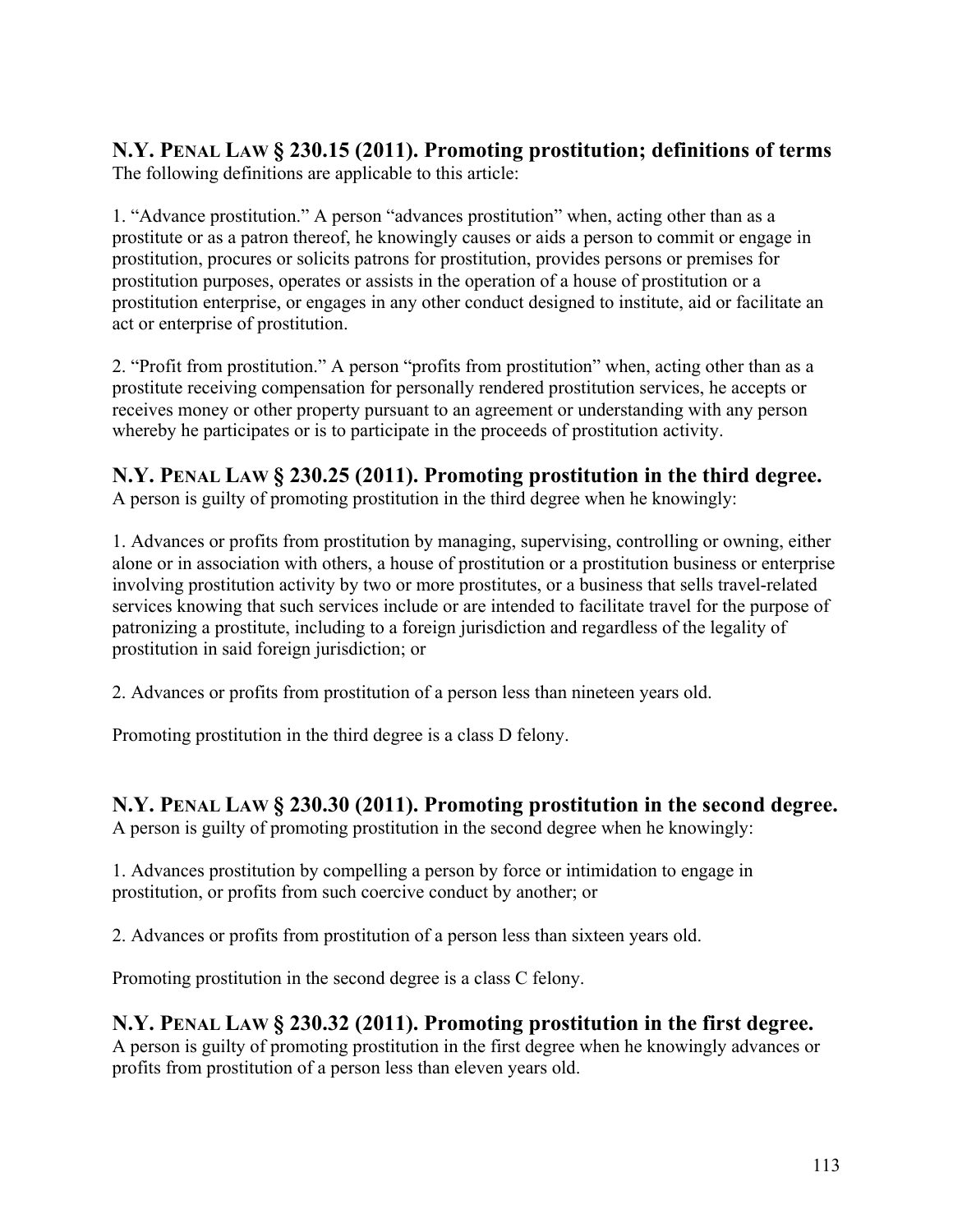Promoting prostitution in the first degree is a class B felony.

## **N.Y. PENAL LAW § 230.33 (2011). Compelling prostitution**

A person is guilty of compelling prostitution when, being twenty-one years of age or older, he or she knowingly advances prostitution by compelling a person less than sixteen years old, by force or intimidation, to engage in prostitution.

Compelling prostitution is a class B felony.

#### **N.Y. PENAL LAW § 230.35 (2011). Promoting prostitution; accomplice.**

In a prosecution for promoting prostitution or compelling prostitution, a person less than seventeen years of age from whose prostitution activity another person is alleged to have advanced or attempted to advance or profited or attempted to profit shall not be deemed to be an accomplice.

#### **N.Y. PENAL LAW § 230.36 (2011). Sex trafficking; accomplice**

In a prosecution for sex trafficking, a person from whose prostitution activity another person is alleged to have advanced or attempted to advance or profited or attempted to profit shall not be deemed to be an accomplice.

## **N.Y. Fam. Ct. Act § 311.4 (2011). Substitution of petition or finding**

1. At any time in the proceedings the court, upon motion of a respondent or its own motion, may, with the consent of the presentment agency and with the consent of the respondent, substitute a petition alleging that the respondent is in need of supervision for a petition alleging that the respondent is a juvenile delinquent.

2. At the conclusion of the dispositional hearing the court, upon motion of the respondent or its own motion, may in its discretion and with the consent of the respondent, substitute a finding that the respondent is a person in need of supervision for a finding that the respondent is a juvenile delinquent.

3. In any proceeding under this article based upon an arrest for an act of prostitution, there is a presumption that the respondent meets the criteria as a victim of a severe form of trafficking as defined in section 7105 of title 22 of the United States Code (Trafficking Victims Protection Act of 2000). Upon the motion of the respondent, without the consent of the presentment agency, a petition alleging that the respondent is in need of supervision shall be substituted for the delinquency petition. If, however, the respondent has been previously adjudicated as a juvenile delinquent under this article for an act which would be a crime pursuant to article two hundred thirty of the penal law, if the respondent was an adult, or expresses a current unwillingness to cooperate with specialized services for sexually exploited youth, continuing with the delinquency proceeding shall be within the court's discretion. The necessary findings of fact to support the continuation of the delinquency proceeding shall be reduced to writing and made part of the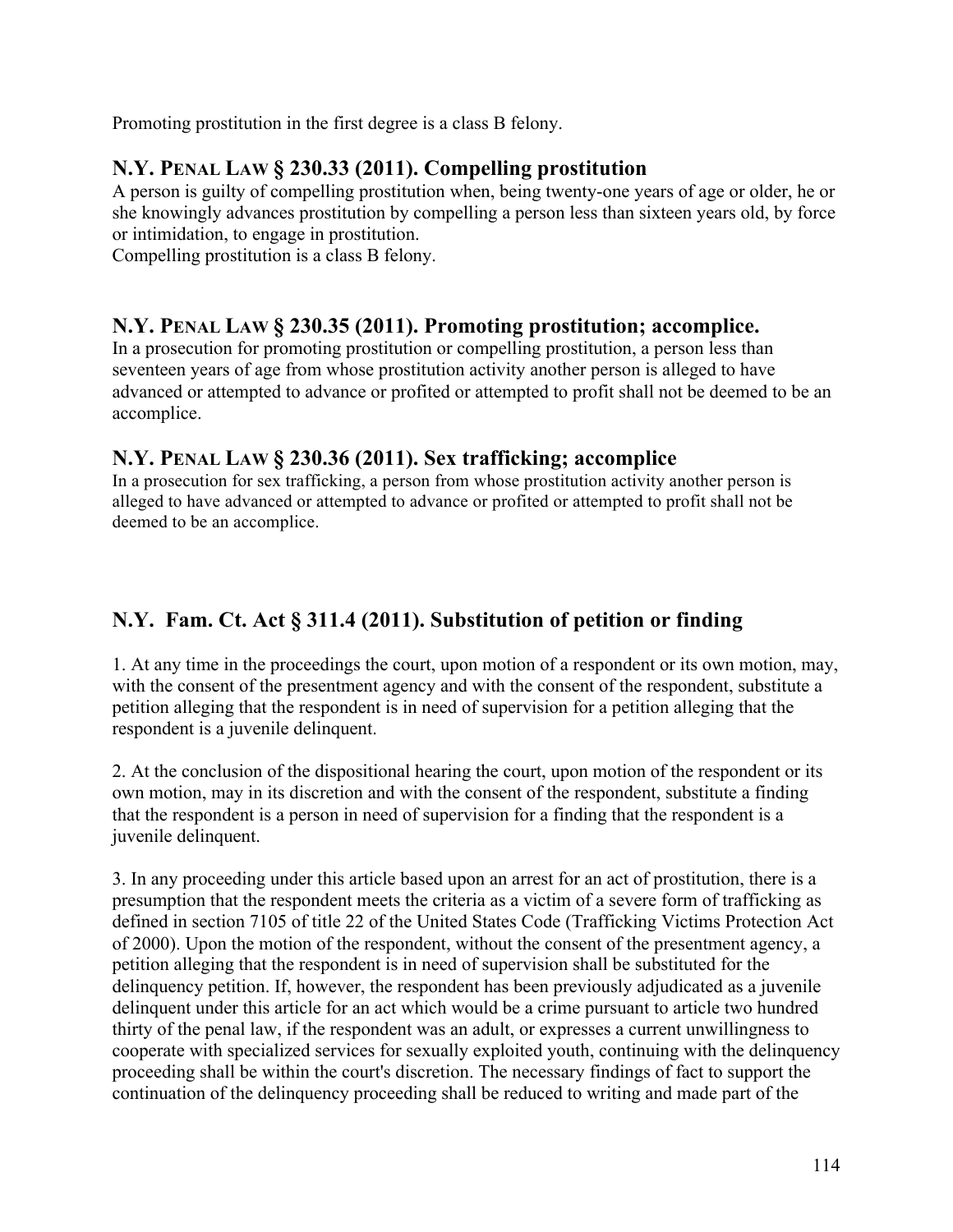court record. If, subsequent to issuance of a substitution order under this subdivision and prior to the conclusion of the fact finding hearing on the petition alleging that the respondent is a person in need of supervision, the respondent is not in substantial compliance with a lawful order of the court, the court may, in its discretion, substitute the original petition alleging that the respondent is a juvenile delinquent for the petition alleging that the respondent is in need of supervision.

# **NORTH CAROLINA**

### **N.C. GEN. STAT. § 14-204 (2010). Prostitution and various acts abetting prostitution unlawful**

It shall be unlawful:

(1) To keep, set up, maintain, or operate any place, structure, building or conveyance for the purpose of prostitution or assignation.

(2) To occupy any place, structure, building, or conveyance for the purpose of prostitution or assignation; or for any person to permit any place, structure, building or conveyance owned by him or under his control to be used for the purpose of prostitution or assignation, with knowledge or reasonable cause to know that the same is, or is to be, used for such purpose.

(3) To receive, or to offer or agree to receive any person into any place, structure, building, or conveyance for the purpose of prostitution or assignation, or to permit any person to remain there for such purpose.

(4) To direct, take, or transport, or to offer or agree to take or transport, any person to any place, structure, or building or to any other person, with knowledge or reasonable cause to know that the purpose of such directing, taking, or transporting is prostitution or assignation.

(5) To procure, or to solicit, or to offer to procure or solicit for the purpose of prostitution or assignation.

(6) To reside in, enter, or remain in any place, structure, or building, or to enter or remain in any conveyance, for the purpose of prostitution or assignation.

(7) To engage in prostitution or assignation, or to aid or abet prostitution or assignation by any means whatsoever.

## **N.C. GEN. STAT. § 14-204.1 (2010). Loitering for the purpose of engaging in prostitution offense**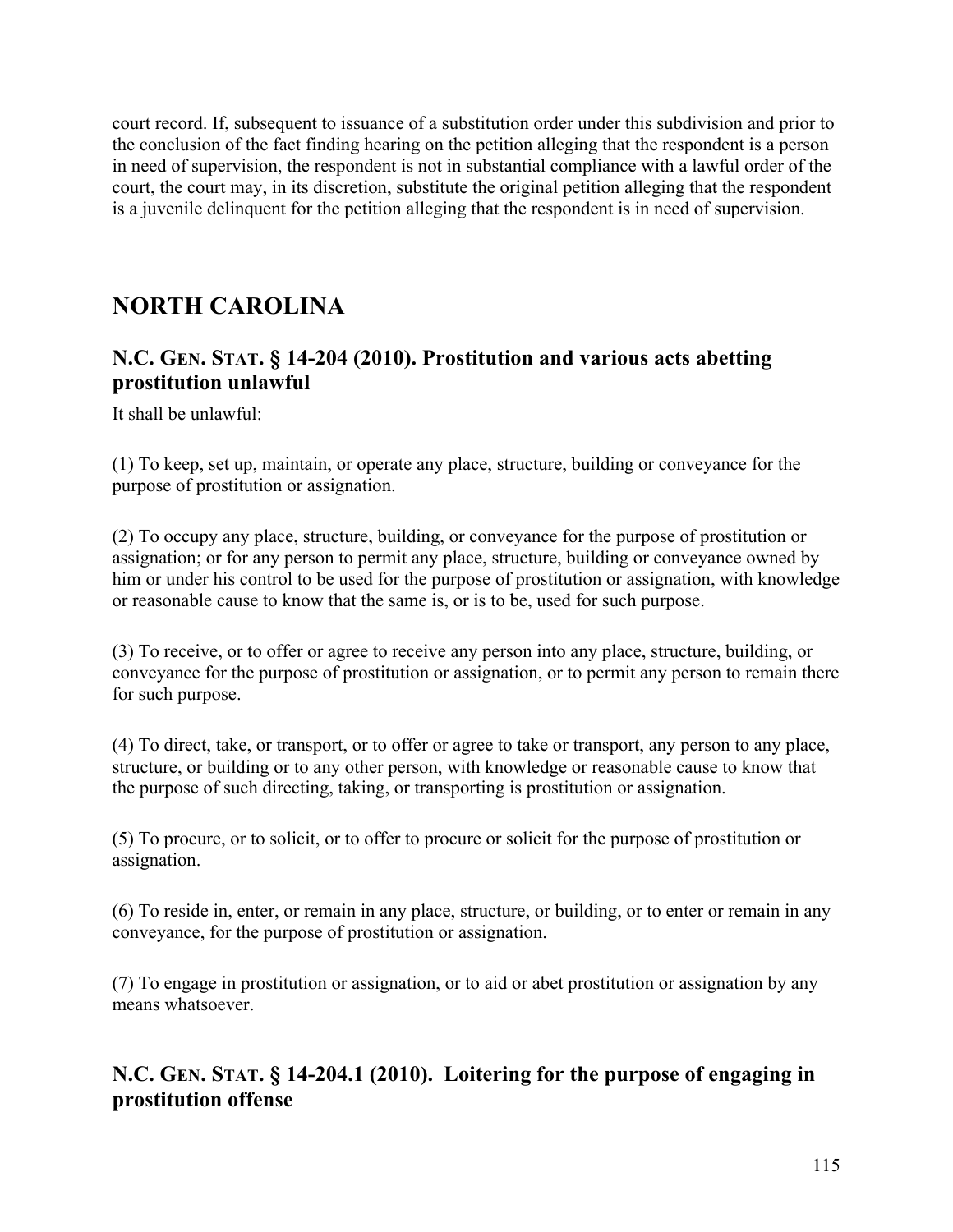(a) For the purposes of this section, "public place" means any street, sidewalk, bridge, alley or alleyway, plaza, park, driveway, parking lot or transportation facility, or the doorways and entrance ways to any building which fronts on any of those places, or a motor vehicle in or on any of those places.

(b) If a person remains or wanders about in a public place and

(1) Repeatedly beckons to, stops, or attempts to stop passers-by, or repeatedly attempts to engage passers-by in conversation; or

(2) Repeatedly stops or attempts to stop motor vehicles; or

(3) Repeatedly interferes with the free passage of other persons

for the purpose of violating any subdivision of G.S. 14-204 or 14-177, that person is guilty of a Class 1 misdemeanor.

#### **N.C. GEN. STAT. § 14-190.18 (2010). Promoting prostitution of a minor**

 (a) Offense.--A person commits the offense of promoting prostitution of a minor if he knowingly:

- (1) Entices, forces, encourages, or otherwise facilitates a minor to participate in prostitution; or
- (2) Supervises, supports, advises, or protects the prostitution of or by a minor.
- (b) Mistake of Age.--Mistake of age is not a defense to a prosecution under this section.
- (c) Punishment and Sentencing.--Violation of this section is a Class C felony.

#### **N.C. GEN. STAT. § 14-190.19 (2010). Participating in prostitution of a minor.**

(a) Offense.--A person commits the offense of participating in the prostitution of a minor if he is not a minor and he patronizes a minor prostitute. As used in this section, "patronizing a minor prostitute" means:

(1) Soliciting or requesting a minor to participate in prostitution;

(2) Paying or agreeing to pay a minor, either directly or through the minor's agent, to participate in prostitution; or

(3) Paying a minor, or the minor's agent, for having participated in prostitution, pursuant to a prior agreement.

(b) Mistake of Age.--Mistake of age is not a defense to a prosecution under this section.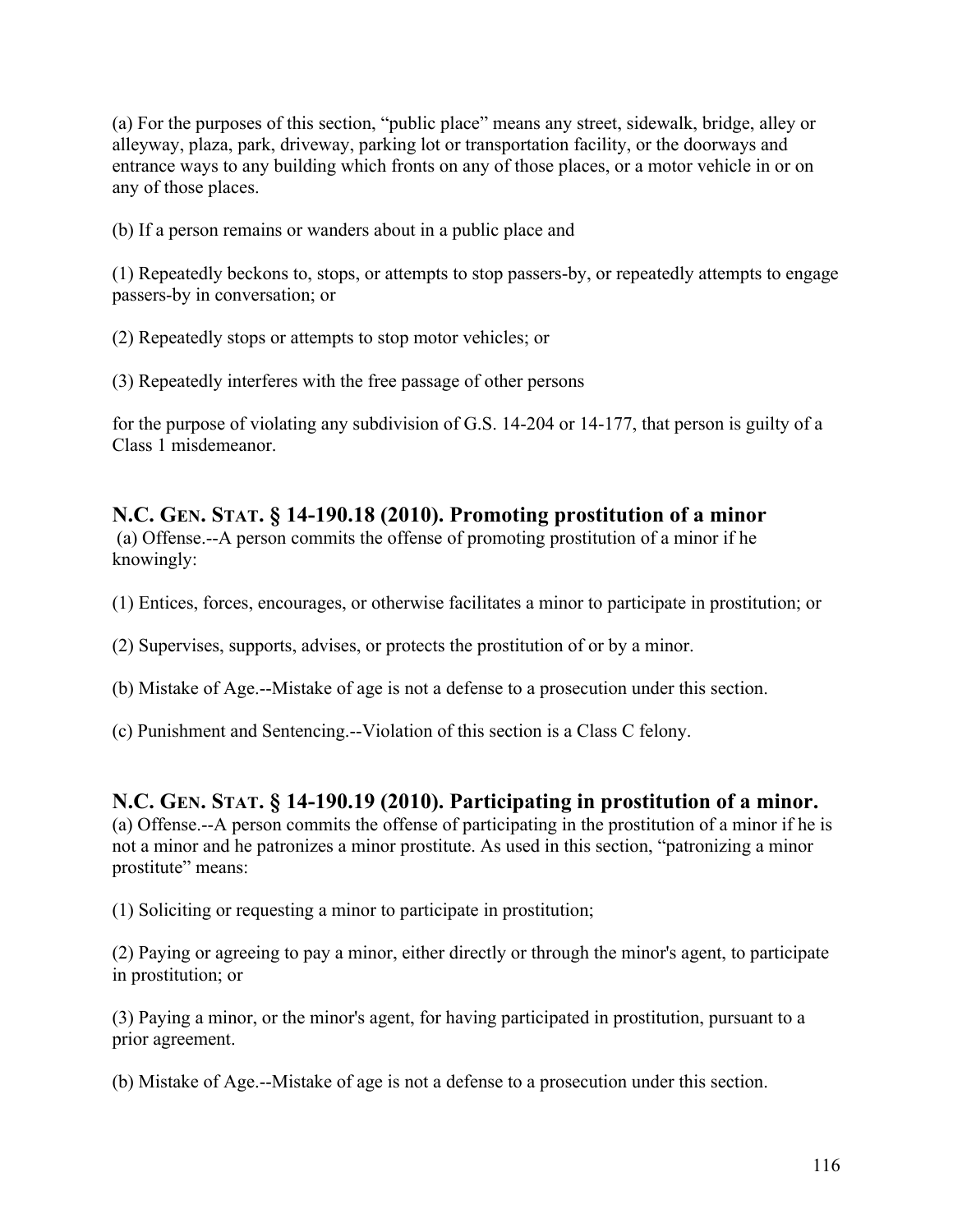(c) Punishment and Sentencing.--Violation of this section is a Class F felony.

# **NORTH DAKOTA**

#### **N.D. CENT. CODE § 12.1-29-03 (2011). Prostitution**

An individual is guilty of prostitution, a class B misdemeanor, if the individual:

1. Is an inmate of a house of prostitution or is otherwise engaged in sexual activity as a business;

2. Solicits another person with the intention of being hired to engage in sexual activity; or

3. Agrees to engage in sexual activity with another for money or other items of pecuniary value.

## **N.D. CENT. CODE § 12.1-29-05 (2011). Definitions.**

In this chapter:

1. A "house of prostitution" is any place where prostitution is regularly carried on by a person under the control, management, or supervision of another.

2. An "inmate" is a prostitute who acts as such in or through the agency of a house of prostitution.

3. A "prostitute" is a person who engages in sexual activity for hire.

4. A "prostitution business" is any business which derives funds from prostitution regularly carried on by a person under the control, management, or supervision of another.

5. "Sexual activity" means sexual act or sexual contact as those terms are defined in section 12.1- 20-02.

## **N.D. CENT. CODE § 12.1-29-02 (2010). Facilitating prostitution.**

1. A person is guilty of an offense if he:

a. Knowingly solicits a person to patronize a prostitute;

b. Knowingly procures a prostitute for a patron;

c. Knowingly leases or otherwise permits a place controlled by the actor, alone or in association with others, to be regularly used for prostitution, promoting prostitution, or facilitating prostitution, or fails to make reasonable effort to abate such use by ejecting the tenant, notifying law enforcement authorities, or taking other legally available means; or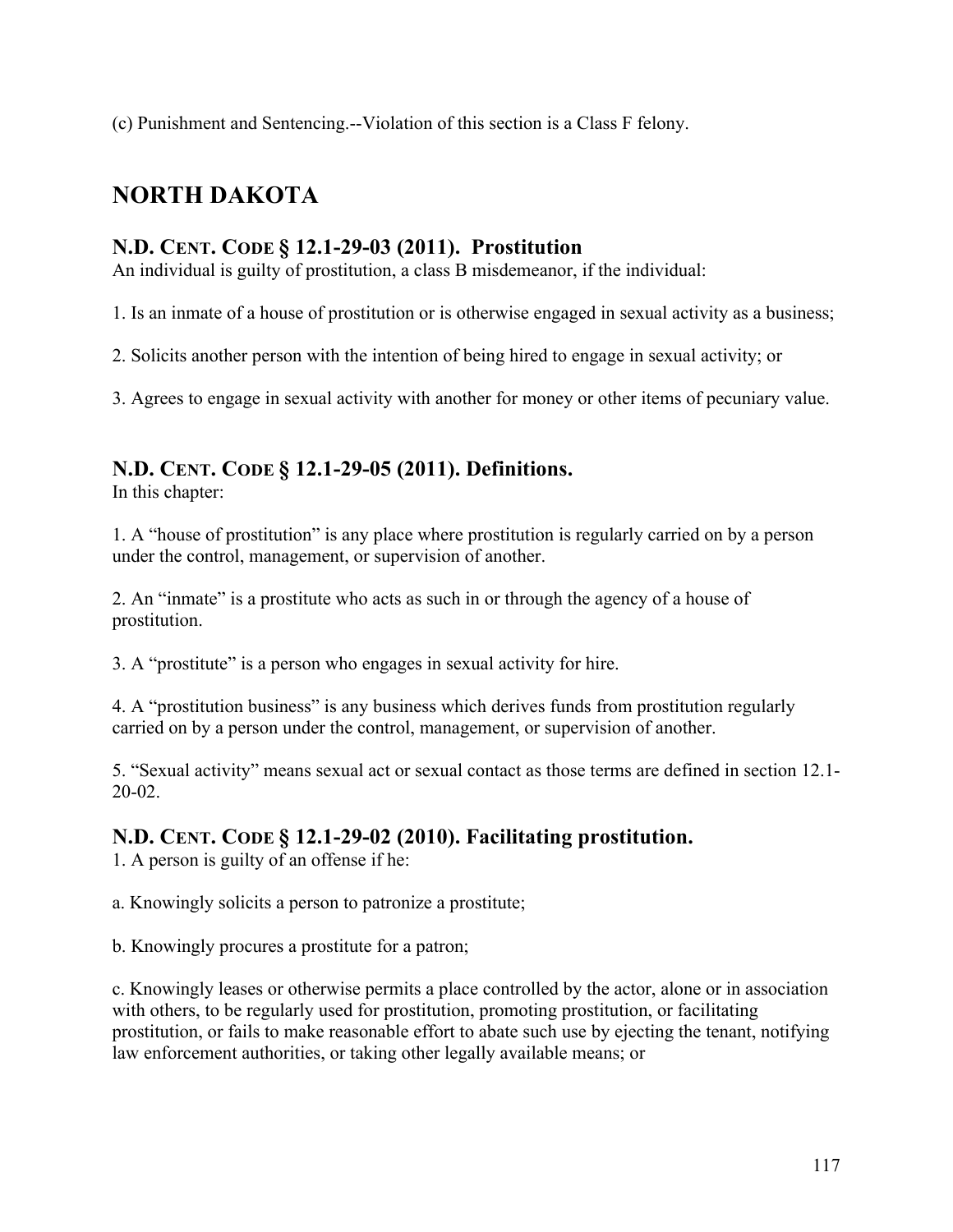d. Knowingly induces or otherwise intentionally causes another to remain a prostitute. A person who is supported in whole or substantial part by the proceeds of prostitution, other than the prostitute or the prostitute's minor child or a person whom the prostitute is required by law to support, is presumed to be knowingly inducing or intentionally causing another to remain a prostitute.

2. The offense is a class C felony if the actor intentionally causes another to remain a prostitute by force or threat, or the prostitute is the actor's spouse, child, or ward, or a person for whose care, protection, or support he is responsible, or the prostitute is, in fact, less than sixteen years old. Otherwise it is a class A misdemeanor.

# **OHIO**

## **OHIO REV. CODE ANN. § 2907.25 (2011). Prostitution; prostitution after positive HIV test**

(A) No person shall engage in sexual activity for hire.

(B) No person, with knowledge that the person has tested positive as a carrier of a virus that causes acquired immunodeficiency syndrome, shall engage in sexual activity for hire.

(C)(1) Whoever violates division (A) of this section is guilty of prostitution, a misdemeanor of the third degree.

(2) Whoever violates division (B) of this section is guilty of engaging in prostitution after a positive HIV test. If the offender commits the violation prior to July 1, 1996, engaging in prostitution after a positive HIV test is a felony of the second degree. If the offender commits the violation on or after July 1, 1996, engaging in prostitution after a positive HIV test is a felony of the third degree.

#### **OHIO REV. CODE ANN. § 2907.241(2011). Loitering to engage in solicitation; loitering to engage in solicitation after positive HIV test.**

(A) No person, with purpose to solicit another to engage in sexual activity for hire and while in or near a public place, shall do any of the following:

(1) Beckon to, stop, or attempt to stop another;

(2) Engage or attempt to engage another in conversation;

(3) Stop or attempt to stop the operator of a vehicle or approach a stationary vehicle;

(4) If the offender is the operator of or a passenger in a vehicle, stop, attempt to stop, beckon to, attempt to beckon to, or entice another to approach or enter the vehicle of which the offender is the operator or in which the offender is the passenger;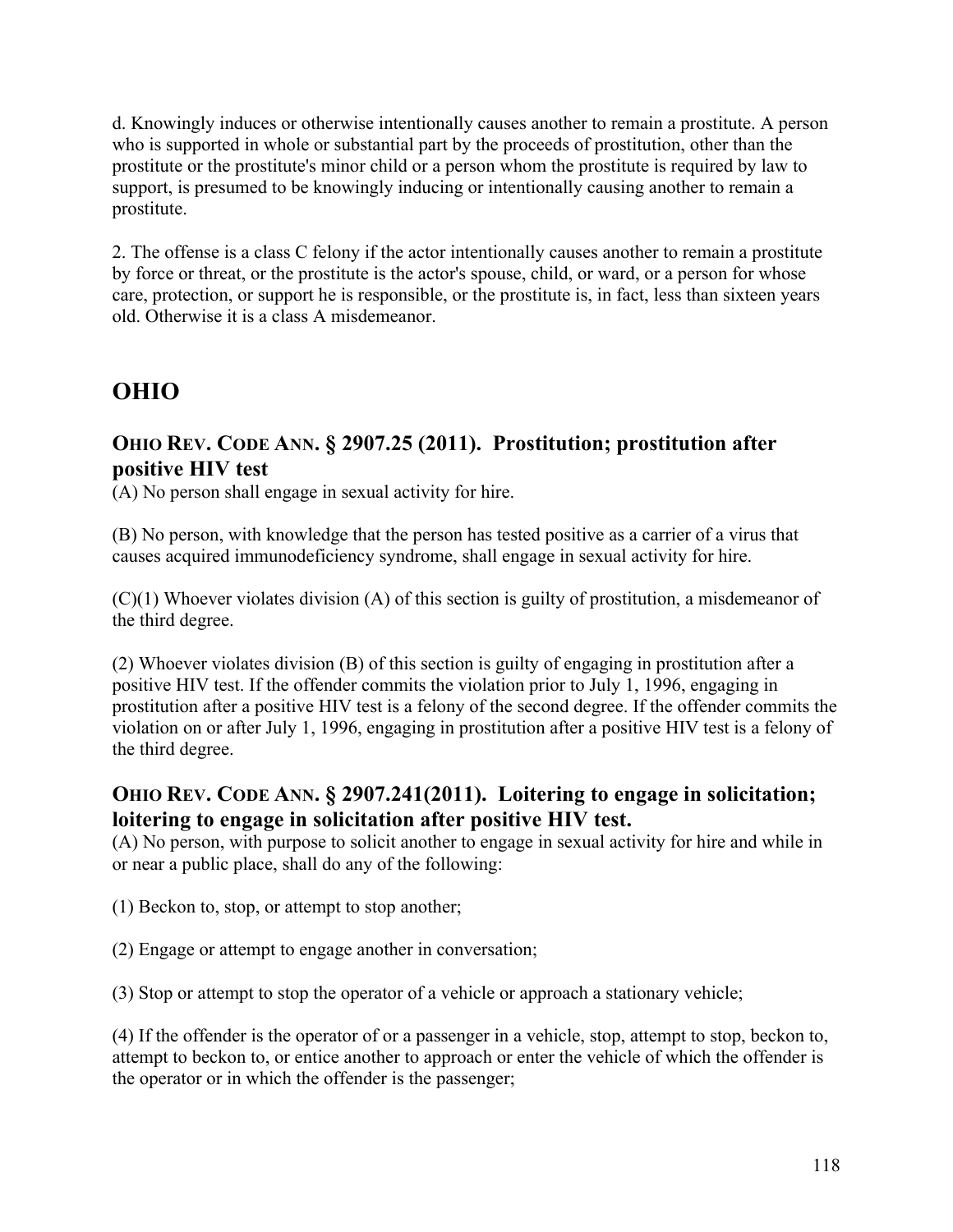(5) Interfere with the free passage of another.

(B) No person, with knowledge that the person has tested positive as a carrier of a virus that causes acquired immunodeficiency syndrome, shall engage in conduct in violation of division (A) of this section.

(C) As used in this section:

(1) "Vehicle" has the same meaning as in section 4501.01 of the Revised Code.

(2) "Public place" means any of the following:

(a) A street, road, highway, thoroughfare, bikeway, walkway, sidewalk, bridge, alley, alleyway, plaza, park, driveway, parking lot, or transportation facility;

(b) A doorway or entrance way to a building that fronts on a place described in division  $(C)(2)(a)$ of this section;

(c) A place not described in division  $(C)(2)(a)$  or (b) of this section that is open to the public.

(D)(1) Whoever violates division (A) of this section is guilty of loitering to engage in solicitation, a misdemeanor of the third degree.

(2) Whoever violates division (B) of this section is guilty of loitering to engage in solicitation after a positive HIV test. If the offender commits the violation prior to July 1, 1996, loitering to engage in solicitation after a positive HIV test is a felony of the fourth degree. If the offender commits the violation on or after July 1, 1996, loitering to engage in solicitation after a positive HIV test is a felony of the fifth degree.

## **OHIO REV. CODE ANN. § 2907.21 (2011). Compelling prostitution**

(A) No person shall knowingly do any of the following:

(1) Compel another to engage in sexual activity for hire;

(2) Induce, procure, encourage, solicit, request, or otherwise facilitate either of the following:

(a) A minor to engage in sexual activity for hire, whether or not the offender knows the age of the minor;

(b) A person the offender believes to be a minor to engage in sexual activity for hire, whether or not the person is a minor.

(3)(a) Pay or agree to pay a minor, either directly or through the minor's agent, so that the minor will engage in sexual activity, whether or not the offender knows the age of the minor;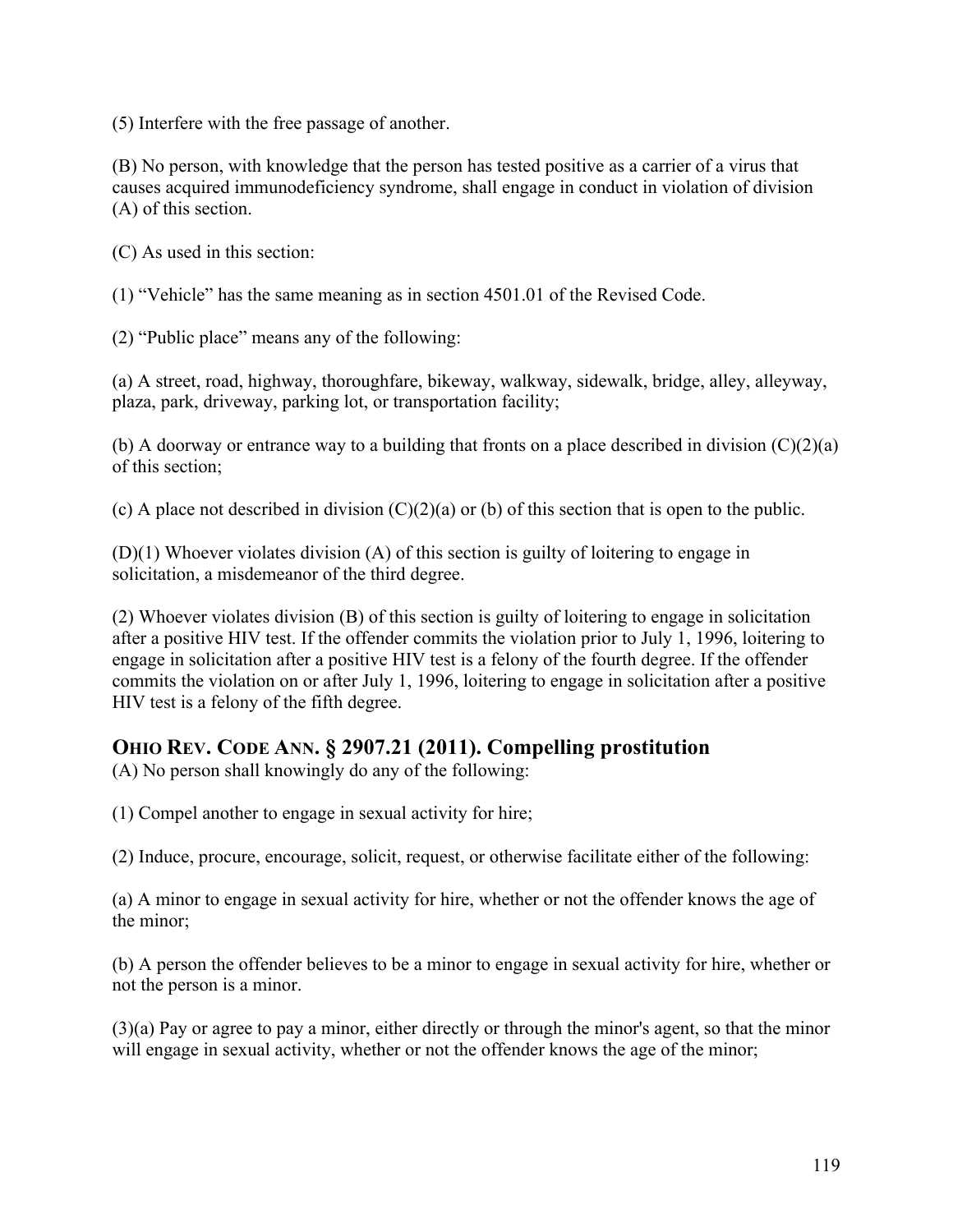(b) Pay or agree to pay a person the offender believes to be a minor, either directly or through the person's agent, so that the person will engage in sexual activity, whether or not the person is a minor.

(4)(a) Pay a minor, either directly or through the minor's agent, for the minor having engaged in sexual activity pursuant to a prior agreement, whether or not the offender knows the age of the minor;

(b) Pay a person the offender believes to be a minor, either directly or through the person's agent, for the person having engaged in sexual activity pursuant to a prior agreement, whether or not the person is a minor.

(5)(a) Allow a minor to engage in sexual activity for hire if the person allowing the child to engage in sexual activity for hire is the parent, guardian, custodian, person having custody or control, or person in loco parentis of the minor;

(b) Allow a person the offender believes to be a minor to engage in sexual activity for hire if the person allowing the person to engage in sexual activity for hire is the parent, guardian, custodian, person having custody or control, or person in loco parentis of the person the offender believes to be a minor, whether or not the person is a minor.

(B) For a prosecution under division (A)(1) of this section, the element "compel" does not require that the compulsion be openly displayed or physically exerted. The element "compel" has been established if the state proves that the victim's will was overcome by force, fear, duress, or intimidation.

(C) Whoever violates this section is guilty of compelling prostitution. Except as otherwise provided in this division, compelling prostitution is a felony of the third degree. If the offender commits a violation of division (A)(1) of this section and the person compelled to engage in sexual activity for hire in violation of that division is sixteen years of age or older but less than eighteen years of age, compelling prostitution is a felony of the second degree. If the offender commits a violation of division  $(A)(1)$  of this section and the person compelled to engage in sexual activity for hire in violation of that division is less than sixteen years of age, compelling prostitution is a felony of the first degree. If the offender in any case also is convicted of or pleads guilty to a specification as described in section 2941.1422 of the Revised Code that was included in the indictment, count in the indictment, or information charging the offense, the court shall sentence the offender to a mandatory prison term as provided in division (B)(7) of section 2929.14 of the Revised Code and shall order the offender to make restitution as provided in division (B)(8) of section 2929.18 of the Revised Code.

### **OHIO REV. CODE ANN. § 2907.22 (2011). Promoting prostitution**

(A) No person shall knowingly:

(1) Establish, maintain, operate, manage, supervise, control, or have an interest in a brothel;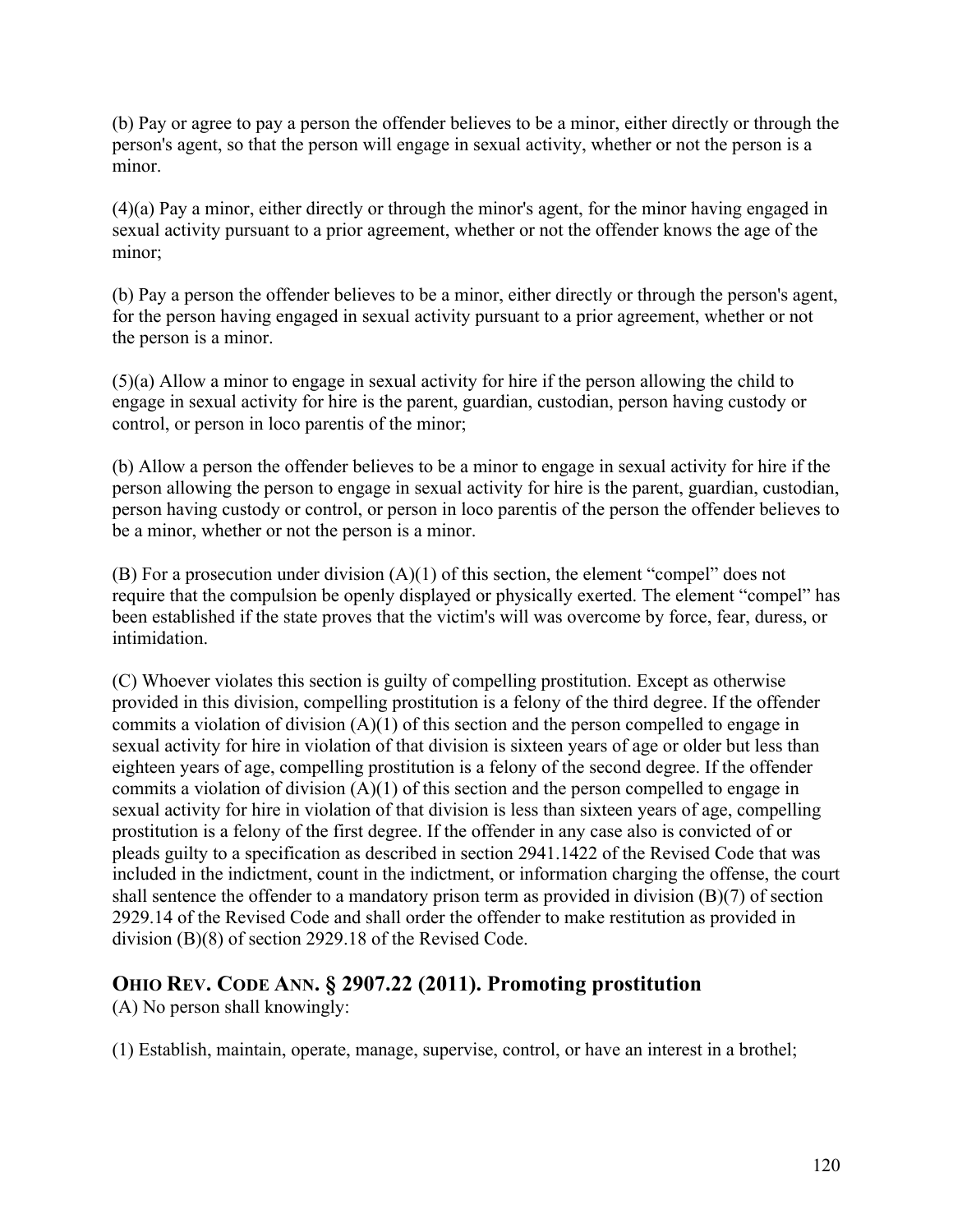(2) Supervise, manage, or control the activities of a prostitute in engaging in sexual activity for hire;

(3) Transport another, or cause another to be transported across the boundary of this state or of any county in this state, in order to facilitate the other person's engaging in sexual activity for hire;

(4) For the purpose of violating or facilitating a violation of this section, induce or procure another to engage in sexual activity for hire.

(B) Whoever violates this section is guilty of promoting prostitution. Except as otherwise provided in this division, promoting prostitution is a felony of the fourth degree. If any prostitute in the brothel involved in the offense, or the prostitute whose activities are supervised, managed, or controlled by the offender, or the person transported, induced, or procured by the offender to engage in sexual activity for hire, is a minor, whether or not the offender knows the age of the minor, then promoting prostitution is a felony of the third degree. If the offender in any case also is convicted of or pleads guilty to a specification as described in section 2941.1422 of the Revised Code that was included in the indictment, count in the indictment, or information charging the offense, the court shall sentence the offender to a mandatory prison term as provided in division (B)(7) of section 2929.14 of the Revised Code and shall order the offender to make restitution as provided in division (B)(8) of section 2929.18 of the Revised Code.

#### **OHIO REV. CODE ANN. § 2907.23 (2011). Procuring**

(A) No person, knowingly and for gain, shall do either of the following:

(1) Entice or solicit another to patronize a prostitute or brothel;

(2) Procure a prostitute for another to patronize, or take or direct another at his or her request to any place for the purpose of patronizing a prostitute.

(B) No person, having authority or responsibility over the use of premises, shall knowingly permit such premises to be used for the purpose of engaging in sexual activity for hire.

(C) Whoever violates this section is guilty of procuring, a misdemeanor of the first degree.

# **OKLAHOMA**

**21 OKLA. STAT. § 1029 (2010). Engaging in prostitution, etc.--Soliciting or procuring--Residing or being in place for prohibited purpose--Aiding, abetting or participating--Child prostitution**

A. It shall further be unlawful: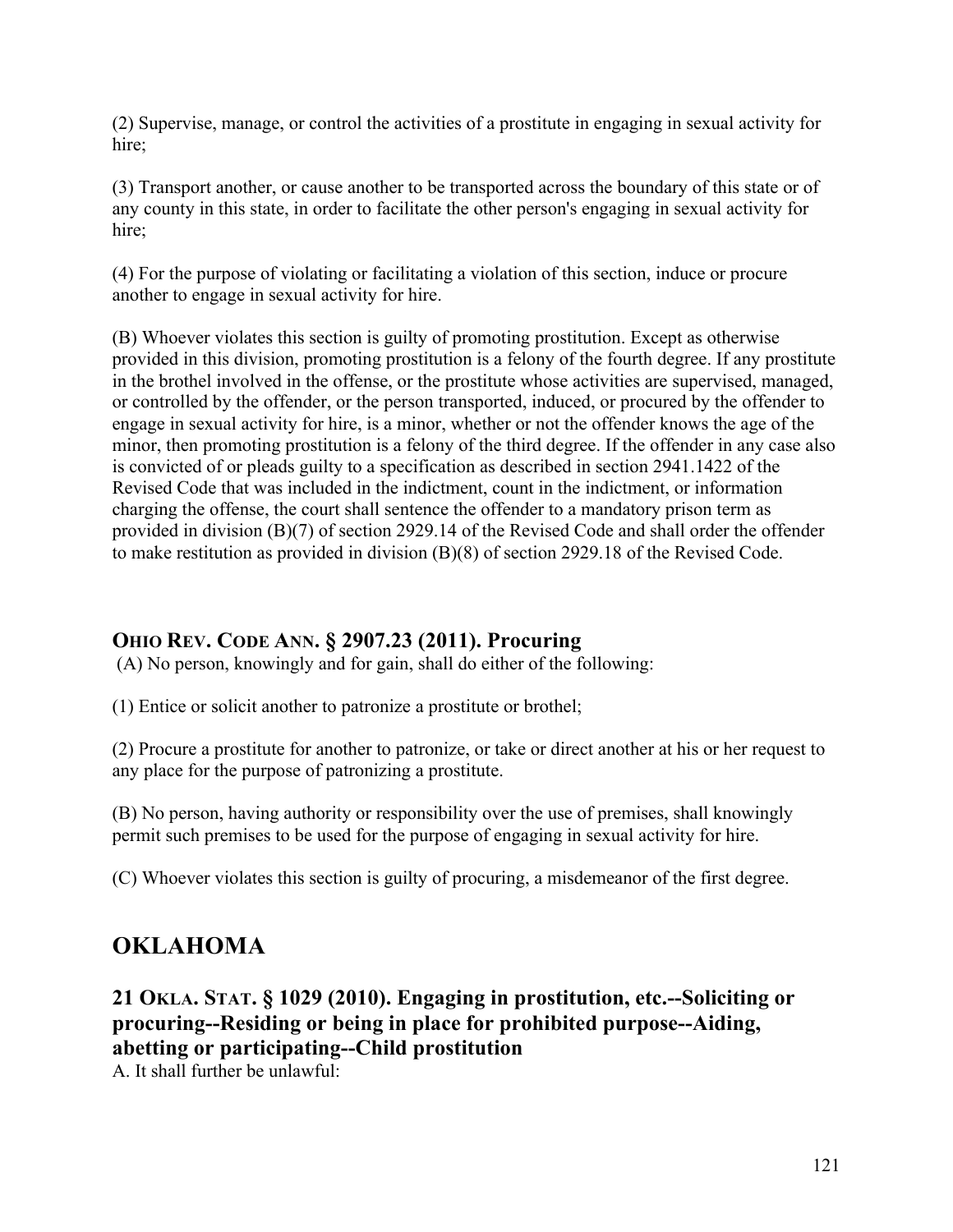1. To engage in prostitution, lewdness, or assignation;

2. To solicit, induce, entice, or procure another to commit an act of lewdness, assignation, or prostitution, with himself or herself;

3. To reside in, enter, or remain in any house, place, building, or other structure, or to enter or remain in any vehicle, trailer, or other conveyance with the intent of committing an act of prostitution, lewdness, or assignation; or

4. To aid, abet, or participate in the doing of any of the acts prohibited in paragraph 1, 2 or 3 of this subsection.

B. Any prohibited act described in paragraph 1, 2, 3 or 4 of subsection A of this section committed with a person under sixteen (16) years of age shall be deemed child prostitution, as defined in Section 1030 of this title, and shall be punishable as provided in Section 1031 of this title.

## **21 OKLA. STAT. § 1030 (2011). Definitions**

As used in the Oklahoma Statutes, unless otherwise provided for by law:

1. "Prostitution" means:

a. the giving or receiving of the body for sexual intercourse, fellatio, cunnilingus, masturbation, anal intercourse or lewdness with any person not his or her spouse, in exchange for money or any other thing of value, or

b. the making of any appointment or engagement for sexual intercourse, fellatio, cunnilingus, masturbation, anal intercourse or lewdness with any person not his or her spouse, in exchange for money or any other thing of value;

2. "Child prostitution" means prostitution or lewdness as defined in this section with a person under sixteen (16) years of age, in exchange for money or any other thing of value;

3. "Anal intercourse" means contact between human beings of the genital organs of one and the anus of another;

4. "Cunnilingus" means any act of oral stimulation of the vulva or clitoris;

5. "Fellatio" means any act of oral stimulation of the penis;

6. "Lewdness" means: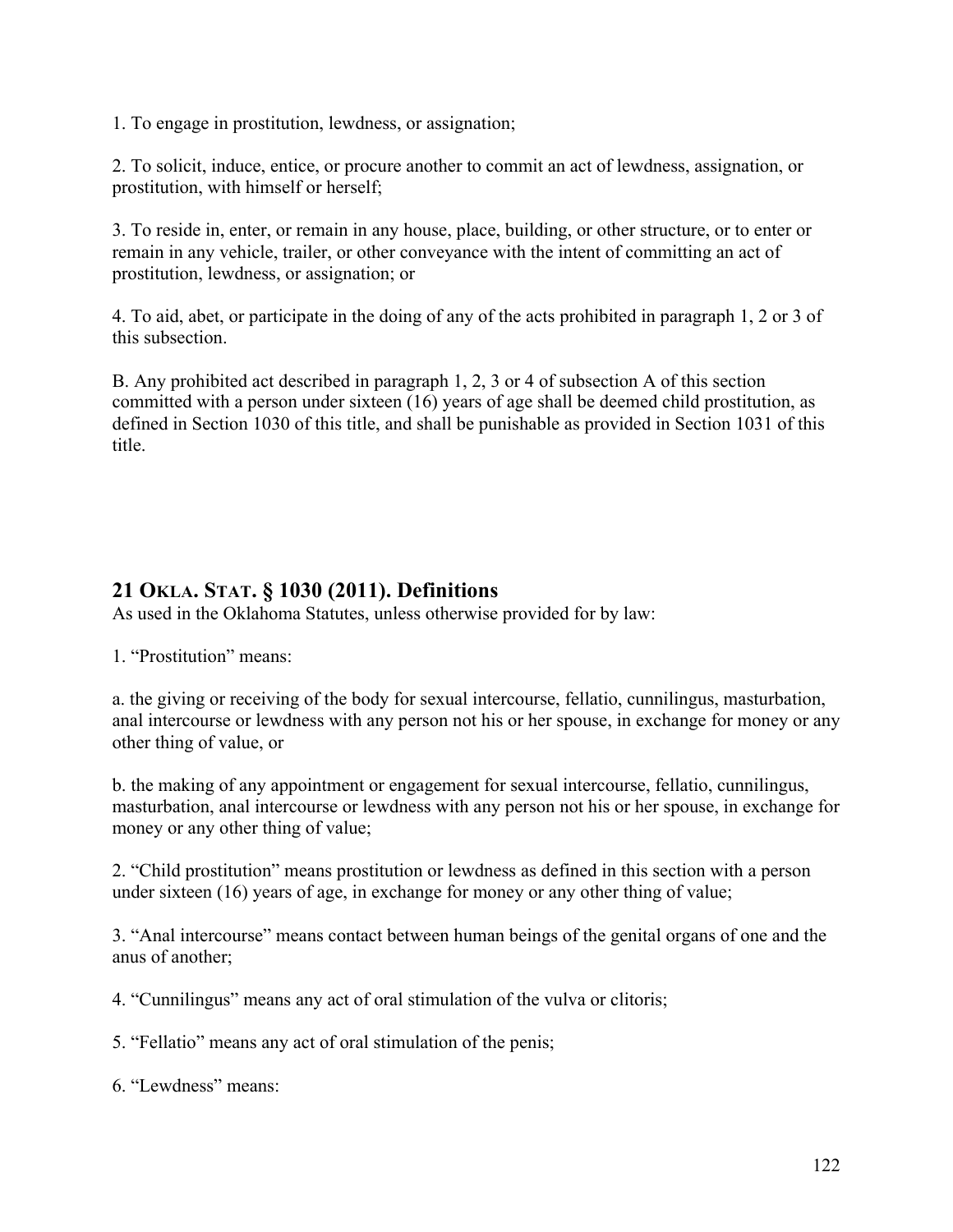a. any lascivious, lustful or licentious conduct,

b. the giving or receiving of the body for indiscriminate sexual intercourse, fellatio, cunnilingus, masturbation, anal intercourse, or lascivious, lustful or licentious conduct with any person not his or her spouse, or

c. any act in furtherance of such conduct or any appointment or engagement for prostitution; and

7. "Masturbation" means stimulation of the genital organs by manual or other bodily contact exclusive of sexual intercourse.

#### **21 OKLA. STAT. § 1031 (2011). Punishment for violations--Fines--Knowingly engaging in prostitution while infected with HIV--Violations within certain distance from school or church**

A. Except as provided in subsection B or C of this section, any person violating any of the provisions of Section 1028, 1029 or 1030 of this title shall be guilty of a misdemeanor and, upon conviction, shall be punished by imprisonment in the county jail for not less than thirty (30) days nor more than one (1) year or by fines as follows: a fine of not more than Two Thousand Five Hundred Dollars (\$2,500.00) upon the first conviction for violation of any of such provisions, a fine of not more than Five Thousand Dollars (\$5,000.00) upon the second conviction for violation of any of such provisions, and a fine of not more than Seven Thousand Five Hundred Dollars (\$7,500.00) upon the third or subsequent convictions for violation of any of such provisions, or by both such imprisonment and fine. In addition, the court may require a term of community service of not less than forty (40) nor more than eighty (80) hours. The court in which any such conviction is had shall notify the county superintendent of public health of such conviction.

B. Any person who engages in an act of prostitution with knowledge that they are infected with the human immunodeficiency virus shall be guilty of a felony punishable by imprisonment in the custody of the Department of Corrections for not more than five (5) years.

C. Any person who engages in an act of child prostitution, as defined in Section 1030 of this title, shall, upon conviction, be guilty of a felony punishable by imprisonment in the custody of the Department of Corrections for not more than ten (10) years and by fines as follows: a fine of not more than Five Thousand Dollars (\$5,000.00) upon the first conviction, a fine of not more than Ten Thousand Dollars (\$10,000.00) upon the second conviction, and a fine of not more than Fifteen Thousand Dollars (\$15,000.00) upon the third or subsequent convictions.

D. Any person violating any of the provisions of Section 1028, 1029 or 1030 of this title within one thousand (1,000) feet of a school or church shall be guilty of a felony and, upon conviction, shall be punished by imprisonment in the custody of the Department of Corrections for not more than five (5) years or by fines as follows: a fine of not more than Two Thousand Five Hundred Dollars (\$2,500.00) upon the first conviction for violation of any of such provisions, a fine of not more than Five Thousand Dollars (\$5,000.00) upon the second conviction for violation of any of such provisions, and a fine of not more than Seven Thousand Five Hundred Dollars (\$7,500.00) upon the third or subsequent convictions for violation of any of such provisions, or by both such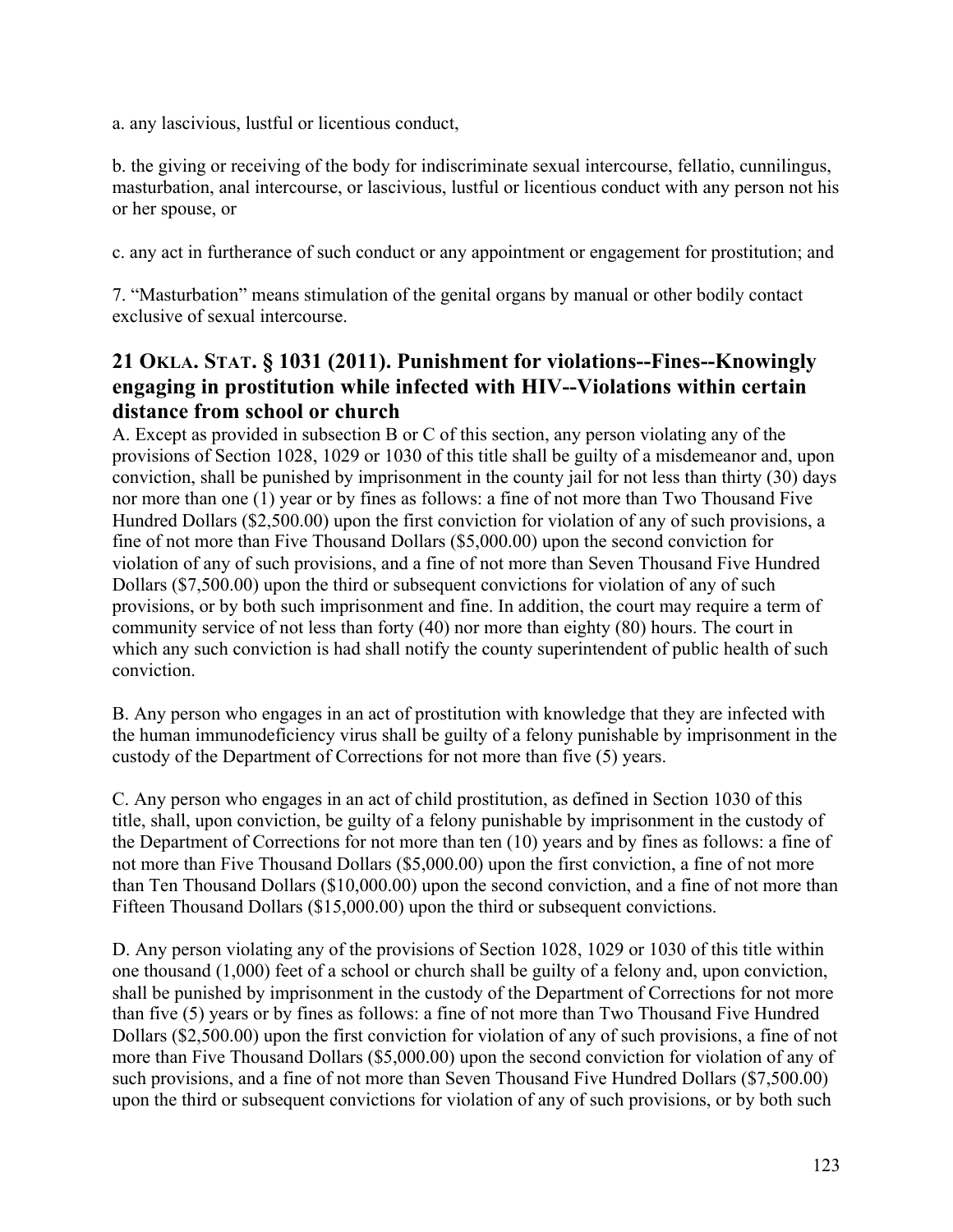imprisonment and fine. In addition, the court may require a term of community service of not less than forty (40) nor more than eighty (80) hours. The court in which any such conviction is had shall notify the county superintendent of public health of such conviction.

# **21 OKLA. STAT. § 1087 (2011). Child under 18 years of age--Procuring for prostitution, lewdness or other indecent act—Punishment.**

A. No person shall:

1. Offer, or offer to secure, a child under eighteen (18) years of age for the purpose of prostitution, or for any other lewd or indecent act, or procure or offer to procure a child for, or a place for a child as an inmate in, a house of prostitution or other place where prostitution is practiced;

2. Receive or to offer or agree to receive any child under eighteen (18) years of age into any house, place, building, other structure, vehicle, trailer, or other conveyance for the purpose of prostitution, lewdness, or assignation, or to permit any person to remain there for such purpose; or

3. Direct, take, or transport, or to offer or agree to take or transport, or aid or assist in transporting, any child under eighteen (18) years of age to any house, place, building, other structure, vehicle, trailer, or other conveyance, or to any other person with knowledge or having reasonable cause to believe that the purpose of such directing, taking, or transporting is prostitution, lewdness, or assignation.

B. 1. Any person violating the provisions of subsection A of this section shall, upon conviction, be guilty of a felony punishable by imprisonment of not less than one (1) year nor more than ten  $(10)$  years.

2. Any owner, proprietor, keeper, manager, conductor, or other person who knowingly permits any violation of this section in any house, building, room, or other premises or any conveyances under his control or of which he has possession shall, upon conviction for the first offense, be guilty of a misdemeanor and punishable by imprisonment in the county jail for a period of not less than six (6) months nor more than one (1) year, and by a fine of not less than Five Hundred Dollars (\$500.00) nor more than Five Thousand Dollars (\$5,000.00). Upon conviction for a subsequent offense pursuant to this subsection such person shall be guilty of a felony and shall be punished by imprisonment in the custody of the Department of Corrections for a period of not less than one (1) year nor more than ten (10) years, or by a fine of not less than Five Thousand Dollars (\$5,000.00) nor more than Twenty-five Thousand Dollars (\$25,000.00) or by both such fine and imprisonment.

C. Except for persons sentenced to life or life without parole, any person sentenced to imprisonment for two (2) years or more for a violation of this section shall be required to serve a term of post-imprisonment supervision pursuant to subparagraph f of paragraph 1 of subsection A of Section 991a of Title 22 of the Oklahoma Statutes under conditions determined by the Department of Corrections. The jury shall be advised that the mandatory post-imprisonment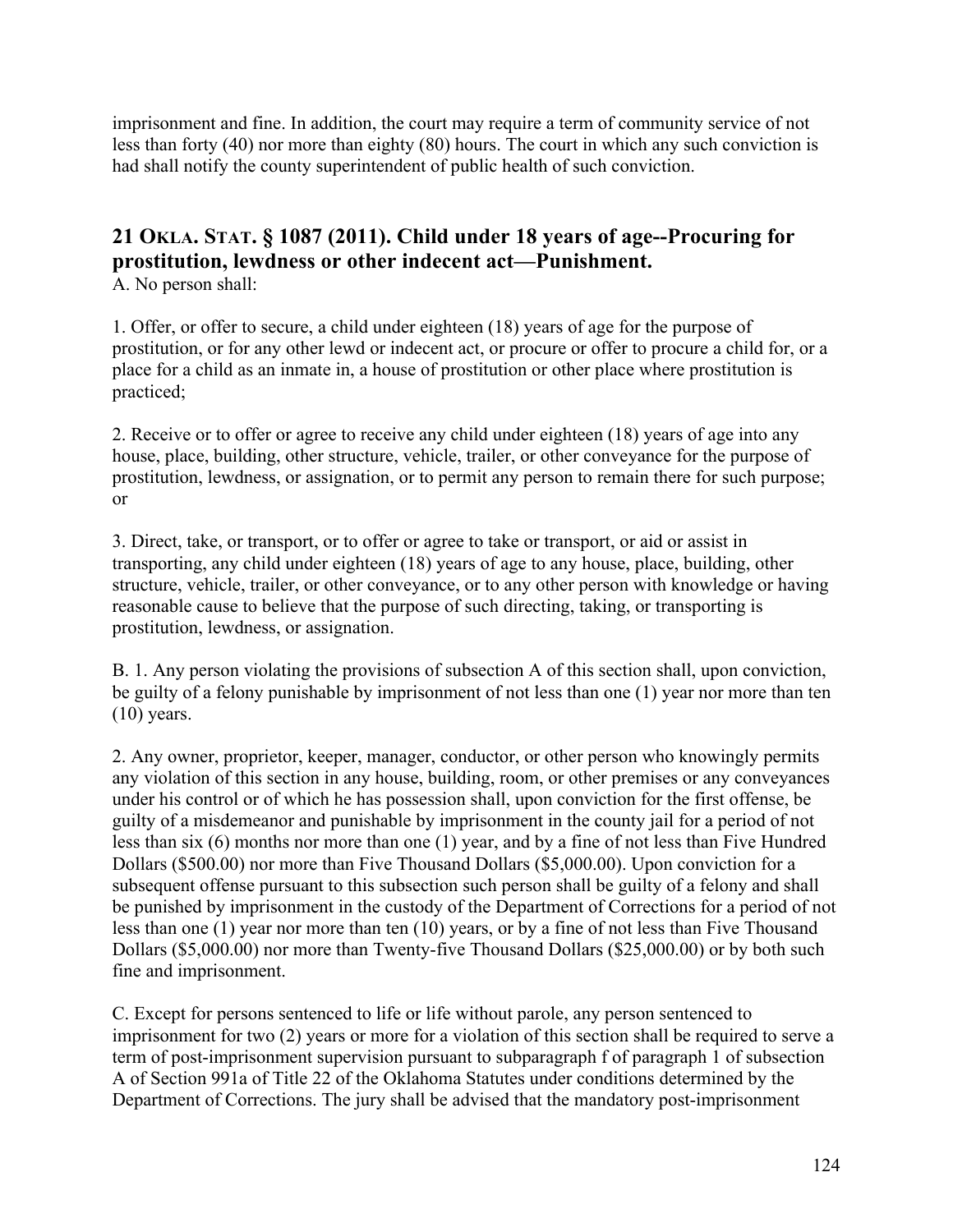supervision shall be in addition to the actual imprisonment.

## **21 OKLA. STAT. § 1088 (2011). Child under 18 years of age--Inducing, keeping, detaining or restraining for prostitution—Punishment.**

A. No person shall:

1. By promise, threats, violence, or by any device or scheme, including but not limited to the use of any controlled dangerous substance prohibited pursuant to the provisions of the Uniform Controlled Dangerous Substances Act, cause, induce, persuade, or encourage a child under eighteen (18) years of age to engage or continue to engage in prostitution or to become or remain an inmate of a house of prostitution or other place where prostitution is practiced;

2. Keep, hold, detain, restrain, or compel against his will, any child under eighteen (18) years of age to engage in the practice of prostitution or in a house of prostitution or other place where prostitution is practiced or allowed; or

3. Directly or indirectly keep, hold, detain, restrain, or compel or attempt to keep, hold, detain, restrain, or compel a child under eighteen (18) years of age to engage in the practice of prostitution or in a house of prostitution or any place where prostitution is practiced or allowed for the purpose of compelling such child to directly or indirectly pay, liquidate, or cancel any debt, dues, or obligations incurred, or said to have been incurred by such child.

B. 1. Any person violating the provisions of this section other than paragraph 2 of this subsection, upon conviction, shall be guilty of a felony punishable by imprisonment for not less than one (1) year nor more than twenty-five (25) years, and by a fine of not less than Five Thousand Dollars (\$5,000.00) nor more than Twenty-five Thousand Dollars (\$25,000.00).

2. Any owner, proprietor, keeper, manager, conductor, or other person who knowingly permits a violation of this section in any house, building, room, tent, lot or premises under his control or of which he has possession, upon conviction for the first offense, shall be guilty of a misdemeanor punishable by imprisonment in the county jail for a period of not less than six (6) months nor more than one (1) year, and by a fine of not more than Five Thousand Dollars (\$5,000.00). Upon conviction for a subsequent offense pursuant to the provisions of this subsection such person shall be guilty of a felony punishable by imprisonment for a period of not less than one (1) year nor more than ten (10) years, and by a fine of not less than Five Thousand Dollars (\$5,000.00) nor more than Twenty-five Thousand Dollars (\$25,000.00).

C. Except for persons sentenced to life or life without parole, any person sentenced to imprisonment for two (2) years or more for a violation of this section shall be required to serve a term of post-imprisonment supervision pursuant to subparagraph f of paragraph 1 of subsection A of Section 991a of Title 22 of the Oklahoma Statutes under conditions determined by the Department of Corrections. The jury shall be advised that the mandatory post-imprisonment supervision shall be in addition to the actual imprisonment.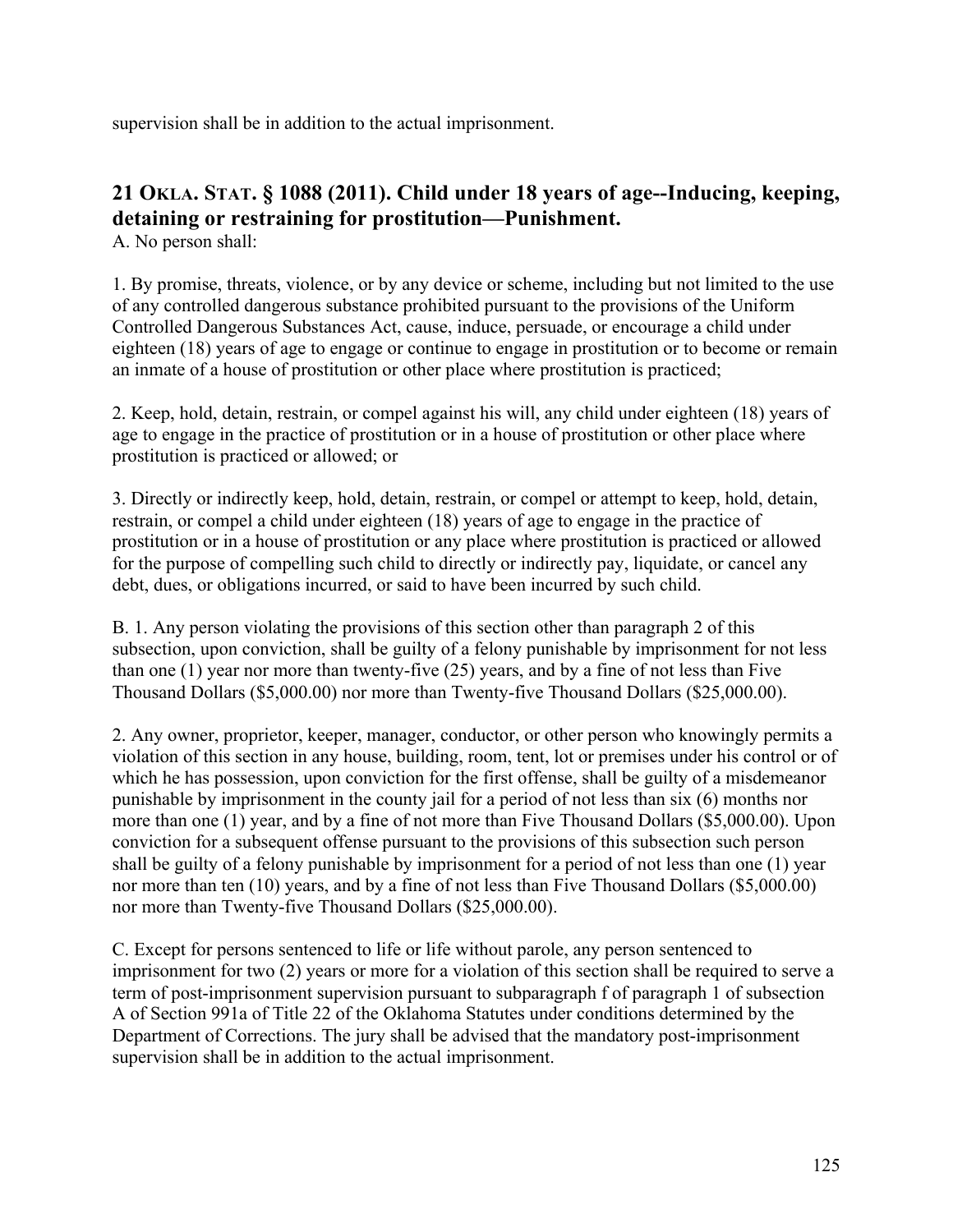#### **22 OKLA. STAT. § 126 (2011). Kidnapping, enticing away children and similar offenses, jurisdiction.**

The jurisdiction of an indictment or information:

1. For forcibly and without lawful authority seizing and confining another, or inveigling or kidnapping him, with intent, against his will, to cause him to be secretly confined or imprisoned in this state, or to be sent out of the state, or from one county to another; or,

2. For decoying or taking or enticing away a child under the age of twelve (12) years, with intent to detain and conceal it from its parents, guardian, or other person having lawful charge of the child; or,

3. For the inveigling, enticing, or taking away an unmarried female of previous chaste character, under the age of twenty-one (21) years for the purpose of prostitution; or,

4. For taking away any female under the age of sixteen (16) years from her father, mother, guardian or other person having the legal charge of her person without their consent either for the purpose of concubinage or prostitution,

Is in any county in which the offense is committed or into or out of which the person upon whom the offense was committed, may, in the commission of the offense, have been brought or in which an act was done by the defendant in instigating, procuring, promoting, aiding or in being an accessory to the commission of the offense, or in abetting the parties concerned therein.

## **21 OKLA. STAT. § 748(D) (2011). Human trafficking for forced labor or forced sexual exploitation.**

. . . .

D. It is an affirmative defense to prosecution for a criminal offense that, during the time of the alleged commission of the offense, the defendant was a victim of human trafficking.

# **OREGON**

#### **OR. REV. STAT. § 167.007 (2010). Prostitution.**

 (1) A person commits the crime of prostitution if the person engages in, or offers or agrees to engage in, sexual conduct or sexual contact in return for a fee.

(2) Prostitution is a Class A misdemeanor.

#### **OR. REV. STAT. § 167.017 (2011). Compelling prostitution.**

(1) A person commits the crime of compelling prostitution if the person knowingly: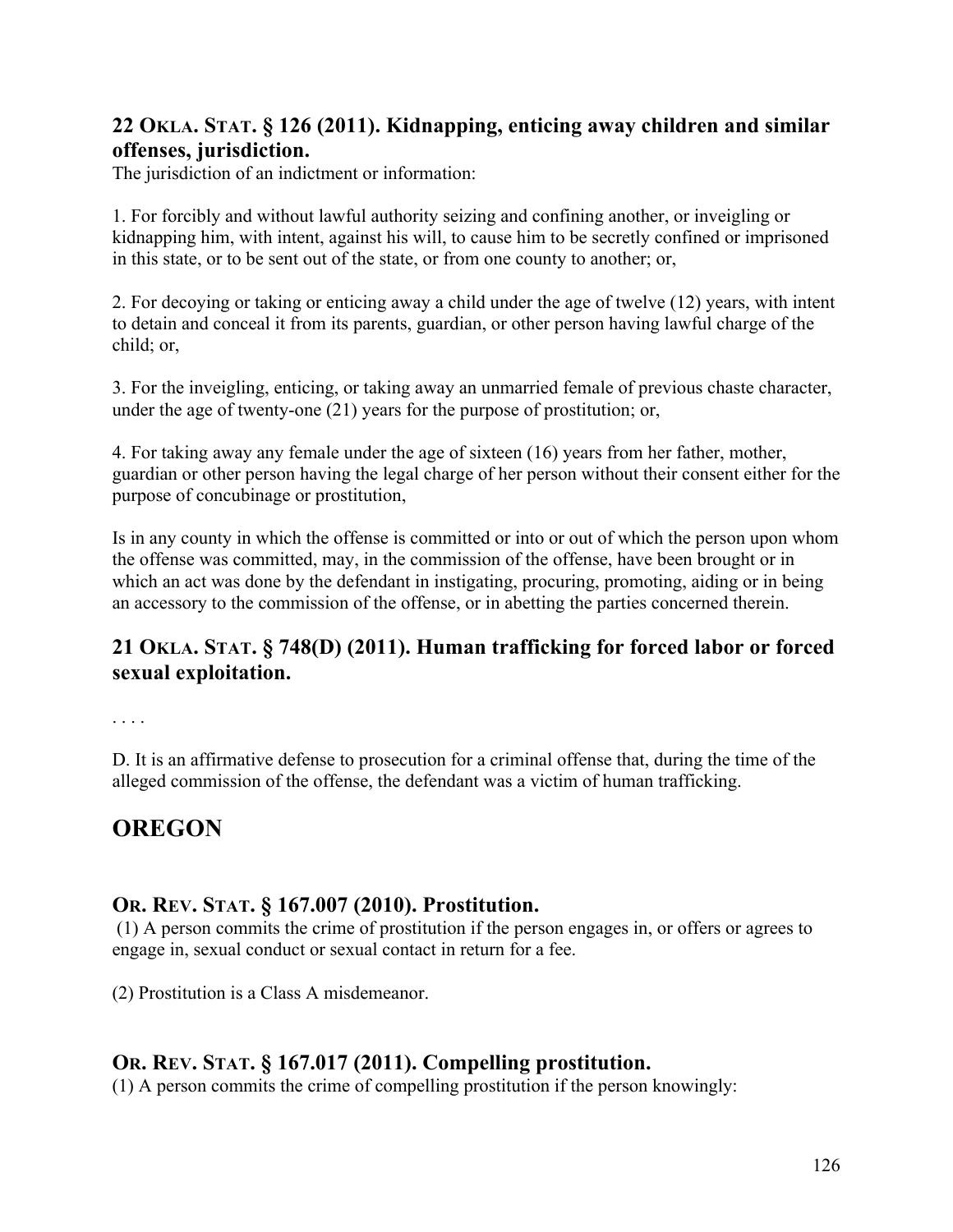(a) Uses force or intimidation to compel another to engage in prostitution;

(b) Induces or causes a person under 18 years of age to engage in prostitution;

(c) Aids or facilitates the commission of prostitution by a person under 18 years of age; or

(d) Induces or causes the spouse, child or stepchild of the person to engage in prostitution.

(2) Compelling prostitution is a Class B felony.

(3) In a prosecution under subsection (1)(b) or (c) of this section, the state is not required to prove that the defendant knew the other person was under 18 years of age and it is no defense that the defendant did not know the person's age or that the defendant reasonably believed the person to be older than 18 years of age.

#### **OR. REV. STAT. § 163.269 (2011). Compelling prostitution.**

A person who is the victim of a crime described in ORS 163.263, 163.264 or 163.266 may assert the defense of duress, as described in ORS 161.270, if the person is prosecuted for conduct that constitutes services under ORS 163.261, that the person was caused to provide.

# **PENNSYLVANIA**

# **18 PA. CONS. STAT. ANN. § 5902 (2011). Prostitution and related offenses**

(a) Prostitution.--A person is guilty of prostitution if he or she:

(1) is an inmate of a house of prostitution or otherwise engages in sexual activity as a business; or

(2) loiters in or within view of any public place for the purpose of being hired to engage in sexual activity.

(a.1) Grading of offenses under subsection (a).--An offense under subsection (a) constitutes a:

(1) Misdemeanor of the third degree when the offense is a first or second offense.

(2) Misdemeanor of the second degree when the offense is a third offense.

(3) Misdemeanor of the first degree when the offense is a fourth or subsequent offense.

(4) Felony of the third degree if the person who committed the offense knew that he or she was human immunodeficiency virus (HIV) positive or manifesting acquired immune deficiency syndrome (AIDS).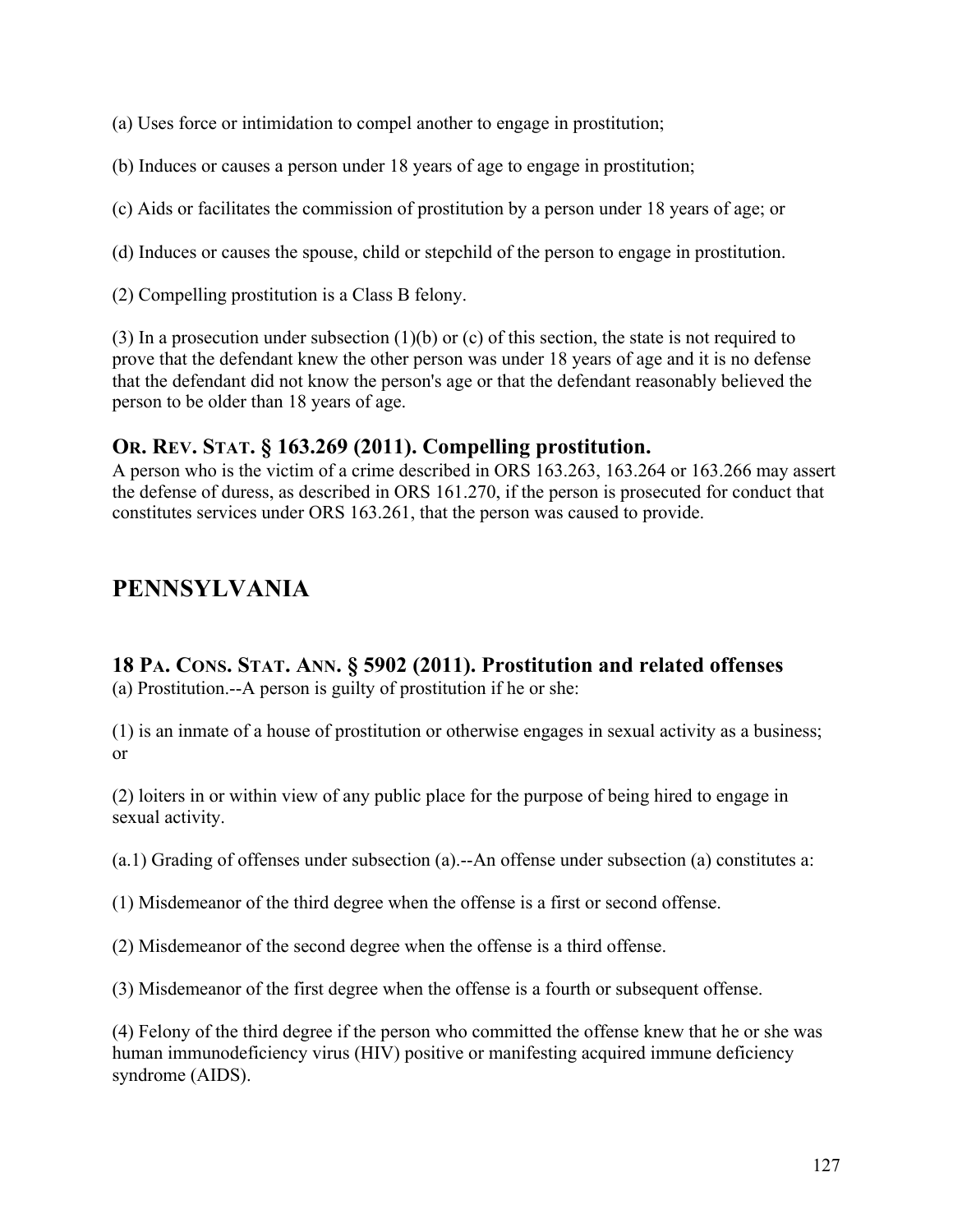(b) Promoting prostitution.--A person who knowingly promotes prostitution of another commits a misdemeanor or felony as provided in subsection (c) of this section. The following acts shall, without limitation of the foregoing, constitute promoting prostitution:

(1) owning, controlling, managing, supervising or otherwise keeping, alone or in association with others, a house of prostitution or a prostitution business;

(2) procuring an inmate for a house of prostitution or a place in a house of prostitution for one who would be an inmate;

(3) encouraging, inducing, or otherwise intentionally causing another to become or remain a prostitute;

(4) soliciting a person to patronize a prostitute;

(5) procuring a prostitute for a patron;

(6) transporting a person into or within this Commonwealth with intent to promote the engaging in prostitution by that person, or procuring or paying for transportation with that intent;

(7) leasing or otherwise permitting a place controlled by the actor, alone or in association with others, to be regularly used for prostitution or the promotion of prostitution, or failure to make reasonable effort to abate such use by ejecting the tenant, notifying law enforcement authorities, or other legally available means; or

(8) soliciting, receiving, or agreeing to receive any benefit for doing or agreeing to do anything forbidden by this subsection.

(b.1) Promoting prostitution of minor.--A person who knowingly promotes prostitution of a minor commits a felony of the third degree. The following acts shall, without limitation of the foregoing, constitute promoting prostitution of a minor:

(1) owning, controlling, managing, supervising or otherwise keeping, alone or in association with others, a house of prostitution or a prostitution business in which a victim is a minor;

(2) procuring an inmate who is a minor for a house of prostitution or a place in a house of prostitution where a minor would be an inmate;

(3) encouraging, inducing or otherwise intentionally causing a minor to become or remain a prostitute;

(4) soliciting a minor to patronize a prostitute;

(5) procuring a prostitute who is a minor for a patron;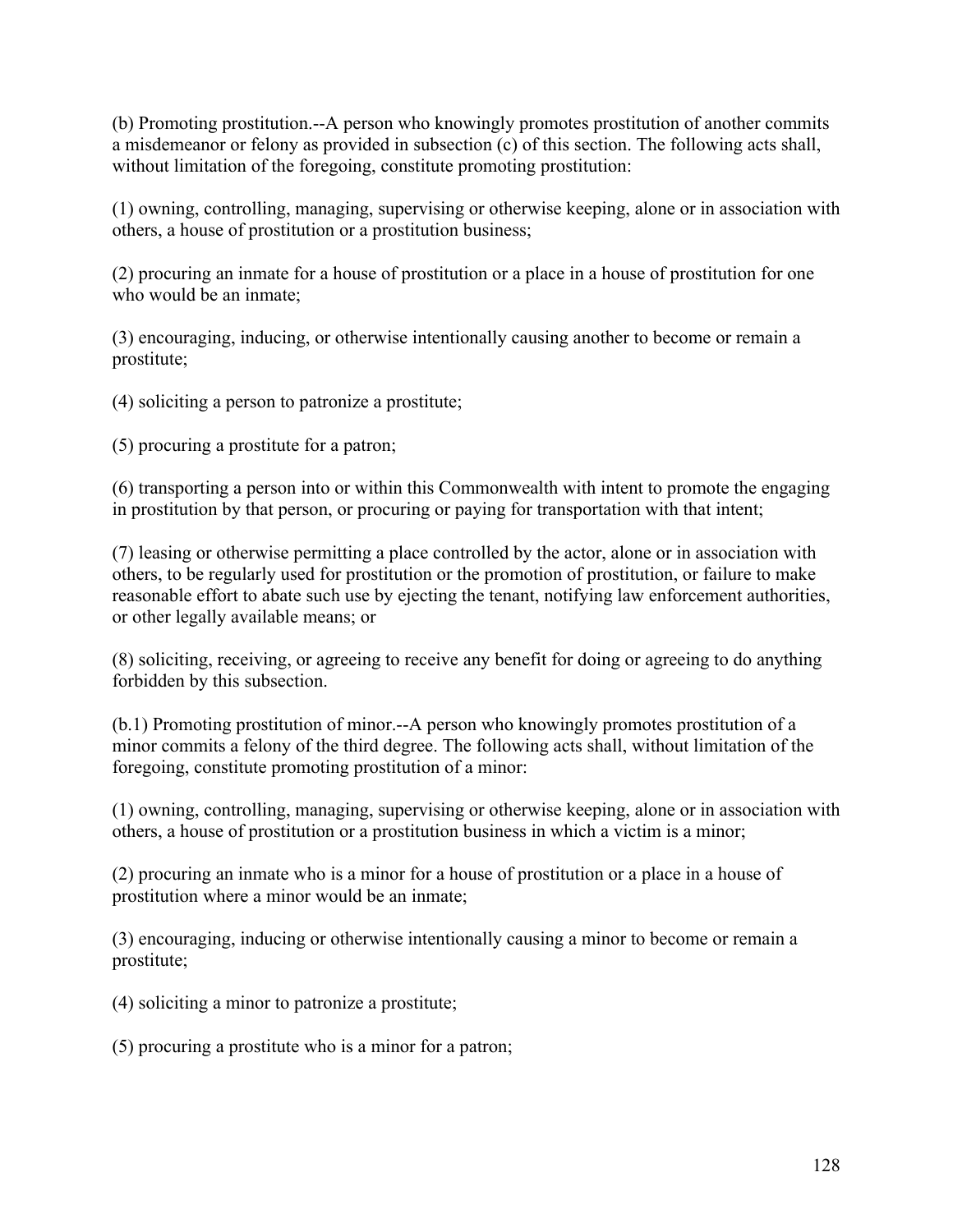(6) transporting a minor into or within this Commonwealth with intent to promote the engaging in prostitution by that minor, or procuring or paying for transportation with that intent;

(7) leasing or otherwise permitting a place controlled by the actor, alone or in association with others, to be regularly used for prostitution of a minor or the promotion of prostitution of a minor, or failure to make reasonable effort to abate such use by ejecting the tenant, notifying law enforcement authorities or other legally available means; or

(8) soliciting, receiving or agreeing to receive any benefit for doing or agreeing to do anything forbidden by this subsection.

(c) Grading of offenses under subsection (b).--

(1) An offense under subsection (b) constitutes a felony of the third degree if:

(i) the offense falls within paragraphs  $(b)(1)$ ,  $(b)(2)$  or  $(b)(3)$ ;

(ii) the actor compels another to engage in or promote prostitution;

(iv) the actor promotes prostitution of his spouse, child, ward or any person for whose care, protection or support he is responsible; or

(v) the person knowingly promoted prostitution of another who was HIV positive or infected with the AIDS virus.

(2) Otherwise the offense is a misdemeanor of the second degree.

(d) Living off prostitutes.--A person, other than the prostitute or the prostitute's minor child or other legal dependent incapable of self-support, who is knowingly supported in whole or substantial part by the proceeds of prostitution is promoting prostitution in violation of subsection (b) of this section.

(e) Patronizing prostitutes.--A person commits the offense of patronizing prostitutes if that person hires a prostitute or any other person to engage in sexual activity with him or her or if that person enters or remains in a house of prostitution for the purpose of engaging in sexual activity.

(e.1) Grading of offenses under subsection (e).--An offense under subsection (e) constitutes a:

(1) Misdemeanor of the third degree when the offense is a first or second offense.

(2) Misdemeanor of the second degree when the offense is a third offense.

(3) Misdemeanor of the first degree when the offense is a fourth or subsequent offense.

(4) Felony of the third degree if the person who committed the offense knew that he or she was human immunodeficiency virus (HIV) positive or manifesting acquired immune deficiency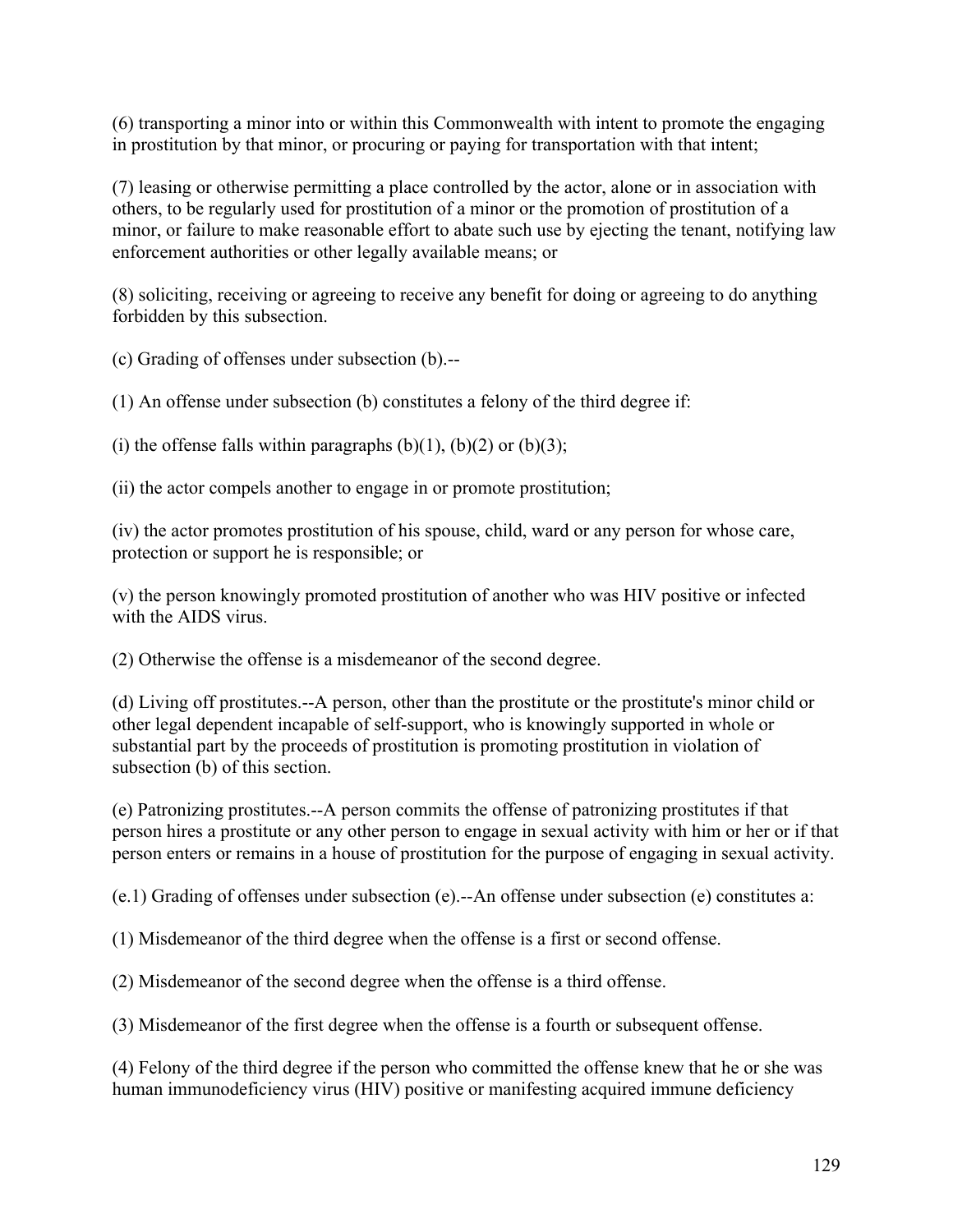syndrome (AIDS).

(e.2) Publication of sentencing order.--A court imposing a sentence for a second or subsequent offense committed under subsection (e) shall publish the sentencing order in a newspaper of general circulation in the judicial district in which the court sits, and the court costs imposed on the person sentenced shall include the cost of publishing the sentencing order.

(f) Definitions.--As used in this section the following words and phrases shall have the meanings given to them in this subsection:

"House of prostitution." Any place where prostitution or promotion of prostitution is regularly carried on by one person under the control, management or supervision of another.

"Inmate." A person who engages in prostitution in or through the agency of a house of prostitution.

"Minor." An individual under 18 years of age.

"Public place." Any place to which the public or any substantial group thereof has access.

"Sexual activity." Includes homosexual and other deviate sexual relations.

# **RHODE ISLAND**

#### **R.I. GEN. LAWS § 11-34.1-2 (2011). Prostitution**

(a) A person is guilty of prostitution when such person engages or agrees or offers to engage in sexual conduct with another person in return for a fee. Any person found guilty under this section shall be deemed guilty of a misdemeanor and shall be subject to imprisonment for a term not exceeding six (6) months, or to a fine of not less than two hundred fifty dollars (\$250) nor more than one thousand dollars (\$1,000), or both.

(b) Any person found guilty of a subsequent offense under this section shall be subject to imprisonment for a term of not more than one year, or a fine of not less than five hundred dollars (\$500) nor more than one thousand dollars (\$1,000), or both.

(c) Any proceeds derived directly from a violation of this section are subject to seizure and forfeiture and further proceedings shall be had for their forfeiture as is prescribed by law in chapter 21 of title 12.

(d) In any prosecution for a violation under this section it shall be an affirmative defense if the accused was forced to commit a commercial sexual activity by:

(1) Being threatened or, subjected to physical harm;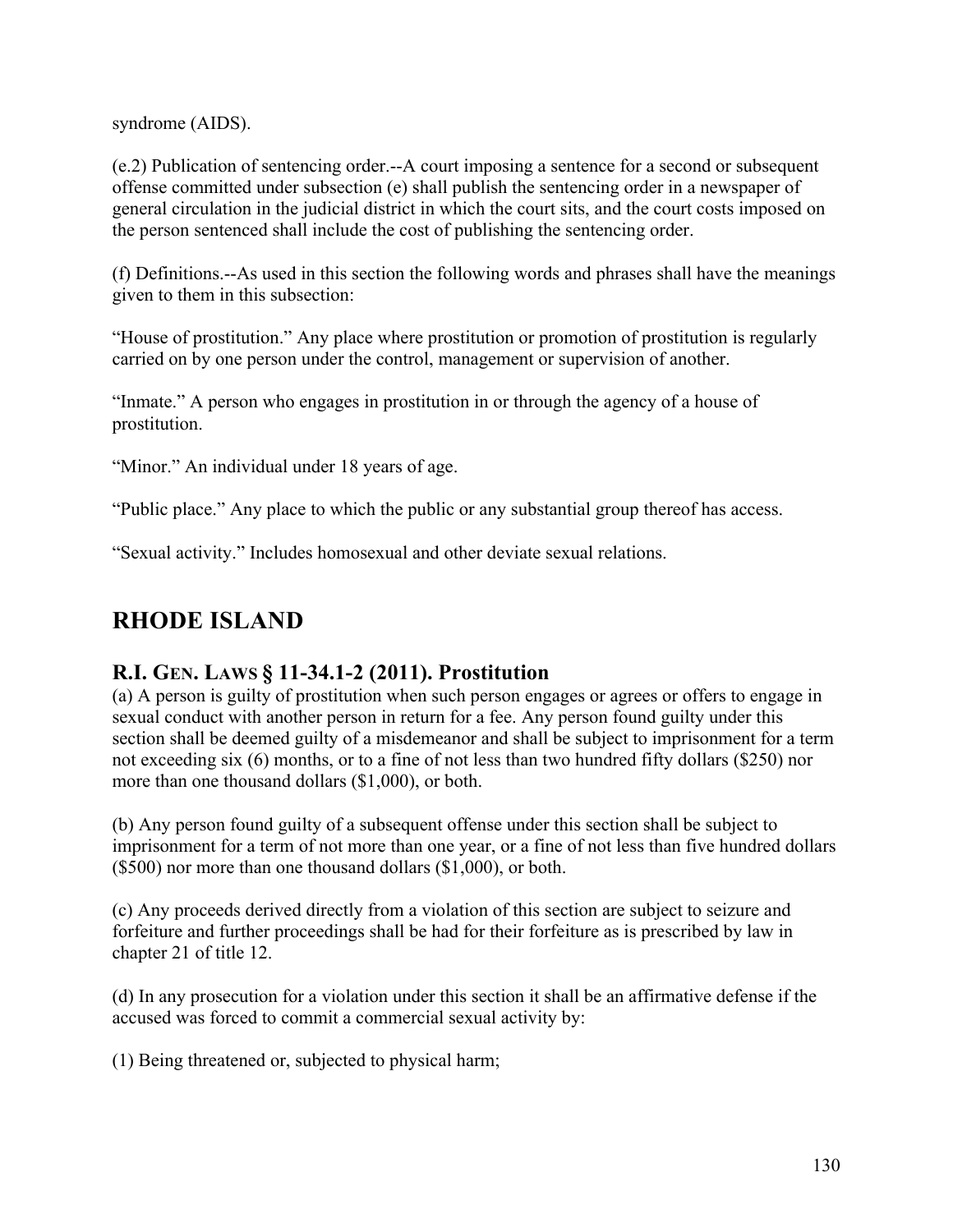(2) Being physically restrained or threatened to be physically restrained;

(3) Being subject to threats of abuse of law or legal process;

(4) Being subject to destruction, concealment, removal or confiscation, of any passport or other immigration document, or any other actual or purported governmental identification document; or

(5) Being subject to intimidation in which the accused's physical well being was perceived as threatened.

#### **R.I. GEN. LAWS § 11-34.1-1 (2011). Definitions**

The following words and phrases, when used in this chapter, have the following meanings:

(1) "Sexual conduct" means sexual intercourse, cunnilingus, fellatio, anal intercourse, and digital intrusion or intrusion by any object into the genital opening or anal opening of another person's body, or the stimulation by hand of another's genitals for the purposes of arousing or gratifying the sexual desire of either person.

(2) "Commercial sexual activity" means any sexual conduct which is performed or promised in return for a fee.

(3) "Fee" means any thing of monetary value, including but not limited to money, given as consideration for sexual conduct.

## **R.I. GEN. LAWS § 11-34.1-4 (2011). Loitering for prostitution**

(a) It shall be unlawful for any person to stand or wander in or near any public highway or street, or any public or private place, and attempt to engage passersby in conversation, or stop or attempt to stop motor vehicles, for the purpose of prostitution or other commercial sexual activity. Any person found guilty of the crime of loitering for prostitution shall be subject to a sentence of up to six (6) months incarceration or by a fine of not less than two hundred fifty dollars (\$250) nor more than one thousand dollars (\$1,000), or both.

(b) Any person found guilty of a subsequent offense under this section shall be subject to imprisonment for a term not exceeding one year, or a fine of not less than five hundred dollars (\$500) nor more than one thousand dollars (\$1,000), or both.

## **R.I. GEN. LAWS § 11-34.1-3 (2011). Procurement of sexual conduct for a fee**

(a) A person is guilty of procuring or attempting to procure sexual conduct for the payment of a fee if they engage or seek to engage in sexual conduct for any type of fee and/or pay or agree to pay any type of fee for sexual conduct, regardless of the time, place or location of the procurement, attempted procurement, payment, attempted payment or conduct. Any person found guilty under this section shall be deemed guilty of a misdemeanor and shall be subject to imprisonment for a term not exceeding one year, or to a fine of not less than two hundred fifty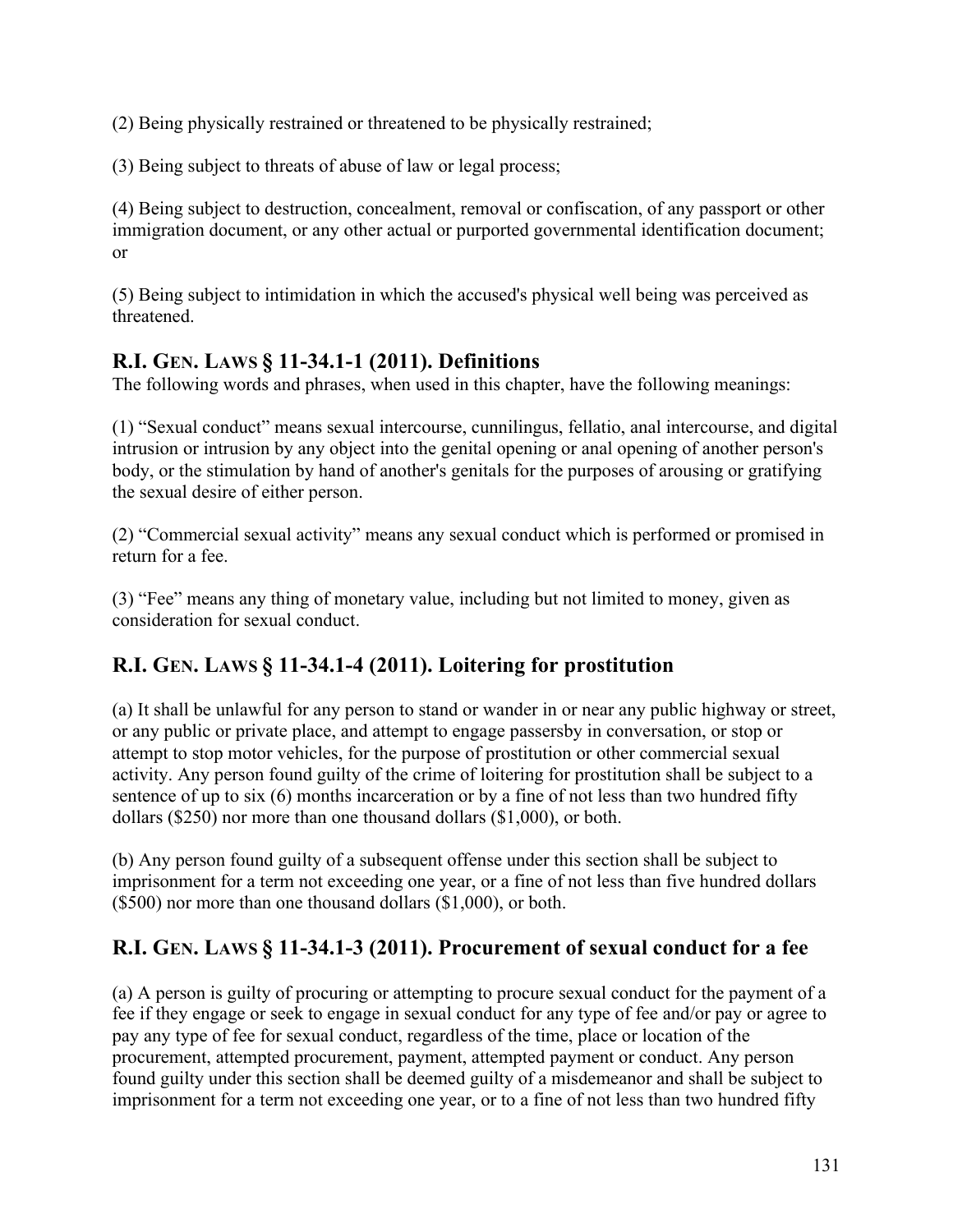dollars (\$250) nor more than one thousand dollars (\$1,000), or both.

(b) Any person found guilty of a subsequent offense under this section shall be subject to imprisonment for a term not exceeding one year, or a fine of not less than five hundred dollars (\$500) nor more than one thousand dollars (\$1,000), or both.

#### **R.I. GEN. LAWS § 11-34.1-7 (2011). Pandering or permitting prostitution— Not allowed**

 (a) It shall be unlawful for any person, by any promise or threat, by abuse of person, or by any other device or scheme, to cause, induce, persuade, or encourage a person to become a prostitute or to come into this state or leave this state for the purpose of prostitution. It shall be unlawful for any person to receive or give, or agree to receive or give, any money or thing of value for procuring or attempting to procure any person to become a prostitute or to come into this state or leave this state for the purpose of prostitution.

(b) It shall be unlawful for any person to knowingly permit, allow, transport or offer or agree to receive any person into any place, structure, house, building, room, or business for the purpose of committing any commercial sexual activity, or knowingly permit any person to remain in the premises for those purposes, or to, in any way, aid or abet or participate in any of the acts or things enumerated in this chapter. It shall also be unlawful for any person, knowing a person to be a prostitute, who shall live or derive support or maintenance, in whole or in part, from the earnings or proceeds of commercial sexual activity, from moneys loaned, advanced to, or charged against the prostitute by a landlord, manager, owner of a spa or business or any other place where commercial sexual activity is practiced or allowed, or who shall share in the earnings, proceeds or moneys shall be guilty of the crime of permitting prostitution.

(c) Every person who commits any of the offenses described in subsection (a) of this section, or who assists, abets, or aids another to commit any of those offenses, shall be guilty of pandering. For the first offense that person shall be punished by imprisonment for not less than one year and not more than five (5) years and a fine of not less than two thousand dollars (\$2,000), nor more than five thousand dollars (\$5,000). For every subsequent offense that person shall be punished by imprisonment for not less than three (3) years and not more than ten (10) years and a fine of not less than five thousand dollars (\$5,000), nor more than ten thousand dollars (\$10,000).

## **R.I. GEN. LAWS § 11-9-1 (2011). Exploitation for commercial or immoral purposes.**

(a) Every person having the custody or control of any child under the age of sixteen (16) years who shall exhibit, use, or employ, or shall in any manner or under pretense sell, give away, let out or otherwise dispose of any child under the age of sixteen (16) years to any person for or in the vocation, occupation, service, or purpose of rope or wire walking, or as a gymnast, wrestler, contortionist, equestrian performer, acrobat, or rider upon any bicycle or mechanical contrivance, or in any dancing, theatrical, or musical exhibition unless it is in connection with churches, school or private instruction in dancing or music, or unless it is under the auspices of a Rhode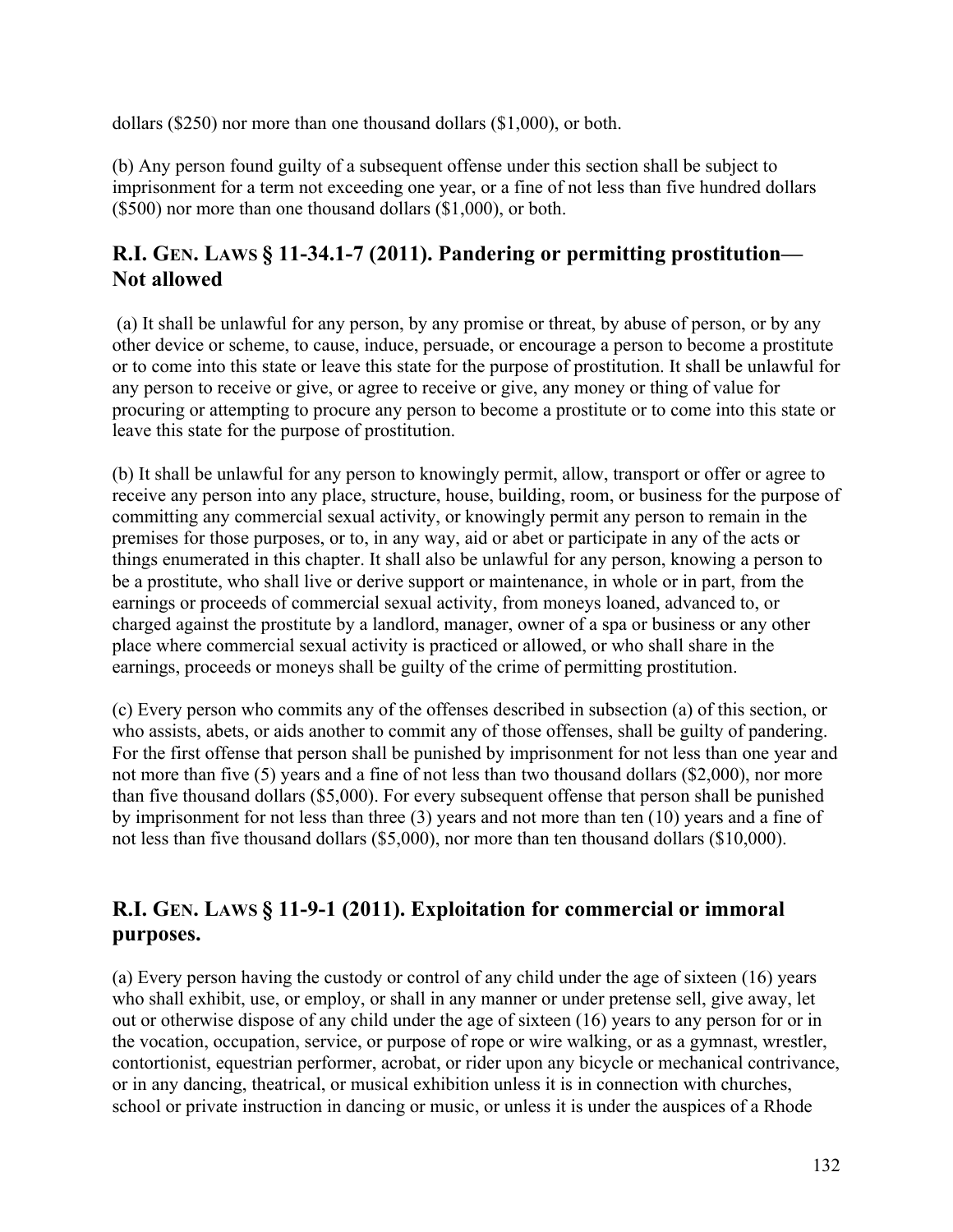Island society incorporated, or organized without incorporation for a purpose authorized by § 7- 6-4; or for or in gathering or picking rags, or collecting cigar stumps, bones or refuse from markets, or in begging, or in any mendicant or wandering occupation, or in peddling in places injurious to the morals of the child; or for or in the exhibition of any child with a disability, or in any illegal, obscene, indecent, or immoral purpose, exhibition, or vocation, injurious to the health or morals or dangerous to the life or limb of the child, or who shall cause, procure or encourage any child under the age of sixteen (16) years to engage in that activity, or who, after being notified by an officer mentioned in § 11-9-3 to restrain the child from engaging in that activity, shall neglect or refuse to do so, shall be held guilty of a misdemeanor and shall, for every such offense, be imprisoned not exceeding one year, or be fined not exceeding two hundred fifty dollars (\$250), or both, and shall forfeit any right which he or she may have to the custody of the child; provided, that the provisions of this section shall not apply to any child, not a resident of this state, who is engaged in any dancing, theatrical, or musical performance in this state and is accompanied by a parent, guardian, or tutor, when a permit for the appearance of the child is granted by the mayor of the city or the president of the town council of the town, where the performance is to be given; provided, further, that the provisions of this section shall not apply to any child, a resident of this state, who is engaged in any dancing, theatrical, or musical performance in this state on a day when the public schools are not in session in the town or city where the dancing, theatrical or musical performance shall be given (not however on Sunday) if the child is accompanied by a parent, guardian or tutor, when a permit for the appearance of the child is granted by the mayor of the city or the president of the town council of the town where the performance is to be given.

(b) Any person who shall in any manner or under any pretense sell, distribute, let out or otherwise permit any child under eighteen (18) years of age to be used in any book, magazine, pamphlet, or other publication, or in any motion picture film, photograph or pictorial representation, in a setting which taken as a whole suggests to the average person that the child has engaged in, or is about to engage in any sexual act, which shall include, but not be limited to, sodomy, oral copulation, sexual intercourse, masturbation, or bestiality, shall, upon conviction for the first offense be punished by imprisonment for not more than ten (10) years, or a fine of not more than ten thousand dollars (\$10,000), or both; upon conviction of a subsequent offense, be punished by imprisonment for not more than fifteen (15) years, a fine of not more than fifteen thousand dollars (\$15,000), or both.

(c) Every person who shall exhibit, use, employ or shall in any manner or under pretense so exhibit, use, or employ any child under the age of eighteen (18) years to any person for the purpose of prostitution or for any other lewd or indecent act shall be imprisoned not exceeding twenty (20) years, or be fined not exceeding twenty thousand dollars (\$20,000), or both.

## **SOUTH CAROLINA**

#### **S.C. CODE ANN. § 16-15-90 (2011). Prostitution; lewdness, assignation and prostitution generally.**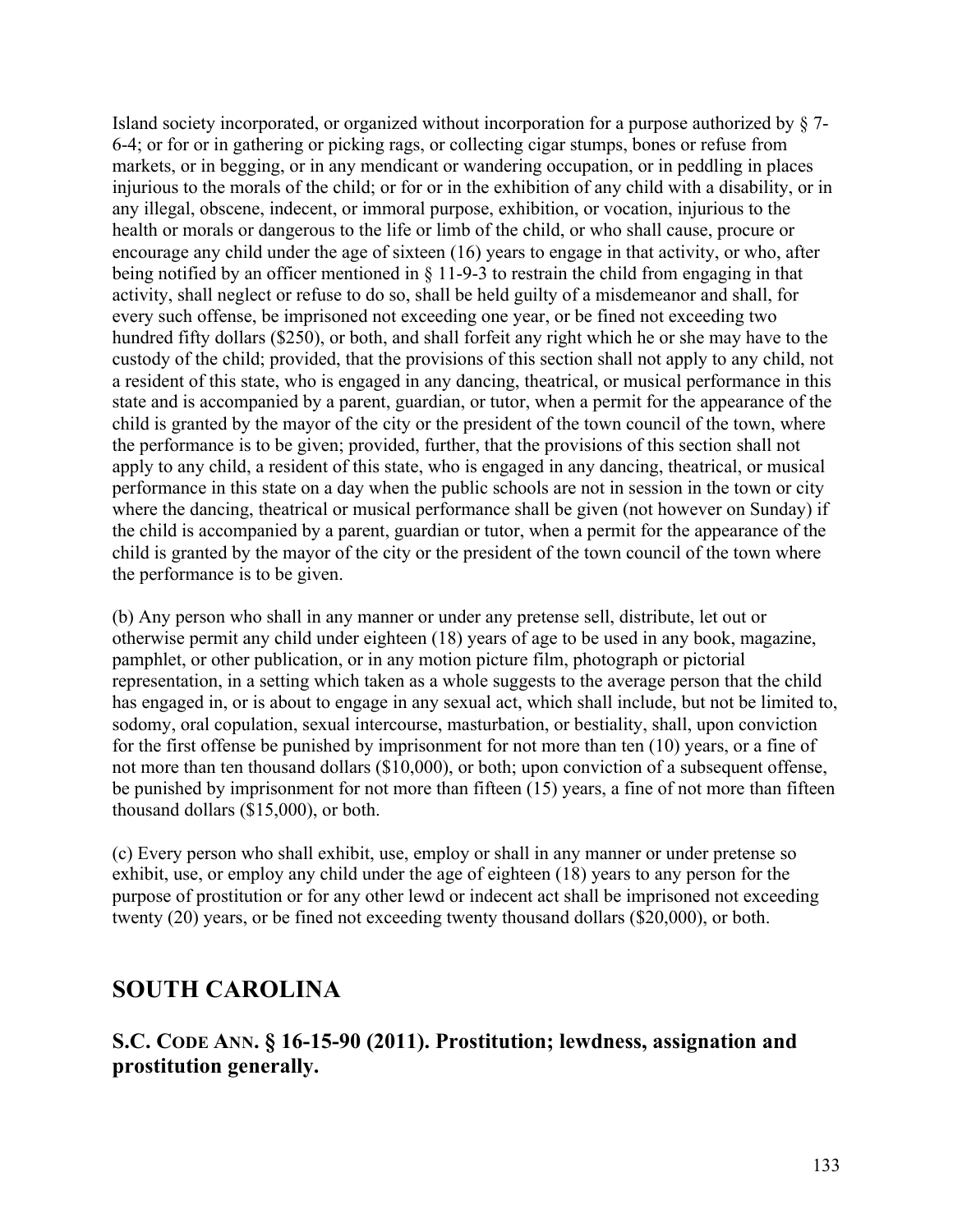It shall be unlawful to:

(1) Engage in prostitution;

(2) Aid or abet prostitution knowingly;

(3) Procure or solicit for the purpose of prostitution;

(4) Expose indecently the private person for the purpose of prostitution or other indecency;

(5) Reside in, enter or remain in any place, structure, building, vehicle, trailer or conveyance for the purpose of lewdness, assignation or prostitution;

(6) Keep or set up a house of ill fame, brothel or bawdyhouse;

(7) Receive any person for purposes of lewdness, assignation or prostitution into any vehicle, conveyance, trailer, place, structure or building;

(8) Permit any person to remain for the purpose of lewdness, assignation or prostitution in any vehicle, conveyance, trailer, place, structure or building;

(9) Direct, take or transport, offer or agree to take or transport or aid or assist in transporting any person to any vehicle, conveyance, trailer, place, structure or building or to any other person with knowledge or having reasonable cause to believe that the purpose of such directing, taking or transporting is prostitution, lewdness or assignation;

(10) Lease or rent or contract to lease or rent any vehicle, conveyance, trailer, place, structure or building or part thereof believing or having reasonable cause to believe that it is intended to be used for any of the purposes herein prohibited; or

(11) Aid, abet, or participate knowingly in the doing of any of the acts herein prohibited.

#### **S.C. CODE ANN. § 16-15-415 (2011). Promoting prostitution of a minor defined; defenses; penalties.**

(A) An individual commits the offense of promoting prostitution of a minor if he knowingly:

(1) entices, forces, encourages, or otherwise facilitates a minor to participate in prostitution; or

(2) supervises, supports, advises, or promotes the prostitution of or by a minor.

(B) Mistake of age is not a defense to a prosecution under this section.

(C) An individual who violates the provisions of this section is guilty of a felony and, upon conviction, must be imprisoned for not less than three years nor more than twenty years. No part of the minimum sentence may be suspended nor is the individual convicted eligible for parole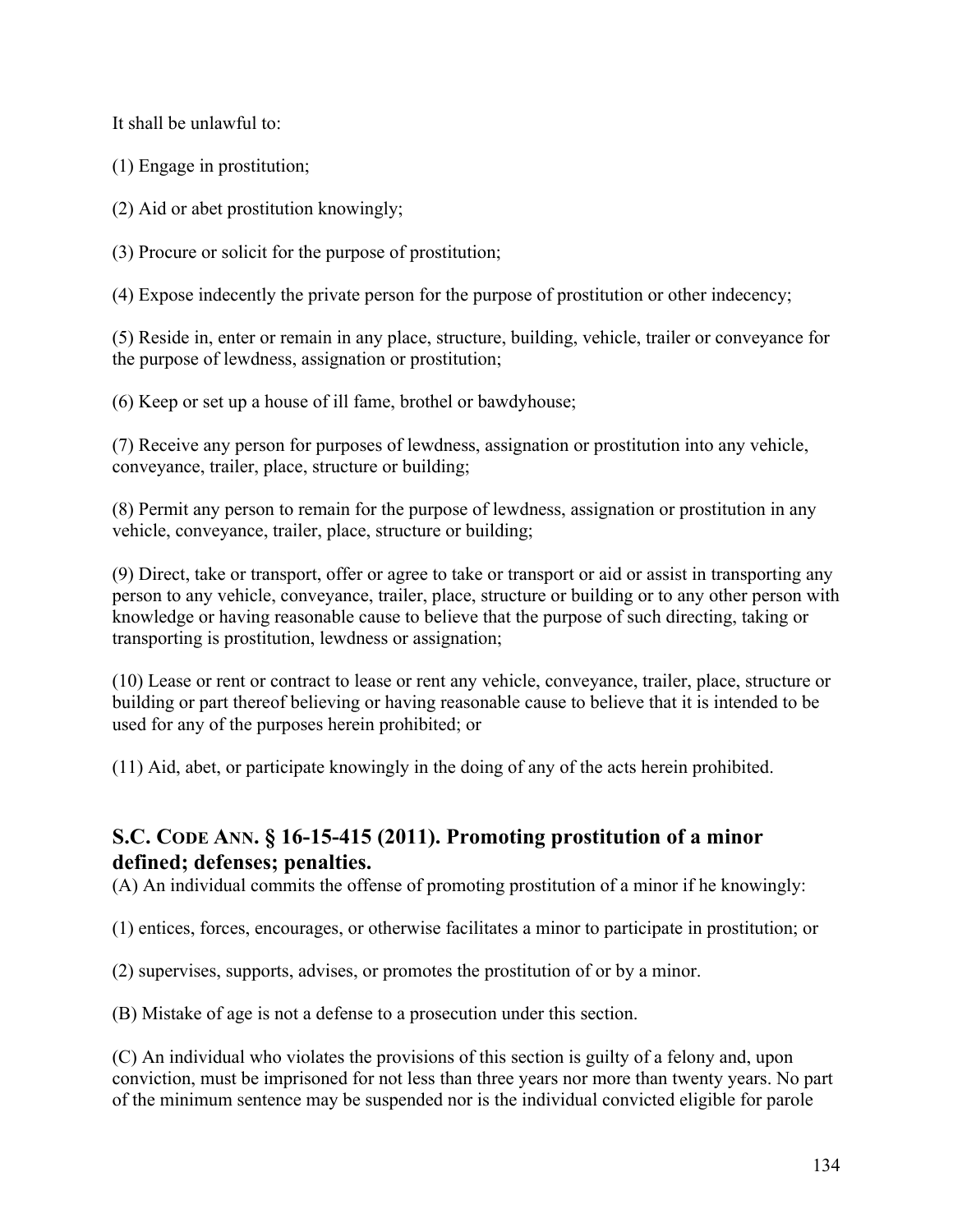until he has served the minimum sentence. Sentences imposed pursuant to this section must run consecutively with and must commence at the expiration of another sentence being served by the individual sentenced.

### **S.C. CODE ANN. § 16-15-425 (2011). Participating in prostitution of a minor defined; defenses; penalties.**

(A) An individual commits the offense of participating in the prostitution of a minor if he is not a minor and he patronizes a minor prostitute. As used in this section, "patronizing a minor prostitute" means:

(1) soliciting or requesting a minor to participate in prostitution;

(2) paying or agreeing to pay a minor, either directly or through the minor's agent, to participate in prostitution; or

(3) paying a minor, or the minor's agent, for having participated in prostitution, pursuant to a prior agreement.

(B) Mistake of age is not a defense to a prosecution under this section.

(C) A person who violates the provisions of this section is guilty of a felony and, upon conviction, must be imprisoned not less than two years nor more than five years. No part of the minimum sentence may be suspended nor is the individual convicted eligible for parole until he has served the minimum term. Sentences imposed pursuant to this section shall run consecutively with and shall commence at the expiration of any other sentence being served by the individual sentenced.

# **SOUTH DAKOTA**

#### **S.D. CODIFIED LAWS § 22-23-1 (2011). Promotion -- Misdemeanor**

Any person who engages in or offers to engage in sexual activity for a fee is guilty of prostitution. Prostitution is a Class 1 misdemeanor.

#### **S.D. CODIFIED LAWS § 22-23-2 (2011). Promotion of prostitution -- Penalty** Any person who:

(1) Encourages, induces, procures, or otherwise purposely causes another to become or remain a prostitute;

(2) Promotes the prostitution of a minor; or

(3) Promotes the prostitution of his or her spouse, child, ward, or other dependant person; is guilty of promoting prostitution. Promoting prostitution is a Class 5 felony.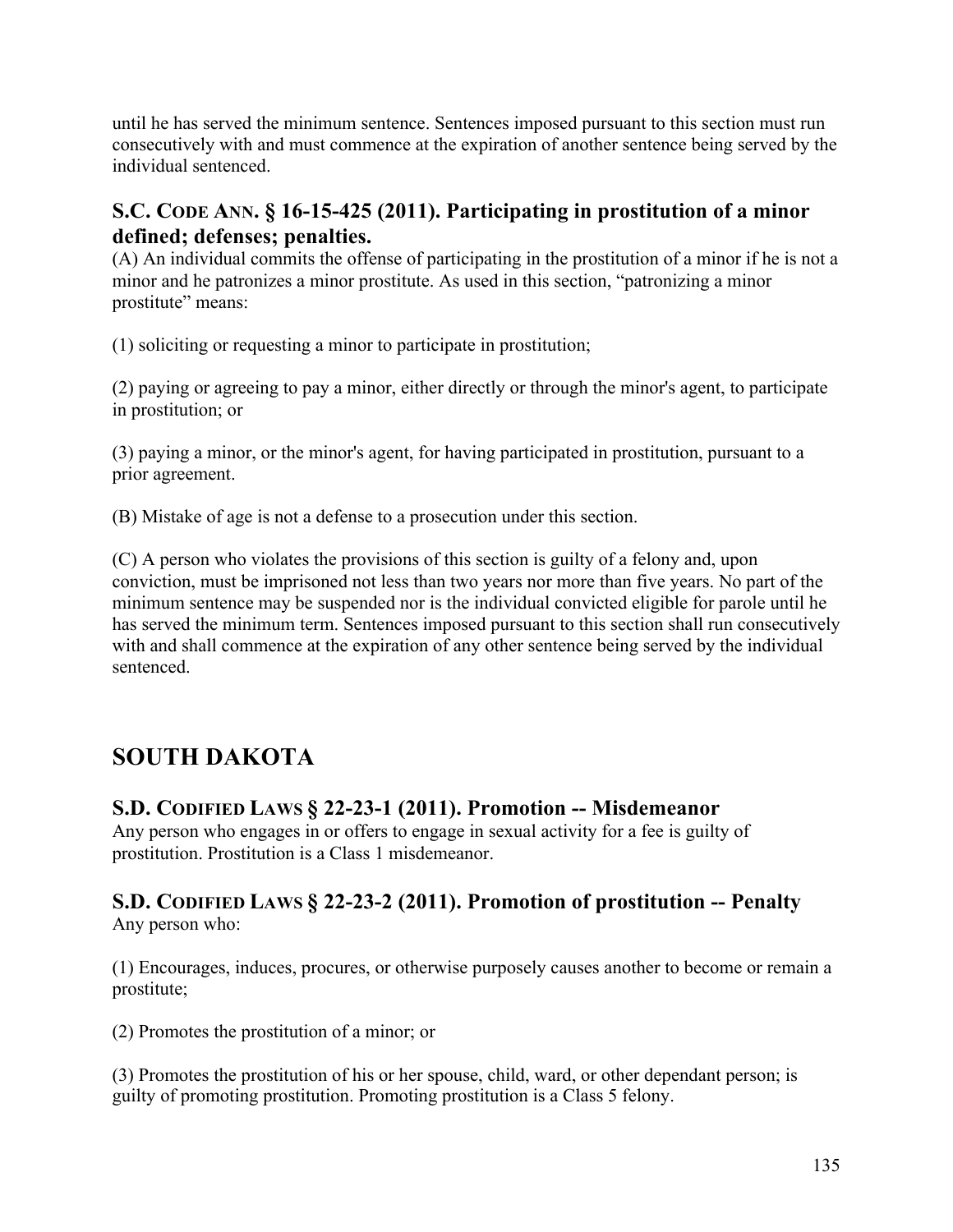#### **S.D. CODIFIED LAWS § 22-24A-5 (2011). Solicitation of a minor –Felony— Assessment**

A person is guilty of solicitation of a minor if the person eighteen years of age or older:

(1) Solicits a minor, or someone the person reasonably believes is a minor, to engage in a prohibited sexual act; or

(2) Knowingly compiles or transmits by means of a computer; or prints, publishes or reproduces by other computerized means; or buys, sells, receives, exchanges or disseminates, any notice, statement or advertisement of any minor's name, telephone number, place of residence, physical characteristics or other descriptive or identifying information for the purpose of soliciting a minor or someone the person reasonably believes is a minor to engage in a prohibited sexual act. The fact that an undercover operative or law enforcement officer was involved in the detection and investigation of an offense under this section does not constitute a defense to a prosecution under this section.

Consent to performing a prohibited sexual act by a minor or a minor's parent, guardian, or custodian, or mistake as to the minor's age is not a defense to a charge of violating this section. A violation of this section is a Class 4 felony.

## **TENNESSEE**

#### **TENN. CODE ANN. § 39-13-513 (2011). Prostitution.**

(a) A person commits an offense under this section who engages in prostitution.

(b)(1) Prostitution is a Class B misdemeanor.

(2) Prostitution committed within one hundred feet (100′) of a church or within one and one-half (1 1/2 ) miles of a school, such distance being that established by § 49-6-2101, for state-funded school transportation, is a Class A misdemeanor.

(3) A person convicted of prostitution within one and one-half  $(1\ 1/2)$  miles of a school shall, in addition to any other authorized punishment, be sentenced to at least seven (7) days of incarceration and be fined at least one thousand dollars (\$1,000).

(c) As used in subsection (b), "school" means all public and private schools that conduct classes in any grade from kindergarten through grade twelve (K-12).

(d) Notwithstanding any provision of this section to the contrary, if it is determined after a reasonable detention for investigative purposes, that a person suspected of or charged with a violation of this section is under eighteen (18) years of age, that person shall be immune from prosecution for prostitution as a juvenile or adult. A law enforcement officer who takes a person under eighteen (18) years of age into custody for a suspected violation of this section shall, upon determination that the person is a minor, provide the minor with the telephone number for the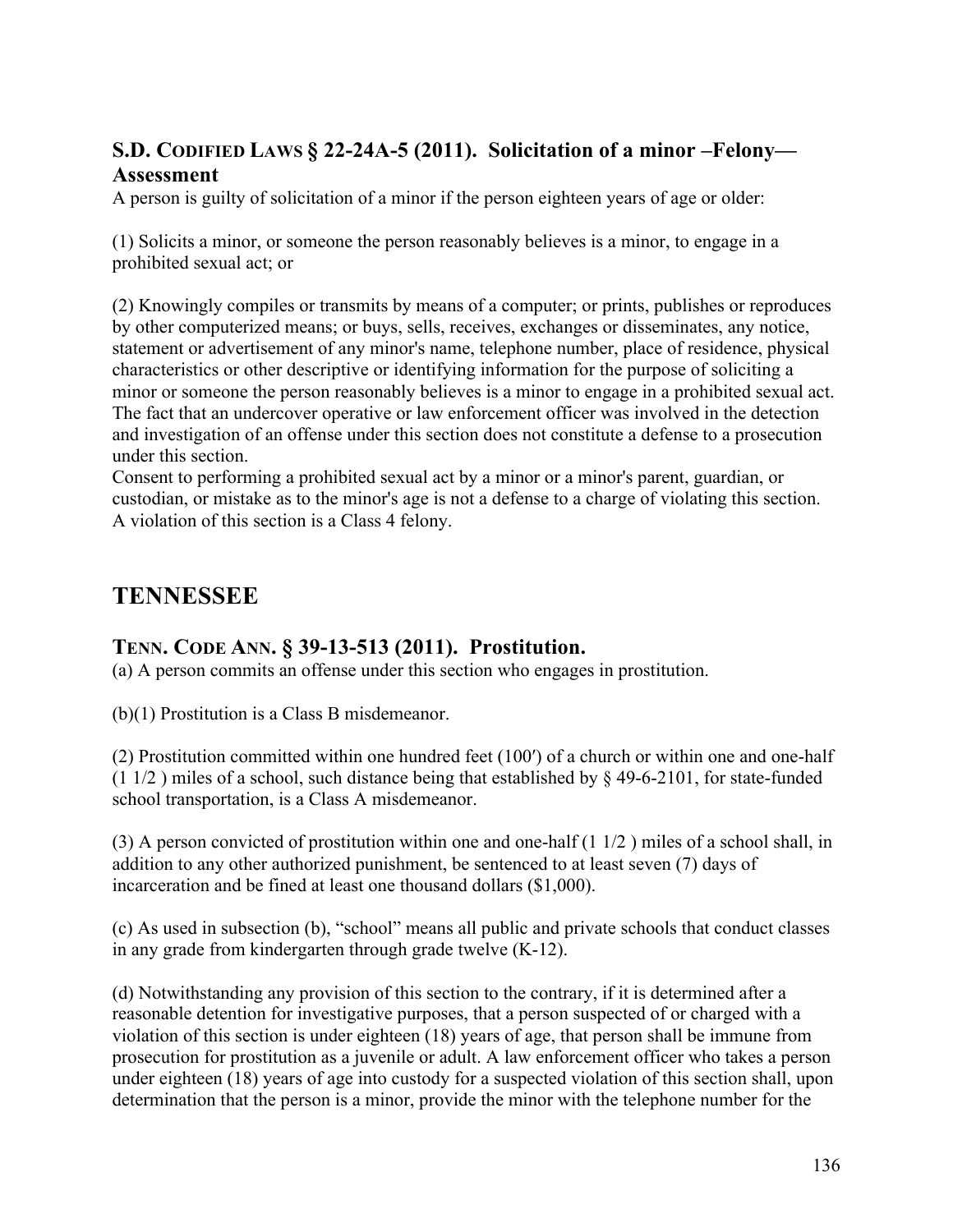national human trafficking resource center hotline and release the minor to the custody of a parent or legal guardian.

## **TENN. CODE ANN. § 39-13-515 (2011). Promoting prostitution**

(a) A person commits an offense under this section who promotes prostitution. Promoting prostitution is a Class E felony.

(b) Promoting prostitution of a minor is a Class E felony.

## **TENN. CODE ANN. § 39-13-516 (2011). Aggravated prostitution**

 (a) A person commits aggravated prostitution when, knowing that such person is infected with HIV, the person engages in sexual activity as a business or is an inmate in a house of prostitution or loiters in a public place for the purpose of being hired to engage in sexual activity.

(b) For the purposes of this section, "HIV" means the human immunodeficiency virus or any other identified causative agent of acquired immunodeficiency syndrome.

(c) Nothing in this section shall be construed to require that an infection with HIV has occurred in order for a person to have committed aggravated prostitution.

(d) Aggravated prostitution is a Class C felony.

## **TENN. CODE ANN. § 37-5-103 (2011). Chapter definitions.**

As used in this chapter, unless the context otherwise requires:

(1) "Abuse" exists when a person under the age of eighteen (18) is suffering from, has sustained or may be in immediate danger of suffering from or sustaining a wound, injury, disability or physical or mental condition caused by brutality, neglect or other actions or inactions of a parent, relative, guardian or caretaker;

(2) "Adjudication of delinquency" means that a juvenile court has found beyond a reasonable doubt that a child has committed a delinquent act, as defined in § 37-1-102, that is an act designated a crime under the law, including local ordinances of this state, or of another state if the act occurred in that state, or under federal law, and the crime does not fall under § 37-1- 102(b)(23)(C) and the crime is not a traffic offense as defined in the traffic code of the state other than failing to stop when involved in an accident pursuant to  $\S$  55-10-101, driving while under the influence of an intoxicant or drug, vehicular homicide or any other traffic offense classified as a felony;

(3) "Adult" means, as defined in § 37-1-102, any person eighteen (18) years of age or older;

 $(4)$ (A) "Child" means:

(i) A person under eighteen (18) years of age; or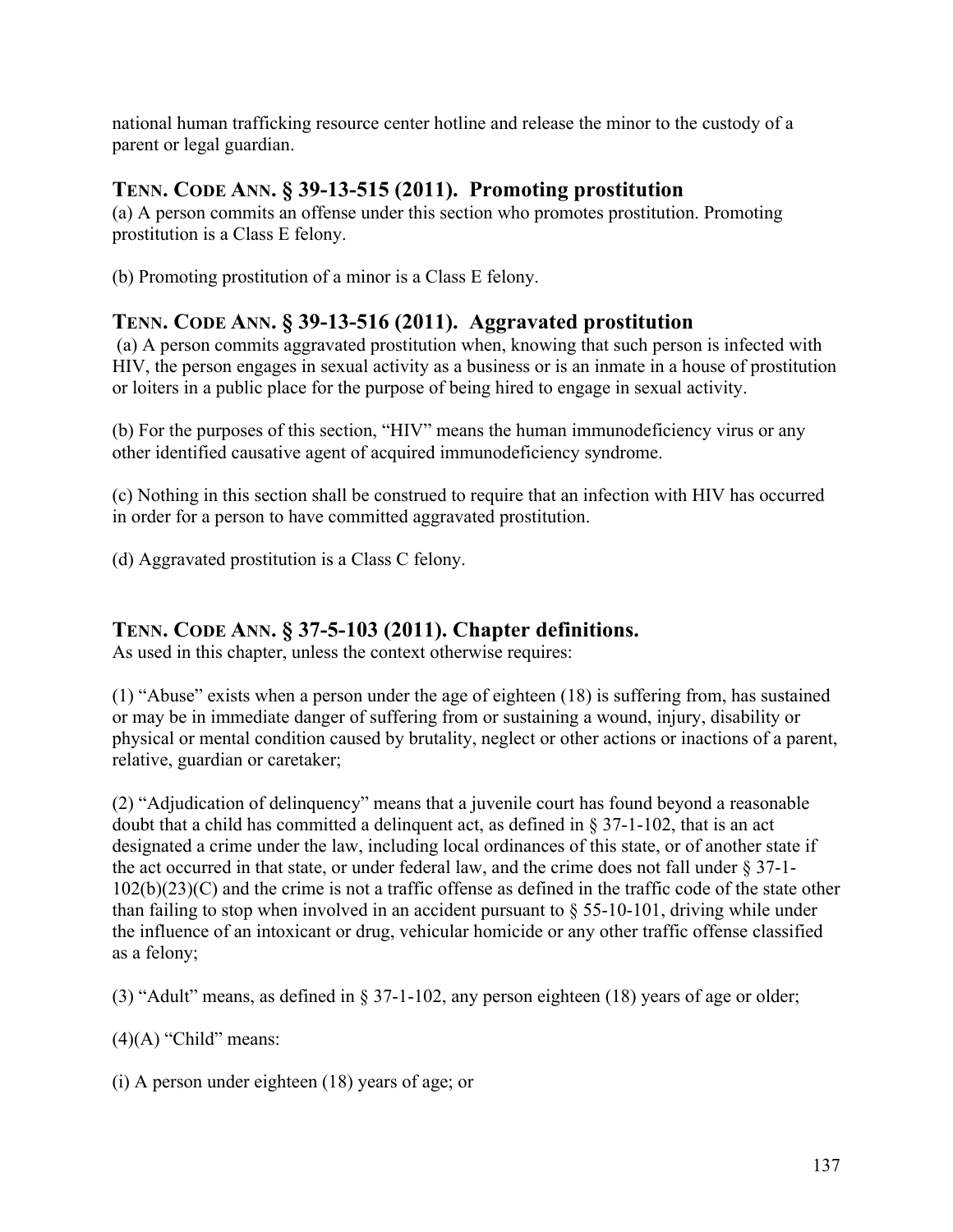(ii) A person under nineteen (19) years of age for the limited purpose of:

(*a*) Remaining under the continuing jurisdiction of the juvenile court to enforce a non-custodial order of disposition entered prior to the person's eighteenth birthday;

(*b*) Remaining under the jurisdiction of the juvenile court for the purpose of being committed, or completing commitment including completion of home placement supervision, to the department with such commitment based on an adjudication of delinquency for an offense that occurred prior to the person's eighteenth birthday; or

(*c*) Remaining under the jurisdiction of the juvenile court for resolution of delinquent offense(s) committed prior to a person's eighteenth birthday but considered by the juvenile court after a person's eighteenth birthday with the court having the option of retaining jurisdiction for adjudication and disposition or transferring the person to criminal court under § 37-1-134.

(B) In no event shall a person eighteen (18) years of age or older be committed to or remain in the custody of the department of children's services by virtue of being adjudicated dependent and neglected, unruly, or in need of services pursuant to § 37-1-175, except as provided in § 37-1- 173.

(C) This subdivision (4) shall in no way be construed as limiting the court's jurisdiction to transfer a person to criminal court under § 37-1-134.

(D) A person eighteen (18) years of age is legally an adult for all other purposes including, but not limited to, enforcement of the court's orders under this subdivision (4) through its contempt power under § 37-1-158.

(E) No exception shall be made for a child who may be emancipated by marriage or otherwise.

(5)(A) "Child sexual abuse" means, as defined in § 37-1-602, the commission of any act involving the unlawful sexual abuse, molestation, fondling or carnal knowledge of a child under thirteen (13) years of age that, prior to November 1, 1989, constituted the criminal offense of:

- (i) Aggravated rape under § 39-2-603;
- (ii) Rape under § 39-2-604;
- (iii) Aggravated sexual battery under § 39-2-606;
- (iv) Sexual battery under § 39-2-607;

(v) Assault with intent to commit rape or attempt to commit rape or sexual battery under § 39-2- 608;

(vi) Crimes against nature under § 39-2-612;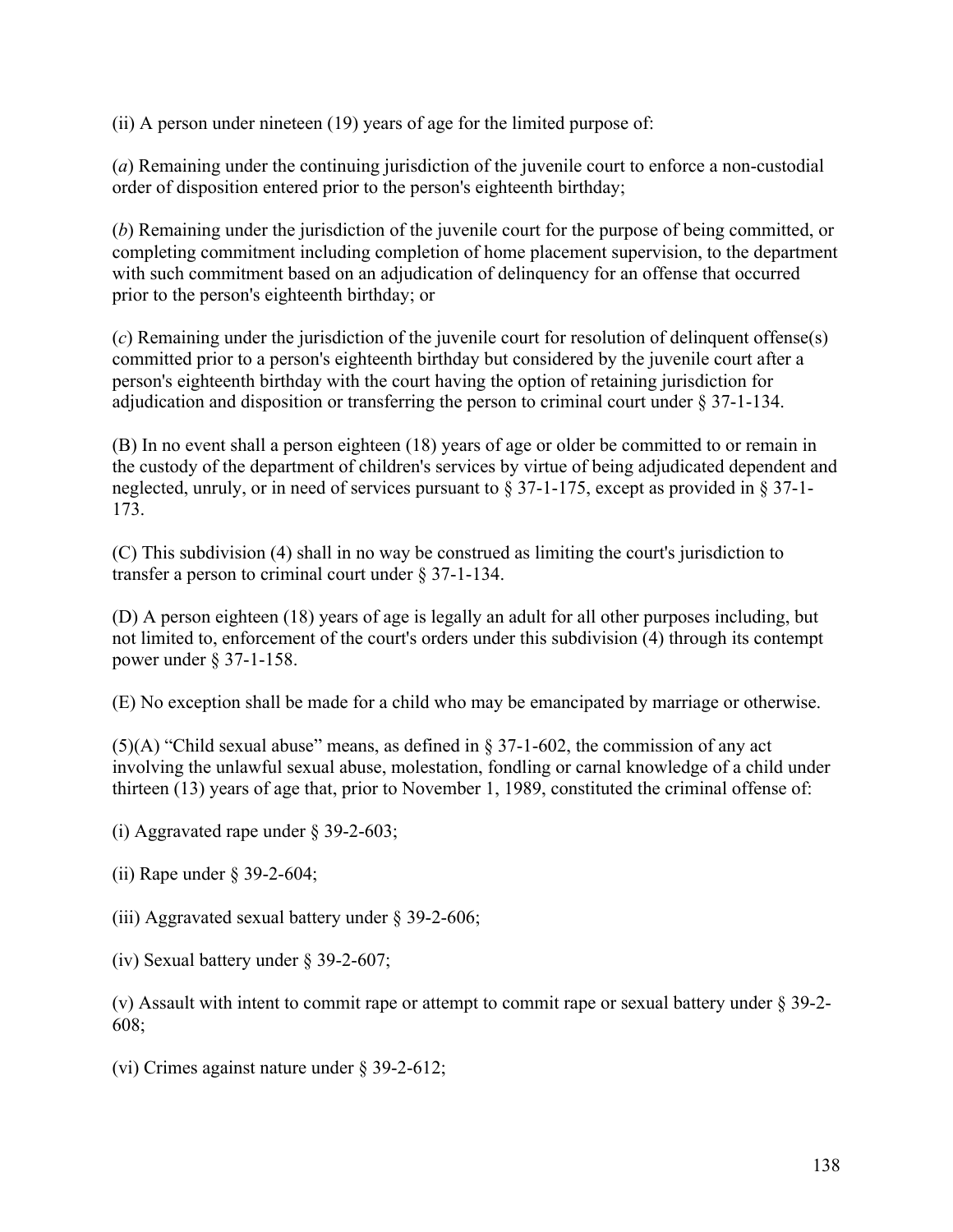(vii) Incest under § 39-4-306;

(viii) Begetting child on wife's sister under § 39-4-307;

(ix) Use of minor for obscene purposes under § 39-6-1137; or

(x) Promotion of performance including sexual conduct by minor under § 39-6-1138;

(B) "Child sexual abuse" also means the commission of any act involving the unlawful sexual abuse, molestation, fondling or carnal knowledge of a child under the age of thirteen (13) that on or after November 1, 1989, constituted the criminal offense of:

- (i) Aggravated rape under § 39-13-502;
- (ii) Rape under § 39-13-503;
- (iii) Aggravated sexual battery under § 39-13-504;
- (iv) Sexual battery under § 39-13-505;
- (v) Rape of a child under § 39-13-522;
- (vi) Criminal attempt as provided in § 39-12-101 for any of the offenses listed above;
- (vii) Incest under § 39-15-302;
- (viii) Sexual exploitation of a minor under § 39-17-1003;
- (ix) Aggravated sexual exploitation of a minor under § 39-17-1004; or
- (x) Especially aggravated sexual exploitation of a minor under § 39-17-1005;

(C) "Child sexual abuse" also means one (1) or more of the following acts:

(i) Any penetration, however slight, of the vagina or anal opening of one person by the penis of another person, whether or not there is the emission of semen;

(ii) Any contact between the genitals or anal opening of one person and the mouth or tongue of another person;

(iii) Any intrusion by one person into the genitals or anal opening of another person, including the use of any object for this purpose, except that it shall not include acts intended for a valid medical purpose;

(iv) The intentional touching of the genitals or intimate parts, including the breasts, genital area, groin, inner thighs and buttocks, or the clothing covering them, of either the child or the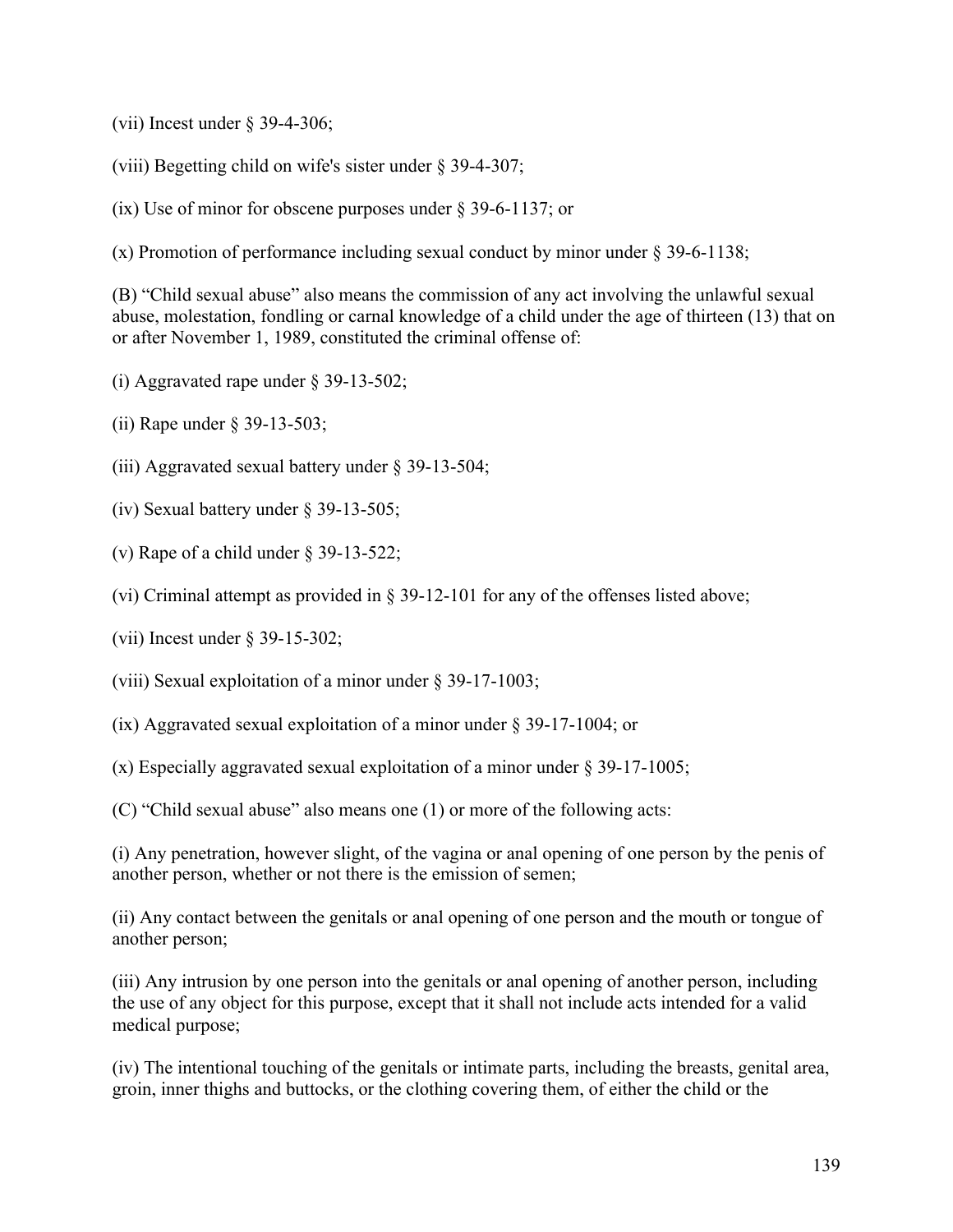perpetrator, except that it shall not include:

(*a*) Acts that may reasonably be construed to be normal caretaker responsibilities, interactions with, or affection for a child; or

(*b*) Acts intended for a valid medical purpose;

(v) The intentional exposure of the perpetrator's genitals in the presence of a child, or any other sexual act intentionally perpetrated in the presence of a child, if such exposure or sexual act is for the purpose of sexual arousal or gratification, aggression, degradation or other similar purpose; or

(vi) The sexual exploitation of a child, which includes allowing, encouraging or forcing a child to:

(*a*) Solicit for or engage in prostitution; or

(*b*) Engage in an act prohibited by § 39-17-1003;

(D) For the purposes of the reporting, investigation and treatment provisions of §§ 37-1-603--37- 1-615, "child sexual abuse" also means the commission of any act specified in subdivisions (5)(A)-(C) against a child thirteen (13) years of age through seventeen (17) years of age if such act is committed against the child by a parent, guardian, relative, person residing in the child's home or other person responsible for the care and custody of the child;

(6) "Commissioner" means the commissioner of children's services;

(7) "Department" means the department of children's services;

(8) "Dependent and neglected" means, as defined in § 37-1-102, a child:

(A) Who is without a parent, guardian or legal custodian;

(B) Whose parent, guardian or person with whom the child lives, by reason of cruelty, mental incapacity, immorality or depravity, is unfit to properly care for such child;

(C) Who is under unlawful or improper care, supervision, custody or restraint by any person, corporation, agency, association, institution, society or other organization or who is unlawfully kept out of school;

(D) Whose parent, guardian or custodian neglects or refuses to provide necessary medical, surgical, institutional or hospital care for such child;

(E) Who, because of lack of proper supervision, is found in any place the existence of which is in violation of law;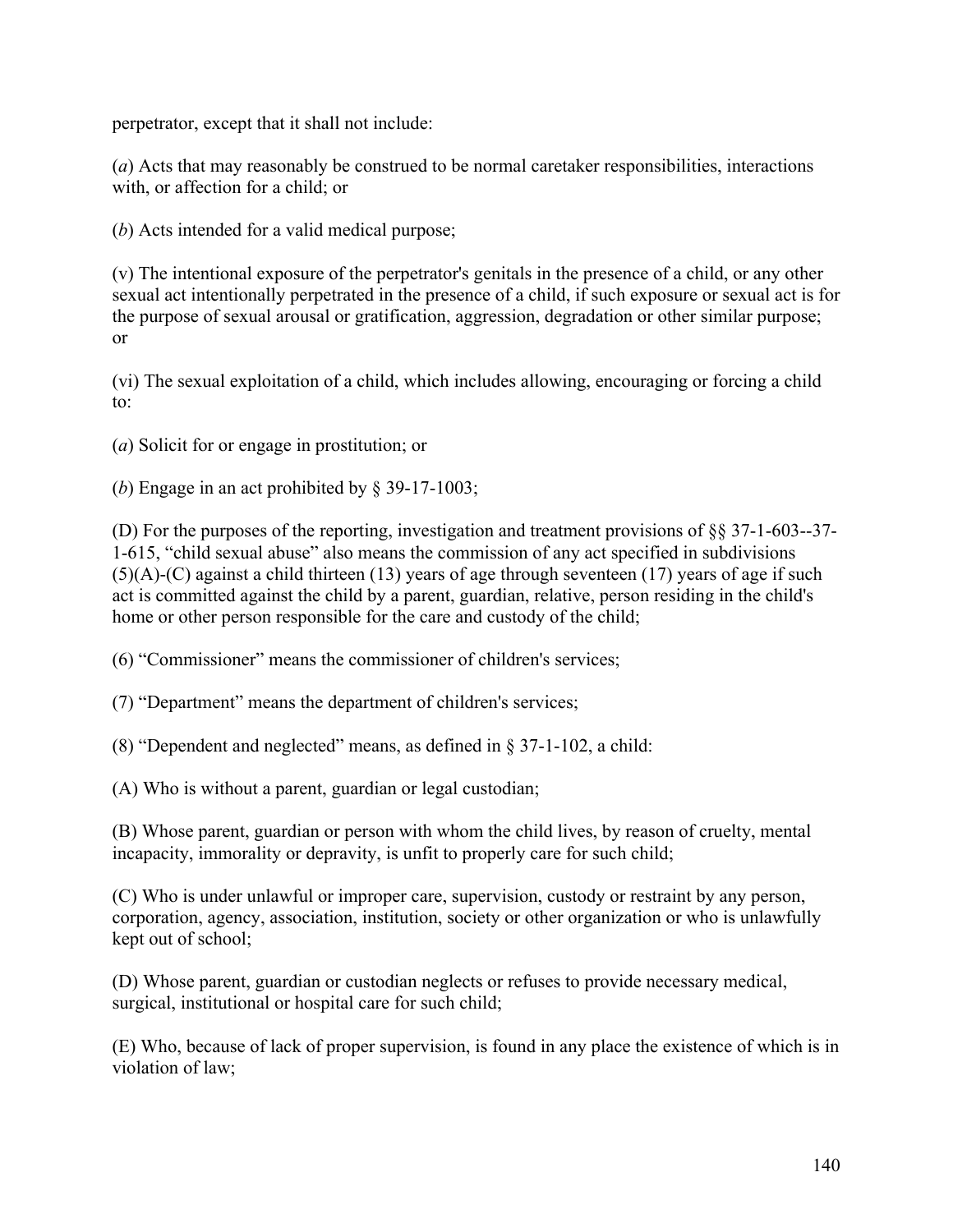(F) Who is in such condition of want or suffering or is under such improper guardianship or control as to injure or endanger the morals or health of such child or others;

(G) Who is suffering from abuse or neglect;

(H) Who has been in the care and control of an agency or person who is not related to such child by blood or marriage for a continuous period of eighteen (18) months or longer in the absence of a court order and such person or agency has not initiated judicial proceedings seeking either legal custody or adoption of the child; or

(I) Who is or has been allowed, encouraged or permitted to engage in prostitution or obscene or pornographic photographing, filming, posing or similar activity and whose parent, guardian or other custodian neglects or refuses to protect such child from further such activity;

(9) "Guardian" means, for purposes of adoptions and terminations of parental rights, the meanings set forth in § 36-1-102 and, for all other purposes, the meaning set forth in § 34-1-101;

(10) "Imminent risk" means circumstances or behavior likely to produce, within a relatively short period of time, a reasonably strong probability that the child will be placed in state custody;

(11) "Juvenile" means a person under eighteen (18) years of age. No exception shall be made for a child who may be emancipated by marriage or otherwise;

(12) "Legal custodian" means a person or agency to whom legal custody of a child has been given by court order. A legal custodian has the right to physical custody of the child; the right to determine the nature of the care and treatment of the child, including ordinary medical care; and the right and duty to provide for the care, protection, training, education and physical, mental and moral welfare of the child. Such rights and duties are, however, subject to the conditions and limitations of the order granting legal custody and to the remaining rights and duties of the child's parent(s);

(13) "Order of referral" means a juvenile court order entered prior to a child being adjudicated unruly or dependent and neglected, or prior to the disposition of a child who has been adjudicated delinquent, unruly or dependent and neglected, that directs that the department make an assessment of the child and report the findings and recommendations to the court;

(14) "Report of harm" means a report regarding child abuse filed under § 37-1-403 or a report regarding child sexual abuse filed under § 37-1-605;

(15)(A) "Unruly" means, as defined in § 37-1-102, a child in need of treatment and rehabilitation who:

(i) Habitually and without justification is truant from school while subject to compulsory school attendance under § 49-6-3007;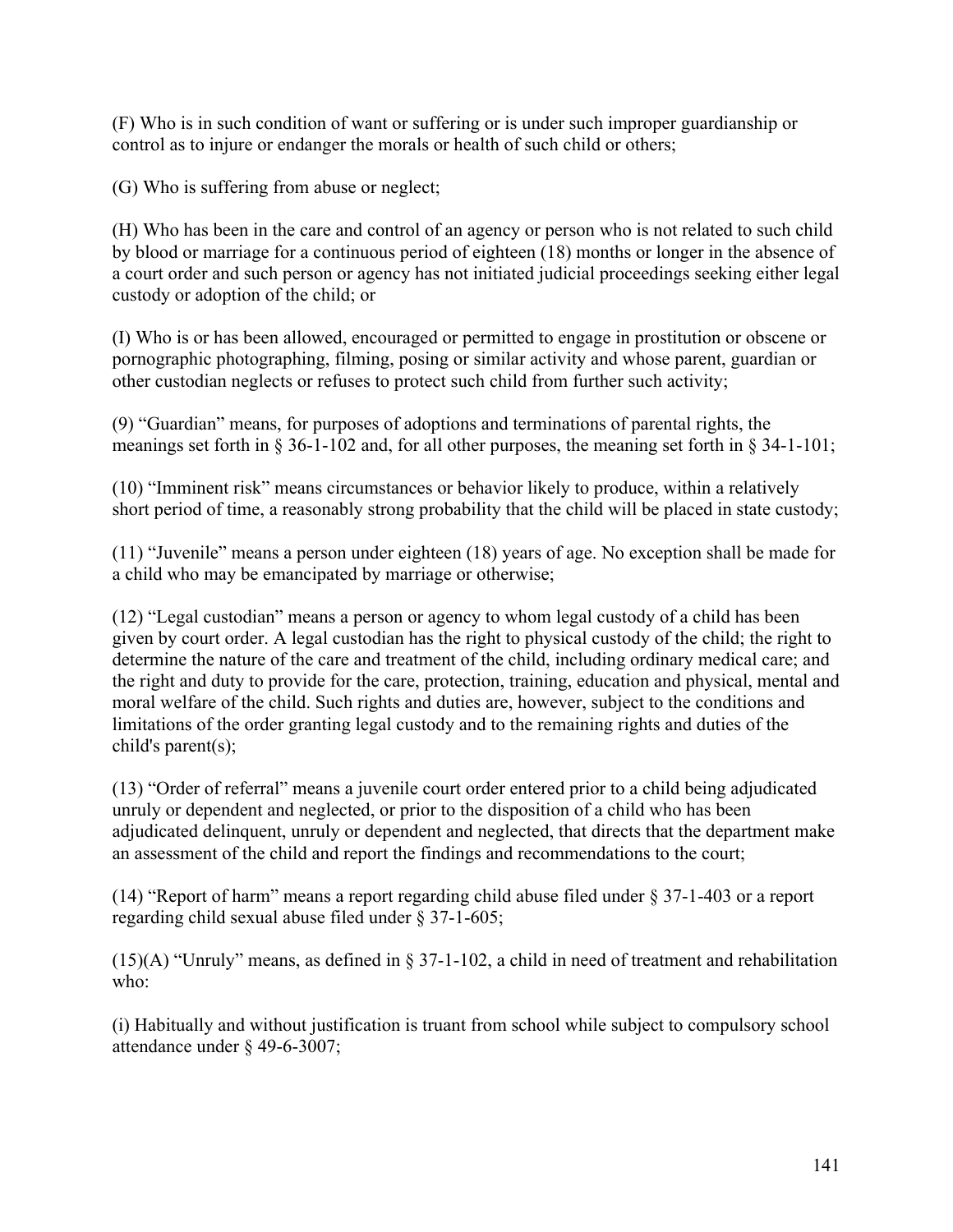(ii) Habitually is disobedient of the reasonable and lawful commands of the child's parent(s), guardian or other legal custodian to the degree that such child's health and safety are endangered;

(iii) Commits an offense that is applicable only to a child; or

(iv) Is away from the home, residence or any other residential placement of the child's parent(s), guardian or other legal custodian without their consent. Such child shall be known and defined as a "runaway;"

(B) The above definition shall be effective July 1, 1996, before which date the definition of "unruly" shall be the definition found in former  $\S 37$ -1-102(b)(21), as it read prior to July 1, 1996; and

(16) "Youth development center" means a hardware secure facility that houses children who have been adjudicated delinquent and who meet the criteria as established by the department for placement at such facility.

#### **TENN. CODE ANN. § 39-13-528 (2010). Offense of solicitation of a minor.**

(a) It is an offense for a person eighteen (18) years of age or older, by means of oral, written or electronic communication, electronic mail or Internet services, directly or through another, to intentionally command, request, hire, persuade, invite or attempt to induce a person whom the person making the solicitation knows, or should know, is less than eighteen (18) years of age, or solicits a law enforcement officer posing as a minor, and whom the person making the solicitation reasonably believes to be less than eighteen (18) years of age, to engage in conduct that, if completed, would constitute a violation by the soliciting adult of one (1) or more of the following offenses:

- (1) Rape of a child, pursuant to  $\S$  39-13-522;
- (2) Aggravated rape, pursuant to § 39-13-502;
- (3) Rape, pursuant to § 39-13-503;
- (4) Aggravated sexual battery, pursuant to § 39-13-504;
- (5) Sexual battery by an authority figure, pursuant to § 39-13-527;
- (6) Sexual battery, pursuant to § 39-13-505;
- (7) Statutory rape, pursuant to § 39-13-506;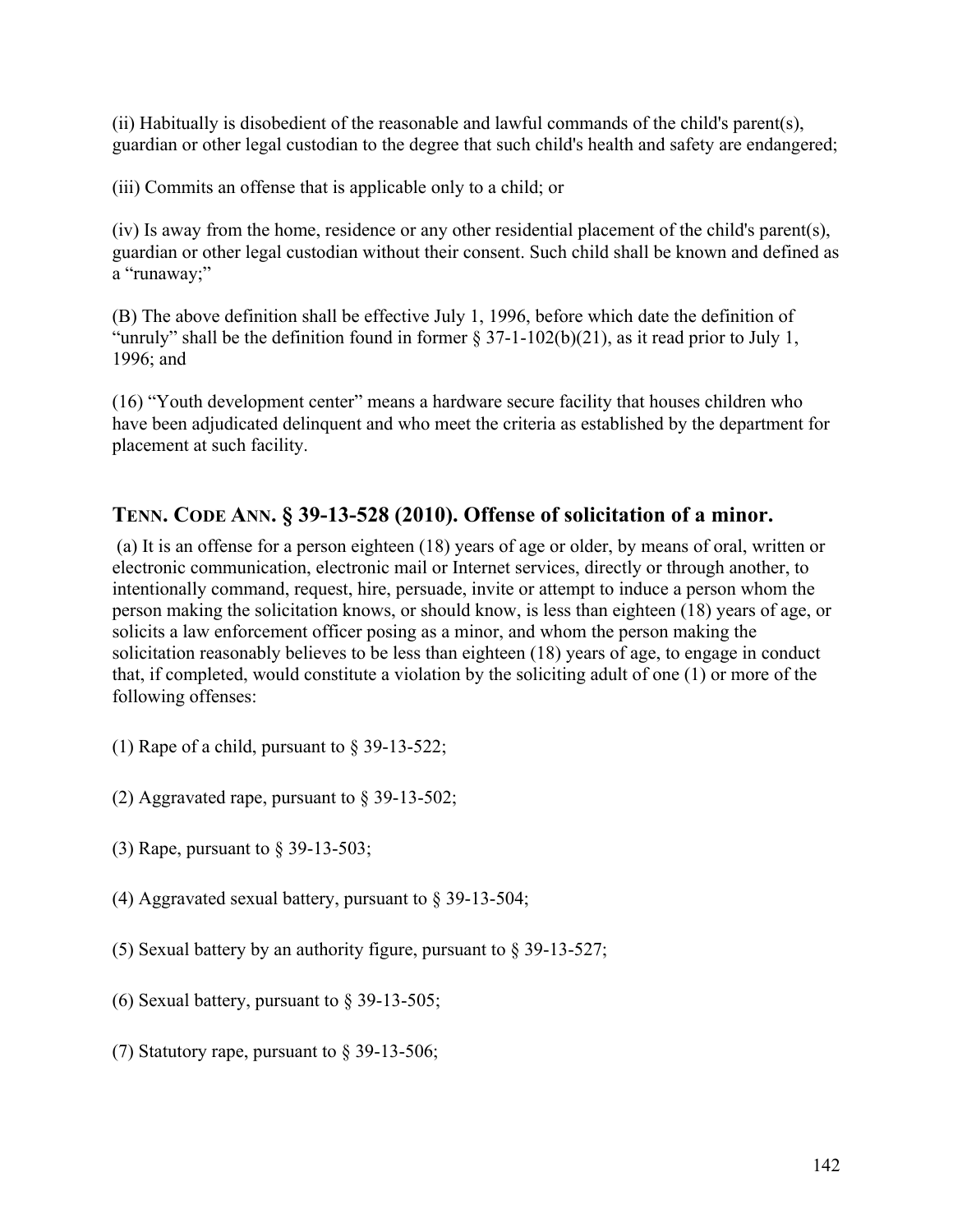(8) Especially aggravated sexual exploitation of a minor, pursuant to § 39-17-1005; or

(9) Sexual activity involving a minor, pursuant to § 39-13-529.

(b) It is no defense that the solicitation was unsuccessful, that the conduct solicited was not engaged in, or that the law enforcement officer could not engage in the solicited offense. It is no defense that the minor solicited was unaware of the criminal nature of the conduct solicited.

(c) A violation of this section shall constitute an offense one (1) classification lower than the most serious crime solicited, unless the offense solicited was a Class E felony, in which case the offense shall be a Class A misdemeanor.

(d) A person is subject to prosecution in this state under this section for any conduct that originates in this state, or for any conduct that originates by a person located outside this state, where the person solicited the conduct of a minor located in this state, or solicited a law enforcement officer posing as a minor located within this state.

## **TENN. CODE ANN. § 39-13-529 (2011). Offense of soliciting sexual exploitation of a minor -- Exploitation of a minor by electronic means.**

 (a) It is an offense for a person eighteen (18) years of age or older, by means of oral, written or electronic communication, electronic mail or Internet service, including webcam communications, directly or through another, to intentionally command, hire, persuade, induce or cause a minor to engage in sexual activity or simulated sexual activity that is patently offensive, as defined in § 39-17-1002, where such sexual activity or simulated sexual activity is observed by that person or by another.

(b) It is unlawful for any person eighteen (18) years of age or older, directly or by means of electronic communication, electronic mail or Internet service, including webcam communications, to intentionally:

(1) Engage in sexual activity, or simulated sexual activity, that is patently offensive, as defined in § 39-17-1002, for the purpose of having the minor view the sexual activity or simulated sexual activity, including circumstances where the minor is in the presence of the person, or where the minor views such activity via electronic communication, including electronic mail, Internet service and webcam communications;

(2) Display to a minor, or expose a minor to, any material containing sexual activity or simulated sexual activity that is patently offensive, as defined in § 39-17-1002, where the purpose of the display can reasonably be construed as being for the sexual arousal or gratification of the minor or the person displaying the material; and

(3) Display to a law enforcement officer posing as a minor, and whom the person making the display reasonably believes to be less than eighteen (18) years of age, any material containing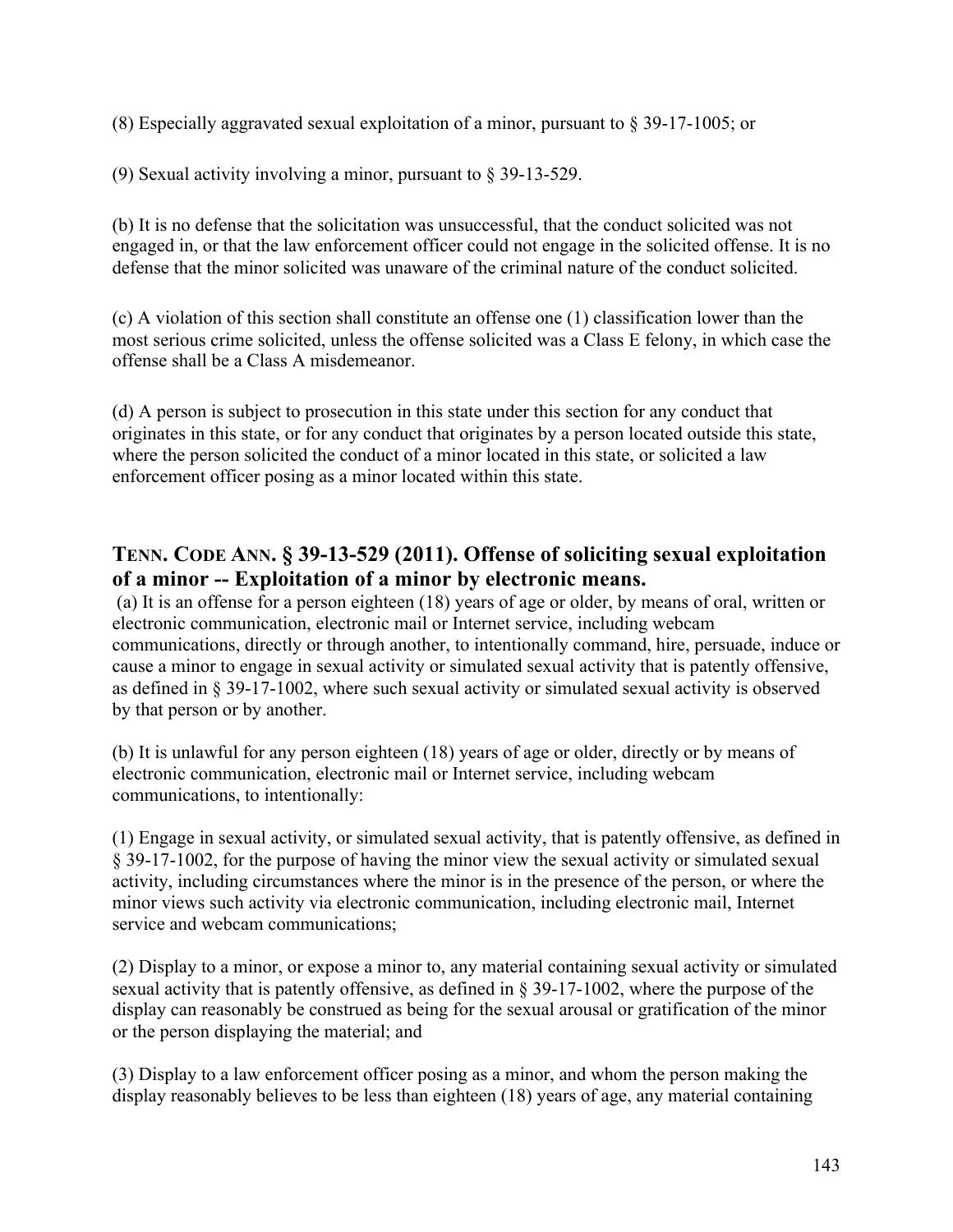sexual activity or simulated sexual activity that is patently offensive, as defined in § 39-17-1002, where the purpose of the display can reasonably be construed as being for the sexual arousal or gratification of the intended minor or the person displaying the material.

(c) The statute of limitations for the offenses in this section shall be the applicable statute for the class of the offense, or until the child reaches the age of eighteen (18), whichever is greater.

(d) A person is subject to prosecution in this state under this statute for any conduct that originates in this state, or for any conduct that originates by a person located outside this state, where the conduct involved a minor located in this state or the solicitation of a law enforcement officer posing as a minor located in this state.

 $(e)(1)$  A violation of subsection (a) is a Class B felony.

(2) A violation of subsection (b) is a Class E felony; provided, that, if the minor is less than thirteen (13) years of age, the violation is a Class C felony.

## **TENN. CODE ANN. § 39-17-1005 (2011). Especially aggravated sexual exploitation**

(a) It is unlawful for a person to knowingly promote, employ, use, assist, transport or permit a minor to participate in the performance of, or in the production of, acts or material that includes the minor engaging in:

(1) Sexual activity; or

(2) Simulated sexual activity that is patently offensive.

(b) A person violating subsection (a) may be charged in a separate count for each individual performance, image, picture, drawing, photograph, motion picture film, videocassette tape, or other pictorial representation.

(c) In a prosecution under this section, the trier of fact may consider the title, text, visual representation, Internet history, physical development of the person depicted, expert medical testimony, expert computer forensic testimony, and any other relevant evidence, in determining whether a person knowingly promoted, employed, used, assisted, transported or permitted a minor to participate in the performance of or in the production of acts or material for these purposes, or in determining whether the material or image otherwise represents or depicts that a participant is a minor.

(d) A violation of this section is a Class B felony. Nothing in this section shall be construed as limiting prosecution for any other sexual offense under this chapter, nor shall a joint conviction under this section and any other related sexual offense, even if arising out of the same conduct, be construed as limiting any applicable punishment, including consecutive sentencing under § 40-35-115, or the enhancement of sentence under § 40-35-114.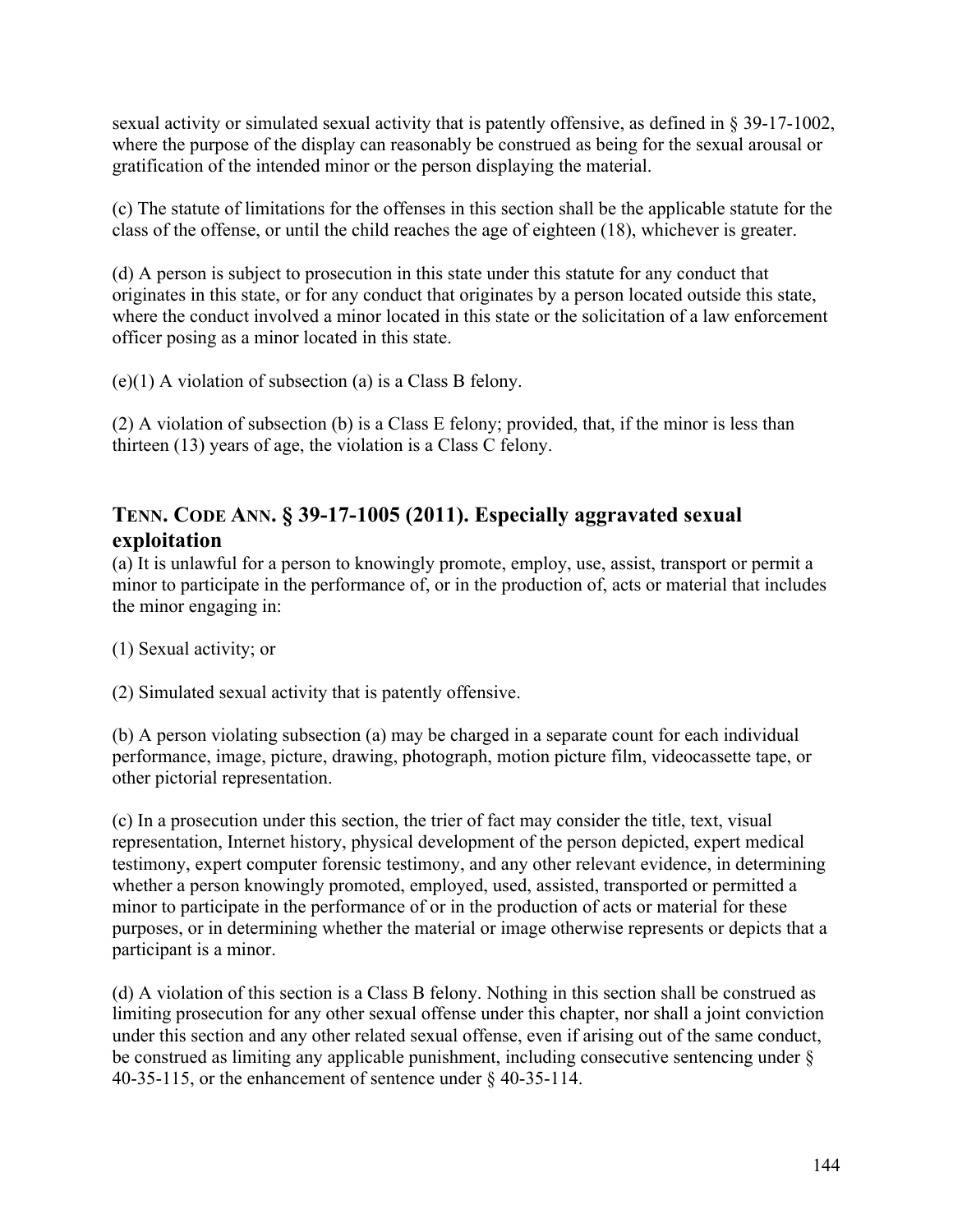(e) In a prosecution under this section, the state is not required to prove the actual identity or age of the minor.

(f) A person is subject to prosecution in this state under this section for any conduct that originates in this state, or for any conduct that originates by a person located outside this state, where the person promoted, employed, assisted, transported or permitted a minor to engage in the performance of, or production of, acts or material within this state.

# **TEXAS**

## **TEX. PENAL CODE ANN. § 43.02 (2011). Prostitution.**

(a) A person commits an offense if he knowingly:

(1) offers to engage, agrees to engage, or engages in sexual conduct for a fee; or

(2) solicits another in a public place to engage with him in sexual conduct for hire.

(b) An offense is established under Subsection (a)(1) whether the actor is to receive or pay a fee. An offense is established under Subsection (a)(2) whether the actor solicits a person to hire him or offers to hire the person solicited.

(c) An offense under this section is a Class B misdemeanor, except that the offense is:

(1) a Class A misdemeanor if the actor has previously been convicted one or two times of an offense under this section;

(2) a state jail felony if the actor has previously been convicted three or more times of an offense under this section;

(3) a felony of the third degree if the person solicited is 14 years of age or older and younger than 18 years of age; or

(4) a felony of the second degree if the person solicited is younger than 14 years of age.

(d) It is a defense to prosecution under this section that the actor engaged in the conduct that constitutes the offense because the actor was the victim of conduct that constitutes an offense under Section 20A.02.

# **TEX. PENAL CODE ANN. § 43.01 (2010). Definitions.**

In this subchapter:

(1) "Deviate sexual intercourse" means any contact between the genitals of one person and the mouth or anus of another person.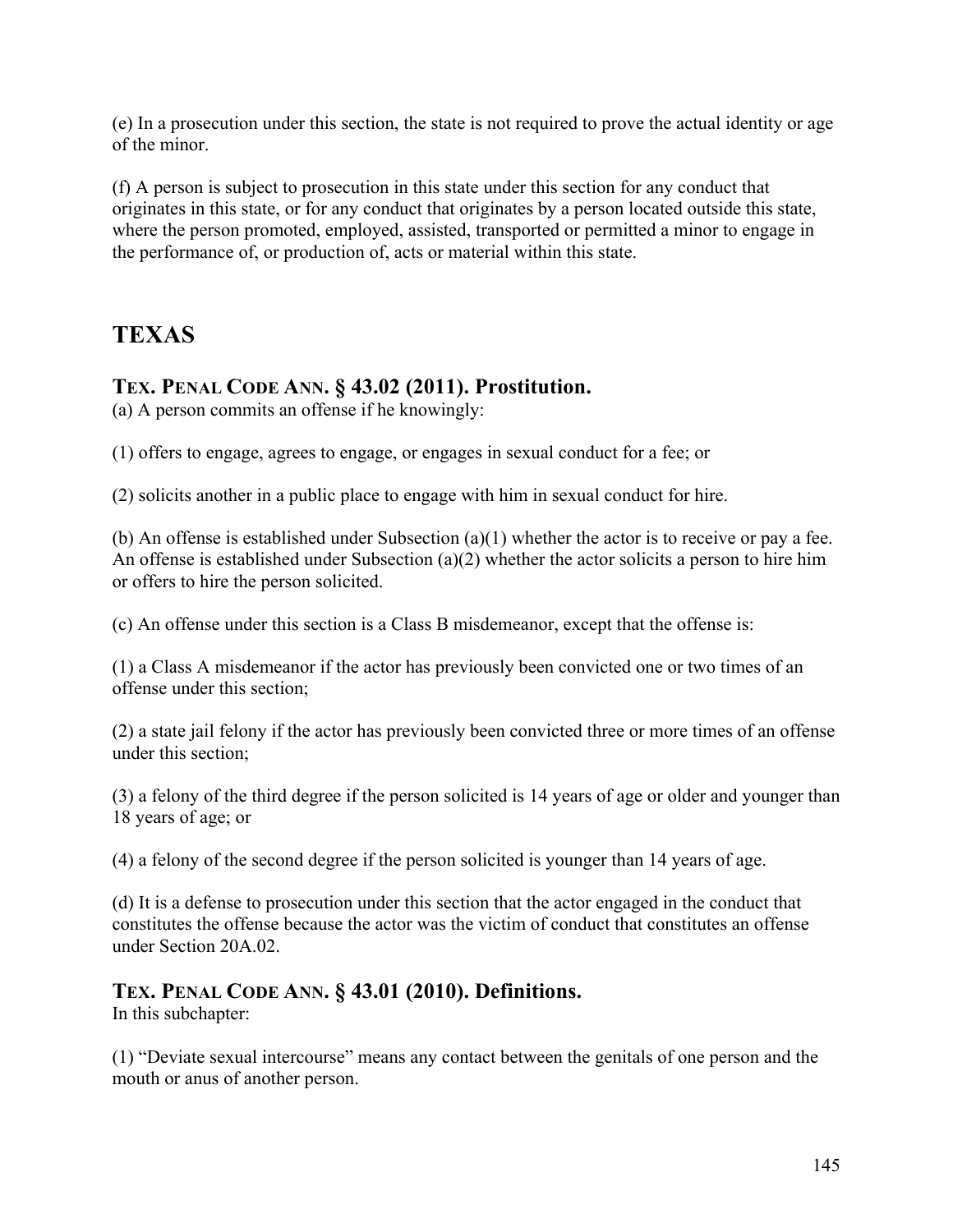(2) "Prostitution" means the offense defined in Section 43.02.

(3) "Sexual contact" means any touching of the anus, breast, or any part of the genitals of another person with intent to arouse or gratify the sexual desire of any person.

(4) "Sexual conduct" includes deviate sexual intercourse, sexual contact, and sexual intercourse.

(5) "Sexual intercourse" means any penetration of the female sex organ by the male sex organ.

# **TEX. PENAL CODE ANN. § 43.03 (2011). Promotion of Prostitution.**

(a) A person commits an offense if, acting other than as a prostitute receiving compensation for personally rendered prostitution services, he or she knowingly:

(1) receives money or other property pursuant to an agreement to participate in the proceeds of prostitution; or

(2) solicits another to engage in sexual conduct with another person for compensation.

(b) An offense under this section is a Class A misdemeanor.

#### **TEX. PENAL CODE ANN. § 43.04 (2011). Aggravated Promotion of Prostitution.**

(a) A person commits an offense if he knowingly owns, invests in, finances, controls, supervises, or manages a prostitution enterprise that uses two or more prostitutes.

(b) An offense under this section is a felony of the third degree.

# **TEX. PENAL CODE ANN. § 43.05 (2011). Compelling Prostitution.**

(a) A person commits an offense if the person knowingly:

(1) causes another by force, threat, or fraud to commit prostitution; or

(2) causes by any means a child younger than 18 years to commit prostitution, regardless of whether the actor knows the age of the child at the time the actor commits the offense.

(b) An offense under Subsection  $(a)(1)$  is a felony of the second degree. An offense under Subsection  $(a)(2)$  is a felony of the first degree.

#### **TEX. PENAL CODE ANN. § 15.031 (2011). Criminal Solicitation of a Minor.**

(a) A person commits an offense if, with intent that an offense listed by Section  $3g(a)(1)$ , Article 42.12, Code of Criminal Procedure, be committed, the person requests, commands, or attempts to induce a minor to engage in specific conduct that, under the circumstances surrounding the actor's conduct as the actor believes them to be, would constitute an offense listed by Section 3g(a)(1), Article 42.12, or make the minor a party to the commission of an offense listed by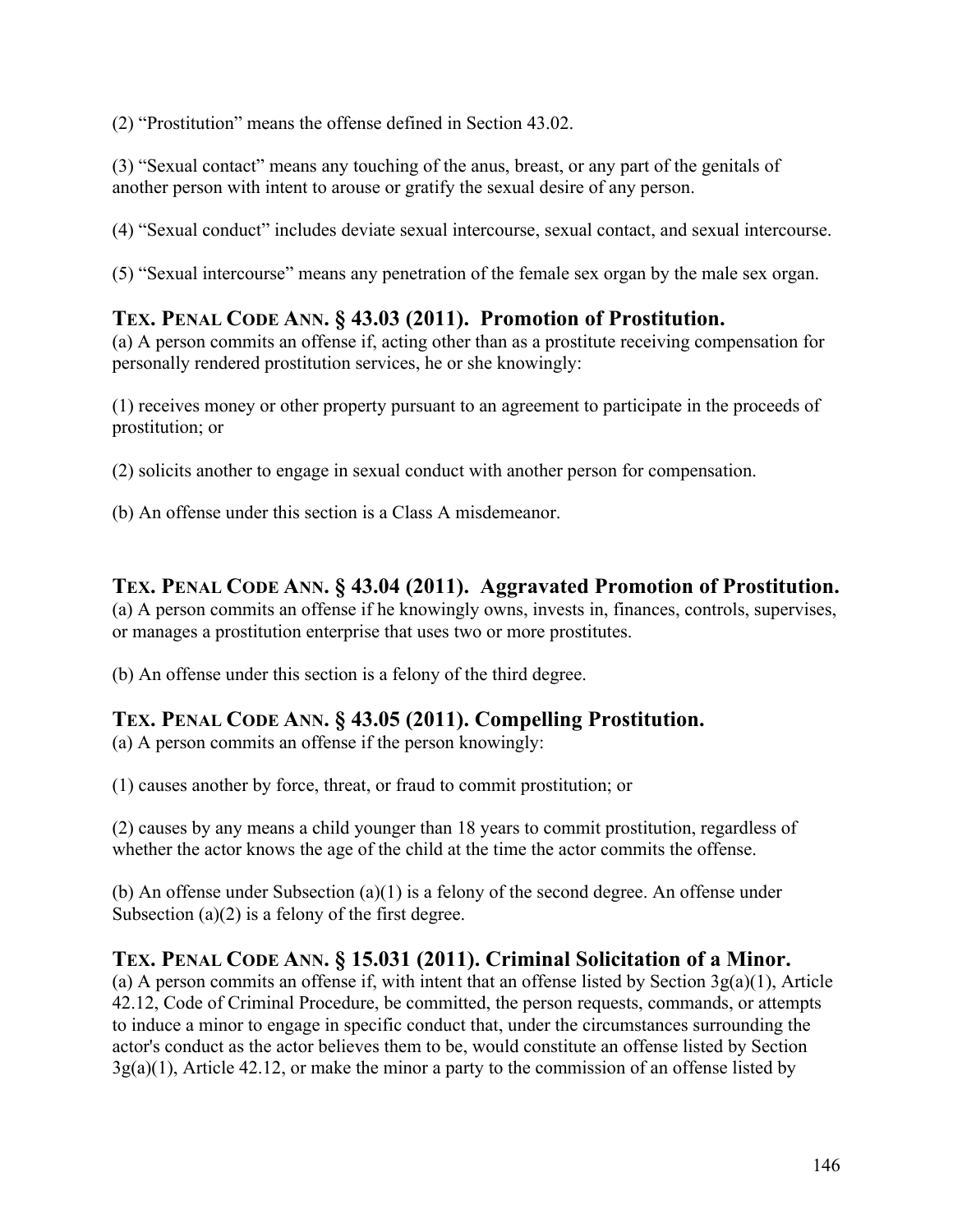Section  $3g(a)(1)$ , Article 42.12.

(b) A person commits an offense if, with intent that an offense under Section  $20A.02(a)(7)$  or  $(8)$ , 21.02, 21.11, 22.011, 22.021, 43.02, 43.05(a)(2), or 43.25 be committed, the person by any means requests, commands, or attempts to induce a minor or another whom the person believes to be a minor to engage in specific conduct that, under the circumstances surrounding the actor's conduct as the actor believes them to be, would constitute an offense under one of those sections or would make the minor or other believed by the person to be a minor a party to the commission of an offense under one of those sections.

(c) A person may not be convicted under this section on the uncorroborated testimony of the minor allegedly solicited unless the solicitation is made under circumstances strongly corroborative of both the solicitation itself and the actor's intent that the minor act on the solicitation.

(d) It is no defense to prosecution under this section that:

(1) the minor solicited is not criminally responsible for the offense solicited;

(2) the minor solicited has been acquitted, has not been prosecuted or convicted, has been convicted of a different offense or of a different type or class of offense, or is immune from prosecution;

(3) the actor belongs to a class of persons that by definition of the offense solicited is legally incapable of committing the offense in an individual capacity; or

(4) the offense solicited was actually committed.

(e) An offense under this section is one category lower than the solicited offense, except that an offense under this section is the same category as the solicited offense if it is shown on the trial of the offense that the actor:

(1) was at the time of the offense 17 years of age or older and a member of a criminal street gang, as defined by Section 71.01; and

(2) committed the offense with the intent to:

(A) further the criminal activities of the criminal street gang; or

(B) avoid detection as a member of a criminal street gang.

(f) In this section, "minor" means an individual younger than 17 years of age.

#### **TEX. PENAL CODE ANN. § 43.251 (2011). Employment Harmful to Children** (a) In this section: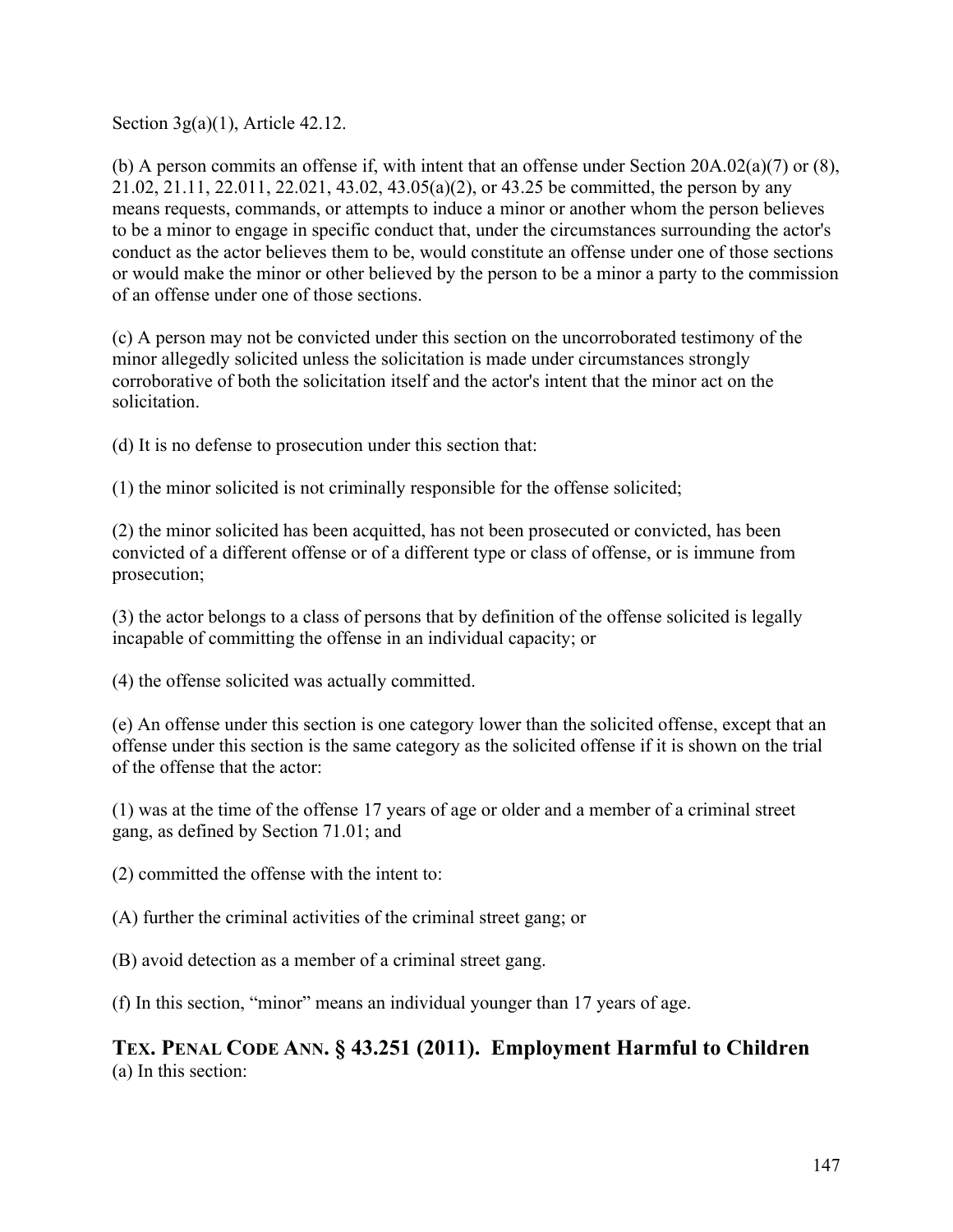(1) "Child" means a person younger than 18 years of age.

(2) "Massage" has the meaning assigned to the term "massage therapy" by Section 455.001, Occupations Code.

(3) "Massage establishment" has the meaning assigned by Section 455.001, Occupations Code.

(4) "Nude" means a child who is:

(A) entirely unclothed; or

(B) clothed in a manner that leaves uncovered or visible through less than fully opaque clothing any portion of the breasts below the top of the areola of the breasts, if the child is female, or any portion of the genitals or buttocks.

(5) "Sexually oriented commercial activity" means a massage establishment, nude studio, modeling studio, love parlor, or other similar commercial enterprise the primary business of which is the offering of a service that is intended to provide sexual stimulation or sexual gratification to the customer.

(6) "Topless" means a female child clothed in a manner that leaves uncovered or visible through less than fully opaque clothing any portion of her breasts below the top of the areola.

(b) A person commits an offense if the person employs, authorizes, or induces a child to work:

(1) in a sexually oriented commercial activity; or

(2) in any place of business permitting, requesting, or requiring a child to work nude or topless.

 $\le$ Text of subsec. (c), as amended by Acts 2011, 82nd Leg., ch. 515 (H.B. 2014), § 4.03>

(c) An offense under this section is a felony of the second degree, except that the offense is a felony of the first degree if the child is younger than 14 years of age at the time the offense is committed .

 $\le$ Text of subsec. (c), as amended by Acts 2011, 82nd Leg., ch. 938 (H.B. 290),  $\&$  1>

(c) An offense under this section is a Class A misdemeanor, except that the offense is:

(1) a state jail felony if it is shown on the trial of the offense that the defendant has been previously convicted one time of an offense under this section; and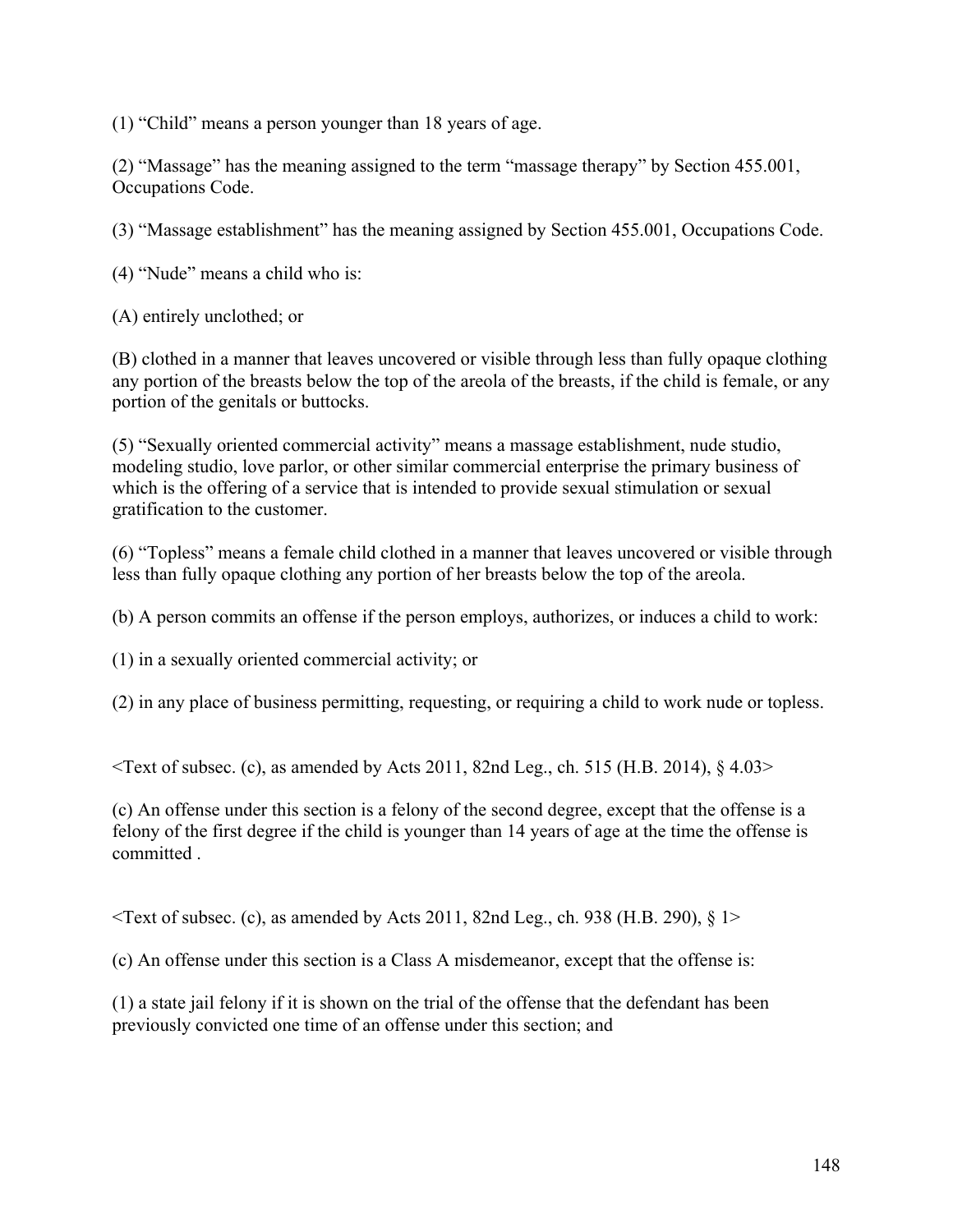(2) a felony of the third degree if it is shown on the trial of the offense that the defendant has been previously convicted two or more times of an offense under this section.

# **UTAH**

## **UTAH CODE ANN. § 76-10-1302 (2011). Prostitution**

(1) A person is guilty of prostitution when:

(a) he engages in any sexual activity with another person for a fee;

(b) is an inmate of a house of prostitution; or

(c) loiters in or within view of any public place for the purpose of being hired to engage in sexual activity.

(2) Prostitution is a class B misdemeanor. However, any person who is convicted a second time, and on all subsequent convictions, under this section or under a local ordinance adopted in compliance with Section 76-10-1307 is guilty of a class A misdemeanor, except as provided in Section 76-10-1309.

# **UTAH CODE ANN. § 76-10-1301 (2011). Definitions**

For the purposes of this part:

(1) "House of prostitution" means a place where prostitution or promotion of prostitution is regularly carried on by one or more persons under the control, management, or supervision of another.

(2) "Inmate" means a person who engages in prostitution in or through the agency of a house of prostitution.

(3) "Public place" means any place to which the public or any substantial group of the public has access.

(4) "Sexual activity" means acts of masturbation, sexual intercourse, or any sexual act involving the genitals of one person and the mouth or anus of another person, regardless of the sex of either participant.

# **UTAH CODE ANN. § 76-10-1305 (2011). Exploiting prostitution**

(1) A person is guilty of exploiting prostitution if he:

(a) procures an inmate for a house of prostitution or place in a house of prostitution for one who would be an inmate;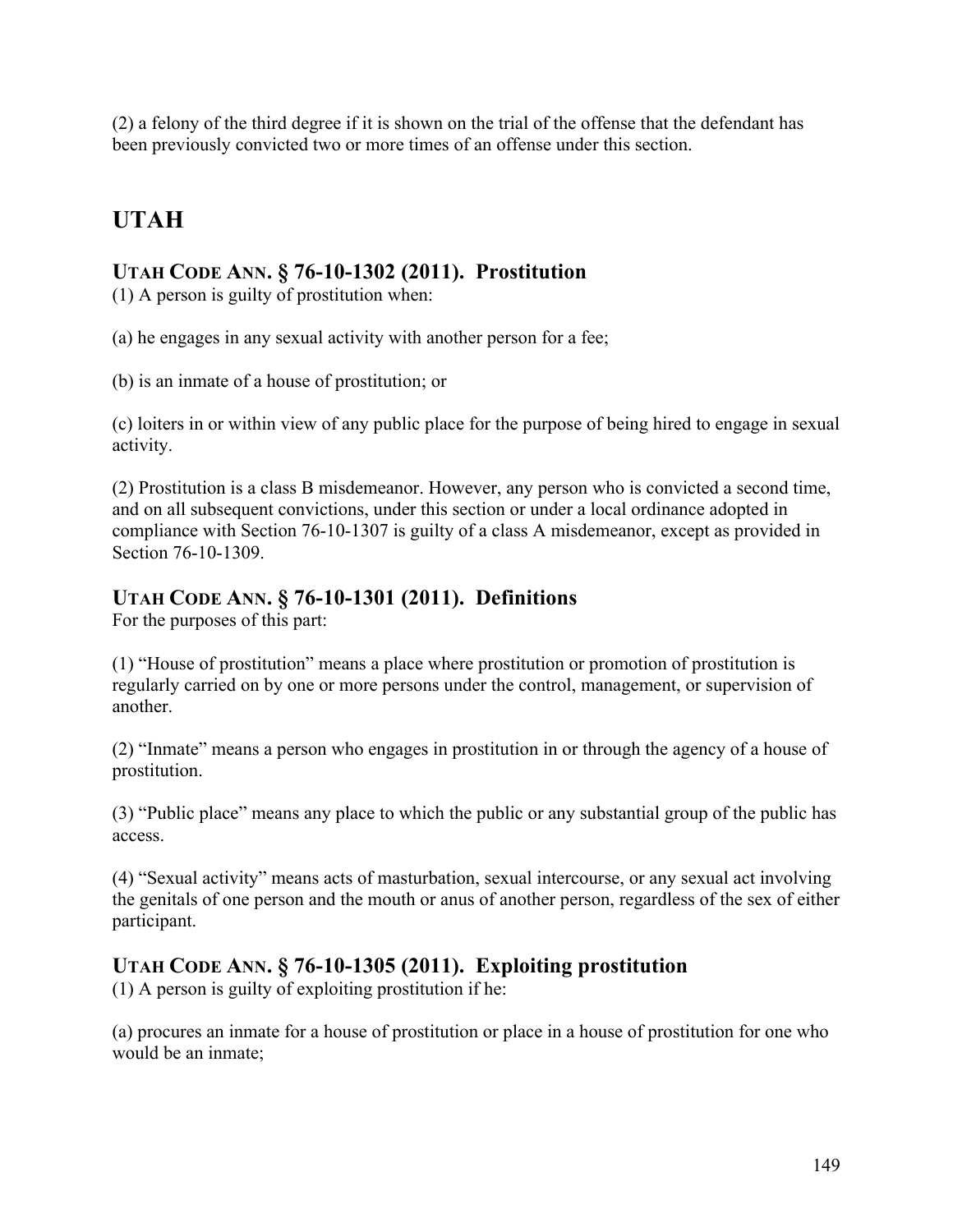(b) encourages, induces, or otherwise purposely causes another to become or remain a prostitute;

(c) transports a person into or within this state with a purpose to promote that person's engaging in prostitution or procuring or paying for transportation with that purpose;

(d) not being a child or legal dependent of a prostitute, shares the proceeds of prostitution with a prostitute pursuant to their understanding that he is to share therein; or

(e) owns, controls, manages, supervises, or otherwise keeps, alone or in association with another, a house of prostitution or a prostitution business.

(2) Exploiting prostitution is a felony of the third degree.

# **UTAH CODE ANN. § 76-10-1306 (2011). Aggravated exploitation of prostitution.**

(1) A person is guilty of aggravated exploitation if:

(a) in committing an act of exploiting prostitution, as defined in Section 76-10-1305, he uses any force, threat, or fear against any person; or

(b) the person procured, transported, or persuaded or with whom he shares the proceeds of prostitution is under 18 years of age or is the wife of the actor.

(2) Aggravated exploitation of prostitution is a felony of the second degree.

#### **UTAH CODE ANN. § 76-5-404.1 (2011). Sexual abuse of a child –Aggravated abuse of a child**

(1) As used in this section, "child" means a person under the age of 14.

(2) A person commits sexual abuse of a child if, under circumstances not amounting to rape of a child, object rape of a child, sodomy upon a child, or an attempt to commit any of these offenses, the actor touches the anus, buttocks, or genitalia of any child, the breast of a female child, or otherwise takes indecent liberties with a child, or causes a child to take indecent liberties with the actor or another with intent to cause substantial emotional or bodily pain to any person or with the intent to arouse or gratify the sexual desire of any person regardless of the sex of any participant.

(3) Sexual abuse of a child is punishable as a second degree felony.

(4) A person commits aggravated sexual abuse of a child when in conjunction with the offense described in Subsection (2) any of the following circumstances have been charged and admitted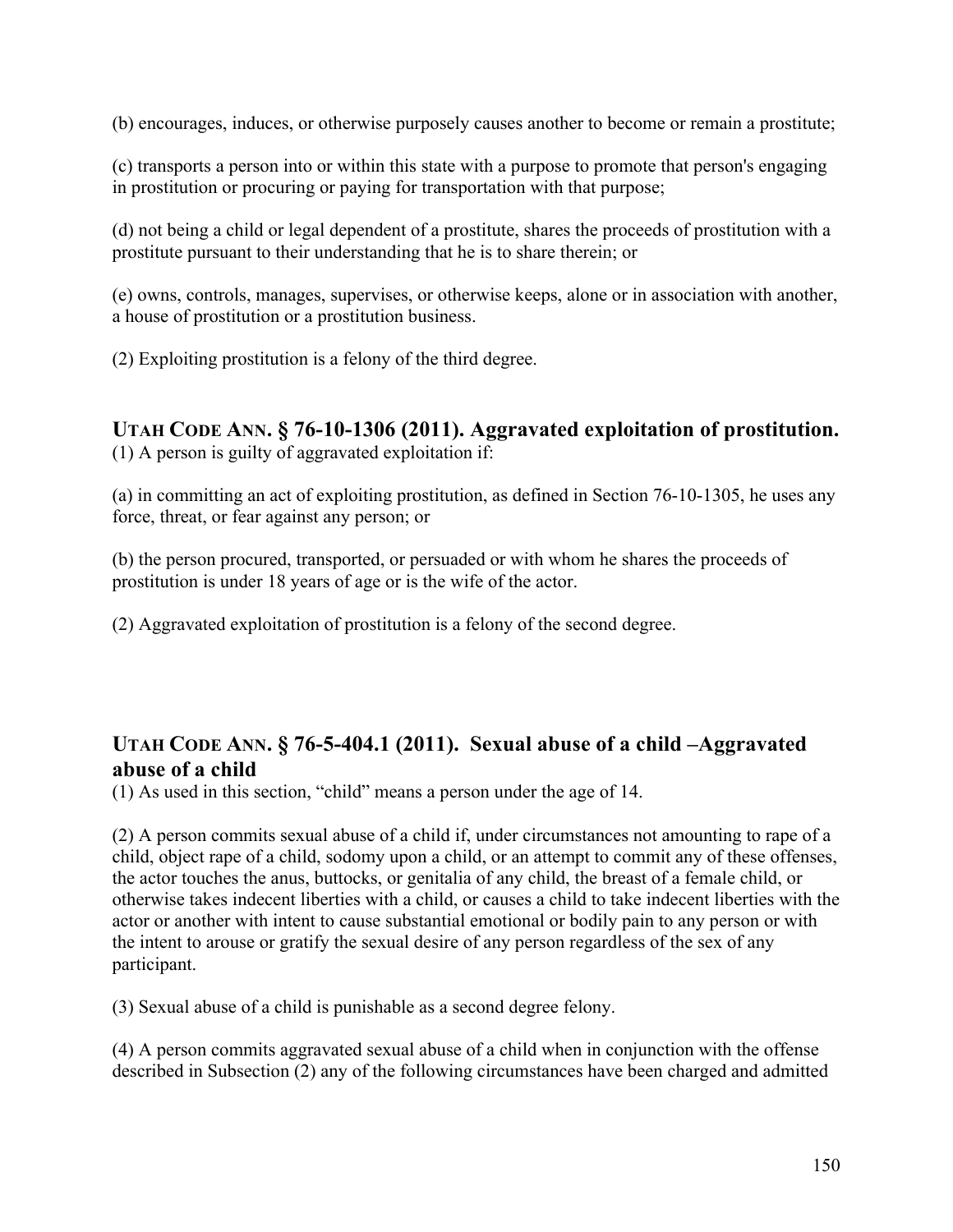or found true in the action for the offense:

(a) the offense was committed by the use of a dangerous weapon as defined in Section 76-1-601, or by force, duress, violence, intimidation, coercion, menace, or threat of harm, or was committed during the course of a kidnaping;

(b) the accused caused bodily injury or severe psychological injury to the victim during or as a result of the offense;

(c) the accused was a stranger to the victim or made friends with the victim for the purpose of committing the offense;

(d) the accused used, showed, or displayed pornography or caused the victim to be photographed in a lewd condition during the course of the offense;

(e) the accused, prior to sentencing for this offense, was previously convicted of any felony, or of a misdemeanor involving a sexual offense;

(f) the accused committed the same or similar sexual act upon two or more victims at the same time or during the same course of conduct;

(g) the accused committed, in Utah or elsewhere, more than five separate acts, which if committed in Utah would constitute an offense described in this chapter, and were committed at the same time, or during the same course of conduct, or before or after the instant offense;

(h) the offense was committed by a person who occupied a position of special trust in relation to the victim; "position of special trust" means that position occupied by a person in a position of authority, who, by reason of that position is able to exercise undue influence over the victim, and includes, but is not limited to, a youth leader or recreational leader who is an adult, adult athletic manager, adult coach, teacher, counselor, religious leader, doctor, employer, foster parent, babysitter, adult scout leader, natural parent, stepparent, adoptive parent, legal guardian, grandparent, aunt, uncle, or adult cohabitant of a parent;

(i) the accused encouraged, aided, allowed, or benefitted from acts of prostitution or sexual acts by the victim with any other person, or sexual performance by the victim before any other person; or

(j) the accused caused the penetration, however slight, of the genital or anal opening of the child by any part or parts of the human body other than the genitals or mouth.

(5) Aggravated sexual abuse of a child is a first degree felony punishable by a term of imprisonment of:

(a) except as provided in Subsection  $(5)(b)$ ,  $(5)(c)$ , or  $(6)$ , not less than 15 years and which may be for life;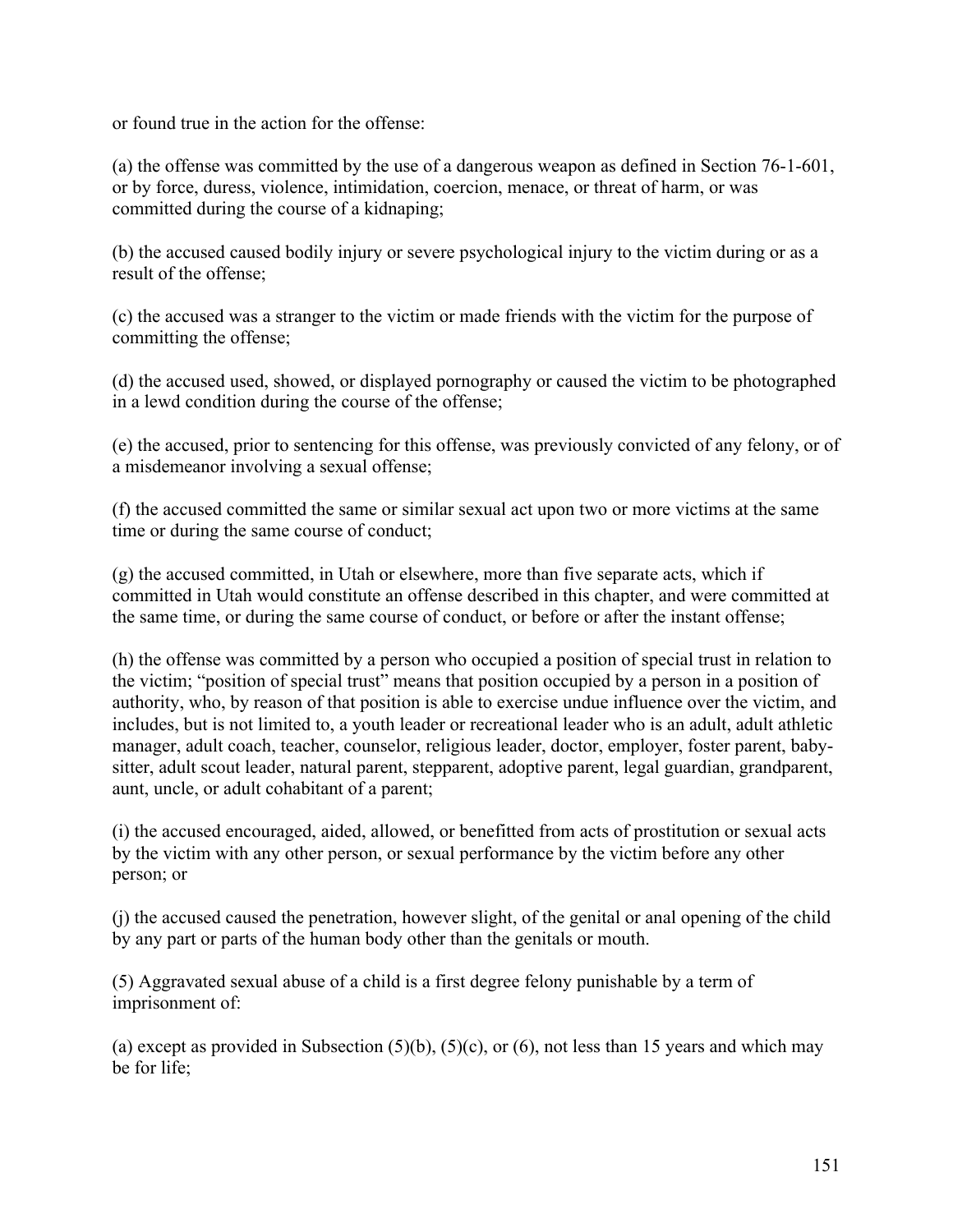(b) except as provided in Subsection (5)(c) or (6), life without parole, if the trier of fact finds that during the course of the commission of the aggravated sexual abuse of a child the defendant caused serious bodily injury to another; or

(c) life without parole, if the trier of fact finds that at the time of the commission of the aggravated sexual abuse of a child, the defendant was previously convicted of a grievous sexual offense.

(6) If, when imposing a sentence under Subsection (5)(a) or (b), a court finds that a lesser term than the term described in Subsection (5)(a) or (b) is in the interests of justice and states the reasons for this finding on the record, the court may impose a term of imprisonment of not less than:

(a) for purposes of Subsection (5)(b), 15 years and which may be for life; or

(b) for purposes of Subsection  $(5)(a)$  or  $(b)$ :

(i) 10 years and which may be for life; or

(ii) six years and which may be for life.

(7) The provisions of Subsection (6) do not apply when a person is sentenced under Subsection  $(5)(c)$ .

(8) Imprisonment under this section is mandatory in accordance with Section 76-3-406.

# **VERMONT**

#### **VT. STAT. ANN. tit. 13 § 2632 (2011). Prohibited acts**

(a) A person shall not:

(1) Occupy a place, structure, building or conveyance for the purpose of prostitution, lewdness or assignation;

(2) Knowingly permit a place, structure, building or conveyance owned by the person or under the person's control to be used for the purpose of prostitution, lewdness or assignation;

(3) Receive or offer, or agree to receive, a person into a place, structure, building or conveyance for the purpose of prostitution, lewdness or assignation;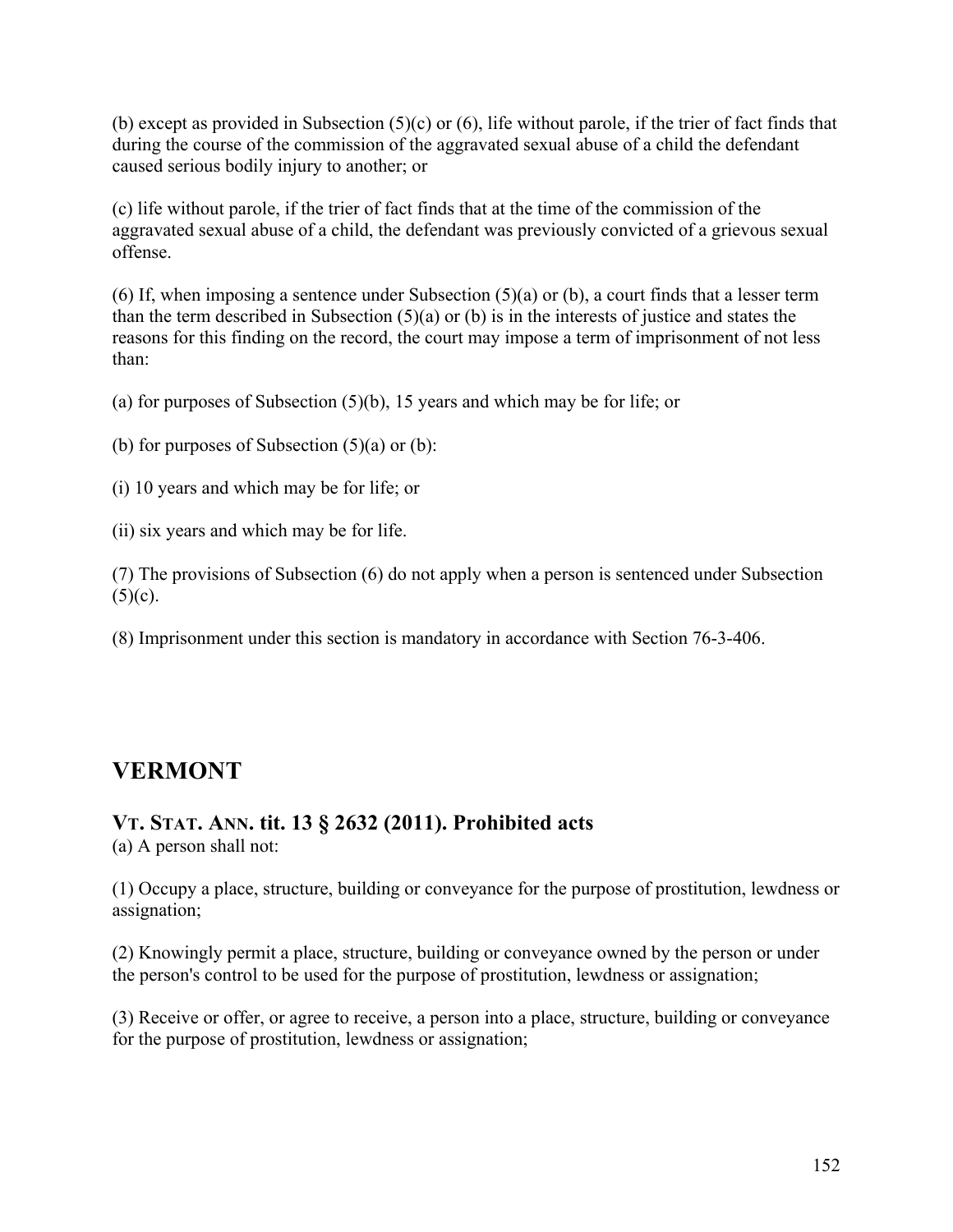(4) Permit a person to remain in a place, structure, building or conveyance for the purpose of prostitution, lewdness or assignation;

(5) Direct, take or transport or offer or agree to take or transport a person to a place, structure, building or conveyance or to any other person knowingly, or with reasonable cause to know that the purpose of such directing, taking or transporting is prostitution, lewdness or assignation;

(6) Procure or solicit or offer to procure or solicit a person for the purpose of prostitution, lewdness or assignation;

(7) Reside in, enter or remain in a place, structure or building or enter or remain in a conveyance for the purpose of prostitution, lewdness or assignation;

(8) Engage in prostitution, lewdness or assignation; or

(9) Aid or abet prostitution, lewdness or assignation, by any means whatsoever.

(b) A person who violates a provision of subsection (a) of this section shall be fined not more than \$100.00 or may be imprisoned not more than one year. For a second offense such person shall be imprisoned for not more than three years.

## **VT. STAT. ANN. tit. 13 § 2631 (2011). Definitions**

 (1) The term "prostitution" shall be construed to include the offering or receiving of the body for sexual intercourse for hire and shall also be construed to include the offering or receiving of the body for indiscriminate sexual intercourse without hire.

(2) The term "lewdness" shall be construed to mean open and gross lewdness.

(3) The term "assignation" shall be construed to include the making of an appointment or engagement for prostitution or lewdness as defined in this section.

# **VT. STAT. ANN. tit. 13 § 2636 (2011). Unlawful procurement**

(a) A person shall not:

(1) Induce, entice, procure or compel a person, for the purpose of prostitution or for any other immoral purposes, to enter a house of prostitution;

(2) Receive money or other valuable consideration for or on account of placing a person in a house of prostitution;

(3) Pay money or other valuable consideration to procure a person for the purpose of placing such person for immoral purposes in a house of prostitution, with or without the person's consent; or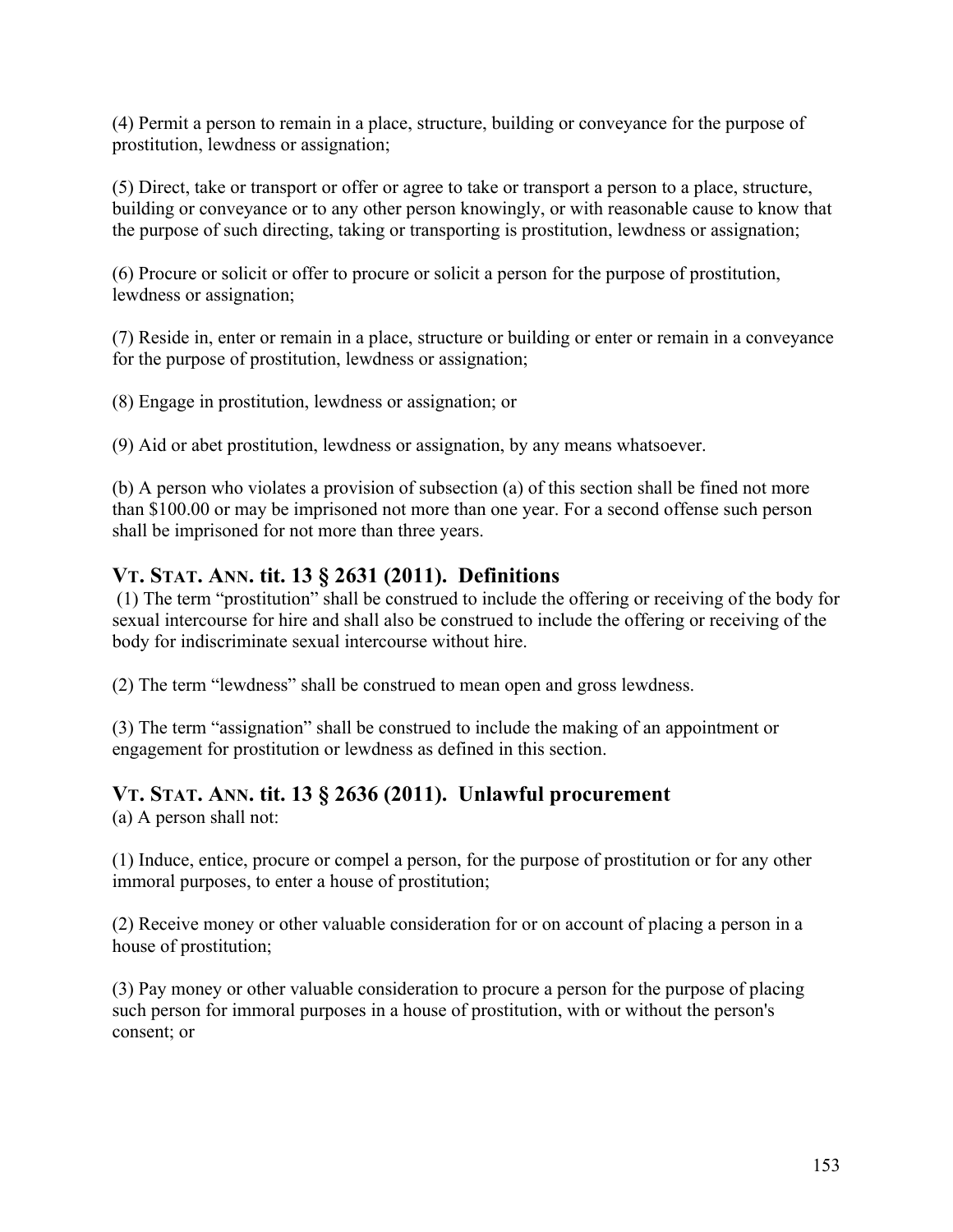(4) Knowingly receive money or other valuable thing for or on account of procuring or placing a person in a house of prostitution for immoral purposes, with or without the person's consent.

(b) A person violating a provision hereof shall be punished as provided in section 2635 of this title.

## **VT. STAT. ANN. tit. 13 § 1301 (2011). Contributing to juvenile delinquency**

A person who causes, encourages, or contributes to the delinquency of a minor shall be imprisoned not more than two years or fined not more than \$2,000.00, or both.

#### **VT. STAT. ANN. tit. 13 § 2635 (2011). Slave traffic**

(a) A person shall not:

(1) Induce, entice or procure a person to come into the state or to go from the state for the purpose of prostitution or for any immoral purpose or to enter a house of prostitution in the state;

(2) Wilfully or knowingly aid such person in obtaining transportation to or within the state for such purposes;

(3) Place a person in the charge or custody of another person for immoral purposes or in a house of prostitution;

(4) Induce, entice, procure or compel such person to reside in a house of prostitution; or

(5) Induce, entice, procure or compel such person to live a life of prostitution.

(b) A person violating a provision hereof shall be imprisoned not more than ten years nor less than one year or fined not more than \$2,000.00 nor less than \$200.00, or both.

#### **VT. STAT. ANN. tit. 13 § 2652 (2011). Human trafficking**

(a) No person shall knowingly:

(1) recruit, entice, harbor, transport, provide, or obtain by any means a person under the age of 18 for the purpose of having the person engage in a commercial sex act;

(2) recruit, entice, harbor, transport, provide, or obtain a person through force, fraud, or coercion for the purpose of having the person engage in a commercial sex act;

(3) compel a person through force, fraud, or coercion to engage in a commercial sex act;

(4) benefit financially or by receiving anything of value from participation in a venture, knowing that force, fraud, or coercion was or will be used to compel any person to engage in a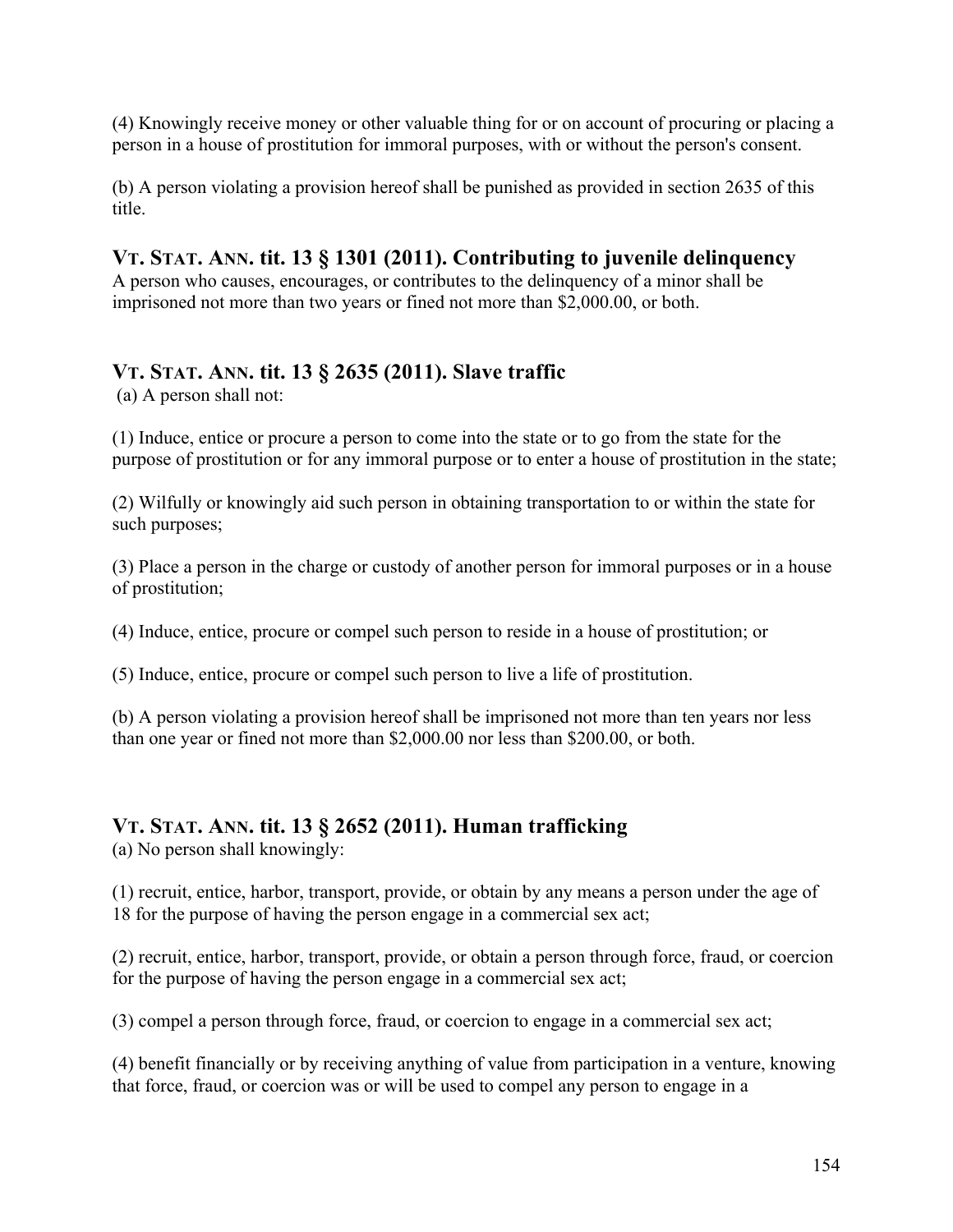commercial sex act as part of the venture;

(5) subject a person to labor servitude;

(6) recruit, entice, harbor, transport, provide, or obtain a person for the purpose of subjecting the person to labor servitude; or

(7) benefit financially or by receiving anything of value from participation in a venture, knowing that a person will be subject to labor servitude as part of the venture.

(b) A person who violates subsection (a) of this section shall be imprisoned for a term up to and including life or fined not more than \$500,000.00, or both.

 $(c)(1)(A)$  A person who is a victim of sex trafficking in violation of subdivisions  $2652(a)(1)-(4)$ of this title shall not be found in violation of or be the subject of a delinquency petition based on chapter 59 (lewdness and prostitution) or 63 (obscenity) of this title for any conduct committed as a victim of sex trafficking.

(B) Notwithstanding any other provision of law, a person under the age of 18 shall be immune from prosecution in the criminal division of the superior court for a violation of section 2632 of this title (prohibited acts; prostitution), but may be treated as a juvenile under chapter 52 of Title 33 or referred to the department for children and families for treatment under chapter 53 of Title 33.

(2) If a person who is a victim of sex trafficking in violation of subdivisions  $2652(a)(1)-(4)$  of this title is prosecuted for any offense or is the subject of any delinquency petition other than a violation of chapter 59 (lewdness and prostitution) or 63 (obscenity) of this title which arises out of the sex trafficking or benefits the sex trafficker, the person may raise as an affirmative defense that he or she committed the offense as a result of force, fraud, or coercion by a sex trafficker.

(d) In a prosecution for a violation of this section, the victim's alleged consent to the human trafficking is immaterial and shall not be admitted.

(e) If a person who is a victim of human trafficking is under 18 years of age at the time of the offense, the state may treat the person as the subject of a child in need of care or supervision proceeding.

# **VIRGINIA**

#### **VA. CODE ANN. § 18.2-346 (2011). Being a prostitute or prostitution**

A. Any person who, for money or its equivalent, commits adultery, fornication or any act in violation of § 18.2-361, or offers to commit adultery, fornication or any act in violation of § 18.2-361 and thereafter does any substantial act in furtherance thereof, shall be guilty of being a prostitute, or prostitution, which shall be punishable as a Class 1 misdemeanor.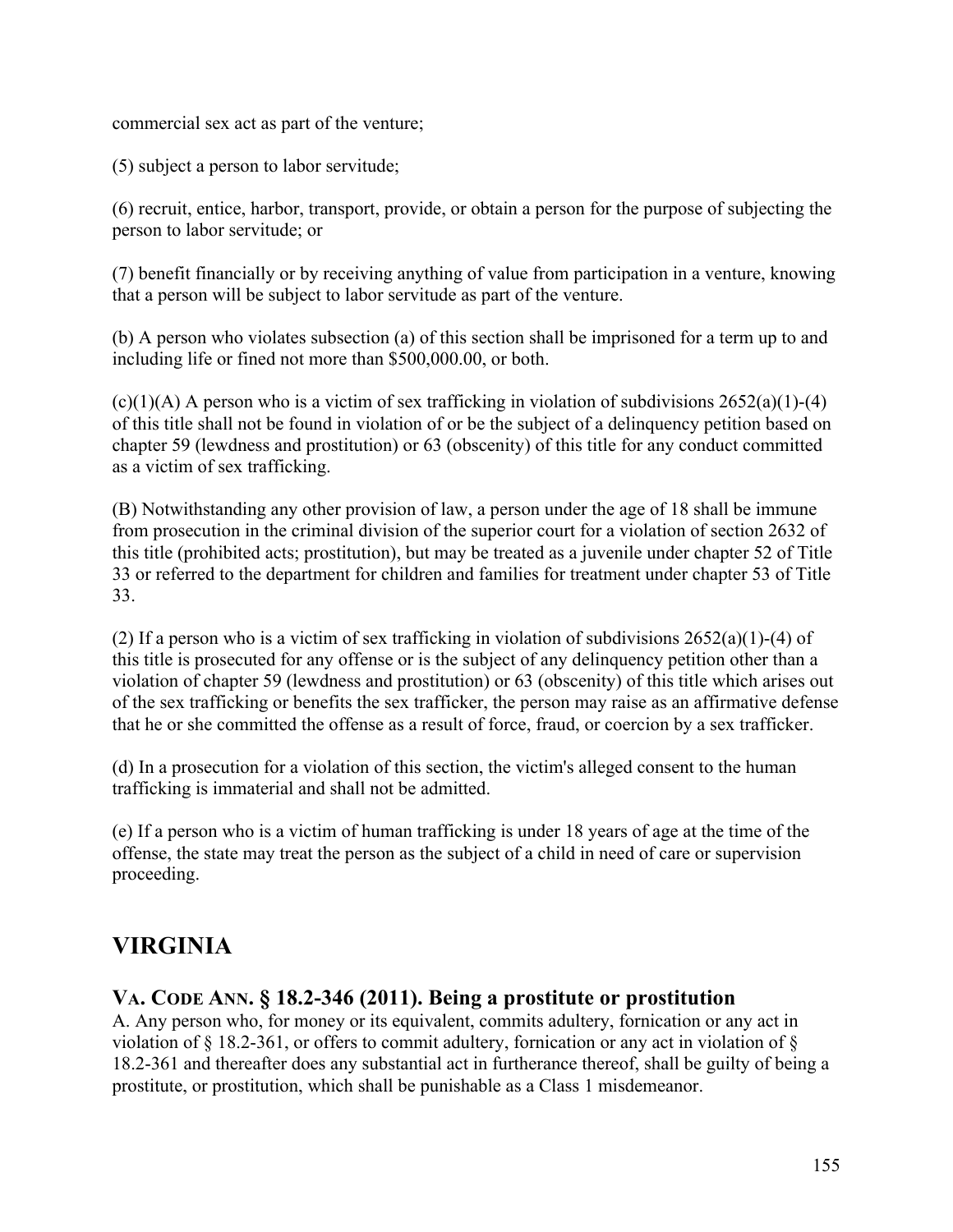B. Any person who offers money or its equivalent to another for the purpose of engaging in sexual acts as enumerated above and thereafter does any substantial act in furtherance thereof shall be guilty of solicitation of prostitution and shall be guilty of a Class 1 misdemeanor.

# **VA. CODE ANN. § 18.2-348 (2011). Aiding prostitution or illicit sexual intercourse**

It shall be unlawful for any person or any officer, employee or agent of any firm, association or corporation, with knowledge of, or good reason to believe, the immoral purpose of such visit, to take or transport or assist in taking or transporting, or offer to take or transport on foot or in any way, any person to a place, whether within or without any building or structure, used or to be used for the purpose of lewdness, assignation or prostitution within this Commonwealth; or procure or assist in procuring for the purpose of illicit sexual intercourse, or any act violative of § 18.2-361, or to give any information or direction to any person with intent to enable such person to commit an act of prostitution.

# **VA. CODE ANN. § 18.2-355 (2011). Taking, detaining, etc., person for prostitution, etc., or consenting thereto.**

Any person who:

(1) For purposes of prostitution or unlawful sexual intercourse, takes any person into, or persuades, encourages or causes any person to enter, a bawdy place, or takes or causes such person to be taken to any place against his or her will for such purposes; or,

(2) Takes or detains a person against his or her will with the intent to compel such person, by force, threats, persuasions, menace or duress, to marry him or her or to marry any other person, or to be defiled; or,

(3) Being parent, guardian, legal custodian or one standing in loco parentis of a person, consents to such person being taken or detained by any person for the purpose of prostitution or unlawful sexual intercourse; is guilty of pandering, and shall be guilty of a Class 4 felony.

#### **VA. CODE ANN. § 18.2-356 (2011). Receiving money for procuring person**

Any person who receives any money or other valuable thing for or on account of (i) procuring for or placing in a house of prostitution or elsewhere any person for the purpose of causing such person to engage in unlawful sexual intercourse or any act in violation of § 18.2-361 or (ii) causing any person to engage in forced labor or services, concubinage, prostitution, or the manufacture of any obscene material or child pornography shall be guilty of a Class 4 felony.

## **VA. CODE ANN. § 18.2-357 (2011). Receiving money from earnings of male or female prostitute**

Any person who shall knowingly receive any money or other valuable thing from the earnings of any male or female engaged in prostitution, except for a consideration deemed good and valuable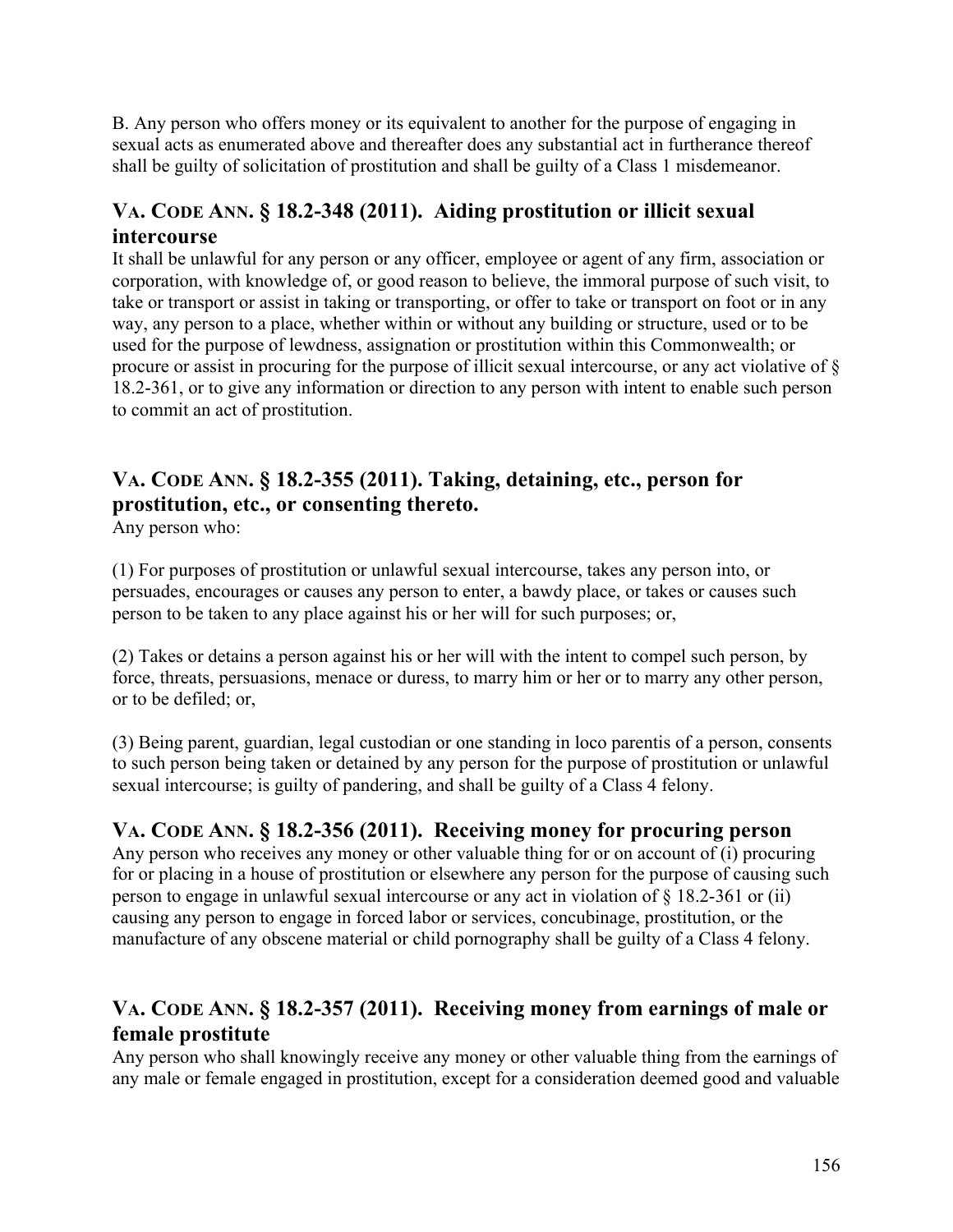in law, shall be guilty of pandering, punishable as a Class 4 felony.

## **VA. CODE ANN. § 18.2-48 (2011). Abduction with intent to extort money or immoral purpose**

Abduction (i) of any person with the intent to extort money or pecuniary benefit, (ii) of any person with intent to defile such person, (iii) of any child under sixteen years of age for the purpose of concubinage or prostitution, (iv) of any person for the purpose of prostitution, or (v) of any minor for the purpose of manufacturing child pornography shall be punishable as a Class 2 felony. If the sentence imposed for a violation of (ii), (iii), (iv), or (v) includes a term of confinement less than life imprisonment, the judge shall impose, in addition to any active sentence, a suspended sentence of no less than 40 years. This suspended sentence shall be suspended for the remainder of the defendant's life subject to revocation by the court.

## **VA. CODE ANN. § 18.2-49 (2011). Threatening, attempting or assisting in such abduction.**

Any person who (1) threatens, or attempts, to abduct any other person with intent to extort money, or pecuniary benefit, or (2) assists or aids in the abduction of, or threatens to abduct, any person with the intent to defile such person, or (3) assists or aids in the abduction of, or threatens to abduct, any female under sixteen years of age for the purpose of concubinage or prostitution, shall be guilty of a Class 5 felony

# **WASHINGTON**

#### **WASH. REV. CODE ANN. § 9A.88.030 (2011). Prostitution**

(1) A person is guilty of prostitution if such person engages or agrees or offers to engage in sexual conduct with another person in return for a fee.

(2) For purposes of this section, "sexual conduct" means "sexual intercourse" or "sexual contact," both as defined in chapter 9A.44 RCW.

(3) Prostitution is a misdemeanor.

## **WASH. REV. CODE ANN. § 13.40.070 (2011). Complaints –Screening—Filing information—Diversion—Modification of community supervision—Notice to parent or guardian—Probation counselor acting for prosecutor—Referral to mediation or reconciliation programs**

(1) Complaints referred to the juvenile court alleging the commission of an offense shall be referred directly to the prosecutor. The prosecutor, upon receipt of a complaint, shall screen the complaint to determine whether:

(a) The alleged facts bring the case within the jurisdiction of the court; and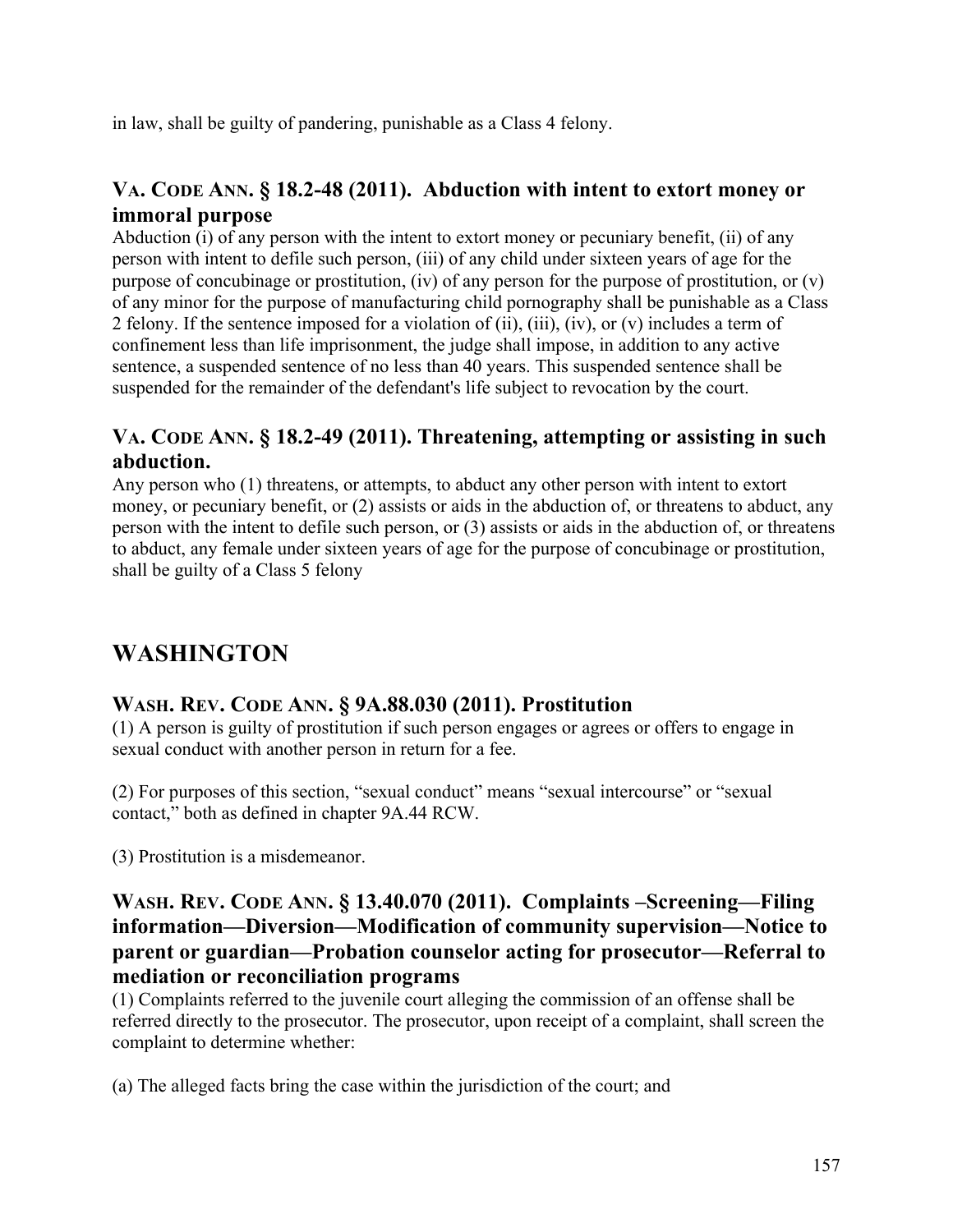(b) On a basis of available evidence there is probable cause to believe that the juvenile did commit the offense.

(2) If the identical alleged acts constitute an offense under both the law of this state and an ordinance of any city or county of this state, state law shall govern the prosecutor's screening and charging decision for both filed and diverted cases.

(3) If the requirements of subsections (1)(a) and (b) of this section are met, the prosecutor shall either file an information in juvenile court or divert the case, as set forth in subsections (5), (6), and (8) of this section. If the prosecutor finds that the requirements of subsection (1)(a) and (b) of this section are not met, the prosecutor shall maintain a record, for one year, of such decision and the reasons therefor. In lieu of filing an information or diverting an offense a prosecutor may file a motion to modify community supervision where such offense constitutes a violation of community supervision.

(4) An information shall be a plain, concise, and definite written statement of the essential facts constituting the offense charged. It shall be signed by the prosecuting attorney and conform to chapter 10.37 RCW.

(5) Except as provided in RCW 13.40.213 and subsection (7) of this section, where a case is legally sufficient, the prosecutor shall file an information with the juvenile court if:

(a) An alleged offender is accused of a class A felony, a class B felony, an attempt to commit a class B felony, a class C felony listed in RCW 9.94A.411(2) as a crime against persons or listed in RCW 9A.46.060 as a crime of harassment, or a class C felony that is a violation of RCW 9.41.080 or  $9.41.040(2)(a)(iii)$ ; or

(b) An alleged offender is accused of a felony and has a criminal history of any felony, or at least two gross misdemeanors, or at least two misdemeanors; or

(c) An alleged offender has previously been committed to the department; or

(d) An alleged offender has been referred by a diversion unit for prosecution or desires prosecution instead of diversion; or

(e) An alleged offender has two or more diversion agreements on the alleged offender's criminal history; or

(f) A special allegation has been filed that the offender or an accomplice was armed with a firearm when the offense was committed.

(6) Where a case is legally sufficient the prosecutor shall divert the case if the alleged offense is a misdemeanor or gross misdemeanor or violation and the alleged offense is the offender's first offense or violation. If the alleged offender is charged with a related offense that must or may be filed under subsections (5) and (8) of this section, a case under this subsection may also be filed.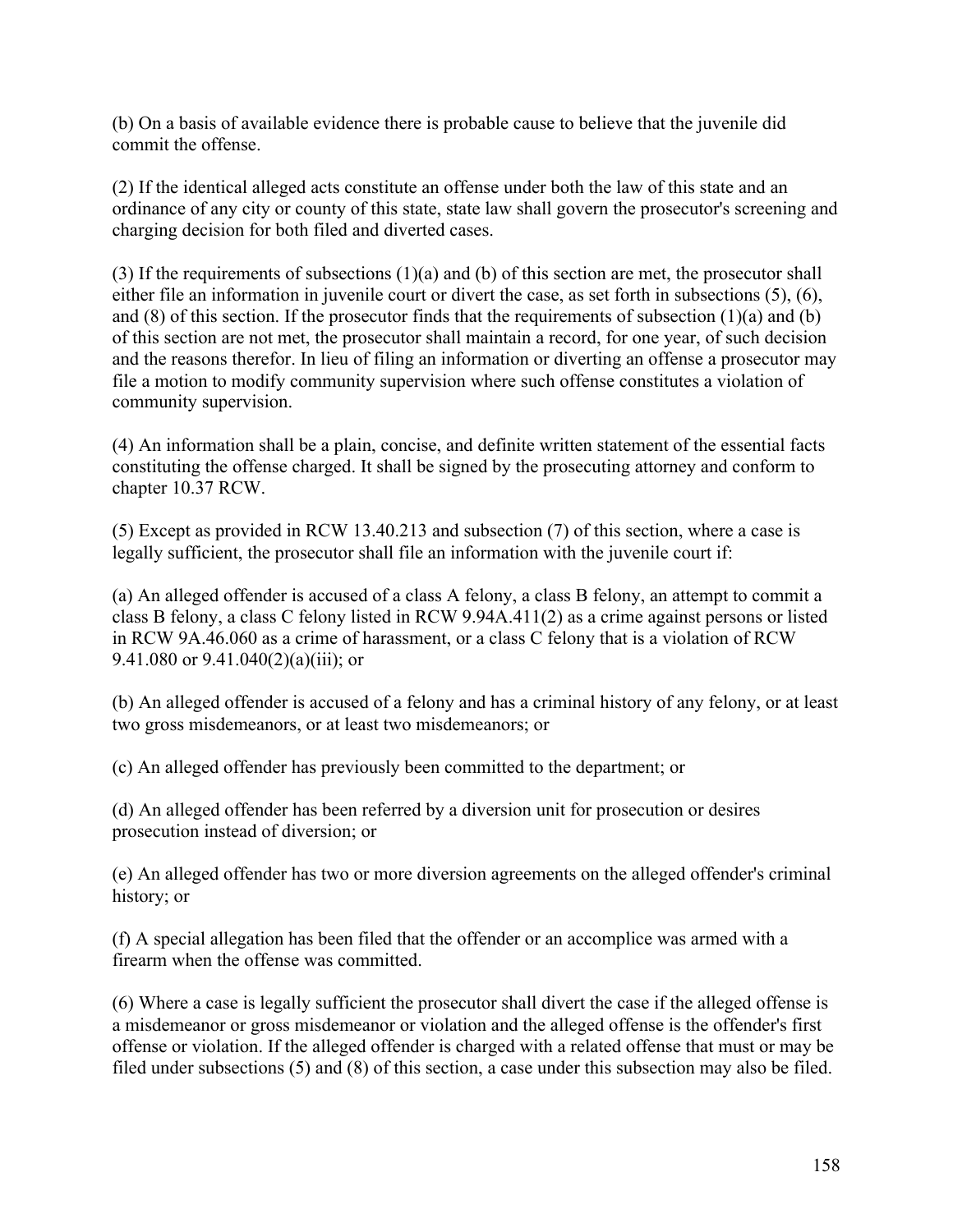(7) Where a case is legally sufficient to charge an alleged offender with either prostitution or prostitution loitering and the alleged offense is the offender's first prostitution or prostitution loitering offense, the prosecutor shall divert the case.

(8) Where a case is legally sufficient and falls into neither subsection (5) nor (6) of this section, it may be filed or diverted. In deciding whether to file or divert an offense under this section the prosecutor shall be guided only by the length, seriousness, and recency of the alleged offender's criminal history and the circumstances surrounding the commission of the alleged offense.

(9) Whenever a juvenile is placed in custody or, where not placed in custody, referred to a diversion interview, the parent or legal guardian of the juvenile shall be notified as soon as possible concerning the allegation made against the juvenile and the current status of the juvenile. Where a case involves victims of crimes against persons or victims whose property has not been recovered at the time a juvenile is referred to a diversion unit, the victim shall be notified of the referral and informed how to contact the unit.

(10) The responsibilities of the prosecutor under subsections (1) through (9) of this section may be performed by a juvenile court probation counselor for any complaint referred to the court alleging the commission of an offense which would not be a felony if committed by an adult, if the prosecutor has given sufficient written notice to the juvenile court that the prosecutor will not review such complaints.

(11) The prosecutor, juvenile court probation counselor, or diversion unit may, in exercising their authority under this section or RCW 13.40.080, refer juveniles to mediation or victim offender reconciliation programs. Such mediation or victim offender reconciliation programs shall be voluntary for victims.

# **WASH. REV. CODE ANN. § 13.40.213 (2011). Juveniles alleged to have committed offenses of prostitution or prostitution loitering—Diversion**

(1) When a juvenile is alleged to have committed the offenses of prostitution or prostitution loitering, and the allegation, if proved, would not be the juvenile's first offense, a prosecutor may divert the offense if the county in which the offense is alleged to have been committed has a comprehensive program that provides:

(a) Safe and stable housing;

(b) Comprehensive on-site case management;

(c) Integrated mental health and chemical dependency services, including specialized trauma recovery services;

(d) Education and employment training delivered on-site; and

(e) Referrals to off-site specialized services, as appropriate.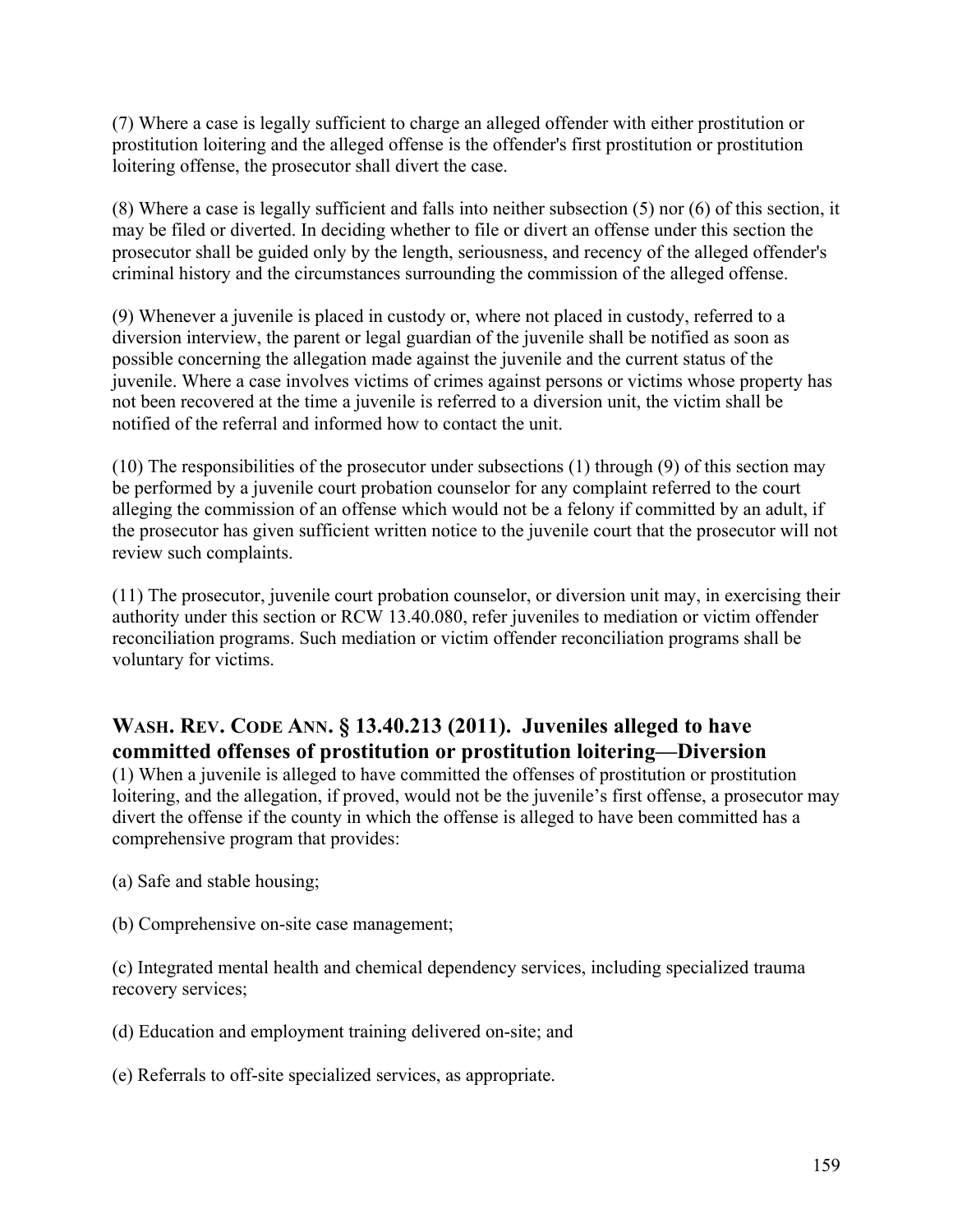(2) A prosecutor may divert a case for prostitution or prostitution loitering into the comprehensive program described in this section, notwithstanding the filing criteria set forth in RCW 13.40.070(5).

(3) A diversion agreement under this section may extend to twelve months.

(4)(a) The administrative office of the courts shall compile data regarding:

(i) The number of juveniles whose cases are diverted into the comprehensive program described in this section;

(ii) Whether the juveniles complete their diversion agreements under this section; and

(iii) Whether juveniles whose cases have been diverted under this section have been subsequently arrested or committed subsequent offenses.

(b) An annual report of the data compiled shall be provided to the governor and the appropriate committee of the legislature. The first report is due by November 1, 2010.

## **WASH. REV. CODE ANN. § 9.68A.101 (2011). Promoting commercial sexual abuse of a minor -- Penalty**

(1) A person is guilty of promoting commercial sexual abuse of a minor if he or she knowingly advances commercial sexual abuse of a minor or profits from a minor engaged in sexual conduct.

(2) Promoting commercial sexual abuse of a minor is a class A felony.

(3) For the purposes of this section:

(a) A person "advances commercial sexual abuse of a minor" if, acting other than as a minor receiving compensation for personally rendered sexual conduct or as a person engaged in commercial sexual abuse of a minor, he or she causes or aids a person to commit or engage in commercial sexual abuse of a minor, procures or solicits customers for commercial sexual abuse of a minor, provides persons or premises for the purposes of engaging in commercial sexual abuse of a minor, operates or assists in the operation of a house or enterprise for the purposes of engaging in commercial sexual abuse of a minor, or engages in any other conduct designed to institute, aid, cause, assist, or facilitate an act or enterprise of commercial sexual abuse of a minor.

(b) A person "profits from commercial sexual abuse of a minor" if, acting other than as a minor receiving compensation for personally rendered sexual conduct, he or she accepts or receives money or other property pursuant to an agreement or understanding with any person whereby he or she participates or will participate in the proceeds of commercial sexual abuse of a minor.

(4) For purposes of this section, "sexual conduct" means sexual intercourse or sexual contact, both as defined in chapter 9A.44 RCW.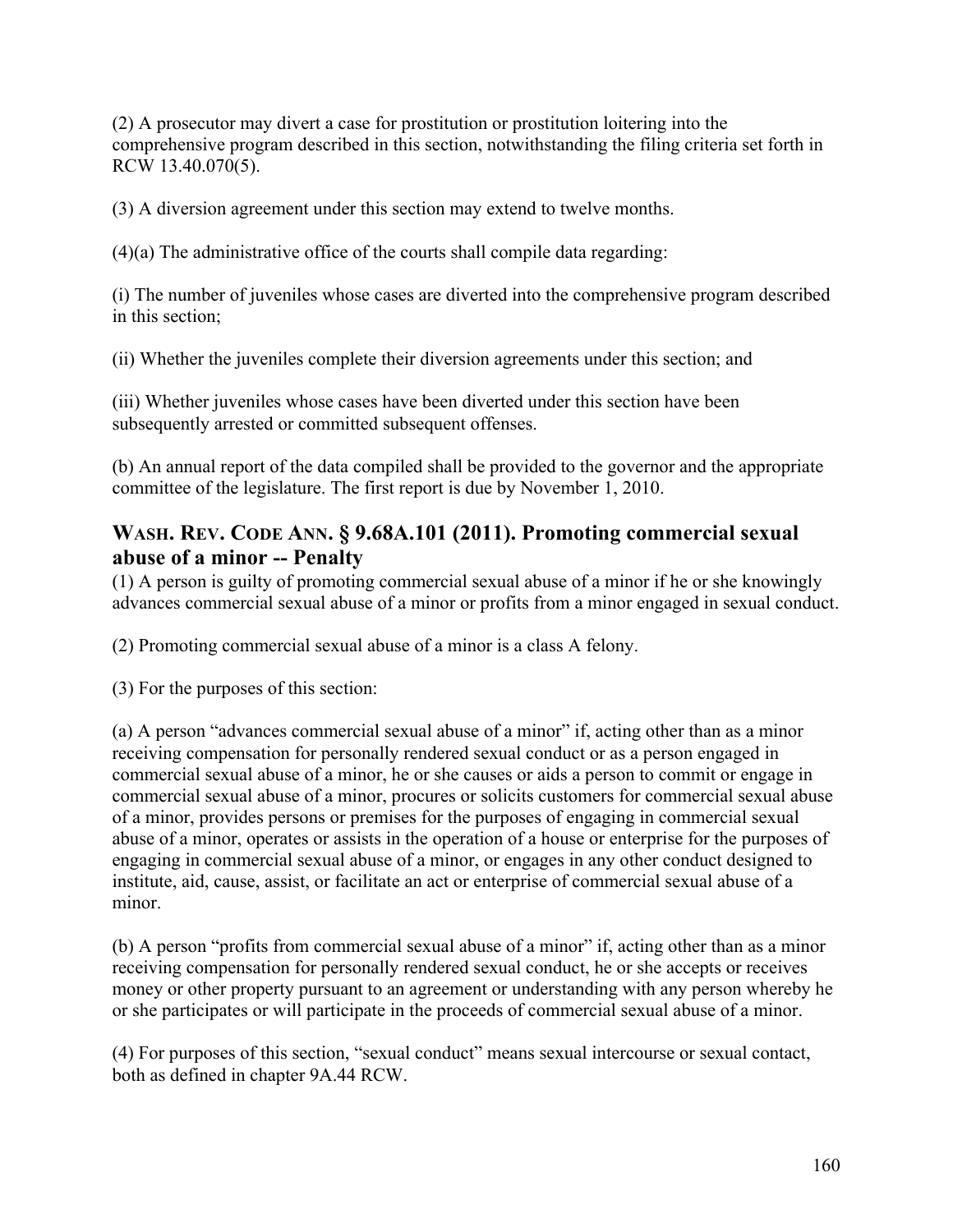## **WASH. REV. CODE ANN. § 9.68A.102 (2011). Promoting travel for commercial sexual abuse of a minor -- Penalty**

(1) A person commits the offense of promoting travel for commercial sexual abuse of a minor if he or she knowingly sells or offers to sell travel services that include or facilitate travel for the purpose of engaging in what would be commercial sexual abuse of a minor or promoting commercial sexual abuse of a minor, if occurring in this state.

(2) Promoting travel for commercial sexual abuse of a minor is a class C felony.

(3) For purposes of this section, "travel services" has the same meaning as defined in RCW 19.138.021.

#### **WASH. REV. CODE ANN. § 9.68A.040 (2011). Sexual exploitation of a minor – Elements of crime – Penalty**

(1) A person is guilty of sexual exploitation of a minor if the person:

(a) Compels a minor by threat or force to engage in sexually explicit conduct, knowing that such conduct will be photographed or part of a live performance;

(b) Aids, invites, employs, authorizes, or causes a minor to engage in sexually explicit conduct, knowing that such conduct will be photographed or part of a live performance; or

(c) Being a parent, legal guardian, or person having custody or control of a minor, permits the minor to engage in sexually explicit conduct, knowing that the conduct will be photographed or part of a live performance.

(2) Sexual exploitation of a minor is a class B felony punishable under chapter 9A.20 RCW.

# **WEST VIRGINIA**

#### **W. VA. CODE § 61-8-5 (2011). Houses of ill fame and assignation; penalties; jurisdiction of courts**

(a) Any person who shall keep, set up, maintain, or operate any house, place, building, hotel, tourist camp, other structure, or part thereof, or vehicle, trailer, or other conveyance for the purpose of prostitution, lewdness, or assignation; or who shall own any place, house, hotel, tourist camp, other structure, or part thereof, or trailer or other conveyance knowing the same to be used for the purpose of prostitution, lewdness, or assignation, or who shall let, sublet, or rent any such place, premises, or conveyance to another with knowledge or good reason to know of the intention of the lessee or rentee to use such place, premises, or conveyance for prostitution, lewdness, or assignation; or who shall offer, or offer to secure, another for the purpose of prostitution, or for any other lewd or indecent act; or who shall receive or offer or agree to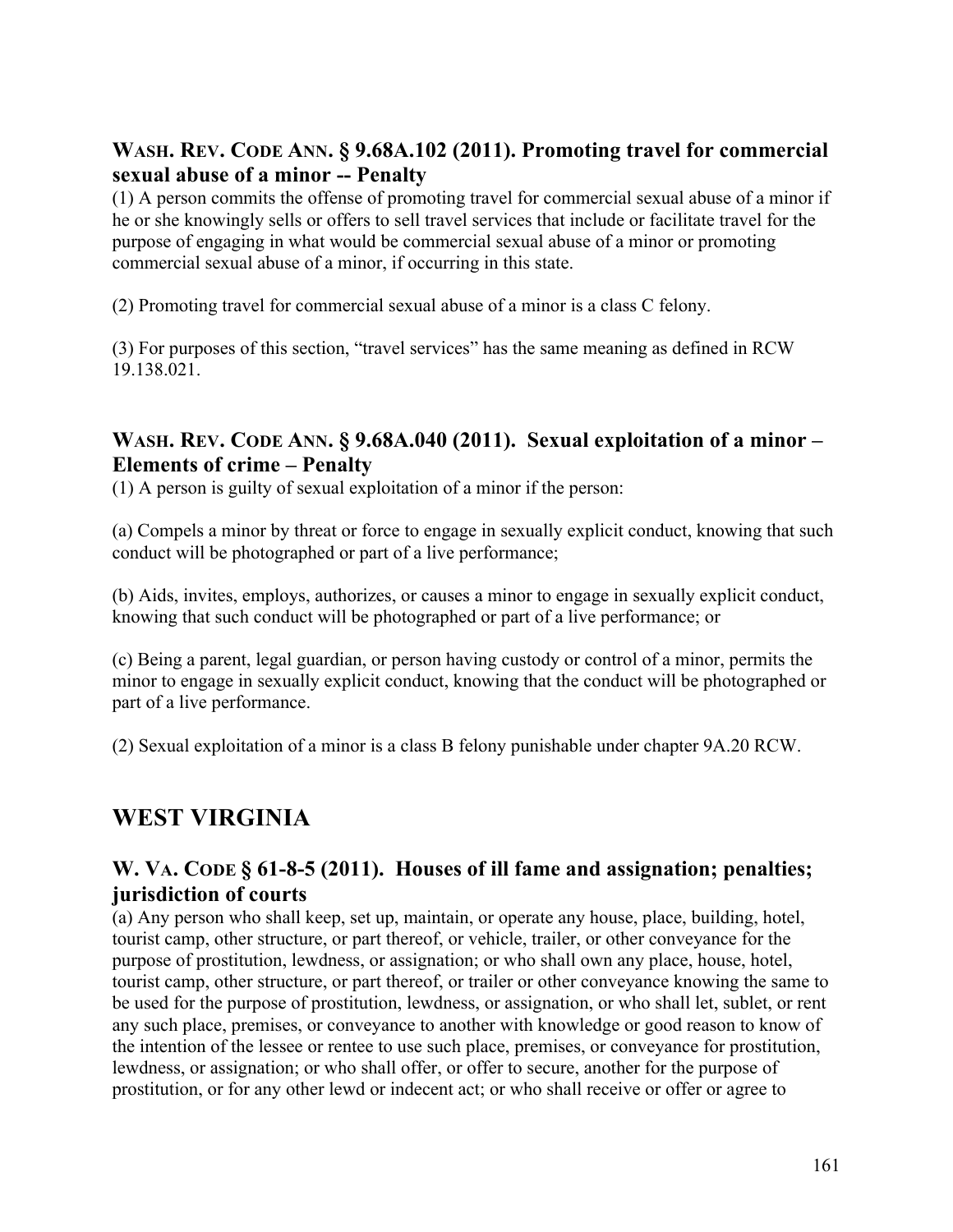receive any person into any house, place, building, hotel, tourist camp, or other structure, or vehicle, trailer, or other conveyance for the purpose of prostitution, lewdness, or assignation, or to permit any person to remain there for such purpose; or who for another or others shall direct, take, or transport, or offer or agree to take or transport, or aid or assist in transporting, any person to any house, place, building, hotel, tourist camp, other structure, vehicle, trailer, or other conveyance, or to any other person with knowledge or having reasonable cause to believe that the purpose of such directing, taking, or transporting is prostitution, lewdness, or assignation; or who shall aid, abet, or participate in the doing of any acts herein prohibited, shall, upon conviction for the first offense under this section, be punished by imprisonment in the county jail for a period not less than six months nor more than one year, and by a fine of not less than one hundred dollars and not to exceed two hundred fifty dollars, and upon conviction for any subsequent offense under this section shall be punished by imprisonment in the penitentiary for a period of not less than one year nor more than five years.

(b) Any person who shall engage in prostitution, lewdness, or assignation, or who shall solicit, induce, entice, or procure another to commit an act of prostitution, lewdness, or assignation; or who shall reside in, enter, or remain in any house, place, building, hotel, tourist camp, or other structure, or enter or remain in any vehicle, trailer, or other conveyance for the purpose of prostitution, lewdness, or assignation; or who shall aid, abet, or participate in the doing of any of the acts herein prohibited, shall, upon conviction for the first offense under this section, be punished by imprisonment in the county jail for a period of not less than sixty days nor more than six months, and by a fine of not less than fifty dollars and not to exceed one hundred dollars; and upon conviction for the second offense under this section, be punished by imprisonment in the county jail for a period of not less than six months nor more than one year, and by a fine of not less than one hundred dollars and not to exceed two hundred fifty dollars, and upon conviction for any subsequent offense under this section shall be punished by imprisonment in the penitentiary for not less than one year nor more than three years.

The subsequent offense provision shall apply only to the pimp, panderer, solicitor, operator or any person benefiting financially or otherwise from the earnings of a prostitute.

(c) All leases and agreements, oral or written, for letting, subletting, or renting any house, place, building, hotel, tourist camp, or other structure which is used for the purpose of prostitution, lewdness, or assignation, shall be void from and after the date any person who is a party to such an agreement shall be convicted of an offense hereunder. The term "tourist camp" shall include any temporary or permanent buildings, tents, cabins, or structures, or trailers, or other vehicles which are maintained, offered, or used for dwelling or sleeping quarters for pay.

(d) In the trial of any person, charged with a violation of any of the provisions of this section, testimony concerning the reputation or character of any house, place, building, hotel, tourist camp, or other structure, and of the person or persons who reside in or frequent same, and of the defendant or defendants, shall be admissible in evidence in support of the charge. Justices of the peace shall have concurrent jurisdiction with circuit, intermediate, and criminal courts to try and determine the misdemeanors set forth and described in this section.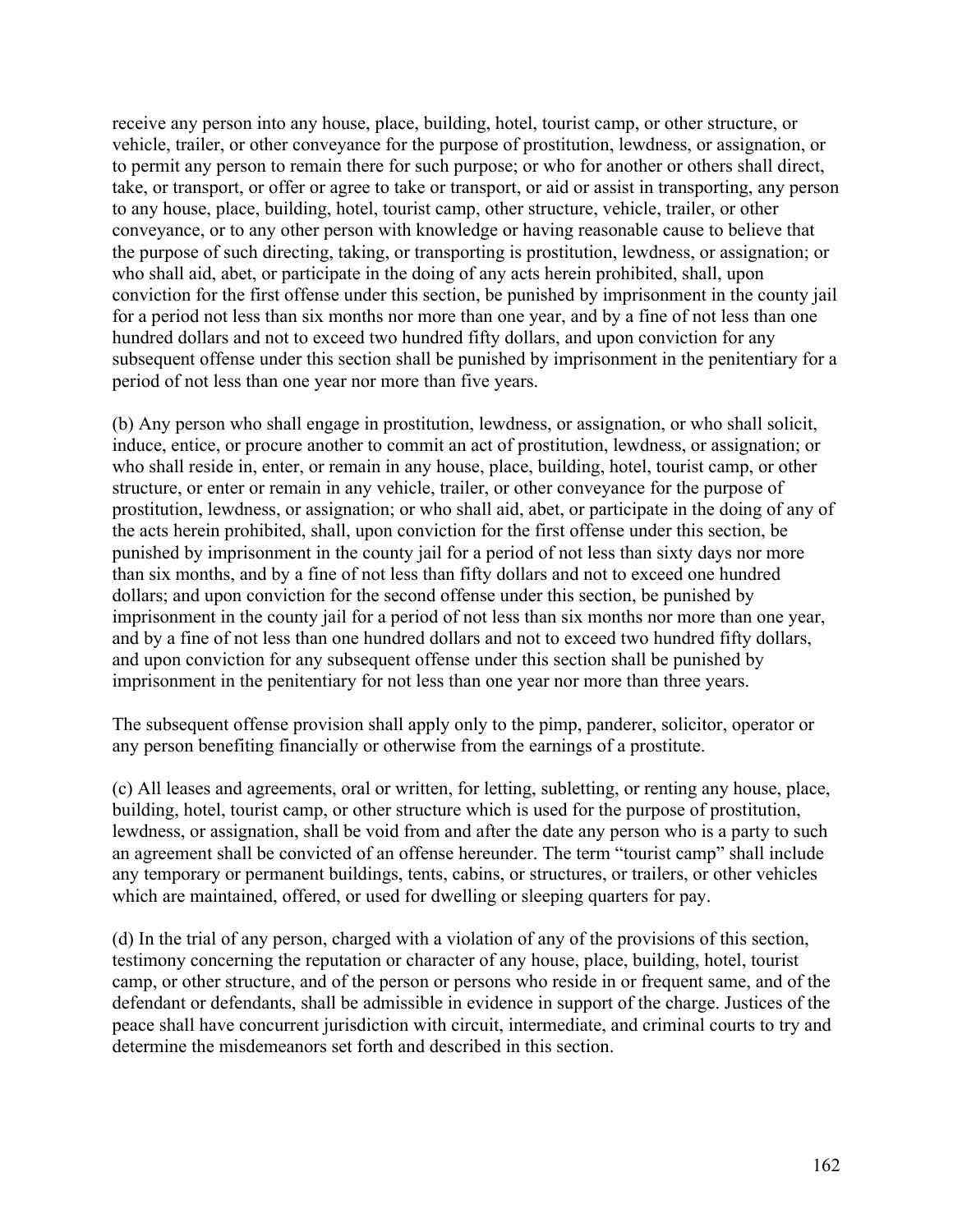# **W. VA. CODE § 61-2-14 (2011). Abduction of person; kidnapping or concealing child; penalties.**

(a) Any person who takes away another person, or detains another person against such person's will, with intent to marry or defile the person, or to cause the person to be married or defiled by another person; or takes away a child under the age of sixteen years from any person having lawful charge of such child, for the purpose of prostitution or concubinage, shall be guilty of a felony, and, upon conviction thereof, shall be confined in the penitentiary not less than three nor more than ten years.

(b) Any person, other than the father or mother, who illegally, or for any unlawful, improper or immoral purpose other than the purposes stated in subsection (a) of this section or section fourteen-a or fourteen-c of this article, seizes, takes or secretes a child under sixteen years of age, from the person or persons having lawful charge of such child, shall be guilty of a felony, and, upon conviction thereof, shall be confined in the penitentiary not less than one nor more than ten years.

## **W. VA. CODE § 61-8-6 (2011). Detention of person in place of prostitution; penalty.**

Whoever shall by any means keep, hold, detain or restrain any person in a house of prostitution or other place where prostitution is practiced or allowed; or whoever shall, directly or indirectly, keep, hold, detain or restrain, or attempt to keep, hold, detain or restrain, in any house of prostitution or other place where prostitution is practiced or allowed, any person by any means, for the purpose of compelling such person, directly or indirectly, to pay, liquidate or cancel any debt, dues or obligations incurred or said to have been incurred by such person shall, upon conviction for the first offense under this section, be punished by imprisonment in the county jail for a period of not less than six months nor more than one year, and by a fine of not less than one hundred nor more than five hundred dollars, and upon conviction for any subsequent offense under this section shall be punished by imprisonment in the penitentiary for not less than one nor more than three years: Provided, That in any offense under this section where the person so kept, held, detained or restrained is a minor, any person violating the provisions of this section shall be guilty of a felony, and, upon conviction, shall be confined in the penitentiary not less than two years nor more than five years or fined not more than five thousand dollars, or both.

## **W. VA. CODE § 61-8-7 (2011). Procuring for house of prostitution; penalty; venue; competency as witness; marriage no defense.**

Any person who shall procure an inmate for a house of prostitution, or who, by promises, threats, violence, or by any device or scheme, shall cause, induce, persuade or encourage a person to become an inmate of a house of prostitution, or shall procure a place as inmate in a house of prostitution for a person; or any person who shall, by promises, threats, violence, or by any device or scheme cause, induce, persuade or encourage an inmate of a house of prostitution to remain therein as such inmate; or any person who shall, by fraud or artifice, or by duress of person or goods, or by abuse of any position of confidence or authority, procure any person to become an inmate of a house of ill fame, or to enter any place in which prostitution is encouraged or allowed within this state, or to come into or leave this state for the purpose of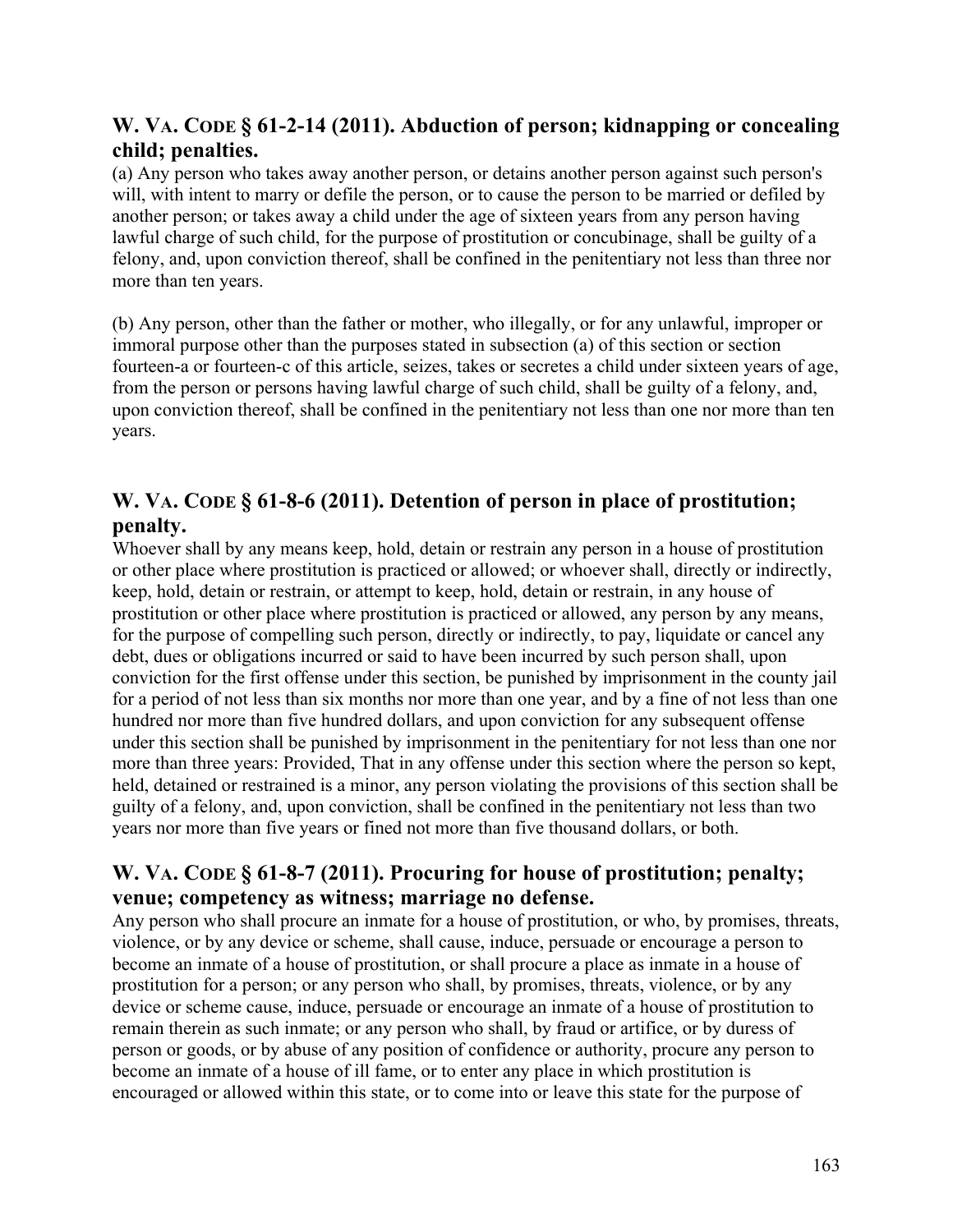prostitution, or who shall procure any person to become an inmate of a house of ill fame within this state or to come into or leave this state for the purpose of prostitution; or shall receive or give or agree to receive or give any money or thing of value for procuring or attempting to procure any person to become an inmate of a house of ill fame within this state, or to come into or leave this state for the purpose of prostitution, shall be guilty of pandering, and, upon a first conviction for an offense under this section, shall be punished by imprisonment in the county jail for a period of not less than six months nor more than one year, and by a fine of not less than one hundred nor more than five hundred dollars, and upon conviction for any subsequent offense under this section shall be punished by imprisonment in the penitentiary for a period of not less than one nor more than five years: Provided, That where the inmate referred to in this section is a minor, any person violating the provisions of this section shall be guilty of a felony and, upon conviction shall be confined in the penitentiary not less than two years nor more than five years or fined not more than five thousand dollars, or both.

It shall not be a defense to prosecution for any of the acts prohibited in this section that any part of such act or acts shall have been committed outside of this state, and the offense shall in such case be deemed and alleged to have been committed and the offender tried and punished in any county in which the prostitution was intended to be practiced, or in which the offense was consummated, or any overt act in furtherance of the offense was committed.

Any such person shall be a competent witness in any prosecution under this section to testify for or against the accused as to any transaction, or as to conversation with the accused, or by the accused with another person or persons in his or her presence, notwithstanding his or her having married the accused before or after the violation of any of the provisions of this section, whether called as a witness during the existence of the marriage or after its dissolution. The act or state of marriage shall not be a defense to any violation of this section.

# **W. VA. CODE § 61-8-8 (2011). Receiving support from prostitution; pimping; penalty; prostitute may testify.**

Any person who, knowing another person to be a prostitute, shall live or derive support or maintenance, in whole or in part, from the earnings or proceeds of the prostitution of such prostitute, or from money loaned or advanced to or charged against such prostitution by any keeper or manager or inmate of a house or other place where prostitution is practiced or allowed, or shall tout or receive compensation for touting for such prostitution, shall be guilty of pimping, and, upon the first conviction for such offense, shall be punished by imprisonment in the county jail for a period of not less than six months nor more than one year, and by a fine of not less than one hundred nor more than five hundred dollars; and, upon a conviction for any subsequent offense hereunder, shall be punished by imprisonment in the penitentiary for a period of not less than one nor more than three years: Provided, That where the prostitute referred to in this section is a minor, any person violating the provisions of this section shall be guilty of a felony, and, upon conviction shall be confined in the penitentiary not less than two years or fined not more than five thousand dollars, or both. A prostitute shall be a competent witness in any prosecution hereunder to testify for or against the accused as to any transaction or conversation with the accused, or by the accused with another person or persons in the presence of the prostitute, even if the prostitute may have married the accused before or after the violation of any of the provisions of this section, whether called as a witness during the existence of the marriage or after its dissolution.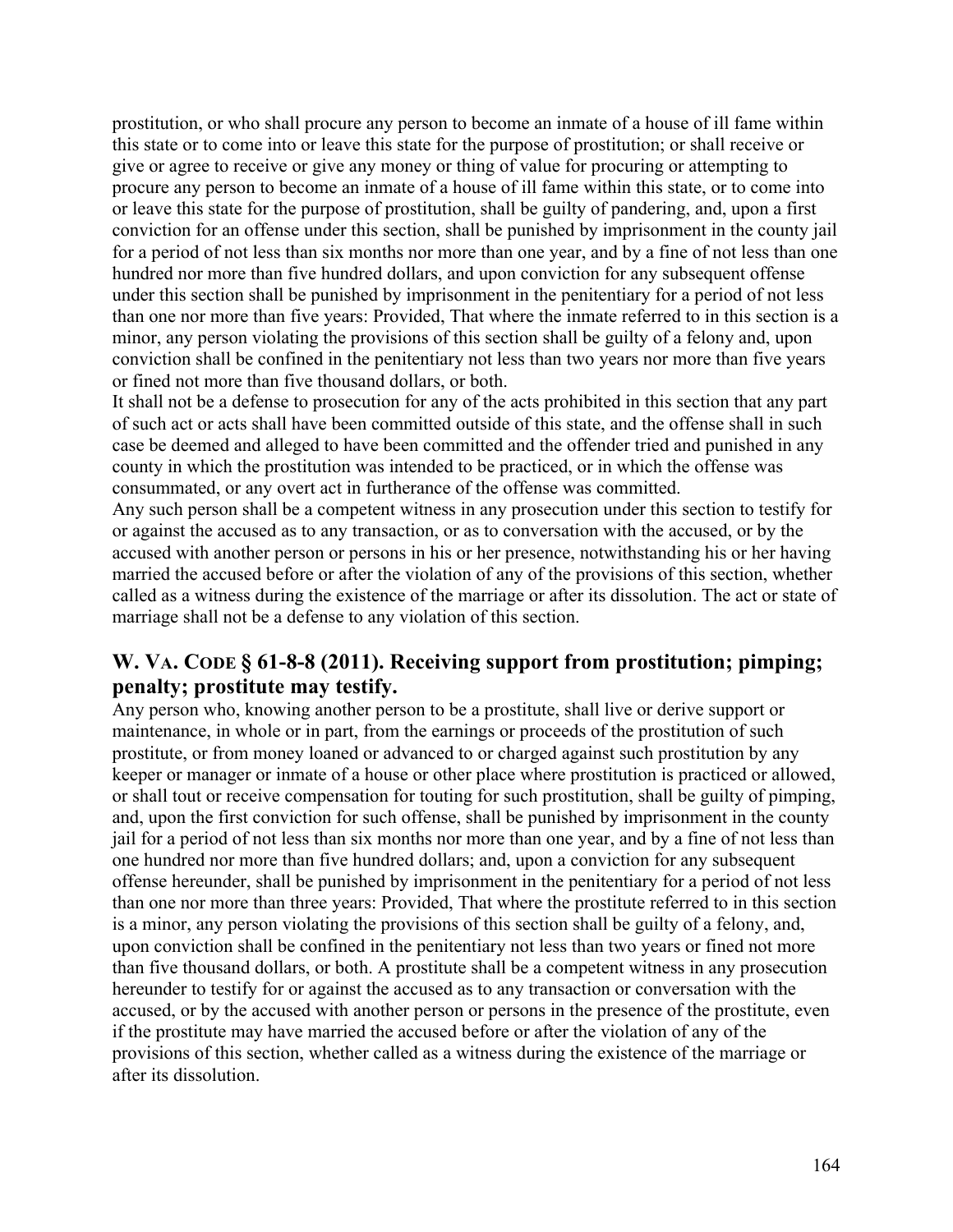# **WISCONSIN**

## **WIS. STAT. ANN. § 944.30 (2011). Prostitution**

Any person who intentionally does any of the following is guilty of a Class A misdemeanor:

(1) Has or offers to have or requests to have nonmarital sexual intercourse for anything of value.

(2) Commits or offers to commit or requests to commit an act of sexual gratification, in public or in private, involving the sex organ of one person and the mouth or anus of another for anything of value.

(3) Is an inmate of a place of prostitution.

(4) Masturbates a person or offers to masturbate a person or requests to be masturbated by a person for anything of value.

(5) Commits or offers to commit or requests to commit an act of sexual contact for anything of value.

# **WIS. STAT. ANN. § 948.07 (2011). Child enticement.**

Whoever, with intent to commit any of the following acts, causes or attempts to cause any child who has not attained the age of 18 years to go into any vehicle, building, room or secluded place is guilty of a Class D felony:

(1) Having sexual contact or sexual intercourse with the child in violation of s. 948.02, 948.085, or 948.095.

(2) Causing the child to engage in prostitution.

(3) Exposing a sex organ to the child or causing the child to expose a sex organ in violation of s. 948.10.

(4) Recording the child engaging in sexually explicit conduct.

(5) Causing bodily or mental harm to the child.

(6) Giving or selling to the child a controlled substance or controlled substance analog in violation of ch. 961.

#### **WIS. STAT. ANN. § 948.08 (2011). Soliciting a child for prostitution.**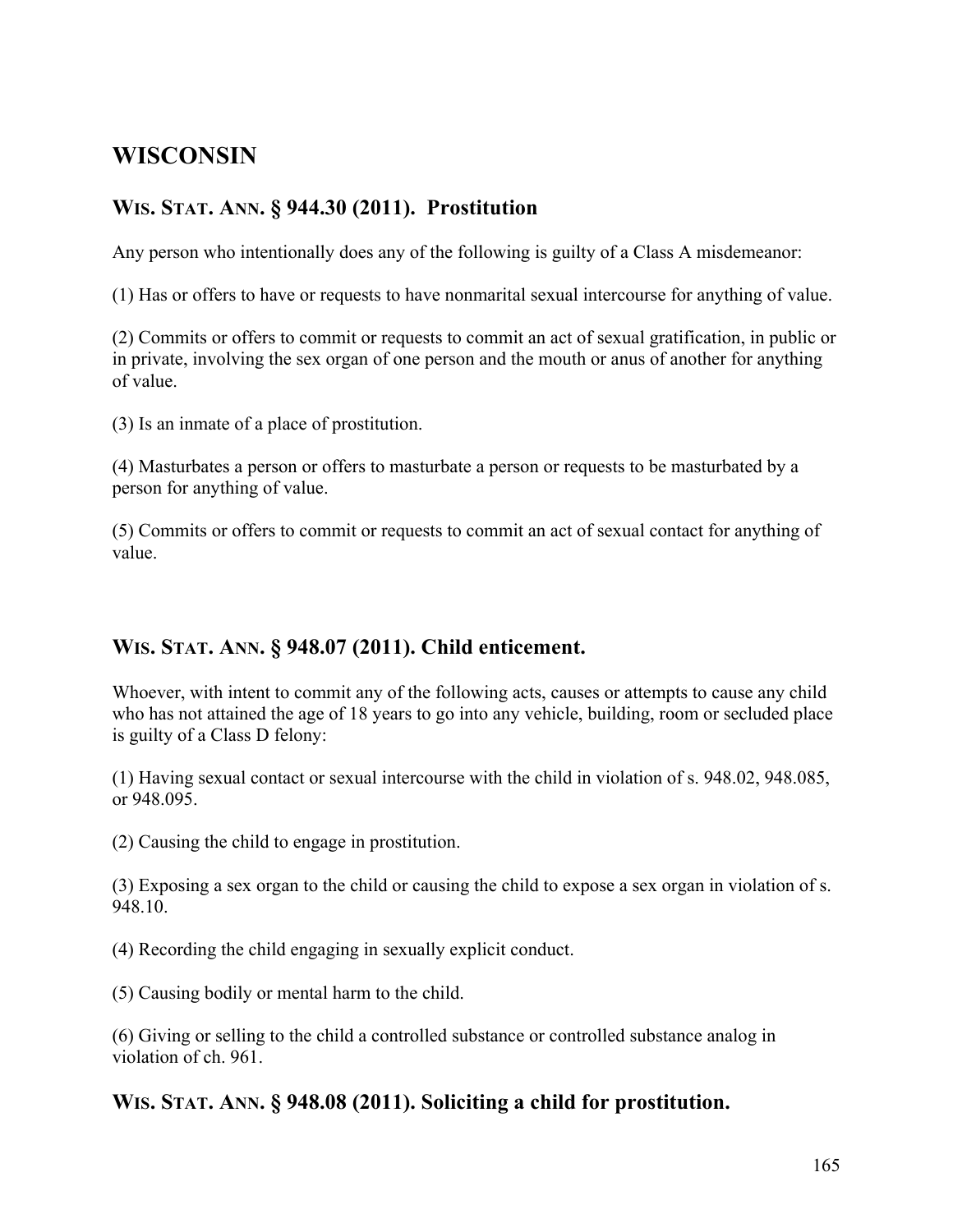Whoever intentionally solicits or causes any child to engage in an act of prostitution or establishes any child in a place of prostitution is guilty of a Class D felony.

### **WIS. STAT. ANN. § 948.05 (2011). Sexual exploitation of a child**

(1) Whoever does any of the following with knowledge of the character and content of the sexually explicit conduct involving the child may be penalized under sub. (2p):

(a) Employs, uses, persuades, induces, entices, or coerces any child to engage in sexually explicit conduct for the purpose of recording or displaying in any way the conduct.

(b) Records or displays in any way a child engaged in sexually explicit conduct.

(1m) Whoever produces, performs in, profits from, promotes, imports into the state, reproduces, advertises, sells, distributes, or possesses with intent to sell or distribute, any recording of a child engaging in sexually explicit conduct may be penalized under sub. (2p) if the person knows the character and content of the sexually explicit conduct involving the child and if the person knows or reasonably should know that the child engaging in the sexually explicit conduct has not attained the age of 18 years.

(2) A person responsible for a child's welfare who knowingly permits, allows or encourages the child to engage in sexually explicit conduct for a purpose proscribed in sub. (1)(a) or (b) or (1m) may be penalized under sub. (2p).

 $(2p)(a)$  Except as provided in par. (b), a person who violates sub. (1), (1m), or (2) is guilty of a Class C felony.

(b) A person who violates sub. (1), (1m), or (2) is guilty of a Class F felony if the person is under 18 years of age when the offense occurs.

(3) It is an affirmative defense to prosecution for violation of sub. (1)(a) or (b) or (2) if the defendant had reasonable cause to believe that the child had attained the age of 18 years. A defendant who raises this affirmative defense has the burden of proving this defense by a preponderance of the evidence.

# **WYOMING**

#### **WYO. STAT. ANN. § 6-4-101 (2011). Prostitution; penalties**

A person who knowingly or intentionally performs or permits, or offers or agrees to perform or permit an act of sexual intrusion, as defined by W.S. 6-2-301(a)(vii), for money or other property commits prostitution which is a misdemeanor punishable by imprisonment for not more than six (6) months, a fine of not more than seven hundred fifty dollars (\$750.00), or both.

# **WYO. STAT. ANN. § 6-4-103 (2011). Promoting prostitution; penalties.**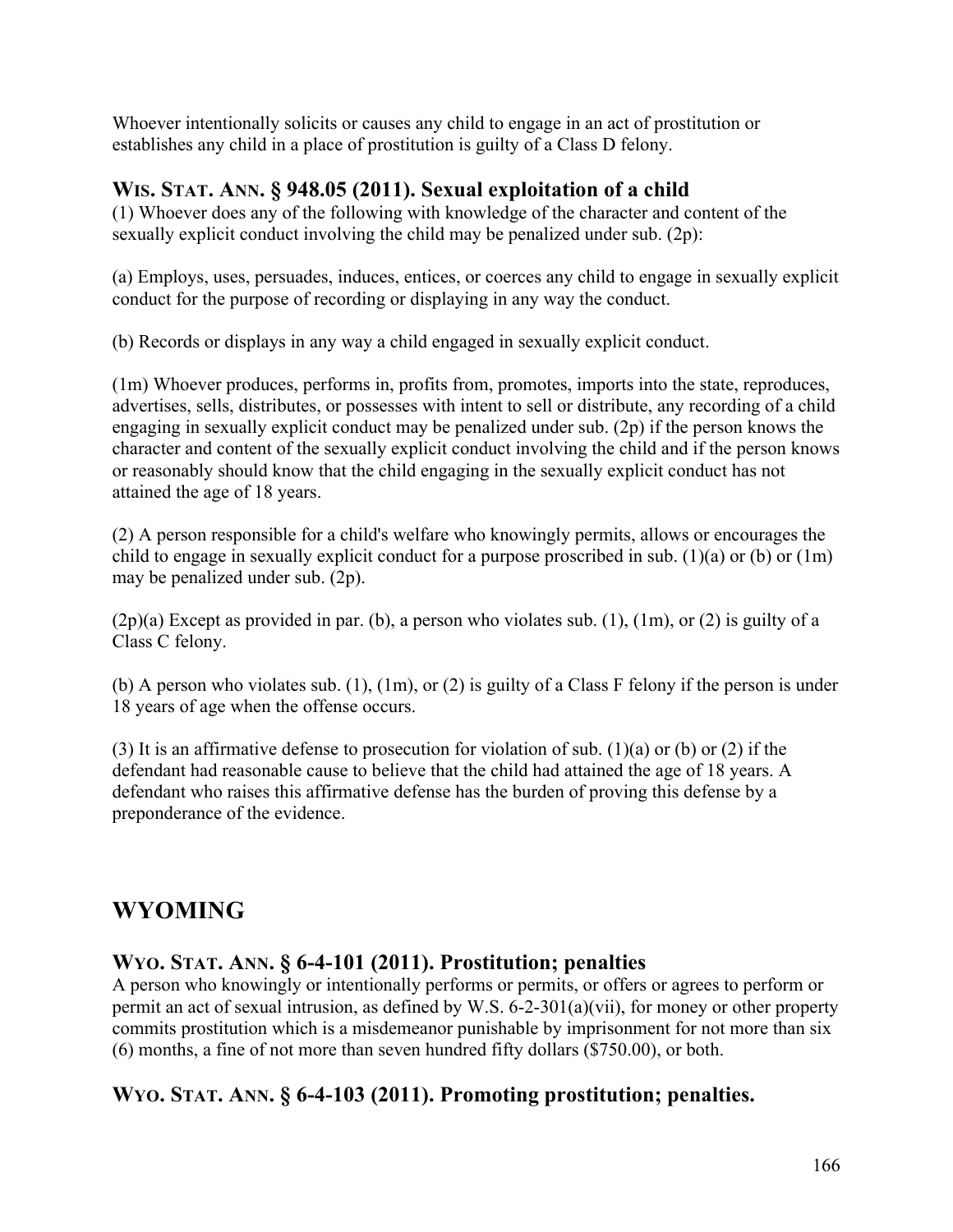(a) A person commits a felony if he:

(i) Knowingly or intentionally entices or compels another person to become a prostitute;

(ii) Knowingly or intentionally procures, or offers or agrees to procure, a person for another person for the purpose of prostitution;

(iii) Having control over the use of a place, knowingly or intentionally permits another person to use the place for prostitution; or

(iv) Receives money or other property from a prostitute, without lawful consideration, knowing it was earned in whole or in part from prostitution.

(b) The felony defined by this section is punishable by imprisonment for not more than three (3) years, a fine of not more than three thousand dollars (\$3,000.00), or both. However, the crime is a felony punishable by imprisonment for not more than five (5) years, a fine of not more than five thousand dollars (\$5,000.00), or both, under paragraph (i) of subsection (a) of this section if the person enticed or compelled is under eighteen (18) years of age.

# **FEDERAL LEGISLATION**

# **18 U.S.C.A. § 1591 (2011). Sex trafficking of children or by force, fraud, or coercion**

**(a)** Whoever knowingly--

**(1)** in or affecting interstate or foreign commerce, or within the special maritime and territorial jurisdiction of the United States, recruits, entices, harbors, transports, provides, obtains, or maintains by any means a person; or

**(2)** benefits, financially or by receiving anything of value, from participation in a venture which has engaged in an act described in violation of paragraph (1),

knowing, or in reckless disregard of the fact, that means of force, threats of force, fraud, coercion described in subsection (e)(2), or any combination of such means will be used to cause the person to engage in a commercial sex act, or that the person has not attained the age of 18 years and will be caused to engage in a commercial sex act, shall be punished as provided in subsection (b).

**(b)** The punishment for an offense under subsection (a) is--

**(1)** if the offense was effected by means of force, threats of force, fraud, or coercion described in subsection (e)(2), or by any combination of such means, or if the person recruited, enticed, harbored, transported, provided, or obtained had not attained the age of 14 years at the time of such offense, by a fine under this title and imprisonment for any term of years not less than 15 or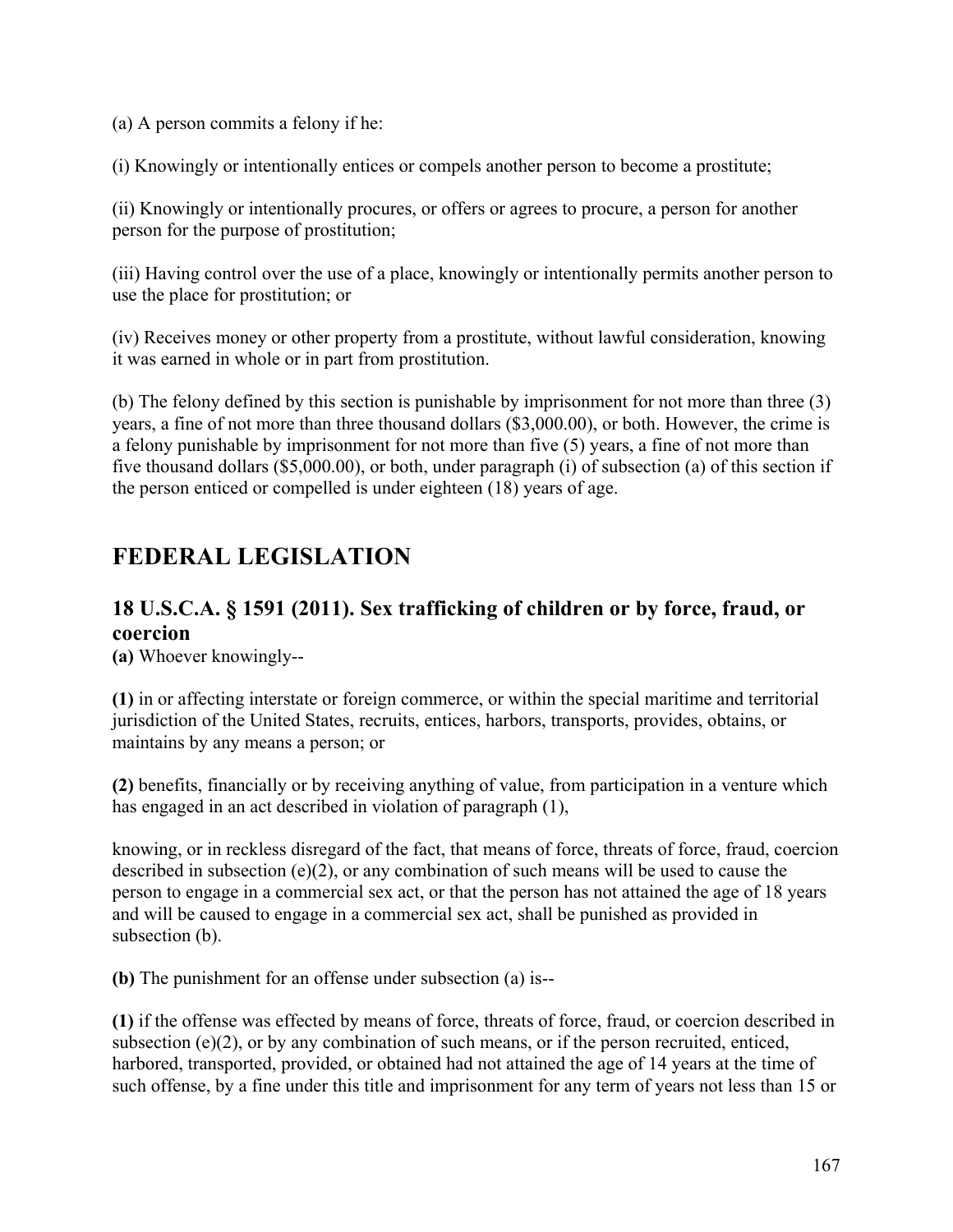for life; or

**(2)** if the offense was not so effected, and the person recruited, enticed, harbored, transported, provided, or obtained had attained the age of 14 years but had not attained the age of 18 years at the time of such offense, by a fine under this title and imprisonment for not less than 10 years or for life.

**(c)** In a prosecution under subsection (a)(1) in which the defendant had a reasonable opportunity to observe the person so recruited, enticed, harbored, transported, provided, obtained or maintained, the Government need not prove that the defendant knew that the person had not attained the age of 18 years.

**(d)** Whoever obstructs, attempts to obstruct, or in any way interferes with or prevents the enforcement of this section, shall be fined under this title, imprisoned for a term not to exceed 20 years, or both.

**(e)** In this section:

**(1)** The term "abuse or threatened abuse of law or legal process" means the use or threatened use of a law or legal process, whether administrative, civil, or criminal, in any manner or for any purpose for which the law was not designed, in order to exert pressure on another person to cause that person to take some action or refrain from taking some action.

**(2)** The term "coercion" means--

**(A)** threats of serious harm to or physical restraint against any person;

**(B)** any scheme, plan, or pattern intended to cause a person to believe that failure to perform an act would result in serious harm to or physical restraint against any person; or

**(C)** the abuse or threatened abuse of law or the legal process.

**(3)** The term "commercial sex act" means any sex act, on account of which anything of value is given to or received by any person.

**(4)** The term "serious harm" means any harm, whether physical or nonphysical, including psychological, financial, or reputational harm, that is sufficiently serious, under all the surrounding circumstances, to compel a reasonable person of the same background and in the same circumstances to perform or to continue performing commercial sexual activity in order to avoid incurring that harm.

**(5)** The term "venture" means any group of two or more individuals associated in fact, whether or not a legal entity.

# **AMERICAN SAMOA**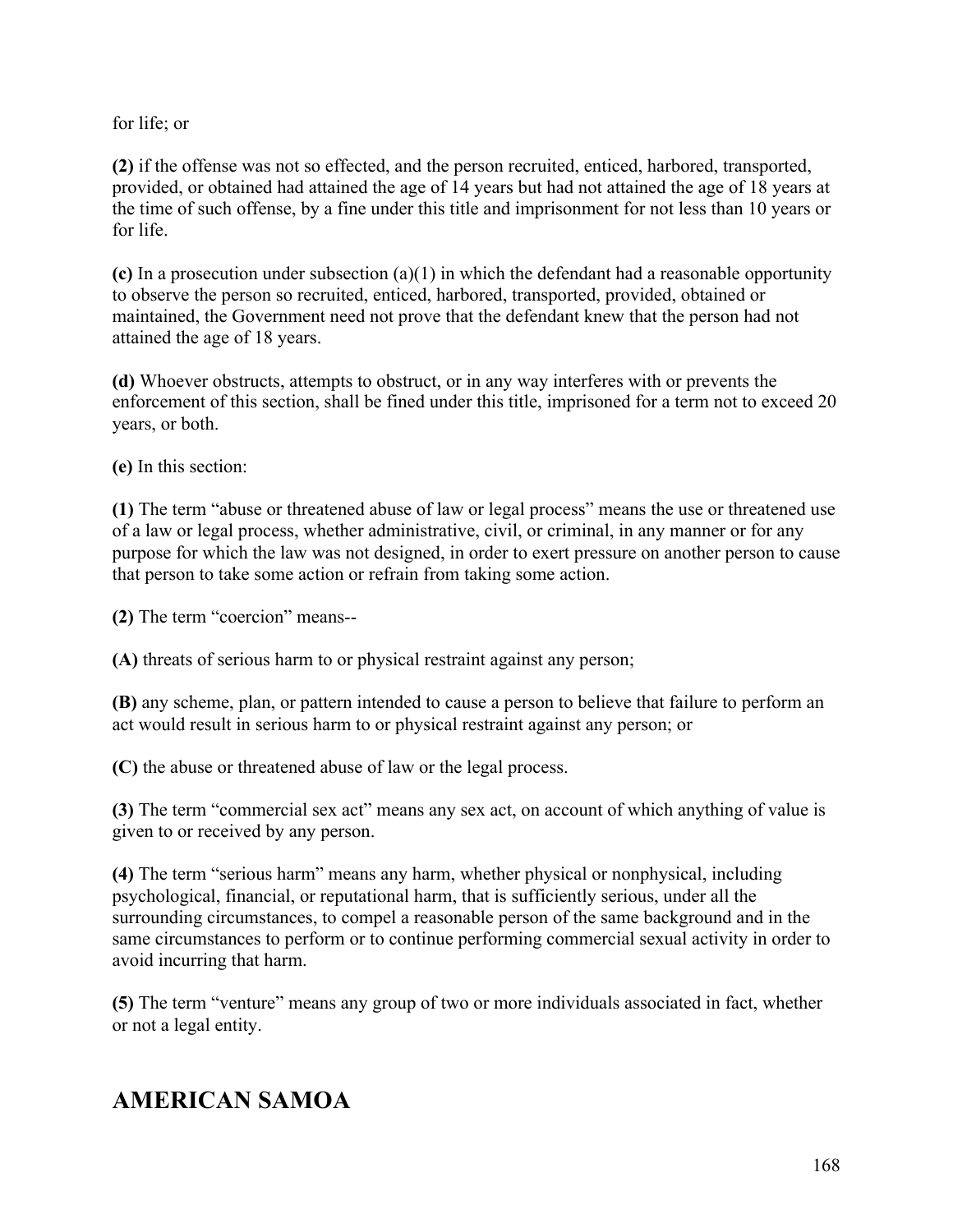#### **AM. SAMOA CODE ANN. § 46.3701 (2011). Definitions.**

As used in this chapter:

(a)Patronizes prostitution: a person "patronizes prostitution" if:

(1) under a prior understanding, he gives something of value to another person as compensation for that person or a third person having engaged in sexual conduct with him or with another;

(2) he gives or agrees to give something of value to another person on an understanding that in return there for that person or a third person will engage in sexual conduct with him or with another; or

(3) he solicits or requests another person to engage in sexual conduct with him or with another, or to secure a third person to engage in sexual conduct with him or with another, in return for something of value.

(b)Promoting prostitution: a person "promotes prostitution" if, acting other than as a prostitute or a patron of a prostitute, he knowingly:

(1) causes or aids a person to commit or engage in prostitution;

- (2) procures or solicits patrons for prostitution;
- (3) provides persons or premises for prostitution purposes;
- (4) operates or assists in the operation of a house of prostitution or a prostitution enterprise;

(5) accepts or receives or agrees to accept or receive something of value under an agreement or understanding with any person where he participates or is to participate in proceeds of prostitution activity; or

 (6) engages in any conduct designed to institute, aid, or facilitate an act or enterprise of prostitution.

(c)Prostitution: a person commits "prostitution" if he engages or offers or agrees to engage in sexual conduct with another person in return for something of value to be received by the person or by a third person;

(d)"Sexual conduct" occurs when there is:

(1) "sexual intercourse" which has the meaning specified in subsection (c) of 46.3601;

 $(2)$  "deviate sexual intercourse" which has the meaning specified in subsection (a) of 46.3601;

(3) "sexual contact" which has the meaning specified in subsection (b) of 46.3601.

(e)"Something of value" means any money or property, or any token, object or article exchangeable for money or property.

#### **AM. SAMOA CODE ANN. § 46.3702 (2011). Prostitution.**

(a)A person commits the crime of prostitution if he performs an act of prostitution. (b)Prostitution is a class B misdemeanor.

#### **AM. SAMOA CODE ANN. § 46.3704 (2011). Prostitution and patronizing prostitution-Sex of parties no defense when.**

In any prosecution for prostitution or patronizing a prostitute, the sex of the 2 parties or prospective parties to the sexual conduct engaged in, contemplated, or solicited is immaterial, and it is no defense that:

(1) both persons were of the same sex; or

(2) the person who received, agreed to receive, or solicited something of value was a male and the person who gave or agreed or offered to give something of value was a female.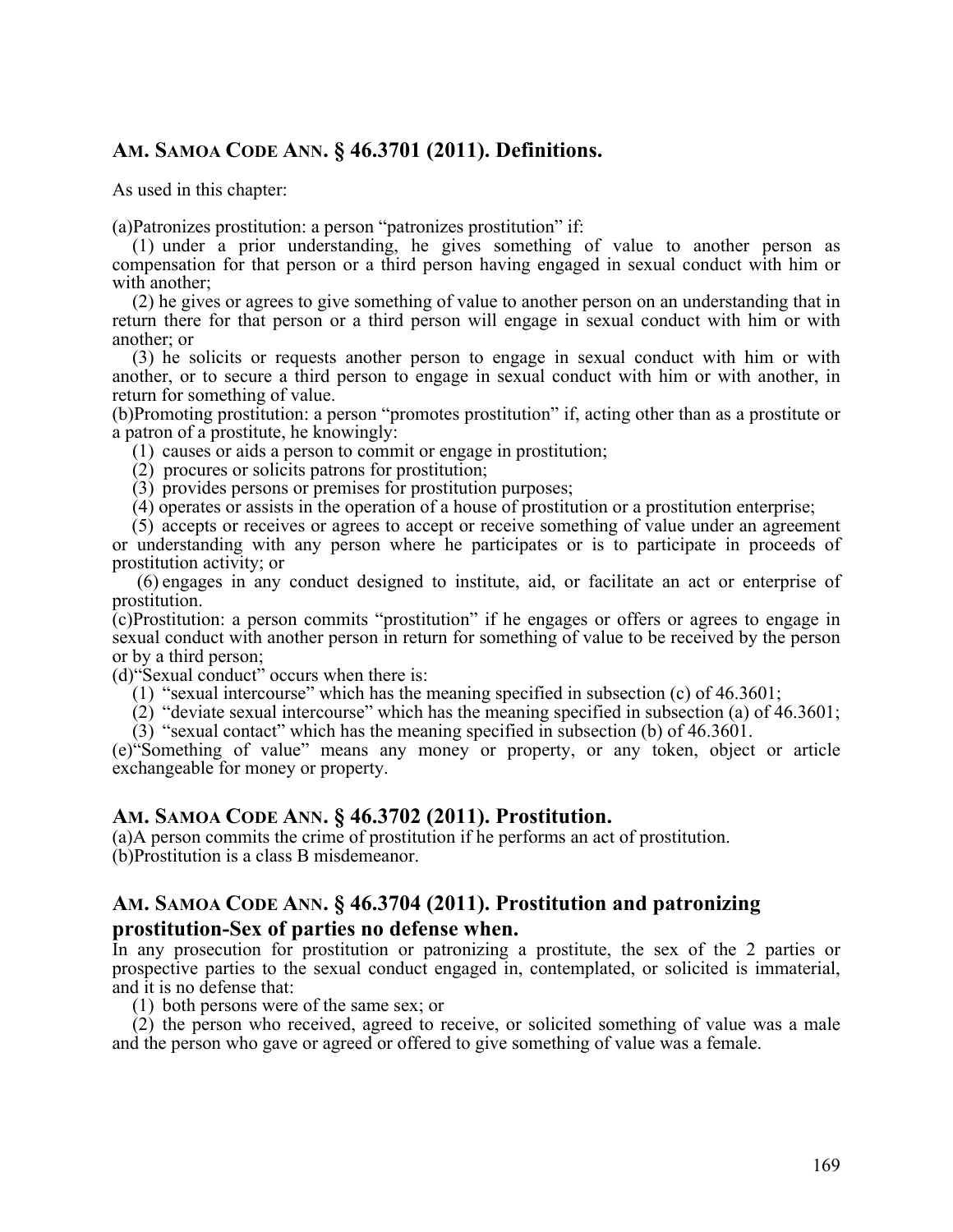#### **AM. SAMOA CODE ANN. § 46.3705 (2011). Promoting prostitution in the first degree.**

(a)A person commits the crime of promoting prostitution in the first degree if he knowingly:

(1) promotes prostitution by compelling a person to enter into, engage in, or remain in prostitution; or

(2) promotes prostitution of a person less than 16 years old.

(b) The term "compelling" includes:

(1) the use of forcible compulsion;

 $(2)$  the use of a drug or intoxicating substance to render a person incapable of controlling his conduct or appreciating its nature; or

(3) withholding or threatening to withhold dangerous drugs or a narcotic from a drug dependent person.

(c)Promoting prostitution in the first degree is a class B felony.

# **AM. SAMOA CODE ANN. § 46.3706 (2011). Promoting prostitution in the**

**second degree.** (a) A person commits the crime of promoting prostitution in the second degree if he knowingly promotes prostitution by managing, supervising, controlling, or owning, either alone or in association with others, a house of prostitution or a prostitution business or enterprise involving prostitution activity by 2 or more prostitutes.

(b)Promoting prostitution in the second degree is a class C felony.

# **GUAM**

#### **GUAM CODE ANN. tit. 9 § 28.10 (2011). Prostitution Defined; Punishment Established; Definitions.**

(a) A person who engages in, or agrees to engage in, or offers to engage in, sexual penetration or sexual contact or in any sexual conduct or act with another person in return for a fee or in consideration of a pecuniary benefit commits the crime of prostitution. It is the intent of this section that guilt attach to both the payor and the recipient of the fee or pecuniary benefit that is the consideration for the act of prostitution, except that a police officer engaged in the performance of his or her official duties in the performance of an investigation of offenses committed under this chapter shall not be charged under this section.

(b) (1) A person convicted of prostitution shall be guilty of a misdemeanor; or

(2) A person convicted of a third offense of prostitution within three (3) years of the first two (2) offenses shall be guilty of a felony of the third degree; or

(3) A person convicted of prostitution who is determined to have known that he or she was infected with either HIV or AIDS at the time of the commission of the act shall be guilty of a felony of the first degree.

(c) As used in this section, the terms sexual penetration and sexual contact have the meanings provided by § 25.10 of this title.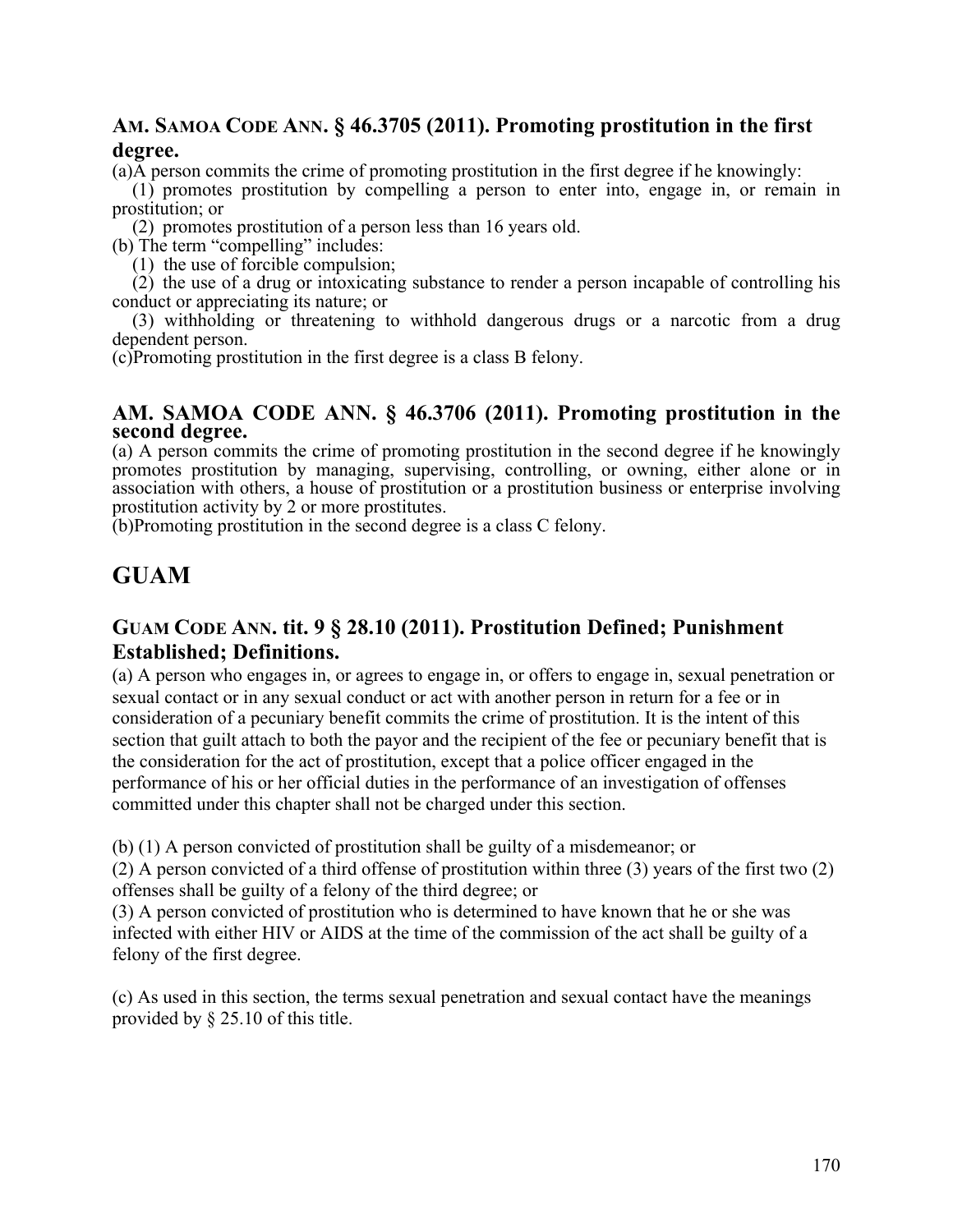# **GUAM CODE ANN. tit. 9 § 89.01(b)(2) (2011). Definitions (Crimes Against a Minor)**

(2) promoting prostitution, abetting prostitution, compelling prostitution, as defined and punished in Article 1 of Chapter 28 of Title 9 of the Guam Code Annotated, Prostitution, when the individual committing or engaging in prostitution is a minor;

## **GUAM CODE ANN. tit. 9 § 28.15 (2011). Loitering for the Purpose of Soliciting to Engage in Prostitution.**

(a) For the purposes of this section, public place means any street, sidewalk, bridge, alley or alleyway, plaza, park, driveway, parking lot or transportation facility or the doorways and entrance ways to any building which fronts on any of the aforesaid places, or motor vehicle in, on or at such place, or in any building area which is open to the public.

(b) Any person who remains or wanders about in a public place and repeatedly beckons to or repeatedly stops, or repeatedly attempts to stop, or repeatedly attempts to stop motor vehicles, or repeatedly interferes with the free passage of other persons for the purpose of committing prostitution shall be guilty of a misdemeanor.

## **GUAM CODE ANN. tit. 9 § 28.20 (2011). Promoting Prostitution; Punishment; Defense.**

(a) A person is guilty of promoting prostitution who:

(1) owns, controls, manages, supervises or otherwise keeps, alone or in association with others, a place of prostitution or a prostitution enterprise; or

(2) knowingly solicits, induces or causes a person to commit or engage in prostitution or to reside in or occupy a place of prostitution.

(b) Promoting prostitution is a felony of the third degree.

(c) It shall not be a defense to a prosecution under this section that the place of prostitution or prostitution enterprise is licensed for any purpose other than prostitution or that the act or the attempted act of prostitution that is promoted occurs at a place other than the site of the offense charged under this section.

# **GUAM CODE ANN. tit. 9 § 28.25 (2011). Abetting Prostitution; Punishment.**

(a) A person is guilty of abetting prostitution who:

(1)solicits a person to patronize a prostitute; or

(2) procures a prostitute for himself, herself or another person; or

(3) knowingly and for the purpose of prostitution, transports any person into, out of or within Guam, or who procures or pays for the transportation of any person into, out of or within Guam for the purpose of prostitution; or

(4) knowingly permits prostitution in any premises under his or her possession or control or fails to make reasonable effort to halt or abate such use. For purposes of this paragraph, premises shall include a motor vehicle.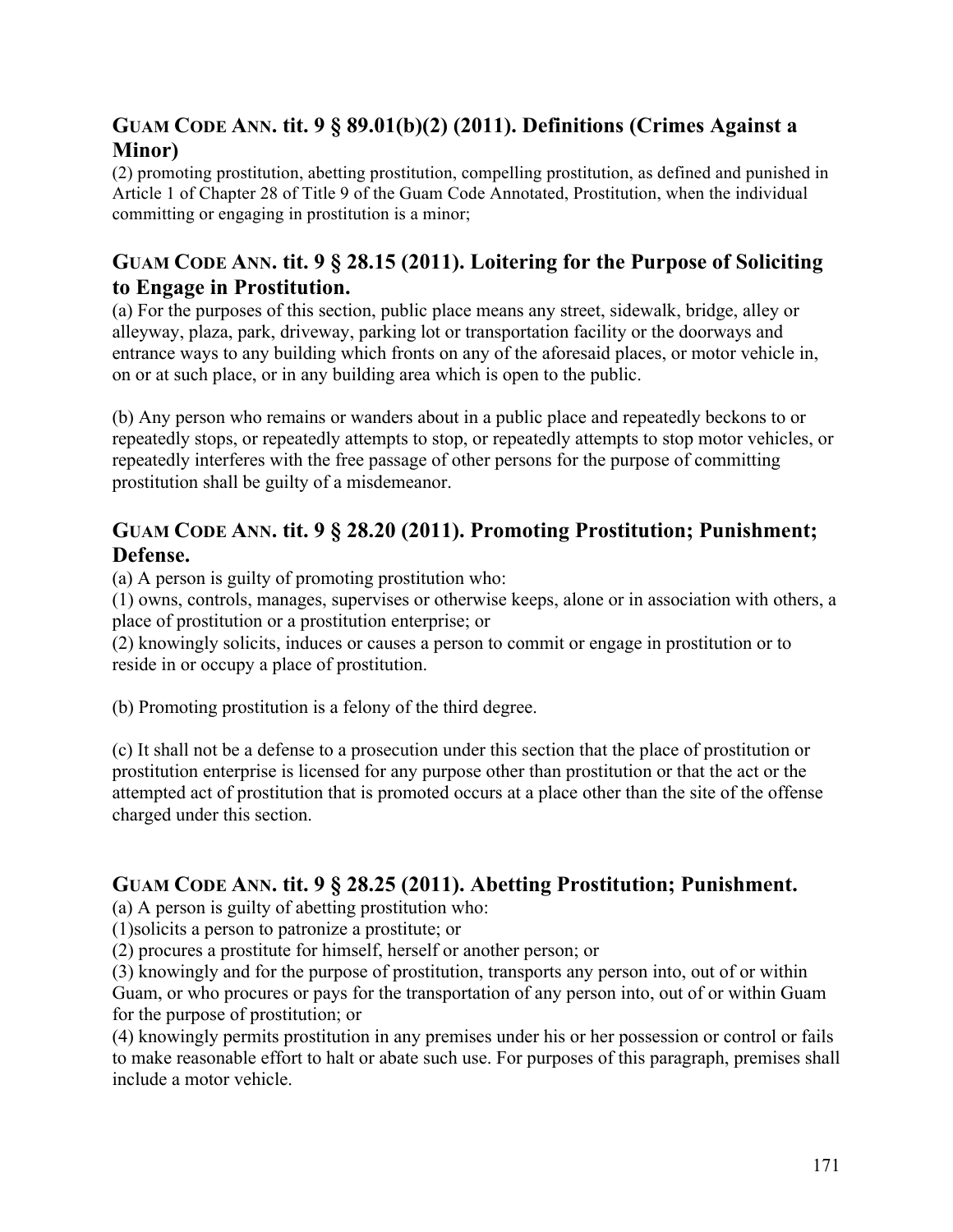(b) (1) A person convicted of abetting prostitution shall be guilty of a misdemeanor; or (2) A person convicted of a third offense of abetting prostitution within three years of the first two offenses shall be guilty of a felony of the third degree.

#### **GUAM CODE ANN. tit. 9 § 28.30 (2011). Compelling Prostitution; Punishment.**

(a) A person is guilty of compelling prostitution who:

(1) by force, threat or duress compels another to engage in, promote or abet prostitution; or

(2) causes or aids a person under the age of eighteen (18) to commit or engage in, promote or abet prostitution; or

(3) causes or aids his or her spouse, child or any person whose care, protection or support he or she is responsible for, to commit or engage in or aid or abet prostitution.

(b) (1) A person convicted or compelling prostitution shall be guilty of a felony of the third degree; or

(2) A person convicted of a third offense of compelling prostitution within three years of the first two offenses shall be guilty of a felony of the first degree.

# **PUERTO RICO**

#### **P.R. LAWS ANN. tit. 33 §4246 (2009): Perversion of minors**

Imprisonment for a fixed term of three (3) years or a fine not exceeding five thousand dollars (\$5,000) shall be imposed on:

(a) Every person who intoxicates, induces, advises, incites or helps to intoxicate a minor under eighteen (18) years of age; or

(b) every person who induces, advises, incites, intoxicates or helps to intoxicate any minor under eighteen (18) years of age with the mixture of toluene and acetone, commercially known as lacquer thinner; or

(c) every person who sells, distributes or delivers to any minor under eighteen (18) years of age the mixture of toluene and acetone, commercially known as "lacquer thinner," without an authorization or registration of the Administration of Mental Health and Addiction Services; or

(d) every proprietor, entrepreneur, administrator, management, director, clerk or employee of any public establishment or business who consents or tolerates the commission of any of the acts indicated in subsections (a)-(c) of this section in said establishment; or

(e) every proprietor, administrator, director or person in charge of a house of prostitution or sodomy who admits or retains any minor under eighteen (18) years of age therein, and every father, mother or guardian who admits, or retains said minor, tolerates his admission or retention in said house; or (f) every proprietor, administrator, or person in charge of any establishment used in whole or in part as a bar or gambling place who permits any minor under eighteen (18) years of age to take part in gambling. Should there be aggravating circumstances, the penalty of imprisonment imposed herein may increased to a maximum of four (4) years; should there be extenuating circumstances, it may be reduced to a minimum of two (2) years. In those cases that the establishments or premises referred to

in this section have been granted registrations or licenses, the cancellation or revocation thereof shall also be imposed as a penalty.